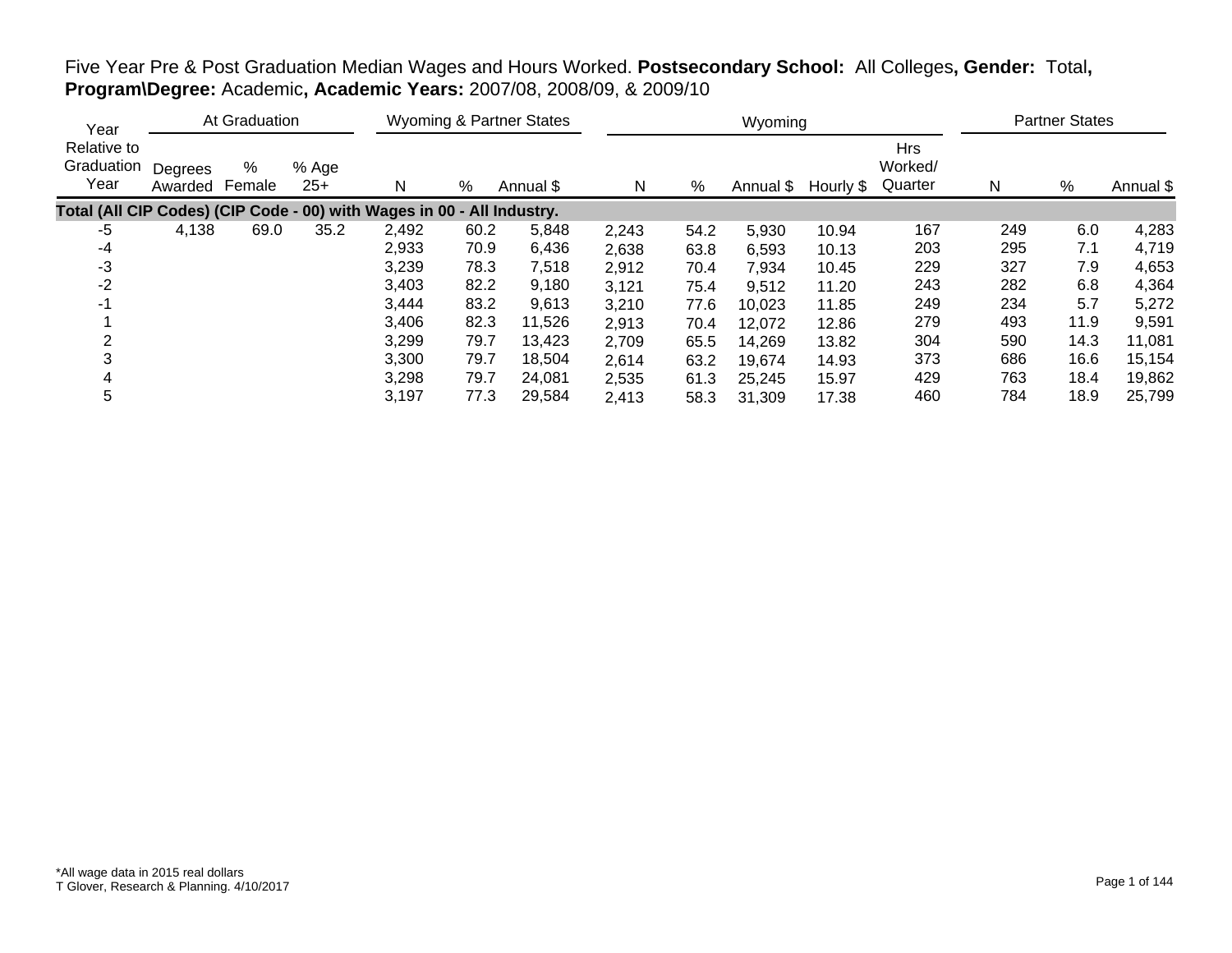| Five Year Pre & Post Graduation Median Wages and Hours Worked. Postsecondary School: All Colleges, Gender: Total, |  |  |  |
|-------------------------------------------------------------------------------------------------------------------|--|--|--|
| Program\Degree: Occupational 1 Year, Academic Years: 2007/08, 2008/09, & 2009/10                                  |  |  |  |

| Year                                                                   |                    | At Graduation |                |       | <b>Wyoming &amp; Partner States</b> |           |       | Wyoming |           |           |                                  |     | <b>Partner States</b> |           |  |  |
|------------------------------------------------------------------------|--------------------|---------------|----------------|-------|-------------------------------------|-----------|-------|---------|-----------|-----------|----------------------------------|-----|-----------------------|-----------|--|--|
| Relative to<br>Graduation<br>Year                                      | Degrees<br>Awarded | %<br>Female   | % Age<br>$25+$ | N     | %                                   | Annual \$ | N     | %       | Annual \$ | Hourly \$ | <b>Hrs</b><br>Worked/<br>Quarter | N   | $\%$                  | Annual \$ |  |  |
| Total (All CIP Codes) (CIP Code - 00) with Wages in 00 - All Industry. |                    |               |                |       |                                     |           |       |         |           |           |                                  |     |                       |           |  |  |
| -5                                                                     | ,952               | 51.1          | 50.2           | 1,104 | 56.6                                | 8,523     | 976   | 50.0    | 8,787     | 13.34     | 198                              | 128 | 6.6                   | 7,015     |  |  |
| -4                                                                     |                    |               |                | 1,263 | 64.7                                | 9,293     | 1,096 | 56.1    | 9,740     | 11.64     | 252                              | 167 | 8.6                   | 5,880     |  |  |
| -3                                                                     |                    |               |                | 1,423 | 72.9                                | 9,980     | 1,234 | 63.2    | 10,703    | 11.68     | 278                              | 189 | 9.7                   | 6,430     |  |  |
| -2                                                                     |                    |               |                | 1,525 | 78.1                                | 12,006    | 1,347 | 69.0    | 12,717    | 12.56     | 288                              | 178 | 9.1                   | 7,255     |  |  |
| $-1$                                                                   |                    |               |                | 1,556 | 79.7                                | 11,697    | 1,428 | 73.2    | 12,060    | 13.16     | 271                              | 128 | 6.6                   | 8,168     |  |  |
|                                                                        |                    |               |                | 1,636 | 83.8                                | 18,372    | 1,443 | 73.9    | 19,050    | 15.50     | 356                              | 193 | 9.9                   | 12,305    |  |  |
|                                                                        |                    |               |                | 1,623 | 83.1                                | 31,189    | 1,382 | 70.8    | 32,440    | 18.47     | 473                              | 241 | 12.3                  | 21,853    |  |  |
|                                                                        |                    |               |                | 1,597 | 81.8                                | 36,164    | 1,321 | 67.7    | 38,309    | 19.88     | 500                              | 276 | 14.1                  | 26,330    |  |  |
|                                                                        |                    |               |                | 1,594 | 81.7                                | 38,305    | 1,280 | 65.6    | 40,769    | 20.56     | 507                              | 314 | 16.1                  | 29,856    |  |  |
| 5                                                                      |                    |               |                | 1,569 | 80.4                                | 40,544    | 1,197 | 61.3    | 43,664    | 21.50     | 516                              | 372 | 19.1                  | 30,498    |  |  |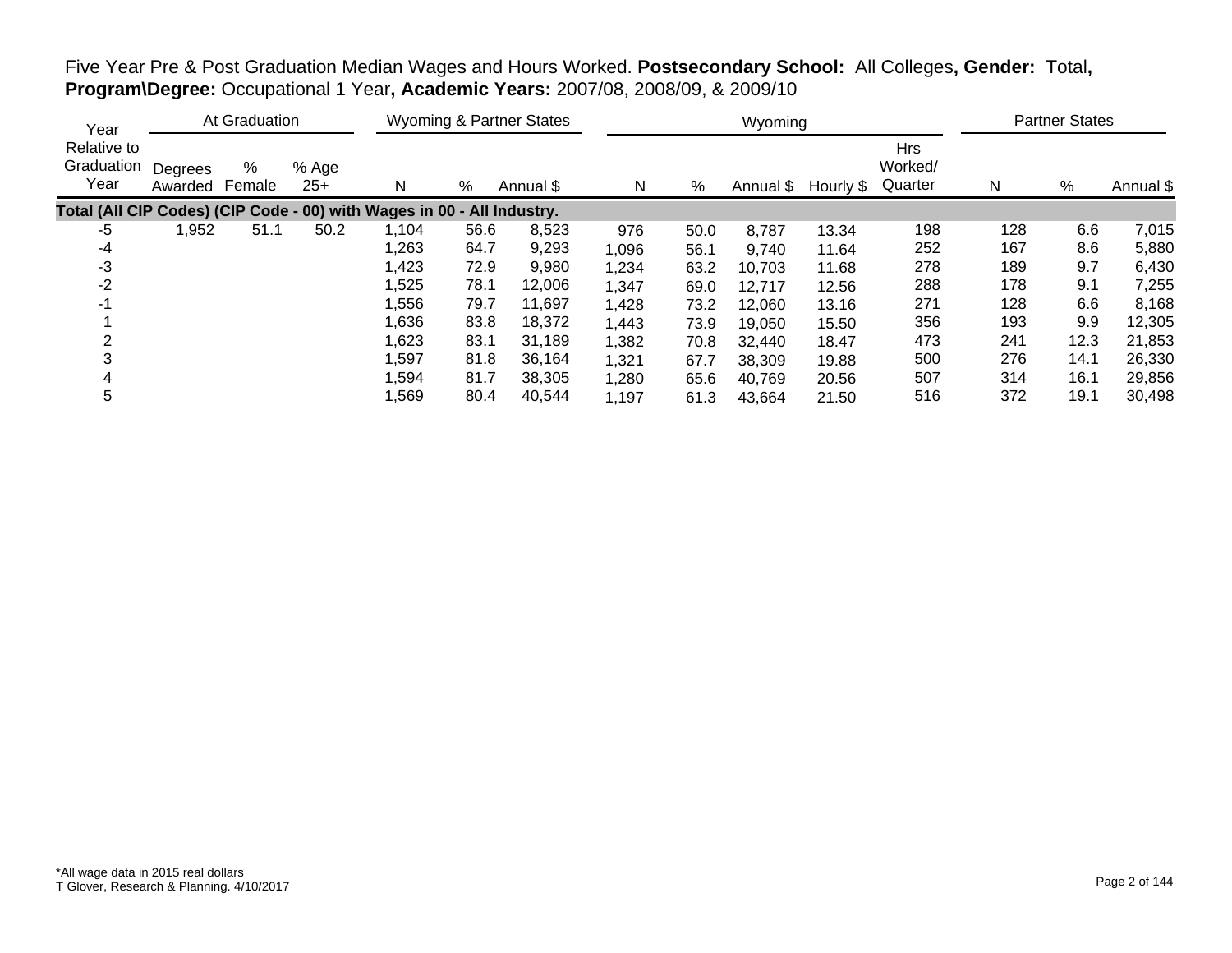| Five Year Pre & Post Graduation Median Wages and Hours Worked. Postsecondary School: All Colleges, Gender: Total, |  |
|-------------------------------------------------------------------------------------------------------------------|--|
| Program\Degree: Occupational 2 Year, Academic Years: 2007/08, 2008/09, & 2009/10                                  |  |

| Year                                                                   |                    | At Graduation |                |       | <b>Wyoming &amp; Partner States</b> |           |       | Wyoming |           |           |                                  |     | <b>Partner States</b> |           |  |  |
|------------------------------------------------------------------------|--------------------|---------------|----------------|-------|-------------------------------------|-----------|-------|---------|-----------|-----------|----------------------------------|-----|-----------------------|-----------|--|--|
| Relative to<br>Graduation<br>Year                                      | Degrees<br>Awarded | %<br>Female   | % Age<br>$25+$ | N     | %                                   | Annual \$ | N     | %       | Annual \$ | Hourly \$ | <b>Hrs</b><br>Worked/<br>Quarter | N   | %                     | Annual \$ |  |  |
| Total (All CIP Codes) (CIP Code - 00) with Wages in 00 - All Industry. |                    |               |                |       |                                     |           |       |         |           |           |                                  |     |                       |           |  |  |
| -5                                                                     | 2,304              | 64.4          | 54.2           | 1,485 | 64.5                                | 9,265     | 1,273 | 55.3    | 9,300     | 13.00     | 197                              | 212 | 9.2                   | 8,163     |  |  |
| -4                                                                     |                    |               |                | 641,  | 71.2                                | 10,804    | 1,401 | 60.8    | 11,124    | 11.64     | 266                              | 240 | 10.4                  | 8,525     |  |  |
| -3                                                                     |                    |               |                | 1,805 | 78.3                                | 11,467    | 1,543 | 67.0    | 12,275    | 12.32     | 278                              | 262 | 11.4                  | 8,188     |  |  |
| $-2$                                                                   |                    |               |                | 1,873 | 81.3                                | 11.440    | 1,653 | 71.7    | 11,930    | 12.82     | 260                              | 220 | 9.5                   | 7,929     |  |  |
|                                                                        |                    |               |                | 1,864 | 80.9                                | 11,786    | 1,672 | 72.6    | 12,346    | 13.96     | 252                              | 192 | 8.3                   | 8,228     |  |  |
|                                                                        |                    |               |                | 2,015 | 87.5                                | 34,632    | 1,654 | 71.8    | 36,150    | 19.96     | 474                              | 361 | 15.7                  | 26,550    |  |  |
|                                                                        |                    |               |                | 1,950 | 84.6                                | 40,933    | 1,539 | 66.8    | 42.617    | 21.29     | 506                              | 411 | 17.8                  | 31,436    |  |  |
|                                                                        |                    |               |                | 1,930 | 83.8                                | 42,934    | 1,493 | 64.8    | 44,072    | 21.63     | 510                              | 437 | 19.0                  | 37,695    |  |  |
|                                                                        |                    |               |                | 1,910 | 82.9                                | 44,796    | 1,422 | 61.7    | 46,752    | 22.55     | 516                              | 488 | 21.2                  | 39,326    |  |  |
| 5                                                                      |                    |               |                | 1,906 | 82.7                                | 45,174    | 1,386 | 60.2    | 46,876    | 22.79     | 518                              | 520 | 22.6                  | 41,611    |  |  |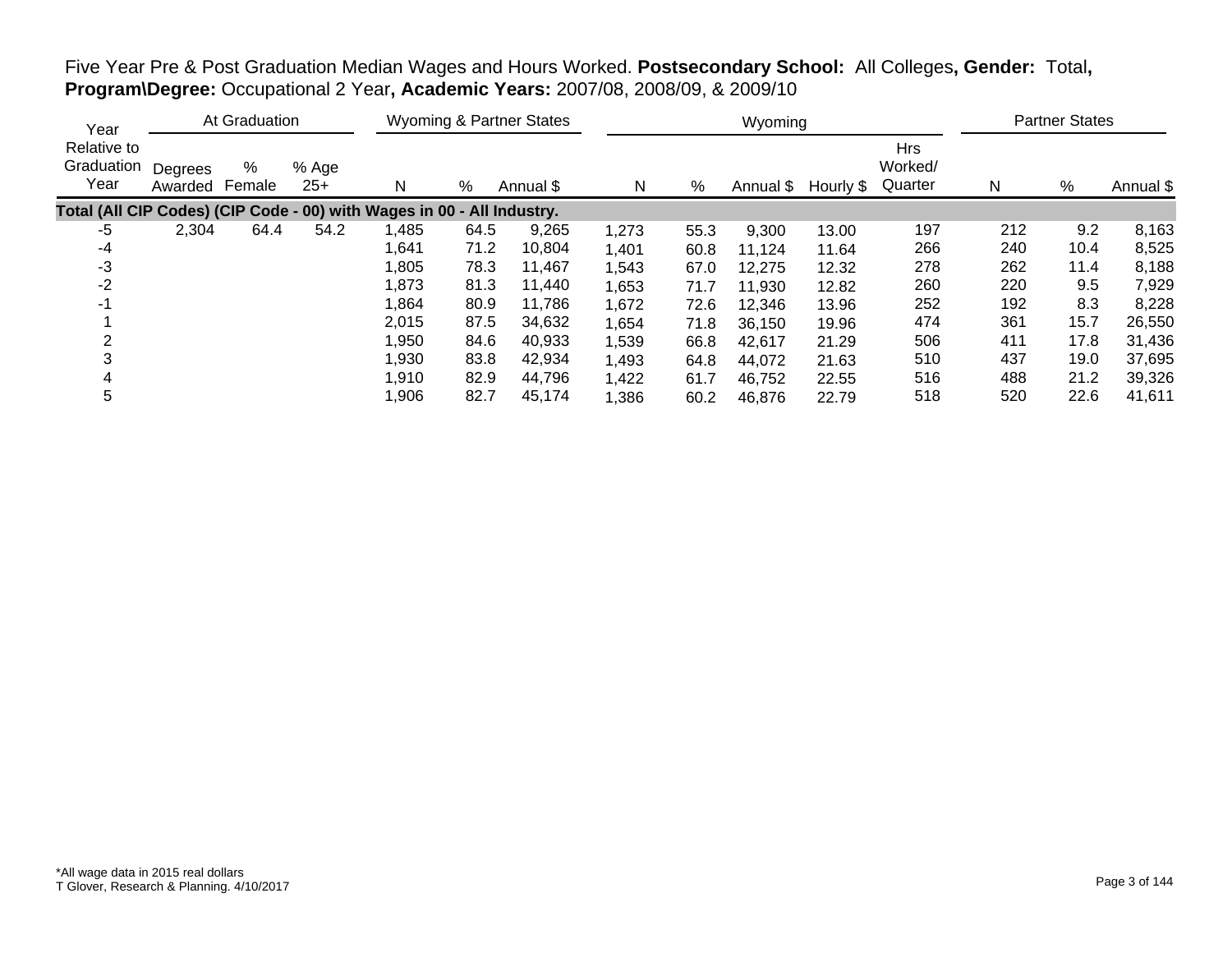|                                                                        | At Graduation<br>Year |             |                |     | Wyoming & Partner States |           |     |      | Wyoming |                     | <b>Partner States</b>            |     |      |           |
|------------------------------------------------------------------------|-----------------------|-------------|----------------|-----|--------------------------|-----------|-----|------|---------|---------------------|----------------------------------|-----|------|-----------|
| Relative to<br>Graduation<br>Year                                      | Degrees<br>Awarded    | %<br>Female | % Age<br>$25+$ | N   | %                        | Annual \$ | N   | %    |         | Annual \$ Hourly \$ | <b>Hrs</b><br>Worked/<br>Quarter | N   | %    | Annual \$ |
| Total (All CIP Codes) (CIP Code - 00) with Wages in 00 - All Industry. |                       |             |                |     |                          |           |     |      |         |                     |                                  |     |      |           |
| -5                                                                     | 1,130                 | 66.2        | 37.9           | 703 | 62.2                     | 6,714     | 658 | 58.2 | 6,870   | 11.02               | 175                              | 45  | 4.0  | 2,641     |
| -4                                                                     |                       |             |                | 839 | 74.2                     | 6,736     | 784 | 69.4 | 6,753   | 10.03               | 207                              | 55  | 4.9  | 6,672     |
| -3                                                                     |                       |             |                | 901 | 79.7                     | 8,909     | 849 | 75.1 | 9,023   | 10.58               | 250                              | 52  | 4.6  | 6,306     |
| $-2$                                                                   |                       |             |                | 939 | 83.1                     | 10,116    | 893 | 79.0 | 10,302  | 11.35               | 255                              | 46  | 4.1  | 4,680     |
| -1                                                                     |                       |             |                | 932 | 82.5                     | 10,385    | 905 | 80.1 | 10,719  | 11.88               | 250                              | 27  | 2.4  | 5,087     |
|                                                                        |                       |             |                | 935 | 82.7                     | 11,414    | 850 | 75.2 | 12,114  | 12.84               | 284                              | 85  | 7.5  | 9,248     |
|                                                                        |                       |             |                | 913 | 80.8                     | 14,079    | 800 | 70.8 | 14,532  | 14.38               | 305                              | 113 | 10.0 | 11,866    |
|                                                                        |                       |             |                | 924 | 81.8                     | 21,259    | 792 | 70.1 | 21,703  | 15.48               | 381                              | 132 | 11.7 | 18,755    |
|                                                                        |                       |             |                | 940 | 83.2                     | 25,965    | 783 | 69.3 | 26,887  | 17.00               | 422                              | 157 | 13.9 | 19,862    |
| 5                                                                      |                       |             |                | 909 | 80.4                     | 32,341    | 746 | 66.0 | 33,170  | 18.39               | 451                              | 163 | 14.4 | 26,644    |

# Five Year Pre & Post Graduation Median Wages and Hours Worked. **Postsecondary School:** Casper College**, Gender:** Total**, Program\Degree:** Academic**, Academic Years:** 2007/08, 2008/09, & 2009/10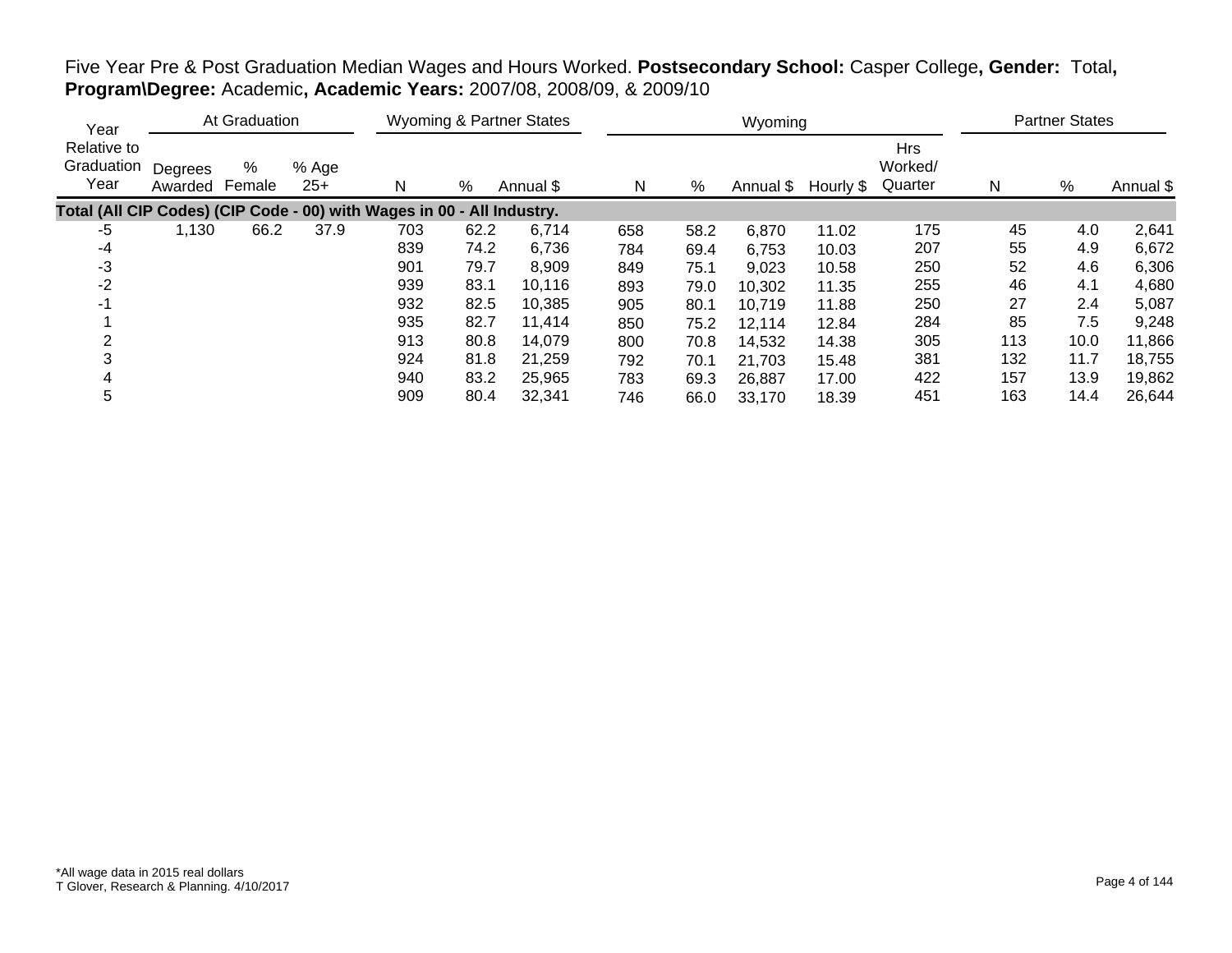| Year                                                                   | At Graduation      |             |                |     |      | <b>Wyoming &amp; Partner States</b> |     |      | Wyoming   |           | <b>Partner States</b>            |    |      |           |
|------------------------------------------------------------------------|--------------------|-------------|----------------|-----|------|-------------------------------------|-----|------|-----------|-----------|----------------------------------|----|------|-----------|
| Relative to<br>Graduation<br>Year                                      | Degrees<br>Awarded | %<br>Female | % Age<br>$25+$ | N   | %    | Annual \$                           | N   | %    | Annual \$ | Hourly \$ | <b>Hrs</b><br>Worked/<br>Quarter | N  | %    | Annual \$ |
| Total (All CIP Codes) (CIP Code - 00) with Wages in 00 - All Industry. |                    |             |                |     |      |                                     |     |      |           |           |                                  |    |      |           |
| -5                                                                     | 352                | 29.0        | 46.3           | 223 | 63.4 | 6,743                               | 204 | 58.0 | 6,814     | 12.66     | 209                              | 19 | 5.4  | 2,722     |
| -4                                                                     |                    |             |                | 253 | 71.9 | 9,031                               | 227 | 64.5 | 9,031     | 11.28     | 244                              | 26 | 7.4  | 8,321     |
| $-3$                                                                   |                    |             |                | 288 | 81.8 | 10,307                              | 255 | 72.4 | 10,981    | 12.15     | 268                              | 33 | 9.4  | 6,036     |
| $-2$                                                                   |                    |             |                | 309 | 87.8 | 12,196                              | 275 | 78.1 | 12,329    | 13.32     | 280                              | 34 | 9.7  | 9,199     |
| -1                                                                     |                    |             |                | 297 | 84.4 | 14,306                              | 269 | 76.4 | 13,813    | 14.36     | 291                              | 28 | 8.0  | 18,100    |
|                                                                        |                    |             |                | 316 | 89.8 | 26,274                              | 265 | 75.3 | 26,775    | 16.48     | 442                              | 51 | 14.5 | 23,887    |
| 2                                                                      |                    |             |                | 309 | 87.8 | 35,285                              | 255 | 72.4 | 34,964    | 18.16     | 504                              | 54 | 15.3 | 41,722    |
|                                                                        |                    |             |                | 317 | 90.1 | 40,375                              | 260 | 73.9 | 39,858    | 19.82     | 520                              | 57 | 16.2 | 43,662    |
| 4                                                                      |                    |             |                | 313 | 88.9 | 44,194                              | 256 | 72.7 | 43,388    | 20.87     | 520                              | 57 | 16.2 | 51,596    |
| 5                                                                      |                    |             |                | 299 | 84.9 | 48,833                              | 239 | 67.9 | 47,061    | 22.57     | 520                              | 60 | 17.0 | 53,920    |

Five Year Pre & Post Graduation Median Wages and Hours Worked. **Postsecondary School:** Casper College**, Gender:** Total**, Program\Degree:** Occupational 1 Year**, Academic Years:** 2007/08, 2008/09, & 2009/10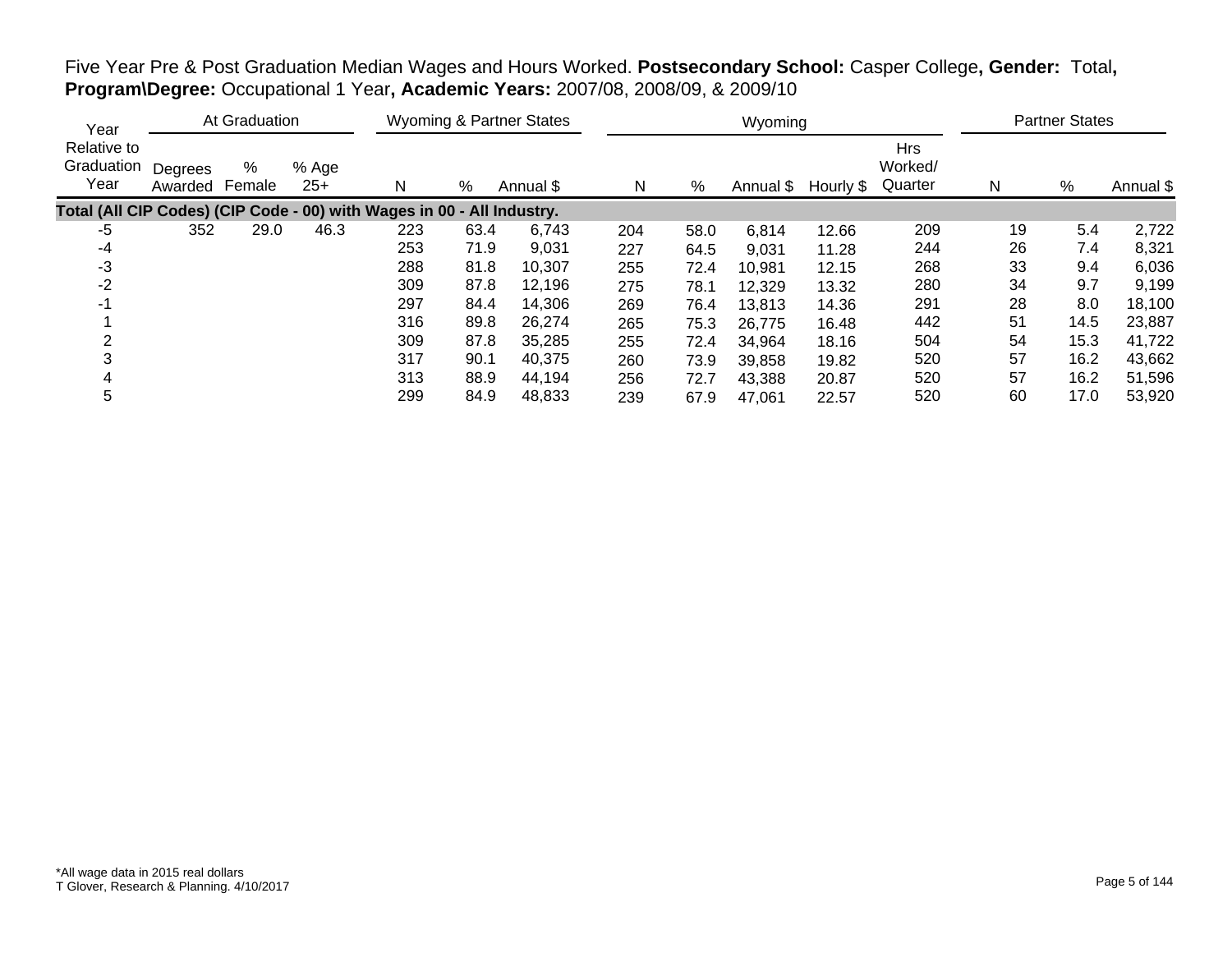| Year                                                                   |                    | At Graduation |                |     | Wyoming & Partner States |           |     | Wyoming | <b>Partner States</b> |           |                                  |    |      |           |
|------------------------------------------------------------------------|--------------------|---------------|----------------|-----|--------------------------|-----------|-----|---------|-----------------------|-----------|----------------------------------|----|------|-----------|
| Relative to<br>Graduation<br>Year                                      | Degrees<br>Awarded | %<br>Female   | % Age<br>$25+$ | N   | %                        | Annual \$ | N   | $\%$    | Annual \$             | Hourly \$ | <b>Hrs</b><br>Worked/<br>Quarter | Ν  | %    | Annual \$ |
| Total (All CIP Codes) (CIP Code - 00) with Wages in 00 - All Industry. |                    |               |                |     |                          |           |     |         |                       |           |                                  |    |      |           |
| -5                                                                     | 571                | 54.1          | 55.5           | 415 | 72.7                     | 9,501     | 389 | 68.1    | 9,399                 | 13.12     | 190                              | 26 | 4.6  | 15,827    |
| $-4$                                                                   |                    |               |                | 448 | 78.5                     | 11,306    | 422 | 73.9    | 11,164                | 11.36     | 255                              | 26 | 4.6  | 15,907    |
| $-3$                                                                   |                    |               |                | 484 | 84.8                     | 13,087    | 450 | 78.8    | 13.151                | 12.30     | 280                              | 34 | 6.0  | 11,433    |
| -2                                                                     |                    |               |                | 490 | 85.8                     | 12,630    | 455 | 79.7    | 12,598                | 13.13     | 256                              | 35 | 6.1  | 13,640    |
| -1                                                                     |                    |               |                | 479 | 83.9                     | 15,080    | 450 | 78.8    | 14,994                | 14.41     | 266                              | 29 | 5.1  | 18,637    |
|                                                                        |                    |               |                | 531 | 93.0                     | 35,954    | 471 | 82.5    | 35,954                | 19.48     | 467                              | 60 | 10.5 | 36,079    |
| 2                                                                      |                    |               |                | 521 | 91.2                     | 41,446    | 445 | 77.9    | 40,866                | 21.11     | 502                              | 76 | 13.3 | 47,947    |
|                                                                        |                    |               |                | 513 | 89.8                     | 46,567    | 431 | 75.5    | 45,779                | 22.05     | 508                              | 82 | 14.4 | 50,499    |
|                                                                        |                    |               |                | 504 | 88.3                     | 47,656    | 422 | 73.9    | 47,390                | 23.05     | 503                              | 82 | 14.4 | 49,514    |
| 5                                                                      |                    |               |                | 497 | 87.0                     | 48,833    | 407 | 71.3    | 48,806                | 23.73     | 505                              | 90 | 15.8 | 49,417    |

Five Year Pre & Post Graduation Median Wages and Hours Worked. **Postsecondary School:** Casper College**, Gender:** Total**, Program\Degree:** Occupational 2 Year**, Academic Years:** 2007/08, 2008/09, & 2009/10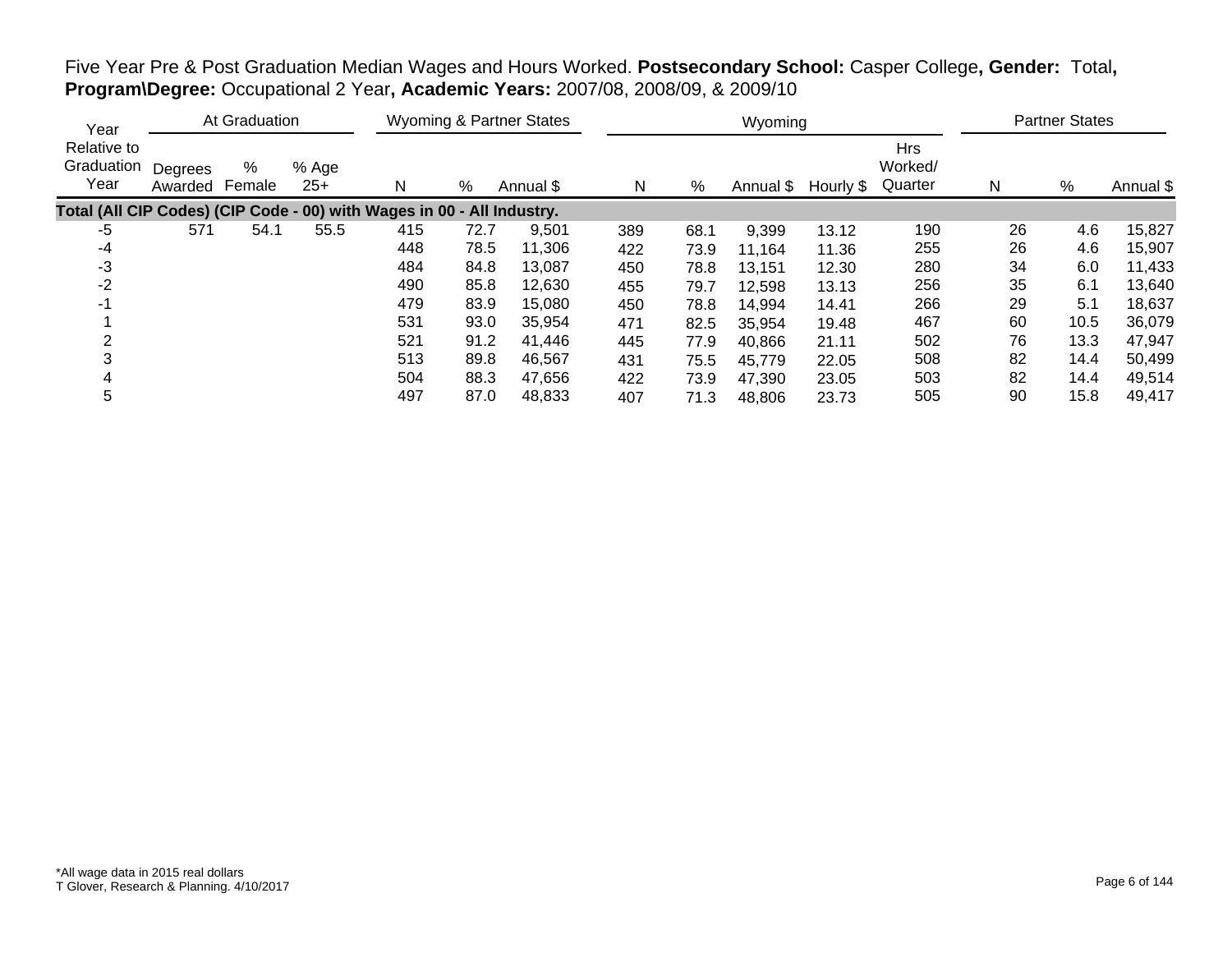| At Graduation<br>Year                                                  |                    |             |                |     |      | <b>Wyoming &amp; Partner States</b> |     |      | Wyoming |                     | <b>Partner States</b>            |    |      |           |
|------------------------------------------------------------------------|--------------------|-------------|----------------|-----|------|-------------------------------------|-----|------|---------|---------------------|----------------------------------|----|------|-----------|
| Relative to<br>Graduation<br>Year                                      | Degrees<br>Awarded | %<br>Female | % Age<br>$25+$ | N   | %    | Annual \$                           | N   | %    |         | Annual \$ Hourly \$ | <b>Hrs</b><br>Worked/<br>Quarter | N  | %    | Annual \$ |
| Total (All CIP Codes) (CIP Code - 00) with Wages in 00 - All Industry. |                    |             |                |     |      |                                     |     |      |         |                     |                                  |    |      |           |
| -5                                                                     | 368                | 69.8        | 38.6           | 215 | 58.4 | 6,673                               | 193 | 52.4 | 6,479   | 12.56               | 202                              | 22 | 6.0  | 7,282     |
| $-4$                                                                   |                    |             |                | 247 | 67.1 | 6,877                               | 231 | 62.8 | 6,938   | 11.12               | 209                              | 16 | 4.3  | 4,988     |
| $-3$                                                                   |                    |             |                | 270 | 73.4 | 6,215                               | 245 | 66.6 | 6,756   | 10.69               | 225                              | 25 | 6.8  | 4,545     |
| $-2$                                                                   |                    |             |                | 287 | 78.0 | 7,766                               | 264 | 71.7 | 8,798   | 11.21               | 243                              | 23 | 6.3  | 3,238     |
| -1                                                                     |                    |             |                | 295 | 80.2 | 8,969                               | 272 | 73.9 | 9,709   | 11.38               | 247                              | 23 | 6.3  | 4,985     |
|                                                                        |                    |             |                | 295 | 80.2 | 10,923                              | 251 | 68.2 | 12,364  | 12.98               | 302                              | 44 | 12.0 | 8,265     |
|                                                                        |                    |             |                | 279 | 75.8 | 13,215                              | 223 | 60.6 | 14,711  | 14.09               | 311                              | 56 | 15.2 | 8,749     |
|                                                                        |                    |             |                | 280 | 76.1 | 16,491                              | 215 | 58.4 | 19,219  | 15.09               | 350                              | 65 | 17.7 | 11,119    |
| 4                                                                      |                    |             |                | 265 | 72.0 | 21.105                              | 203 | 55.2 | 24,011  | 15.70               | 418                              | 62 | 16.8 | 18,503    |
| 5                                                                      |                    |             |                | 264 | 71.7 | 26,980                              | 200 | 54.3 | 28,189  | 17.00               | 459                              | 64 | 17.4 | 23,573    |

Five Year Pre & Post Graduation Median Wages and Hours Worked. **Postsecondary School:** Central Wyoming College**, Gender:** Total**, Program\Degree:** Academic**, Academic Years:** 2007/08, 2008/09, & 2009/10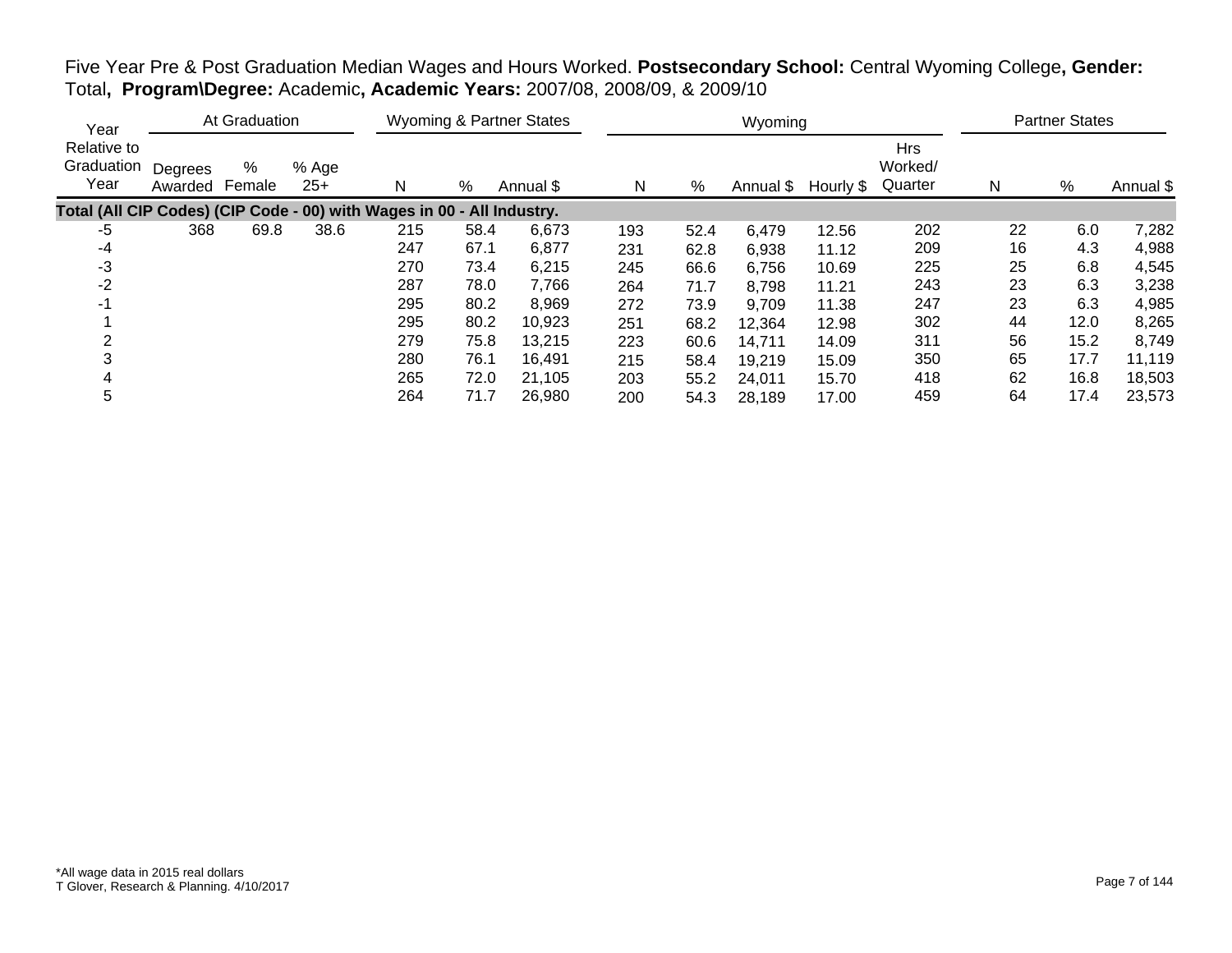| Five Year Pre & Post Graduation Median Wages and Hours Worked. Postsecondary School: Central Wyoming College, Gender: |  |
|-----------------------------------------------------------------------------------------------------------------------|--|
| Total, Program\Degree: Occupational 1 Year, Academic Years: 2007/08, 2008/09, & 2009/10                               |  |

| At Graduation<br>Year                                                  |                    |             |                |     |      | <b>Wyoming &amp; Partner States</b> |     |      | Wyoming   |           | <b>Partner States</b>            |    |      |           |
|------------------------------------------------------------------------|--------------------|-------------|----------------|-----|------|-------------------------------------|-----|------|-----------|-----------|----------------------------------|----|------|-----------|
| Relative to<br>Graduation<br>Year                                      | Degrees<br>Awarded | %<br>Female | % Age<br>$25+$ | N   | %    | Annual \$                           | N   | %    | Annual \$ | Hourly \$ | <b>Hrs</b><br>Worked/<br>Quarter | N  | %    | Annual \$ |
| Total (All CIP Codes) (CIP Code - 00) with Wages in 00 - All Industry. |                    |             |                |     |      |                                     |     |      |           |           |                                  |    |      |           |
| -5                                                                     | 263                | 41.8        | 53.6           | 99  | 37.6 | 6.716                               | 94  | 35.7 | 6,809     | 12.24     | 168                              | 5  | 1.9  | 3,593     |
| -4                                                                     |                    |             |                | 120 | 45.6 | 5,509                               | 111 | 42.2 | 5,639     | 11.89     | 178                              | 9  | 3.4  | 3,808     |
| $-3$                                                                   |                    |             |                | 129 | 49.0 | 7,442                               | 116 | 44.1 | 7,255     | 11.33     | 244                              | 13 | 4.9  | 9,855     |
| $-2$                                                                   |                    |             |                | 131 | 49.8 | 9,261                               | 120 | 45.6 | 10,037    | 11.47     | 285                              | 11 | 4.2  | 3,492     |
| -1                                                                     |                    |             |                | 153 | 58.2 | 6,642                               | 140 | 53.2 | 6,792     | 11.45     | 200                              | 13 | 4.9  | 6,642     |
|                                                                        |                    |             |                | 175 | 66.5 | 8,905                               | 157 | 59.7 | 8,905     | 12.33     | 281                              | 18 | 6.8  | 8,204     |
|                                                                        |                    |             |                | 175 | 66.5 | 13,330                              | 152 | 57.8 | 15,155    | 13.71     | 328                              | 23 | 8.7  | 10,872    |
|                                                                        |                    |             |                | 172 | 65.4 | 14,773                              | 136 | 51.7 | 16,994    | 14.41     | 388                              | 36 | 13.7 | 7,416     |
|                                                                        |                    |             |                | 171 | 65.0 | 17,199                              | 132 | 50.2 | 20,049    | 15.04     | 391                              | 39 | 14.8 | 11,109    |
| 5                                                                      |                    |             |                | 179 | 68.1 | 18,801                              | 128 | 48.7 | 21,584    | 14.86     | 414                              | 51 | 19.4 | 15,651    |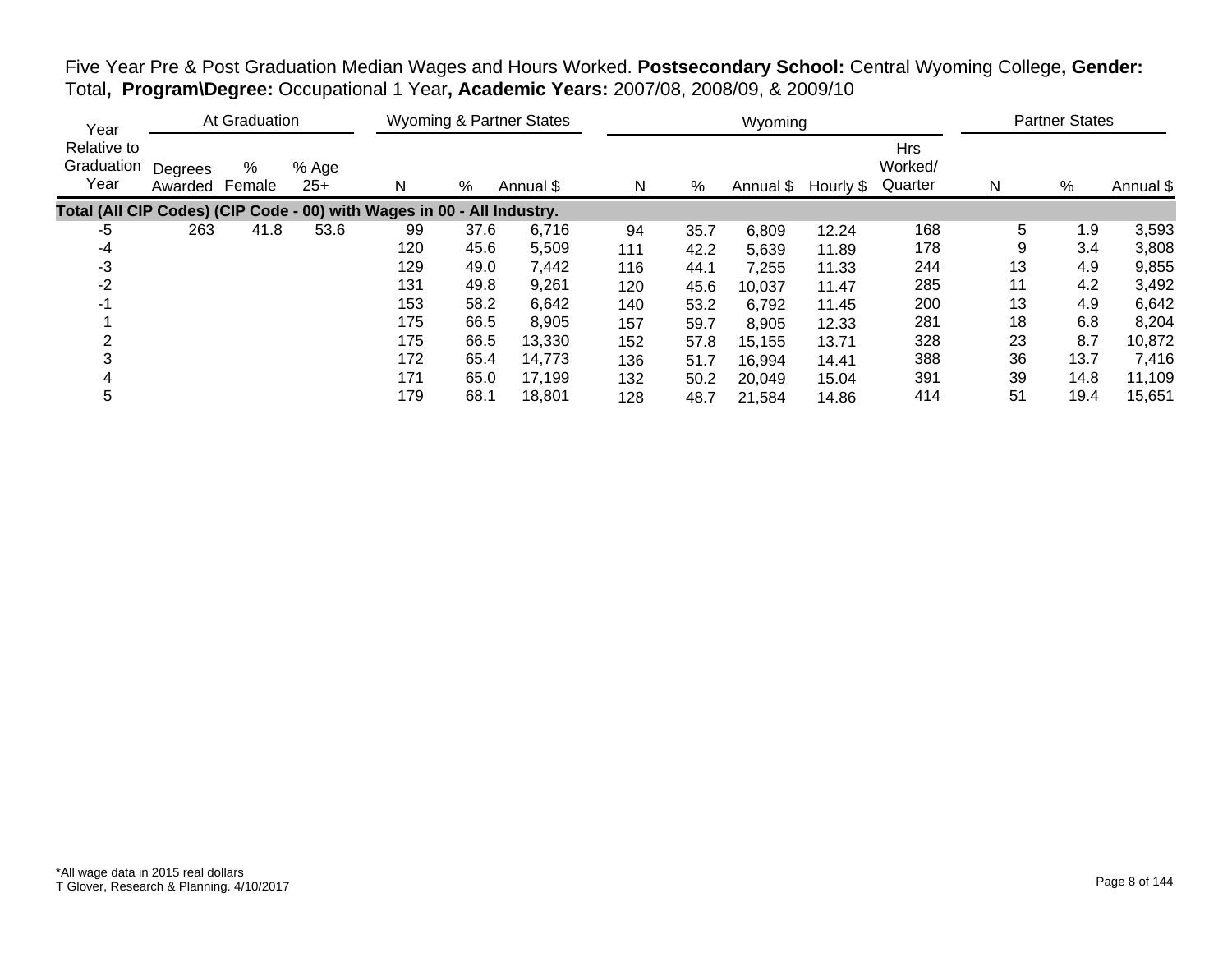| Five Year Pre & Post Graduation Median Wages and Hours Worked. Postsecondary School: Central Wyoming College, Gender: |  |
|-----------------------------------------------------------------------------------------------------------------------|--|
| Total, Program\Degree: Occupational 2 Year, Academic Years: 2007/08, 2008/09, & 2009/10                               |  |

| Year                                                                   |                    | At Graduation |                |     |      | <b>Wyoming &amp; Partner States</b> |     |      | Wyoming   |           |                                  |    | <b>Partner States</b> |           |
|------------------------------------------------------------------------|--------------------|---------------|----------------|-----|------|-------------------------------------|-----|------|-----------|-----------|----------------------------------|----|-----------------------|-----------|
| Relative to<br>Graduation<br>Year                                      | Degrees<br>Awarded | %<br>Female   | % Age<br>$25+$ | N   | %    | Annual \$                           | N   | %    | Annual \$ | Hourly \$ | <b>Hrs</b><br>Worked/<br>Quarter | N  | %                     | Annual \$ |
| Total (All CIP Codes) (CIP Code - 00) with Wages in 00 - All Industry. |                    |               |                |     |      |                                     |     |      |           |           |                                  |    |                       |           |
| -5                                                                     | 169                | 78.1          | 72.2           | 112 | 66.3 | 15,665                              | 95  | 56.2 | 16,317    | 14.51     | 257                              | 17 | 10.1                  | 10,842    |
| -4                                                                     |                    |               |                | 133 | 78.7 | 14.191                              | 123 | 72.8 | 14,191    | 12.25     | 308                              | 10 | 5.9                   | 12,638    |
| -3                                                                     |                    |               |                | 140 | 82.8 | 14,014                              | 130 | 76.9 | 14,014    | 13.18     | 299                              | 10 | 5.9                   | 11,536    |
| $-2$                                                                   |                    |               |                | 137 | 81.1 | 12,540                              | 129 | 76.3 | 12.551    | 12.37     | 263                              | 8  | 4.7                   | 3,055     |
| $-1$                                                                   |                    |               |                | 138 | 81.7 | 9,854                               | 131 | 77.5 | 9,765     | 12.87     | 218                              |    | 4.1                   | 10,965    |
|                                                                        |                    |               |                | 151 | 89.3 | 29,321                              | 136 | 80.5 | 28,789    | 18.11     | 457                              | 15 | 8.9                   | 30,953    |
|                                                                        |                    |               |                | 143 | 84.6 | 34,948                              | 125 | 74.0 | 34,948    | 20.73     | 486                              | 18 | 10.7                  | 34,240    |
|                                                                        |                    |               |                | 139 | 82.2 | 35,957                              | 119 | 70.4 | 35,957    | 21.29     | 473                              | 20 | 11.8                  | 35,510    |
|                                                                        |                    |               |                | 129 | 76.3 | 40,246                              | 109 | 64.5 | 35,972    | 21.26     | 481                              | 20 | 11.8                  | 48,277    |
| 5                                                                      |                    |               |                | 131 | 77.5 | 38,285                              | 109 | 64.5 | 37,738    | 20.11     | 476                              | 22 | 13.0                  | 43,374    |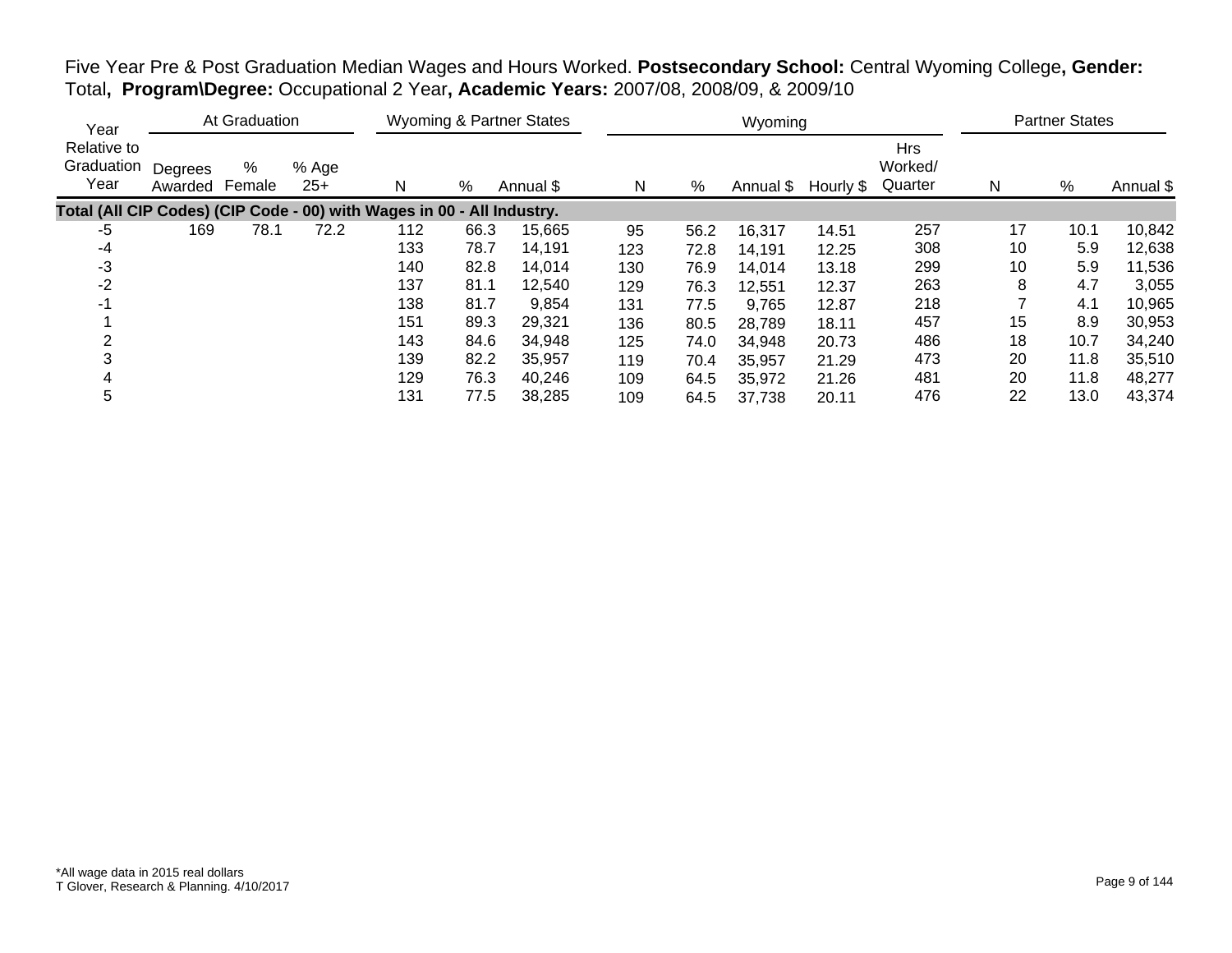| Year                                                                   |                    | At Graduation |                |     |      | <b>Wyoming &amp; Partner States</b> |     |      | Wyoming |                     |                                  |    | <b>Partner States</b> |           |
|------------------------------------------------------------------------|--------------------|---------------|----------------|-----|------|-------------------------------------|-----|------|---------|---------------------|----------------------------------|----|-----------------------|-----------|
| Relative to<br>Graduation<br>Year                                      | Degrees<br>Awarded | %<br>Female   | % Age<br>$25+$ | N   | %    | Annual \$                           | N   | %    |         | Annual \$ Hourly \$ | <b>Hrs</b><br>Worked/<br>Quarter | N  | $\%$                  | Annual \$ |
| Total (All CIP Codes) (CIP Code - 00) with Wages in 00 - All Industry. |                    |               |                |     |      |                                     |     |      |         |                     |                                  |    |                       |           |
| -5                                                                     | 197                | 76.1          | 31.0           | 92  | 46.7 | 5,706                               | 85  | 43.1 | 6,384   | 11.13               | 163                              |    | 3.6                   | 1,364     |
| $-4$                                                                   |                    |               |                | 119 | 60.4 | 5,690                               | 102 | 51.8 | 6,095   | 10.25               | 185                              | 17 | 8.6                   | 2,699     |
| $-3$                                                                   |                    |               |                | 138 | 70.1 | 6,401                               | 115 | 58.4 | 6,687   | 10.00               | 199                              | 23 | 11.7                  | 4,653     |
| $-2$                                                                   |                    |               |                | 162 | 82.2 | 6,661                               | 132 | 67.0 | 7,173   | 11.21               | 199                              | 30 | 15.2                  | 4,056     |
| -1                                                                     |                    |               |                | 170 | 86.3 | 6,754                               | 143 | 72.6 | 6,836   | 12.06               | 175                              | 27 | 13.7                  | 6,135     |
|                                                                        |                    |               |                | 156 | 79.2 | 9.725                               | 121 | 61.4 | 11,065  | 12.68               | 275                              | 35 | 17.8                  | 7,153     |
|                                                                        |                    |               |                | 162 | 82.2 | 11,270                              | 119 | 60.4 | 13,876  | 13.13               | 322                              | 43 | 21.8                  | 6,272     |
|                                                                        |                    |               |                | 163 | 82.7 | 16,189                              | 113 | 57.4 | 16,867  | 13.76               | 375                              | 50 | 25.4                  | 15,004    |
| 4                                                                      |                    |               |                | 165 | 83.8 | 21,046                              | 119 | 60.4 | 20,711  | 14.30               | 390                              | 46 | 23.4                  | 26,418    |
| 5                                                                      |                    |               |                | 157 | 79.7 | 25,875                              | 108 | 54.8 | 23,918  | 15.19               | 431                              | 49 | 24.9                  | 29,117    |

Five Year Pre & Post Graduation Median Wages and Hours Worked. **Postsecondary School:** Eastern Wyoming College**, Gender:** Total**, Program\Degree:** Academic**, Academic Years:** 2007/08, 2008/09, & 2009/10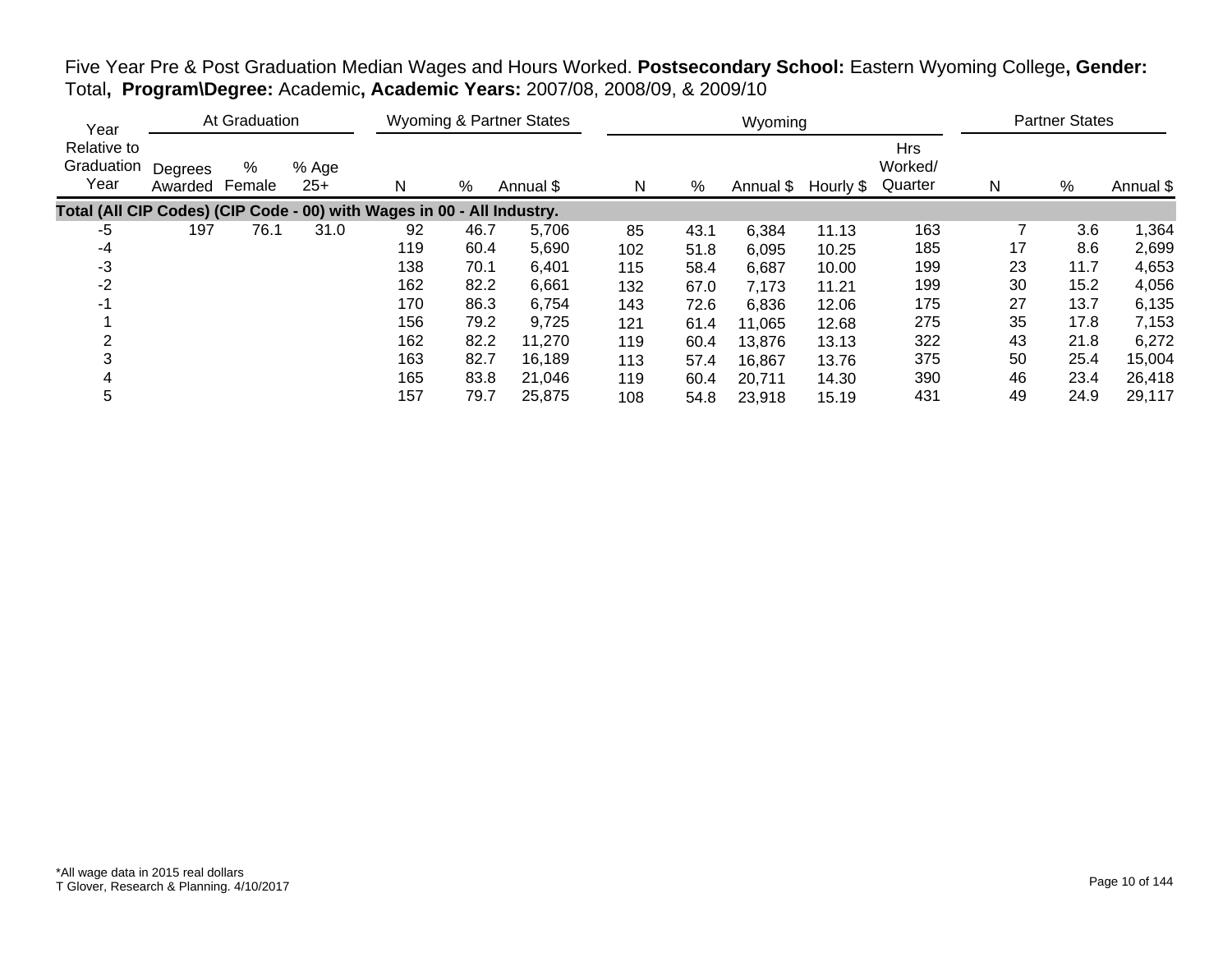|                                                                                         |  | Five Year Pre & Post Graduation Median Wages and Hours Worked. Postsecondary School: Eastern Wyoming College, Gender: |  |
|-----------------------------------------------------------------------------------------|--|-----------------------------------------------------------------------------------------------------------------------|--|
| Total, Program\Degree: Occupational 1 Year, Academic Years: 2007/08, 2008/09, & 2009/10 |  |                                                                                                                       |  |

| Year                                                                   |                    | At Graduation |                |    |      | <b>Wyoming &amp; Partner States</b> |    |      | Wyoming   |           |                           |    | <b>Partner States</b> |           |
|------------------------------------------------------------------------|--------------------|---------------|----------------|----|------|-------------------------------------|----|------|-----------|-----------|---------------------------|----|-----------------------|-----------|
| Relative to<br>Graduation<br>Year                                      | Degrees<br>Awarded | %<br>Female   | % Age<br>$25+$ | N  | %    | Annual \$                           | N  | %    | Annual \$ | Hourly \$ | Hrs<br>Worked/<br>Quarter | N  | $\%$                  | Annual \$ |
| Total (All CIP Codes) (CIP Code - 00) with Wages in 00 - All Industry. |                    |               |                |    |      |                                     |    |      |           |           |                           |    |                       |           |
| -5                                                                     | 98                 | 42.9          | 30.6           | 38 | 38.8 | 11,288                              | 30 | 30.6 | 11,288    | 9.89      | 213                       | 8  | 8.2                   | 8,745     |
| -4                                                                     |                    |               |                | 49 | 50.0 | 5,807                               | 43 | 43.9 | 6,640     | 9.20      | 229                       | 6  | 6.1                   | 3,633     |
| -3                                                                     |                    |               |                | 66 | 67.3 | 5,790                               | 54 | 55.1 | 5,338     | 9.37      | 209                       | 12 | 12.2                  | 8,437     |
| $-2$                                                                   |                    |               |                | 72 | 73.5 | 8,019                               | 56 | 57.1 | 8,306     | 10.21     | 194                       | 16 | 16.3                  | 7,434     |
| -1                                                                     |                    |               |                | 79 | 80.6 | 7,709                               | 64 | 65.3 | 7,250     | 11.57     | 204                       | 15 | 15.3                  | 7,723     |
|                                                                        |                    |               |                | 80 | 81.6 | 9,334                               | 58 | 59.2 | 9,334     | 12.64     | 243                       | 22 | 22.4                  | 8,879     |
|                                                                        |                    |               |                | 81 | 82.7 | 14,860                              | 57 | 58.2 | 15,884    | 13.62     | 401                       | 24 | 24.5                  | 10,727    |
|                                                                        |                    |               |                | 73 | 74.5 | 18,110                              | 52 | 53.1 | 17,427    | 12.80     | 398                       | 21 | 21.4                  | 20,984    |
|                                                                        |                    |               |                | 76 | 77.6 | 19,999                              | 54 | 55.1 | 20,111    | 15.16     | 444                       | 22 | 22.4                  | 16,841    |
| 5                                                                      |                    |               |                | 68 | 69.4 | 21.024                              | 49 | 50.0 | 21,098    | 14.00     | 448                       | 19 | 19.4                  | 18,927    |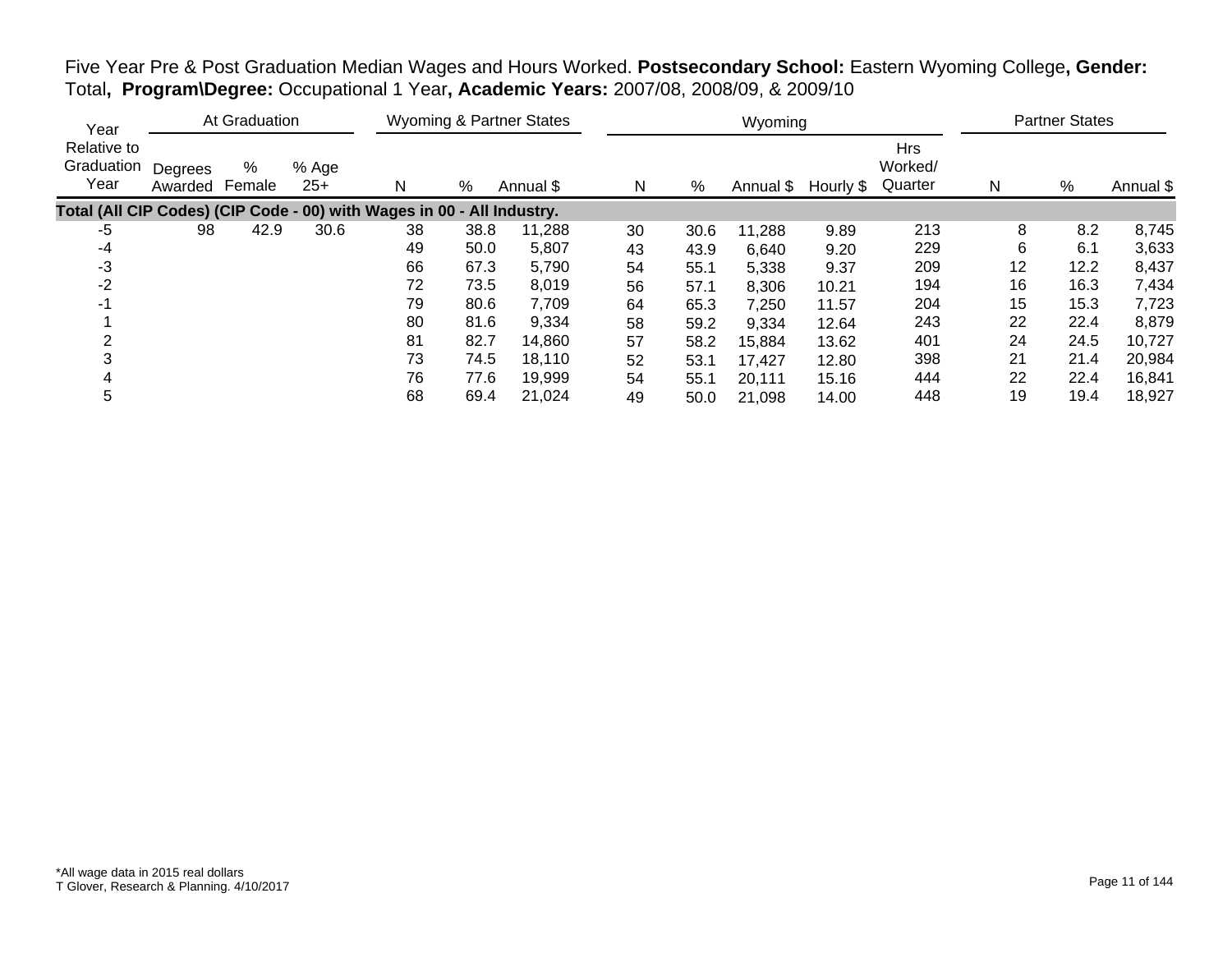| Five Year Pre & Post Graduation Median Wages and Hours Worked. Postsecondary School: Eastern Wyoming College, Gender: |  |  |
|-----------------------------------------------------------------------------------------------------------------------|--|--|
| Total, Program\Degree: Occupational 2 Year, Academic Years: 2007/08, 2008/09, & 2009/10                               |  |  |

| Year                                                                   |                    | At Graduation |                |     |      | <b>Wyoming &amp; Partner States</b> |     |      | Wyoming   |           |                                  |    | <b>Partner States</b> |           |
|------------------------------------------------------------------------|--------------------|---------------|----------------|-----|------|-------------------------------------|-----|------|-----------|-----------|----------------------------------|----|-----------------------|-----------|
| Relative to<br>Graduation<br>Year                                      | Degrees<br>Awarded | %<br>Female   | % Age<br>$25+$ | N   | %    | Annual \$                           | N   | %    | Annual \$ | Hourly \$ | <b>Hrs</b><br>Worked/<br>Quarter | N  | $\%$                  | Annual \$ |
| Total (All CIP Codes) (CIP Code - 00) with Wages in 00 - All Industry. |                    |               |                |     |      |                                     |     |      |           |           |                                  |    |                       |           |
| $-5$                                                                   | 157                | 56.7          | 20.4           | 66  | 42.0 | 3.777                               | 53  | 33.8 | 3,894     | 9.53      | 133                              | 13 | 8.3                   | 2,669     |
| -4                                                                     |                    |               |                | 90  | 57.3 | 4,686                               | 69  | 43.9 | 5,047     | 9.65      | 150                              | 21 | 13.4                  | 2,906     |
| -3                                                                     |                    |               |                | 113 | 72.0 | 5,150                               | 78  | 49.7 | 6,182     | 10.85     | 177                              | 35 | 22.3                  | 3,893     |
| $-2$                                                                   |                    |               |                | 130 | 82.8 | 5,098                               | 97  | 61.8 | 4,640     | 11.42     | 156                              | 33 | 21.0                  | 6,498     |
| $-1$                                                                   |                    |               |                | 134 | 85.4 | 7,346                               | 105 | 66.9 | 7,971     | 13.39     | 153                              | 29 | 18.5                  | 6,594     |
|                                                                        |                    |               |                | 134 | 85.4 | 20,518                              | 88  | 56.1 | 23,284    | 16.02     | 426                              | 46 | 29.3                  | 16,796    |
|                                                                        |                    |               |                | 127 | 80.9 | 22.110                              | 81  | 51.6 | 25,369    | 15.47     | 438                              | 46 | 29.3                  | 18,752    |
|                                                                        |                    |               |                | 126 | 80.3 | 24,039                              | 84  | 53.5 | 26,035    | 16.19     | 452                              | 42 | 26.8                  | 23,537    |
|                                                                        |                    |               |                | 128 | 81.5 | 24,916                              | 82  | 52.2 | 29,322    | 16.27     | 468                              | 46 | 29.3                  | 22,281    |
| 5                                                                      |                    |               |                | 124 | 79.0 | 26,259                              | 77  | 49.0 | 27,835    | 15.98     | 460                              | 47 | 29.9                  | 25,876    |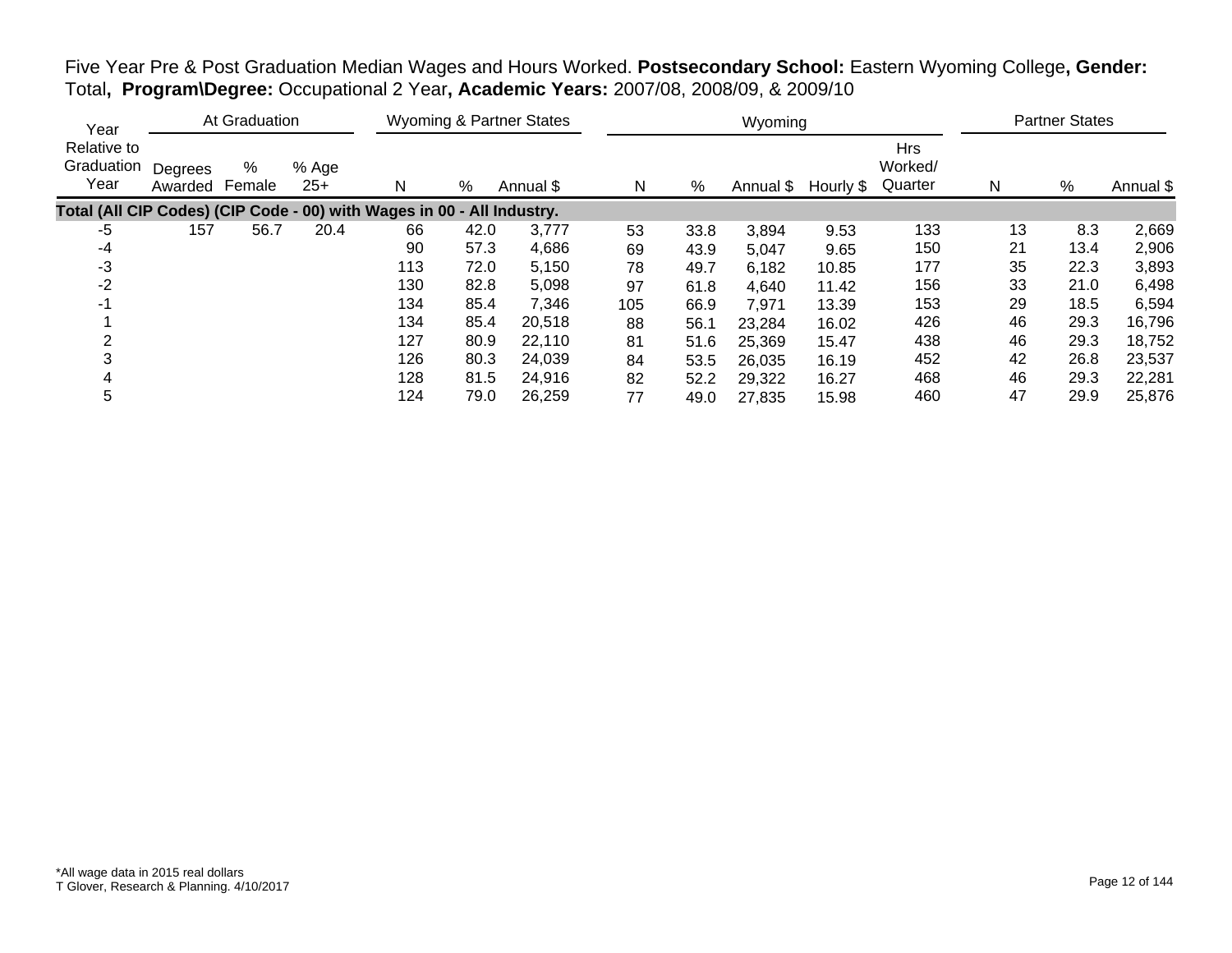| Year                                                                   |                    | At Graduation |                |     |      | <b>Wyoming &amp; Partner States</b> |     |      | Wyoming             |       |                                  |     | <b>Partner States</b> |           |
|------------------------------------------------------------------------|--------------------|---------------|----------------|-----|------|-------------------------------------|-----|------|---------------------|-------|----------------------------------|-----|-----------------------|-----------|
| Relative to<br>Graduation<br>Year                                      | Degrees<br>Awarded | %<br>Female   | % Age<br>$25+$ | N   | %    | Annual \$                           | N   | %    | Annual \$ Hourly \$ |       | <b>Hrs</b><br>Worked/<br>Quarter | N   | $\%$                  | Annual \$ |
| Total (All CIP Codes) (CIP Code - 00) with Wages in 00 - All Industry. |                    |               |                |     |      |                                     |     |      |                     |       |                                  |     |                       |           |
| -5                                                                     | 773                | 73.6          | 38.6           | 493 | 63.8 | 6,697                               | 461 | 59.6 | 6,341               | 11.20 | 171                              | 32  | 4.1                   | 11,569    |
| $-4$                                                                   |                    |               |                | 549 | 71.0 | 8,246                               | 515 | 66.6 | 8,246               | 10.39 | 226                              | 34  | 4.4                   | 8,318     |
| -3                                                                     |                    |               |                | 633 | 81.9 | 8,230                               | 587 | 75.9 | 8,414               | 10.50 | 239                              | 46  | 6.0                   | 6,443     |
| $-2$                                                                   |                    |               |                | 654 | 84.6 | 10,170                              | 622 | 80.5 | 10,373              | 10.79 | 255                              | 32  | 4.1                   | 8,540     |
| -1                                                                     |                    |               |                | 663 | 85.8 | 11,207                              | 634 | 82.0 | 11,326              | 11.66 | 276                              | 29  | 3.8                   | 9,340     |
|                                                                        |                    |               |                | 630 | 81.5 | 13,549                              | 569 | 73.6 | 13,689              | 12.57 | 295                              | 61  | 7.9                   | 12,780    |
|                                                                        |                    |               |                | 612 | 79.2 | 15,154                              | 532 | 68.8 | 16,293              | 13.41 | 330                              | 80  | 10.3                  | 12,094    |
|                                                                        |                    |               |                | 593 | 76.7 | 19,801                              | 496 | 64.2 | 21,322              | 14.53 | 395                              | 97  | 12.5                  | 15,034    |
| 4                                                                      |                    |               |                | 601 | 77.7 | 25,225                              | 479 | 62.0 | 26,100              | 15.82 | 453                              | 122 | 15.8                  | 22,356    |
| 5                                                                      |                    |               |                | 587 | 75.9 | 30,063                              | 445 | 57.6 | 31,627              | 16.79 | 480                              | 142 | 18.4                  | 26,048    |

Five Year Pre & Post Graduation Median Wages and Hours Worked. **Postsecondary School:** Laramie County Community College**, Gender:** Total**, Program\Degree:** Academic**, Academic Years:** 2007/08, 2008/09, & 2009/10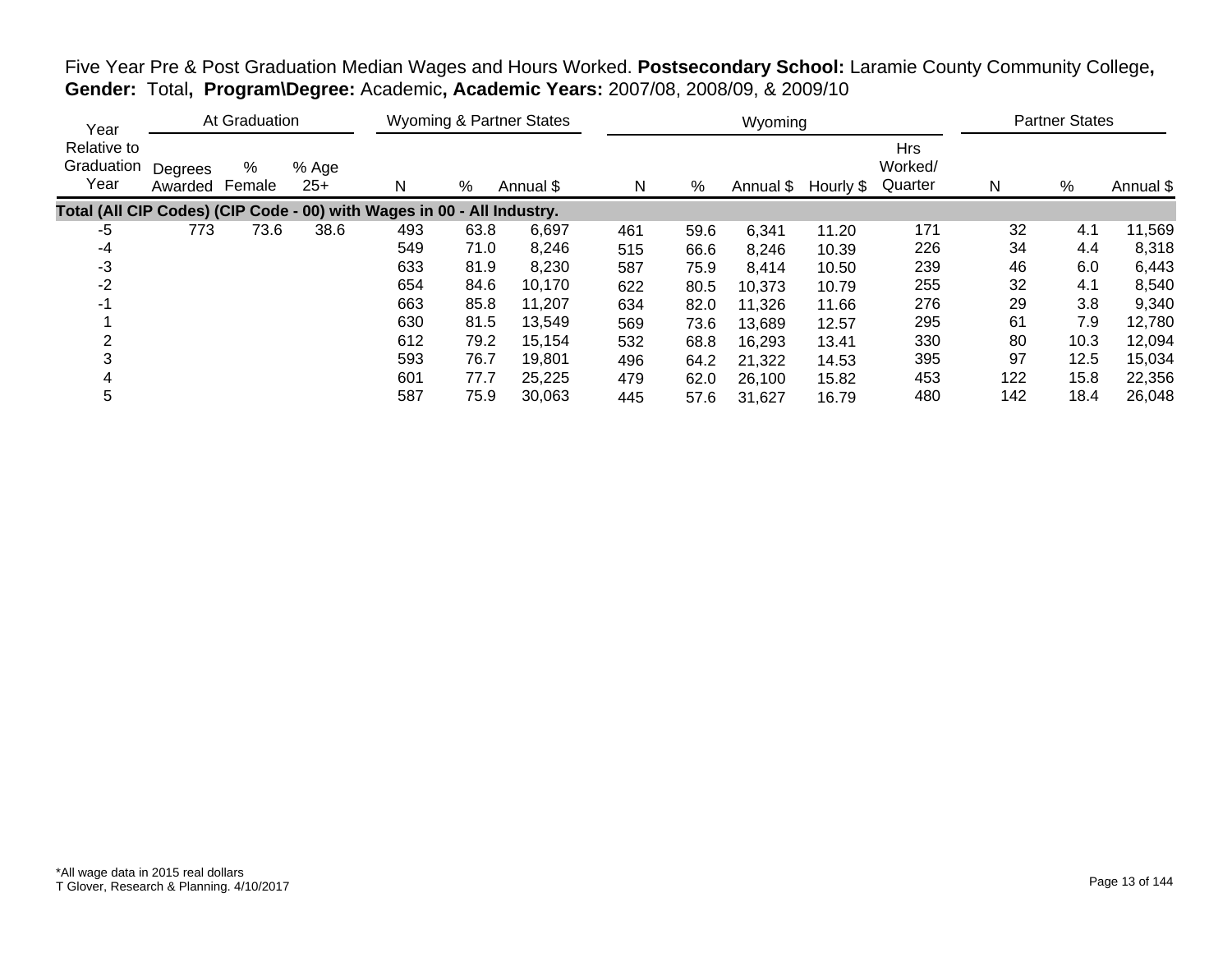| Year                                                                   |                    | At Graduation |                |     |      | Wyoming & Partner States |     |      | Wyoming             |       |                                  |     | <b>Partner States</b> |           |
|------------------------------------------------------------------------|--------------------|---------------|----------------|-----|------|--------------------------|-----|------|---------------------|-------|----------------------------------|-----|-----------------------|-----------|
| Relative to<br>Graduation<br>Year                                      | Degrees<br>Awarded | %<br>Female   | % Age<br>$25+$ | N   | %    | Annual \$                | N   | %    | Annual \$ Hourly \$ |       | <b>Hrs</b><br>Worked/<br>Quarter | N   | %                     | Annual \$ |
| Total (All CIP Codes) (CIP Code - 00) with Wages in 00 - All Industry. |                    |               |                |     |      |                          |     |      |                     |       |                                  |     |                       |           |
| -5                                                                     | 459                | 64.1          | 57.7           | 279 | 60.8 | 9,457                    | 255 | 55.6 | 9,574               | 13.14 | 182                              | 24  | 5.2                   | 8,493     |
| -4                                                                     |                    |               |                | 290 | 63.2 | 12,089                   | 264 | 57.5 | 13,221              | 11.96 | 289                              | 26  | 5.7                   | 5,964     |
| -3                                                                     |                    |               |                | 332 | 72.3 | 12,673                   | 295 | 64.3 | 13,249              | 11.71 | 320                              | 37  | 8.1                   | 6,568     |
| -2                                                                     |                    |               |                | 373 | 81.3 | 12,773                   | 334 | 72.8 | 13,683              | 12.25 | 308                              | 39  | 8.5                   | 7,037     |
| -1                                                                     |                    |               |                | 374 | 81.5 | 12,832                   | 357 | 77.8 | 12,863              | 12.78 | 274                              | 17  | 3.7                   | 9,369     |
|                                                                        |                    |               |                | 386 | 84.1 | 19,796                   | 353 | 76.9 | 20,612              | 16.38 | 337                              | 33  | 7.2                   | 9,610     |
|                                                                        |                    |               |                | 394 | 85.8 | 38,735                   | 352 | 76.7 | 39,265              | 20.24 | 495                              | 42  | 9.2                   | 25,951    |
|                                                                        |                    |               |                | 381 | 83.0 | 44,893                   | 325 | 70.8 | 46,963              | 21.46 | 520                              | 56  | 12.2                  | 36,346    |
|                                                                        |                    |               |                | 384 | 83.7 | 46,016                   | 315 | 68.6 | 46,361              | 21.50 | 520                              | 69  | 15.0                  | 43,328    |
| 5                                                                      |                    |               |                | 388 | 84.5 | 47,264                   | 286 | 62.3 | 49,415              | 22.30 | 520                              | 102 | 22.2                  | 38,148    |

Five Year Pre & Post Graduation Median Wages and Hours Worked. **Postsecondary School:** Laramie County Community College**, Gender:** Total**, Program\Degree:** Occupational 1 Year**, Academic Years:** 2007/08, 2008/09, & 2009/10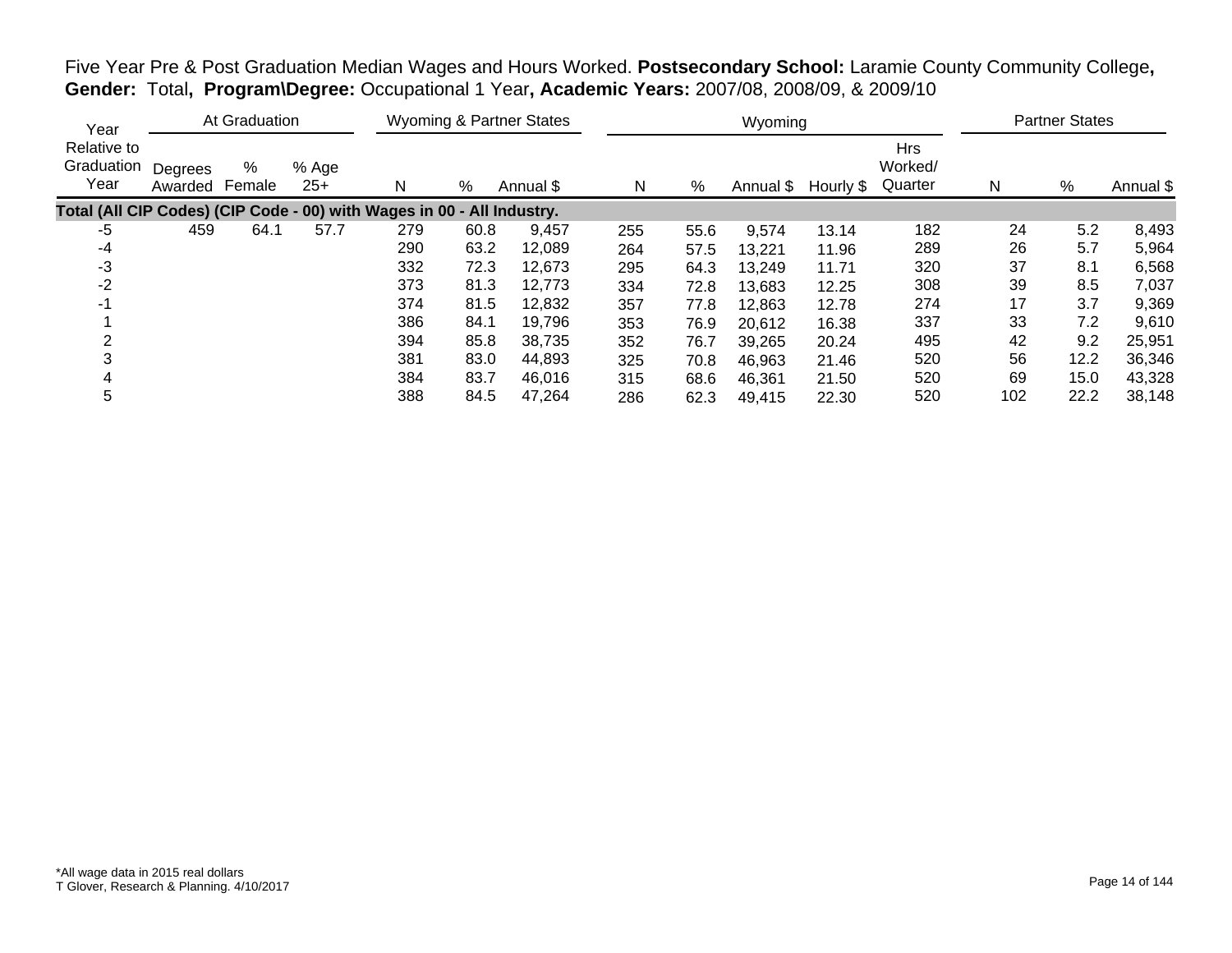| Year                                                                   |                    | At Graduation |                |     |      | Wyoming & Partner States |     |      | Wyoming   |           |                                  |     | <b>Partner States</b> |           |
|------------------------------------------------------------------------|--------------------|---------------|----------------|-----|------|--------------------------|-----|------|-----------|-----------|----------------------------------|-----|-----------------------|-----------|
| Relative to<br>Graduation<br>Year                                      | Degrees<br>Awarded | %<br>Female   | % Age<br>$25+$ | Ν   | $\%$ | Annual \$                | N   | %    | Annual \$ | Hourly \$ | <b>Hrs</b><br>Worked/<br>Quarter | N   | %                     | Annual \$ |
| Total (All CIP Codes) (CIP Code - 00) with Wages in 00 - All Industry. |                    |               |                |     |      |                          |     |      |           |           |                                  |     |                       |           |
| -5                                                                     | 563                | 74.2          | 64.8           | 333 | 59.1 | 10,891                   | 294 | 52.2 | 11,680    | 14.03     | 215                              | 39  | 6.9                   | 8,577     |
| -4                                                                     |                    |               |                | 355 | 63.1 | 13,403                   | 315 | 56.0 | 13,918    | 12.23     | 315                              | 40  | 7.1                   | 12,677    |
| -3                                                                     |                    |               |                | 398 | 70.7 | 14,154                   | 348 | 61.8 | 14,816    | 12.42     | 333                              | 50  | 8.9                   | 8,512     |
| $-2$                                                                   |                    |               |                | 417 | 74.1 | 13,043                   | 369 | 65.5 | 13,368    | 12.73     | 301                              | 48  | 8.5                   | 9,730     |
| -1                                                                     |                    |               |                | 410 | 72.8 | 12,721                   | 363 | 64.5 | 12,349    | 14.49     | 264                              | 47  | 8.3                   | 15,378    |
|                                                                        |                    |               |                | 463 | 82.2 | 41.604                   | 365 | 64.8 | 42,513    | 21.16     | 501                              | 98  | 17.4                  | 38,168    |
| ⌒                                                                      |                    |               |                | 447 | 79.4 | 47,236                   | 340 | 60.4 | 48.837    | 21.54     | 525                              | 107 | 19.0                  | 40,806    |
|                                                                        |                    |               |                | 442 | 78.5 | 48,153                   | 329 | 58.4 | 49,076    | 21.84     | 524                              | 113 | 20.1                  | 46,669    |
| 4                                                                      |                    |               |                | 449 | 79.8 | 49,409                   | 302 | 53.6 | 51,818    | 22.76     | 520                              | 147 | 26.1                  | 44,966    |
| 5                                                                      |                    |               |                | 462 | 82.1 | 50,083                   | 297 | 52.8 | 51,872    | 23.22     | 520                              | 165 | 29.3                  | 47,114    |

Five Year Pre & Post Graduation Median Wages and Hours Worked. **Postsecondary School:** Laramie County Community College**, Gender:** Total**, Program\Degree:** Occupational 2 Year**, Academic Years:** 2007/08, 2008/09, & 2009/10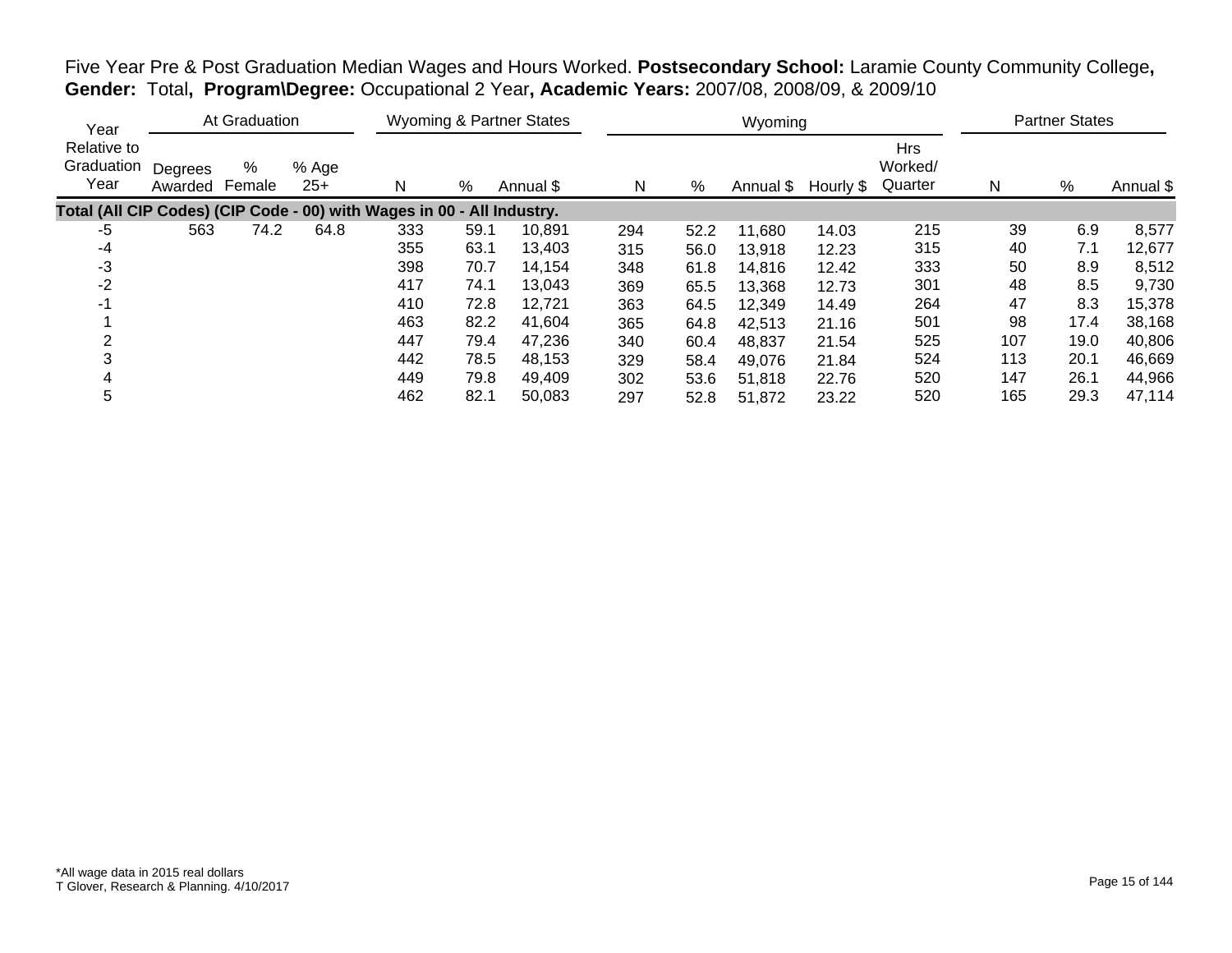Five Year Pre & Post Graduation Median Wages and Hours Worked. **Postsecondary School:** Northern Wyoming Community College District**, Gender:** Total**, Program\Degree:** Academic**, Academic Years:** 2007/08, 2008/09, & 2009/10

| Year                                                                   |                    | At Graduation |                |     |      | <b>Wyoming &amp; Partner States</b> |     |      | Wyoming   |           |                                  |    | <b>Partner States</b> |           |
|------------------------------------------------------------------------|--------------------|---------------|----------------|-----|------|-------------------------------------|-----|------|-----------|-----------|----------------------------------|----|-----------------------|-----------|
| Relative to<br>Graduation<br>Year                                      | Degrees<br>Awarded | %<br>Female   | % Age<br>$25+$ | N   | %    | Annual \$                           | N   | %    | Annual \$ | Hourly \$ | <b>Hrs</b><br>Worked/<br>Quarter | N  | %                     | Annual \$ |
| Total (All CIP Codes) (CIP Code - 00) with Wages in 00 - All Industry. |                    |               |                |     |      |                                     |     |      |           |           |                                  |    |                       |           |
| -5                                                                     | 427                | 76.1          | 34.9           | 270 | 63.2 | 5,973                               | 230 | 53.9 | 6,075     | 10.64     | 162                              | 40 | 9.4                   | 5,364     |
| -4                                                                     |                    |               |                | 321 | 75.2 | 5,923                               | 265 | 62.1 | 6,241     | 9.91      | 194                              | 56 | 13.1                  | 5,339     |
| -3                                                                     |                    |               |                | 352 | 82.4 | 7,491                               | 303 | 71.0 | 7,689     | 10.77     | 212                              | 49 | 11.5                  | 6,944     |
| $-2$                                                                   |                    |               |                | 368 | 86.2 | 9,245                               | 335 | 78.5 | 9,331     | 11.48     | 233                              | 33 | 7.7                   | 8,534     |
| $-1$                                                                   |                    |               |                | 361 | 84.5 | 10,436                              | 331 | 77.5 | 10,752    | 12.06     | 261                              | 30 | 7.0                   | 7,350     |
|                                                                        |                    |               |                | 364 | 85.2 | 12,683                              | 307 | 71.9 | 11,935    | 13.43     | 270                              | 57 | 13.3                  | 14,741    |
|                                                                        |                    |               |                | 353 | 82.7 | 14,718                              | 291 | 68.2 | 13,963    | 13.66     | 311                              | 62 | 14.5                  | 20,206    |
|                                                                        |                    |               |                | 356 | 83.4 | 19,288                              | 273 | 63.9 | 19,596    | 15.23     | 393                              | 83 | 19.4                  | 17,875    |
|                                                                        |                    |               |                | 355 | 83.1 | 27,702                              | 270 | 63.2 | 28,120    | 15.95     | 456                              | 85 | 19.9                  | 26,845    |
| 5                                                                      |                    |               |                | 325 | 76.1 | 33.244                              | 248 | 58.1 | 33,035    | 17.77     | 454                              | 77 | 18.0                  | 33,651    |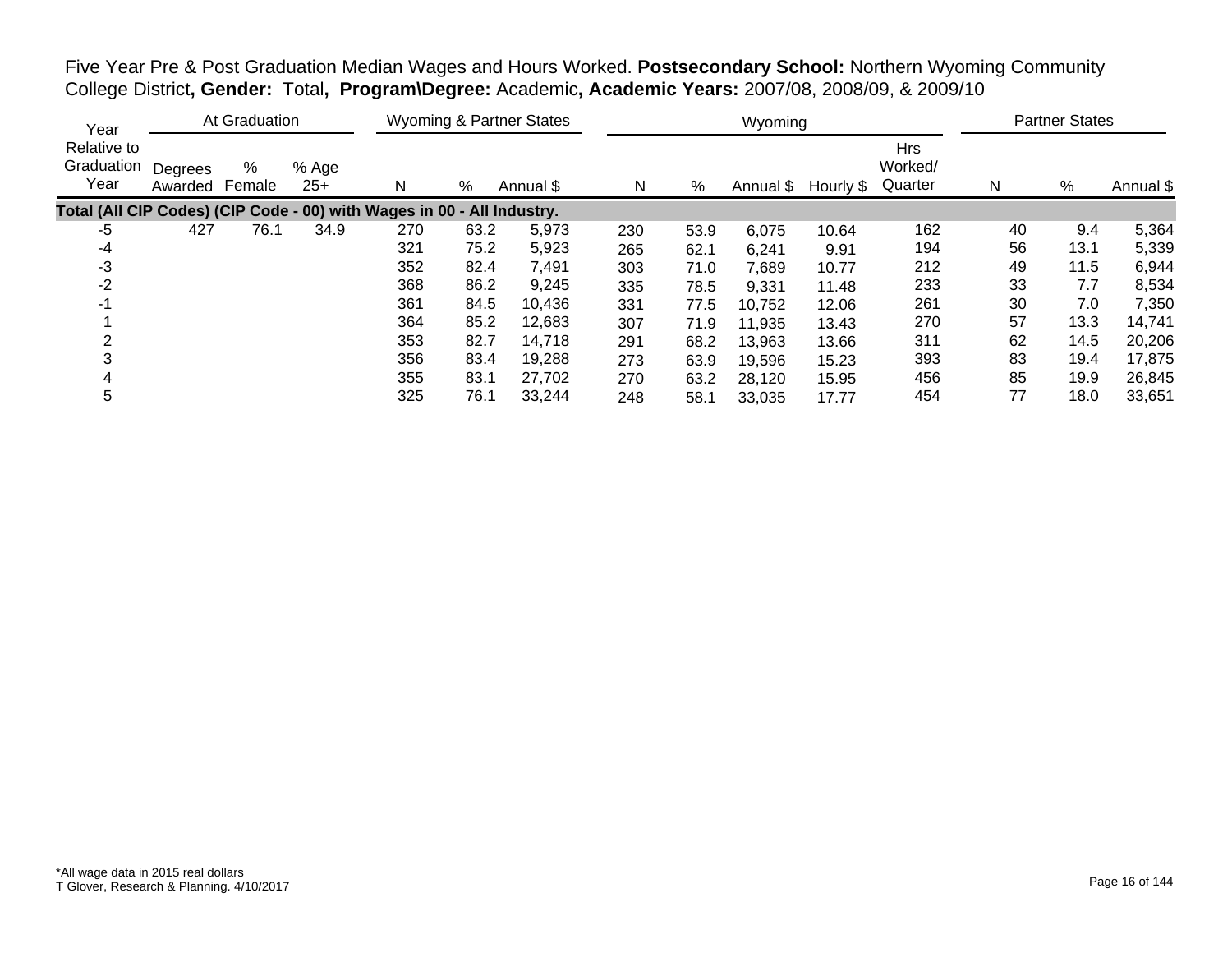Five Year Pre & Post Graduation Median Wages and Hours Worked. **Postsecondary School:** Northern Wyoming Community College District**, Gender:** Total**, Program\Degree:** Occupational 1 Year**, Academic Years:** 2007/08, 2008/09, & 2009/10

| Year                                                                   |                    | At Graduation |                |     |      | <b>Wyoming &amp; Partner States</b> |     |      | Wyoming   |           |                                  |    | <b>Partner States</b> |           |
|------------------------------------------------------------------------|--------------------|---------------|----------------|-----|------|-------------------------------------|-----|------|-----------|-----------|----------------------------------|----|-----------------------|-----------|
| Relative to<br>Graduation<br>Year                                      | Degrees<br>Awarded | %<br>Female   | % Age<br>$25+$ | N   | %    | Annual \$                           | N   | %    | Annual \$ | Hourly \$ | <b>Hrs</b><br>Worked/<br>Quarter | N  | %                     | Annual \$ |
| Total (All CIP Codes) (CIP Code - 00) with Wages in 00 - All Industry. |                    |               |                |     |      |                                     |     |      |           |           |                                  |    |                       |           |
| $-5$                                                                   | 334                | 55.1          | 40.1           | 174 | 52.1 | 7,248                               | 150 | 44.9 | 8,209     | 11.95     | 197                              | 24 | 7.2                   | 1,968     |
| -4                                                                     |                    |               |                | 222 | 66.5 | 6,170                               | 178 | 53.3 | 6,429     | 10.52     | 205                              | 44 | 13.2                  | 3,770     |
| -3                                                                     |                    |               |                | 254 | 76.0 | 7,522                               | 210 | 62.9 | 7,774     | 11.02     | 228                              | 44 | 13.2                  | 5,316     |
| $-2$                                                                   |                    |               |                | 271 | 81.1 | 10,906                              | 232 | 69.5 | 12,061    | 12.13     | 259                              | 39 | 11.7                  | 6,491     |
| $-1$                                                                   |                    |               |                | 277 | 82.9 | 10,032                              | 251 | 75.2 | 10,304    | 12.89     | 263                              | 26 | 7.8                   | 8,592     |
|                                                                        |                    |               |                | 286 | 85.6 | 14,209                              | 255 | 76.3 | 14,461    | 14.20     | 304                              | 31 | 9.3                   | 11,289    |
|                                                                        |                    |               |                | 278 | 83.2 | 31.840                              | 232 | 69.5 | 31,840    | 17.79     | 461                              | 46 | 13.8                  | 31,811    |
|                                                                        |                    |               |                | 268 | 80.2 | 38,587                              | 218 | 65.3 | 39,480    | 19.16     | 501                              | 50 | 15.0                  | 35,646    |
|                                                                        |                    |               |                | 275 | 82.3 | 40,686                              | 219 | 65.6 | 37,816    | 19.47     | 511                              | 56 | 16.8                  | 43,147    |
| 5                                                                      |                    |               |                | 270 | 80.8 | 41,964                              | 209 | 62.6 | 42,617    | 20.80     | 514                              | 61 | 18.3                  | 35,988    |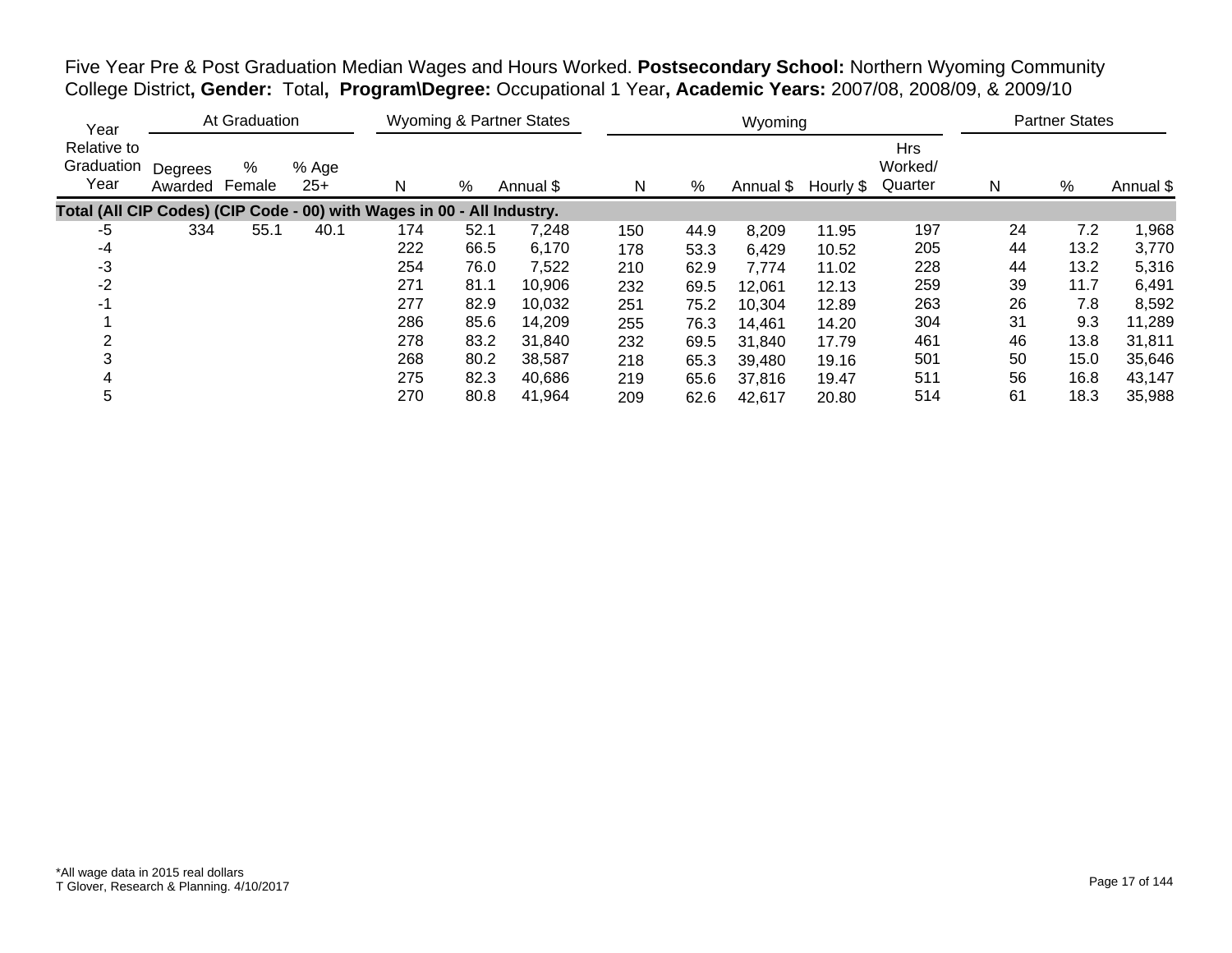Five Year Pre & Post Graduation Median Wages and Hours Worked. **Postsecondary School:** Northern Wyoming Community College District**, Gender:** Total**, Program\Degree:** Occupational 2 Year**, Academic Years:** 2007/08, 2008/09, & 2009/10

| Year                                                                   |                    | At Graduation |                |     |      | <b>Wyoming &amp; Partner States</b> |     |      | Wyoming   |           |                                  |    | <b>Partner States</b> |           |
|------------------------------------------------------------------------|--------------------|---------------|----------------|-----|------|-------------------------------------|-----|------|-----------|-----------|----------------------------------|----|-----------------------|-----------|
| Relative to<br>Graduation<br>Year                                      | Degrees<br>Awarded | %<br>Female   | % Age<br>$25+$ | N   | %    | Annual \$                           | N   | %    | Annual \$ | Hourly \$ | <b>Hrs</b><br>Worked/<br>Quarter | N  | %                     | Annual \$ |
| Total (All CIP Codes) (CIP Code - 00) with Wages in 00 - All Industry. |                    |               |                |     |      |                                     |     |      |           |           |                                  |    |                       |           |
| $-5$                                                                   | 331                | 61.3          | 46.2           | 233 | 70.4 | 7,479                               | 186 | 56.2 | 7.589     | 11.56     | 175                              | 47 | 14.2                  | 7,453     |
| -4                                                                     |                    |               |                | 260 | 78.6 | 9,347                               | 205 | 61.9 | 9,712     | 11.38     | 249                              | 55 | 16.6                  | 9,270     |
| -3                                                                     |                    |               |                | 279 | 84.3 | 10,692                              | 227 | 68.6 | 10,941    | 12.18     | 272                              | 52 | 15.7                  | 9,383     |
| $-2$                                                                   |                    |               |                | 294 | 88.8 | 11,079                              | 259 | 78.2 | 12,714    | 12.70     | 276                              | 35 | 10.6                  | 6,709     |
| $-1$                                                                   |                    |               |                | 296 | 89.4 | 12,987                              | 268 | 81.0 | 13,491    | 13.20     | 273                              | 28 | 8.5                   | 6,984     |
|                                                                        |                    |               |                | 292 | 88.2 | 34,259                              | 233 | 70.4 | 35,188    | 18.84     | 481                              | 59 | 17.8                  | 32,316    |
|                                                                        |                    |               |                | 287 | 86.7 | 43,617                              | 219 | 66.2 | 43,617    | 21.53     | 506                              | 68 | 20.5                  | 43,729    |
|                                                                        |                    |               |                | 290 | 87.6 | 45,785                              | 215 | 65.0 | 44,624    | 21.89     | 520                              | 75 | 22.7                  | 46,730    |
|                                                                        |                    |               |                | 288 | 87.0 | 48,313                              | 211 | 63.7 | 48,009    | 22.77     | 520                              | 77 | 23.3                  | 49,910    |
| 5                                                                      |                    |               |                | 285 | 86.1 | 47,989                              | 213 | 64.4 | 45,950    | 23.00     | 520                              | 72 | 21.8                  | 51,294    |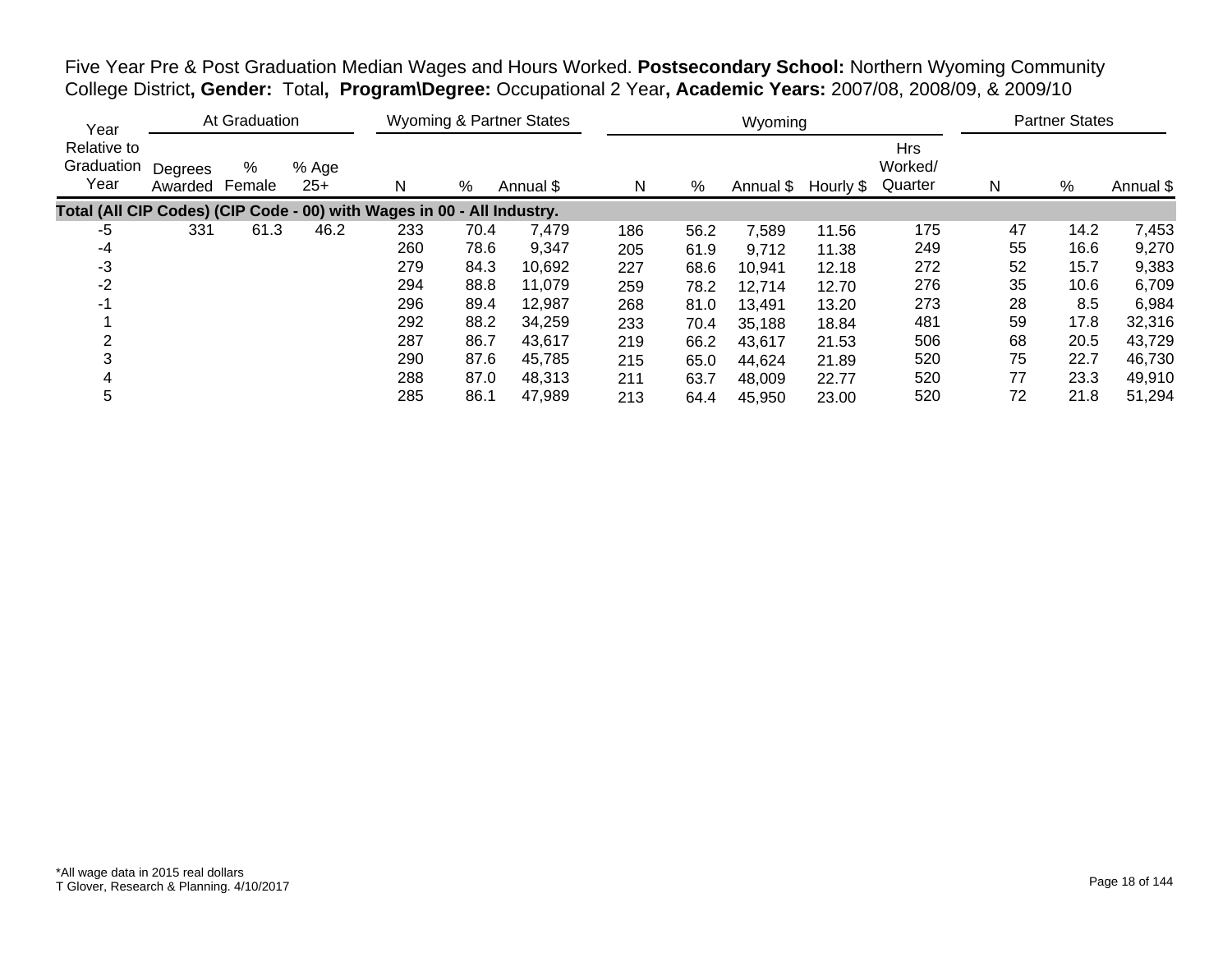| Year                                                                   |                    | At Graduation |                |     |      | Wyoming & Partner States |     |      | Wyoming             |       |                                  | <b>Partner States</b> |      |           |
|------------------------------------------------------------------------|--------------------|---------------|----------------|-----|------|--------------------------|-----|------|---------------------|-------|----------------------------------|-----------------------|------|-----------|
| Relative to<br>Graduation<br>Year                                      | Degrees<br>Awarded | %<br>Female   | % Age<br>$25+$ | N   | %    | Annual \$                | N   | %    | Annual \$ Hourly \$ |       | <b>Hrs</b><br>Worked/<br>Quarter | N                     | %    | Annual \$ |
| Total (All CIP Codes) (CIP Code - 00) with Wages in 00 - All Industry. |                    |               |                |     |      |                          |     |      |                     |       |                                  |                       |      |           |
| -5                                                                     | 551                | 61.5          | 27.4           | 305 | 55.4 | 3,897                    | 264 | 47.9 | 4,014               | 10.64 | 150                              | 41                    | 7.4  | 3,823     |
| -4                                                                     |                    |               |                | 363 | 65.9 | 4,468                    | 311 | 56.4 | 4,349               | 9.75  | 170                              | 52                    | 9.4  | 4,863     |
| -3                                                                     |                    |               |                | 407 | 73.9 | 5,031                    | 349 | 63.3 | 5,173               | 9.85  | 192                              | 58                    | 10.5 | 3,906     |
| $-2$                                                                   |                    |               |                | 425 | 77.1 | 6,206                    | 370 | 67.2 | 6,550               | 10.41 | 202                              | 55                    | 10.0 | 3,428     |
| -1                                                                     |                    |               |                | 427 | 77.5 | 7,195                    | 382 | 69.3 | 7,535               | 11.23 | 209                              | 45                    | 8.2  | 4,219     |
|                                                                        |                    |               |                | 428 | 77.7 | 9,555                    | 327 | 59.3 | 9,594               | 12.49 | 234                              | 101                   | 18.3 | 9,436     |
|                                                                        |                    |               |                | 409 | 74.2 | 11,358                   | 301 | 54.6 | 11,705              | 13.25 | 252                              | 108                   | 19.6 | 10,768    |
|                                                                        |                    |               |                | 429 | 77.9 | 14,624                   | 313 | 56.8 | 14,142              | 14.06 | 324                              | 116                   | 21.1 | 15,837    |
|                                                                        |                    |               |                | 423 | 76.8 | 19,762                   | 287 | 52.1 | 21,182              | 14.89 | 407                              | 136                   | 24.7 | 17,865    |
| 5                                                                      |                    |               |                | 416 | 75.5 | 25,794                   | 278 | 50.5 | 28,803              | 17.19 | 445                              | 138                   | 25.0 | 22,519    |

# Five Year Pre & Post Graduation Median Wages and Hours Worked. **Postsecondary School:** Northwest College**, Gender:** Total**, Program\Degree:** Academic**, Academic Years:** 2007/08, 2008/09, & 2009/10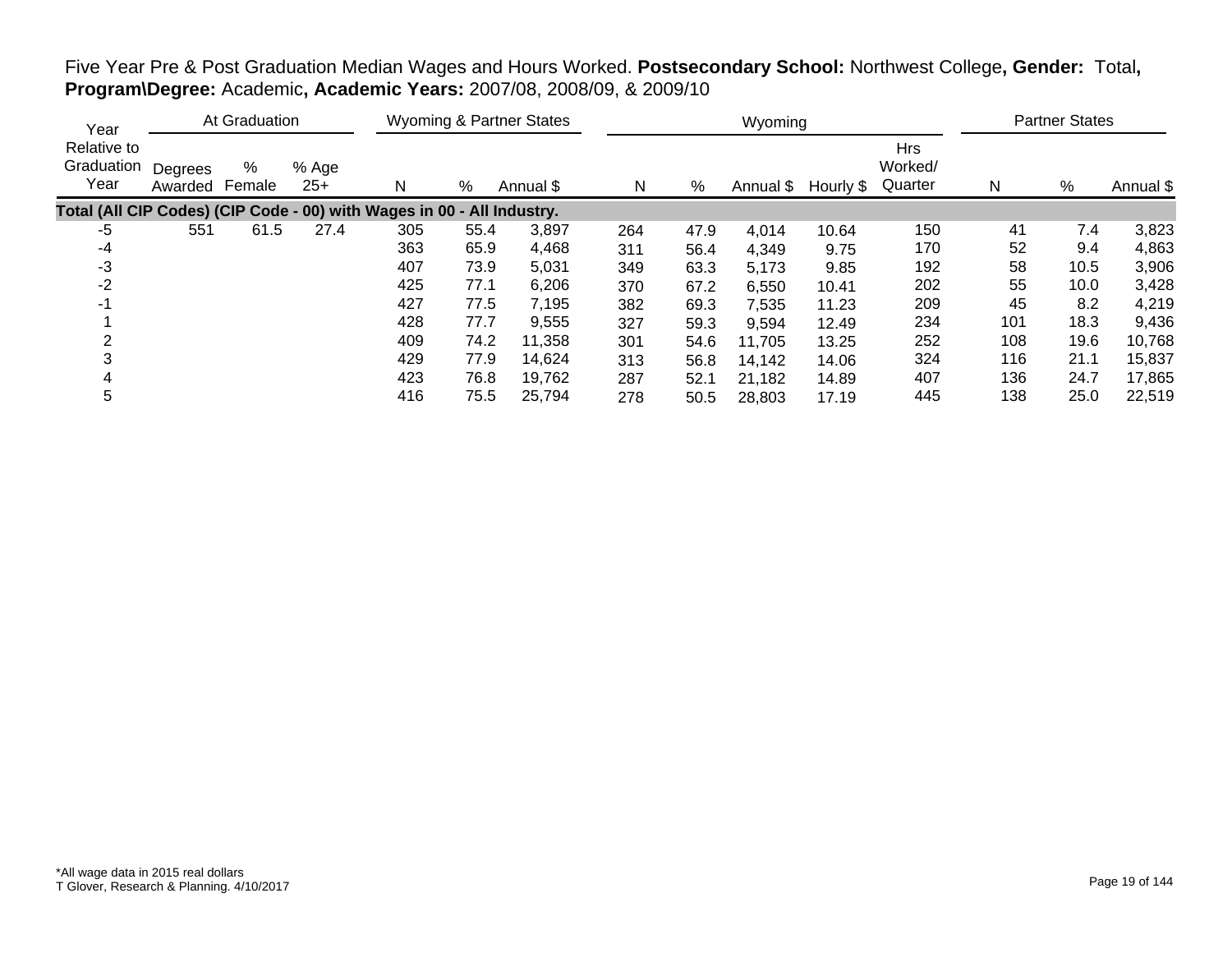| Year                                                                   |                    | At Graduation |                |     |      | Wyoming & Partner States |     |      | Wyoming   |           |                                  |    | <b>Partner States</b> |           |
|------------------------------------------------------------------------|--------------------|---------------|----------------|-----|------|--------------------------|-----|------|-----------|-----------|----------------------------------|----|-----------------------|-----------|
| Relative to<br>Graduation<br>Year                                      | Degrees<br>Awarded | %<br>Female   | % Age<br>$25+$ | N   | %    | Annual \$                | N   | $\%$ | Annual \$ | Hourly \$ | <b>Hrs</b><br>Worked/<br>Quarter | Ν  | %                     | Annual \$ |
| Total (All CIP Codes) (CIP Code - 00) with Wages in 00 - All Industry. |                    |               |                |     |      |                          |     |      |           |           |                                  |    |                       |           |
| -5                                                                     | 201                | 64.7          | 42.8           | 108 | 53.7 | 6.887                    | 78  | 38.8 | 6,971     | 14.09     | 154                              | 30 | 14.9                  | 5,888     |
| -4                                                                     |                    |               |                | 132 | 65.7 | 7,560                    | 92  | 45.8 | 8,232     | 10.32     | 222                              | 40 | 19.9                  | 6,680     |
| -3                                                                     |                    |               |                | 146 | 72.6 | 7,876                    | 110 | 54.7 | 8,597     | 10.77     | 233                              | 36 | 17.9                  | 6,254     |
| -2                                                                     |                    |               |                | 156 | 77.6 | 8,516                    | 122 | 60.7 | 8,556     | 11.78     | 221                              | 34 | 16.9                  | 8,172     |
| -1                                                                     |                    |               |                | 161 | 80.1 | 8,726                    | 135 | 67.2 | 9,040     | 12.09     | 229                              | 26 | 12.9                  | 6,446     |
|                                                                        |                    |               |                | 171 | 85.1 | 14,894                   | 142 | 70.6 | 14,582    | 13.90     | 312                              | 29 | 14.4                  | 15,143    |
| 2                                                                      |                    |               |                | 168 | 83.6 | 18,262                   | 129 | 64.2 | 17,898    | 14.47     | 350                              | 39 | 19.4                  | 18,674    |
|                                                                        |                    |               |                | 169 | 84.1 | 20.895                   | 125 | 62.2 | 22,030    | 16.04     | 424                              | 44 | 21.9                  | 19,684    |
|                                                                        |                    |               |                | 165 | 82.1 | 23,652                   | 112 | 55.7 | 26,987    | 17.25     | 448                              | 53 | 26.4                  | 21,956    |
| 5                                                                      |                    |               |                | 162 | 80.6 | 27,081                   | 106 | 52.7 | 31,123    | 18.66     | 458                              | 56 | 27.9                  | 25,140    |

Five Year Pre & Post Graduation Median Wages and Hours Worked. **Postsecondary School:** Northwest College**, Gender:** Total**, Program\Degree:** Occupational 1 Year**, Academic Years:** 2007/08, 2008/09, & 2009/10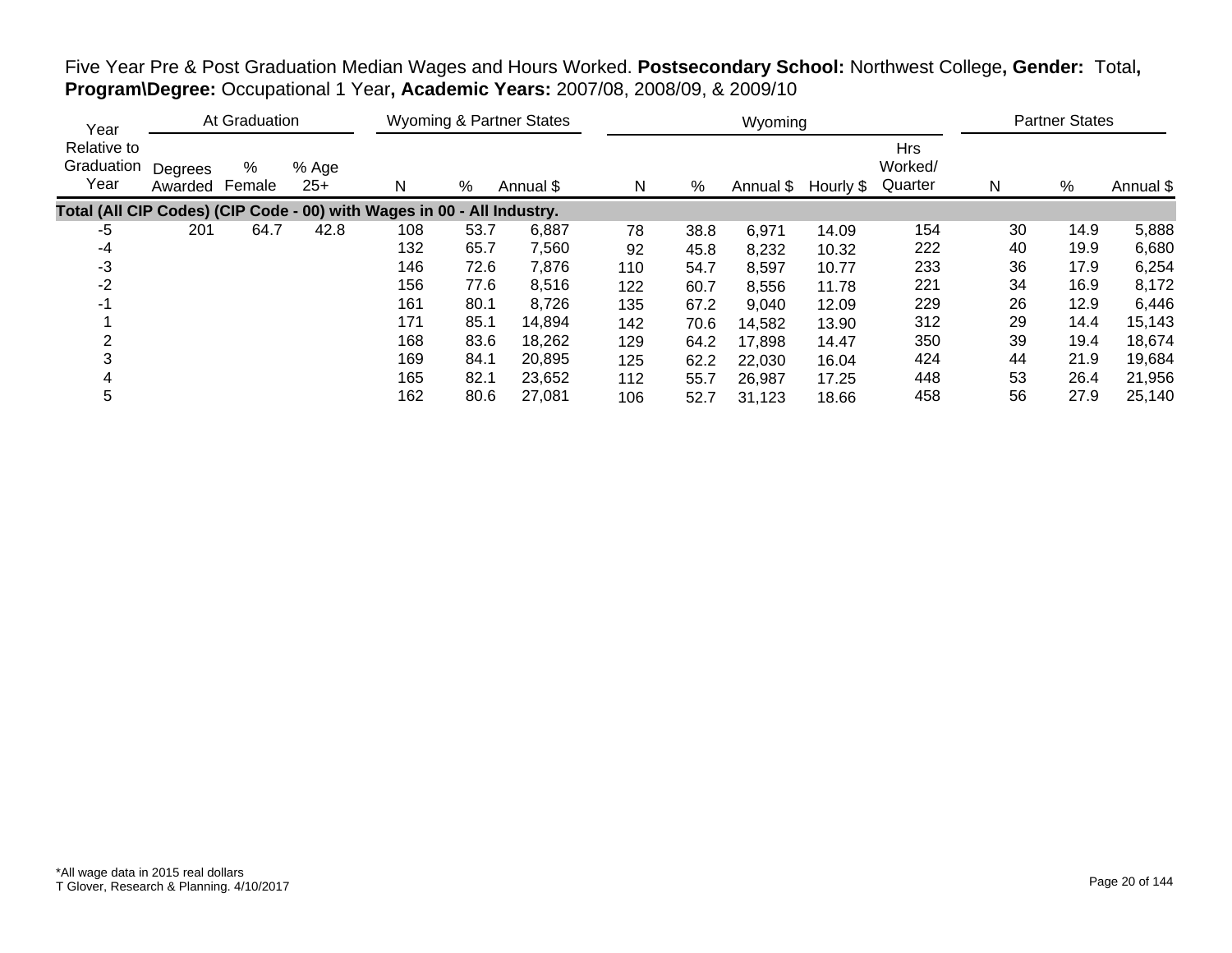| Five Year Pre & Post Graduation Median Wages and Hours Worked. Postsecondary School: Northwest College, Gender: Total, |  |
|------------------------------------------------------------------------------------------------------------------------|--|
| <b>Program\Degree:</b> Occupational 2 Year, Academic Years: 2007/08, 2008/09, & 2009/10                                |  |

| Year                                                                   |                    | At Graduation |                |     |      | <b>Wyoming &amp; Partner States</b> |     |      | Wyoming   |           |                                  |     | <b>Partner States</b> |           |
|------------------------------------------------------------------------|--------------------|---------------|----------------|-----|------|-------------------------------------|-----|------|-----------|-----------|----------------------------------|-----|-----------------------|-----------|
| Relative to<br>Graduation<br>Year                                      | Degrees<br>Awarded | %<br>Female   | % Age<br>$25+$ | N   | %    | Annual \$                           | N   | %    | Annual \$ | Hourly \$ | <b>Hrs</b><br>Worked/<br>Quarter | N   | %                     | Annual \$ |
| Total (All CIP Codes) (CIP Code - 00) with Wages in 00 - All Industry. |                    |               |                |     |      |                                     |     |      |           |           |                                  |     |                       |           |
| -5                                                                     | 346                | 65.3          | 44.8           | 198 | 57.2 | 6,972                               | 143 | 41.3 | 6,921     | 11.90     | 200                              | 55  | 15.9                  | 7,213     |
| -4                                                                     |                    |               |                | 217 | 62.7 | 7,818                               | 144 | 41.6 | 8,847     | 11.12     | 234                              | 73  | 21.1                  | 5,833     |
| -3                                                                     |                    |               |                | 246 | 71.1 | 8,144                               | 175 | 50.6 | 8,502     | 11.80     | 226                              | 71  | 20.5                  | 7,870     |
| $-2$                                                                   |                    |               |                | 263 | 76.0 | 8,410                               | 204 | 59.0 | 8,591     | 12.25     | 204                              | 59  | 17.1                  | 7,106     |
| -1                                                                     |                    |               |                | 257 | 74.3 | 8,556                               | 206 | 59.5 | 9,236     | 13.23     | 211                              | 51  | 14.7                  | 6,037     |
|                                                                        |                    |               |                | 286 | 82.7 | 21,269                              | 212 | 61.3 | 24,293    | 16.61     | 408                              | 74  | 21.4                  | 15,685    |
|                                                                        |                    |               |                | 271 | 78.3 | 25,117                              | 188 | 54.3 | 27,614    | 17.63     | 459                              | 83  | 24.0                  | 20,616    |
|                                                                        |                    |               |                | 270 | 78.0 | 28,206                              | 183 | 52.9 | 31,021    | 17.40     | 469                              | 87  | 25.1                  | 22,395    |
|                                                                        |                    |               |                | 267 | 77.2 | 30,348                              | 167 | 48.3 | 35,767    | 19.69     | 500                              | 100 | 28.9                  | 25,422    |
| 5                                                                      |                    |               |                | 267 | 77.2 | 30,540                              | 161 | 46.5 | 37,305    | 20.04     | 509                              | 106 | 30.6                  | 26,741    |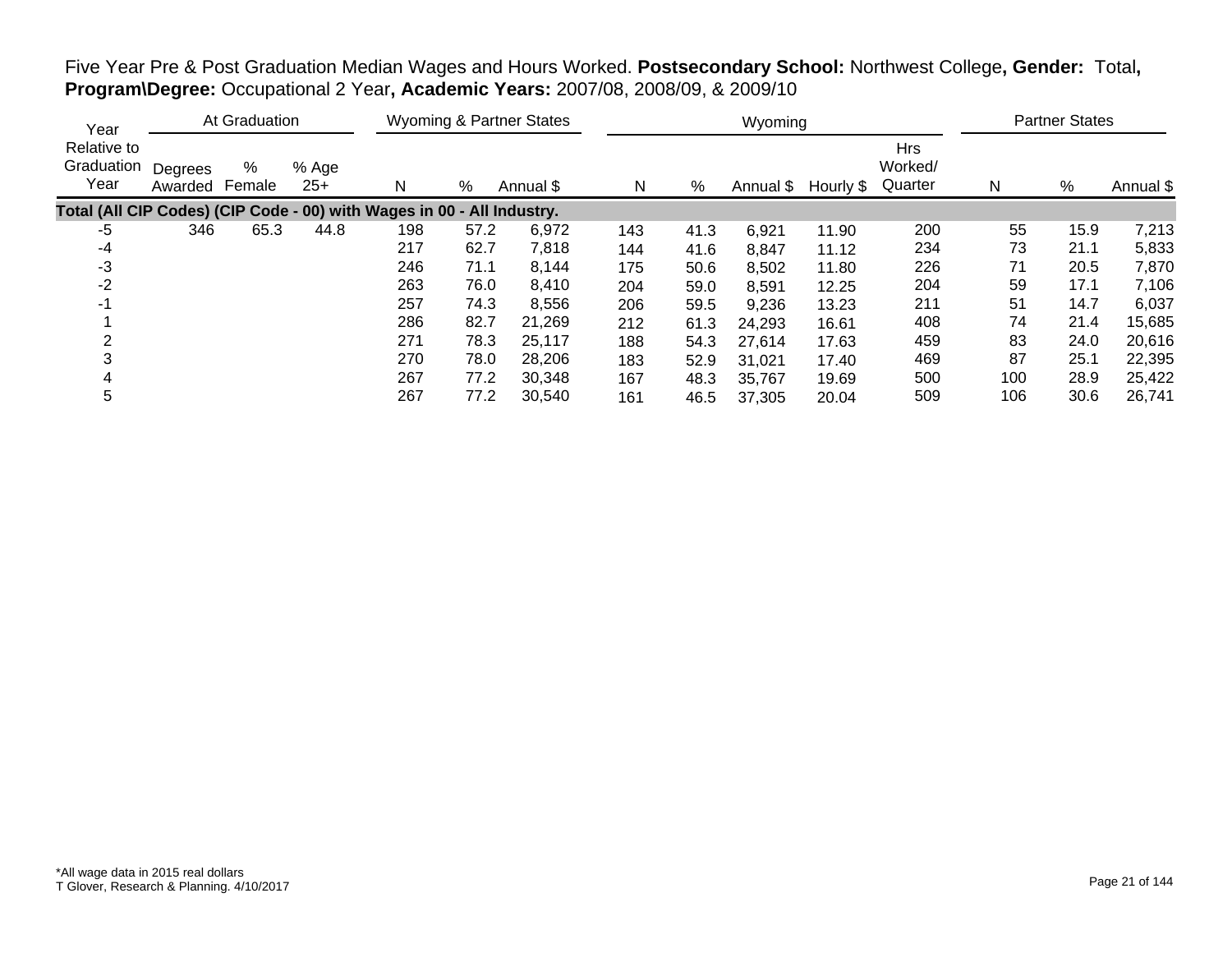| Five Year Pre & Post Graduation Median Wages and Hours Worked. Postsecondary School: Western Wyoming Community |  |  |
|----------------------------------------------------------------------------------------------------------------|--|--|
| College, Gender: Total, Program\Degree: Academic, Academic Years: 2007/08, 2008/09, & 2009/10                  |  |  |

| Year                                                                   |                    | At Graduation |                |     |      | <b>Wyoming &amp; Partner States</b> |     |      | Wyoming   |           |                                  |     | <b>Partner States</b> |           |
|------------------------------------------------------------------------|--------------------|---------------|----------------|-----|------|-------------------------------------|-----|------|-----------|-----------|----------------------------------|-----|-----------------------|-----------|
| Relative to<br>Graduation<br>Year                                      | Degrees<br>Awarded | %<br>Female   | % Age<br>$25+$ | N   | %    | Annual \$                           | N   | %    | Annual \$ | Hourly \$ | <b>Hrs</b><br>Worked/<br>Quarter | N   | $\%$                  | Annual \$ |
| Total (All CIP Codes) (CIP Code - 00) with Wages in 00 - All Industry. |                    |               |                |     |      |                                     |     |      |           |           |                                  |     |                       |           |
| -5                                                                     | 692                | 67.5          | 32.9           | 414 | 59.8 | 5,110                               | 352 | 50.9 | 5,416     | 10.71     | 155                              | 62  | 9.0                   | 2,260     |
| -4                                                                     |                    |               |                | 495 | 71.5 | 6,025                               | 430 | 62.1 | 6,758     | 9.99      | 202                              | 65  | 9.4                   | 3,300     |
| $-3$                                                                   |                    |               |                | 538 | 77.7 | 7,506                               | 464 | 67.1 | 8,446     | 10.64     | 233                              | 74  | 10.7                  | 3,502     |
| $-2$                                                                   |                    |               |                | 568 | 82.1 | 9,717                               | 505 | 73.0 | 10,465    | 11.73     | 249                              | 63  | 9.1                   | 3,338     |
| $-1$                                                                   |                    |               |                | 596 | 86.1 | 9,886                               | 543 | 78.5 | 10.634    | 12.62     | 250                              | 53  | 7.7                   | 3,706     |
|                                                                        |                    |               |                | 598 | 86.4 | 11,638                              | 488 | 70.5 | 12,378    | 13.37     | 280                              | 110 | 15.9                  | 8,479     |
|                                                                        |                    |               |                | 571 | 82.5 | 12,609                              | 443 | 64.0 | 13,784    | 13.78     | 289                              | 128 | 18.5                  | 10,780    |
|                                                                        |                    |               |                | 555 | 80.2 | 16,540                              | 412 | 59.5 | 18,777    | 15.19     | 362                              | 143 | 20.7                  | 13,322    |
|                                                                        |                    |               |                | 549 | 79.3 | 23,041                              | 394 | 56.9 | 24,878    | 16.02     | 442                              | 155 | 22.4                  | 18,632    |
| 5                                                                      |                    |               |                | 539 | 77.9 | 28,164                              | 388 | 56.1 | 30,712    | 17.88     | 471                              | 151 | 21.8                  | 22,623    |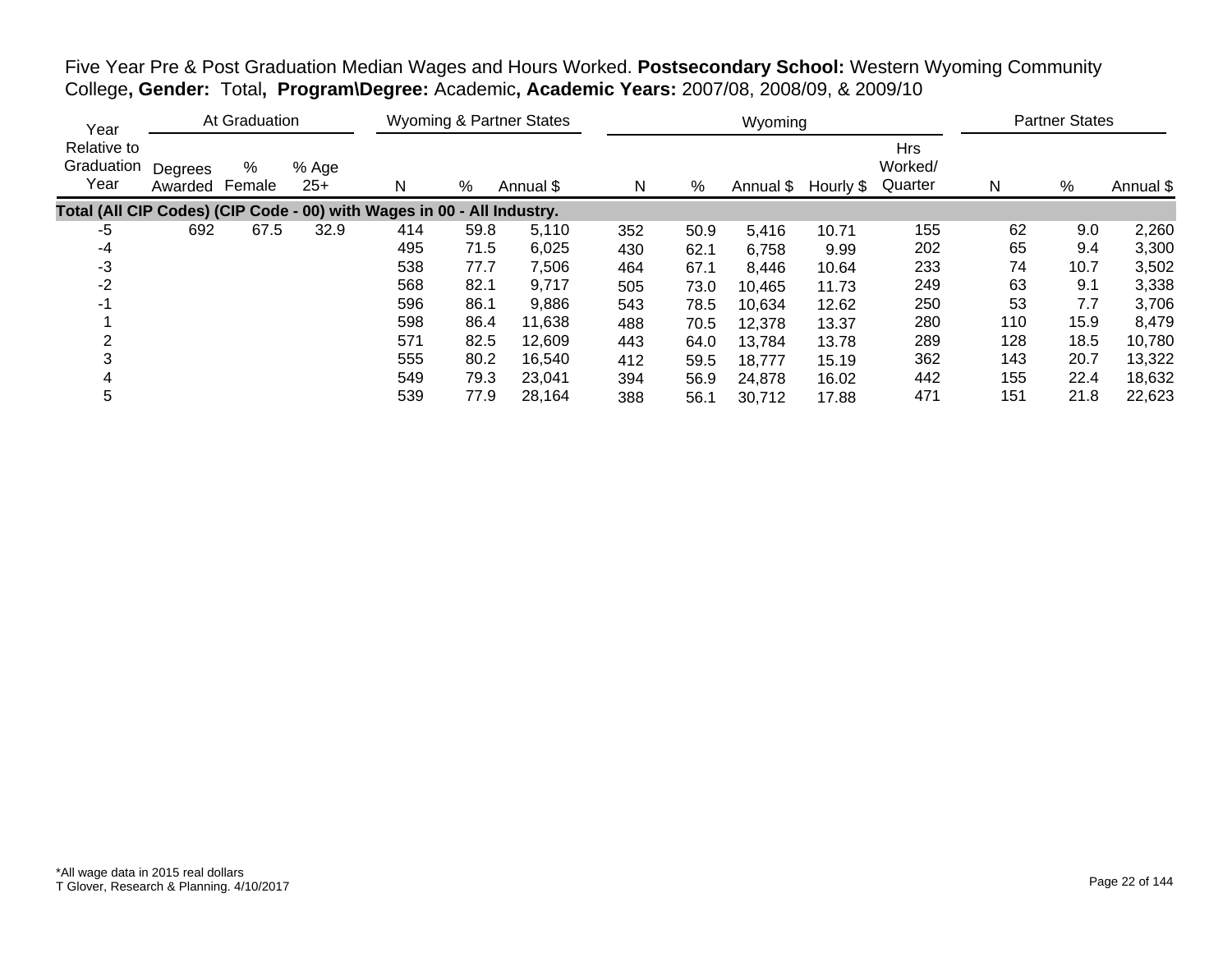Five Year Pre & Post Graduation Median Wages and Hours Worked. **Postsecondary School:** Western Wyoming Community College**, Gender:** Total**, Program\Degree:** Occupational 1 Year**, Academic Years:** 2007/08, 2008/09, & 2009/10

| Year                                                                   |                    | At Graduation |                |     |      | <b>Wyoming &amp; Partner States</b> |     |      | Wyoming   |           |                                  |    | <b>Partner States</b> |           |
|------------------------------------------------------------------------|--------------------|---------------|----------------|-----|------|-------------------------------------|-----|------|-----------|-----------|----------------------------------|----|-----------------------|-----------|
| Relative to<br>Graduation<br>Year                                      | Degrees<br>Awarded | %<br>Female   | % Age<br>$25+$ | N   | %    | Annual \$                           | N   | %    | Annual \$ | Hourly \$ | <b>Hrs</b><br>Worked/<br>Quarter | N  | %                     | Annual \$ |
| Total (All CIP Codes) (CIP Code - 00) with Wages in 00 - All Industry. |                    |               |                |     |      |                                     |     |      |           |           |                                  |    |                       |           |
| -5                                                                     | 245                | 55.5          | 65.7           | 183 | 74.7 | 17,558                              | 165 | 67.3 | 17,890    | 25.06     | 231                              | 18 | 7.3                   | 16,263    |
| -4                                                                     |                    |               |                | 197 | 80.4 | 18,792                              | 181 | 73.9 | 19,419    | 15.80     | 336                              | 16 | 6.5                   | 16,420    |
| $-3$                                                                   |                    |               |                | 208 | 84.9 | 18,638                              | 194 | 79.2 | 19,041    | 14.63     | 400                              | 14 | 5.7                   | 12,263    |
| $-2$                                                                   |                    |               |                | 213 | 86.9 | 19,315                              | 208 | 84.9 | 20,675    | 13.95     | 406                              | 5  | 2.0                   | 4,021     |
| $-1$                                                                   |                    |               |                | 212 | 86.5 | 18,551                              | 212 | 86.5 | 18,551    | 15.81     | 373                              |    |                       |           |
|                                                                        |                    |               |                | 222 | 90.6 | 30,163                              | 213 | 86.9 | 31,898    | 21.57     | 484                              | 9  | 3.7                   | 6,476     |
|                                                                        |                    |               |                | 218 | 89.0 | 48,288                              | 205 | 83.7 | 49,739    | 25.87     | 520                              | 13 | 5.3                   | 11,265    |
|                                                                        |                    |               |                | 217 | 88.6 | 50,585                              | 205 | 83.7 | 52,513    | 25.53     | 520                              | 12 | 4.9                   | 16,024    |
|                                                                        |                    |               |                | 210 | 85.7 | 52,521                              | 192 | 78.4 | 55,330    | 26.89     | 522                              | 18 | 7.3                   | 28,526    |
| 5                                                                      |                    |               |                | 203 | 82.9 | 54,662                              | 180 | 73.5 | 58,604    | 27.65     | 520                              | 23 | 9.4                   | 31,278    |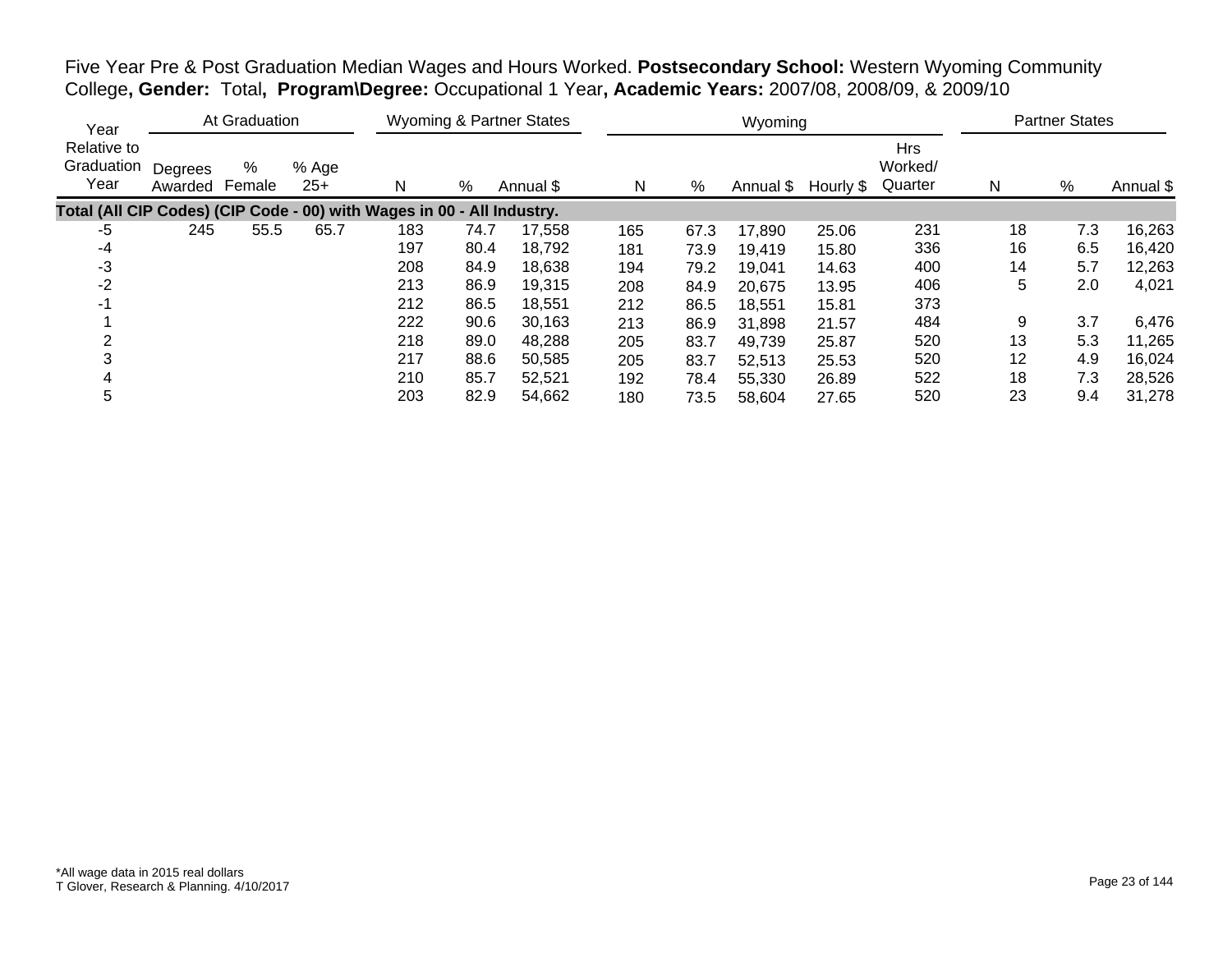Five Year Pre & Post Graduation Median Wages and Hours Worked. **Postsecondary School:** Western Wyoming Community College**, Gender:** Total**, Program\Degree:** Occupational 2 Year**, Academic Years:** 2007/08, 2008/09, & 2009/10

| Year                                                                   |                    | At Graduation |                |     |      | <b>Wyoming &amp; Partner States</b> |     |      | Wyoming   |           |                                  |    | <b>Partner States</b> |           |
|------------------------------------------------------------------------|--------------------|---------------|----------------|-----|------|-------------------------------------|-----|------|-----------|-----------|----------------------------------|----|-----------------------|-----------|
| Relative to<br>Graduation<br>Year                                      | Degrees<br>Awarded | %<br>Female   | % Age<br>$25+$ | N   | %    | Annual \$                           | N   | %    | Annual \$ | Hourly \$ | <b>Hrs</b><br>Worked/<br>Quarter | N  | %                     | Annual \$ |
| Total (All CIP Codes) (CIP Code - 00) with Wages in 00 - All Industry. |                    |               |                |     |      |                                     |     |      |           |           |                                  |    |                       |           |
| -5                                                                     | 167                | 63.5          | 62.3           | 128 | 76.6 | 11,653                              | 113 | 67.7 | 10,566    | 14.62     | 216                              | 15 | 9.0                   | 18,836    |
| -4                                                                     |                    |               |                | 138 | 82.6 | 12,927                              | 123 | 73.7 | 12,555    | 12.82     | 288                              | 15 | 9.0                   | 17,369    |
| $-3$                                                                   |                    |               |                | 145 | 86.8 | 14,657                              | 135 | 80.8 | 13,772    | 13.20     | 318                              | 10 | 6.0                   | 19,679    |
| $-2$                                                                   |                    |               |                | 140 | 83.8 | 16,515                              | 140 | 83.8 | 16,515    | 15.14     | 329                              |    |                       |           |
| $-1$                                                                   |                    |               |                | 149 | 89.2 | 14,980                              | 149 | 89.2 | 14,980    | 16.51     | 302                              |    |                       |           |
|                                                                        |                    |               |                | 158 | 94.6 | 49,325                              | 149 | 89.2 | 49,991    | 25.33     | 520                              | 9  | 5.4                   | 38,792    |
|                                                                        |                    |               |                | 154 | 92.2 | 54,678                              | 141 | 84.4 | 54,986    | 27.09     | 520                              | 13 | 7.8                   | 23,830    |
|                                                                        |                    |               |                | 150 | 89.8 | 54,497                              | 132 | 79.0 | 55,190    | 26.24     | 520                              | 18 | 10.8                  | 38,425    |
|                                                                        |                    |               |                | 145 | 86.8 | 57,450                              | 129 | 77.2 | 59,474    | 26.41     | 520                              | 16 | 9.6                   | 36,688    |
| 5                                                                      |                    |               |                | 140 | 83.8 | 59,433                              | 122 | 73.1 | 59,899    | 28.23     | 523                              | 18 | 10.8                  | 39,881    |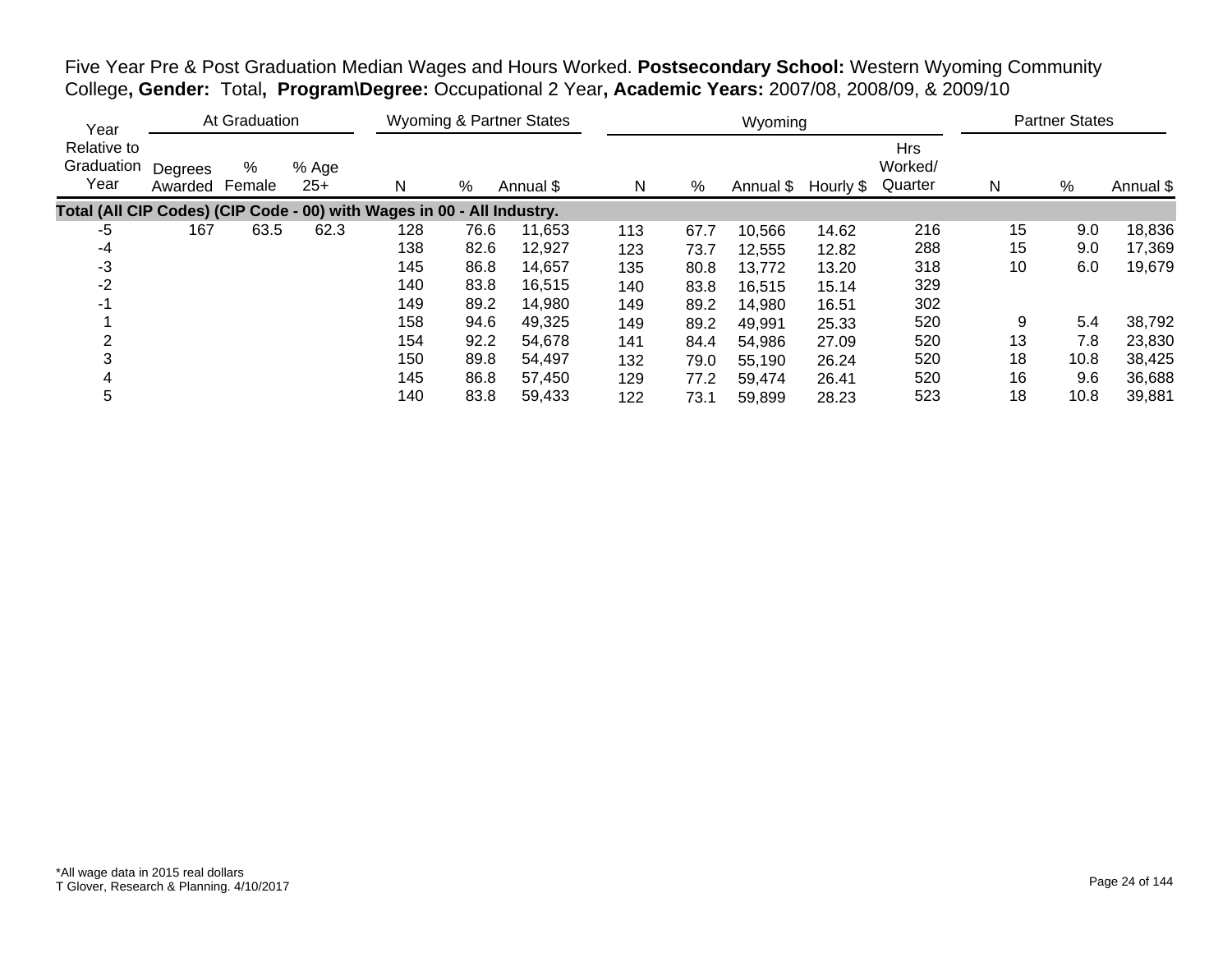| Year                                                                   |                    | At Graduation |                |       |      | <b>Wyoming &amp; Partner States</b> |       |      | Wyoming   |           |                                  |     | <b>Partner States</b> |           |
|------------------------------------------------------------------------|--------------------|---------------|----------------|-------|------|-------------------------------------|-------|------|-----------|-----------|----------------------------------|-----|-----------------------|-----------|
| Relative to<br>Graduation<br>Year                                      | Degrees<br>Awarded | %<br>Female   | % Age<br>$25+$ | N     | %    | Annual \$                           | N     | %    | Annual \$ | Hourly \$ | <b>Hrs</b><br>Worked/<br>Quarter | N   | %                     | Annual \$ |
| Total (All CIP Codes) (CIP Code - 00) with Wages in 00 - All Industry. |                    |               |                |       |      |                                     |       |      |           |           |                                  |     |                       |           |
| -5                                                                     | 4,455              | 68.6          | 35.4           | 2,702 | 60.7 | 6,064                               | 2,421 | 54.3 | 6,141     | 9.85      | 202                              | 281 | 6.3                   | 5,326     |
| -4                                                                     |                    |               |                | 3,139 | 70.5 | 6,542                               | 2,808 | 63.0 | 6,822     | 10.24     | 212                              | 331 | 7.4                   | 4,772     |
| $-3$                                                                   |                    |               |                | 3,436 | 77.1 | 7,761                               | 3,070 | 68.9 | 8,203     | 10.92     | 229                              | 366 | 8.2                   | 5,481     |
| $-2$                                                                   |                    |               |                | 3,577 | 80.3 | 8,950                               | 3,279 | 73.6 | 9,296     | 11.49     | 233                              | 298 | 6.7                   | 4,676     |
| $-1$                                                                   |                    |               |                | 3,619 | 81.2 | 9,446                               | 3,375 | 75.8 | 9,786     | 11.99     | 242                              | 244 | 5.5                   | 5,101     |
|                                                                        |                    |               |                | 3,596 | 80.7 | 10,997                              | 3,068 | 68.9 | 11,518    | 12.76     | 279                              | 528 | 11.9                  | 8,595     |
| っ                                                                      |                    |               |                | 3,540 | 79.5 | 13,378                              | 2,890 | 64.9 | 14,141    | 13.74     | 306                              | 650 | 14.6                  | 11,275    |
| 3                                                                      |                    |               |                | 3,556 | 79.8 | 18,024                              | 2,774 | 62.3 | 19,304    | 14.76     | 374                              | 782 | 17.6                  | 14,631    |
| 4                                                                      |                    |               |                | 3,542 | 79.5 | 24,874                              | 2,660 | 59.7 | 25,802    | 16.25     | 435                              | 882 | 19.8                  | 20,905    |
| 5                                                                      |                    |               |                | 3,428 | 76.9 | 29,033                              | 2,525 | 56.7 | 31,309    | 17.68     | 461                              | 903 | 20.3                  | 24,554    |

# Five Year Pre & Post Graduation Median Wages and Hours Worked. **Postsecondary School:** All Colleges**, Gender:** Total**, Program\Degree:** Academic**, Academic Years:** 2008/09, 2009/10, & 2010/11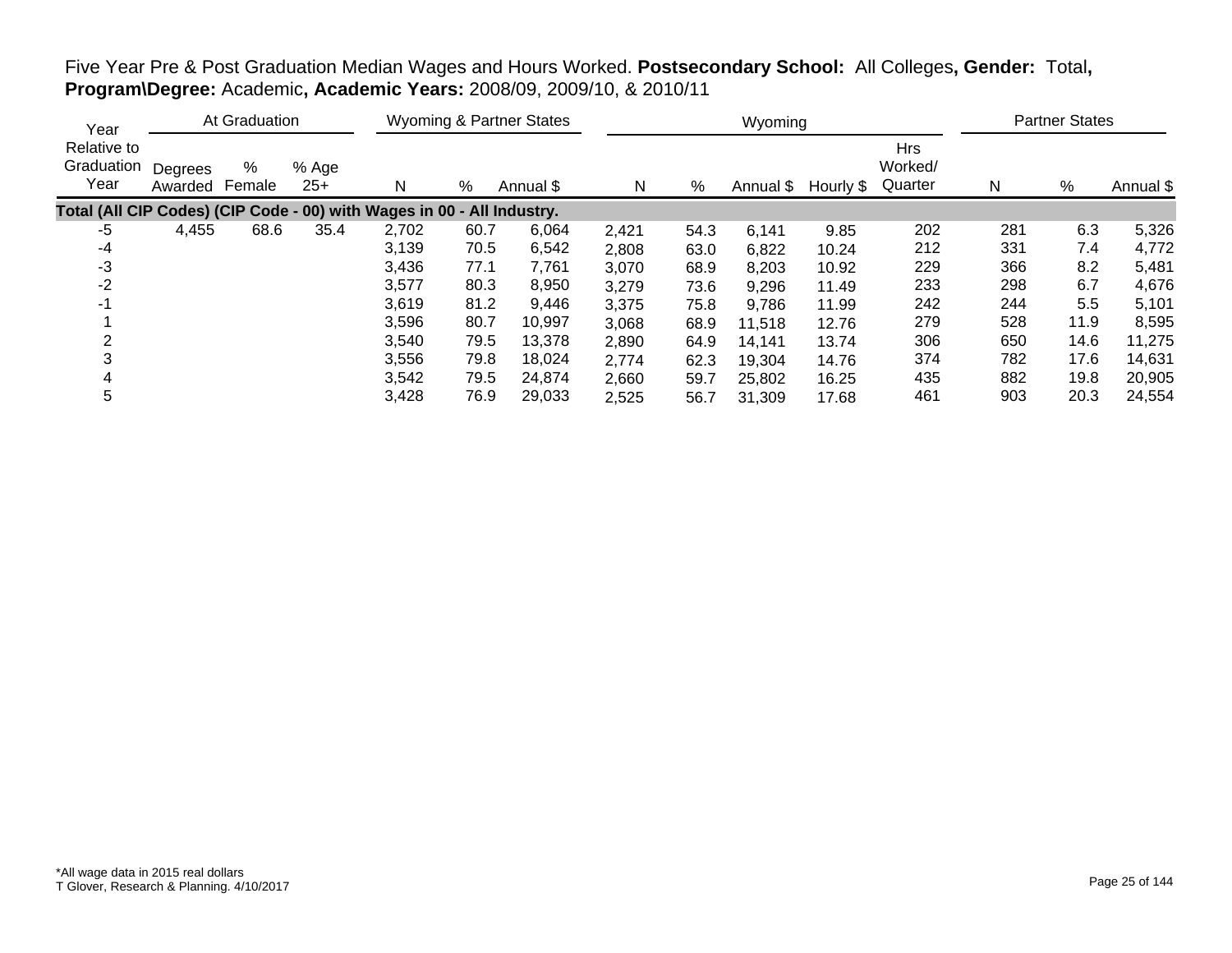| Five Year Pre & Post Graduation Median Wages and Hours Worked. Postsecondary School: All Colleges, Gender: Total, |  |  |  |  |
|-------------------------------------------------------------------------------------------------------------------|--|--|--|--|
| Program\Degree: Occupational 1 Year, Academic Years: 2008/09, 2009/10, & 2010/11                                  |  |  |  |  |

| Year                                                                   |                    | At Graduation |                |       |      | <b>Wyoming &amp; Partner States</b> |       |      | Wyoming   |           |                                  |     | <b>Partner States</b> |           |
|------------------------------------------------------------------------|--------------------|---------------|----------------|-------|------|-------------------------------------|-------|------|-----------|-----------|----------------------------------|-----|-----------------------|-----------|
| Relative to<br>Graduation<br>Year                                      | Degrees<br>Awarded | %<br>Female   | % Age<br>$25+$ | N     | %    | Annual \$                           | N     | %    | Annual \$ | Hourly \$ | <b>Hrs</b><br>Worked/<br>Quarter | N   | $\%$                  | Annual \$ |
| Total (All CIP Codes) (CIP Code - 00) with Wages in 00 - All Industry. |                    |               |                |       |      |                                     |       |      |           |           |                                  |     |                       |           |
| -5                                                                     | 2,007              | 50.4          | 50.9           | 1,143 | 57.0 | 8,828                               | 1,014 | 50.5 | 9,106     | 11.71     | 253                              | 129 | 6.4                   | 6,359     |
| -4                                                                     |                    |               |                | 1,340 | 66.8 | 9,799                               | 1,154 | 57.5 | 10,231    | 11.39     | 265                              | 186 | 9.3                   | 7,350     |
| -3                                                                     |                    |               |                | 1,477 | 73.6 | 11,451                              | 1,290 | 64.3 | 12,265    | 12.09     | 288                              | 187 | 9.3                   | 8,480     |
| -2                                                                     |                    |               |                | 1,558 | 77.6 | 12.045                              | 1,389 | 69.2 | 12,629    | 12.65     | 286                              | 169 | 8.4                   | 7,672     |
| $-1$                                                                   |                    |               |                | 1,574 | 78.4 | 11,133                              | 1,453 | 72.4 | 11,314    | 13.17     | 264                              | 121 | 6.0                   | 7,978     |
|                                                                        |                    |               |                | 1,666 | 83.0 | 18,167                              | 1,487 | 74.1 | 18,591    | 15.41     | 354                              | 179 | 8.9                   | 14,894    |
| 2                                                                      |                    |               |                | 1,693 | 84.4 | 30,811                              | 1,458 | 72.6 | 31,928    | 18.52     | 469                              | 235 | 11.7                  | 23,897    |
|                                                                        |                    |               |                | 1,658 | 82.6 | 36,348                              | 1,363 | 67.9 | 38,852    | 19.82     | 502                              | 295 | 14.7                  | 24,062    |
|                                                                        |                    |               |                | 1,642 | 81.8 | 39,101                              | 1,317 | 65.6 | 41,167    | 20.44     | 514                              | 325 | 16.2                  | 31,148    |
| 5                                                                      |                    |               |                | 1,619 | 80.7 | 40,056                              | 1,238 | 61.7 | 43,412    | 21.70     | 520                              | 381 | 19.0                  | 29,924    |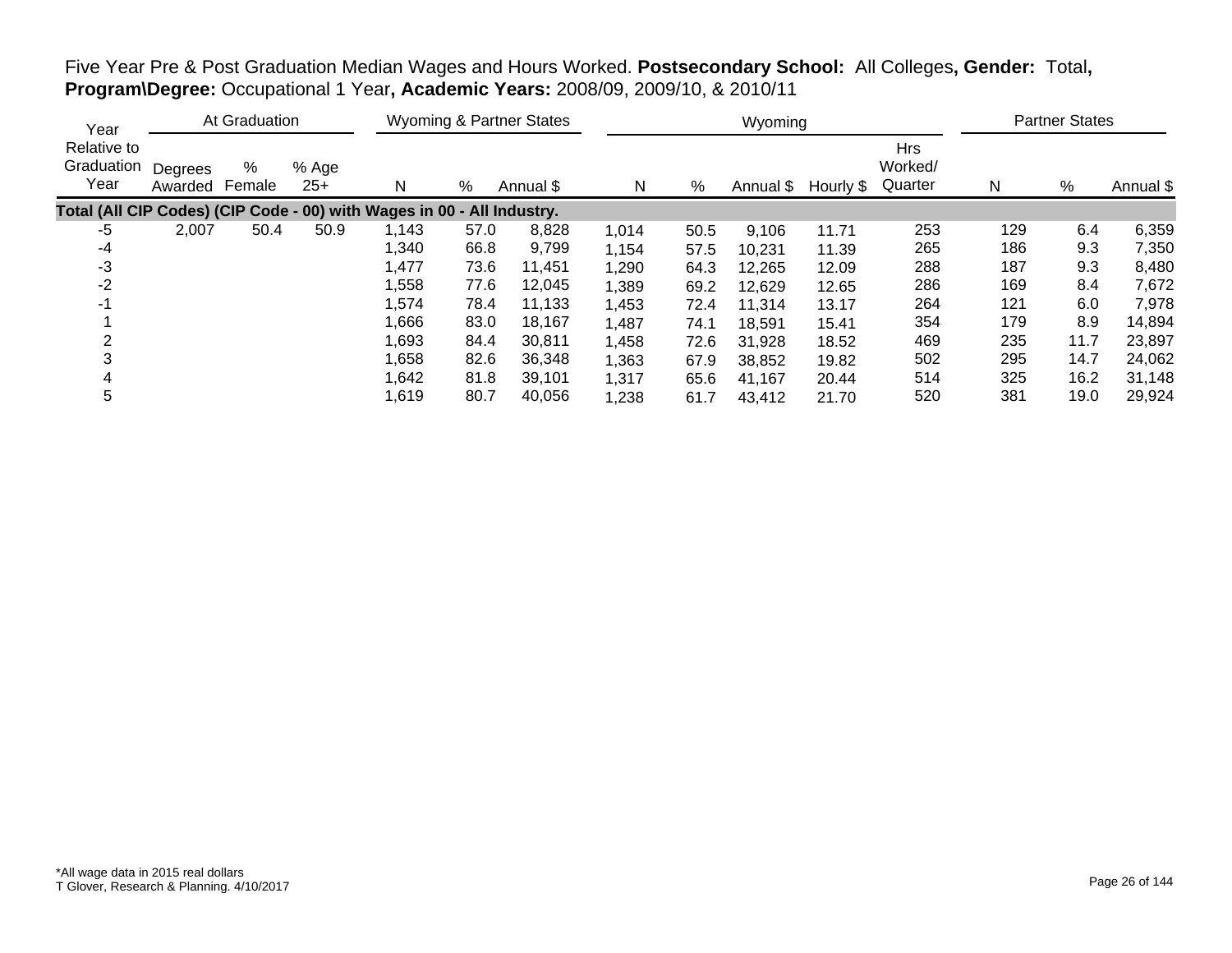| Five Year Pre & Post Graduation Median Wages and Hours Worked. Postsecondary School: All Colleges, Gender: Total, |  |
|-------------------------------------------------------------------------------------------------------------------|--|
| Program\Degree: Occupational 2 Year, Academic Years: 2008/09, 2009/10, & 2010/11                                  |  |

| Year                                                                   | At Graduation      |             |                | <b>Wyoming &amp; Partner States</b> |      |           |       |      | Wyoming   | <b>Partner States</b> |                                  |     |      |           |
|------------------------------------------------------------------------|--------------------|-------------|----------------|-------------------------------------|------|-----------|-------|------|-----------|-----------------------|----------------------------------|-----|------|-----------|
| Relative to<br>Graduation<br>Year                                      | Degrees<br>Awarded | %<br>Female | % Age<br>$25+$ | N                                   | %    | Annual \$ | N     | %    | Annual \$ | Hourly \$             | <b>Hrs</b><br>Worked/<br>Quarter | N   | $\%$ | Annual \$ |
| Total (All CIP Codes) (CIP Code - 00) with Wages in 00 - All Industry. |                    |             |                |                                     |      |           |       |      |           |                       |                                  |     |      |           |
| -5                                                                     | 2,462              | 63.2        | 54.2           | ,562                                | 63.4 | 9,106     | 1,345 | 54.6 | 9,575     | 11.36                 | 258                              | 217 | 8.8  | 6,746     |
| -4                                                                     |                    |             |                | 1,767                               | 71.8 | 10,551    | 1,497 | 60.8 | 11,138    | 11.76                 | 271                              | 270 | 11.0 | 7,580     |
| -3                                                                     |                    |             |                | 1,925                               | 78.2 | 11,735    | 1,648 | 66.9 | 12,711    | 12.64                 | 281                              | 277 | 11.3 | 8,483     |
| $-2$                                                                   |                    |             |                | 1,974                               | 80.2 | 11.281    | 1,760 | 71.5 | 11,715    | 13.12                 | 256                              | 214 | 8.7  | 7,567     |
| $-1$                                                                   |                    |             |                | 1,939                               | 78.8 | 11,600    | 1,758 | 71.4 | 11,860    | 14.05                 | 247                              | 181 | 7.4  | 8,002     |
|                                                                        |                    |             |                | 2,123                               | 86.2 | 33,411    | 1,764 | 71.6 | 35,161    | 19.66                 | 471                              | 359 | 14.6 | 24,954    |
|                                                                        |                    |             |                | 2,074                               | 84.2 | 40,363    | 1,652 | 67.1 | 41,928    | 21.09                 | 502                              | 422 | 17.1 | 32,685    |
|                                                                        |                    |             |                | 2,054                               | 83.4 | 42,947    | 1,590 | 64.6 | 44.145    | 21.63                 | 509                              | 464 | 18.8 | 38,311    |
|                                                                        |                    |             |                | 2,049                               | 83.2 | 45,553    | 1,531 | 62.2 | 46,756    | 22.56                 | 516                              | 518 | 21.0 | 40,592    |
| 5                                                                      |                    |             |                | 2,032                               | 82.5 | 44,594    | 1,459 | 59.3 | 46,904    | 23.43                 | 517                              | 573 | 23.3 | 38,411    |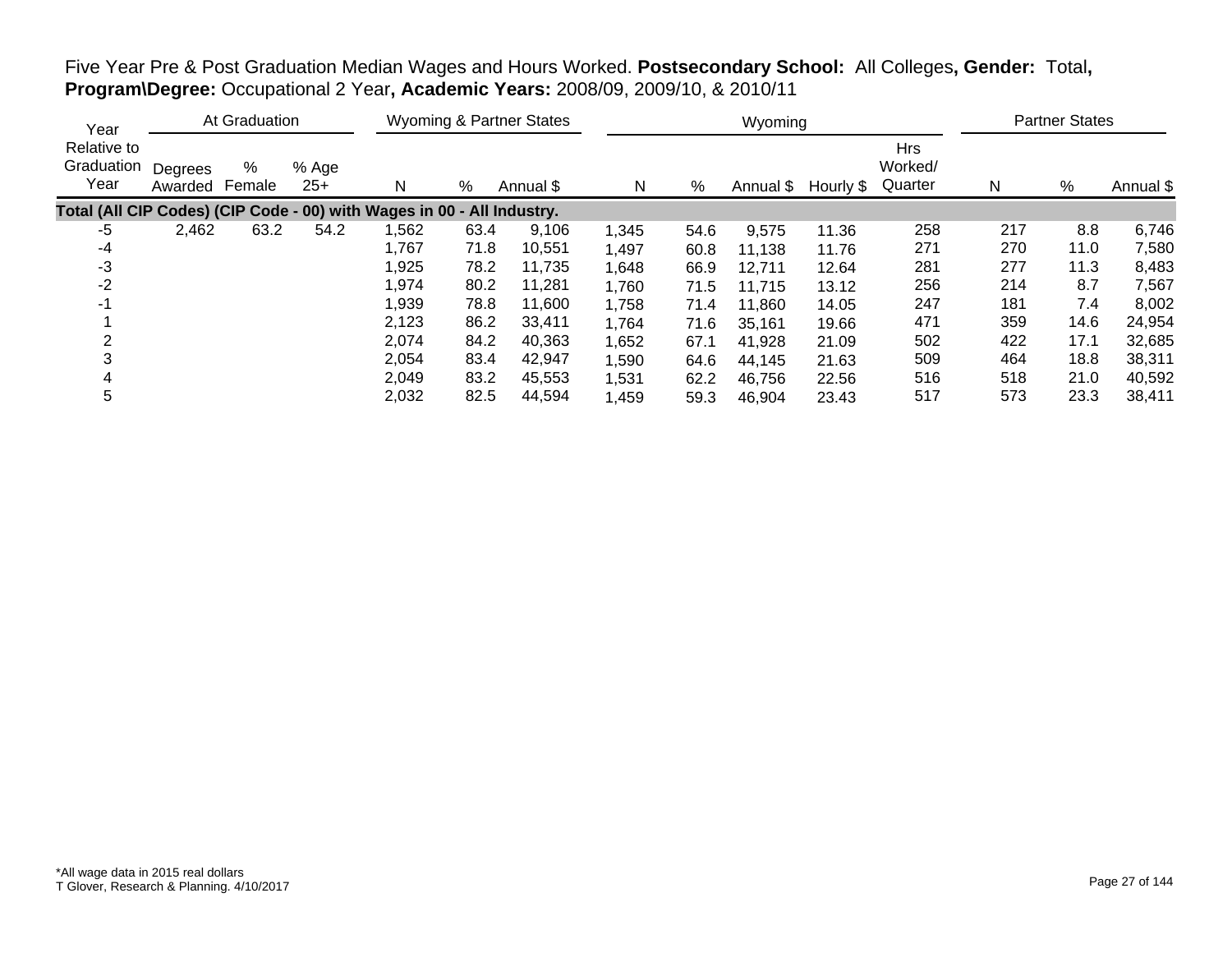| Year                                                                   |                    | At Graduation |                |     | <b>Wyoming &amp; Partner States</b> |           |     |      | Wyoming             |       | <b>Partner States</b>            |     |      |           |
|------------------------------------------------------------------------|--------------------|---------------|----------------|-----|-------------------------------------|-----------|-----|------|---------------------|-------|----------------------------------|-----|------|-----------|
| Relative to<br>Graduation<br>Year                                      | Degrees<br>Awarded | %<br>Female   | % Age<br>$25+$ | N   | %                                   | Annual \$ | N   | %    | Annual \$ Hourly \$ |       | <b>Hrs</b><br>Worked/<br>Quarter | N   | %    | Annual \$ |
| Total (All CIP Codes) (CIP Code - 00) with Wages in 00 - All Industry. |                    |               |                |     |                                     |           |     |      |                     |       |                                  |     |      |           |
| -5                                                                     | 1,162              | 66.3          | 36.7           | 720 | 62.0                                | 7,305     | 674 | 58.0 | 7,525               | 10.09 | 216                              | 46  | 4.0  | 3,589     |
| -4                                                                     |                    |               |                | 873 | 75.1                                | 7,280     | 819 | 70.5 | 7,323               | 10.06 | 218                              | 54  | 4.6  | 6,377     |
| -3                                                                     |                    |               |                | 927 | 79.8                                | 9,020     | 874 | 75.2 | 9,182               | 10.78 | 248                              | 53  | 4.6  | 4,859     |
| $-2$                                                                   |                    |               |                | 952 | 81.9                                | 10,339    | 912 | 78.5 | 10,446              | 11.52 | 254                              | 40  | 3.4  | 7,654     |
| $-1$                                                                   |                    |               |                | 936 | 80.6                                | 10,933    | 912 | 78.5 | 11,065              | 11.88 | 257                              | 24  | 2.1  | 5,390     |
|                                                                        |                    |               |                | 953 | 82.0                                | 11,138    | 860 | 74.0 | 11,594              | 12.70 | 293                              | 93  | 8.0  | 9,094     |
|                                                                        |                    |               |                | 945 | 81.3                                | 14,492    | 823 | 70.8 | 14,769              | 14.46 | 311                              | 122 | 10.5 | 12,451    |
|                                                                        |                    |               |                | 955 | 82.2                                | 21,967    | 818 | 70.4 | 22,350              | 15.54 | 384                              | 137 | 11.8 | 19,824    |
|                                                                        |                    |               |                | 951 | 81.8                                | 27,951    | 789 | 67.9 | 28,828              | 17.42 | 433                              | 162 | 13.9 | 23,739    |
| 5                                                                      |                    |               |                | 917 | 78.9                                | 32,296    | 737 | 63.4 | 34,254              | 19.09 | 458                              | 180 | 15.5 | 26,414    |

# Five Year Pre & Post Graduation Median Wages and Hours Worked. **Postsecondary School:** Casper College**, Gender:** Total**, Program\Degree:** Academic**, Academic Years:** 2008/09, 2009/10, & 2010/11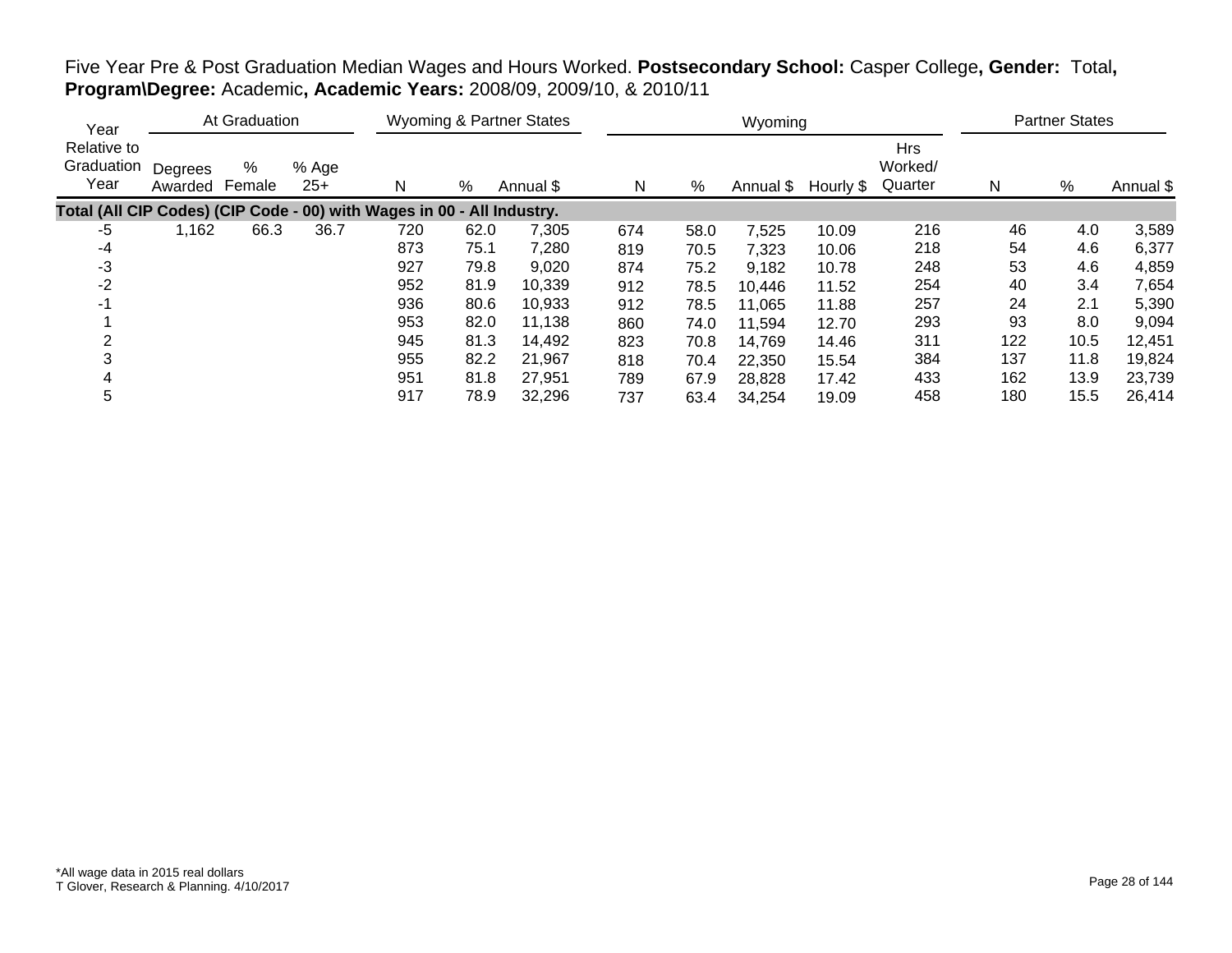| Year                                                                   |                    | At Graduation |                |     | <b>Wyoming &amp; Partner States</b> |           |     |      | Wyoming |                     | <b>Partner States</b>            |    |      |           |
|------------------------------------------------------------------------|--------------------|---------------|----------------|-----|-------------------------------------|-----------|-----|------|---------|---------------------|----------------------------------|----|------|-----------|
| Relative to<br>Graduation<br>Year                                      | Degrees<br>Awarded | %<br>Female   | % Age<br>$25+$ | N   | %                                   | Annual \$ | N   | %    |         | Annual \$ Hourly \$ | <b>Hrs</b><br>Worked/<br>Quarter | Ν  | %    | Annual \$ |
| Total (All CIP Codes) (CIP Code - 00) with Wages in 00 - All Industry. |                    |               |                |     |                                     |           |     |      |         |                     |                                  |    |      |           |
| -5                                                                     | 399                | 27.3          | 46.1           | 245 | 61.4                                | 8,911     | 225 | 56.4 | 8,950   | 11.13               | 249                              | 20 | 5.0  | 2,090     |
| $-4$                                                                   |                    |               |                | 305 | 76.4                                | 8,955     | 268 | 67.2 | 8,756   | 11.31               | 244                              | 37 | 9.3  | 9,478     |
| $-3$                                                                   |                    |               |                | 338 | 84.7                                | 11,920    | 299 | 74.9 | 12,519  | 12.38               | 297                              | 39 | 9.8  | 7,550     |
| $-2$                                                                   |                    |               |                | 347 | 87.0                                | 12,388    | 310 | 77.7 | 12,964  | 13.01               | 289                              | 37 | 9.3  | 11,043    |
| -1                                                                     |                    |               |                | 328 | 82.2                                | 12,855    | 304 | 76.2 | 12,855  | 13.46               | 281                              | 24 | 6.0  | 11,305    |
|                                                                        |                    |               |                | 360 | 90.2                                | 25,817    | 314 | 78.7 | 25,972  | 16.02               | 447                              | 46 | 11.5 | 23,412    |
|                                                                        |                    |               |                | 355 | 89.0                                | 36,199    | 303 | 75.9 | 36,018  | 18.51               | 511                              | 52 | 13.0 | 38,185    |
|                                                                        |                    |               |                | 358 | 89.7                                | 39,881    | 298 | 74.7 | 40,106  | 19.88               | 520                              | 60 | 15.0 | 39,343    |
| 4                                                                      |                    |               |                | 356 | 89.2                                | 44,534    | 295 | 73.9 | 44,194  | 20.87               | 520                              | 61 | 15.3 | 46,489    |
| 5                                                                      |                    |               |                | 342 | 85.7                                | 43,582    | 281 | 70.4 | 43,492  | 22.44               | 520                              | 61 | 15.3 | 46,324    |

Five Year Pre & Post Graduation Median Wages and Hours Worked. **Postsecondary School:** Casper College**, Gender:** Total**, Program\Degree:** Occupational 1 Year**, Academic Years:** 2008/09, 2009/10, & 2010/11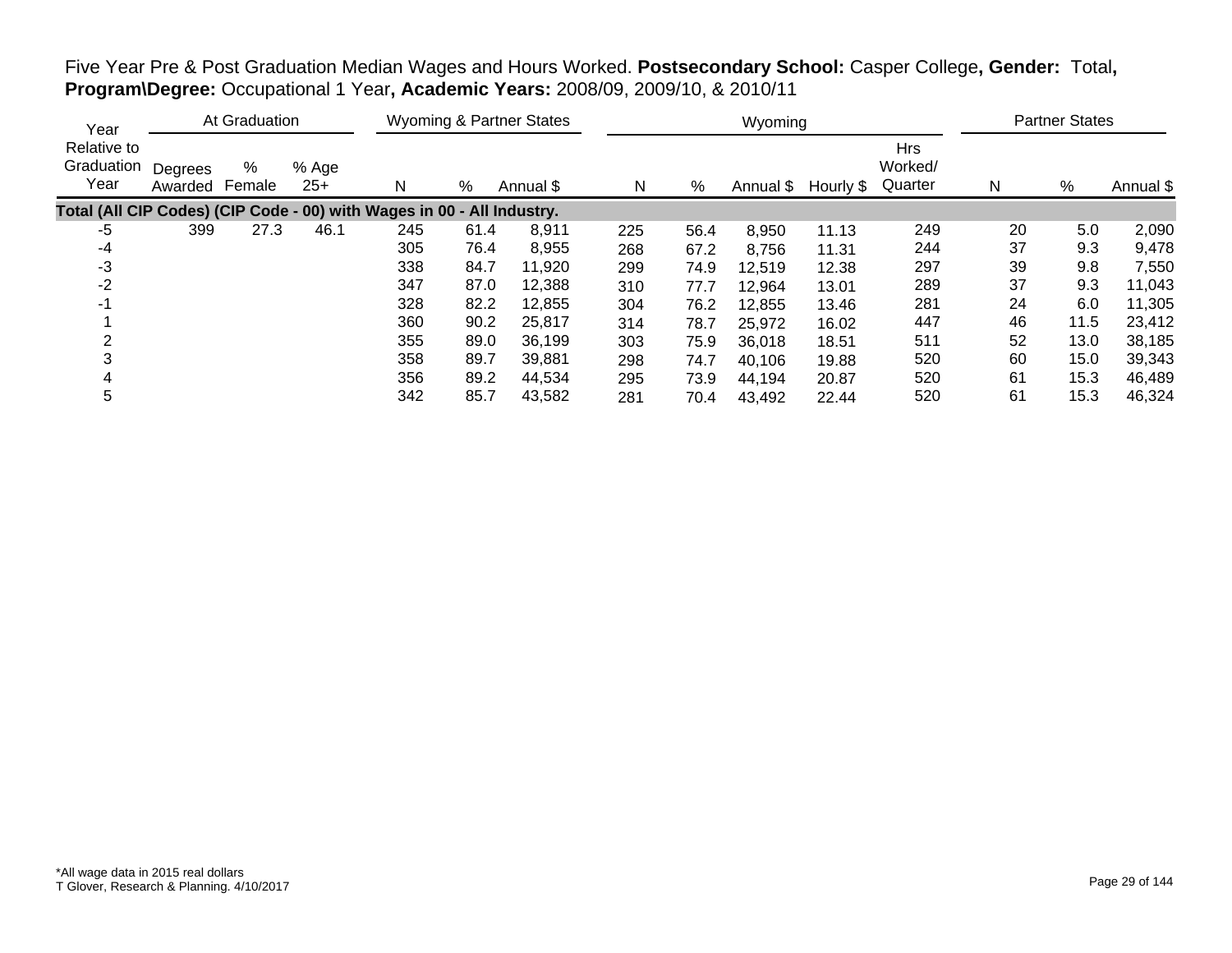| Year                                                                   |                    | At Graduation |                |     | <b>Wyoming &amp; Partner States</b> |           |     |      | Wyoming |                     | <b>Partner States</b>            |    |      |           |
|------------------------------------------------------------------------|--------------------|---------------|----------------|-----|-------------------------------------|-----------|-----|------|---------|---------------------|----------------------------------|----|------|-----------|
| Relative to<br>Graduation<br>Year                                      | Degrees<br>Awarded | %<br>Female   | % Age<br>$25+$ | N   | %                                   | Annual \$ | N   | %    |         | Annual \$ Hourly \$ | <b>Hrs</b><br>Worked/<br>Quarter | Ν  | %    | Annual \$ |
| Total (All CIP Codes) (CIP Code - 00) with Wages in 00 - All Industry. |                    |               |                |     |                                     |           |     |      |         |                     |                                  |    |      |           |
| -5                                                                     | 584                | 52.7          | 53.8           | 412 | 70.5                                | 9,933     | 381 | 65.2 | 10,183  | 11.33               | 255                              | 31 | 5.3  | 7,929     |
| $-4$                                                                   |                    |               |                | 473 | 81.0                                | 10,418    | 431 | 73.8 | 10,418  | 11.43               | 250                              | 42 | 7.2  | 10,885    |
| $-3$                                                                   |                    |               |                | 498 | 85.3                                | 13,208    | 456 | 78.1 | 13,636  | 13.03               | 292                              | 42 | 7.2  | 10,582    |
| $-2$                                                                   |                    |               |                | 502 | 86.0                                | 12,818    | 464 | 79.5 | 12,843  | 13.29               | 265                              | 38 | 6.5  | 12,000    |
| -1                                                                     |                    |               |                | 488 | 83.6                                | 14,395    | 462 | 79.1 | 14,395  | 14.23               | 266                              | 26 | 4.5  | 15,863    |
|                                                                        |                    |               |                | 535 | 91.6                                | 36,112    | 477 | 81.7 | 36,990  | 19.38               | 476                              | 58 | 9.9  | 29,284    |
|                                                                        |                    |               |                | 527 | 90.2                                | 42,228    | 454 | 77.7 | 41.847  | 20.60               | 499                              | 73 | 12.5 | 48,045    |
|                                                                        |                    |               |                | 517 | 88.5                                | 46,670    | 435 | 74.5 | 46,206  | 22.51               | 507                              | 82 | 14.0 | 50,679    |
| 4                                                                      |                    |               |                | 523 | 89.6                                | 48,840    | 435 | 74.5 | 48,311  | 23.56               | 500                              | 88 | 15.1 | 49,514    |
| 5                                                                      |                    |               |                | 515 | 88.2                                | 48,435    | 416 | 71.2 | 48,780  | 24.08               | 501                              | 99 | 17.0 | 44,598    |

Five Year Pre & Post Graduation Median Wages and Hours Worked. **Postsecondary School:** Casper College**, Gender:** Total**, Program\Degree:** Occupational 2 Year**, Academic Years:** 2008/09, 2009/10, & 2010/11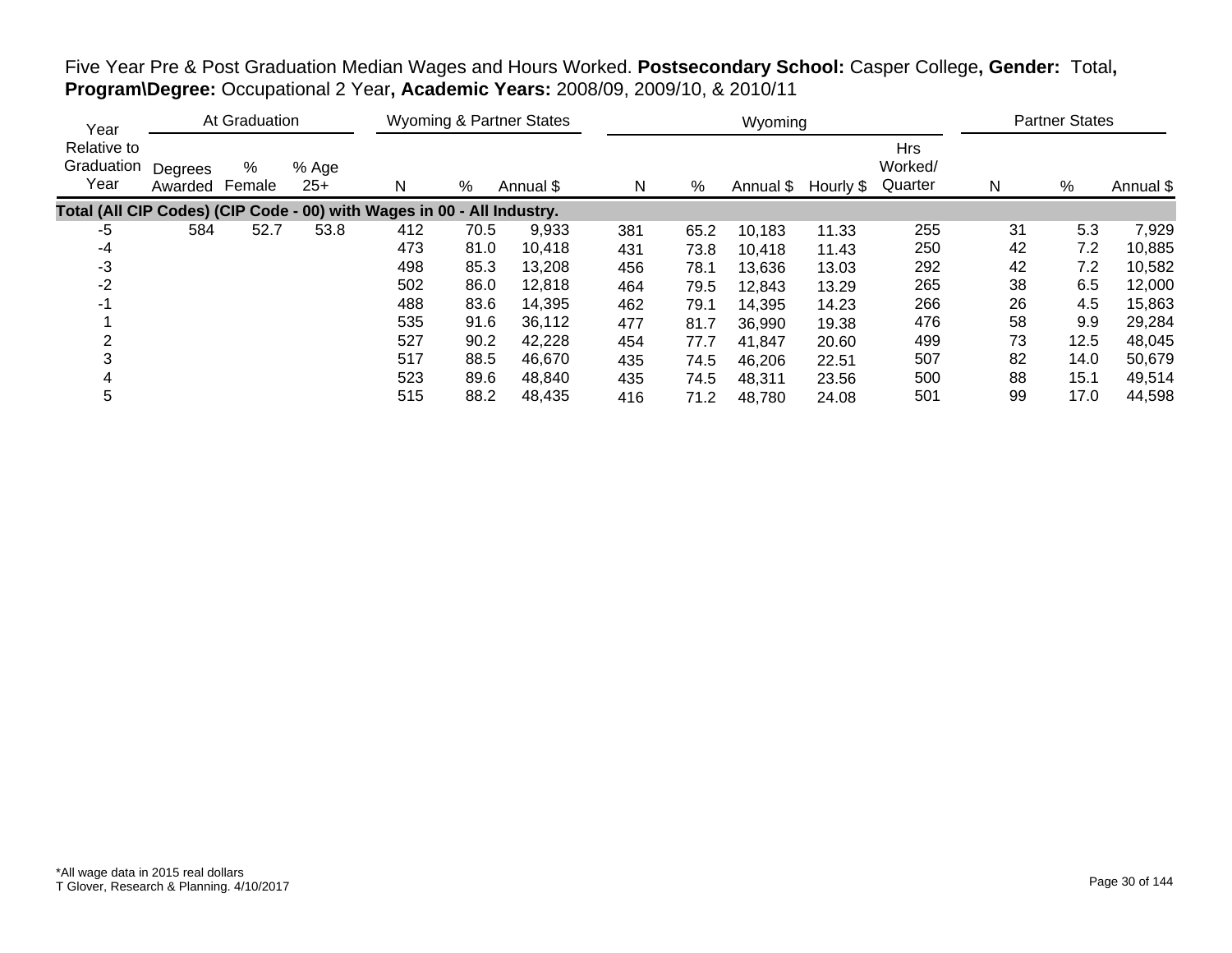| Year                                                                   |                    | At Graduation |                |     | <b>Wyoming &amp; Partner States</b> |           |     |      | Wyoming             |       | <b>Partner States</b>            |    |      |           |
|------------------------------------------------------------------------|--------------------|---------------|----------------|-----|-------------------------------------|-----------|-----|------|---------------------|-------|----------------------------------|----|------|-----------|
| Relative to<br>Graduation<br>Year                                      | Degrees<br>Awarded | %<br>Female   | % Age<br>$25+$ | N   | %                                   | Annual \$ | N   | %    | Annual \$ Hourly \$ |       | <b>Hrs</b><br>Worked/<br>Quarter | N  | %    | Annual \$ |
| Total (All CIP Codes) (CIP Code - 00) with Wages in 00 - All Industry. |                    |               |                |     |                                     |           |     |      |                     |       |                                  |    |      |           |
| -5                                                                     | 393                | 70.0          | 39.7           | 232 | 59.0                                | 6,440     | 210 | 53.4 | 6,338               | 10.26 | 209                              | 22 | 5.6  | 7,713     |
| $-4$                                                                   |                    |               |                | 264 | 67.2                                | 8,241     | 245 | 62.3 | 8,371               | 10.85 | 224                              | 19 | 4.8  | 3,388     |
| $-3$                                                                   |                    |               |                | 291 | 74.0                                | 6,973     | 264 | 67.2 | 6,999               | 11.46 | 230                              | 27 | 6.9  | 3,599     |
| $-2$                                                                   |                    |               |                | 310 | 78.9                                | 7,427     | 289 | 73.5 | 7,546               | 11.56 | 223                              | 21 | 5.3  | 3,807     |
| -1                                                                     |                    |               |                | 329 | 83.7                                | 7,283     | 302 | 76.8 | 7,878               | 11.64 | 218                              | 27 | 6.9  | 3,431     |
|                                                                        |                    |               |                | 322 | 81.9                                | 9,326     | 276 | 70.2 | 10,393              | 12.90 | 287                              | 46 | 11.7 | 6,791     |
|                                                                        |                    |               |                | 311 | 79.1                                | 13,582    | 250 | 63.6 | 14,382              | 14.11 | 307                              | 61 | 15.5 | 9,568     |
|                                                                        |                    |               |                | 311 | 79.1                                | 16,636    | 240 | 61.1 | 17,534              | 14.75 | 364                              | 71 | 18.1 | 13,316    |
| 4                                                                      |                    |               |                | 302 | 76.8                                | 22.784    | 230 | 58.5 | 24,199              | 15.77 | 427                              | 72 | 18.3 | 20,044    |
| 5                                                                      |                    |               |                | 294 | 74.8                                | 24,865    | 228 | 58.0 | 26,727              | 16.62 | 441                              | 66 | 16.8 | 16,082    |

Five Year Pre & Post Graduation Median Wages and Hours Worked. **Postsecondary School:** Central Wyoming College**, Gender:** Total**, Program\Degree:** Academic**, Academic Years:** 2008/09, 2009/10, & 2010/11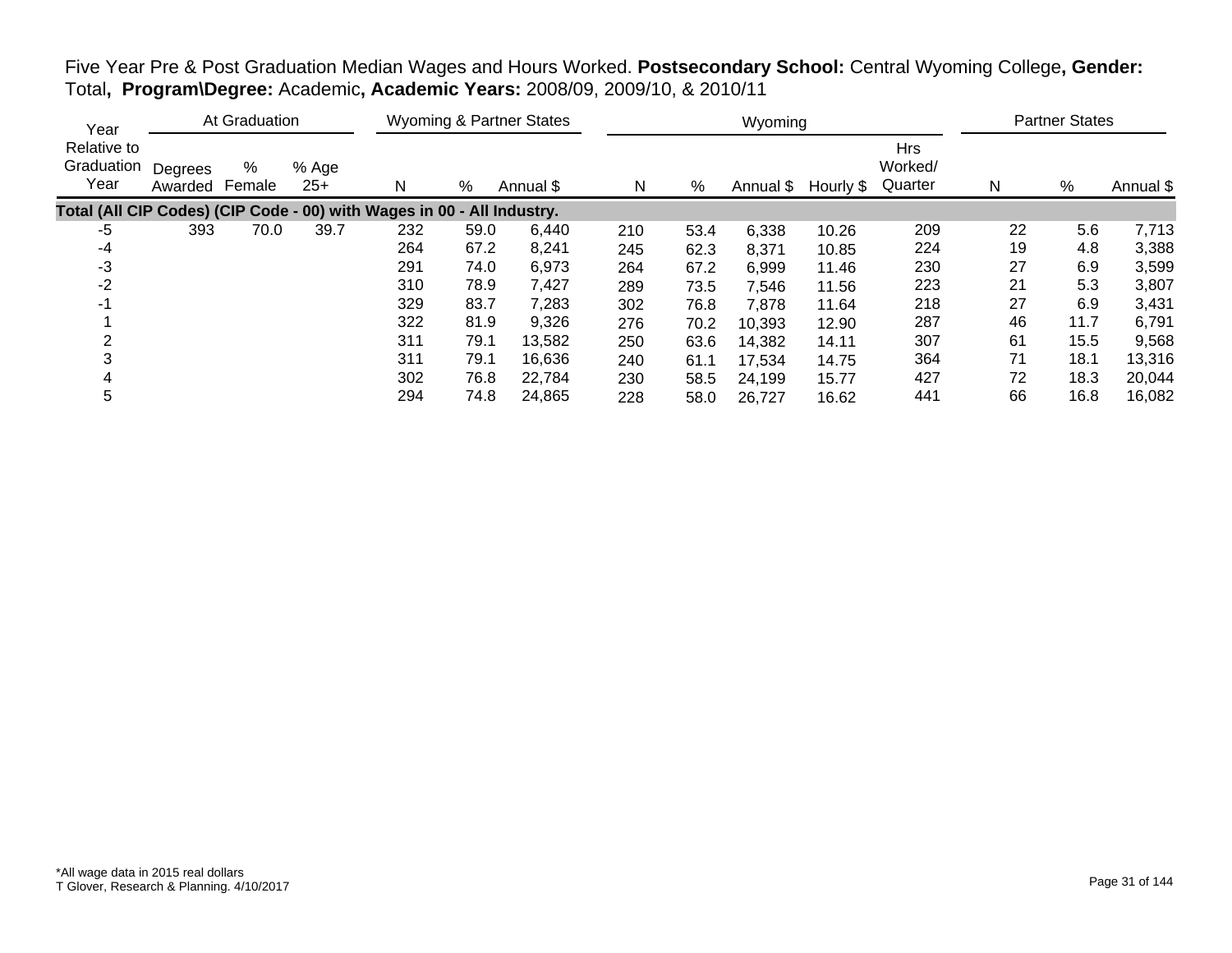| Five Year Pre & Post Graduation Median Wages and Hours Worked. Postsecondary School: Central Wyoming College, Gender: |  |
|-----------------------------------------------------------------------------------------------------------------------|--|
| Total, Program\Degree: Occupational 1 Year, Academic Years: 2008/09, 2009/10, & 2010/11                               |  |

| Year                                                                   | At Graduation      |             |                |     | <b>Wyoming &amp; Partner States</b> |           |     |      | Wyoming   |           | <b>Partner States</b>            |    |      |           |
|------------------------------------------------------------------------|--------------------|-------------|----------------|-----|-------------------------------------|-----------|-----|------|-----------|-----------|----------------------------------|----|------|-----------|
| Relative to<br>Graduation<br>Year                                      | Degrees<br>Awarded | %<br>Female | % Age<br>$25+$ | N   | %                                   | Annual \$ | N   | %    | Annual \$ | Hourly \$ | <b>Hrs</b><br>Worked/<br>Quarter | N  | $\%$ | Annual \$ |
| Total (All CIP Codes) (CIP Code - 00) with Wages in 00 - All Industry. |                    |             |                |     |                                     |           |     |      |           |           |                                  |    |      |           |
| $-5$                                                                   | 277                | 43.3        | 54.5           | 124 | 44.8                                | 10,949    | 116 | 41.9 | 11,747    | 11.82     | 294                              | 8  | 2.9  | 9,260     |
| -4                                                                     |                    |             |                | 146 | 52.7                                | 9,590     | 131 | 47.3 | 9,740     | 11.42     | 260                              | 15 | 5.4  | 5,880     |
| -3                                                                     |                    |             |                | 156 | 56.3                                | 9,629     | 138 | 49.8 | 9,964     | 12.85     | 270                              | 18 | 6.5  | 8,308     |
| $-2$                                                                   |                    |             |                | 155 | 56.0                                | 10,874    | 142 | 51.3 | 11,052    | 12.17     | 294                              | 13 | 4.7  | 3,492     |
| $-1$                                                                   |                    |             |                | 181 | 65.3                                | 7,995     | 169 | 61.0 | 8,183     | 12.05     | 216                              | 12 | 4.3  | 7,211     |
|                                                                        |                    |             |                | 198 | 71.5                                | 13,176    | 174 | 62.8 | 14,262    | 12.69     | 332                              | 24 | 8.7  | 7,842     |
|                                                                        |                    |             |                | 202 | 72.9                                | 17,332    | 175 | 63.2 | 17,524    | 14.06     | 342                              | 27 | 9.7  | 12,515    |
|                                                                        |                    |             |                | 196 | 70.8                                | 19,078    | 155 | 56.0 | 20,200    | 14.97     | 413                              | 41 | 14.8 | 10,563    |
|                                                                        |                    |             |                | 192 | 69.3                                | 20,825    | 151 | 54.5 | 25,089    | 15.89     | 447                              | 41 | 14.8 | 12,046    |
| 5                                                                      |                    |             |                | 197 | 71.1                                | 21.843    | 143 | 51.6 | 24,298    | 15.65     | 462                              | 54 | 19.5 | 15,834    |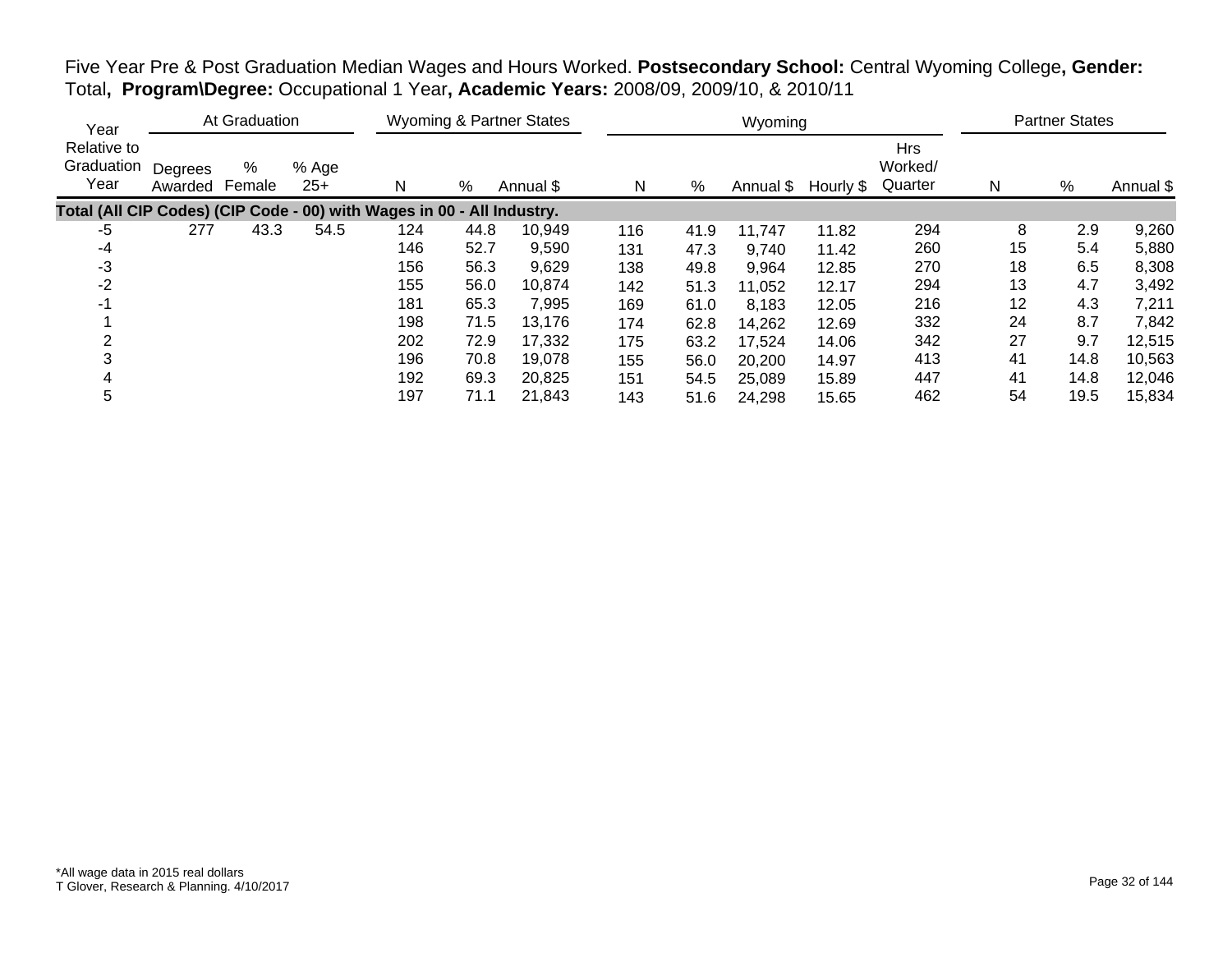| Five Year Pre & Post Graduation Median Wages and Hours Worked. Postsecondary School: Central Wyoming College, Gender: |  |
|-----------------------------------------------------------------------------------------------------------------------|--|
| Total, Program\Degree: Occupational 2 Year, Academic Years: 2008/09, 2009/10, & 2010/11                               |  |

| Year                                                                   | At Graduation      |             |                |     | <b>Wyoming &amp; Partner States</b> |           |     |      | Wyoming   |           | <b>Partner States</b>            |    |      |           |
|------------------------------------------------------------------------|--------------------|-------------|----------------|-----|-------------------------------------|-----------|-----|------|-----------|-----------|----------------------------------|----|------|-----------|
| Relative to<br>Graduation<br>Year                                      | Degrees<br>Awarded | %<br>Female | % Age<br>$25+$ | N   | %                                   | Annual \$ | N   | %    | Annual \$ | Hourly \$ | <b>Hrs</b><br>Worked/<br>Quarter | N  | %    | Annual \$ |
| Total (All CIP Codes) (CIP Code - 00) with Wages in 00 - All Industry. |                    |             |                |     |                                     |           |     |      |           |           |                                  |    |      |           |
| -5                                                                     | 186                | 73.1        | 69.9           | 127 | 68.3                                | 15,102    | 112 | 60.2 | 15,077    | 12.10     | 352                              | 15 | 8.1  | 15,417    |
| -4                                                                     |                    |             |                | 150 | 80.6                                | 13,618    | 139 | 74.7 | 13,750    | 12.85     | 304                              | 11 | 5.9  | 5,562     |
| $-3$                                                                   |                    |             |                | 160 | 86.0                                | 14,123    | 150 | 80.6 | 14,277    | 13.32     | 309                              | 10 | 5.4  | 9,011     |
| $-2$                                                                   |                    |             |                | 155 | 83.3                                | 11,440    | 149 | 80.1 | 11,440    | 12.76     | 251                              | 6  | 3.2  | 8,651     |
| -1                                                                     |                    |             |                | 153 | 82.3                                | 10,715    | 148 | 79.6 | 10,706    | 12.98     | 231                              | 5  | 2.7  | 10,965    |
|                                                                        |                    |             |                | 167 | 89.8                                | 25,349    | 150 | 80.6 | 25,584    | 17.91     | 459                              | 17 | 9.1  | 24,293    |
|                                                                        |                    |             |                | 163 | 87.6                                | 31.869    | 143 | 76.9 | 33,422    | 18.87     | 481                              | 20 | 10.8 | 20,812    |
|                                                                        |                    |             |                | 151 | 81.2                                | 35.109    | 132 | 71.0 | 36,164    | 21.06     | 478                              | 19 | 10.2 | 23,908    |
|                                                                        |                    |             |                | 144 | 77.4                                | 36,008    | 128 | 68.8 | 37,067    | 20.13     | 480                              | 16 | 8.6  | 31,461    |
| 5                                                                      |                    |             |                | 141 | 75.8                                | 35,734    | 122 | 65.6 | 36,627    | 20.02     | 475                              | 19 | 10.2 | 22,622    |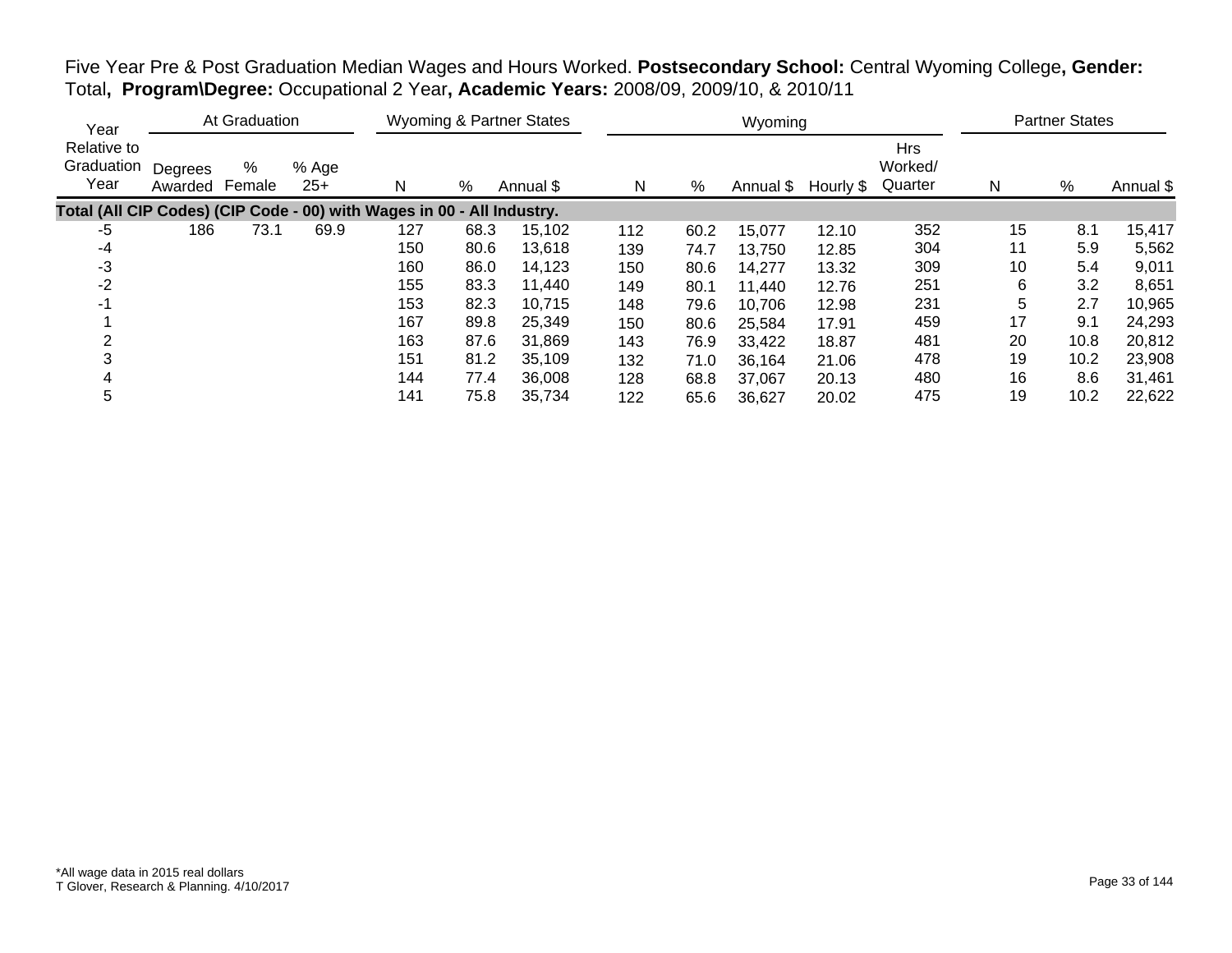| Year                                                                   |                    | At Graduation |                |     | <b>Wyoming &amp; Partner States</b> |           |     |      | Wyoming             |       | <b>Partner States</b>            |    |      |           |
|------------------------------------------------------------------------|--------------------|---------------|----------------|-----|-------------------------------------|-----------|-----|------|---------------------|-------|----------------------------------|----|------|-----------|
| Relative to<br>Graduation<br>Year                                      | Degrees<br>Awarded | %<br>Female   | % Age<br>$25+$ | N   | %                                   | Annual \$ | N   | %    | Annual \$ Hourly \$ |       | <b>Hrs</b><br>Worked/<br>Quarter | Ν  | %    | Annual \$ |
| Total (All CIP Codes) (CIP Code - 00) with Wages in 00 - All Industry. |                    |               |                |     |                                     |           |     |      |                     |       |                                  |    |      |           |
| -5                                                                     | 223                | 74.4          | 38.6           | 112 | 50.2                                | 6,361     | 102 | 45.7 | 6,402               | 9.74  | 224                              | 10 | 4.5  | 2,340     |
| $-4$                                                                   |                    |               |                | 141 | 63.2                                | 6,010     | 116 | 52.0 | 6,980               | 10.14 | 239                              | 25 | 11.2 | 1,762     |
| $-3$                                                                   |                    |               |                | 150 | 67.3                                | 7,306     | 123 | 55.2 | 8,695               | 10.42 | 234                              | 27 | 12.1 | 6,018     |
| $-2$                                                                   |                    |               |                | 182 | 81.6                                | 6,764     | 149 | 66.8 | 7,285               | 11.21 | 234                              | 33 | 14.8 | 3,930     |
| -1                                                                     |                    |               |                | 189 | 84.8                                | 6,628     | 159 | 71.3 | 6,685               | 12.90 | 178                              | 30 | 13.5 | 5,806     |
|                                                                        |                    |               |                | 174 | 78.0                                | 8,678     | 134 | 60.1 | 10,352              | 12.72 | 252                              | 40 | 17.9 | 6,868     |
|                                                                        |                    |               |                | 176 | 78.9                                | 9,934     | 131 | 58.7 | 13,193              | 13.14 | 304                              | 45 | 20.2 | 6,427     |
|                                                                        |                    |               |                | 182 | 81.6                                | 16,357    | 123 | 55.2 | 16,665              | 13.96 | 375                              | 59 | 26.5 | 14,466    |
| 4                                                                      |                    |               |                | 180 | 80.7                                | 21,388    | 123 | 55.2 | 21,046              | 14.79 | 386                              | 57 | 25.6 | 25,484    |
| 5                                                                      |                    |               |                | 175 | 78.5                                | 26,667    | 115 | 51.6 | 28,344              | 16.21 | 443                              | 60 | 26.9 | 25,611    |

Five Year Pre & Post Graduation Median Wages and Hours Worked. **Postsecondary School:** Eastern Wyoming College**, Gender:** Total**, Program\Degree:** Academic**, Academic Years:** 2008/09, 2009/10, & 2010/11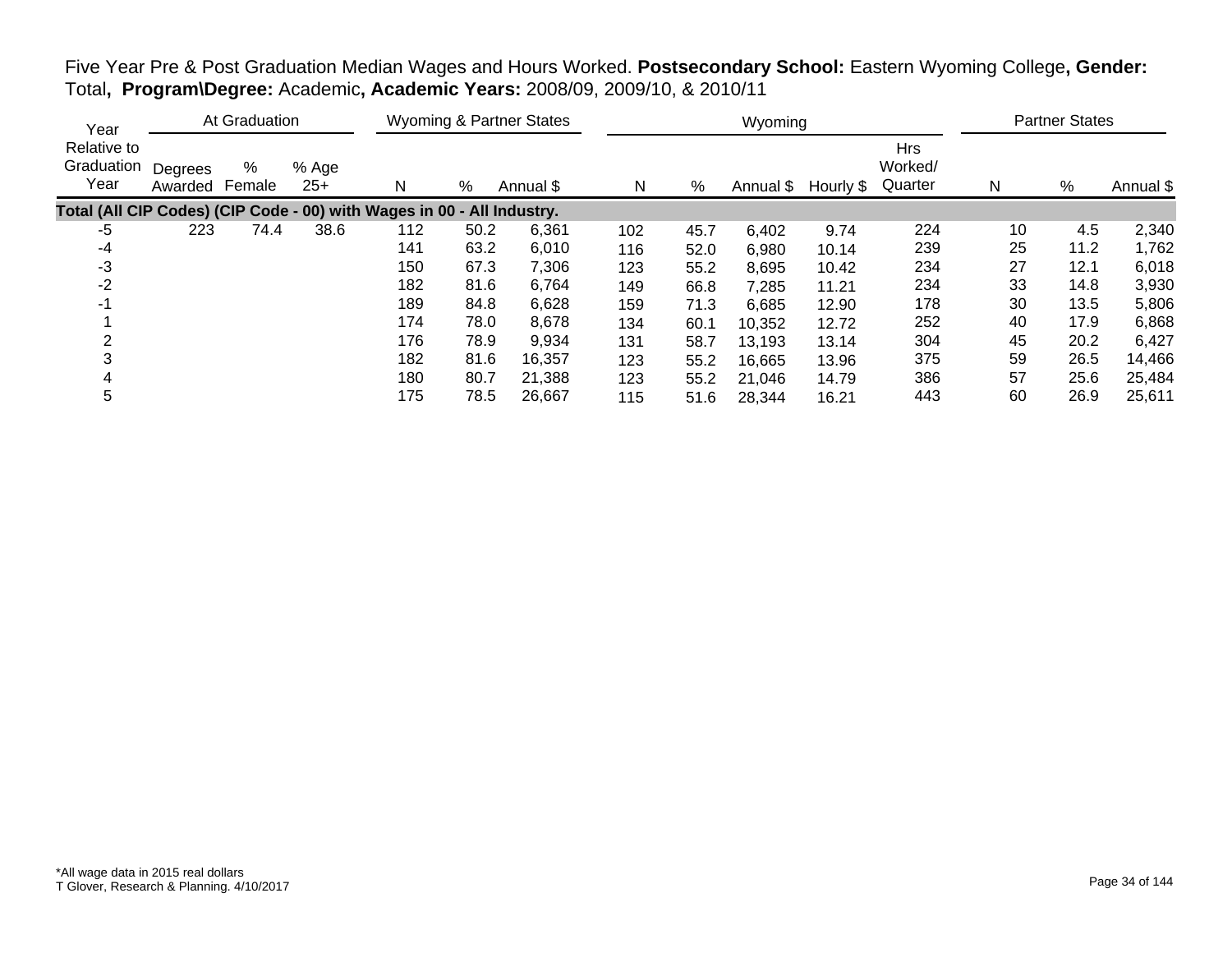| Five Year Pre & Post Graduation Median Wages and Hours Worked. Postsecondary School: Eastern Wyoming College, Gender: |  |
|-----------------------------------------------------------------------------------------------------------------------|--|
| Total, Program\Degree: Occupational 1 Year, Academic Years: 2008/09, 2009/10, & 2010/11                               |  |

| Year                                                                   | At Graduation      |             |                |    | <b>Wyoming &amp; Partner States</b> |           |    |      | Wyoming   |           | <b>Partner States</b>            |    |      |           |
|------------------------------------------------------------------------|--------------------|-------------|----------------|----|-------------------------------------|-----------|----|------|-----------|-----------|----------------------------------|----|------|-----------|
| Relative to<br>Graduation<br>Year                                      | Degrees<br>Awarded | %<br>Female | % Age<br>$25+$ | N  | %                                   | Annual \$ | N  | %    | Annual \$ | Hourly \$ | <b>Hrs</b><br>Worked/<br>Quarter | N  | %    | Annual \$ |
| Total (All CIP Codes) (CIP Code - 00) with Wages in 00 - All Industry. |                    |             |                |    |                                     |           |    |      |           |           |                                  |    |      |           |
| $-5$                                                                   | 106                | 39.6        | 34.0           | 40 | 37.7                                | 6,798     | 34 | 32.1 | 6,798     | 9.13      | 188                              | 6  | 5.7  | 8,745     |
| -4                                                                     |                    |             |                | 54 | 50.9                                | 5,497     | 48 | 45.3 | 5,890     | 9.20      | 205                              | 6  | 5.7  | 2,041     |
| -3                                                                     |                    |             |                | 68 | 64.2                                | 5,599     | 58 | 54.7 | 5,790     | 9.55      | 209                              | 10 | 9.4  | 5,268     |
| $-2$                                                                   |                    |             |                | 80 | 75.5                                | 8,303     | 65 | 61.3 | 8,440     | 10.25     | 233                              | 15 | 14.2 | 6,498     |
| -1                                                                     |                    |             |                | 82 | 77.4                                | 8,241     | 68 | 64.2 | 7,989     | 11.74     | 186                              | 14 | 13.2 | 9,030     |
|                                                                        |                    |             |                | 87 | 82.1                                | 11,993    | 72 | 67.9 | 12,397    | 12.74     | 248                              | 15 | 14.2 | 10,115    |
|                                                                        |                    |             |                | 84 | 79.2                                | 15,619    | 68 | 64.2 | 14,432    | 13.64     | 376                              | 16 | 15.1 | 23,355    |
|                                                                        |                    |             |                | 80 | 75.5                                | 18,436    | 63 | 59.4 | 16,007    | 12.81     | 386                              | 17 | 16.0 | 25,148    |
|                                                                        |                    |             |                | 80 | 75.5                                | 19,119    | 63 | 59.4 | 20,194    | 15.37     | 434                              | 17 | 16.0 | 16,265    |
| 5                                                                      |                    |             |                | 78 | 73.6                                | 20,012    | 59 | 55.7 | 21,098    | 14.00     | 430                              | 19 | 17.9 | 18,927    |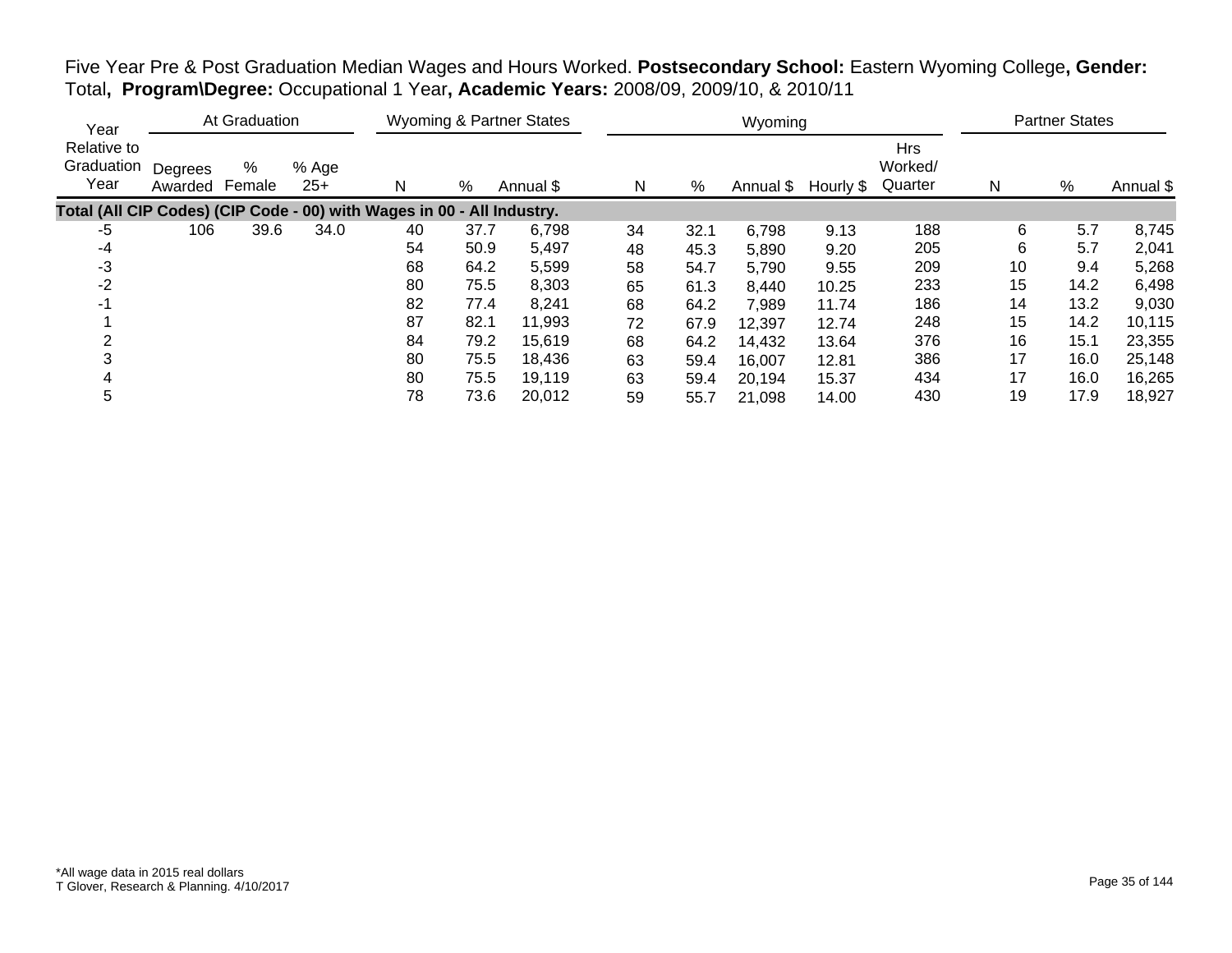| Year<br>Relative to<br>Graduation<br>Year                              | At Graduation      |             |                | Wyoming & Partner States |      |           | Wyoming |      |       |                     |                                  | <b>Partner States</b> |      |           |
|------------------------------------------------------------------------|--------------------|-------------|----------------|--------------------------|------|-----------|---------|------|-------|---------------------|----------------------------------|-----------------------|------|-----------|
|                                                                        | Degrees<br>Awarded | %<br>Female | % Age<br>$25+$ | N                        | %    | Annual \$ | N       | %    |       | Annual \$ Hourly \$ | <b>Hrs</b><br>Worked/<br>Quarter | N                     | %    | Annual \$ |
| Total (All CIP Codes) (CIP Code - 00) with Wages in 00 - All Industry. |                    |             |                |                          |      |           |         |      |       |                     |                                  |                       |      |           |
| -5                                                                     | 172                | 55.2        | 23.3           | 78                       | 45.3 | 3,500     | 55      | 32.0 | 3,835 | 9.38                | 154                              | 23                    | 13.4 | 2,669     |
| -4                                                                     |                    |             |                | 107                      | 62.2 | 5,047     | 69      | 40.1 | 5,371 | 9.66                | 164                              | 38                    | 22.1 | 2,734     |
| -3                                                                     |                    |             |                | 122                      | 70.9 | 5,823     | 79      | 45.9 | 6,445 | 10.85               | 188                              | 43                    | 25.0 | 4,792     |
| $-2$                                                                   |                    |             |                | 140                      | 81.4 | 5.058     | 101     | 58.7 | 4.701 | 11.84               | 148                              | 39                    | 22.7 | 5,834     |
|                                                                        |                    |             |                | 145                      | 84.3 | 7,286     | 109     | 63.4 | 7,806 | 13.73               | 149                              | 36                    | 20.9 | 6,333     |

 144 83.7 20,517 93 54.1 25,188 14.88 453 51 29.7 16,037 136 79.1 23,654 85 49.4 26,458 15.83 453 51 29.7 18,759 133 77.3 23,930 85 49.4 27,720 15.52 461 48 27.9 20,764 134 77.9 24,541 83 48.3 27,369 16.29 465 51 29.7 21,240 128 74.4 25,181 76 44.2 27,938 16.80 457 52 30.2 21,808

Five Year Pre & Post Graduation Median Wages and Hours Worked. **Postsecondary School:** Eastern Wyoming College**, Gender:** Total**, Program\Degree:** Occupational 2 Year**, Academic Years:** 2008/09, 2009/10, & 2010/11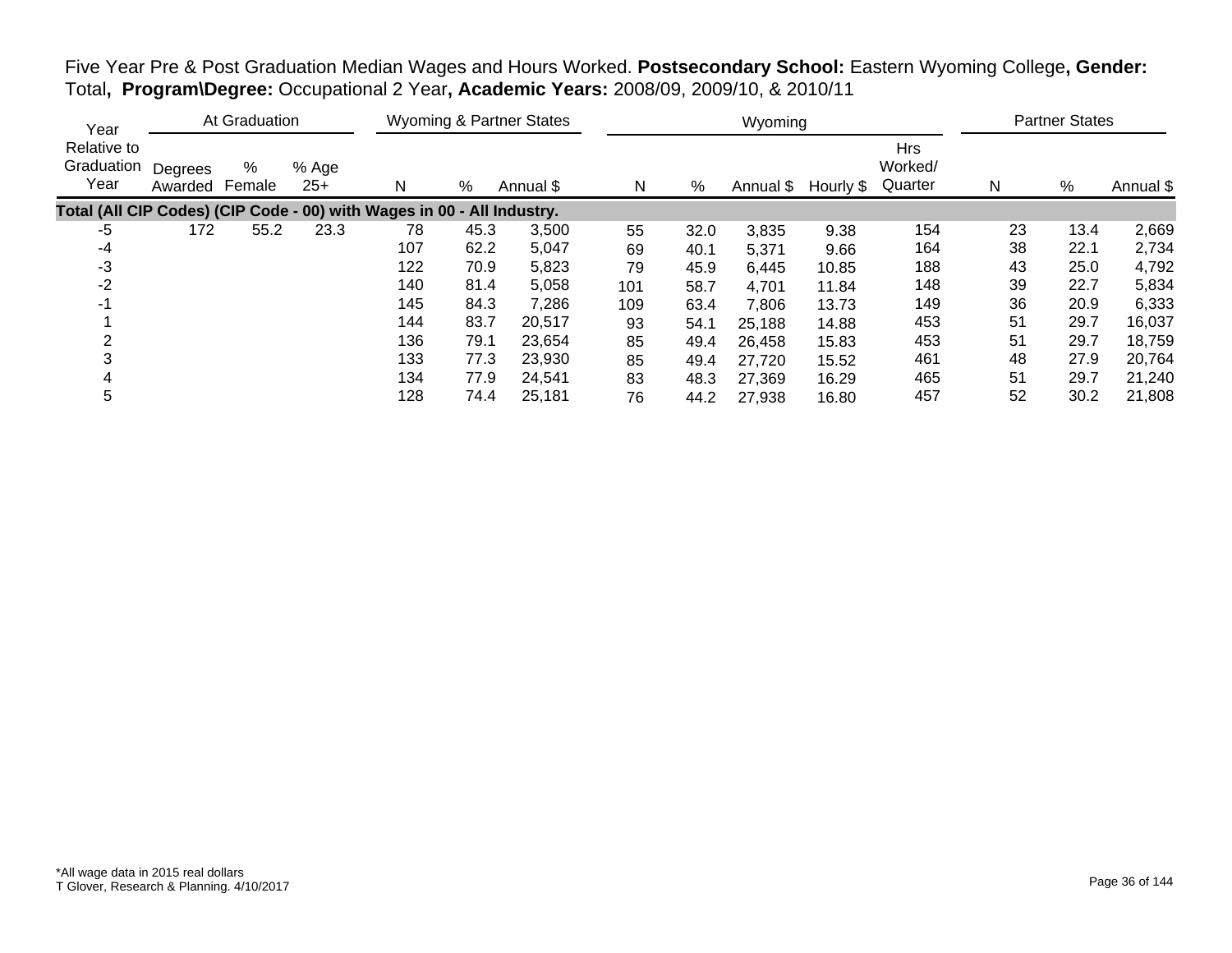| Year                                                                   |                    | At Graduation |                |     |      | Wyoming & Partner States |     |      | Wyoming |                     |                                  |     | <b>Partner States</b> |           |
|------------------------------------------------------------------------|--------------------|---------------|----------------|-----|------|--------------------------|-----|------|---------|---------------------|----------------------------------|-----|-----------------------|-----------|
| Relative to<br>Graduation<br>Year                                      | Degrees<br>Awarded | %<br>Female   | % Age<br>$25+$ | N   | %    | Annual \$                | N   | %    |         | Annual \$ Hourly \$ | <b>Hrs</b><br>Worked/<br>Quarter | N   | $\%$                  | Annual \$ |
| Total (All CIP Codes) (CIP Code - 00) with Wages in 00 - All Industry. |                    |               |                |     |      |                          |     |      |         |                     |                                  |     |                       |           |
| -5                                                                     | 832                | 71.9          | 38.2           | 522 | 62.7 | 6,371                    | 489 | 58.8 | 6,084   | 9.84                | 207                              | 33  | 4.0                   | 12,402    |
| -4                                                                     |                    |               |                | 579 | 69.6 | 7,638                    | 541 | 65.0 | 7,638   | 10.26               | 227                              | 38  | 4.6                   | 8,318     |
| -3                                                                     |                    |               |                | 666 | 80.0 | 8,268                    | 617 | 74.2 | 8,377   | 10.67               | 234                              | 49  | 5.9                   | 7,321     |
| -2                                                                     |                    |               |                | 681 | 81.9 | 10,421                   | 644 | 77.4 | 10,467  | 11.29               | 256                              | 37  | 4.4                   | 8,625     |
| -1                                                                     |                    |               |                | 700 | 84.1 | 10,811                   | 668 | 80.3 | 10,845  | 11.75               | 268                              | 32  | 3.8                   | 10,410    |
|                                                                        |                    |               |                | 649 | 78.0 | 12,217                   | 580 | 69.7 | 12,334  | 12.10               | 284                              | 69  | 8.3                   | 11,856    |
| っ                                                                      |                    |               |                | 639 | 76.8 | 14,192                   | 545 | 65.5 | 15,114  | 12.89               | 330                              | 94  | 11.3                  | 10,936    |
|                                                                        |                    |               |                | 642 | 77.2 | 17,930                   | 524 | 63.0 | 18,822  | 14.06               | 373                              | 118 | 14.2                  | 14,767    |
|                                                                        |                    |               |                | 647 | 77.8 | 22,952                   | 501 | 60.2 | 23,348  | 15.58               | 443                              | 146 | 17.5                  | 22,356    |
| 5                                                                      |                    |               |                | 632 | 76.0 | 27,861                   | 465 | 55.9 | 29,237  | 16.61               | 470                              | 167 | 20.1                  | 24,410    |

Five Year Pre & Post Graduation Median Wages and Hours Worked. **Postsecondary School:** Laramie County Community College**, Gender:** Total**, Program\Degree:** Academic**, Academic Years:** 2008/09, 2009/10, & 2010/11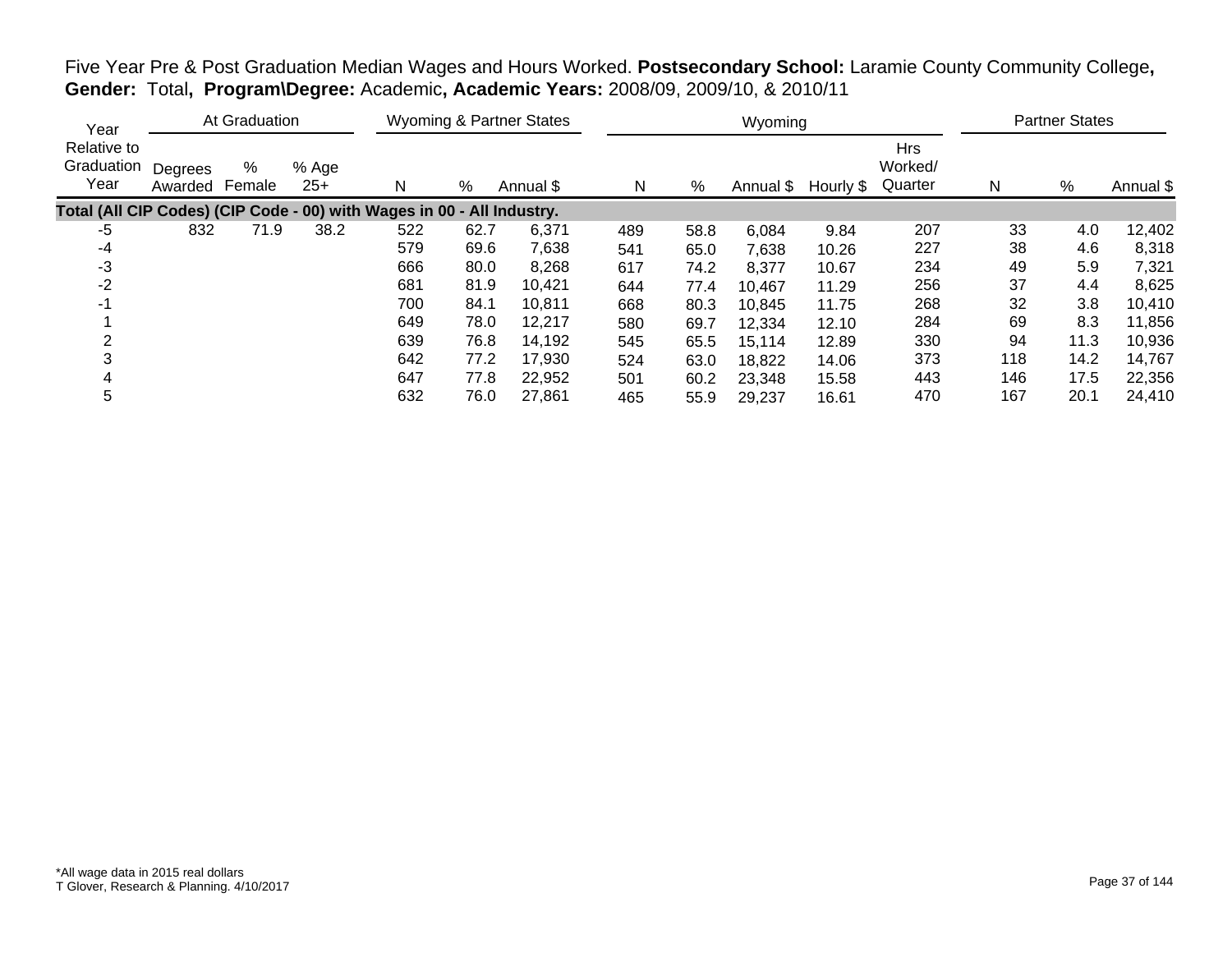| Year                                                                   |                    | At Graduation |                |     |      | Wyoming & Partner States |     |      | Wyoming   |           |                                  |     | <b>Partner States</b> |           |
|------------------------------------------------------------------------|--------------------|---------------|----------------|-----|------|--------------------------|-----|------|-----------|-----------|----------------------------------|-----|-----------------------|-----------|
| Relative to<br>Graduation<br>Year                                      | Degrees<br>Awarded | %<br>Female   | % Age<br>$25+$ | N   | %    | Annual \$                | N   | %    | Annual \$ | Hourly \$ | <b>Hrs</b><br>Worked/<br>Quarter | N   | %                     | Annual \$ |
| Total (All CIP Codes) (CIP Code - 00) with Wages in 00 - All Industry. |                    |               |                |     |      |                          |     |      |           |           |                                  |     |                       |           |
| $-5$                                                                   | 449                | 67.7          | 59.2           | 273 | 60.8 | 8,651                    | 241 | 53.7 | 8,673     | 11.43     | 249                              | 32  | 7.1                   | 7,660     |
| $-4$                                                                   |                    |               |                | 286 | 63.7 | 10,785                   | 255 | 56.8 | 11,582    | 11.68     | 283                              | 31  | 6.9                   | 8,946     |
| -3                                                                     |                    |               |                | 319 | 71.0 | 13,103                   | 284 | 63.3 | 13.280    | 12.04     | 309                              | 35  | 7.8                   | 10,858    |
| -2                                                                     |                    |               |                | 353 | 78.6 | 12,890                   | 313 | 69.7 | 13,617    | 12.37     | 299                              | 40  | 8.9                   | 6,034     |
| -1                                                                     |                    |               |                | 355 | 79.1 | 12,689                   | 335 | 74.6 | 12,610    | 12.87     | 266                              | 20  | 4.5                   | 14,289    |
|                                                                        |                    |               |                | 359 | 80.0 | 19,172                   | 328 | 73.1 | 19,458    | 16.09     | 334                              | 31  | 6.9                   | 14,747    |
| っ                                                                      |                    |               |                | 385 | 85.7 | 37,675                   | 344 | 76.6 | 38,064    | 20.14     | 486                              | 41  | 9.1                   | 30,499    |
|                                                                        |                    |               |                | 371 | 82.6 | 45,422                   | 307 | 68.4 | 48,140    | 21.32     | 529                              | 64  | 14.3                  | 33,858    |
|                                                                        |                    |               |                | 376 | 83.7 | 47,157                   | 298 | 66.4 | 47,386    | 21.50     | 522                              | 78  | 17.4                  | 46,433    |
| 5                                                                      |                    |               |                | 376 | 83.7 | 47,952                   | 272 | 60.6 | 50,416    | 22.39     | 532                              | 104 | 23.2                  | 38,355    |

Five Year Pre & Post Graduation Median Wages and Hours Worked. **Postsecondary School:** Laramie County Community College**, Gender:** Total**, Program\Degree:** Occupational 1 Year**, Academic Years:** 2008/09, 2009/10, & 2010/11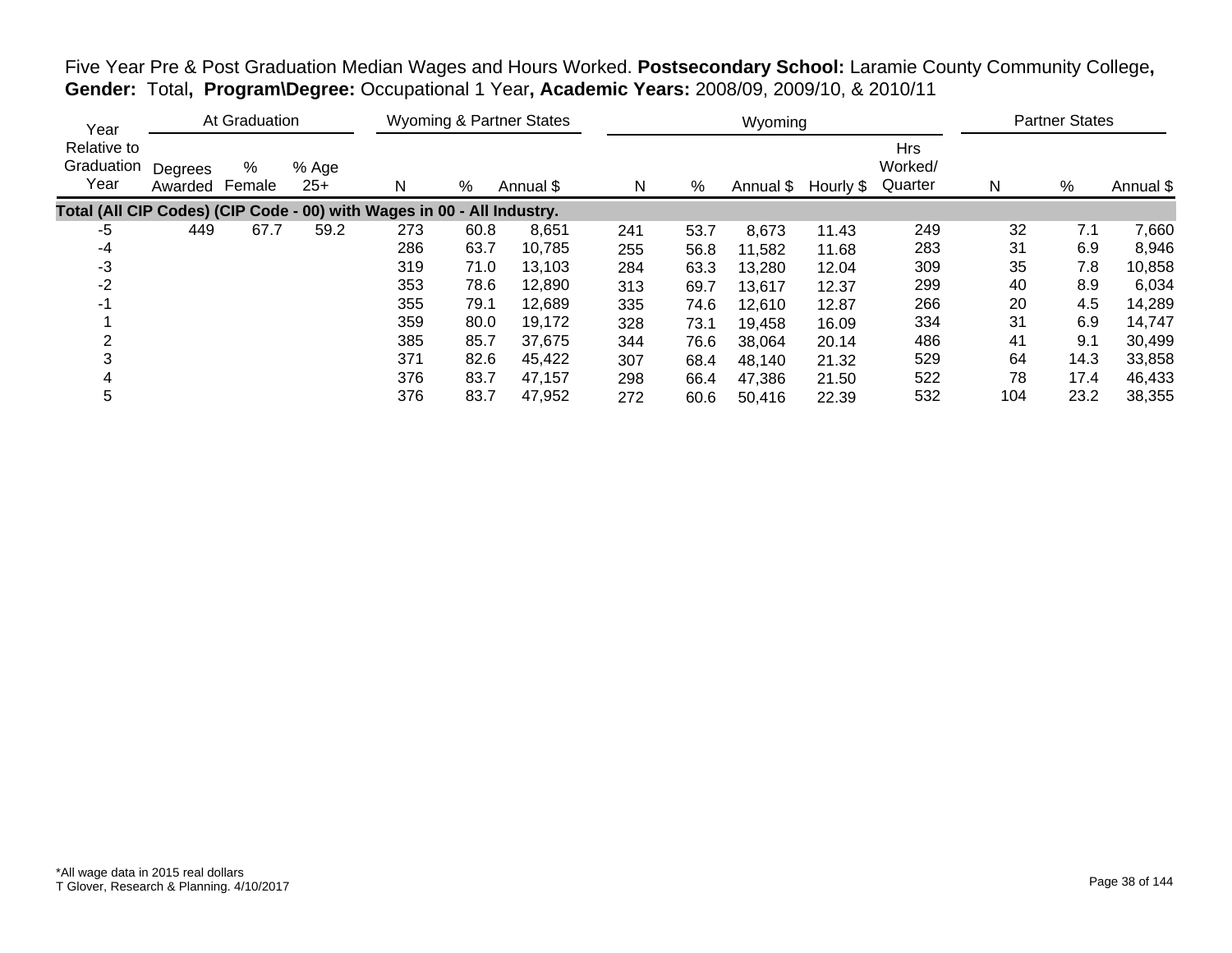| Year                                                                   |                    | At Graduation |                |     |      | <b>Wyoming &amp; Partner States</b> |     |      | Wyoming   |           |                                  |     | <b>Partner States</b> |           |
|------------------------------------------------------------------------|--------------------|---------------|----------------|-----|------|-------------------------------------|-----|------|-----------|-----------|----------------------------------|-----|-----------------------|-----------|
| Relative to<br>Graduation<br>Year                                      | Degrees<br>Awarded | %<br>Female   | % Age<br>$25+$ | N   | $\%$ | Annual \$                           | N   | %    | Annual \$ | Hourly \$ | <b>Hrs</b><br>Worked/<br>Quarter | N   | %                     | Annual \$ |
| Total (All CIP Codes) (CIP Code - 00) with Wages in 00 - All Industry. |                    |               |                |     |      |                                     |     |      |           |           |                                  |     |                       |           |
| -5                                                                     | 589                | 75.4          | 67.1           | 330 | 56.0 | 10,404                              | 296 | 50.3 | 10,337    | 11.84     | 277                              | 34  | 5.8                   | 12,450    |
| $-4$                                                                   |                    |               |                | 367 | 62.3 | 13,166                              | 315 | 53.5 | 13,918    | 12.00     | 325                              | 52  | 8.8                   | 12,468    |
| -3                                                                     |                    |               |                | 416 | 70.6 | 13,920                              | 364 | 61.8 | 14,250    | 12.34     | 307                              | 52  | 8.8                   | 10,095    |
| -2                                                                     |                    |               |                | 434 | 73.7 | 12,646                              | 395 | 67.1 | 12,689    | 12.98     | 274                              | 39  | 6.6                   | 12,308    |
| -1                                                                     |                    |               |                | 412 | 69.9 | 13,072                              | 379 | 64.3 | 13,016    | 14.30     | 264                              | 33  | 5.6                   | 15,378    |
|                                                                        |                    |               |                | 474 | 80.5 | 38,300                              | 392 | 66.6 | 39,192    | 20.63     | 483                              | 82  | 13.9                  | 33,076    |
| っ                                                                      |                    |               |                | 464 | 78.8 | 45,111                              | 363 | 61.6 | 45,926    | 21.40     | 517                              | 101 | 17.1                  | 39,703    |
|                                                                        |                    |               |                | 469 | 79.6 | 46,173                              | 342 | 58.1 | 46,460    | 21.36     | 520                              | 127 | 21.6                  | 43,499    |
|                                                                        |                    |               |                | 477 | 81.0 | 48,609                              | 316 | 53.7 | 49,651    | 22.50     | 520                              | 161 | 27.3                  | 45,854    |
| 5                                                                      |                    |               |                | 483 | 82.0 | 48,757                              | 297 | 50.4 | 51,887    | 23.85     | 520                              | 186 | 31.6                  | 42,327    |

Five Year Pre & Post Graduation Median Wages and Hours Worked. **Postsecondary School:** Laramie County Community College**, Gender:** Total**, Program\Degree:** Occupational 2 Year**, Academic Years:** 2008/09, 2009/10, & 2010/11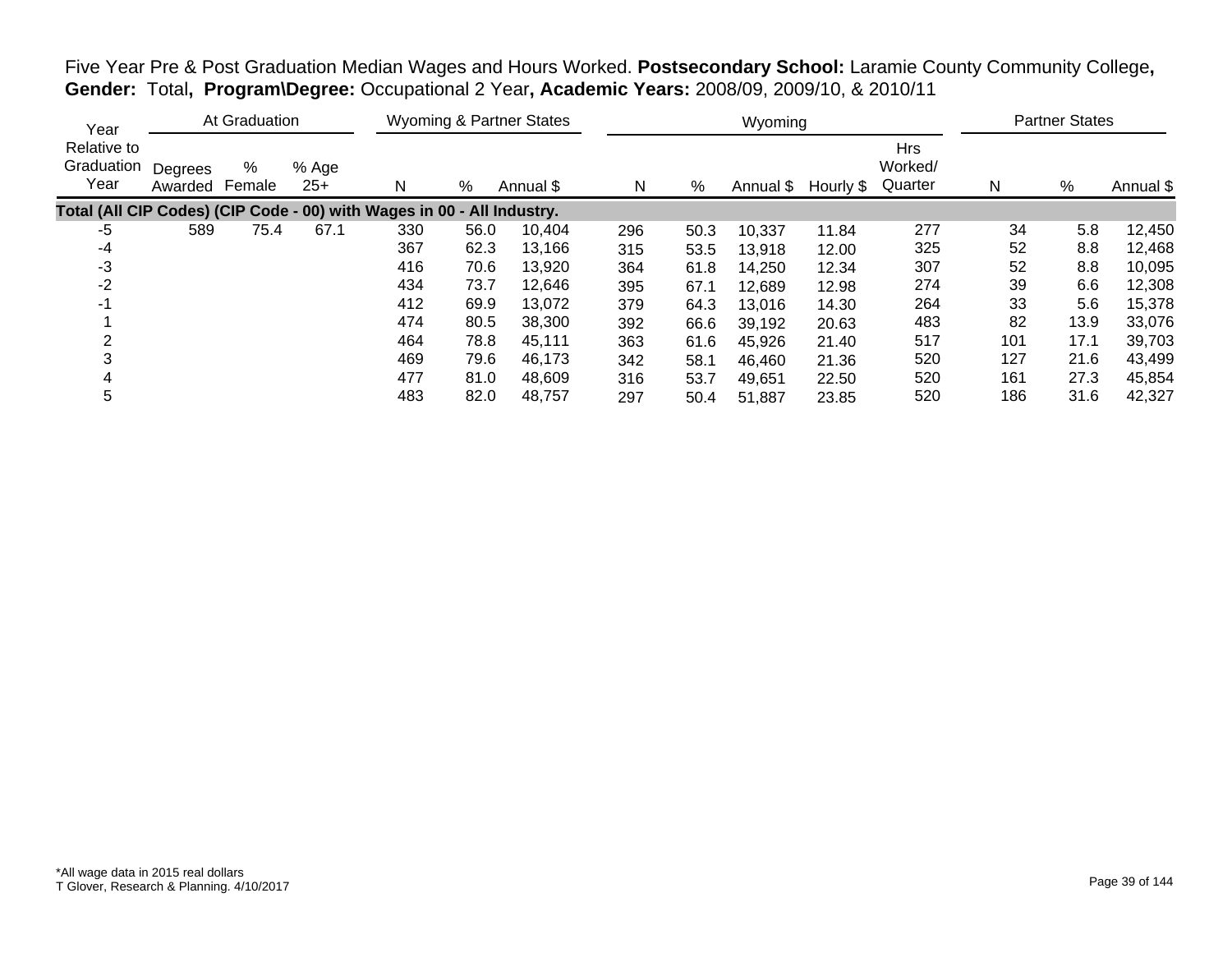Five Year Pre & Post Graduation Median Wages and Hours Worked. **Postsecondary School:** Northern Wyoming Community College District**, Gender:** Total**, Program\Degree:** Academic**, Academic Years:** 2008/09, 2009/10, & 2010/11

| Year                                                                   |                    | At Graduation |                |     |      | <b>Wyoming &amp; Partner States</b> |     |      | Wyoming   |           |                                  |     | <b>Partner States</b> |           |
|------------------------------------------------------------------------|--------------------|---------------|----------------|-----|------|-------------------------------------|-----|------|-----------|-----------|----------------------------------|-----|-----------------------|-----------|
| Relative to<br>Graduation<br>Year                                      | Degrees<br>Awarded | %<br>Female   | % Age<br>$25+$ | N   | %    | Annual \$                           | N   | %    | Annual \$ | Hourly \$ | <b>Hrs</b><br>Worked/<br>Quarter | N   | %                     | Annual \$ |
| Total (All CIP Codes) (CIP Code - 00) with Wages in 00 - All Industry. |                    |               |                |     |      |                                     |     |      |           |           |                                  |     |                       |           |
| -5                                                                     | 490                | 73.7          | 33.5           | 320 | 65.3 | 5,973                               | 273 | 55.7 | 5,612     | 9.41      | 193                              | 47  | 9.6                   | 6,557     |
| -4                                                                     |                    |               |                | 363 | 74.1 | 5,927                               | 306 | 62.4 | 5,980     | 10.00     | 193                              | 57  | 11.6                  | 5,923     |
| $-3$                                                                   |                    |               |                | 395 | 80.6 | 8,449                               | 343 | 70.0 | 8,545     | 11.04     | 231                              | 52  | 10.6                  | 7,300     |
| $-2$                                                                   |                    |               |                | 411 | 83.9 | 8,878                               | 369 | 75.3 | 8,995     | 11.36     | 235                              | 42  | 8.6                   | 8,027     |
| -1                                                                     |                    |               |                | 400 | 81.6 | 10,293                              | 363 | 74.1 | 10,553    | 11.68     | 261                              | 37  | 7.6                   | 7,860     |
|                                                                        |                    |               |                | 407 | 83.1 | 12,158                              | 343 | 70.0 | 11,733    | 13.50     | 266                              | 64  | 13.1                  | 16,235    |
|                                                                        |                    |               |                | 398 | 81.2 | 15,071                              | 321 | 65.5 | 13,860    | 14.09     | 318                              | 77  | 15.7                  | 20,683    |
|                                                                        |                    |               |                | 396 | 80.8 | 20,914                              | 291 | 59.4 | 20,316    | 15.26     | 397                              | 105 | 21.4                  | 22,152    |
|                                                                        |                    |               |                | 400 | 81.6 | 30,759                              | 290 | 59.2 | 30,107    | 16.91     | 465                              | 110 | 22.4                  | 32,332    |
| 5                                                                      |                    |               |                | 384 | 78.4 | 34,338                              | 277 | 56.5 | 34,821    | 18.17     | 465                              | 107 | 21.8                  | 31,783    |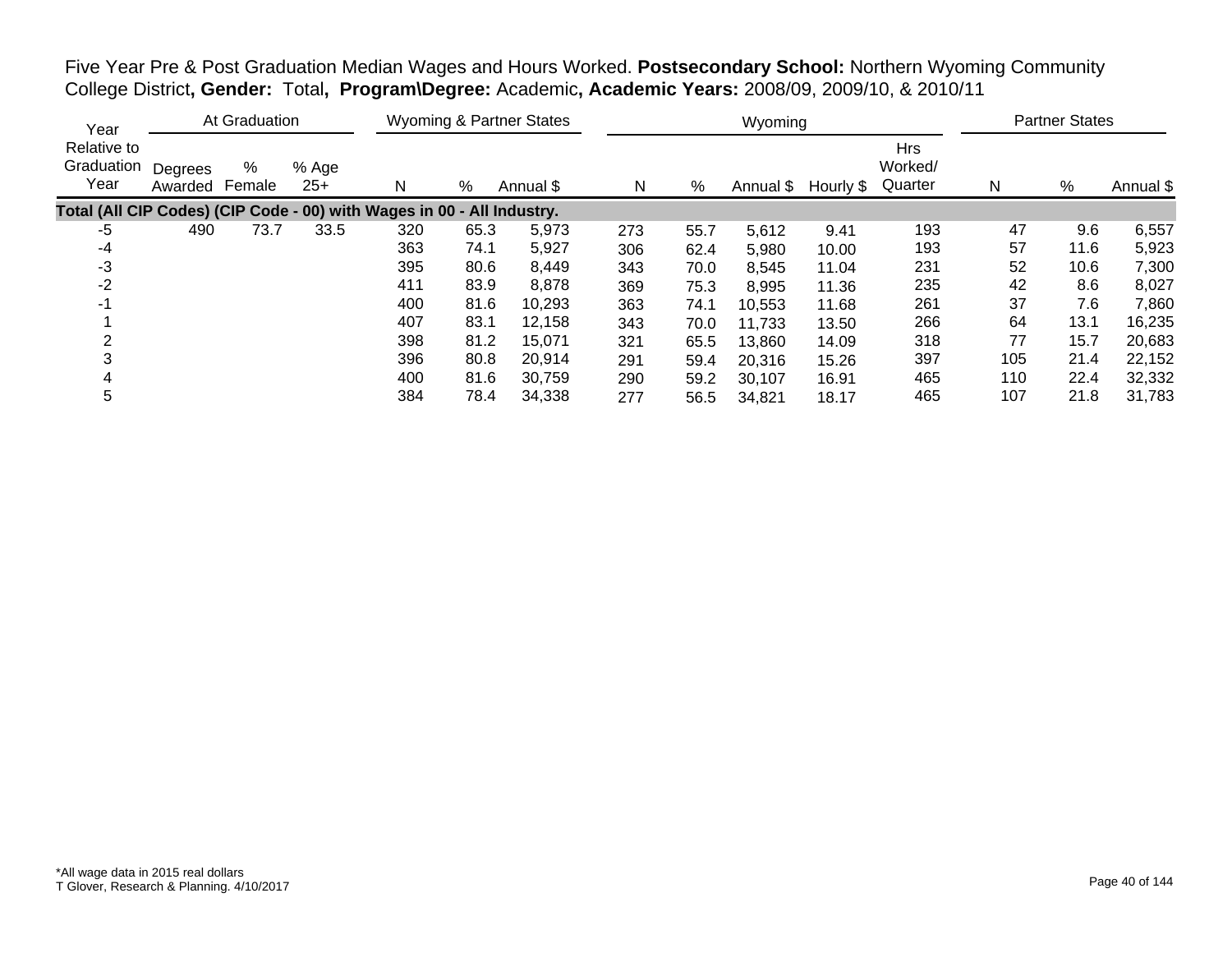Five Year Pre & Post Graduation Median Wages and Hours Worked. **Postsecondary School:** Northern Wyoming Community College District**, Gender:** Total**, Program\Degree:** Occupational 1 Year**, Academic Years:** 2008/09, 2009/10, & 2010/11

| Year                                                                   |                    | At Graduation |                |     |      | Wyoming & Partner States |     |      | Wyoming   |           |                                  |    | <b>Partner States</b> |           |
|------------------------------------------------------------------------|--------------------|---------------|----------------|-----|------|--------------------------|-----|------|-----------|-----------|----------------------------------|----|-----------------------|-----------|
| Relative to<br>Graduation<br>Year                                      | Degrees<br>Awarded | %<br>Female   | % Age<br>$25+$ | N   | %    | Annual \$                | N   | %    | Annual \$ | Hourly \$ | <b>Hrs</b><br>Worked/<br>Quarter | N  | %                     | Annual \$ |
| Total (All CIP Codes) (CIP Code - 00) with Wages in 00 - All Industry. |                    |               |                |     |      |                          |     |      |           |           |                                  |    |                       |           |
| $-5$                                                                   | 356                | 56.7          | 41.9           | 194 | 54.5 | 6,698                    | 169 | 47.5 | 7.354     | 10.31     | 212                              | 25 | 7.0                   | 2,536     |
| -4                                                                     |                    |               |                | 245 | 68.8 | 6,917                    | 192 | 53.9 | 7,043     | 10.68     | 207                              | 53 | 14.9                  | 6,728     |
| -3                                                                     |                    |               |                | 277 | 77.8 | 9,625                    | 233 | 65.4 | 9,391     | 11.64     | 248                              | 44 | 12.4                  | 10,625    |
| $-2$                                                                   |                    |               |                | 283 | 79.5 | 11,266                   | 247 | 69.4 | 12,629    | 12.23     | 272                              | 36 | 10.1                  | 7,741     |
| $-1$                                                                   |                    |               |                | 281 | 78.9 | 9,904                    | 255 | 71.6 | 10,063    | 13.06     | 253                              | 26 | 7.3                   | 7,958     |
|                                                                        |                    |               |                | 295 | 82.9 | 14,110                   | 272 | 76.4 | 14,209    | 14.07     | 291                              | 23 | 6.5                   | 12,305    |
|                                                                        |                    |               |                | 300 | 84.3 | 30,041                   | 257 | 72.2 | 29,053    | 17.28     | 449                              | 43 | 12.1                  | 34,096    |
|                                                                        |                    |               |                | 288 | 80.9 | 35,998                   | 234 | 65.7 | 36,049    | 18.50     | 490                              | 54 | 15.2                  | 33,970    |
|                                                                        |                    |               |                | 290 | 81.5 | 36,446                   | 230 | 64.6 | 36,446    | 18.81     | 502                              | 60 | 16.9                  | 34,984    |
| 5                                                                      |                    |               |                | 287 | 80.6 | 38,118                   | 217 | 61.0 | 41,517    | 21.04     | 507                              | 70 | 19.7                  | 27,480    |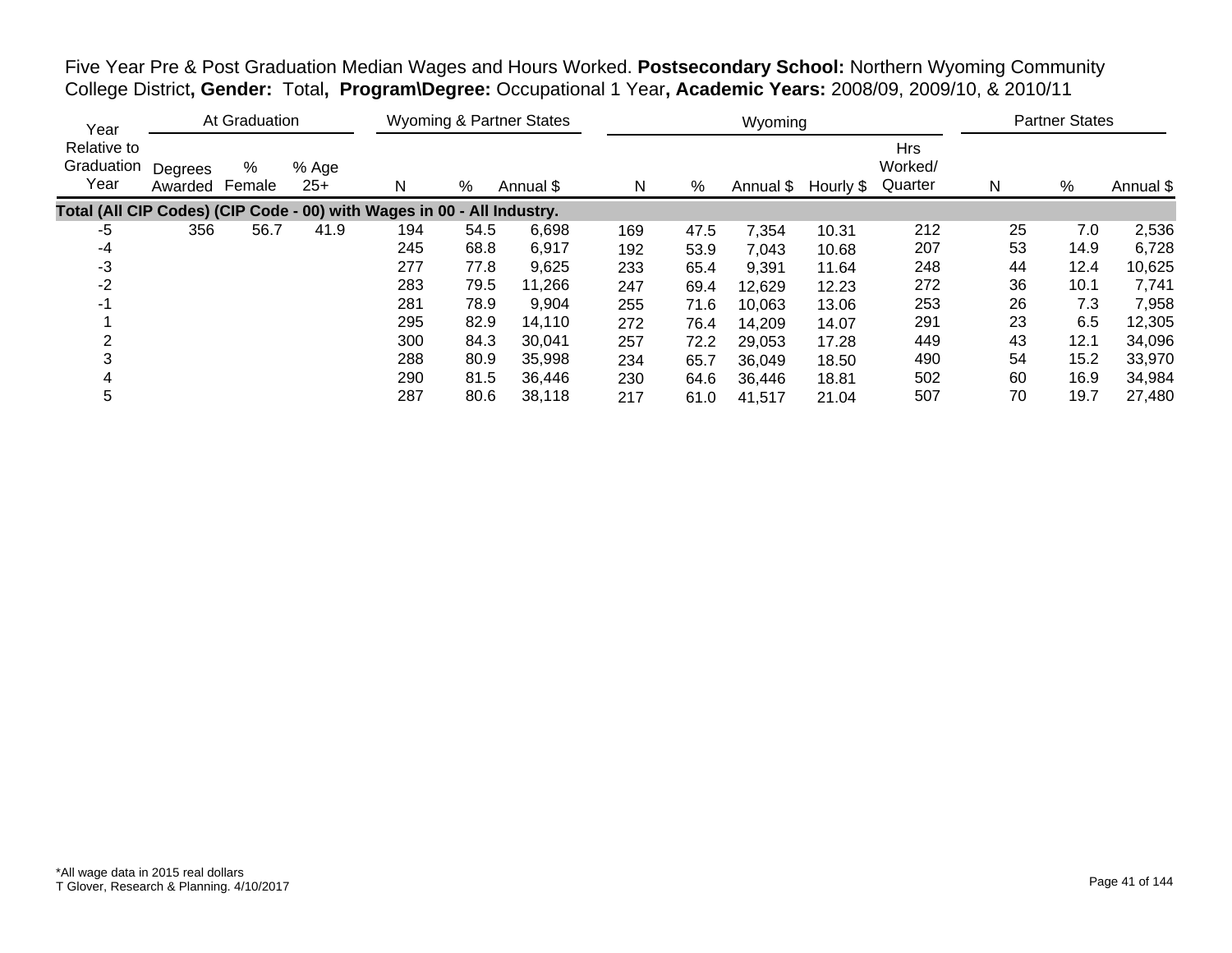Five Year Pre & Post Graduation Median Wages and Hours Worked. **Postsecondary School:** Northern Wyoming Community College District**, Gender:** Total**, Program\Degree:** Occupational 2 Year**, Academic Years:** 2008/09, 2009/10, & 2010/11

| Year                                                                   |                    | At Graduation |                |     |      | <b>Wyoming &amp; Partner States</b> |     |      | Wyoming   |           |                                  |    | <b>Partner States</b> |           |
|------------------------------------------------------------------------|--------------------|---------------|----------------|-----|------|-------------------------------------|-----|------|-----------|-----------|----------------------------------|----|-----------------------|-----------|
| Relative to<br>Graduation<br>Year                                      | Degrees<br>Awarded | %<br>Female   | % Age<br>$25+$ | N   | %    | Annual \$                           | N   | %    | Annual \$ | Hourly \$ | <b>Hrs</b><br>Worked/<br>Quarter | N  | %                     | Annual \$ |
| Total (All CIP Codes) (CIP Code - 00) with Wages in 00 - All Industry. |                    |               |                |     |      |                                     |     |      |           |           |                                  |    |                       |           |
| $-5$                                                                   | 385                | 61.6          | 43.1           | 267 | 69.4 | 7,022                               | 210 | 54.5 | 8,151     | 10.57     | 243                              | 57 | 14.8                  | 5,367     |
| -4                                                                     |                    |               |                | 301 | 78.2 | 9,002                               | 245 | 63.6 | 8,782     | 11.37     | 249                              | 56 | 14.5                  | 9,329     |
| -3                                                                     |                    |               |                | 332 | 86.2 | 10,920                              | 277 | 71.9 | 12,100    | 12.47     | 266                              | 55 | 14.3                  | 9,126     |
| $-2$                                                                   |                    |               |                | 339 | 88.1 | 11,724                              | 298 | 77.4 | 12,903    | 12.82     | 279                              | 41 | 10.6                  | 6,877     |
| $-1$                                                                   |                    |               |                | 337 | 87.5 | 12,231                              | 304 | 79.0 | 12,987    | 13.18     | 252                              | 33 | 8.6                   | 7,220     |
|                                                                        |                    |               |                | 335 | 87.0 | 34,053                              | 270 | 70.1 | 33,229    | 18.91     | 475                              | 65 | 16.9                  | 35,309    |
|                                                                        |                    |               |                | 330 | 85.7 | 44,003                              | 253 | 65.7 | 43,617    | 21.32     | 508                              | 77 | 20.0                  | 45,157    |
|                                                                        |                    |               |                | 334 | 86.8 | 46,713                              | 253 | 65.7 | 45,540    | 21.81     | 514                              | 81 | 21.0                  | 49,686    |
|                                                                        |                    |               |                | 335 | 87.0 | 49,321                              | 248 | 64.4 | 48,449    | 22.77     | 520                              | 87 | 22.6                  | 50,770    |
| 5                                                                      |                    |               |                | 329 | 85.5 | 45,950                              | 239 | 62.1 | 47,274    | 23.44     | 520                              | 90 | 23.4                  | 43,267    |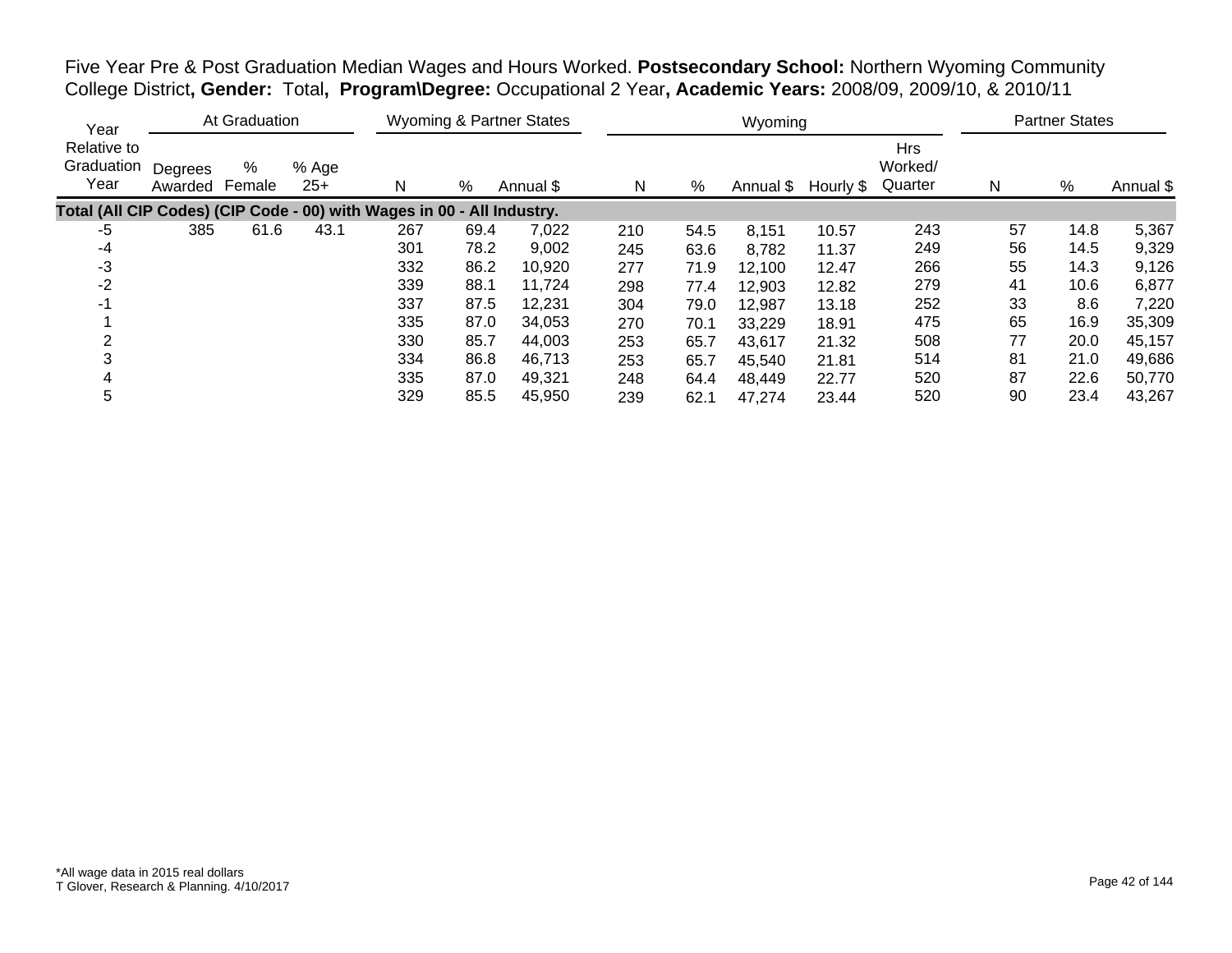| Year                                                                   |                    | At Graduation |                |     |      | <b>Wyoming &amp; Partner States</b> |     |      | Wyoming             |       |                                  |     | <b>Partner States</b> |           |
|------------------------------------------------------------------------|--------------------|---------------|----------------|-----|------|-------------------------------------|-----|------|---------------------|-------|----------------------------------|-----|-----------------------|-----------|
| Relative to<br>Graduation<br>Year                                      | Degrees<br>Awarded | %<br>Female   | % Age<br>$25+$ | N   | %    | Annual \$                           | N   | %    | Annual \$ Hourly \$ |       | <b>Hrs</b><br>Worked/<br>Quarter | N   | %                     | Annual \$ |
| Total (All CIP Codes) (CIP Code - 00) with Wages in 00 - All Industry. |                    |               |                |     |      |                                     |     |      |                     |       |                                  |     |                       |           |
| -5                                                                     | 591                | 61.1          | 27.6           | 339 | 57.4 | 4,311                               | 286 | 48.4 | 4,346               | 9.83  | 167                              | 53  | 9.0                   | 3,696     |
| -4                                                                     |                    |               |                | 384 | 65.0 | 4,884                               | 318 | 53.8 | 4,910               | 10.11 | 178                              | 66  | 11.2                  | 4,638     |
| -3                                                                     |                    |               |                | 422 | 71.4 | 5,457                               | 352 | 59.6 | 5,557               | 10.62 | 180                              | 70  | 11.8                  | 4,259     |
| $-2$                                                                   |                    |               |                | 431 | 72.9 | 6,231                               | 371 | 62.8 | 6,482               | 11.18 | 192                              | 60  | 10.2                  | 3,547     |
| $-1$                                                                   |                    |               |                | 425 | 71.9 | 7,195                               | 380 | 64.3 | 7,543               | 11.66 | 205                              | 45  | 7.6                   | 3,406     |
|                                                                        |                    |               |                | 444 | 75.1 | 9,635                               | 346 | 58.5 | 10,236              | 12.96 | 256                              | 98  | 16.6                  | 7,937     |
|                                                                        |                    |               |                | 451 | 76.3 | 11,347                              | 341 | 57.7 | 11,965              | 13.34 | 261                              | 110 | 18.6                  | 8,402     |
|                                                                        |                    |               |                | 467 | 79.0 | 14,744                              | 336 | 56.9 | 17,318              | 13.69 | 358                              | 131 | 22.2                  | 9,904     |
|                                                                        |                    |               |                | 463 | 78.3 | 22,414                              | 308 | 52.1 | 23,654              | 15.72 | 415                              | 155 | 26.2                  | 21,061    |
| 5                                                                      |                    |               |                | 443 | 75.0 | 26,801                              | 290 | 49.1 | 31,010              | 18.09 | 459                              | 153 | 25.9                  | 23,120    |

## Five Year Pre & Post Graduation Median Wages and Hours Worked. **Postsecondary School:** Northwest College**, Gender:** Total**, Program\Degree:** Academic**, Academic Years:** 2008/09, 2009/10, & 2010/11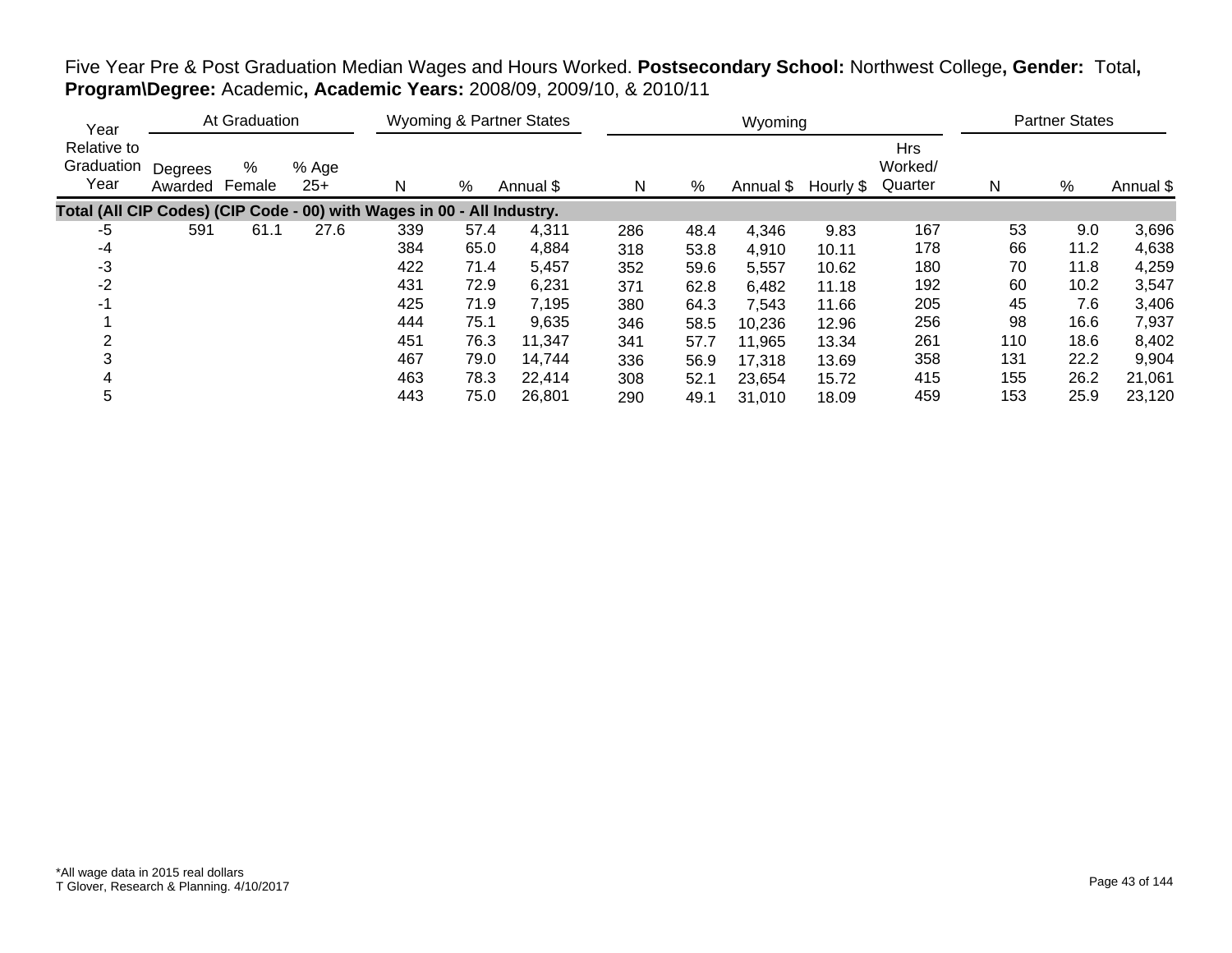| Year                                                                   |                    | At Graduation |                |     |      | <b>Wyoming &amp; Partner States</b> |     |      | Wyoming |                     |                                  |    | <b>Partner States</b> |           |
|------------------------------------------------------------------------|--------------------|---------------|----------------|-----|------|-------------------------------------|-----|------|---------|---------------------|----------------------------------|----|-----------------------|-----------|
| Relative to<br>Graduation<br>Year                                      | Degrees<br>Awarded | %<br>Female   | % Age<br>$25+$ | N   | %    | Annual \$                           | N   | %    |         | Annual \$ Hourly \$ | <b>Hrs</b><br>Worked/<br>Quarter | Ν  | %                     | Annual \$ |
| Total (All CIP Codes) (CIP Code - 00) with Wages in 00 - All Industry. |                    |               |                |     |      |                                     |     |      |         |                     |                                  |    |                       |           |
| -5                                                                     | 178                | 56.2          | 38.2           | 96  | 53.9 | 5,017                               | 71  | 39.9 | 4,839   | 9.85                | 178                              | 25 | 14.0                  | 5,546     |
| $-4$                                                                   |                    |               |                | 115 | 64.6 | 7,578                               | 84  | 47.2 | 8,466   | 10.39               | 218                              | 31 | 17.4                  | 5,818     |
| $-3$                                                                   |                    |               |                | 127 | 71.3 | 7,566                               | 99  | 55.6 | 7,744   | 11.41               | 230                              | 28 | 15.7                  | 4,089     |
| $-2$                                                                   |                    |               |                | 135 | 75.8 | 7,106                               | 114 | 64.0 | 7,225   | 12.05               | 213                              | 21 | 11.8                  | 7,106     |
| -1                                                                     |                    |               |                | 142 | 79.8 | 7,801                               | 123 | 69.1 | 8,509   | 12.20               | 218                              | 19 | 10.7                  | 4,818     |
|                                                                        |                    |               |                | 152 | 85.4 | 13,759                              | 124 | 69.7 | 14,619  | 14.59               | 300                              | 28 | 15.7                  | 11,276    |
|                                                                        |                    |               |                | 153 | 86.0 | 15.424                              | 112 | 62.9 | 15,424  | 14.29               | 391                              | 41 | 23.0                  | 12,462    |
|                                                                        |                    |               |                | 153 | 86.0 | 21,670                              | 113 | 63.5 | 23,904  | 15.73               | 431                              | 40 | 22.5                  | 19,684    |
| 4                                                                      |                    |               |                | 141 | 79.2 | 27,727                              | 96  | 53.9 | 31,826  | 17.45               | 503                              | 45 | 25.3                  | 22,384    |
| 5                                                                      |                    |               |                | 141 | 79.2 | 29,243                              | 89  | 50.0 | 37,746  | 18.67               | 472                              | 52 | 29.2                  | 23,330    |

Five Year Pre & Post Graduation Median Wages and Hours Worked. **Postsecondary School:** Northwest College**, Gender:** Total**, Program\Degree:** Occupational 1 Year**, Academic Years:** 2008/09, 2009/10, & 2010/11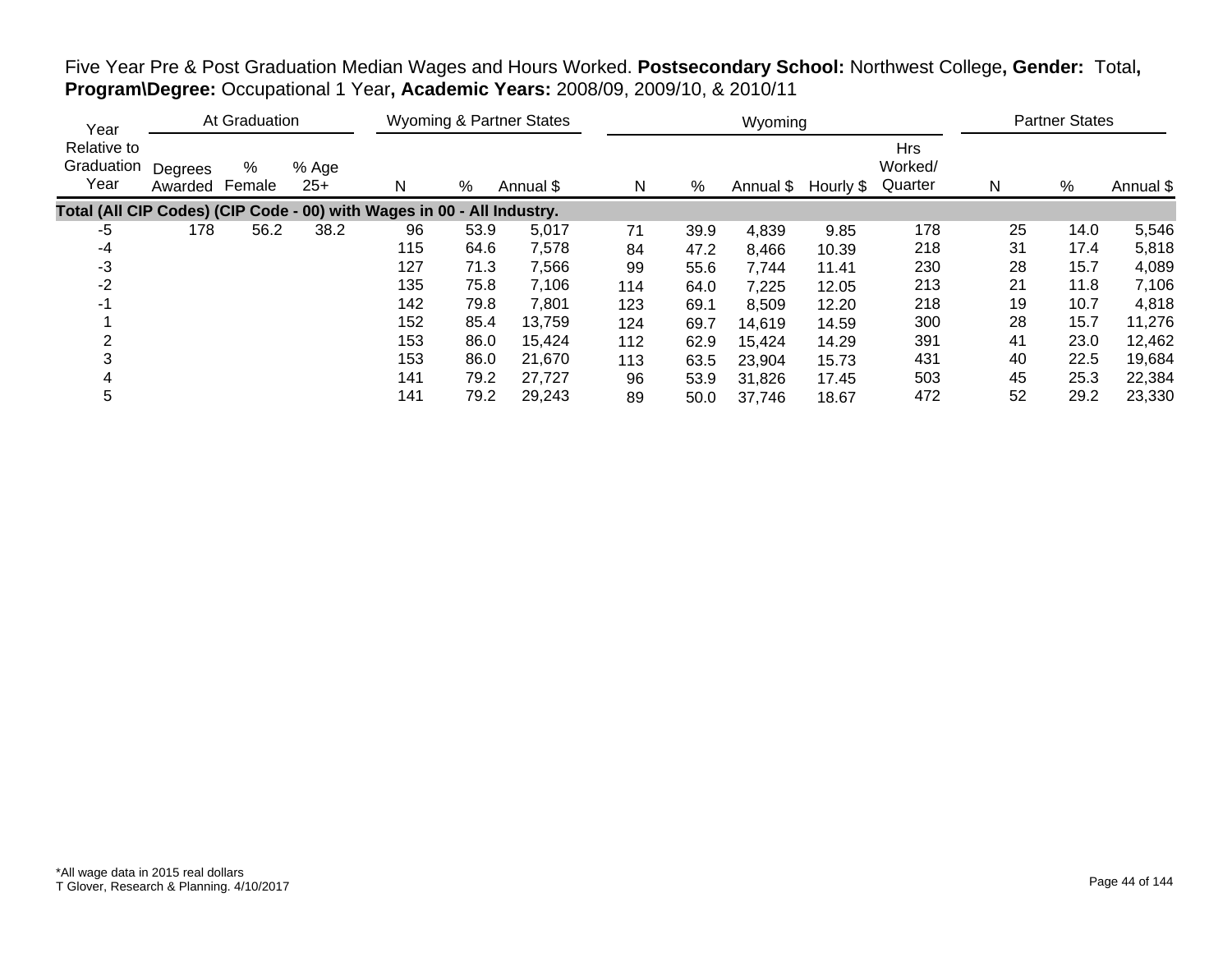| Year                                                                   |                    | At Graduation |                |     |      | Wyoming & Partner States |     |      | Wyoming   |           |                                  |     | <b>Partner States</b> |           |
|------------------------------------------------------------------------|--------------------|---------------|----------------|-----|------|--------------------------|-----|------|-----------|-----------|----------------------------------|-----|-----------------------|-----------|
| Relative to<br>Graduation<br>Year                                      | Degrees<br>Awarded | %<br>Female   | % Age<br>$25+$ | N   | %    | Annual \$                | N   | %    | Annual \$ | Hourly \$ | <b>Hrs</b><br>Worked/<br>Quarter | N   | %                     | Annual \$ |
| Total (All CIP Codes) (CIP Code - 00) with Wages in 00 - All Industry. |                    |               |                |     |      |                          |     |      |           |           |                                  |     |                       |           |
| -5                                                                     | 346                | 63.9          | 46.8           | 202 | 58.4 | 6,948                    | 156 | 45.1 | 7,686     | 11.12     | 233                              | 46  | 13.3                  | 5,623     |
| -4                                                                     |                    |               |                | 216 | 62.4 | 8,988                    | 158 | 45.7 | 9,860     | 11.80     | 256                              | 58  | 16.8                  | 5,755     |
| $-3$                                                                   |                    |               |                | 234 | 67.6 | 8,516                    | 174 | 50.3 | 9,050     | 12.34     | 226                              | 60  | 17.3                  | 8,144     |
| $-2$                                                                   |                    |               |                | 239 | 69.1 | 8,037                    | 196 | 56.6 | 8,484     | 12.58     | 201                              | 43  | 12.4                  | 7,106     |
| -1                                                                     |                    |               |                | 239 | 69.1 | 7,925                    | 198 | 57.2 | 8,512     | 13.30     | 204                              | 41  | 11.9                  | 5,568     |
|                                                                        |                    |               |                | 281 | 81.2 | 19,341                   | 207 | 59.8 | 21,872    | 16.27     | 396                              | 74  | 21.4                  | 15,049    |
|                                                                        |                    |               |                | 274 | 79.2 | 22,895                   | 193 | 55.8 | 24.486    | 17.81     | 449                              | 81  | 23.4                  | 20,585    |
|                                                                        |                    |               |                | 269 | 77.7 | 28,106                   | 189 | 54.6 | 31,714    | 18.31     | 469                              | 80  | 23.1                  | 22,262    |
|                                                                        |                    |               |                | 262 | 75.7 | 31.100                   | 168 | 48.6 | 38,010    | 20.25     | 500                              | 94  | 27.2                  | 25,422    |
| 5                                                                      |                    |               |                | 265 | 76.6 | 32,996                   | 163 | 47.1 | 38,161    | 21.17     | 494                              | 102 | 29.5                  | 25,578    |

Five Year Pre & Post Graduation Median Wages and Hours Worked. **Postsecondary School:** Northwest College**, Gender:** Total**, Program\Degree:** Occupational 2 Year**, Academic Years:** 2008/09, 2009/10, & 2010/11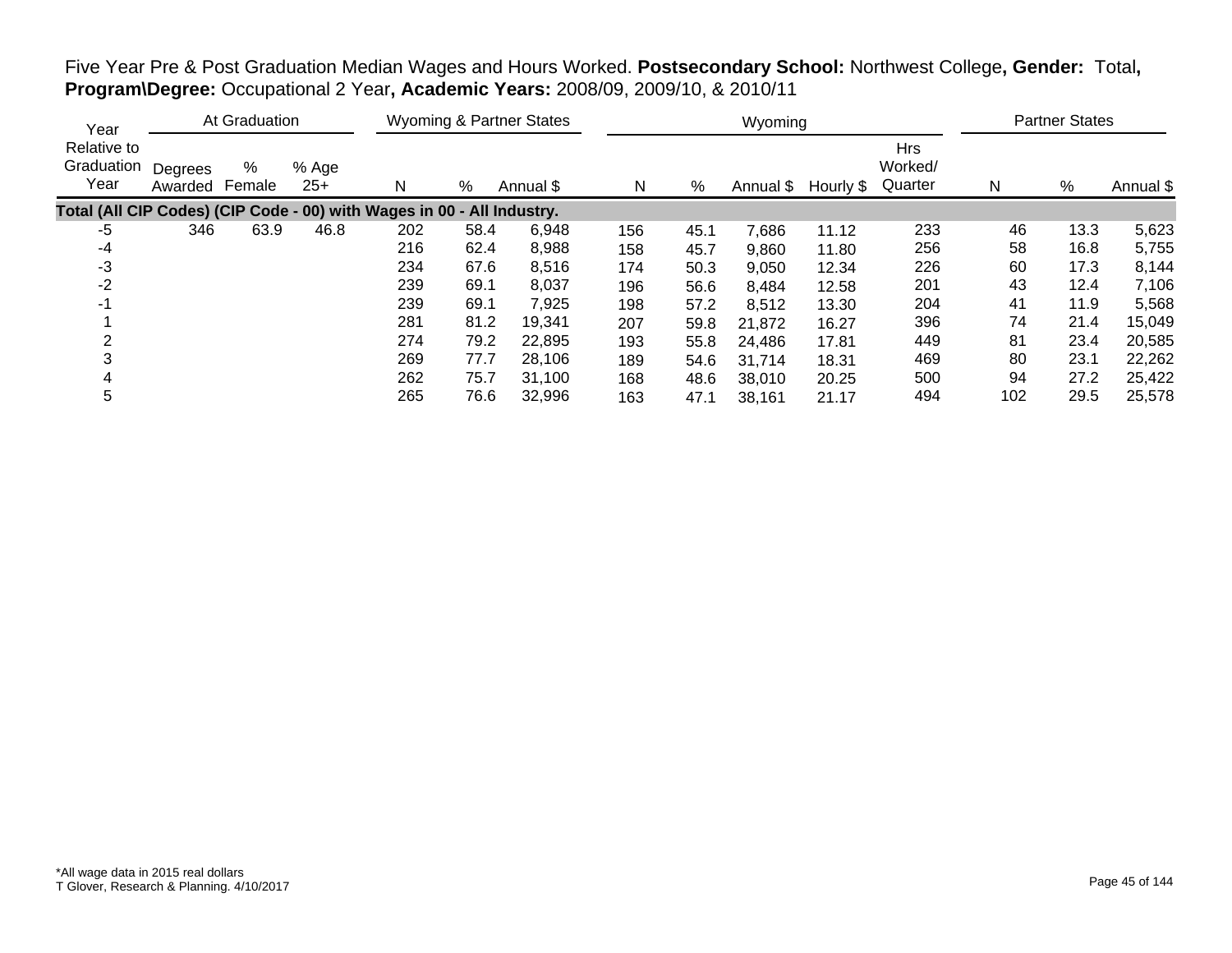| Five Year Pre & Post Graduation Median Wages and Hours Worked. Postsecondary School: Western Wyoming Community |  |  |
|----------------------------------------------------------------------------------------------------------------|--|--|
| College, Gender: Total, Program\Degree: Academic, Academic Years: 2008/09, 2009/10, & 2010/11                  |  |  |

| Year                                                                   |                    | At Graduation |                |     |      | <b>Wyoming &amp; Partner States</b> |     |      | Wyoming   |           |                                  |     | <b>Partner States</b> |           |
|------------------------------------------------------------------------|--------------------|---------------|----------------|-----|------|-------------------------------------|-----|------|-----------|-----------|----------------------------------|-----|-----------------------|-----------|
| Relative to<br>Graduation<br>Year                                      | Degrees<br>Awarded | %<br>Female   | % Age<br>$25+$ | N   | %    | Annual \$                           | N   | %    | Annual \$ | Hourly \$ | <b>Hrs</b><br>Worked/<br>Quarter | N   | $\%$                  | Annual \$ |
| Total (All CIP Codes) (CIP Code - 00) with Wages in 00 - All Industry. |                    |               |                |     |      |                                     |     |      |           |           |                                  |     |                       |           |
| -5                                                                     | 764                | 68.5          | 34.3           | 457 | 59.8 | 5,329                               | 387 | 50.7 | 5,616     | 9.76      | 193                              | 70  | 9.2                   | 3,460     |
| -4                                                                     |                    |               |                | 535 | 70.0 | 6,372                               | 463 | 60.6 | 6,828     | 10.48     | 220                              | 72  | 9.4                   | 3,802     |
| $-3$                                                                   |                    |               |                | 585 | 76.6 | 7,360                               | 497 | 65.1 | 8,132     | 11.30     | 230                              | 88  | 11.5                  | 3,528     |
| $-2$                                                                   |                    |               |                | 610 | 79.8 | 8.194                               | 545 | 71.3 | 9,076     | 12.05     | 223                              | 65  | 8.5                   | 2,880     |
| $-1$                                                                   |                    |               |                | 640 | 83.8 | 9,224                               | 591 | 77.4 | 9,661     | 12.86     | 231                              | 49  | 6.4                   | 3,758     |
|                                                                        |                    |               |                | 647 | 84.7 | 10,728                              | 529 | 69.2 | 11,770    | 13.09     | 281                              | 118 | 15.4                  | 7,506     |
|                                                                        |                    |               |                | 620 | 81.2 | 12,603                              | 479 | 62.7 | 13,414    | 13.68     | 290                              | 141 | 18.5                  | 10,704    |
|                                                                        |                    |               |                | 603 | 78.9 | 16,023                              | 442 | 57.9 | 17,750    | 14.71     | 364                              | 161 | 21.1                  | 12,548    |
|                                                                        |                    |               |                | 599 | 78.4 | 22,033                              | 419 | 54.8 | 25,320    | 15.85     | 438                              | 180 | 23.6                  | 14,864    |
| 5                                                                      |                    |               |                | 583 | 76.3 | 27.983                              | 413 | 54.1 | 31,144    | 17.94     | 462                              | 170 | 22.3                  | 22,156    |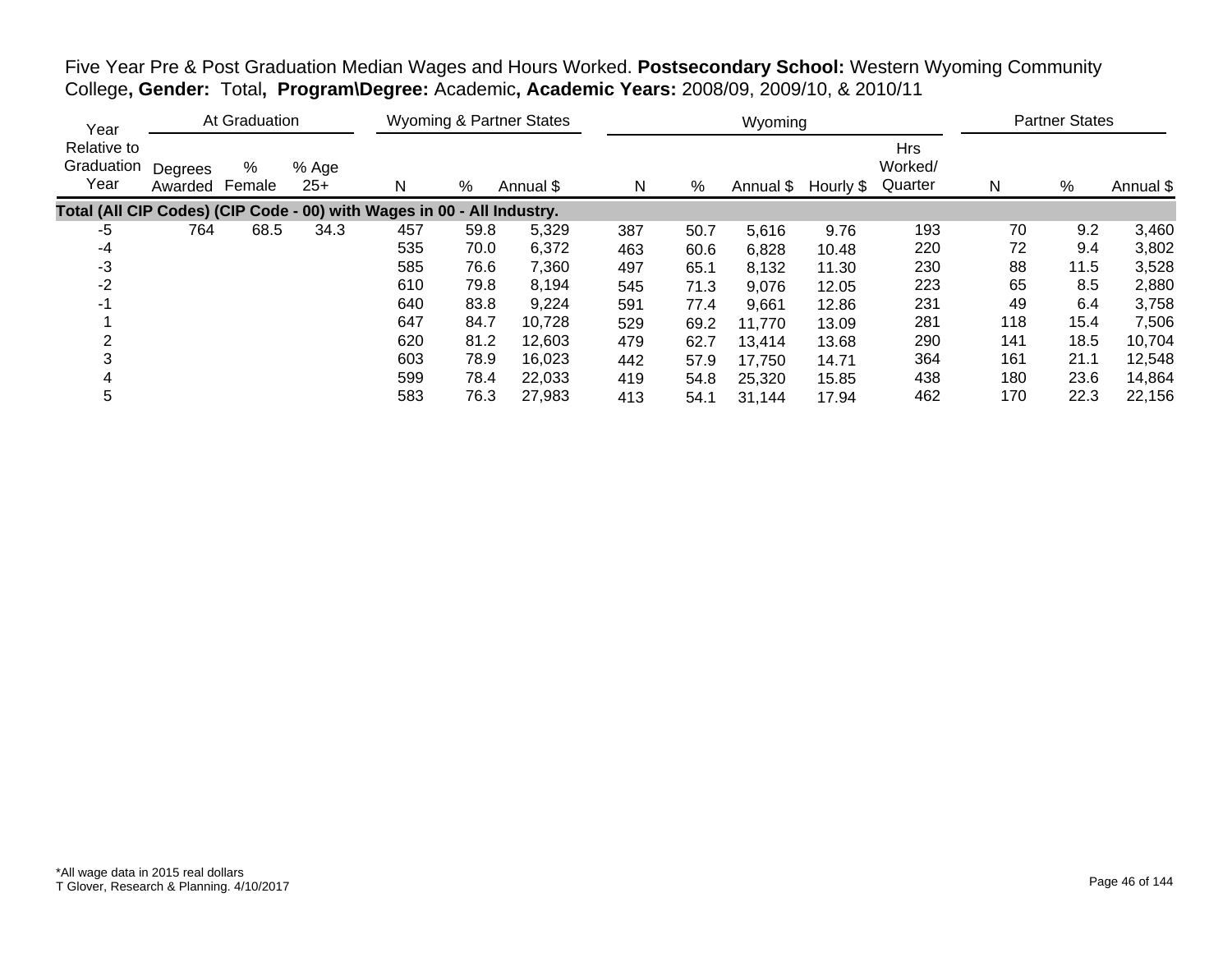Five Year Pre & Post Graduation Median Wages and Hours Worked. **Postsecondary School:** Western Wyoming Community College**, Gender:** Total**, Program\Degree:** Occupational 1 Year**, Academic Years:** 2008/09, 2009/10, & 2010/11

| Year                                                                   |                    | At Graduation |                |     |      | <b>Wyoming &amp; Partner States</b> |     |      | Wyoming   |           |                                  |    | <b>Partner States</b> |           |
|------------------------------------------------------------------------|--------------------|---------------|----------------|-----|------|-------------------------------------|-----|------|-----------|-----------|----------------------------------|----|-----------------------|-----------|
| Relative to<br>Graduation<br>Year                                      | Degrees<br>Awarded | %<br>Female   | % Age<br>$25+$ | N   | %    | Annual \$                           | N   | %    | Annual \$ | Hourly \$ | <b>Hrs</b><br>Worked/<br>Quarter | N  | %                     | Annual \$ |
| Total (All CIP Codes) (CIP Code - 00) with Wages in 00 - All Industry. |                    |               |                |     |      |                                     |     |      |           |           |                                  |    |                       |           |
| -5                                                                     | 242                | 55.4          | 69.4           | 171 | 70.7 | 19,741                              | 158 | 65.3 | 20,438    | 17.73     | 376                              | 13 | 5.4                   | 15,891    |
| -4                                                                     |                    |               |                | 189 | 78.1 | 20,511                              | 176 | 72.7 | 21,946    | 14.23     | 440                              | 13 | 5.4                   | 3,151     |
| -3                                                                     |                    |               |                | 192 | 79.3 | 21,153                              | 179 | 74.0 | 21,899    | 14.99     | 420                              | 13 | 5.4                   | 10,967    |
| $-2$                                                                   |                    |               |                | 205 | 84.7 | 19,143                              | 198 | 81.8 | 20,019    | 14.81     | 379                              |    | 2.9                   | 8,831     |
| $-1$                                                                   |                    |               |                | 205 | 84.7 | 17,426                              | 199 | 82.2 | 18,516    | 15.98     | 356                              | 6  | 2.5                   | 6,407     |
|                                                                        |                    |               |                | 215 | 88.8 | 26,808                              | 203 | 83.9 | 28,606    | 21.62     | 450                              | 12 | 5.0                   | 12,429    |
|                                                                        |                    |               |                | 214 | 88.4 | 48.370                              | 199 | 82.2 | 51,276    | 25.28     | 520                              | 15 | 6.2                   | 14,189    |
|                                                                        |                    |               |                | 212 | 87.6 | 50,723                              | 193 | 79.8 | 52,968    | 25.47     | 520                              | 19 | 7.9                   | 22,433    |
|                                                                        |                    |               |                | 207 | 85.5 | 51,693                              | 184 | 76.0 | 54,184    | 26.14     | 520                              | 23 | 9.5                   | 35,240    |
| 5                                                                      |                    |               |                | 198 | 81.8 | 55,077                              | 177 | 73.1 | 57,465    | 27.31     | 520                              | 21 | 8.7                   | 43,992    |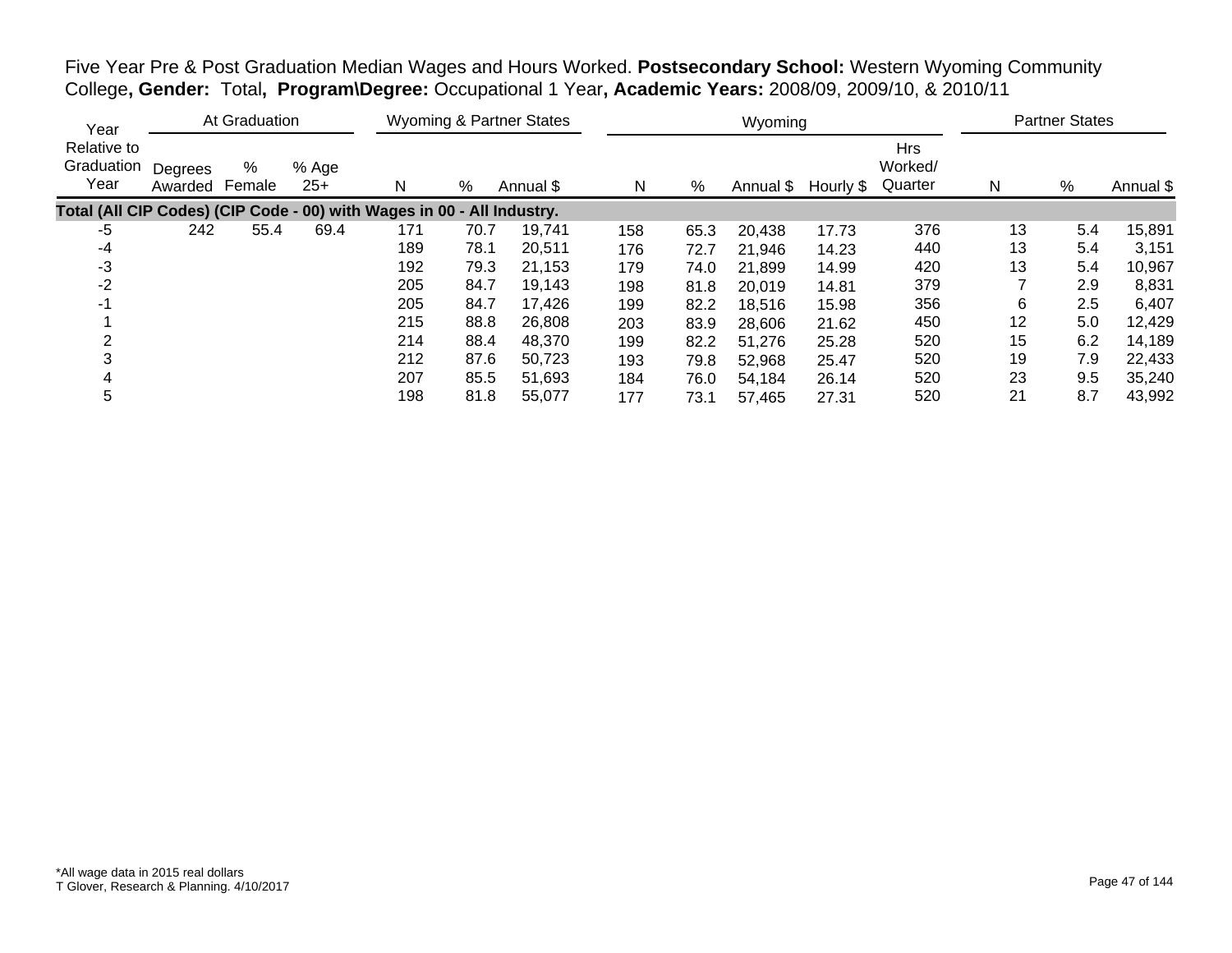Five Year Pre & Post Graduation Median Wages and Hours Worked. **Postsecondary School:** Western Wyoming Community College**, Gender:** Total**, Program\Degree:** Occupational 2 Year**, Academic Years:** 2008/09, 2009/10, & 2010/11

| Year                                                                   |                    | At Graduation |                |     |      | <b>Wyoming &amp; Partner States</b> |     |      | Wyoming   |           |                                  |    | <b>Partner States</b> |           |
|------------------------------------------------------------------------|--------------------|---------------|----------------|-----|------|-------------------------------------|-----|------|-----------|-----------|----------------------------------|----|-----------------------|-----------|
| Relative to<br>Graduation<br>Year                                      | Degrees<br>Awarded | %<br>Female   | % Age<br>$25+$ | N   | %    | Annual \$                           | N   | %    | Annual \$ | Hourly \$ | <b>Hrs</b><br>Worked/<br>Quarter | N  | %                     | Annual \$ |
| Total (All CIP Codes) (CIP Code - 00) with Wages in 00 - All Industry. |                    |               |                |     |      |                                     |     |      |           |           |                                  |    |                       |           |
| -5                                                                     | 200                | 58.0          | 63.5           | 146 | 73.0 | 13,061                              | 135 | 67.5 | 11,926    | 12.42     | 289                              | 11 | 5.5                   | 20,647    |
| -4                                                                     |                    |               |                | 153 | 76.5 | 14,095                              | 140 | 70.0 | 14,078    | 12.84     | 317                              | 13 | 6.5                   | 14,838    |
| -3                                                                     |                    |               |                | 163 | 81.5 | 13,947                              | 148 | 74.0 | 13,863    | 14.07     | 316                              | 15 | 7.5                   | 16,525    |
| $-2$                                                                   |                    |               |                | 165 | 82.5 | 14,792                              | 157 | 78.5 | 15,181    | 15.22     | 283                              | 8  | 4.0                   | 8,369     |
| -1                                                                     |                    |               |                | 165 | 82.5 | 14,391                              | 158 | 79.0 | 14,491    | 16.23     | 276                              |    | 3.5                   | 11,291    |
|                                                                        |                    |               |                | 187 | 93.5 | 47,445                              | 175 | 87.5 | 47,495    | 24.75     | 520                              | 12 | 6.0                   | 39,367    |
|                                                                        |                    |               |                | 180 | 90.0 | 55,097                              | 161 | 80.5 | 55,207    | 25.88     | 520                              | 19 | 9.5                   | 52,539    |
|                                                                        |                    |               |                | 181 | 90.5 | 54,950                              | 154 | 77.0 | 55,229    | 26.24     | 525                              | 27 | 13.5                  | 40,682    |
|                                                                        |                    |               |                | 174 | 87.0 | 58,939                              | 153 | 76.5 | 59,474    | 26.26     | 522                              | 21 | 10.5                  | 56,970    |
| 5                                                                      |                    |               |                | 171 | 85.5 | 58,712                              | 146 | 73.0 | 60,077    | 27.83     | 526                              | 25 | 12.5                  | 41,581    |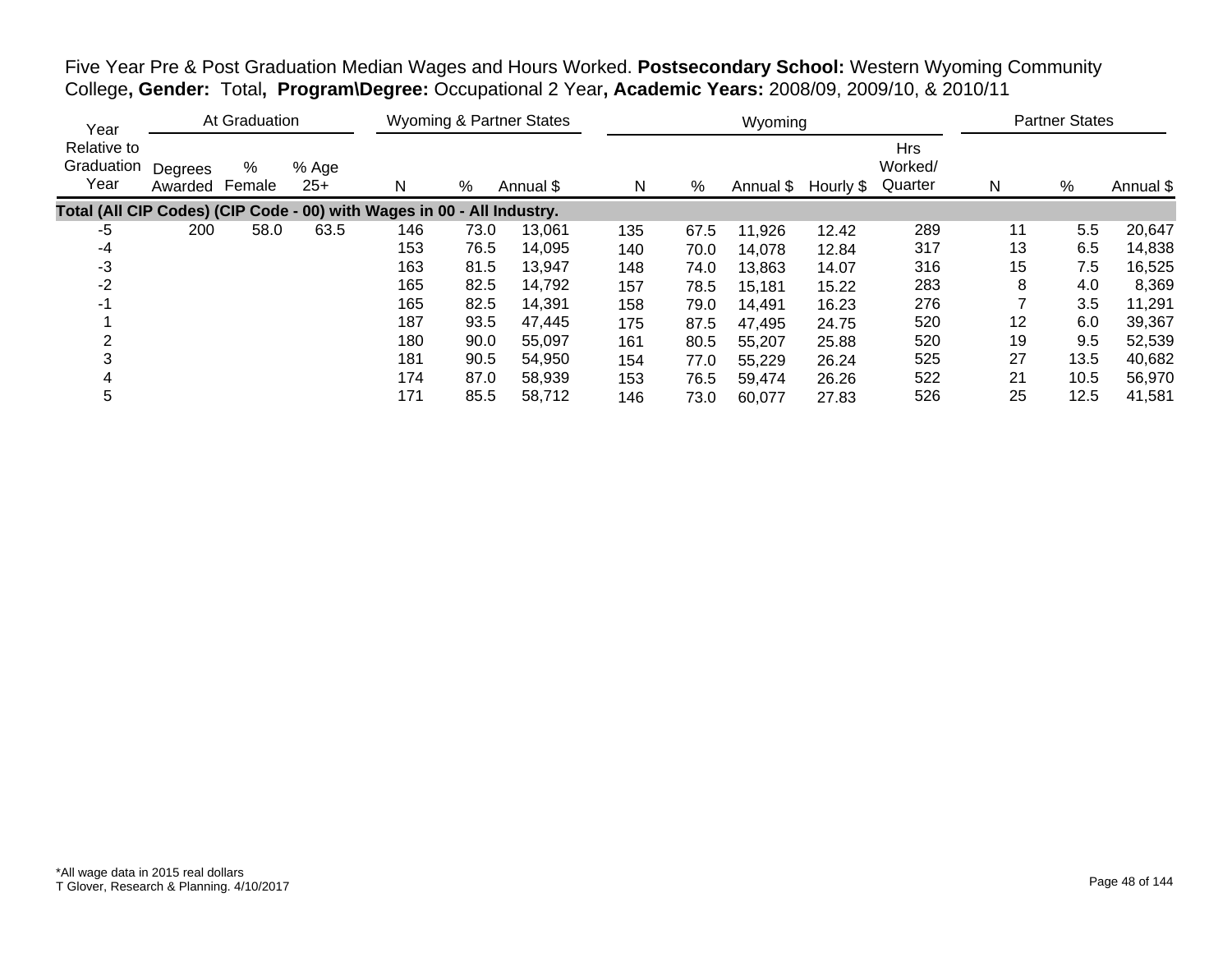## Five Year Pre & Post Graduation Median Wages and Hours Worked. **Postsecondary School:** All Colleges**, Gender:** Total**, Program\Degree:** Academic**, Academic Years:** 2009/10, 2010/11, & 2011/12

| Year                                                                   |                    | At Graduation |                |       |      | <b>Wyoming &amp; Partner States</b> |       |      | Wyoming   |           |                                  |     | <b>Partner States</b> |           |
|------------------------------------------------------------------------|--------------------|---------------|----------------|-------|------|-------------------------------------|-------|------|-----------|-----------|----------------------------------|-----|-----------------------|-----------|
| Relative to<br>Graduation<br>Year                                      | Degrees<br>Awarded | %<br>Female   | % Age<br>$25+$ | N     | %    | Annual \$                           | N     | %    | Annual \$ | Hourly \$ | <b>Hrs</b><br>Worked/<br>Quarter | N   | %                     | Annual \$ |
| Total (All CIP Codes) (CIP Code - 00) with Wages in 00 - All Industry. |                    |               |                |       |      |                                     |       |      |           |           |                                  |     |                       |           |
| -5                                                                     | 4,783              | 67.4          | 36.2           | 2,901 | 60.7 | 6,341                               | 2,585 | 54.0 | 6,525     | 10.09     | 213                              | 316 | 6.6                   | 4,671     |
| -4                                                                     |                    |               |                | 3,386 | 70.8 | 6,721                               | 3,013 | 63.0 | 7,239     | 10.61     | 219                              | 373 | 7.8                   | 4,305     |
| -3                                                                     |                    |               |                | 3,591 | 75.1 | 7,994                               | 3,204 | 67.0 | 8,419     | 11.25     | 224                              | 387 | 8.1                   | 5,556     |
| $-2$                                                                   |                    |               |                | 3,748 | 78.4 | 8,355                               | 3,425 | 71.6 | 8,942     | 11.78     | 228                              | 323 | 6.8                   | 4,485     |
| $-1$                                                                   |                    |               |                | 3,829 | 80.1 | 9,064                               | 3,561 | 74.5 | 9,451     | 11.98     | 238                              | 268 | 5.6                   | 4,592     |
|                                                                        |                    |               |                | 3,869 | 80.9 | 11,037                              | 3,251 | 68.0 | 11,523    | 12.66     | 282                              | 618 | 12.9                  | 8,781     |
|                                                                        |                    |               |                | 3,799 | 79.4 | 13,563                              | 3,063 | 64.0 | 14.227    | 13.52     | 319                              | 736 | 15.4                  | 11,225    |
|                                                                        |                    |               |                | 3,816 | 79.8 | 18,537                              | 2,947 | 61.6 | 19,656    | 14.64     | 386                              | 869 | 18.2                  | 15,054    |
| 4                                                                      |                    |               |                | 3,774 | 78.9 | 24,888                              | 2,791 | 58.4 | 26,303    | 16.25     | 441                              | 983 | 20.6                  | 20,543    |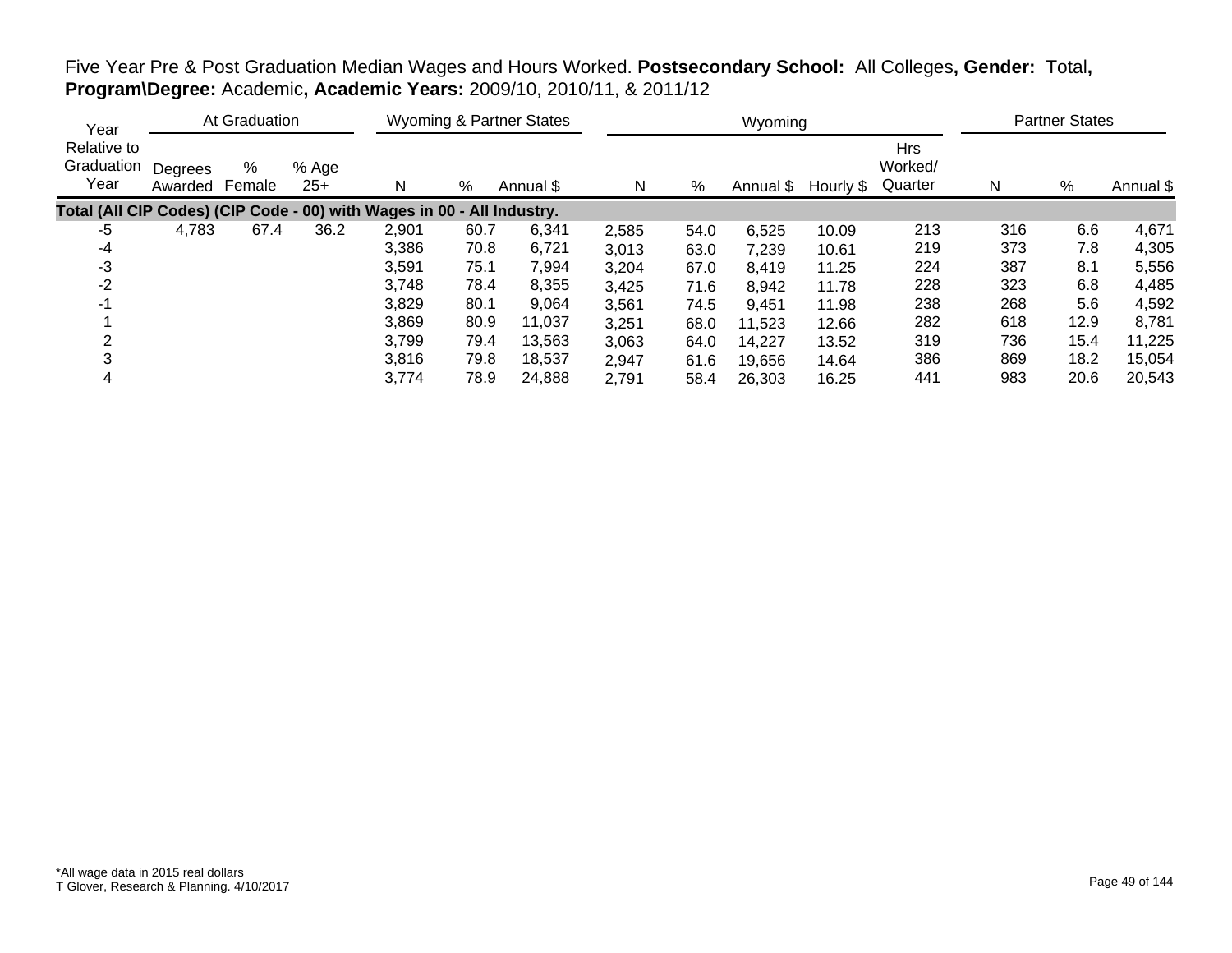Five Year Pre & Post Graduation Median Wages and Hours Worked. **Postsecondary School:** All Colleges**, Gender:** Total**, Program\Degree:** Occupational 1 Year**, Academic Years:** 2009/10, 2010/11, & 2011/12

| Year                                                                   |                    | At Graduation |                |       |      | <b>Wyoming &amp; Partner States</b> |       |      | Wyoming   |           |                                  |     | <b>Partner States</b> |           |
|------------------------------------------------------------------------|--------------------|---------------|----------------|-------|------|-------------------------------------|-------|------|-----------|-----------|----------------------------------|-----|-----------------------|-----------|
| Relative to<br>Graduation<br>Year                                      | Degrees<br>Awarded | %<br>Female   | % Age<br>$25+$ | N     | %    | Annual \$                           | N     | %    | Annual \$ | Hourly \$ | <b>Hrs</b><br>Worked/<br>Quarter | N   | %                     | Annual \$ |
| Total (All CIP Codes) (CIP Code - 00) with Wages in 00 - All Industry. |                    |               |                |       |      |                                     |       |      |           |           |                                  |     |                       |           |
| -5                                                                     | 2,110              | 49.9          | 54.0           | 1,287 | 61.0 | 10,140                              | 1,138 | 53.9 | 10,464    | 11.61     | 283                              | 149 | 7.1                   | 7,742     |
| -4                                                                     |                    |               |                | 1,471 | 69.7 | 11,225                              | 1,289 | 61.1 | 11,450    | 11.82     | 286                              | 182 | 8.6                   | 10,231    |
| -3                                                                     |                    |               |                | 1,576 | 74.7 | 12,312                              | 1,390 | 65.9 | 12,882    | 12.48     | 297                              | 186 | 8.8                   | 8,457     |
| $-2$                                                                   |                    |               |                | 1,646 | 78.0 | 12,038                              | 1,486 | 70.4 | 12,370    | 12.73     | 287                              | 160 | 7.6                   | 8,179     |
| $-1$                                                                   |                    |               |                | 1,654 | 78.4 | 10,536                              | 1,536 | 72.8 | 10,780    | 13.02     | 261                              | 118 | 5.6                   | 7,941     |
|                                                                        |                    |               |                | 1,780 | 84.4 | 18,346                              | 1,565 | 74.2 | 18,955    | 15.41     | 363                              | 215 | 10.2                  | 15,846    |
|                                                                        |                    |               |                | 1,806 | 85.6 | 30.394                              | 1,528 | 72.4 | 31,388    | 18.25     | 468                              | 278 | 13.2                  | 25,489    |
| 3                                                                      |                    |               |                | 1,748 | 82.8 | 35,988                              | 1,405 | 66.6 | 39,065    | 19.73     | 502                              | 343 | 16.3                  | 27,378    |
| 4                                                                      |                    |               |                | 1,718 | 81.4 | 38.095                              | 1,357 | 64.3 | 41,270    | 20.32     | 512                              | 361 | 17.1                  | 29,161    |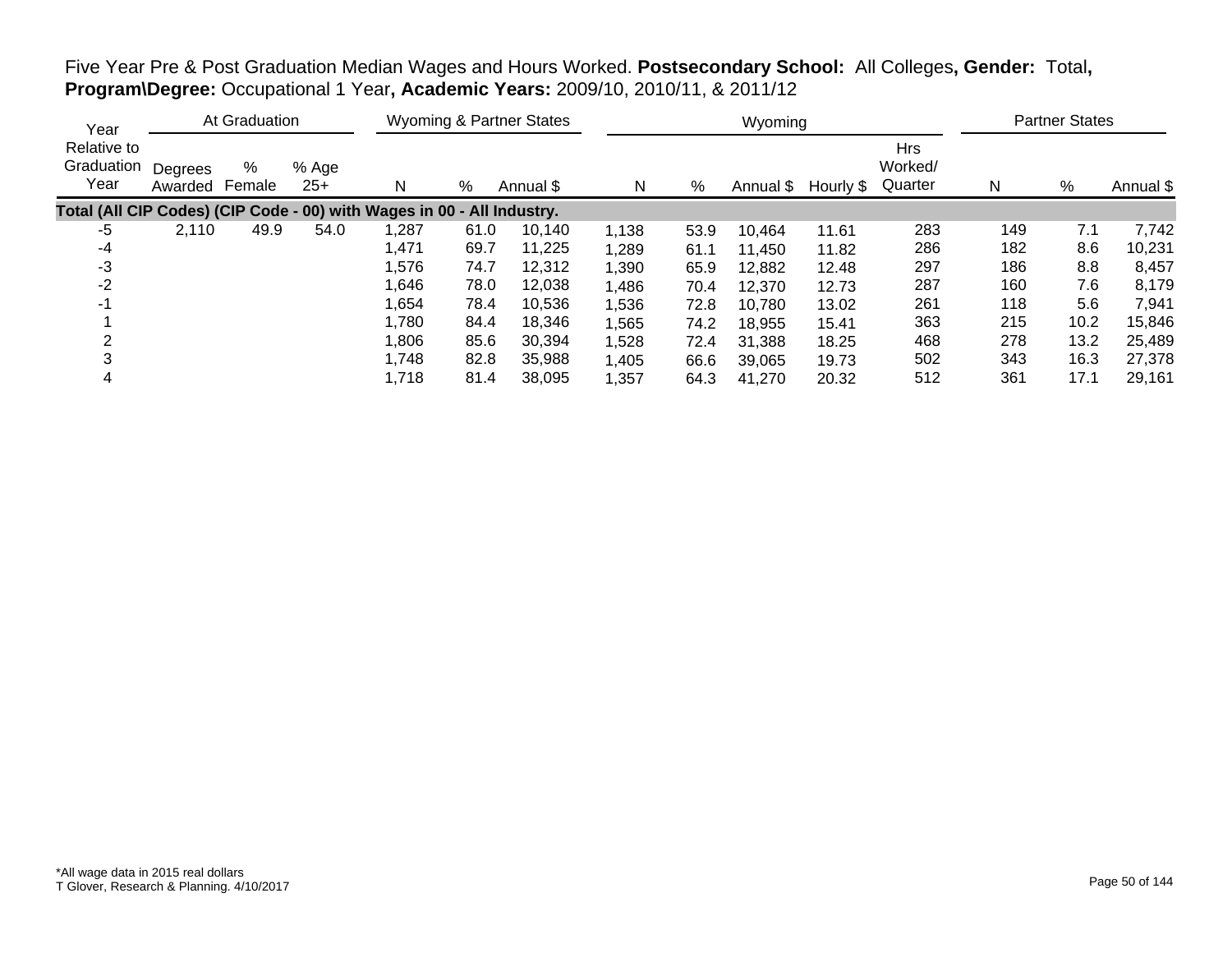Five Year Pre & Post Graduation Median Wages and Hours Worked. **Postsecondary School:** All Colleges**, Gender:** Total**, Program\Degree:** Occupational 2 Year**, Academic Years:** 2009/10, 2010/11, & 2011/12

| Year                                                                   |                    | At Graduation |                |       |      | <b>Wyoming &amp; Partner States</b> |       |      | Wyoming   |           |                                  |     | <b>Partner States</b> |           |
|------------------------------------------------------------------------|--------------------|---------------|----------------|-------|------|-------------------------------------|-------|------|-----------|-----------|----------------------------------|-----|-----------------------|-----------|
| Relative to<br>Graduation<br>Year                                      | Degrees<br>Awarded | %<br>Female   | % Age<br>$25+$ | N     | %    | Annual \$                           | N     | %    | Annual \$ | Hourly \$ | <b>Hrs</b><br>Worked/<br>Quarter | N   | %                     | Annual \$ |
| Total (All CIP Codes) (CIP Code - 00) with Wages in 00 - All Industry. |                    |               |                |       |      |                                     |       |      |           |           |                                  |     |                       |           |
| -5                                                                     | 2,655              | 62.6          | 56.2           | 1,705 | 64.2 | 10.387                              | 1,451 | 54.7 | 11,079    | 11.56     | 281                              | 254 | 9.6                   | 6,818     |
| -4                                                                     |                    |               |                | 1,904 | 71.7 | 11.734                              | 1,618 | 60.9 | 12,486    | 12.28     | 284                              | 286 | 10.8                  | 8,001     |
| -3                                                                     |                    |               |                | 2,037 | 76.7 | 12,519                              | 1,766 | 66.5 | 13,141    | 13.00     | 291                              | 271 | 10.2                  | 8,483     |
| $-2$                                                                   |                    |               |                | 2,092 | 78.8 | 11,207                              | 1,883 | 70.9 | 11,644    | 13.06     | 258                              | 209 | 7.9                   | 7,653     |
| $-1$                                                                   |                    |               |                | 2,053 | 77.3 | 11.447                              | 1,884 | 71.0 | 11,756    | 14.05     | 250                              | 169 | 6.4                   | 7,996     |
|                                                                        |                    |               |                | 2,299 | 86.6 | 33,563                              | 1,899 | 71.5 | 35,241    | 19.65     | 470                              | 400 | 15.1                  | 26,285    |
| ◠                                                                      |                    |               |                | 2,260 | 85.1 | 40.683                              | 1,768 | 66.6 | 42,223    | 21.05     | 502                              | 492 | 18.5                  | 33,910    |
| 3                                                                      |                    |               |                | 2,243 | 84.5 | 43,578                              | 1,686 | 63.5 | 44,865    | 21.57     | 516                              | 557 | 21.0                  | 38,419    |
| 4                                                                      |                    |               |                | 2,217 | 83.5 | 44.981                              | 1,623 | 61.1 | 47,315    | 22.54     | 519                              | 594 | 22.4                  | 38,092    |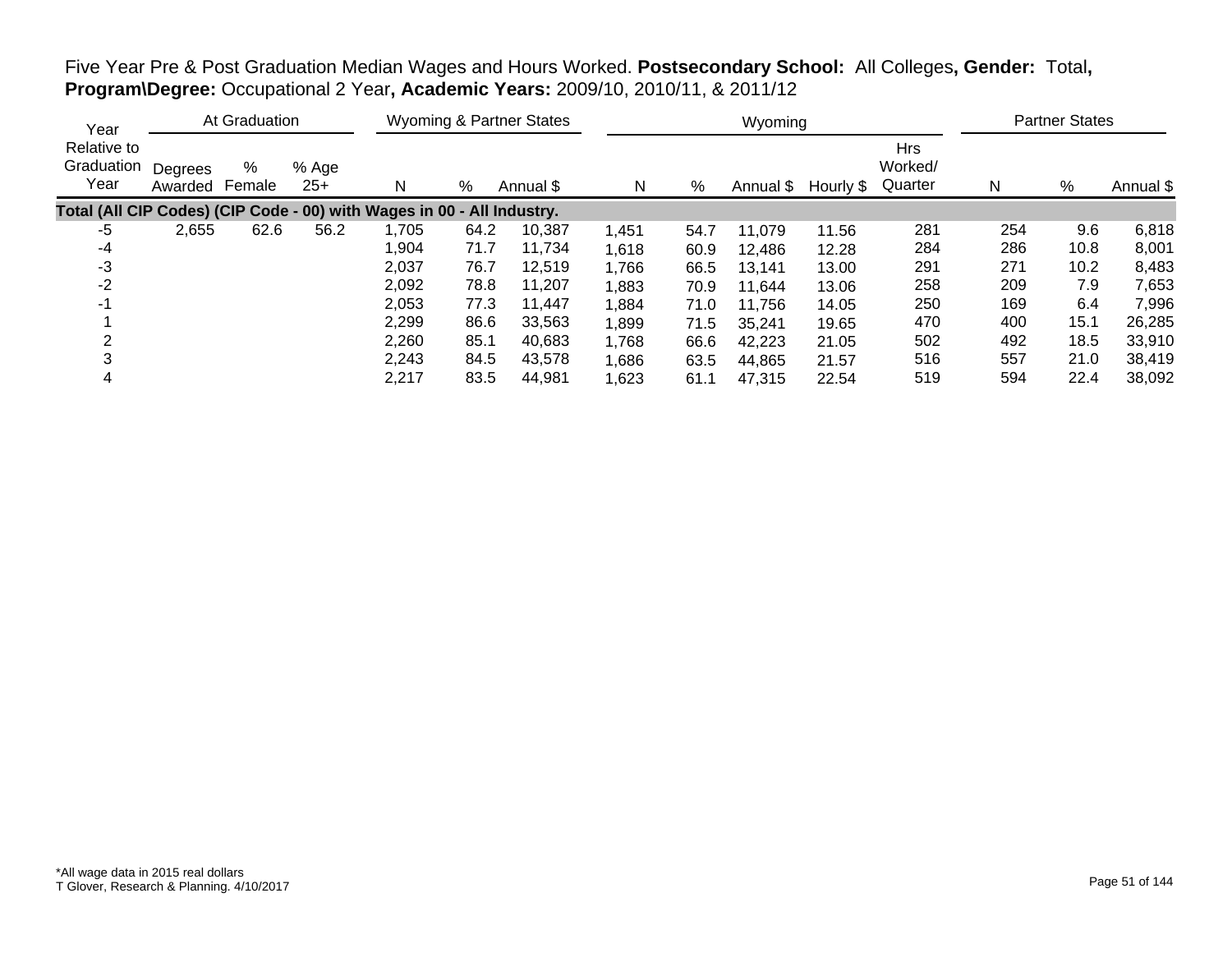## Five Year Pre & Post Graduation Median Wages and Hours Worked. **Postsecondary School:** Casper College**, Gender:** Total**, Program\Degree:** Academic**, Academic Years:** 2009/10, 2010/11, & 2011/12

| Year                                                                   |                    | At Graduation |                |     |      | <b>Wyoming &amp; Partner States</b> |     |      | Wyoming   |           |                                  |     | <b>Partner States</b> |           |
|------------------------------------------------------------------------|--------------------|---------------|----------------|-----|------|-------------------------------------|-----|------|-----------|-----------|----------------------------------|-----|-----------------------|-----------|
| Relative to<br>Graduation<br>Year                                      | Degrees<br>Awarded | %<br>Female   | % Age<br>$25+$ | N   | %    | Annual \$                           | N   | %    | Annual \$ | Hourly \$ | <b>Hrs</b><br>Worked/<br>Quarter | N   | %                     | Annual \$ |
| Total (All CIP Codes) (CIP Code - 00) with Wages in 00 - All Industry. |                    |               |                |     |      |                                     |     |      |           |           |                                  |     |                       |           |
| -5                                                                     | 1,153              | 67.0          | 37.0           | 747 | 64.8 | 7,739                               | 692 | 60.0 | 7,849     | 10.21     | 225                              | 55  | 4.8                   | 6,085     |
| -4                                                                     |                    |               |                | 877 | 76.1 | 8,029                               | 827 | 71.7 | 8,008     | 10.75     | 224                              | 50  | 4.3                   | 8,248     |
| -3                                                                     |                    |               |                | 917 | 79.5 | 9,111                               | 867 | 75.2 | 9,121     | 11.30     | 237                              | 50  | 4.3                   | 7,674     |
| -2                                                                     |                    |               |                | 922 | 80.0 | 10,021                              | 876 | 76.0 | 10,313    | 11.75     | 250                              | 46  | 4.0                   | 5,762     |
| -1                                                                     |                    |               |                | 907 | 78.7 | 10.360                              | 876 | 76.0 | 10,599    | 11.70     | 252                              | 31  | 2.7                   | 2,200     |
|                                                                        |                    |               |                | 939 | 81.4 | 11,162                              | 838 | 72.7 | 11,499    | 12.60     | 293                              | 101 | 8.8                   | 8,801     |
|                                                                        |                    |               |                | 931 | 80.7 | 13,954                              | 806 | 69.9 | 14.294    | 13.84     | 310                              | 125 | 10.8                  | 12,451    |
|                                                                        |                    |               |                | 952 | 82.6 | 21,510                              | 808 | 70.1 | 22,557    | 15.57     | 395                              | 144 | 12.5                  | 17,220    |
|                                                                        |                    |               |                | 945 | 82.0 | 28,510                              | 774 | 67.1 | 30,639    | 17.38     | 448                              | 171 | 14.8                  | 21,907    |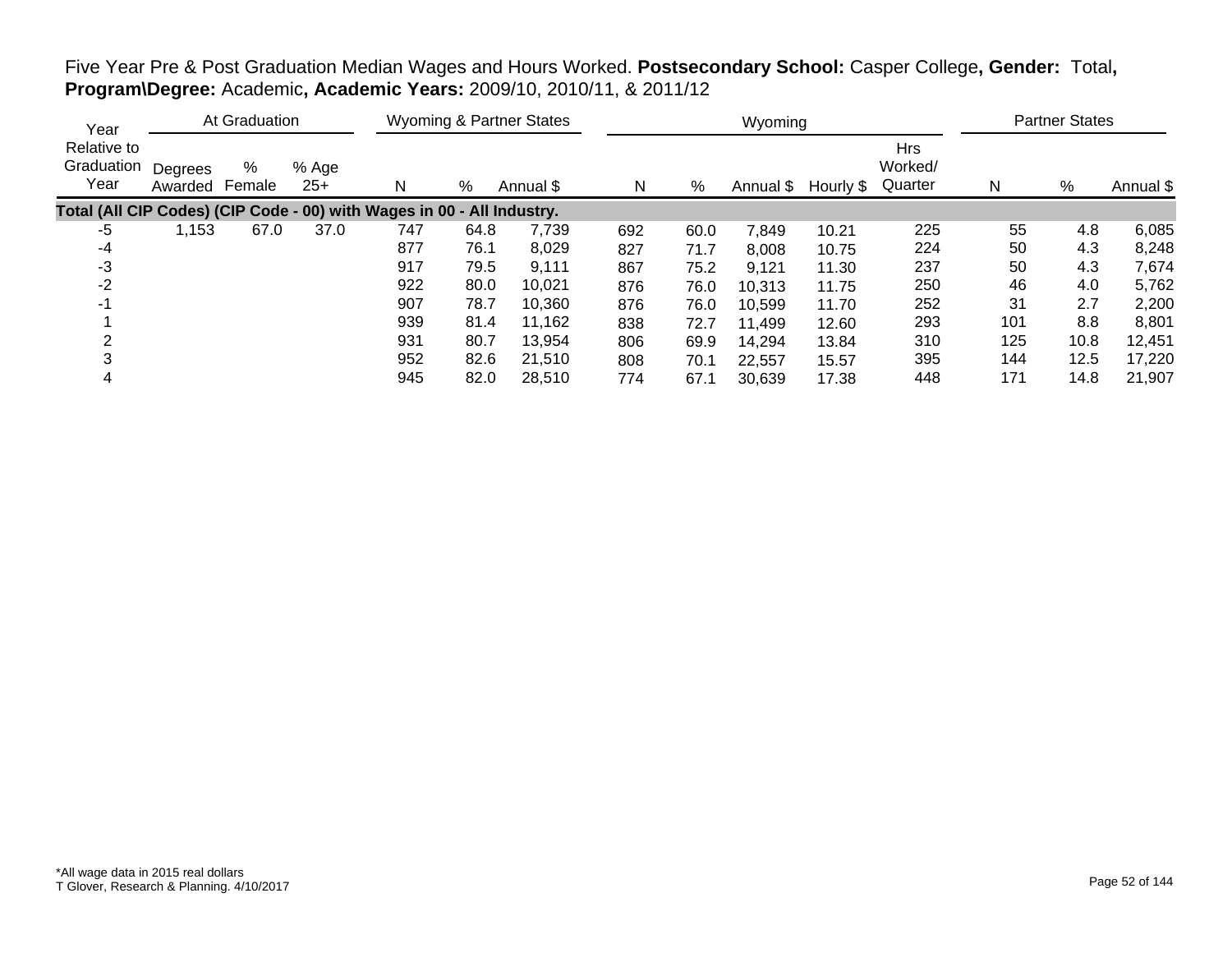Five Year Pre & Post Graduation Median Wages and Hours Worked. **Postsecondary School:** Casper College**, Gender:** Total**, Program\Degree:** Occupational 1 Year**, Academic Years:** 2009/10, 2010/11, & 2011/12

| Year                                                                   |                    | At Graduation |                |     |      | Wyoming & Partner States |     |      | Wyoming   |           |                                  |    | <b>Partner States</b> |           |
|------------------------------------------------------------------------|--------------------|---------------|----------------|-----|------|--------------------------|-----|------|-----------|-----------|----------------------------------|----|-----------------------|-----------|
| Relative to<br>Graduation<br>Year                                      | Degrees<br>Awarded | %<br>Female   | % Age<br>$25+$ | N   | %    | Annual \$                | N   | %    | Annual \$ | Hourly \$ | <b>Hrs</b><br>Worked/<br>Quarter | N  | $\%$                  | Annual \$ |
| Total (All CIP Codes) (CIP Code - 00) with Wages in 00 - All Industry. |                    |               |                |     |      |                          |     |      |           |           |                                  |    |                       |           |
| -5                                                                     | 468                | 32.3          | 50.4           | 298 | 63.7 | 11,628                   | 276 | 59.0 | 11,385    | 12.22     | 294                              | 22 | 4.7                   | 12,430    |
| -4                                                                     |                    |               |                | 359 | 76.7 | 11,260                   | 327 | 69.9 | 11,176    | 11.96     | 280                              | 32 | 6.8                   | 14,218    |
| -3                                                                     |                    |               |                | 383 | 81.8 | 14,998                   | 344 | 73.5 | 15,008    | 13.14     | 315                              | 39 | 8.3                   | 10,760    |
| -2                                                                     |                    |               |                | 391 | 83.5 | 13,828                   | 358 | 76.5 | 13,874    | 13.21     | 315                              | 33 | 7.1                   | 13,249    |
| -1                                                                     |                    |               |                | 379 | 81.0 | 12,311                   | 357 | 76.3 | 12,153    | 13.17     | 280                              | 22 | 4.7                   | 15,948    |
|                                                                        |                    |               |                | 418 | 89.3 | 26,052                   | 375 | 80.1 | 26,341    | 16.06     | 440                              | 43 | 9.2                   | 23,838    |
|                                                                        |                    |               |                | 404 | 86.3 | 35.071                   | 352 | 75.2 | 35,145    | 18.00     | 491                              | 52 | 11.1                  | 34,819    |
|                                                                        |                    |               |                | 406 | 86.8 | 38,531                   | 342 | 73.1 | 38,165    | 19.46     | 511                              | 64 | 13.7                  | 38,791    |
|                                                                        |                    |               |                | 402 | 85.9 | 40,834                   | 339 | 72.4 | 41,167    | 20.48     | 510                              | 63 | 13.5                  | 39,547    |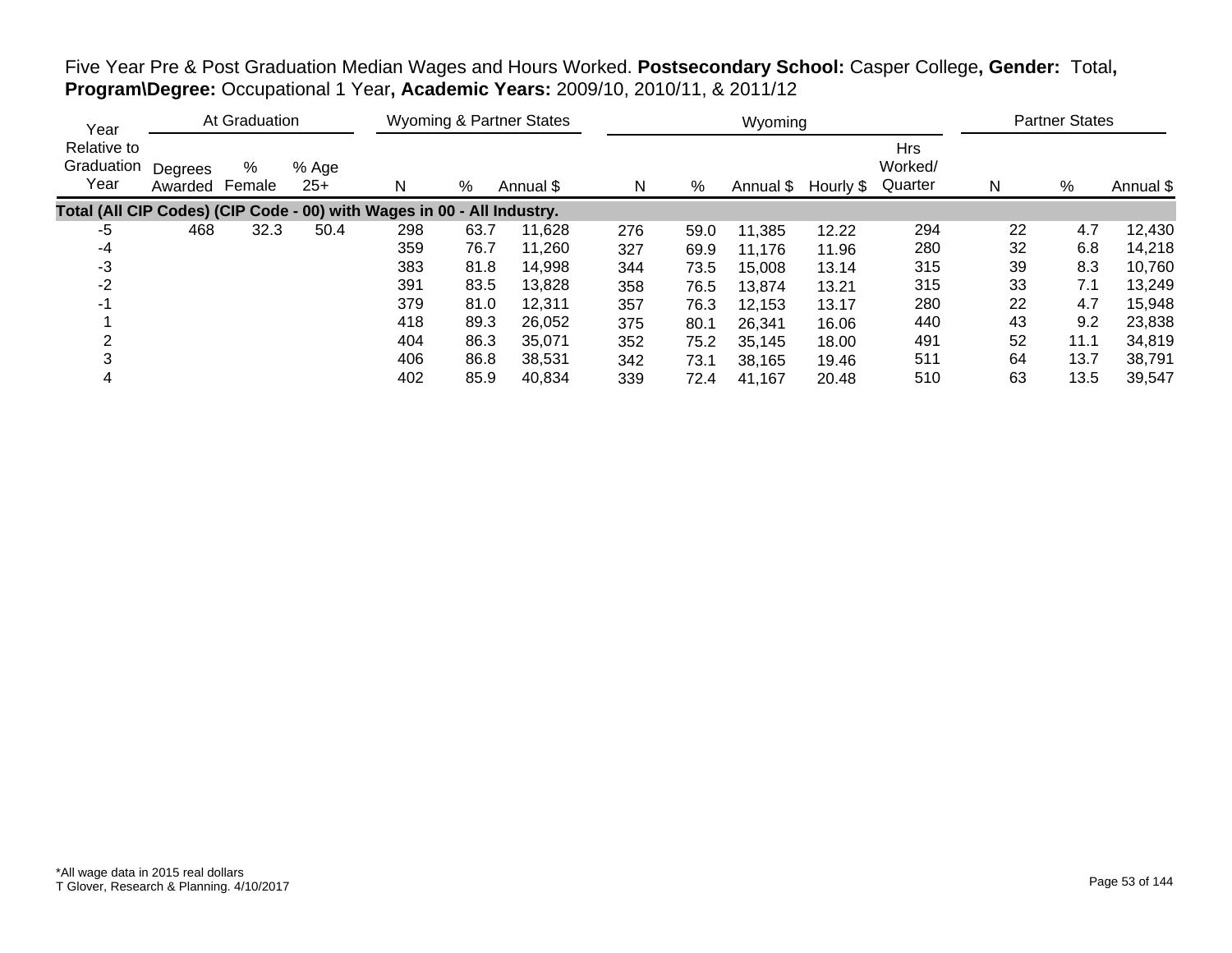Five Year Pre & Post Graduation Median Wages and Hours Worked. **Postsecondary School:** Casper College**, Gender:** Total**, Program\Degree:** Occupational 2 Year**, Academic Years:** 2009/10, 2010/11, & 2011/12

| Year                                                                   |                    | At Graduation |                |     |      | <b>Wyoming &amp; Partner States</b> |     |      | Wyoming   |           |                                  |    | <b>Partner States</b> |           |
|------------------------------------------------------------------------|--------------------|---------------|----------------|-----|------|-------------------------------------|-----|------|-----------|-----------|----------------------------------|----|-----------------------|-----------|
| Relative to<br>Graduation<br>Year                                      | Degrees<br>Awarded | %<br>Female   | % Age<br>$25+$ | N   | %    | Annual \$                           | N   | %    | Annual \$ | Hourly \$ | <b>Hrs</b><br>Worked/<br>Quarter | N  | %                     | Annual \$ |
| Total (All CIP Codes) (CIP Code - 00) with Wages in 00 - All Industry. |                    |               |                |     |      |                                     |     |      |           |           |                                  |    |                       |           |
| -5                                                                     | 617                | 52.7          | 54.3           | 424 | 68.7 | 12,004                              | 385 | 62.4 | 11,782    | 11.73     | 267                              | 39 | 6.3                   | 12,426    |
| -4                                                                     |                    |               |                | 486 | 78.8 | 11,900                              | 437 | 70.8 | 11,810    | 12.68     | 257                              | 49 | 7.9                   | 12,801    |
| -3                                                                     |                    |               |                | 503 | 81.5 | 13.789                              | 459 | 74.4 | 13,810    | 13.62     | 290                              | 44 | 7.1                   | 12,830    |
| -2                                                                     |                    |               |                | 507 | 82.2 | 12,813                              | 474 | 76.8 | 12,843    | 13.23     | 270                              | 33 | 5.3                   | 12,259    |
| -1                                                                     |                    |               |                | 495 | 80.2 | 13,136                              | 474 | 76.8 | 13,146    | 14.00     | 265                              | 21 | 3.4                   | 12,267    |
|                                                                        |                    |               |                | 558 | 90.4 | 35,946                              | 499 | 80.9 | 36,439    | 19.16     | 479                              | 59 | 9.6                   | 28,192    |
|                                                                        |                    |               |                | 552 | 89.5 | 41,269                              | 480 | 77.8 | 41,269    | 20.72     | 496                              | 72 | 11.7                  | 41,865    |
|                                                                        |                    |               |                | 539 | 87.4 | 46,311                              | 453 | 73.4 | 46,206    | 21.82     | 514                              | 86 | 13.9                  | 47,266    |
|                                                                        |                    |               |                | 537 | 87.0 | 48,840                              | 450 | 72.9 | 48,834    | 23.44     | 505                              | 87 | 14.1                  | 49,737    |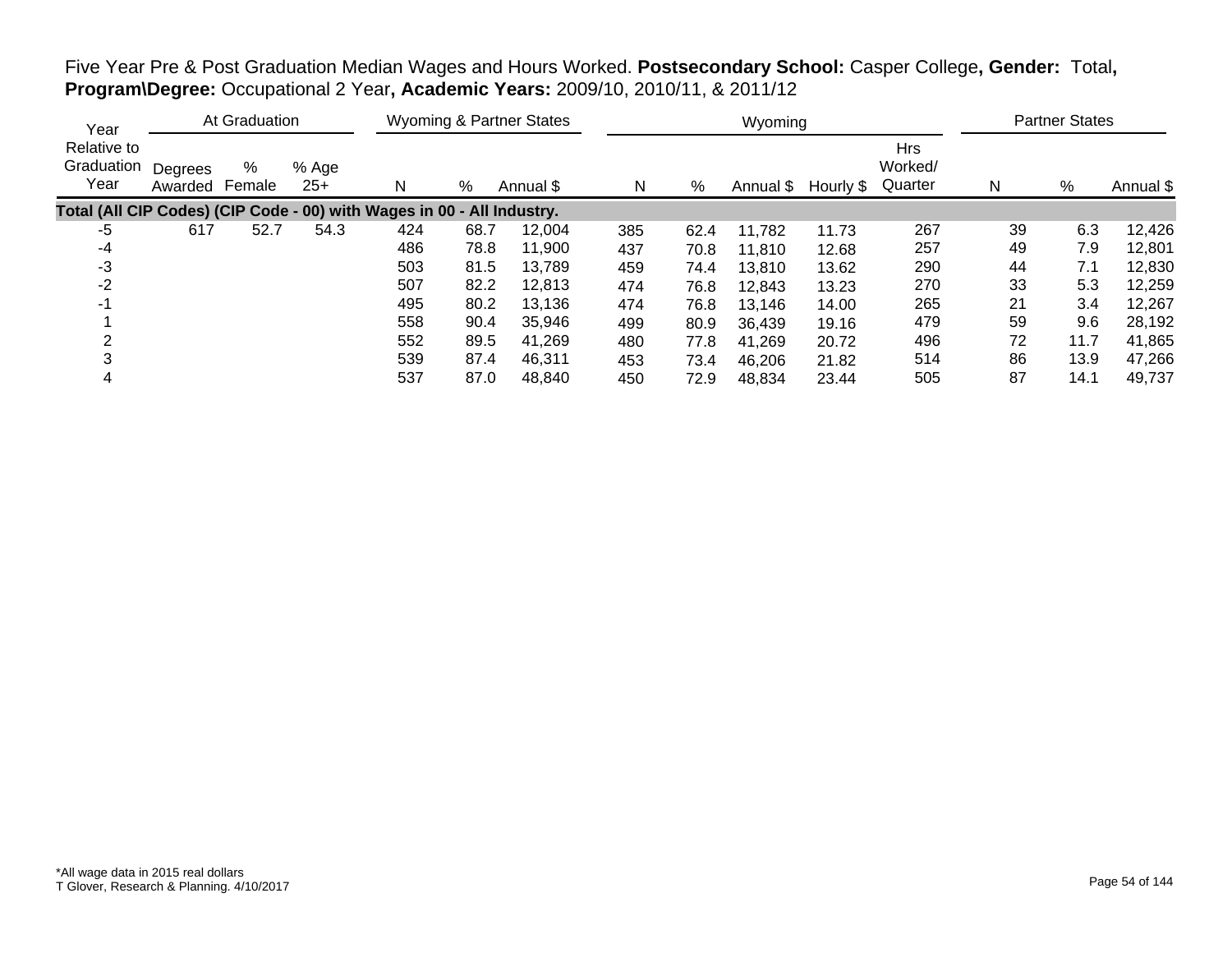| Five Year Pre & Post Graduation Median Wages and Hours Worked. Postsecondary School: Central Wyoming College, Gender: |  |  |  |
|-----------------------------------------------------------------------------------------------------------------------|--|--|--|
| Total, Program\Degree: Academic, Academic Years: 2009/10, 2010/11, & 2011/12                                          |  |  |  |

| Year                              |                    | At Graduation |                |                                                                        |      | Wyoming & Partner States |     |      | Wyoming   |           |                                  |    | <b>Partner States</b> |           |
|-----------------------------------|--------------------|---------------|----------------|------------------------------------------------------------------------|------|--------------------------|-----|------|-----------|-----------|----------------------------------|----|-----------------------|-----------|
| Relative to<br>Graduation<br>Year | Degrees<br>Awarded | %<br>Female   | % Age<br>$25+$ | N                                                                      | %    | Annual \$                | N   | %    | Annual \$ | Hourly \$ | <b>Hrs</b><br>Worked/<br>Quarter | N  | $\%$                  | Annual \$ |
|                                   |                    |               |                | Total (All CIP Codes) (CIP Code - 00) with Wages in 00 - All Industry. |      |                          |     |      |           |           |                                  |    |                       |           |
| -5                                | 429                | 67.4          | 37.8           | 244                                                                    | 56.9 | 6,232                    | 222 | 51.7 | 6,307     | 10.46     | 223                              | 22 | 5.1                   | 1,837     |
| -4                                |                    |               |                | 282                                                                    | 65.7 | 8,417                    | 256 | 59.7 | 8,666     | 10.93     | 240                              | 26 | 6.1                   | 3,276     |
| -3                                |                    |               |                | 297                                                                    | 69.2 | 8,454                    | 271 | 63.2 | 9,250     | 11.58     | 240                              | 26 | 6.1                   | 3,781     |
| -2                                |                    |               |                | 329                                                                    | 76.7 | 6,609                    | 306 | 71.3 | 7,102     | 11.80     | 195                              | 23 | 5.4                   | 2,751     |
| -1                                |                    |               |                | 354                                                                    | 82.5 | 6,664                    | 325 | 75.8 | 7,116     | 11.30     | 201                              | 29 | 6.8                   | 2,750     |
|                                   |                    |               |                | 348                                                                    | 81.1 | 9,021                    | 293 | 68.3 | 9.165     | 12.72     | 261                              | 55 | 12.8                  | 7,172     |
|                                   |                    |               |                | 334                                                                    | 77.9 | 12,844                   | 269 | 62.7 | 13,429    | 13.75     | 307                              | 65 | 15.2                  | 7,537     |
|                                   |                    |               |                | 331                                                                    | 77.2 | 16,596                   | 261 | 60.8 | 16,936    | 14.47     | 367                              | 70 | 16.3                  | 14,447    |
|                                   |                    |               |                | 326                                                                    | 76.0 | 21.115                   | 251 | 58.5 | 21,910    | 15.45     | 405                              | 75 | 17.5                  | 19,275    |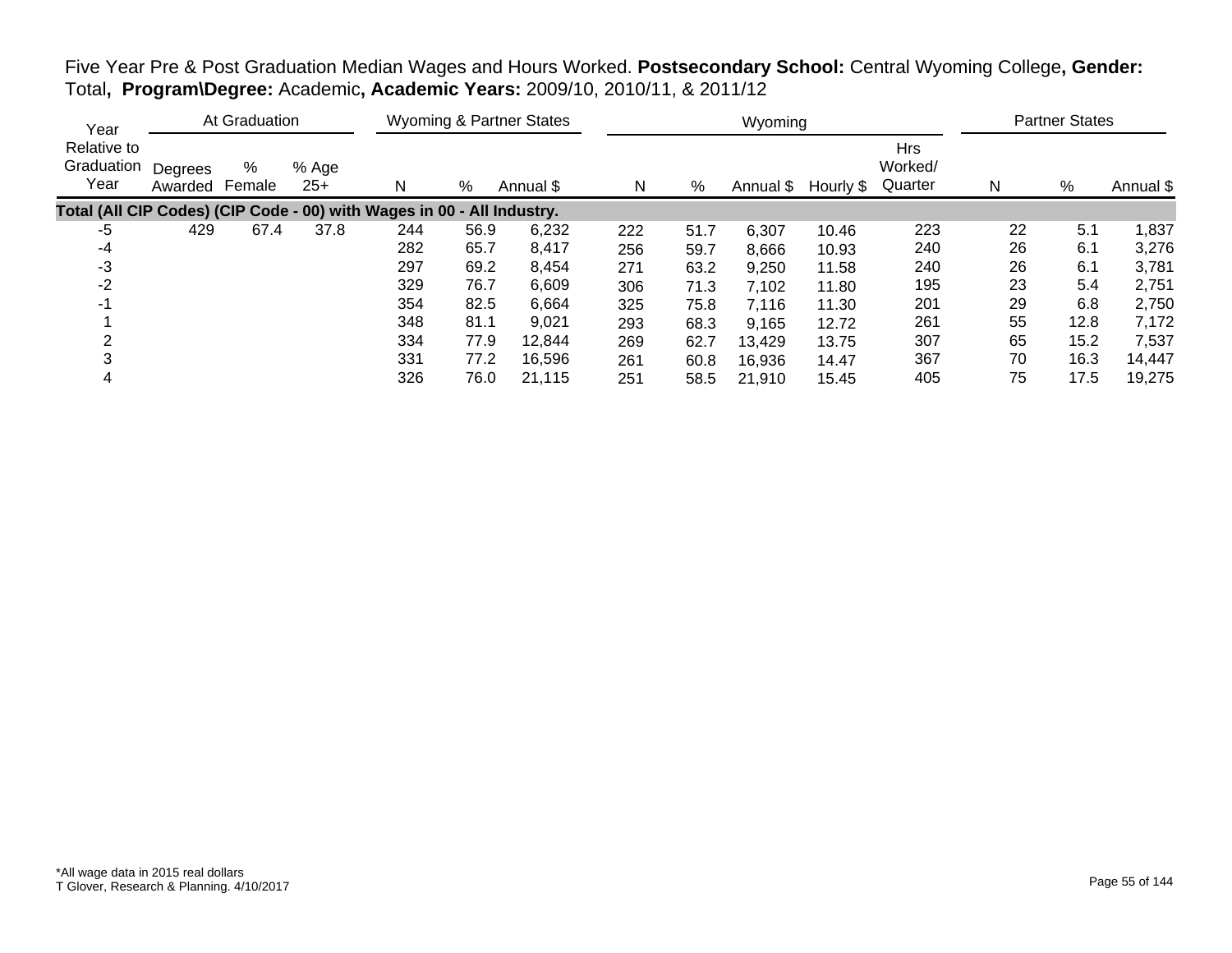Five Year Pre & Post Graduation Median Wages and Hours Worked. **Postsecondary School:** Central Wyoming College**, Gender:** Total**, Program\Degree:** Occupational 1 Year**, Academic Years:** 2009/10, 2010/11, & 2011/12

| Year                                                                   |                    | At Graduation |                |     |      | Wyoming & Partner States |     |      | Wyoming   |           |                                  |    | <b>Partner States</b> |           |
|------------------------------------------------------------------------|--------------------|---------------|----------------|-----|------|--------------------------|-----|------|-----------|-----------|----------------------------------|----|-----------------------|-----------|
| Relative to<br>Graduation<br>Year                                      | Degrees<br>Awarded | %<br>Female   | % Age<br>$25+$ | N   | %    | Annual \$                | N   | %    | Annual \$ | Hourly \$ | <b>Hrs</b><br>Worked/<br>Quarter | N  | $\%$                  | Annual \$ |
| Total (All CIP Codes) (CIP Code - 00) with Wages in 00 - All Industry. |                    |               |                |     |      |                          |     |      |           |           |                                  |    |                       |           |
| -5                                                                     | 273                | 47.3          | 60.1           | 142 | 52.0 | 13,973                   | 128 | 46.9 | 14,431    | 12.12     | 338                              | 14 | 5.1                   | 7,847     |
| -4                                                                     |                    |               |                | 162 | 59.3 | 11,140                   | 143 | 52.4 | 11,251    | 12.05     | 314                              | 19 | 7.0                   | 5,618     |
| -3                                                                     |                    |               |                | 174 | 63.7 | 10.359                   | 155 | 56.8 | 11,254    | 12.67     | 287                              | 19 | 7.0                   | 4,409     |
| -2                                                                     |                    |               |                | 173 | 63.4 | 10,746                   | 160 | 58.6 | 10,941    | 12.11     | 290                              | 13 | 4.8                   | 2,703     |
| -1                                                                     |                    |               |                | 196 | 71.8 | 9,631                    | 187 | 68.5 | 9,943     | 12.05     | 247                              | 9  | 3.3                   | 3,368     |
|                                                                        |                    |               |                | 214 | 78.4 | 14,505                   | 179 | 65.6 | 16,024    | 12.76     | 352                              | 35 | 12.8                  | 4,742     |
|                                                                        |                    |               |                | 217 | 79.5 | 17,524                   | 183 | 67.0 | 18,521    | 14.24     | 361                              | 34 | 12.5                  | 12,415    |
|                                                                        |                    |               |                | 200 | 73.3 | 19,736                   | 153 | 56.0 | 21,380    | 14.47     | 413                              | 47 | 17.2                  | 11,631    |
|                                                                        |                    |               |                | 192 | 70.3 | 20.716                   | 147 | 53.8 | 24,192    | 15.20     | 451                              | 45 | 16.5                  | 12,034    |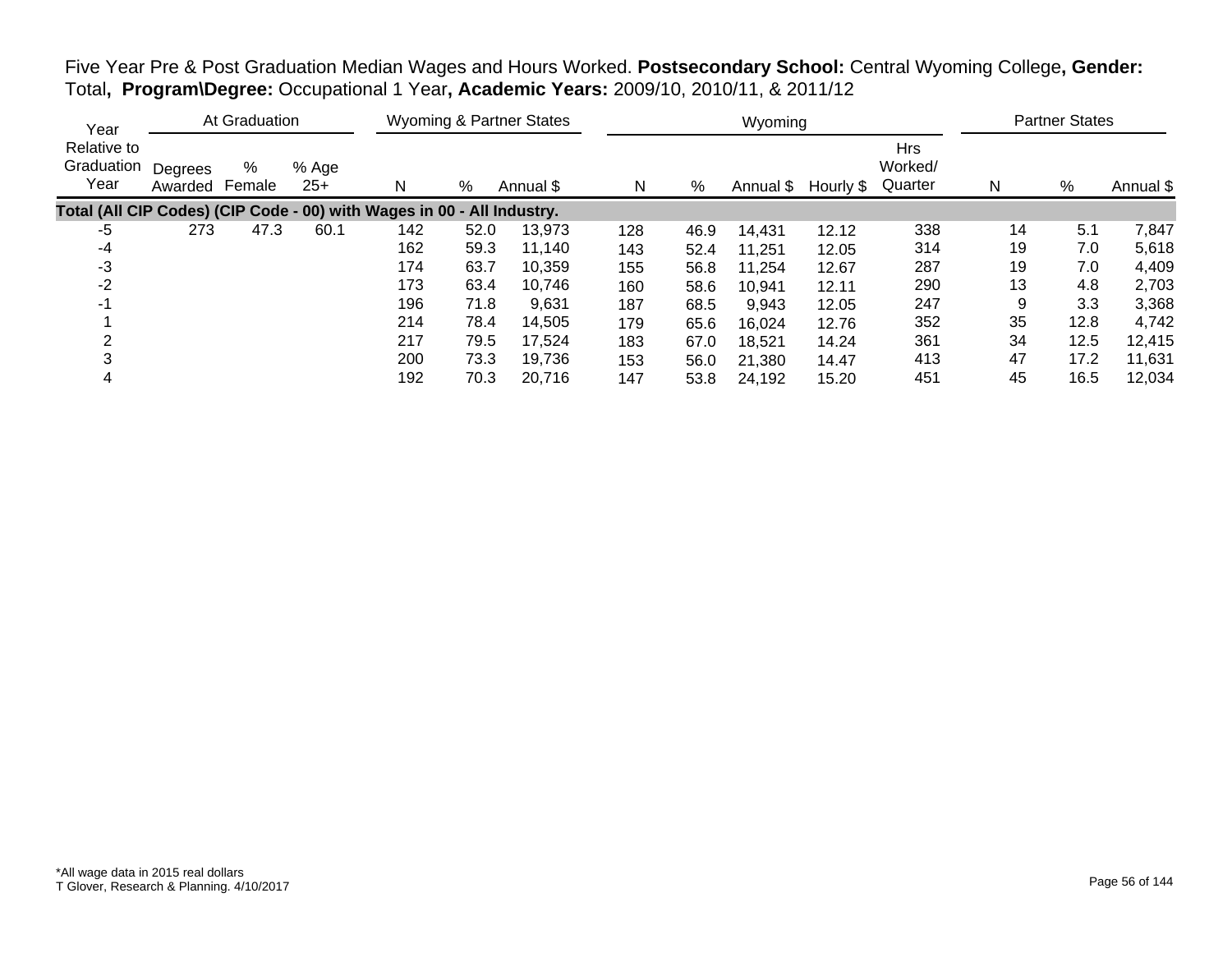Five Year Pre & Post Graduation Median Wages and Hours Worked. **Postsecondary School:** Central Wyoming College**, Gender:** Total**, Program\Degree:** Occupational 2 Year**, Academic Years:** 2009/10, 2010/11, & 2011/12

| Year                                                                   |                    | At Graduation |                |     |      | <b>Wyoming &amp; Partner States</b> |     |      | Wyoming   |           |                                  |    | <b>Partner States</b> |           |
|------------------------------------------------------------------------|--------------------|---------------|----------------|-----|------|-------------------------------------|-----|------|-----------|-----------|----------------------------------|----|-----------------------|-----------|
| Relative to<br>Graduation<br>Year                                      | Degrees<br>Awarded | %<br>Female   | % Age<br>$25+$ | N   | %    | Annual \$                           | N   | %    | Annual \$ | Hourly \$ | <b>Hrs</b><br>Worked/<br>Quarter | N  | %                     | Annual \$ |
| Total (All CIP Codes) (CIP Code - 00) with Wages in 00 - All Industry. |                    |               |                |     |      |                                     |     |      |           |           |                                  |    |                       |           |
| -5                                                                     | 220                | 66.8          | 73.6           | 153 | 69.5 | 15,578                              | 131 | 59.5 | 16,740    | 12.98     | 368                              | 22 | 10.0                  | 8,818     |
| -4                                                                     |                    |               |                | 173 | 78.6 | 14,267                              | 156 | 70.9 | 14,267    | 13.62     | 326                              | 17 | 7.7                   | 16,314    |
| -3                                                                     |                    |               |                | 186 | 84.5 | 14,227                              | 171 | 77.7 | 14,735    | 13.35     | 318                              | 15 | 6.8                   | 7,609     |
| -2                                                                     |                    |               |                | 181 | 82.3 | 11,305                              | 173 | 78.6 | 11,409    | 12.74     | 253                              | 8  | 3.6                   | 4,495     |
| -1                                                                     |                    |               |                | 182 | 82.7 | 10,600                              | 175 | 79.5 | 10,684    | 12.87     | 240                              |    | 3.2                   | 8,137     |
|                                                                        |                    |               |                | 201 | 91.4 | 25,177                              | 177 | 80.5 | 28,544    | 17.00     | 448                              | 24 | 10.9                  | 16,759    |
|                                                                        |                    |               |                | 195 | 88.6 | 27.337                              | 173 | 78.6 | 28,516    | 18.25     | 453                              | 22 | 10.0                  | 20,613    |
|                                                                        |                    |               |                | 185 | 84.1 | 32,504                              | 160 | 72.7 | 35,052    | 19.60     | 483                              | 25 | 11.4                  | 23,908    |
|                                                                        |                    |               |                | 179 | 81.4 | 33,801                              | 155 | 70.5 | 35,559    | 19.88     | 490                              | 24 | 10.9                  | 23,930    |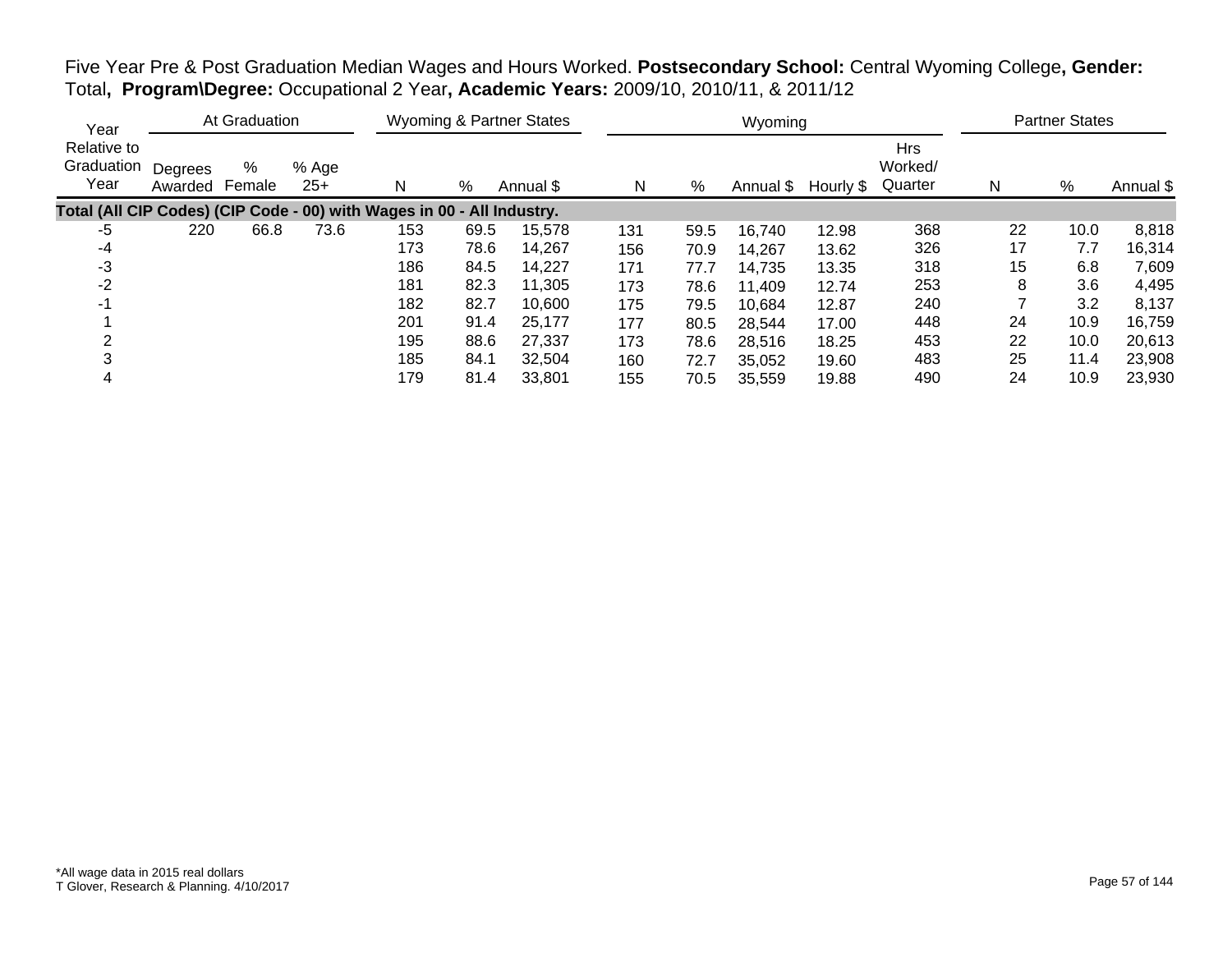| Five Year Pre & Post Graduation Median Wages and Hours Worked. Postsecondary School: Eastern Wyoming College, Gender: |  |  |
|-----------------------------------------------------------------------------------------------------------------------|--|--|
| Total, Program\Degree: Academic, Academic Years: 2009/10, 2010/11, & 2011/12                                          |  |  |

| Year                                                                   |                    | At Graduation |              |     |      | Wyoming & Partner States |     |      | Wyoming   |           |                                  |    | <b>Partner States</b> |           |
|------------------------------------------------------------------------|--------------------|---------------|--------------|-----|------|--------------------------|-----|------|-----------|-----------|----------------------------------|----|-----------------------|-----------|
| Relative to<br>Graduation<br>Year                                      | Degrees<br>Awarded | %<br>Female   | % Age<br>25+ | Ν   | %    | Annual \$                | N   | %    | Annual \$ | Hourly \$ | <b>Hrs</b><br>Worked/<br>Quarter | N  | %                     | Annual \$ |
| Total (All CIP Codes) (CIP Code - 00) with Wages in 00 - All Industry. |                    |               |              |     |      |                          |     |      |           |           |                                  |    |                       |           |
| -5                                                                     | 224                | 73.2          | 41.1         | 113 | 50.4 | 7,480                    | 97  | 43.3 | 8,621     | 11.46     | 239                              | 16 | 7.1                   | 1,543     |
| -4                                                                     |                    |               |              | 151 | 67.4 | 5,292                    | 122 | 54.5 | 6,227     | 10.43     | 213                              | 29 | 12.9                  | 3,437     |
| -3                                                                     |                    |               |              | 151 | 67.4 | 7,069                    | 125 | 55.8 | 7,431     | 11.09     | 238                              | 26 | 11.6                  | 6,482     |
| $-2$                                                                   |                    |               |              | 178 | 79.5 | 6,109                    | 143 | 63.8 | 7,019     | 11.56     | 232                              | 35 | 15.6                  | 3,378     |
| -1                                                                     |                    |               |              | 188 | 83.9 | 6,470                    | 159 | 71.0 | 6,879     | 13.25     | 195                              | 29 | 12.9                  | 5,245     |
|                                                                        |                    |               |              | 176 | 78.6 | 9,069                    | 136 | 60.7 | 10,437    | 12.55     | 265                              | 40 | 17.9                  | 6,539     |
|                                                                        |                    |               |              | 181 | 80.8 | 9,477                    | 138 | 61.6 | 10,532    | 13.16     | 285                              | 43 | 19.2                  | 8,014     |
|                                                                        |                    |               |              | 183 | 81.7 | 16,665                   | 130 | 58.0 | 17,134    | 13.69     | 383                              | 53 | 23.7                  | 16,189    |
|                                                                        |                    |               |              | 181 | 80.8 | 21,718                   | 123 | 54.9 | 22,920    | 15.24     | 402                              | 58 | 25.9                  | 19,538    |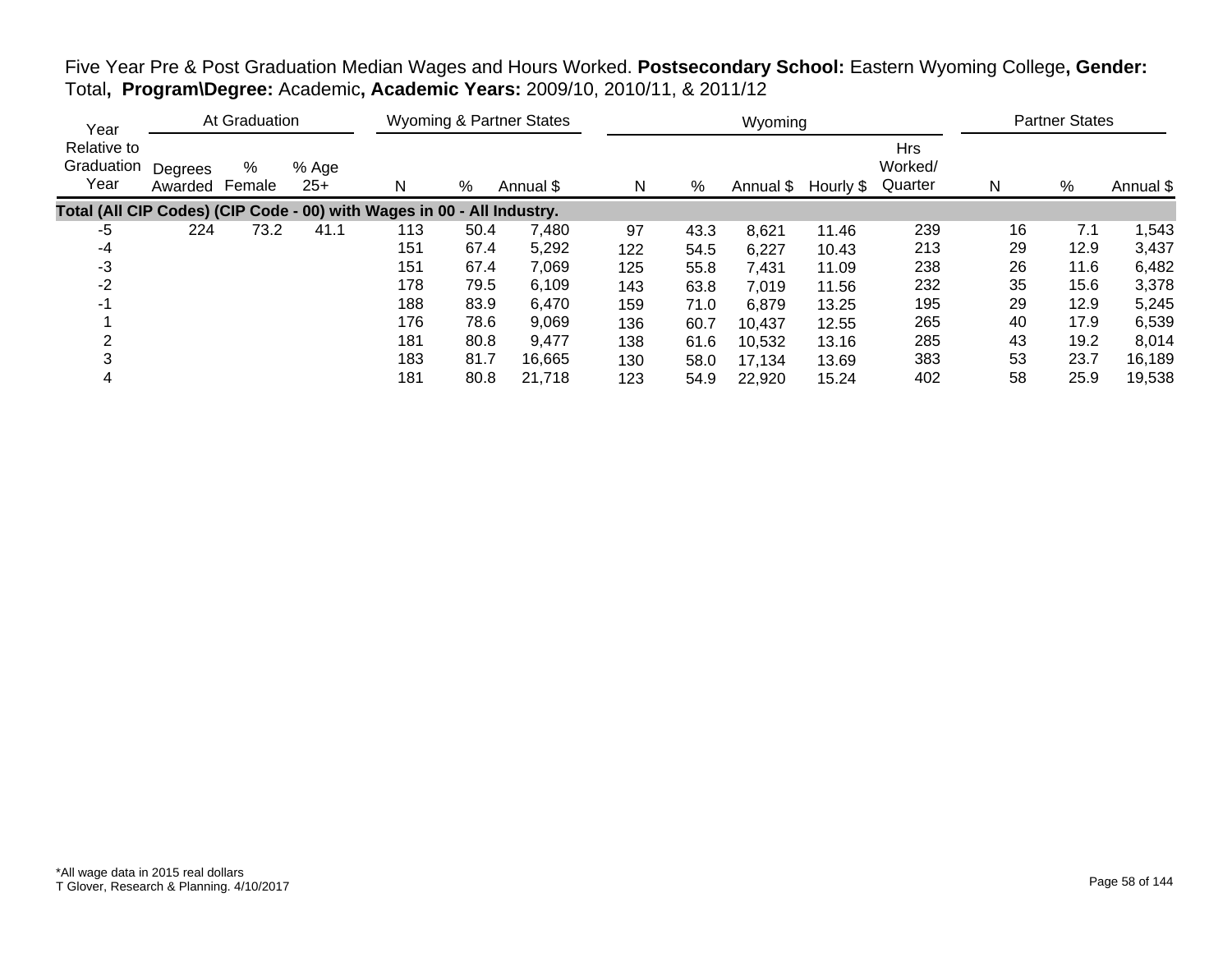Five Year Pre & Post Graduation Median Wages and Hours Worked. **Postsecondary School:** Eastern Wyoming College**, Gender:** Total**, Program\Degree:** Occupational 1 Year**, Academic Years:** 2009/10, 2010/11, & 2011/12

| Year                                                                   |                    | At Graduation |                |     |      | Wyoming & Partner States |    |      | Wyoming   |           |                                  |    | <b>Partner States</b> |           |
|------------------------------------------------------------------------|--------------------|---------------|----------------|-----|------|--------------------------|----|------|-----------|-----------|----------------------------------|----|-----------------------|-----------|
| Relative to<br>Graduation<br>Year                                      | Degrees<br>Awarded | %<br>Female   | % Age<br>$25+$ | N   | %    | Annual \$                | N  | %    | Annual \$ | Hourly \$ | <b>Hrs</b><br>Worked/<br>Quarter | N  | $\%$                  | Annual \$ |
| Total (All CIP Codes) (CIP Code - 00) with Wages in 00 - All Industry. |                    |               |                |     |      |                          |    |      |           |           |                                  |    |                       |           |
| $-5$                                                                   | 137                | 42.3          | 42.3           | 61  | 44.5 | 5,131                    | 55 | 40.1 | 4,603     | 9.39      | 191                              | 6  | 4.4                   | 14,827    |
| -4                                                                     |                    |               |                | 73  | 53.3 | 6,610                    | 67 | 48.9 | 6,640     | 9.73      | 214                              | 6  | 4.4                   | 5,369     |
| -3                                                                     |                    |               |                | 80  | 58.4 | 7,505                    | 69 | 50.4 | 7,548     | 10.19     | 239                              | 11 | 8.0                   | 5,007     |
| $-2$                                                                   |                    |               |                | 97  | 70.8 | 7,115                    | 82 | 59.9 | 6,949     | 11.14     | 214                              | 15 | 10.9                  | 7,523     |
| -1                                                                     |                    |               |                | 90  | 65.7 | 7,082                    | 78 | 56.9 | 6,090     | 10.95     | 162                              | 12 | 8.8                   | 9,030     |
|                                                                        |                    |               |                | 116 | 84.7 | 11,200                   | 95 | 69.3 | 11,371    | 13.25     | 302                              | 21 | 15.3                  | 10,115    |
|                                                                        |                    |               |                | 115 | 83.9 | 18,033                   | 94 | 68.6 | 17,386    | 14.30     | 398                              | 21 | 15.3                  | 21,987    |
|                                                                        |                    |               |                | 107 | 78.1 | 19,474                   | 88 | 64.2 | 18,535    | 14.39     | 417                              | 19 | 13.9                  | 25,148    |
|                                                                        |                    |               |                | 102 | 74.5 | 19,749                   | 83 | 60.6 | 20,525    | 16.19     | 455                              | 19 | 13.9                  | 16,265    |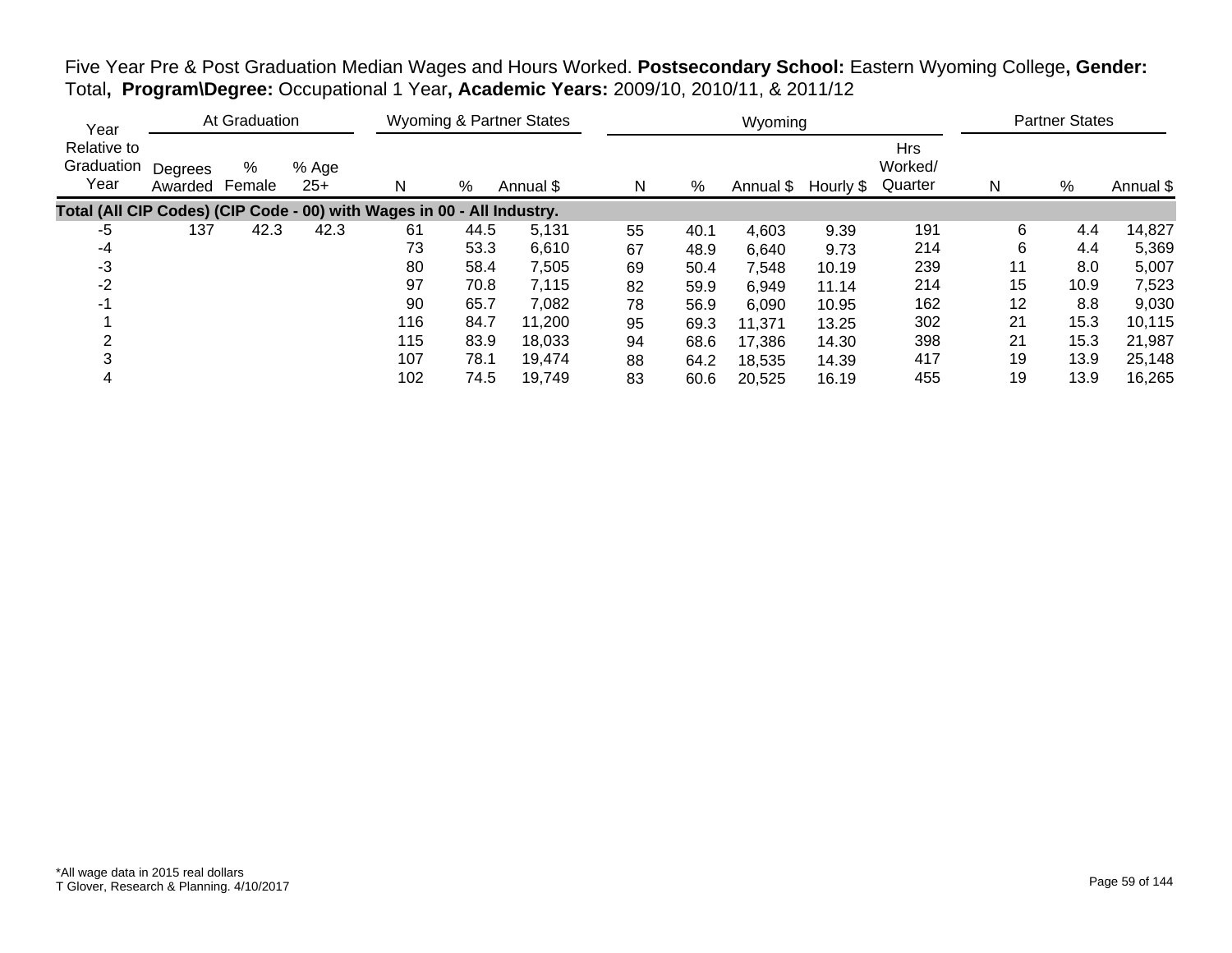Five Year Pre & Post Graduation Median Wages and Hours Worked. **Postsecondary School:** Eastern Wyoming College**, Gender:** Total**, Program\Degree:** Occupational 2 Year**, Academic Years:** 2009/10, 2010/11, & 2011/12

| Year                                                                   |                    | At Graduation |                |     |      | Wyoming & Partner States |     |      | Wyoming   |           |                                  |    | <b>Partner States</b> |           |
|------------------------------------------------------------------------|--------------------|---------------|----------------|-----|------|--------------------------|-----|------|-----------|-----------|----------------------------------|----|-----------------------|-----------|
| Relative to<br>Graduation<br>Year                                      | Degrees<br>Awarded | %<br>Female   | % Age<br>$25+$ | N   | %    | Annual \$                | N   | %    | Annual \$ | Hourly \$ | <b>Hrs</b><br>Worked/<br>Quarter | N  | $\%$                  | Annual \$ |
| Total (All CIP Codes) (CIP Code - 00) with Wages in 00 - All Industry. |                    |               |                |     |      |                          |     |      |           |           |                                  |    |                       |           |
| -5                                                                     | 177                | 57.1          | 18.1           | 75  | 42.4 | 3,661                    | 56  | 31.6 | 3,864     | 8.96      | 150                              | 19 | 10.7                  | 1,052     |
| -4                                                                     |                    |               |                | 102 | 57.6 | 3,675                    | 71  | 40.1 | 4,482     | 9.43      | 150                              | 31 | 17.5                  | 2,371     |
| -3                                                                     |                    |               |                | 122 | 68.9 | 4,656                    | 85  | 48.0 | 4,851     | 10.77     | 168                              | 37 | 20.9                  | 3,339     |
| -2                                                                     |                    |               |                | 144 | 81.4 | 4,527                    | 112 | 63.3 | 4,082     | 11.29     | 137                              | 32 | 18.1                  | 5,194     |
| -1                                                                     |                    |               |                | 145 | 81.9 | 6,273                    | 115 | 65.0 | 5,778     | 13.65     | 137                              | 30 | 16.9                  | 6,603     |
|                                                                        |                    |               |                | 148 | 83.6 | 21,034                   | 100 | 56.5 | 23,202    | 14.79     | 420                              | 48 | 27.1                  | 18,981    |
|                                                                        |                    |               |                | 144 | 81.4 | 24,087                   | 91  | 51.4 | 26,692    | 16.82     | 453                              | 53 | 29.9                  | 20,006    |
|                                                                        |                    |               |                | 142 | 80.2 | 24,152                   | 92  | 52.0 | 28,733    | 17.17     | 466                              | 50 | 28.2                  | 20,347    |
|                                                                        |                    |               |                | 137 | 77.4 | 24,917                   | 88  | 49.7 | 31,892    | 17.69     | 480                              | 49 | 27.7                  | 20,884    |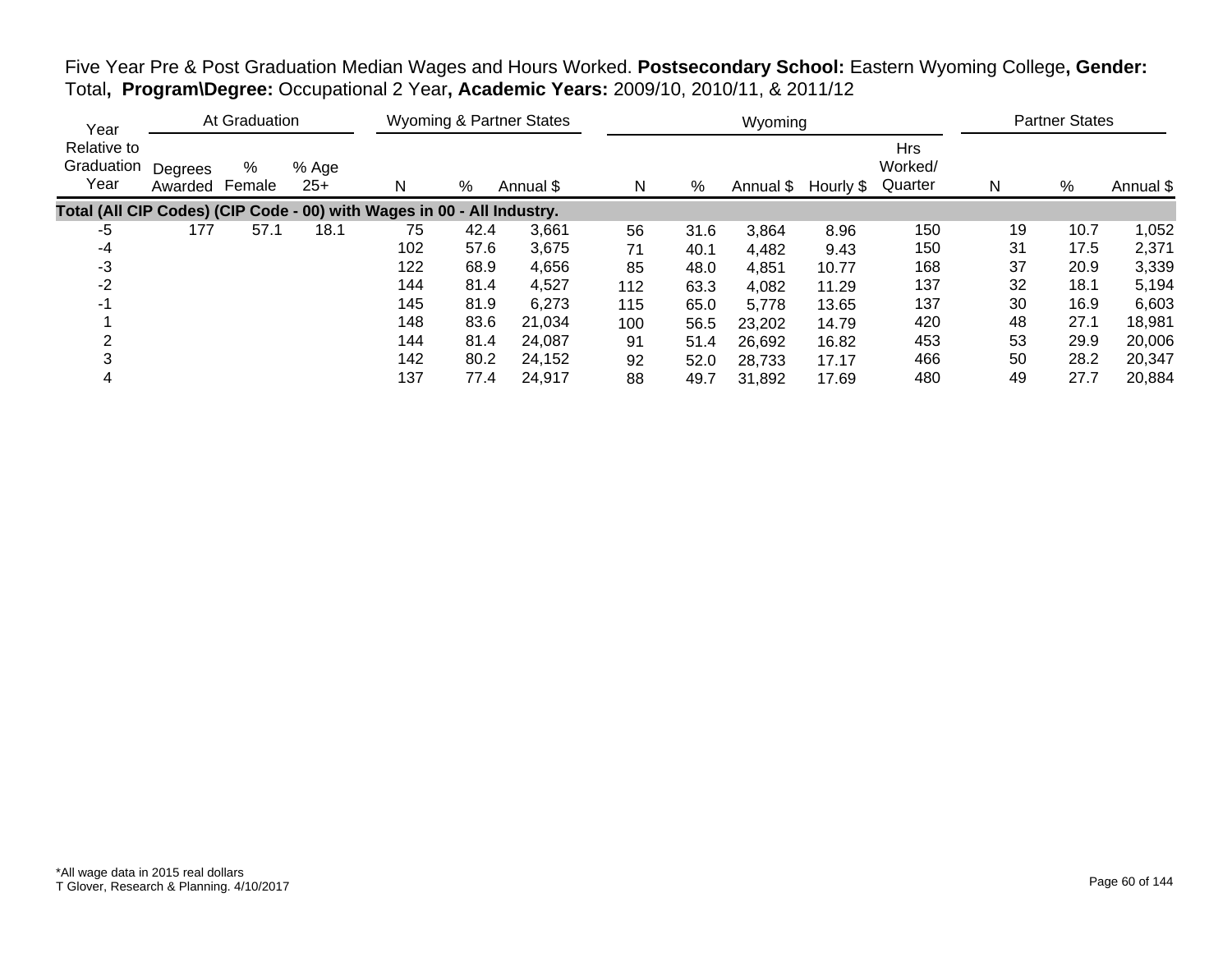| Year                                                                   |                    | At Graduation |                |     |      | <b>Wyoming &amp; Partner States</b> |     |      | Wyoming |                     |                                  |     | <b>Partner States</b> |           |
|------------------------------------------------------------------------|--------------------|---------------|----------------|-----|------|-------------------------------------|-----|------|---------|---------------------|----------------------------------|-----|-----------------------|-----------|
| Relative to<br>Graduation<br>Year                                      | Degrees<br>Awarded | %<br>Female   | % Age<br>$25+$ | N   | %    | Annual \$                           | N   | %    |         | Annual \$ Hourly \$ | <b>Hrs</b><br>Worked/<br>Quarter | N   | %                     | Annual \$ |
| Total (All CIP Codes) (CIP Code - 00) with Wages in 00 - All Industry. |                    |               |                |     |      |                                     |     |      |         |                     |                                  |     |                       |           |
| $-5$                                                                   | 900                | 70.0          | 39.3           | 561 | 62.3 | 6,246                               | 515 | 57.2 | 6,234   | 9.76                | 215                              | 46  | 5.1                   | 7,829     |
| -4                                                                     |                    |               |                | 637 | 70.8 | 7,719                               | 590 | 65.6 | 7,932   | 10.34               | 238                              | 47  | 5.2                   | 5,154     |
| -3                                                                     |                    |               |                | 703 | 78.1 | 8,874                               | 645 | 71.7 | 9,409   | 10.96               | 240                              | 58  | 6.4                   | 6,498     |
| $-2$                                                                   |                    |               |                | 733 | 81.4 | 9,973                               | 693 | 77.0 | 10,253  | 11.86               | 245                              | 40  | 4.4                   | 5,922     |
| $-1$                                                                   |                    |               |                | 759 | 84.3 | 10.812                              | 724 | 80.4 | 10,931  | 11.97               | 265                              | 35  | 3.9                   | 8,780     |
|                                                                        |                    |               |                | 712 | 79.1 | 12,280                              | 634 | 70.4 | 12,382  | 12.20               | 291                              | 78  | 8.7                   | 10,889    |
| ⌒                                                                      |                    |               |                | 702 | 78.0 | 14,528                              | 593 | 65.9 | 15,285  | 12.62               | 340                              | 109 | 12.1                  | 10,644    |
|                                                                        |                    |               |                | 703 | 78.1 | 18,395                              | 567 | 63.0 | 18,991  | 13.68               | 384                              | 136 | 15.1                  | 15,776    |
| 4                                                                      |                    |               |                | 689 | 76.6 | 23,266                              | 534 | 59.3 | 24,150  | 15.07               | 451                              | 155 | 17.2                  | 21,030    |

Five Year Pre & Post Graduation Median Wages and Hours Worked. **Postsecondary School:** Laramie County Community College**, Gender:** Total**, Program\Degree:** Academic**, Academic Years:** 2009/10, 2010/11, & 2011/12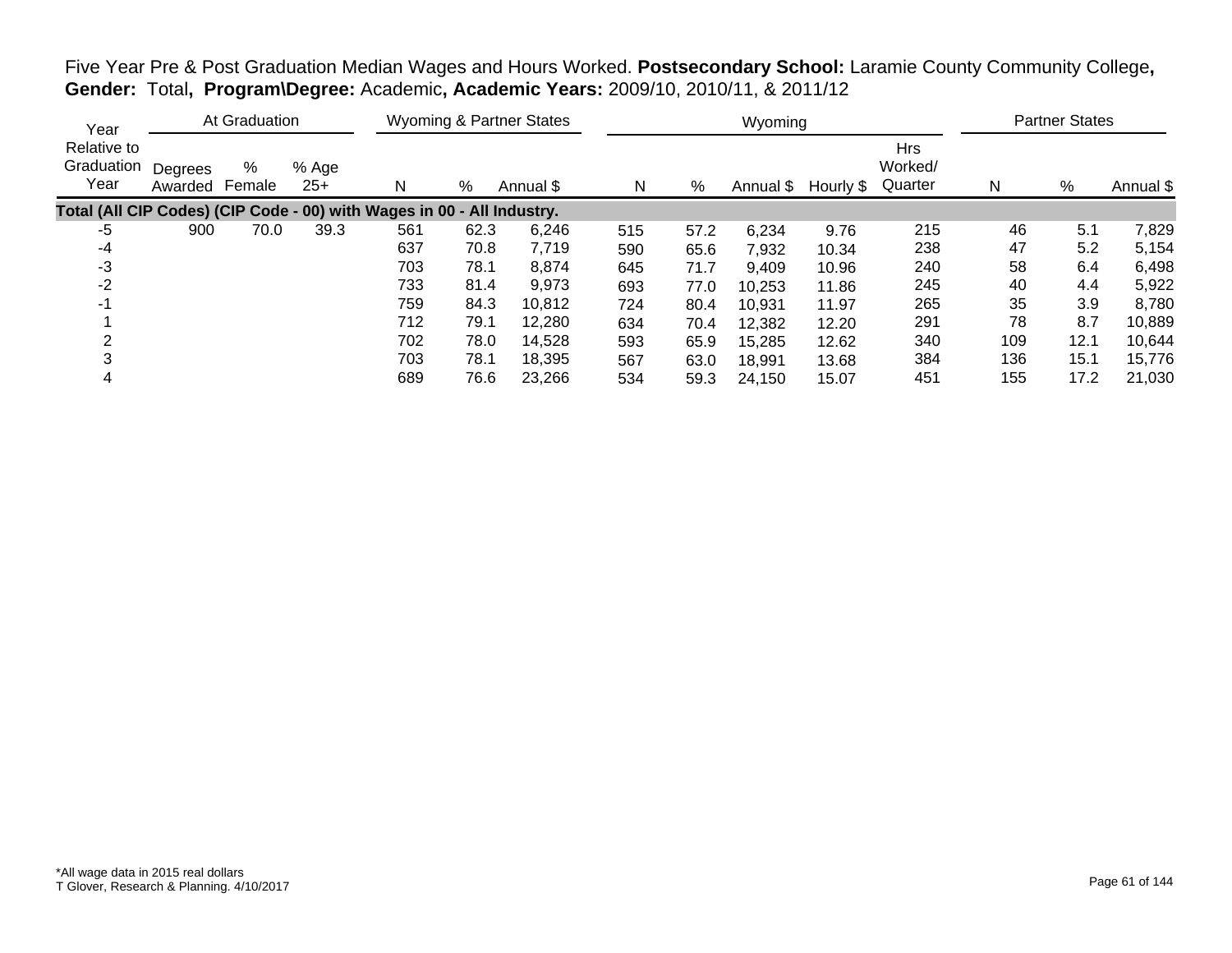| Year                                                                   |                    | At Graduation |                |     |      | Wyoming & Partner States |     |      | Wyoming   |           |                           |    | <b>Partner States</b> |           |
|------------------------------------------------------------------------|--------------------|---------------|----------------|-----|------|--------------------------|-----|------|-----------|-----------|---------------------------|----|-----------------------|-----------|
| Relative to<br>Graduation<br>Year                                      | Degrees<br>Awarded | %<br>Female   | % Age<br>$25+$ | N   | %    | Annual \$                | N   | %    | Annual \$ | Hourly \$ | Hrs<br>Worked/<br>Quarter | N  | $\%$                  | Annual \$ |
| Total (All CIP Codes) (CIP Code - 00) with Wages in 00 - All Industry. |                    |               |                |     |      |                          |     |      |           |           |                           |    |                       |           |
| -5                                                                     | 417                | 63.8          | 62.6           | 268 | 64.3 | 11.089                   | 235 | 56.4 | 11,503    | 11.32     | 275                       | 33 | 7.9                   | 6,187     |
| -4                                                                     |                    |               |                | 285 | 68.3 | 12,790                   | 257 | 61.6 | 12,829    | 11.77     | 310                       | 28 | 6.7                   | 10,548    |
| -3                                                                     |                    |               |                | 313 | 75.1 | 13,042                   | 278 | 66.7 | 13,275    | 12.18     | 312                       | 35 | 8.4                   | 9,994     |
| $-2$                                                                   |                    |               |                | 336 | 80.6 | 13,033                   | 302 | 72.4 | 13,216    | 12.32     | 299                       | 34 | 8.2                   | 10,587    |
| $-1$                                                                   |                    |               |                | 336 | 80.6 | 11,572                   | 315 | 75.5 | 11,490    | 12.73     | 268                       | 21 | 5.0                   | 12,274    |
|                                                                        |                    |               |                | 335 | 80.3 | 17,927                   | 300 | 71.9 | 18,088    | 16.02     | 336                       | 35 | 8.4                   | 15,952    |
| ⌒                                                                      |                    |               |                | 364 | 87.3 | 36.565                   | 317 | 76.0 | 36,870    | 20.34     | 473                       | 47 | 11.3                  | 31,898    |
|                                                                        |                    |               |                | 350 | 83.9 | 44,851                   | 282 | 67.6 | 46,574    | 21.16     | 521                       | 68 | 16.3                  | 36,346    |
| 4                                                                      |                    |               |                | 352 | 84.4 | 46,788                   | 272 | 65.2 | 48,403    | 21.84     | 520                       | 80 | 19.2                  | 41,009    |

Five Year Pre & Post Graduation Median Wages and Hours Worked. **Postsecondary School:** Laramie County Community College**, Gender:** Total**, Program\Degree:** Occupational 1 Year**, Academic Years:** 2009/10, 2010/11, & 2011/12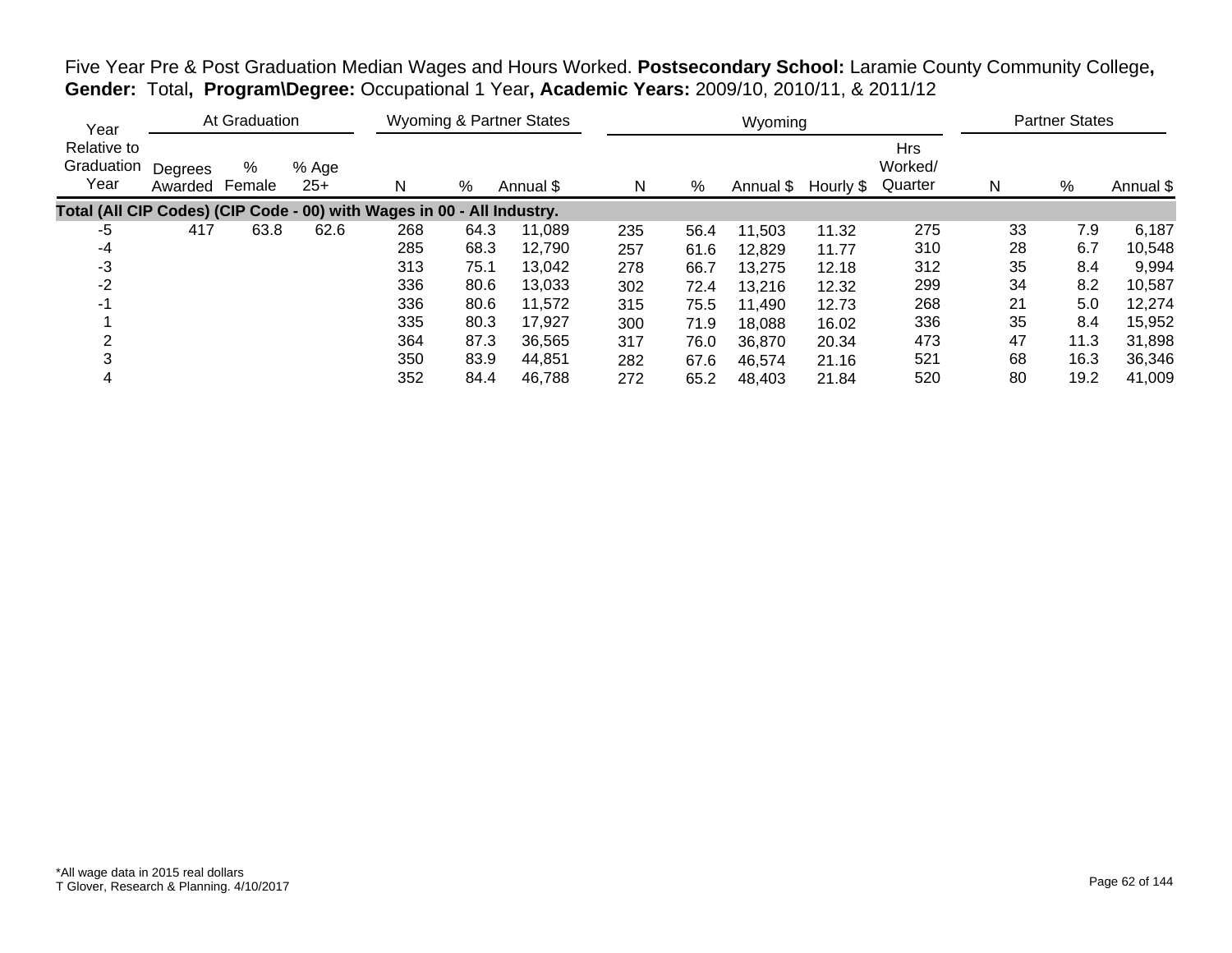| Year                                                                   |                    | At Graduation |                |     |      | Wyoming & Partner States |     |      | Wyoming   |           |                           |     | <b>Partner States</b> |           |
|------------------------------------------------------------------------|--------------------|---------------|----------------|-----|------|--------------------------|-----|------|-----------|-----------|---------------------------|-----|-----------------------|-----------|
| Relative to<br>Graduation<br>Year                                      | Degrees<br>Awarded | %<br>Female   | % Age<br>$25+$ | N   | %    | Annual \$                | N   | %    | Annual \$ | Hourly \$ | Hrs<br>Worked/<br>Quarter | N   | $\%$                  | Annual \$ |
| Total (All CIP Codes) (CIP Code - 00) with Wages in 00 - All Industry. |                    |               |                |     |      |                          |     |      |           |           |                           |     |                       |           |
| -5                                                                     | 671                | 74.7          | 69.7           | 402 | 59.9 | 10.812                   | 350 | 52.2 | 11,935    | 11.75     | 290                       | 52  | 7.8                   | 8,734     |
| -4                                                                     |                    |               |                | 439 | 65.4 | 13,249                   | 376 | 56.0 | 14,095    | 12.29     | 329                       | 63  | 9.4                   | 10,858    |
| -3                                                                     |                    |               |                | 483 | 72.0 | 14.004                   | 425 | 63.3 | 14,158    | 12.47     | 322                       | 58  | 8.6                   | 11,330    |
| $-2$                                                                   |                    |               |                | 514 | 76.6 | 12,674                   | 464 | 69.2 | 12,535    | 12.73     | 278                       | 50  | 7.5                   | 13,418    |
| -1                                                                     |                    |               |                | 481 | 71.7 | 11.697                   | 437 | 65.1 | 11,851    | 14.09     | 258                       | 44  | 6.6                   | 10,724    |
|                                                                        |                    |               |                | 555 | 82.7 | 37,058                   | 443 | 66.0 | 37,572    | 20.25     | 474                       | 112 | 16.7                  | 35,150    |
| ⌒                                                                      |                    |               |                | 554 | 82.6 | 44.056                   | 401 | 59.8 | 45,165    | 21.29     | 520                       | 153 | 22.8                  | 39,703    |
|                                                                        |                    |               |                | 562 | 83.8 | 46,045                   | 378 | 56.3 | 46,246    | 21.50     | 520                       | 184 | 27.4                  | 44,683    |
| 4                                                                      |                    |               |                | 560 | 83.5 | 46,606                   | 353 | 52.6 | 48,228    | 22.43     | 520                       | 207 | 30.8                  | 44,166    |

Five Year Pre & Post Graduation Median Wages and Hours Worked. **Postsecondary School:** Laramie County Community College**, Gender:** Total**, Program\Degree:** Occupational 2 Year**, Academic Years:** 2009/10, 2010/11, & 2011/12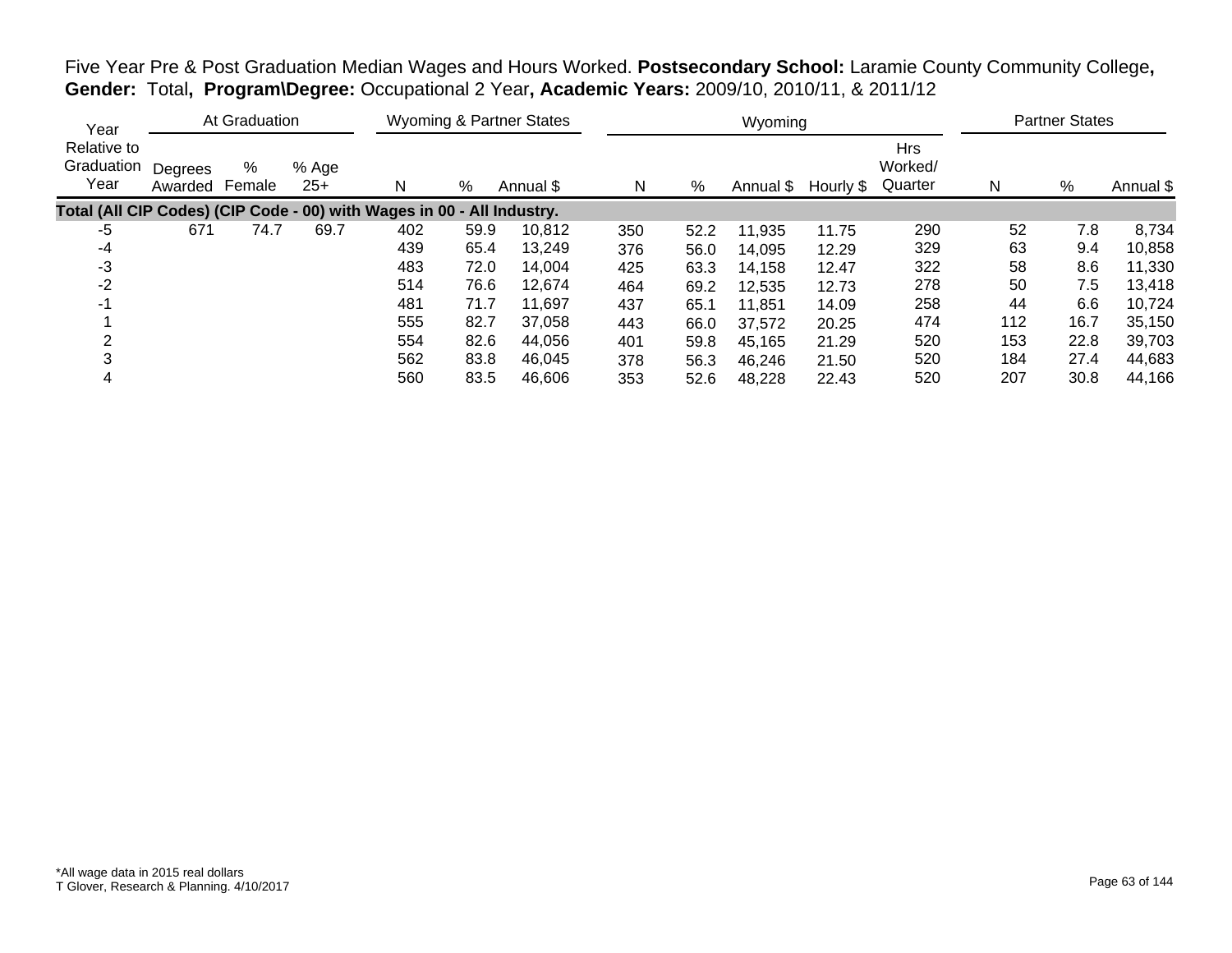Five Year Pre & Post Graduation Median Wages and Hours Worked. **Postsecondary School:** Northern Wyoming Community College District**, Gender:** Total**, Program\Degree:** Academic**, Academic Years:** 2009/10, 2010/11, & 2011/12

| Year                                                                   |                    | At Graduation |                |     |      | <b>Wyoming &amp; Partner States</b> |     |      | Wyoming   |           |                                  |     | <b>Partner States</b> |           |
|------------------------------------------------------------------------|--------------------|---------------|----------------|-----|------|-------------------------------------|-----|------|-----------|-----------|----------------------------------|-----|-----------------------|-----------|
| Relative to<br>Graduation<br>Year                                      | Degrees<br>Awarded | %<br>Female   | % Age<br>$25+$ | N   | %    | Annual \$                           | N   | %    | Annual \$ | Hourly \$ | <b>Hrs</b><br>Worked/<br>Quarter | N   | %                     | Annual \$ |
| Total (All CIP Codes) (CIP Code - 00) with Wages in 00 - All Industry. |                    |               |                |     |      |                                     |     |      |           |           |                                  |     |                       |           |
| -5                                                                     | 567                | 71.8          | 30.7           | 365 | 64.4 | 5,982                               | 314 | 55.4 | 5,955     | 9.49      | 194                              | 51  | 9.0                   | 6,263     |
| -4                                                                     |                    |               |                | 408 | 72.0 | 6,335                               | 348 | 61.4 | 6,498     | 10.48     | 191                              | 60  | 10.6                  | 5,818     |
| -3                                                                     |                    |               |                | 443 | 78.1 | 7,916                               | 386 | 68.1 | 8,056     | 11.05     | 217                              | 57  | 10.1                  | 6,485     |
| -2                                                                     |                    |               |                | 464 | 81.8 | 8,424                               | 417 | 73.5 | 8,783     | 11.40     | 233                              | 47  | 8.3                   | 7,978     |
| -1                                                                     |                    |               |                | 465 | 82.0 | 9,806                               | 424 | 74.8 | 9,862     | 11.65     | 244                              | 41  | 7.2                   | 6,927     |
|                                                                        |                    |               |                | 472 | 83.2 | 11,717                              | 395 | 69.7 | 11,103    | 13.25     | 260                              | 77  | 13.6                  | 14,309    |
|                                                                        |                    |               |                | 465 | 82.0 | 15,729                              | 367 | 64.7 | 15,052    | 14.42     | 324                              | 98  | 17.3                  | 18,472    |
|                                                                        |                    |               |                | 450 | 79.4 | 23,274                              | 330 | 58.2 | 22,416    | 15.21     | 427                              | 120 | 21.2                  | 24,604    |
|                                                                        |                    |               |                | 458 | 80.8 | 29,219                              | 319 | 56.3 | 30,837    | 17.66     | 469                              | 139 | 24.5                  | 27,702    |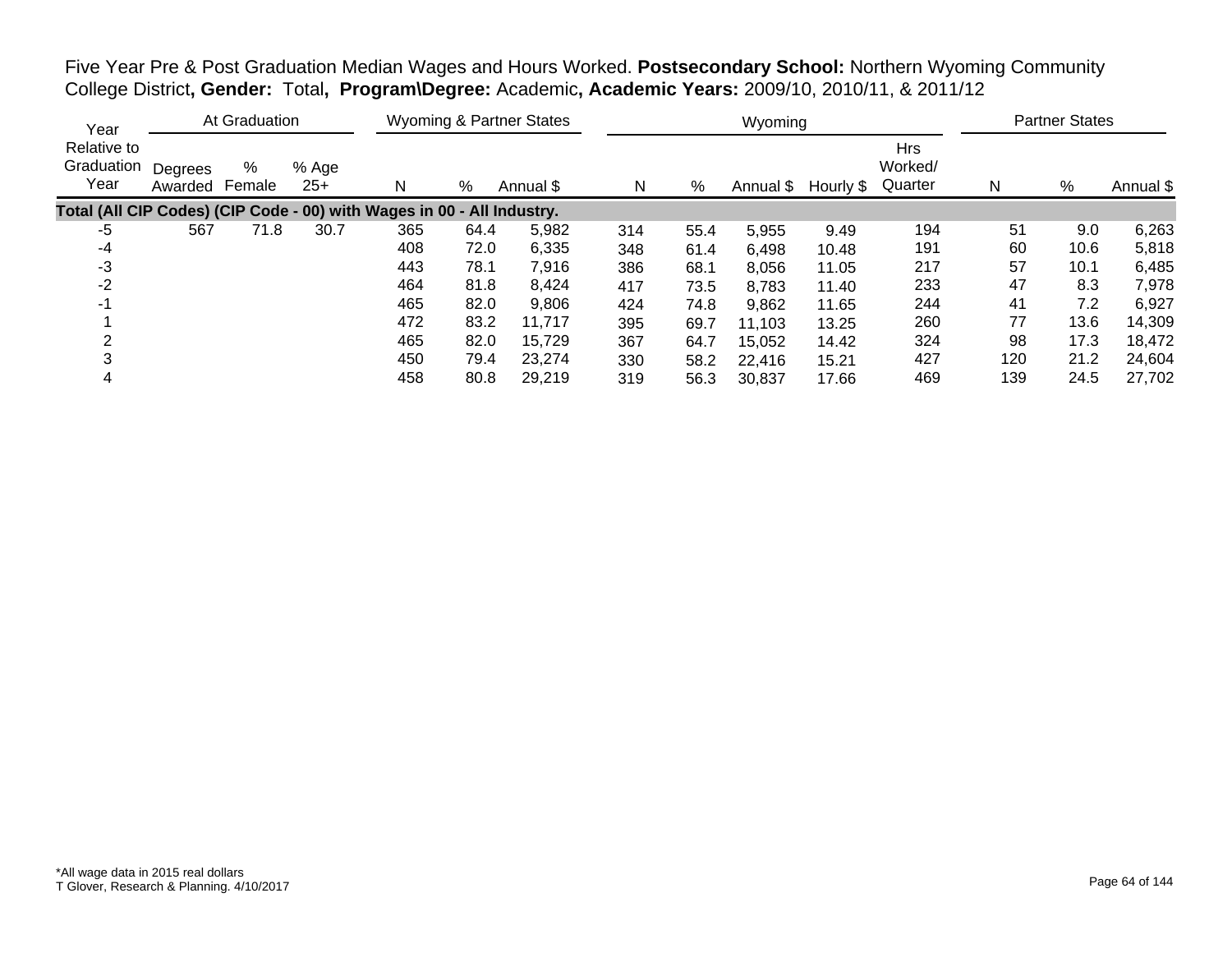Five Year Pre & Post Graduation Median Wages and Hours Worked. **Postsecondary School:** Northern Wyoming Community College District**, Gender:** Total**, Program\Degree:** Occupational 1 Year**, Academic Years:** 2009/10, 2010/11, & 2011/12

| Year                                                                   |                    | At Graduation |                |     |      | Wyoming & Partner States |     |      | Wyoming   |           |                                  |    | <b>Partner States</b> |           |
|------------------------------------------------------------------------|--------------------|---------------|----------------|-----|------|--------------------------|-----|------|-----------|-----------|----------------------------------|----|-----------------------|-----------|
| Relative to<br>Graduation<br>Year                                      | Degrees<br>Awarded | %<br>Female   | % Age<br>$25+$ | N   | %    | Annual \$                | N   | %    | Annual \$ | Hourly \$ | <b>Hrs</b><br>Worked/<br>Quarter | N  | %                     | Annual \$ |
| Total (All CIP Codes) (CIP Code - 00) with Wages in 00 - All Industry. |                    |               |                |     |      |                          |     |      |           |           |                                  |    |                       |           |
| -5                                                                     | 445                | 55.1          | 45.8           | 274 | 61.6 | 6,595                    | 231 | 51.9 | 6,370     | 10.94     | 207                              | 43 | 9.7                   | 7,872     |
| -4                                                                     |                    |               |                | 320 | 71.9 | 9,710                    | 256 | 57.5 | 9,863     | 11.52     | 216                              | 64 | 14.4                  | 8,895     |
| -3                                                                     |                    |               |                | 348 | 78.2 | 10,568                   | 293 | 65.8 | 10,672    | 12.44     | 252                              | 55 | 12.4                  | 9,349     |
| -2                                                                     |                    |               |                | 362 | 81.3 | 11,656                   | 320 | 71.9 | 12,190    | 12.63     | 270                              | 42 | 9.4                   | 7,773     |
| -1                                                                     |                    |               |                | 360 | 80.9 | 10.417                   | 326 | 73.3 | 10,823    | 13.33     | 251                              | 34 | 7.6                   | 6,591     |
|                                                                        |                    |               |                | 376 | 84.5 | 16,096                   | 336 | 75.5 | 15,457    | 14.38     | 324                              | 40 | 9.0                   | 18,970    |
|                                                                        |                    |               |                | 387 | 87.0 | 31.288                   | 324 | 72.8 | 31,694    | 17.67     | 465                              | 63 | 14.2                  | 29,757    |
|                                                                        |                    |               |                | 377 | 84.7 | 36,071                   | 295 | 66.3 | 38,895    | 19.53     | 501                              | 82 | 18.4                  | 31,077    |
|                                                                        |                    |               |                | 364 | 81.8 | 37.969                   | 281 | 63.1 | 40,319    | 20.05     | 514                              | 83 | 18.7                  | 29,365    |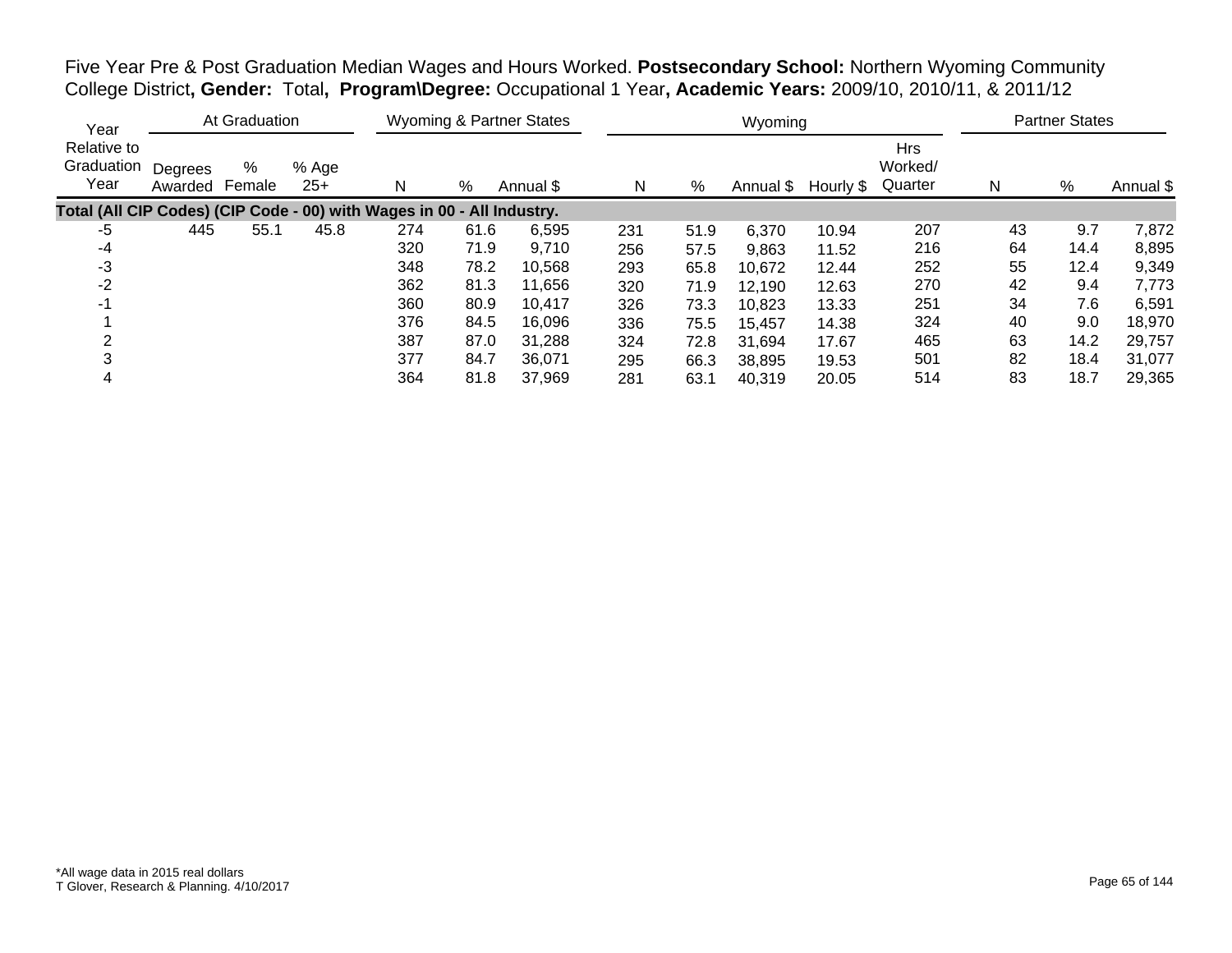Five Year Pre & Post Graduation Median Wages and Hours Worked. **Postsecondary School:** Northern Wyoming Community College District**, Gender:** Total**, Program\Degree:** Occupational 2 Year**, Academic Years:** 2009/10, 2010/11, & 2011/12

| Year                                                                   |                    | At Graduation |                |     |      | Wyoming & Partner States |     |      | Wyoming   |           |                                  |    | <b>Partner States</b> |           |
|------------------------------------------------------------------------|--------------------|---------------|----------------|-----|------|--------------------------|-----|------|-----------|-----------|----------------------------------|----|-----------------------|-----------|
| Relative to<br>Graduation<br>Year                                      | Degrees<br>Awarded | %<br>Female   | % Age<br>$25+$ | N   | %    | Annual \$                | N   | %    | Annual \$ | Hourly \$ | <b>Hrs</b><br>Worked/<br>Quarter | N  | %                     | Annual \$ |
| Total (All CIP Codes) (CIP Code - 00) with Wages in 00 - All Industry. |                    |               |                |     |      |                          |     |      |           |           |                                  |    |                       |           |
| -5                                                                     | 423                | 60.5          | 48.2           | 297 | 70.2 | 9,077                    | 230 | 54.4 | 9,973     | 11.14     | 264                              | 67 | 15.8                  | 6,425     |
| -4                                                                     |                    |               |                | 330 | 78.0 | 11,404                   | 270 | 63.8 | 11,664    | 11.80     | 275                              | 60 | 14.2                  | 10,819    |
| -3                                                                     |                    |               |                | 356 | 84.2 | 11,706                   | 309 | 73.1 | 12,724    | 12.80     | 272                              | 47 | 11.1                  | 9,354     |
| -2                                                                     |                    |               |                | 361 | 85.3 | 12,204                   | 324 | 76.6 | 12,740    | 13.17     | 286                              | 37 | 8.7                   | 7,938     |
| -1                                                                     |                    |               |                | 357 | 84.4 | 12,820                   | 331 | 78.3 | 13,113    | 14.24     | 265                              | 26 | 6.1                   | 8,905     |
|                                                                        |                    |               |                | 374 | 88.4 | 35,453                   | 303 | 71.6 | 35,241    | 19.84     | 476                              | 71 | 16.8                  | 36,465    |
| 2                                                                      |                    |               |                | 362 | 85.6 | 45.134                   | 278 | 65.7 | 45.134    | 20.79     | 512                              | 84 | 19.9                  | 45,727    |
|                                                                        |                    |               |                | 361 | 85.3 | 48,765                   | 275 | 65.0 | 47,440    | 22.48     | 520                              | 86 | 20.3                  | 50,278    |
|                                                                        |                    |               |                | 359 | 84.9 | 50,039                   | 267 | 63.1 | 50,714    | 23.40     | 520                              | 92 | 21.7                  | 48,030    |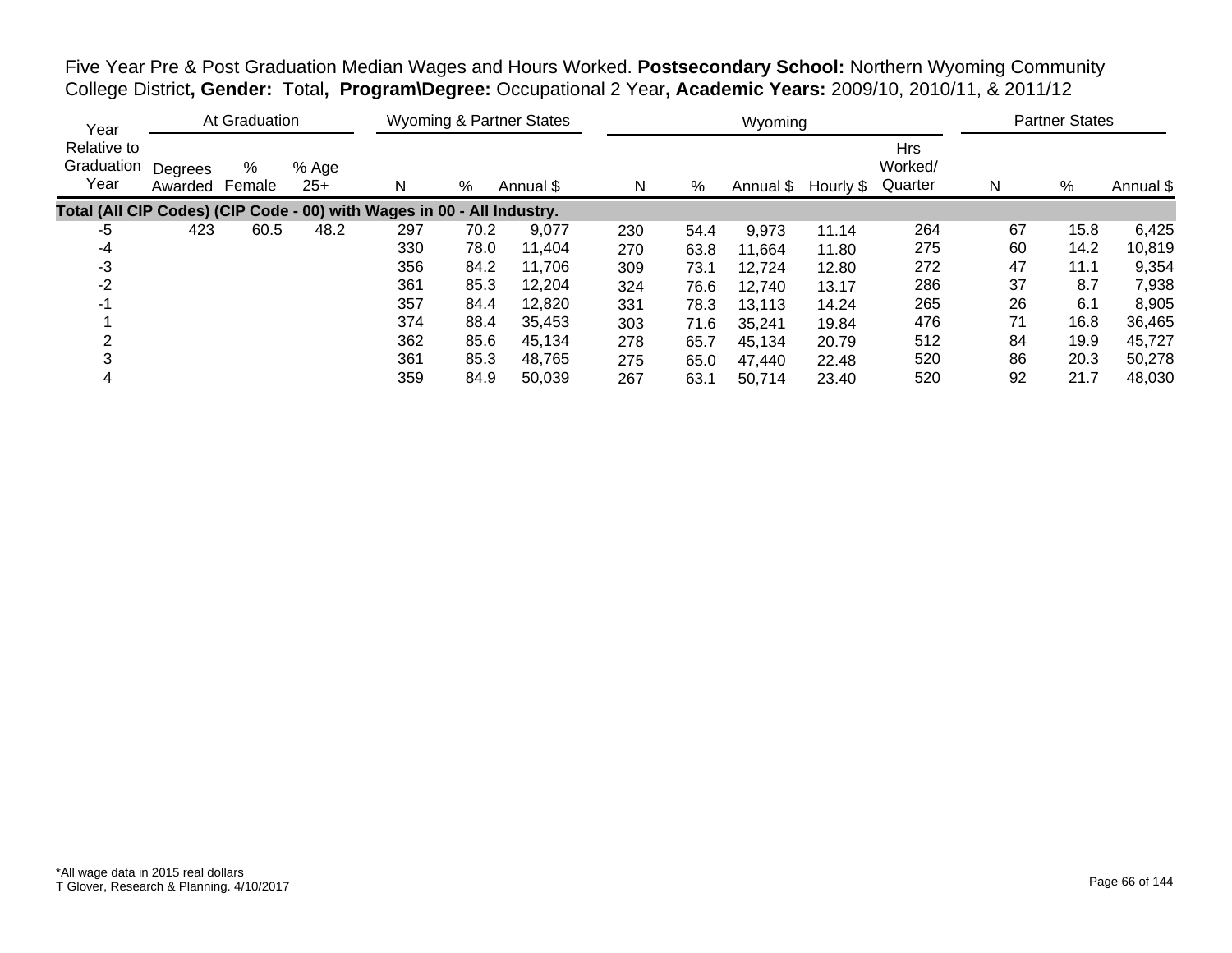## Five Year Pre & Post Graduation Median Wages and Hours Worked. **Postsecondary School:** Northwest College**, Gender:** Total**, Program\Degree:** Academic**, Academic Years:** 2009/10, 2010/11, & 2011/12

| Year                              |                    | At Graduation |                |                                                                        |      | <b>Wyoming &amp; Partner States</b> |     |      | Wyoming   |           |                                  |     | <b>Partner States</b> |           |
|-----------------------------------|--------------------|---------------|----------------|------------------------------------------------------------------------|------|-------------------------------------|-----|------|-----------|-----------|----------------------------------|-----|-----------------------|-----------|
| Relative to<br>Graduation<br>Year | Degrees<br>Awarded | %<br>Female   | % Age<br>$25+$ | N                                                                      | %    | Annual \$                           | N   | %    | Annual \$ | Hourly \$ | <b>Hrs</b><br>Worked/<br>Quarter | N   | %                     | Annual \$ |
|                                   |                    |               |                | Total (All CIP Codes) (CIP Code - 00) with Wages in 00 - All Industry. |      |                                     |     |      |           |           |                                  |     |                       |           |
| -5                                | 679                | 57.6          | 30.8           | 383                                                                    | 56.4 | 5,252                               | 320 | 47.1 | 5,642     | 10.47     | 195                              | 63  | 9.3                   | 4,311     |
| -4                                |                    |               |                | 440                                                                    | 64.8 | 5,166                               | 361 | 53.2 | 5,648     | 10.50     | 188                              | 79  | 11.6                  | 4,298     |
| -3                                |                    |               |                | 464                                                                    | 68.3 | 6,031                               | 392 | 57.7 | 6,046     | 11.30     | 185                              | 72  | 10.6                  | 5,517     |
| -2                                |                    |               |                | 468                                                                    | 68.9 | 6,187                               | 413 | 60.8 | 6,376     | 11.70     | 188                              | 55  | 8.1                   | 3,646     |
| -1                                |                    |               |                | 479                                                                    | 70.5 | 6,775                               | 433 | 63.8 | 7,117     | 12.00     | 194                              | 46  | 6.8                   | 4,861     |
|                                   |                    |               |                | 516                                                                    | 76.0 | 10,363                              | 392 | 57.7 | 11,348    | 12.64     | 267                              | 124 | 18.3                  | 8,725     |
|                                   |                    |               |                | 517                                                                    | 76.1 | 12.211                              | 380 | 56.0 | 13,517    | 13.11     | 308                              | 137 | 20.2                  | 9,816     |
|                                   |                    |               |                | 531                                                                    | 78.2 | 16,340                              | 374 | 55.1 | 18,446    | 14.38     | 382                              | 157 | 23.1                  | 12,423    |
|                                   |                    |               |                | 522                                                                    | 76.9 | 23,911                              | 345 | 50.8 | 24,162    | 15.70     | 434                              | 177 | 26.1                  | 22,790    |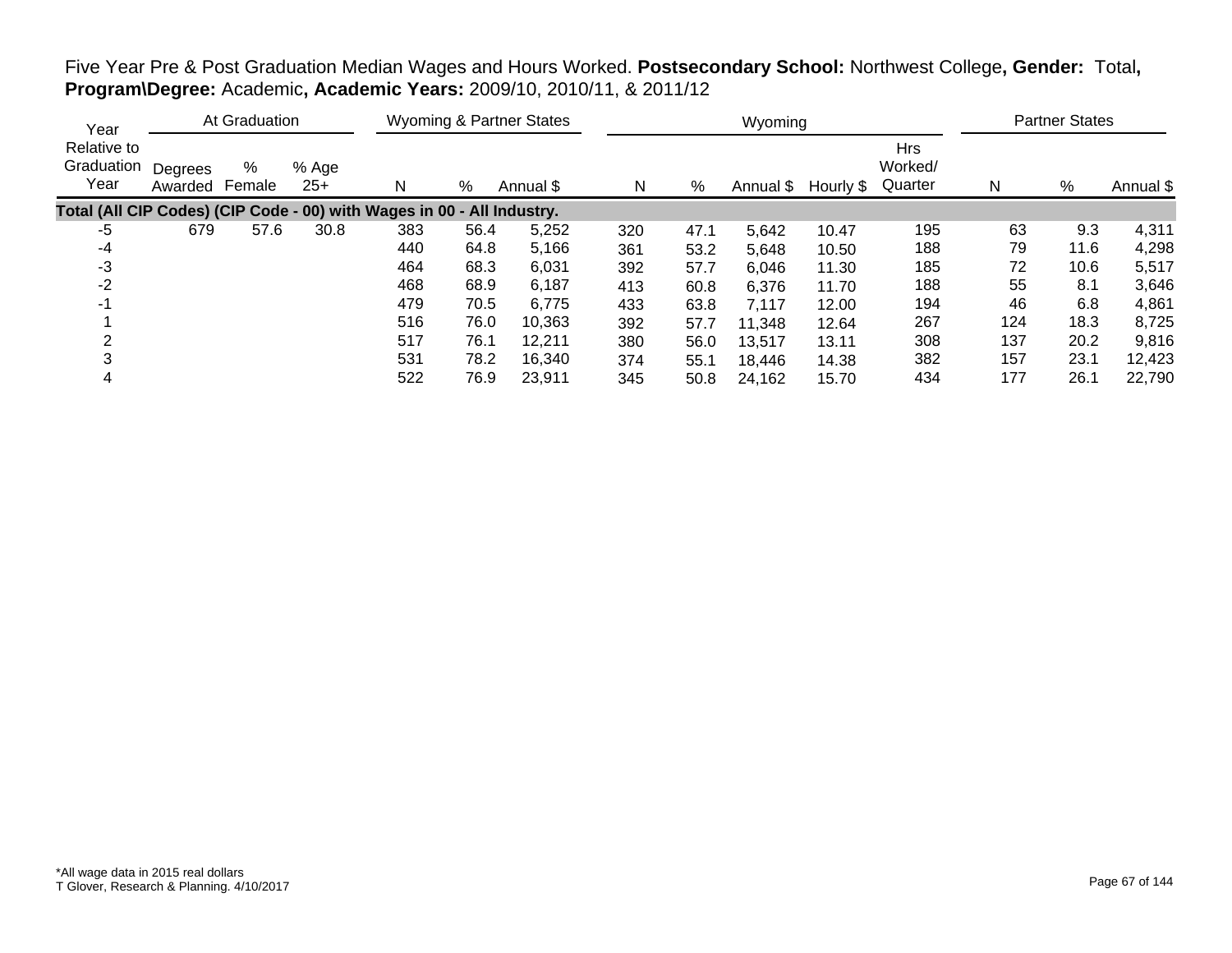Five Year Pre & Post Graduation Median Wages and Hours Worked. **Postsecondary School:** Northwest College**, Gender:** Total**, Program\Degree:** Occupational 1 Year**, Academic Years:** 2009/10, 2010/11, & 2011/12

| Year                                                                   |                    | At Graduation |                |     |      | Wyoming & Partner States |     |      | Wyoming   |           |                                  |    | <b>Partner States</b> |           |
|------------------------------------------------------------------------|--------------------|---------------|----------------|-----|------|--------------------------|-----|------|-----------|-----------|----------------------------------|----|-----------------------|-----------|
| Relative to<br>Graduation<br>Year                                      | Degrees<br>Awarded | %<br>Female   | % Age<br>$25+$ | N   | %    | Annual \$                | N   | %    | Annual \$ | Hourly \$ | <b>Hrs</b><br>Worked/<br>Quarter | N  | $\%$                  | Annual \$ |
| Total (All CIP Codes) (CIP Code - 00) with Wages in 00 - All Industry. |                    |               |                |     |      |                          |     |      |           |           |                                  |    |                       |           |
| -5                                                                     | 149                | 51.0          | 40.3           | 82  | 55.0 | 6,221                    | 65  | 43.6 | 5,974     | 10.18     | 245                              | 17 | 11.4                  | 6,469     |
| -4                                                                     |                    |               |                | 101 | 67.8 | 6,728                    | 81  | 54.4 | 6,262     | 10.55     | 214                              | 20 | 13.4                  | 8,726     |
| -3                                                                     |                    |               |                | 106 | 71.1 | 7,078                    | 90  | 60.4 | 7,572     | 11.47     | 233                              | 16 | 10.7                  | 3,545     |
| $-2$                                                                   |                    |               |                | 104 | 69.8 | 6,995                    | 91  | 61.1 | 7,011     | 12.52     | 210                              | 13 | 8.7                   | 6,979     |
| -1                                                                     |                    |               |                | 112 | 75.2 | 6,954                    | 101 | 67.8 | 7,086     | 11.94     | 218                              | 11 | 7.4                   | 3,355     |
|                                                                        |                    |               |                | 124 | 83.2 | 14,729                   | 98  | 65.8 | 14,991    | 14.82     | 338                              | 26 | 17.5                  | 13,759    |
|                                                                        |                    |               |                | 121 | 81.2 | 19,560                   | 85  | 57.0 | 22,494    | 14.95     | 430                              | 36 | 24.2                  | 18,294    |
|                                                                        |                    |               |                | 119 | 79.9 | 24,661                   | 82  | 55.0 | 24,696    | 15.41     | 452                              | 37 | 24.8                  | 22,466    |
| 4                                                                      |                    |               |                | 118 | 79.2 | 28,800                   | 76  | 51.0 | 35,625    | 17.60     | 520                              | 42 | 28.2                  | 23,209    |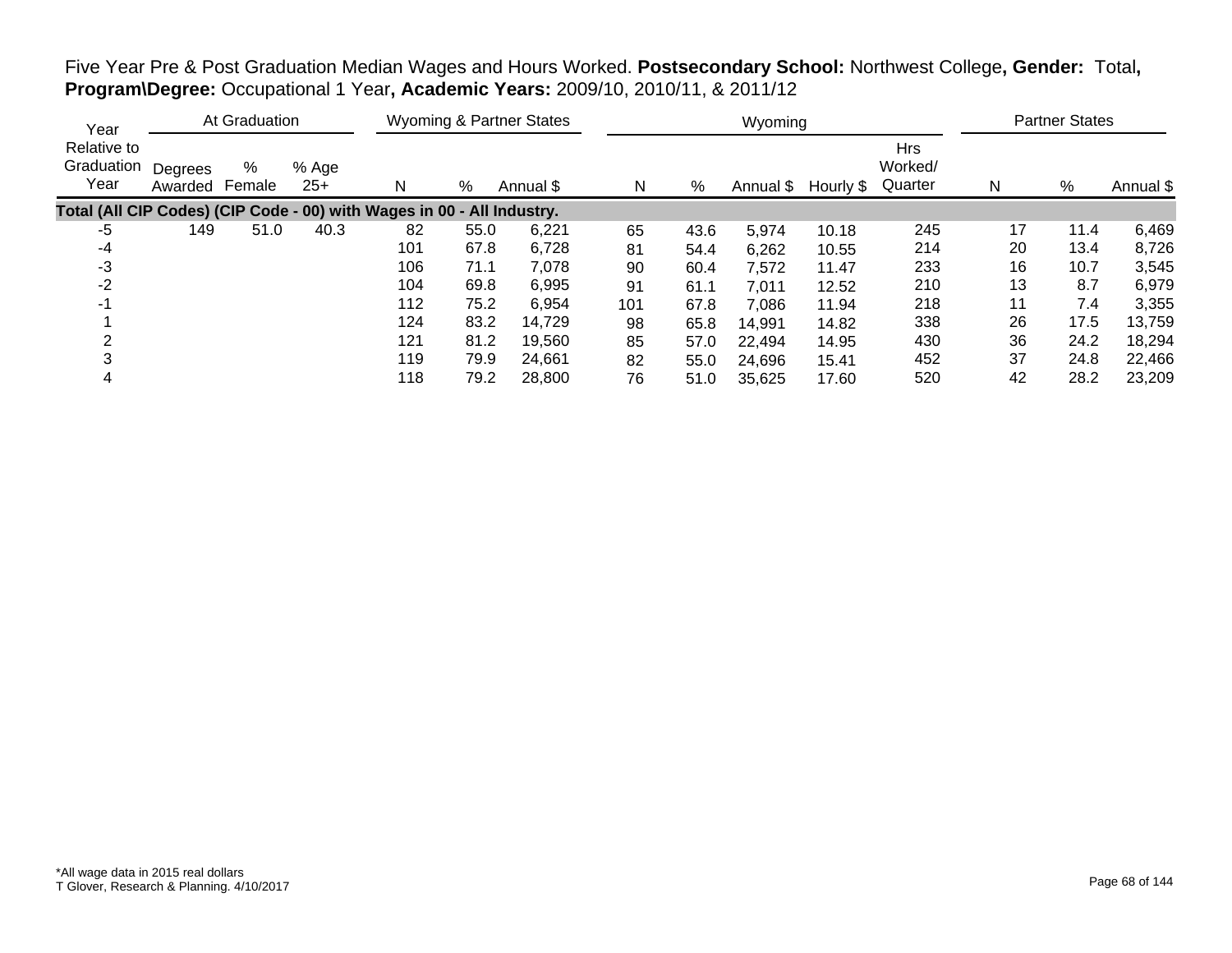Five Year Pre & Post Graduation Median Wages and Hours Worked. **Postsecondary School:** Northwest College**, Gender:** Total**, Program\Degree:** Occupational 2 Year**, Academic Years:** 2009/10, 2010/11, & 2011/12

| Year                              |                    | At Graduation |                |                                                                        |      | <b>Wyoming &amp; Partner States</b> |     |      | Wyoming   |           |                                  |     | <b>Partner States</b> |           |
|-----------------------------------|--------------------|---------------|----------------|------------------------------------------------------------------------|------|-------------------------------------|-----|------|-----------|-----------|----------------------------------|-----|-----------------------|-----------|
| Relative to<br>Graduation<br>Year | Degrees<br>Awarded | %<br>Female   | % Age<br>$25+$ | N                                                                      | %    | Annual \$                           | N   | %    | Annual \$ | Hourly \$ | <b>Hrs</b><br>Worked/<br>Quarter | N   | %                     | Annual \$ |
|                                   |                    |               |                | Total (All CIP Codes) (CIP Code - 00) with Wages in 00 - All Industry. |      |                                     |     |      |           |           |                                  |     |                       |           |
| -5                                | 327                | 62.7          | 44.6           | 183                                                                    | 56.0 | 7,462                               | 144 | 44.0 | 9,493     | 11.09     | 267                              | 39  | 11.9                  | 4,172     |
| -4                                |                    |               |                | 206                                                                    | 63.0 | 7,967                               | 154 | 47.1 | 9,624     | 11.75     | 251                              | 52  | 15.9                  | 4,750     |
| -3                                |                    |               |                | 211                                                                    | 64.5 | 8,530                               | 157 | 48.0 | 9,572     | 12.60     | 257                              | 54  | 16.5                  | 5,826     |
| $-2$                              |                    |               |                | 204                                                                    | 62.4 | 7,367                               | 168 | 51.4 | 8,341     | 12.59     | 203                              | 36  | 11.0                  | 5,498     |
| -1                                |                    |               |                | 217                                                                    | 66.4 | 7,883                               | 186 | 56.9 | 8,353     | 12.52     | 207                              | 31  | 9.5                   | 5,991     |
|                                   |                    |               |                | 255                                                                    | 78.0 | 19,269                              | 183 | 56.0 | 20,689    | 16.65     | 400                              | 72  | 22.0                  | 15,996    |
|                                   |                    |               |                | 254                                                                    | 77.7 | 23,012                              | 169 | 51.7 | 25,454    | 18.49     | 449                              | 85  | 26.0                  | 19,404    |
|                                   |                    |               |                | 255                                                                    | 78.0 | 27,283                              | 161 | 49.2 | 29,442    | 17.44     | 488                              | 94  | 28.7                  | 22,488    |
| 4                                 |                    |               |                | 253                                                                    | 77.4 | 28,862                              | 143 | 43.7 | 32,500    | 19.83     | 502                              | 110 | 33.6                  | 23,099    |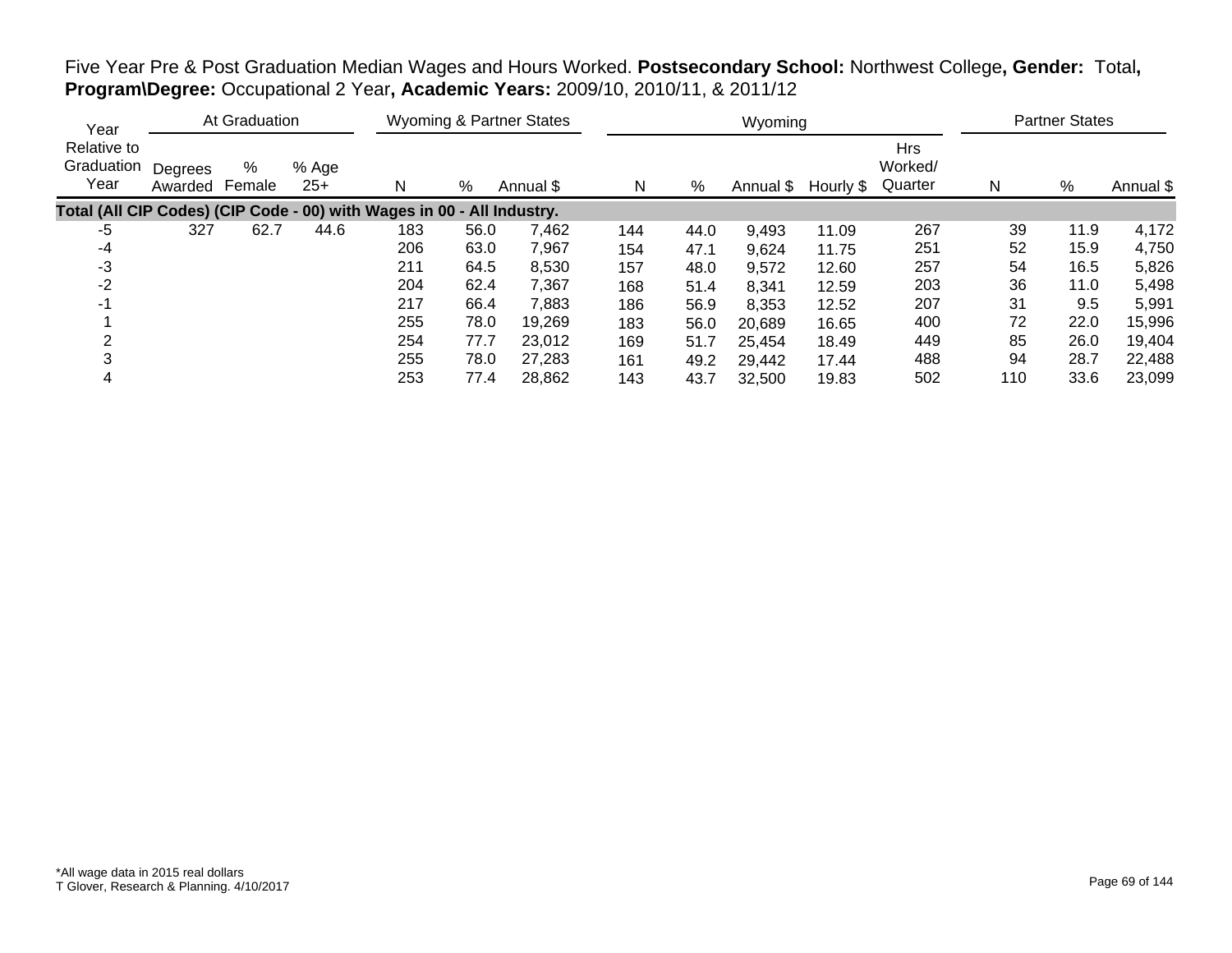Five Year Pre & Post Graduation Median Wages and Hours Worked. **Postsecondary School:** Western Wyoming Community College**, Gender:** Total**, Program\Degree:** Academic**, Academic Years:** 2009/10, 2010/11, & 2011/12

| Year                                                                   | At Graduation      |             |                | <b>Wyoming &amp; Partner States</b> |      |           |     | Wyoming |           | <b>Partner States</b> |                                  |     |      |           |
|------------------------------------------------------------------------|--------------------|-------------|----------------|-------------------------------------|------|-----------|-----|---------|-----------|-----------------------|----------------------------------|-----|------|-----------|
| Relative to<br>Graduation<br>Year                                      | Degrees<br>Awarded | %<br>Female | % Age<br>$25+$ | N                                   | %    | Annual \$ | N   | %       | Annual \$ | Hourly \$             | <b>Hrs</b><br>Worked/<br>Quarter | N   | %    | Annual \$ |
| Total (All CIP Codes) (CIP Code - 00) with Wages in 00 - All Industry. |                    |             |                |                                     |      |           |     |         |           |                       |                                  |     |      |           |
| -5                                                                     | 831                | 68.8        | 37.9           | 488                                 | 58.7 | 6,117     | 425 | 51.1    | 6,452     | 10.07                 | 209                              | 63  | 7.6  | 2,682     |
| -4                                                                     |                    |             |                | 591                                 | 71.1 | 6,520     | 509 | 61.3    | 7,239     | 10.99                 | 225                              | 82  | 9.9  | 2,553     |
| -3                                                                     |                    |             |                | 616                                 | 74.1 | 7,394     | 518 | 62.3    | 8,171     | 11.52                 | 228                              | 98  | 11.8 | 3,363     |
| $-2$                                                                   |                    |             |                | 654                                 | 78.7 | 7,319     | 577 | 69.4    | 8,328     | 12.20                 | 218                              | 77  | 9.3  | 2,880     |
| -1                                                                     |                    |             |                | 677                                 | 81.5 | 9,199     | 620 | 74.6    | 9,631     | 12.82                 | 230                              | 57  | 6.9  | 3,830     |
|                                                                        |                    |             |                | 706                                 | 85.0 | 11,179    | 563 | 67.8    | 13,242    | 13.11                 | 291                              | 143 | 17.2 | 7,978     |
|                                                                        |                    |             |                | 669                                 | 80.5 | 13.261    | 510 | 61.4    | 14,022    | 13.73                 | 325                              | 159 | 19.1 | 11,661    |
|                                                                        |                    |             |                | 666                                 | 80.1 | 15,745    | 477 | 57.4    | 17,637    | 14.33                 | 366                              | 189 | 22.7 | 13,781    |
| 4                                                                      |                    |             |                | 653                                 | 78.6 | 21.949    | 445 | 53.6    | 25,905    | 15.54                 | 439                              | 208 | 25.0 | 16,776    |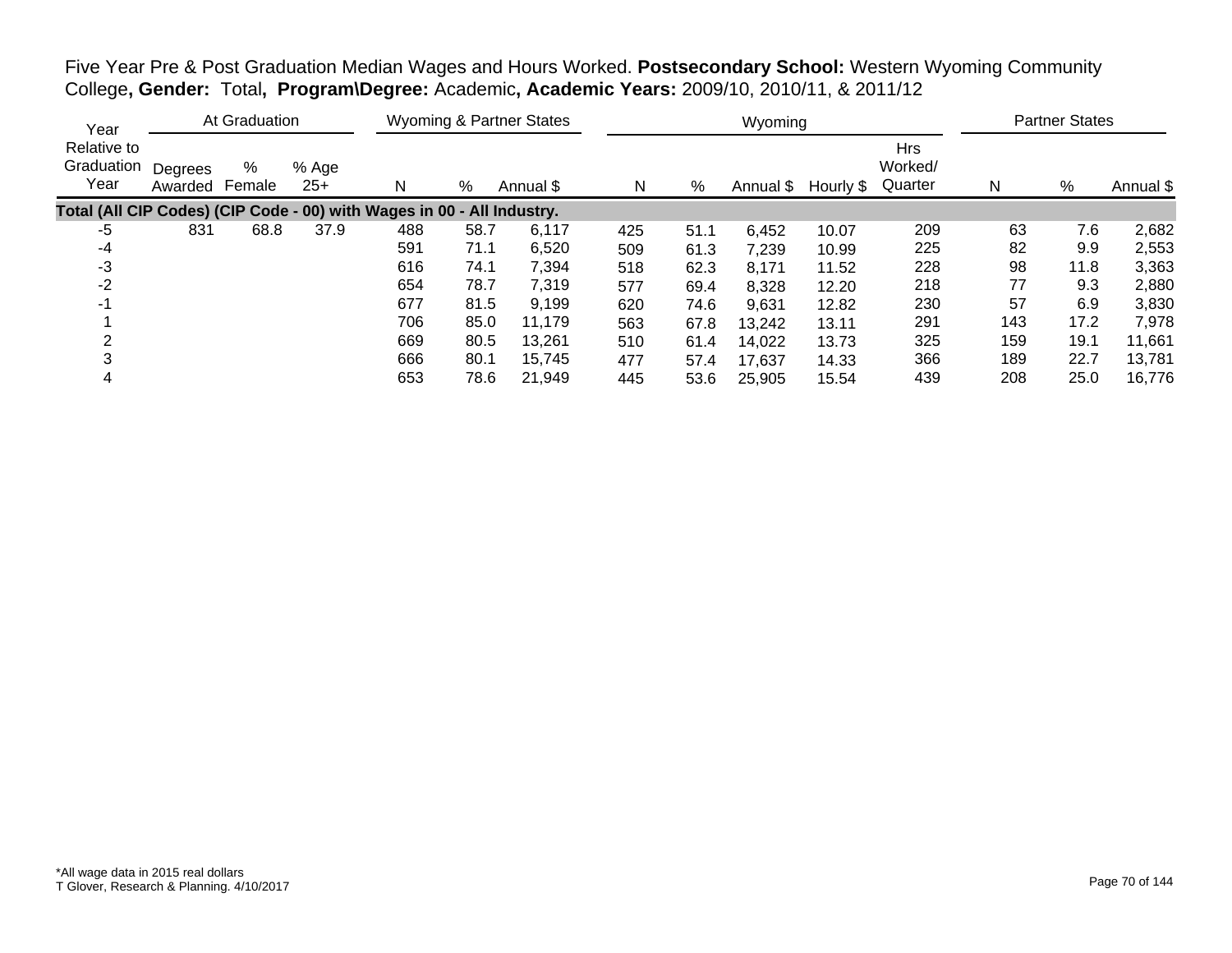Five Year Pre & Post Graduation Median Wages and Hours Worked. **Postsecondary School:** Western Wyoming Community College**, Gender:** Total**, Program\Degree:** Occupational 1 Year**, Academic Years:** 2009/10, 2010/11, & 2011/12

| Year                                                                   |                           | At Graduation |                |     | <b>Wyoming &amp; Partner States</b> |           |     |      | Wyoming   | <b>Partner States</b> |                                  |    |      |           |
|------------------------------------------------------------------------|---------------------------|---------------|----------------|-----|-------------------------------------|-----------|-----|------|-----------|-----------------------|----------------------------------|----|------|-----------|
| Relative to<br>Graduation<br>Year                                      | Degrees<br>Awarded Female | %             | % Age<br>$25+$ | N   | %                                   | Annual \$ | N   | %    | Annual \$ | Hourly \$             | <b>Hrs</b><br>Worked/<br>Quarter | N  | %    | Annual \$ |
| Total (All CIP Codes) (CIP Code - 00) with Wages in 00 - All Industry. |                           |               |                |     |                                     |           |     |      |           |                       |                                  |    |      |           |
| -5                                                                     | 221                       | 57.9          | 70.6           | 162 | 73.3                                | 19,202    | 148 | 67.0 | 20,438    | 14.21                 | 416                              | 14 | 6.3  | 8,338     |
| -4                                                                     |                           |               |                | 171 | 77.4                                | 21,402    | 158 | 71.5 | 21,946    | 14.20                 | 423                              | 13 | 5.9  | 7,225     |
| -3                                                                     |                           |               |                | 172 | 77.8                                | 21,453    | 161 | 72.9 | 21.754    | 14.83                 | 412                              | 11 | 5.0  | 11,795    |
| $-2$                                                                   |                           |               |                | 183 | 82.8                                | 19,315    | 173 | 78.3 | 20,724    | 15.36                 | 374                              | 10 | 4.5  | 11,571    |
| -1                                                                     |                           |               |                | 181 | 81.9                                | 13,813    | 172 | 77.8 | 14,979    | 15.54                 | 295                              | 9  | 4.1  | 4,457     |
|                                                                        |                           |               |                | 197 | 89.1                                | 23,119    | 182 | 82.4 | 25,143    | 20.27                 | 426                              | 15 | 6.8  | 12,250    |
|                                                                        |                           |               |                | 198 | 89.6                                | 46,759    | 173 | 78.3 | 48,518    | 23.98                 | 514                              | 25 | 11.3 | 18,793    |
|                                                                        |                           |               |                | 189 | 85.5                                | 49,761    | 163 | 73.8 | 51,801    | 25.00                 | 520                              | 26 | 11.8 | 25,033    |
| 4                                                                      |                           |               |                | 188 | 85.1                                | 53,302    | 159 | 71.9 | 55,988    | 26.26                 | 520                              | 29 | 13.1 | 35,197    |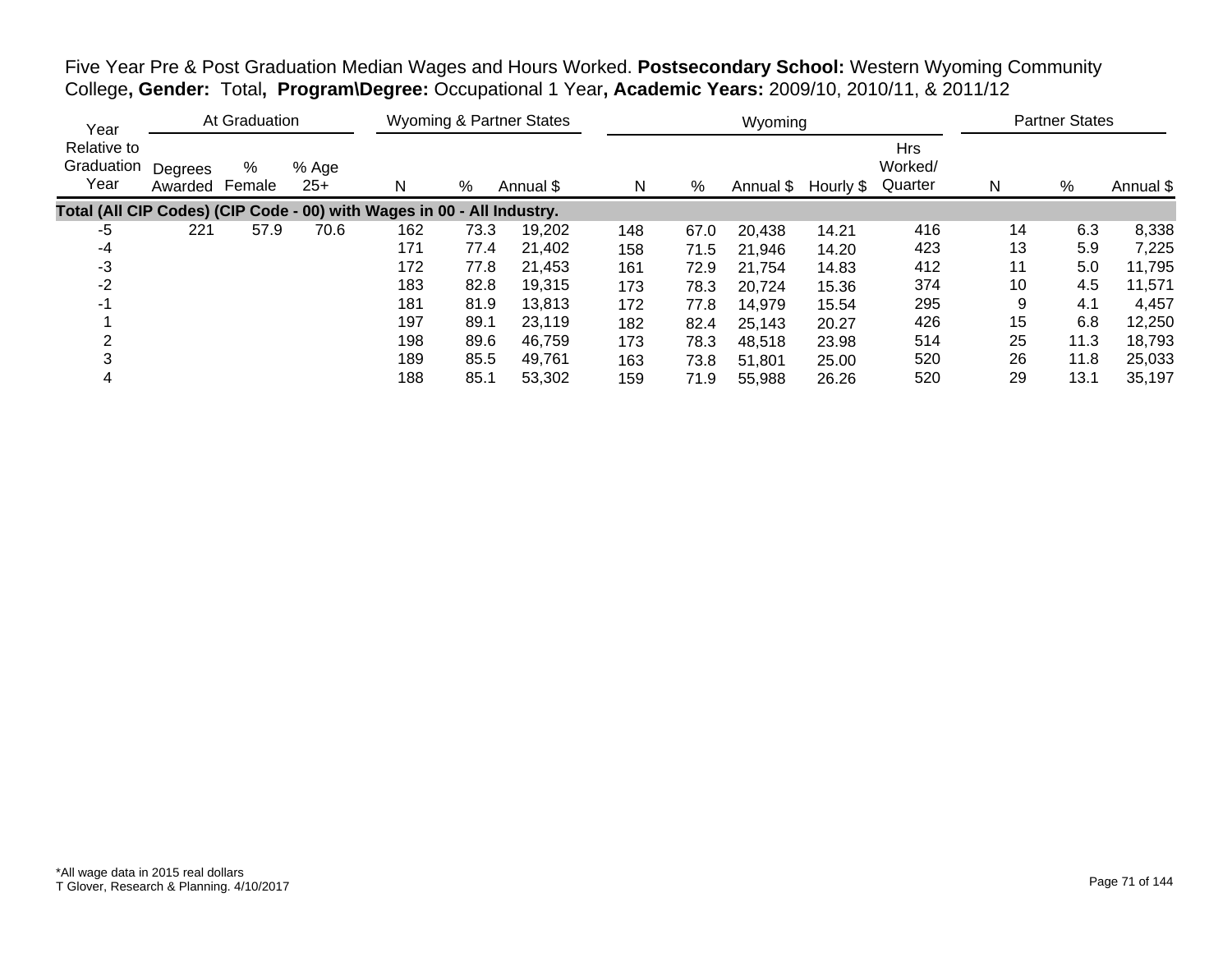Five Year Pre & Post Graduation Median Wages and Hours Worked. **Postsecondary School:** Western Wyoming Community College**, Gender:** Total**, Program\Degree:** Occupational 2 Year**, Academic Years:** 2009/10, 2010/11, & 2011/12

| Year                                                                   | At Graduation      |             |                |     | <b>Wyoming &amp; Partner States</b> |           |     |      | Wyoming   | <b>Partner States</b> |                                  |    |      |           |
|------------------------------------------------------------------------|--------------------|-------------|----------------|-----|-------------------------------------|-----------|-----|------|-----------|-----------------------|----------------------------------|----|------|-----------|
| Relative to<br>Graduation<br>Year                                      | Degrees<br>Awarded | %<br>Female | % Age<br>$25+$ | N   | %                                   | Annual \$ | N   | %    | Annual \$ | Hourly \$             | <b>Hrs</b><br>Worked/<br>Quarter | N  | $\%$ | Annual \$ |
| Total (All CIP Codes) (CIP Code - 00) with Wages in 00 - All Industry. |                    |             |                |     |                                     |           |     |      |           |                       |                                  |    |      |           |
| -5                                                                     | 220                | 57.3        | 65.5           | 171 | 77.7                                | 15,741    | 155 | 70.5 | 15,106    | 12.57                 | 328                              | 16 | 7.3  | 17,288    |
| -4                                                                     |                    |             |                | 168 | 76.4                                | 16,154    | 154 | 70.0 | 16,754    | 13.73                 | 350                              | 14 | 6.4  | 5,875     |
| -3                                                                     |                    |             |                | 176 | 80.0                                | 16,334    | 160 | 72.7 | 16,864    | 14.81                 | 348                              | 16 | 7.3  | 14,459    |
| $-2$                                                                   |                    |             |                | 181 | 82.3                                | 14,885    | 168 | 76.4 | 15,369    | 15.63                 | 285                              | 13 | 5.9  | 8,979     |
| -1                                                                     |                    |             |                | 176 | 80.0                                | 15,479    | 166 | 75.5 | 15,665    | 16.91                 | 320                              | 10 | 4.5  | 9,333     |
|                                                                        |                    |             |                | 208 | 94.5                                | 46,928    | 194 | 88.2 | 47,050    | 24.12                 | 520                              | 14 | 6.4  | 39,483    |
|                                                                        |                    |             |                | 199 | 90.5                                | 53.877    | 176 | 80.0 | 54,103    | 25.85                 | 520                              | 23 | 10.5 | 51,219    |
|                                                                        |                    |             |                | 199 | 90.5                                | 54,012    | 167 | 75.9 | 55,237    | 26.41                 | 532                              | 32 | 14.5 | 33,168    |
| 4                                                                      |                    |             |                | 192 | 87.3                                | 60.318    | 167 | 75.9 | 61,220    | 26.40                 | 531                              | 25 | 11.4 | 45,963    |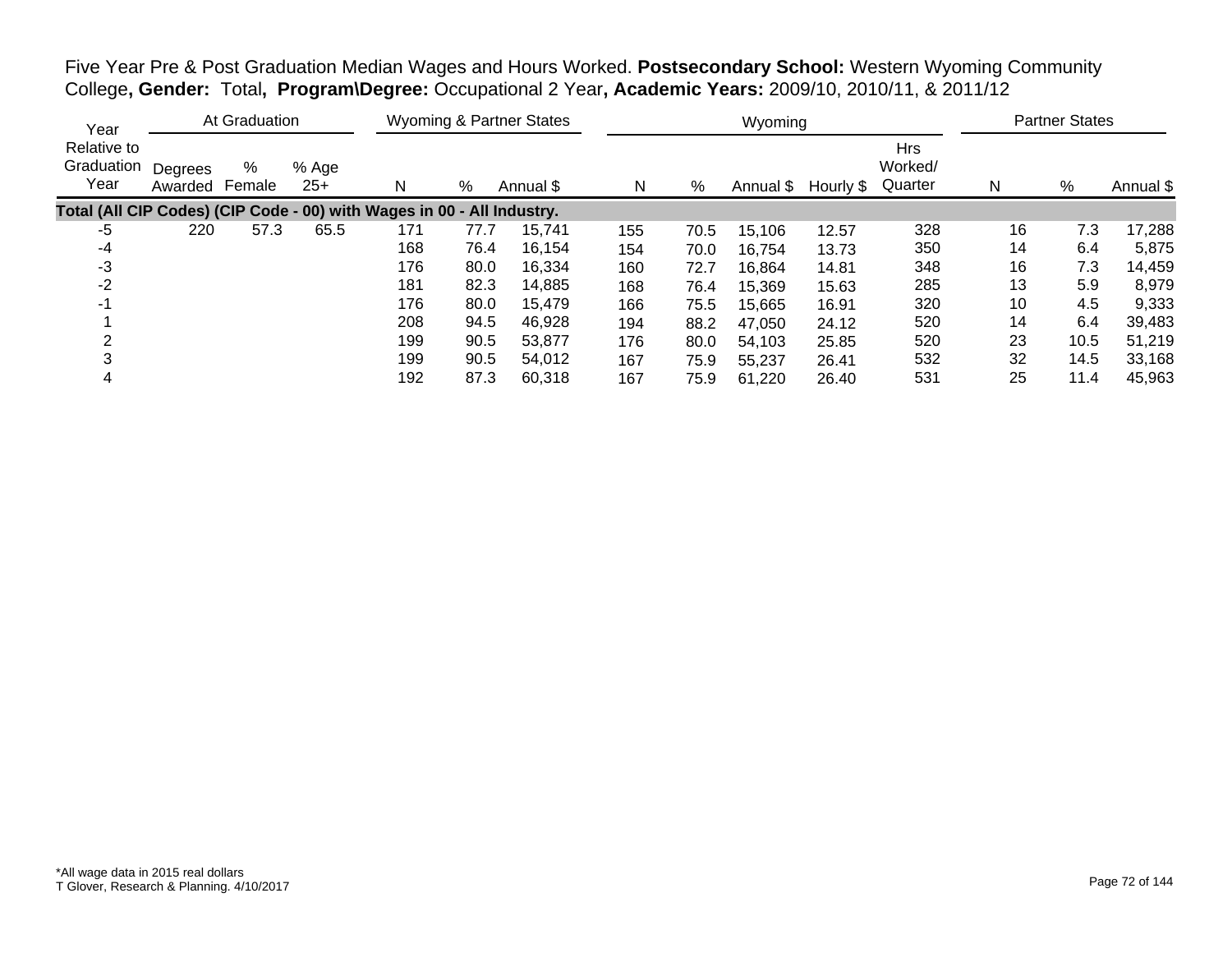# Five Year Pre & Post Graduation Median Wages and Hours Worked. **Postsecondary School:** All Colleges**, Gender:** Total**, Program\Degree:** Academic**, Academic Years:** 2010/11, 2011/12, & 2012/13

| Year                              |                    | At Graduation |                |                                                                        |      | Wyoming & Partner States |       |      | Wyoming   |           |                                  |     | <b>Partner States</b> |           |
|-----------------------------------|--------------------|---------------|----------------|------------------------------------------------------------------------|------|--------------------------|-------|------|-----------|-----------|----------------------------------|-----|-----------------------|-----------|
| Relative to<br>Graduation<br>Year | Degrees<br>Awarded | %<br>Female   | % Age<br>$25+$ | N                                                                      | %    | Annual \$                | N     | %    | Annual \$ | Hourly \$ | <b>Hrs</b><br>Worked/<br>Quarter | N   | %                     | Annual \$ |
|                                   |                    |               |                | Total (All CIP Codes) (CIP Code - 00) with Wages in 00 - All Industry. |      |                          |       |      |           |           |                                  |     |                       |           |
| -5                                | 5,106              | 68.0          | 37.8           | 3,101                                                                  | 60.7 | 6,511                    | 2,754 | 53.9 | 6,668     | 10.48     | 208                              | 347 | 6.8                   | 5,309     |
| -4                                |                    |               |                | 3,545                                                                  | 69.4 | 6,690                    | 3,159 | 61.9 | 7,021     | 11.00     | 211                              | 386 | 7.6                   | 4,297     |
| -3                                |                    |               |                | 3,753                                                                  | 73.5 | 7,990                    | 3,375 | 66.1 | 8,386     | 11.28     | 224                              | 378 | 7.4                   | 4,826     |
| $-2$                              |                    |               |                | 3,954                                                                  | 77.4 | 8.093                    | 3,635 | 71.2 | 8,510     | 11.58     | 224                              | 319 | 6.2                   | 4,755     |
| $-1$                              |                    |               |                | 4,081                                                                  | 79.9 | 8,980                    | 3,804 | 74.5 | 9,375     | 11.92     | 238                              | 277 | 5.4                   | 4,800     |
|                                   |                    |               |                | 4,183                                                                  | 81.9 | 11,273                   | 3,499 | 68.5 | 11,923    | 12.59     | 287                              | 684 | 13.4                  | 9,135     |
| ◠                                 |                    |               |                | 4,090                                                                  | 80.1 | 14,038                   | 3,251 | 63.7 | 14,773    | 13.64     | 326                              | 839 | 16.4                  | 11,425    |
| 3                                 |                    |               |                | 4,091                                                                  | 80.1 | 18.467                   | 3.112 | 60.9 | 19,832    | 14.79     | 384                              | 979 | 19.2                  | 15,096    |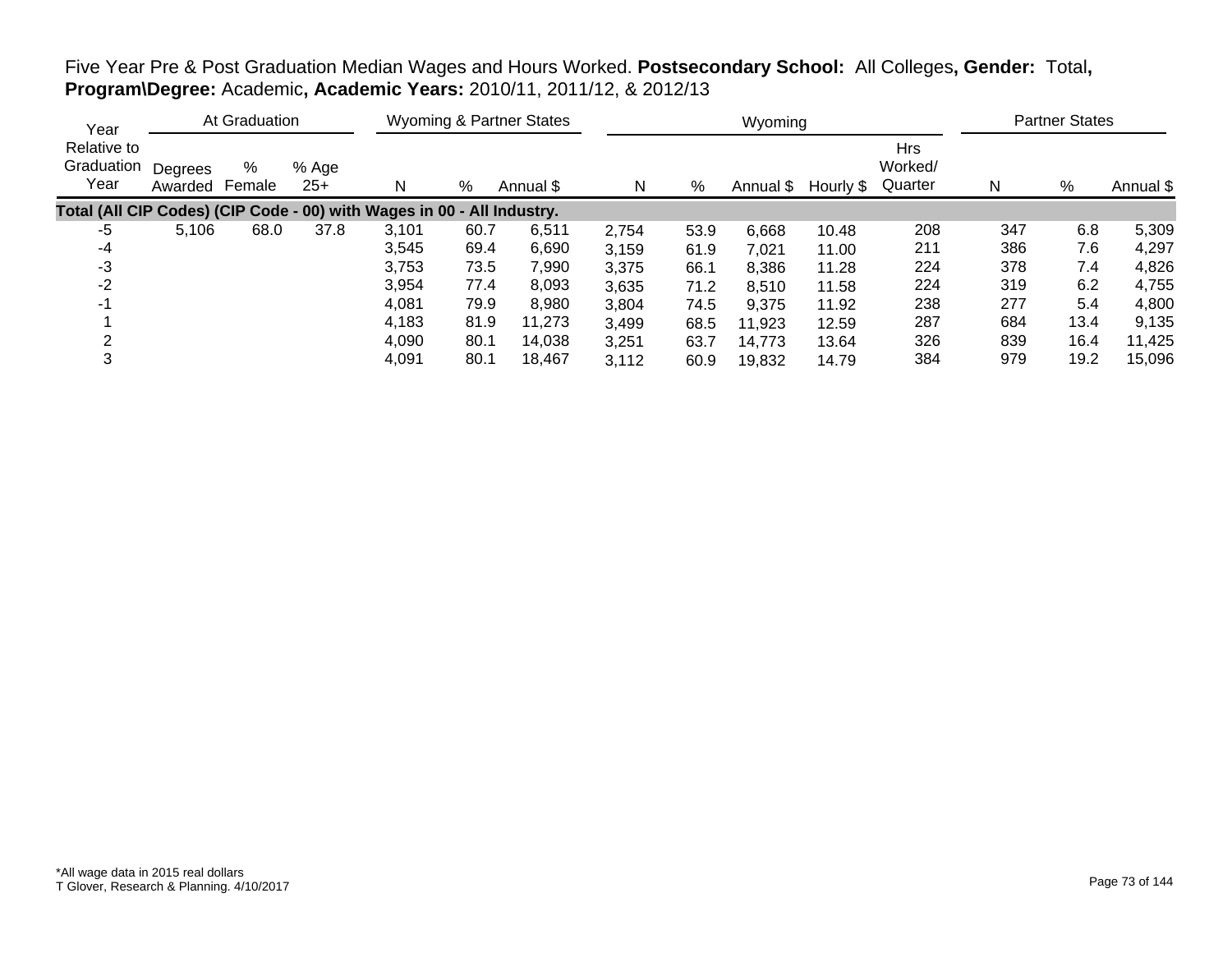Five Year Pre & Post Graduation Median Wages and Hours Worked. **Postsecondary School:** All Colleges**, Gender:** Total**, Program\Degree:** Occupational 1 Year**, Academic Years:** 2010/11, 2011/12, & 2012/13

| Year                                                                   |                    | At Graduation |                |        |      | Wyoming & Partner States |       |      | Wyoming   |           |                                  |     | <b>Partner States</b> |           |
|------------------------------------------------------------------------|--------------------|---------------|----------------|--------|------|--------------------------|-------|------|-----------|-----------|----------------------------------|-----|-----------------------|-----------|
| Relative to<br>Graduation<br>Year                                      | Degrees<br>Awarded | %<br>Female   | % Age<br>$25+$ | N      | %    | Annual \$                | N     | %    | Annual \$ | Hourly \$ | <b>Hrs</b><br>Worked/<br>Quarter | N   | %                     | Annual \$ |
| Total (All CIP Codes) (CIP Code - 00) with Wages in 00 - All Industry. |                    |               |                |        |      |                          |       |      |           |           |                                  |     |                       |           |
| -5                                                                     | 2,208              | 48.2          | 54.7           | ,364   | 61.8 | 11,096                   | 1,202 | 54.4 | 11,372    | 12.05     | 288                              | 162 | 7.3                   | 8,511     |
| -4                                                                     |                    |               |                | 546,   | 70.0 | 11,488                   | 1,356 | 61.4 | 11.995    | 12.20     | 291                              | 190 | 8.6                   | 9,514     |
| -3                                                                     |                    |               |                | 1,629  | 73.8 | 11,881                   | 1,445 | 65.4 | 12,410    | 12.65     | 295                              | 184 | 8.3                   | 8,450     |
| $-2$                                                                   |                    |               |                | 1,713  | 77.6 | 11.116                   | 1,561 | 70.7 | 11,486    | 12.71     | 280                              | 152 | 6.9                   | 7,943     |
| $-1$                                                                   |                    |               |                | 1,727  | 78.2 | 11.147                   | 1,604 | 72.6 | 11,422    | 12.96     | 274                              | 123 | 5.6                   | 7,978     |
|                                                                        |                    |               |                | 889, ا | 85.6 | 19,324                   | 1,660 | 75.2 | 19,774    | 15.64     | 372                              | 229 | 10.4                  | 15,952    |
|                                                                        |                    |               |                | 1,911  | 86.5 | 31,802                   | 1,608 | 72.8 | 33,640    | 18.62     | 481                              | 303 | 13.7                  | 26,130    |
|                                                                        |                    |               |                | 1,850  | 83.8 | 35,314                   | 1,482 | 67.1 | 38,163    | 19.91     | 502                              | 368 | 16.7                  | 26,349    |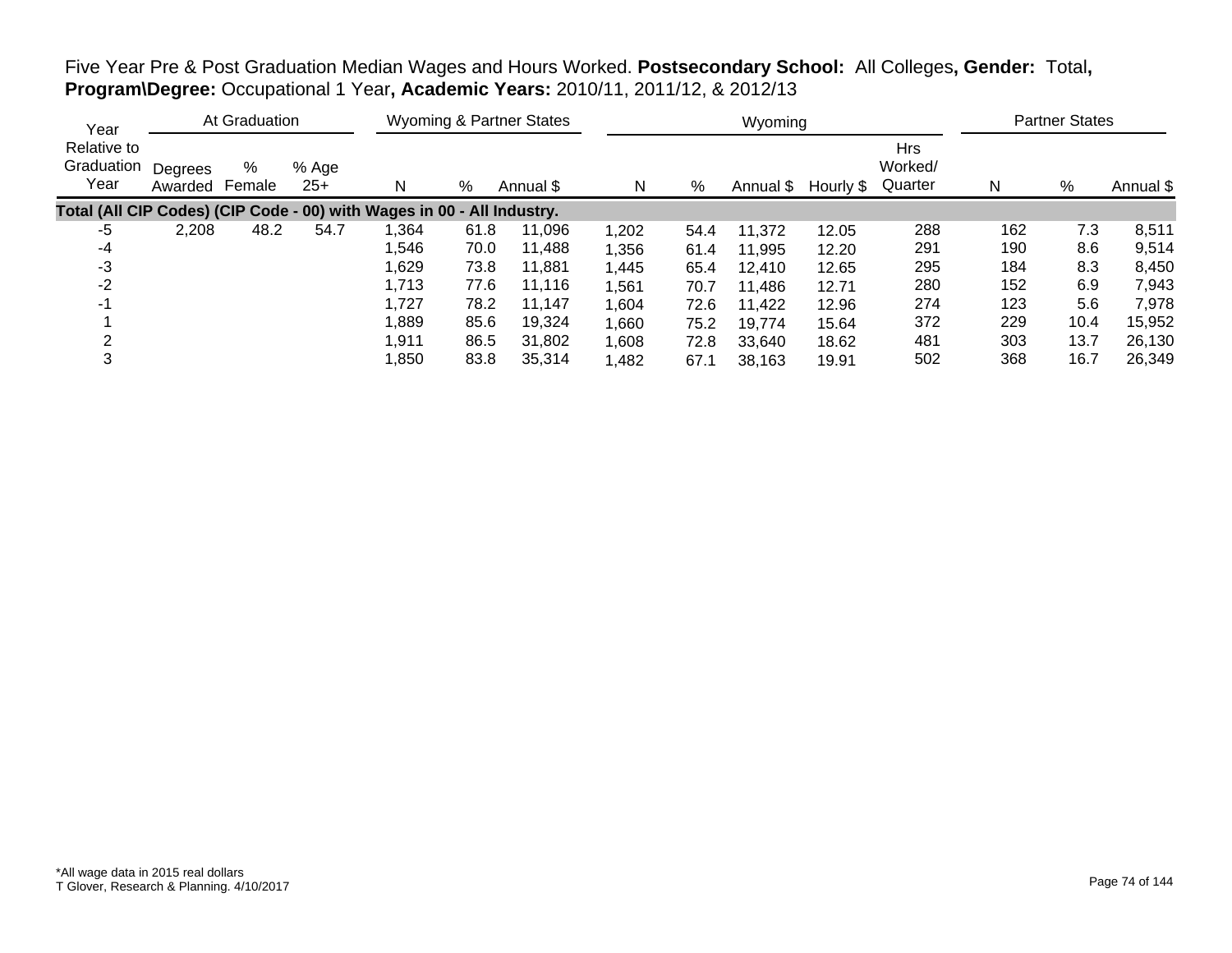Five Year Pre & Post Graduation Median Wages and Hours Worked. **Postsecondary School:** All Colleges**, Gender:** Total**, Program\Degree:** Occupational 2 Year**, Academic Years:** 2010/11, 2011/12, & 2012/13

| Year                              |                    | At Graduation |                |                                                                        |      | Wyoming & Partner States |       |      | Wyoming   |           |                                  |     | <b>Partner States</b> |           |
|-----------------------------------|--------------------|---------------|----------------|------------------------------------------------------------------------|------|--------------------------|-------|------|-----------|-----------|----------------------------------|-----|-----------------------|-----------|
| Relative to<br>Graduation<br>Year | Degrees<br>Awarded | %<br>Female   | % Age<br>$25+$ | N                                                                      | %    | Annual \$                | N     | %    | Annual \$ | Hourly \$ | <b>Hrs</b><br>Worked/<br>Quarter | N   | %                     | Annual \$ |
|                                   |                    |               |                | Total (All CIP Codes) (CIP Code - 00) with Wages in 00 - All Industry. |      |                          |       |      |           |           |                                  |     |                       |           |
| -5                                | 2,723              | 60.8          | 57.0           | ,803                                                                   | 66.2 | 11,225                   | 1,510 | 55.5 | 12,246    | 12.05     | 292                              | 293 | 10.8                  | 7,266     |
| -4                                |                    |               |                | 1,977                                                                  | 72.6 | 11,693                   | 1,677 | 61.6 | 12.591    | 12.63     | 296                              | 300 | 11.0                  | 7,476     |
| -3                                |                    |               |                | 2,049                                                                  | 75.2 | 11.747                   | 1,789 | 65.7 | 12,816    | 13.02     | 290                              | 260 | 9.5                   | 7,161     |
| $-2$                              |                    |               |                | 2,122                                                                  | 77.9 | 10.689                   | 1,910 | 70.1 | 11,094    | 13.07     | 260                              | 212 | 7.8                   | 6,736     |
| $-1$                              |                    |               |                | 2,096                                                                  | 77.0 | 11.557                   | 1,932 | 71.0 | 11,802    | 13.97     | 255                              | 164 | 6.0                   | 7,860     |
|                                   |                    |               |                | 2,389                                                                  | 87.7 | 33,956                   | 1,952 | 71.7 | 35,629    | 19.74     | 472                              | 437 | 16.0                  | 26,363    |
|                                   |                    |               |                | 2,353                                                                  | 86.4 | 41,957                   | 1,824 | 67.0 | 43.006    | 21.10     | 504                              | 529 | 19.4                  | 34,867    |
| 3                                 |                    |               |                | 2,315                                                                  | 85.0 | 42,810                   | 1,726 | 63.4 | 45,797    | 21.87     | 516                              | 589 | 21.6                  | 32,586    |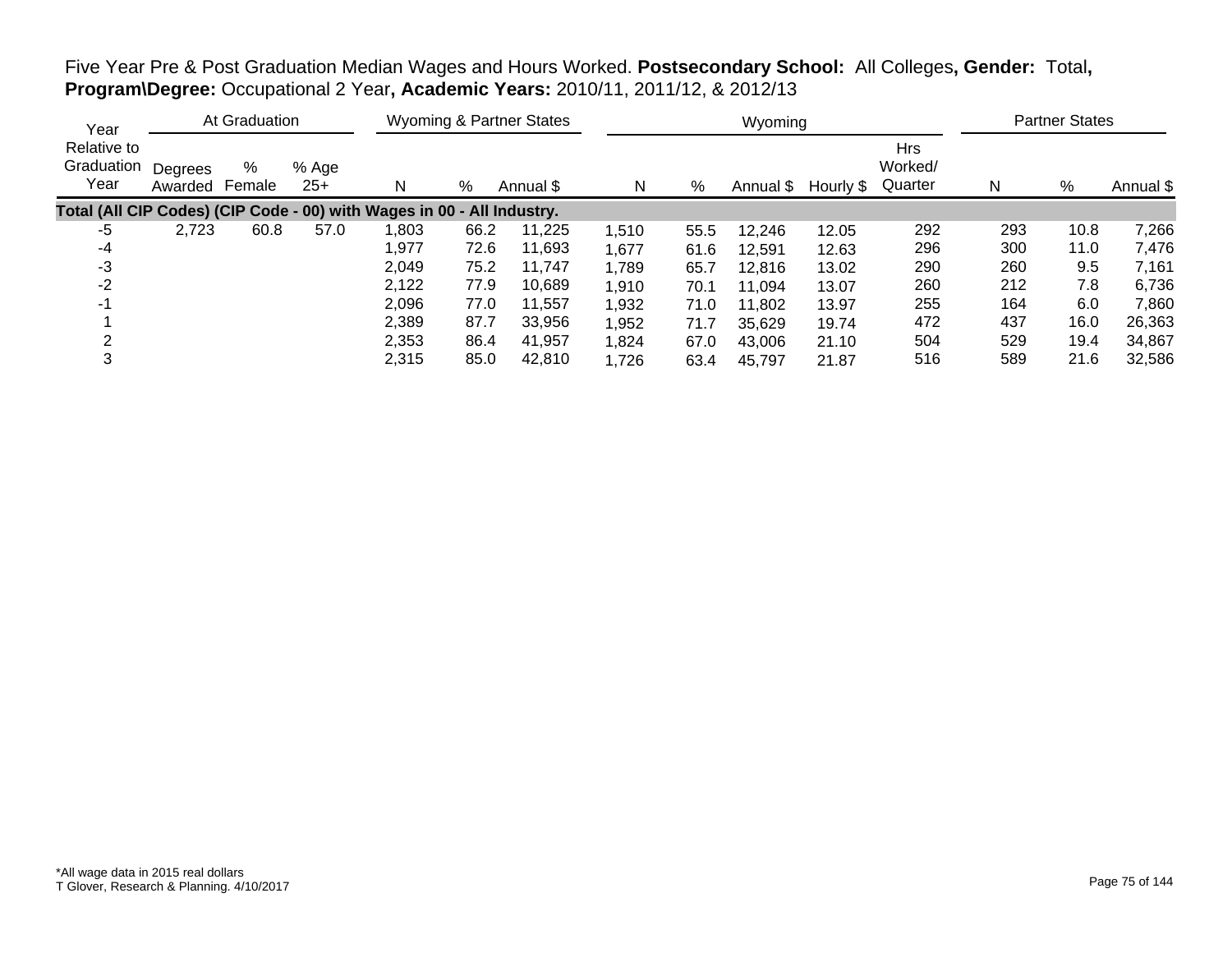# Five Year Pre & Post Graduation Median Wages and Hours Worked. **Postsecondary School:** Casper College**, Gender:** Total**, Program\Degree:** Academic**, Academic Years:** 2010/11, 2011/12, & 2012/13

| Year                              |                    | At Graduation |                |                                                                        |      | Wyoming & Partner States |     |      | Wyoming   |           |                                  |     | <b>Partner States</b> |           |
|-----------------------------------|--------------------|---------------|----------------|------------------------------------------------------------------------|------|--------------------------|-----|------|-----------|-----------|----------------------------------|-----|-----------------------|-----------|
| Relative to<br>Graduation<br>Year | Degrees<br>Awarded | %<br>Female   | % Age<br>$25+$ | N                                                                      | %    | Annual \$                | N   | %    | Annual \$ | Hourly \$ | <b>Hrs</b><br>Worked/<br>Quarter | N   | $\%$                  | Annual \$ |
|                                   |                    |               |                | Total (All CIP Codes) (CIP Code - 00) with Wages in 00 - All Industry. |      |                          |     |      |           |           |                                  |     |                       |           |
| -5                                | 1,143              | 68.7          | 39.4           | 775                                                                    | 67.8 | 7.421                    | 725 | 63.4 | 7,421     | 10.52     | 215                              | 50  | 4.4                   | 7,428     |
| -4                                |                    |               |                | 863                                                                    | 75.5 | 8,148                    | 823 | 72.0 | 8,074     | 11.10     | 224                              | 40  | 3.5                   | 9,253     |
| -3                                |                    |               |                | 910                                                                    | 79.6 | 9,552                    | 868 | 75.9 | 9,695     | 11.40     | 244                              | 42  | 3.7                   | 9,111     |
| $-2$                              |                    |               |                | 907                                                                    | 79.4 | 9,838                    | 868 | 75.9 | 9,993     | 11.58     | 255                              | 39  | 3.4                   | 5,762     |
| -1                                |                    |               |                | 904                                                                    | 79.1 | 10,732                   | 867 | 75.9 | 10,958    | 11.75     | 263                              | 37  | 3.2                   | 3,404     |
|                                   |                    |               |                | 942                                                                    | 82.4 | 12,334                   | 849 | 74.3 | 13,172    | 12.77     | 311                              | 93  | 8.1                   | 8,315     |
|                                   |                    |               |                | 933                                                                    | 81.6 | 15.449                   | 817 | 71.5 | 15,930    | 14.67     | 334                              | 116 | 10.1                  | 13,362    |
| 3                                 |                    |               |                | 936                                                                    | 81.9 | 22.650                   | 791 | 69.2 | 24,089    | 15.90     | 399                              | 145 | 12.7                  | 17,304    |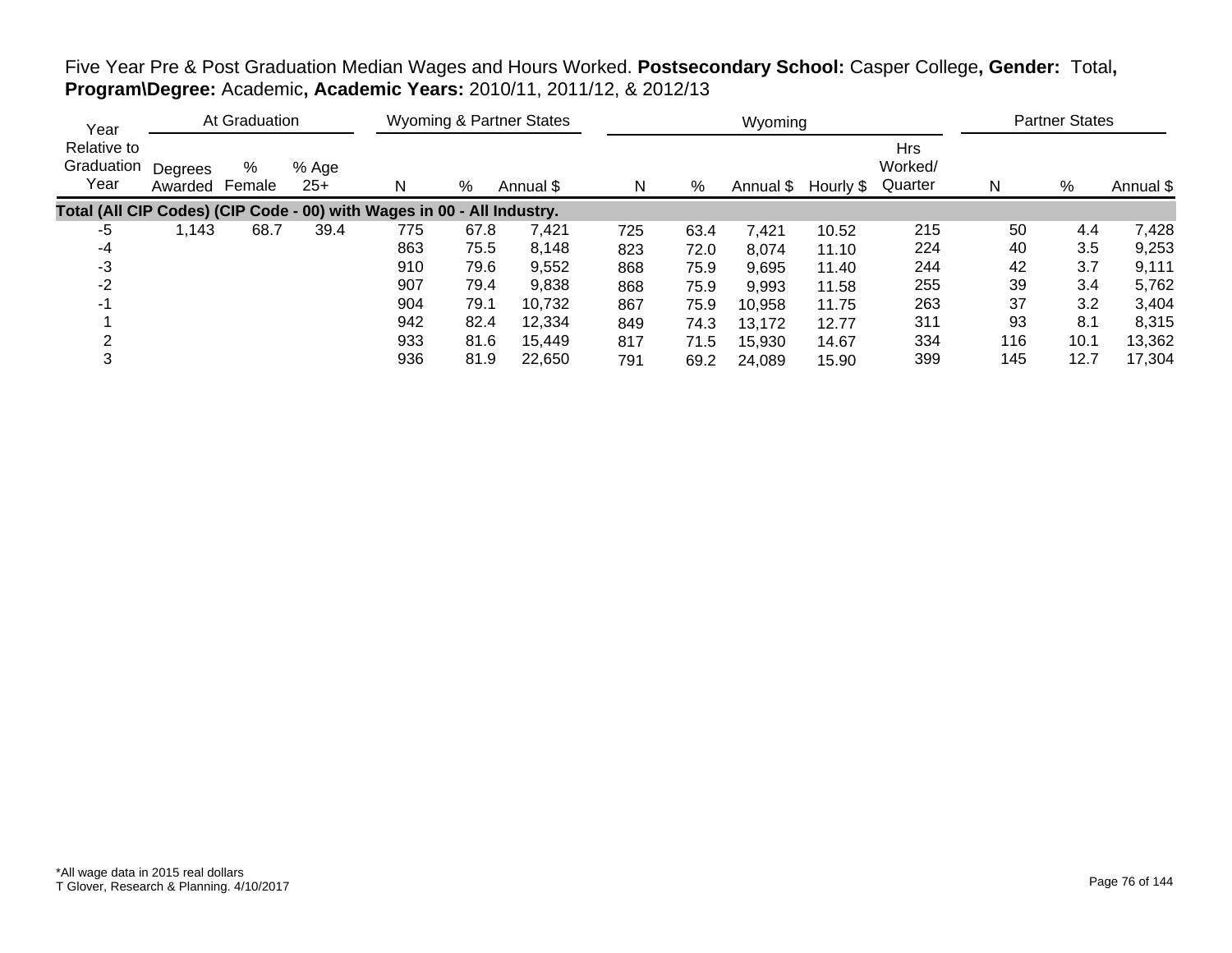Five Year Pre & Post Graduation Median Wages and Hours Worked. **Postsecondary School:** Casper College**, Gender:** Total**, Program\Degree:** Occupational 1 Year**, Academic Years:** 2010/11, 2011/12, & 2012/13

| Year                              |                    | At Graduation |                |                                                                        |      | <b>Wyoming &amp; Partner States</b> |     |      | Wyoming   |           |                                  |    | <b>Partner States</b> |           |
|-----------------------------------|--------------------|---------------|----------------|------------------------------------------------------------------------|------|-------------------------------------|-----|------|-----------|-----------|----------------------------------|----|-----------------------|-----------|
| Relative to<br>Graduation<br>Year | Degrees<br>Awarded | %<br>Female   | % Age<br>$25+$ | N                                                                      | %    | Annual \$                           | N   | %    | Annual \$ | Hourly \$ | <b>Hrs</b><br>Worked/<br>Quarter | N  | %                     | Annual \$ |
|                                   |                    |               |                | Total (All CIP Codes) (CIP Code - 00) with Wages in 00 - All Industry. |      |                                     |     |      |           |           |                                  |    |                       |           |
| -5                                | 516                | 38.6          | 53.7           | 334                                                                    | 64.7 | 12.757                              | 308 | 59.7 | 13,511    | 12.39     | 304                              | 26 | 5.0                   | 8,728     |
| -4                                |                    |               |                | 394                                                                    | 76.4 | 11,730                              | 360 | 69.8 | 11,937    | 12.15     | 290                              | 34 | 6.6                   | 9,969     |
| -3                                |                    |               |                | 407                                                                    | 78.9 | 14,732                              | 371 | 71.9 | 14,766    | 13.00     | 308                              | 36 | 7.0                   | 10,465    |
| $-2$                              |                    |               |                | 426                                                                    | 82.6 | 12,423                              | 395 | 76.6 | 12,614    | 12.87     | 300                              | 31 | 6.0                   | 10,000    |
| -1                                |                    |               |                | 436                                                                    | 84.5 | 12,904                              | 415 | 80.4 | 12,554    | 12.88     | 289                              | 21 | 4.1                   | 13,149    |
|                                   |                    |               |                | 461                                                                    | 89.3 | 26.473                              | 430 | 83.3 | 26,538    | 16.22     | 432                              | 31 | 6.0                   | 23,844    |
|                                   |                    |               |                | 448                                                                    | 86.8 | 34.819                              | 398 | 77.1 | 35,353    | 18.31     | 489                              | 50 | 9.7                   | 32,452    |
| 3                                 |                    |               |                | 447                                                                    | 86.6 | 36,040                              | 375 | 72.7 | 36,045    | 18.99     | 492                              | 72 | 14.0                  | 33,481    |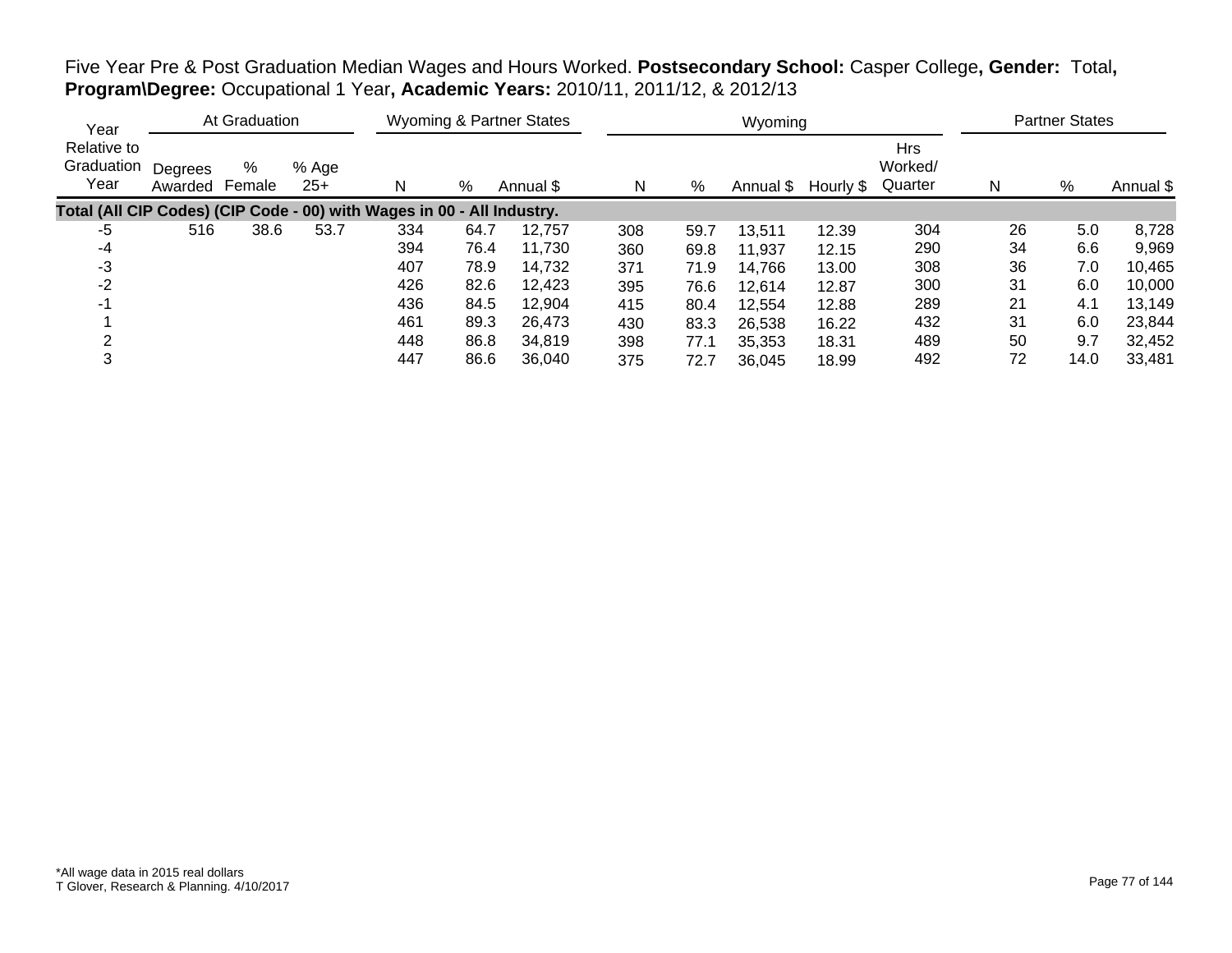Five Year Pre & Post Graduation Median Wages and Hours Worked. **Postsecondary School:** Casper College**, Gender:** Total**, Program\Degree:** Occupational 2 Year**, Academic Years:** 2010/11, 2011/12, & 2012/13

| Year                              |                    | At Graduation |                |                                                                        |      | Wyoming & Partner States |     |      | Wyoming   |           |                                  |    | <b>Partner States</b> |           |
|-----------------------------------|--------------------|---------------|----------------|------------------------------------------------------------------------|------|--------------------------|-----|------|-----------|-----------|----------------------------------|----|-----------------------|-----------|
| Relative to<br>Graduation<br>Year | Degrees<br>Awarded | %<br>Female   | % Age<br>$25+$ | N                                                                      | %    | Annual \$                | N   | %    | Annual \$ | Hourly \$ | <b>Hrs</b><br>Worked/<br>Quarter | N  | %                     | Annual \$ |
|                                   |                    |               |                | Total (All CIP Codes) (CIP Code - 00) with Wages in 00 - All Industry. |      |                          |     |      |           |           |                                  |    |                       |           |
| -5                                | 606                | 52.0          | 55.1           | 424                                                                    | 70.0 | 12,635                   | 378 | 62.4 | 12,774    | 12.04     | 282                              | 46 | 7.6                   | 11,208    |
| -4                                |                    |               |                | 485                                                                    | 80.0 | 11,833                   | 432 | 71.3 | 12,160    | 12.88     | 276                              | 53 | 8.7                   | 10,387    |
| -3                                |                    |               |                | 486                                                                    | 80.2 | 12,893                   | 443 | 73.1 | 12,895    | 13.53     | 286                              | 43 | 7.1                   | 10,404    |
| $-2$                              |                    |               |                | 483                                                                    | 79.7 | 12,359                   | 453 | 74.8 | 12,469    | 13.09     | 269                              | 30 | 5.0                   | 7,909     |
|                                   |                    |               |                | 489                                                                    | 80.7 | 12.913                   | 474 | 78.2 | 12,922    | 13.70     | 268                              | 15 | 2.5                   | 12,267    |
|                                   |                    |               |                | 541                                                                    | 89.3 | 36,246                   | 486 | 80.2 | 37,179    | 18.99     | 477                              | 55 | 9.1                   | 29,402    |
|                                   |                    |               |                | 534                                                                    | 88.1 | 41,902                   | 467 | 77.1 | 42,048    | 20.48     | 491                              | 67 | 11.1                  | 39,618    |
|                                   |                    |               |                | 518                                                                    | 85.5 | 44,015                   | 433 | 71.5 | 45,332    | 21.80     | 500                              | 85 | 14.0                  | 38,307    |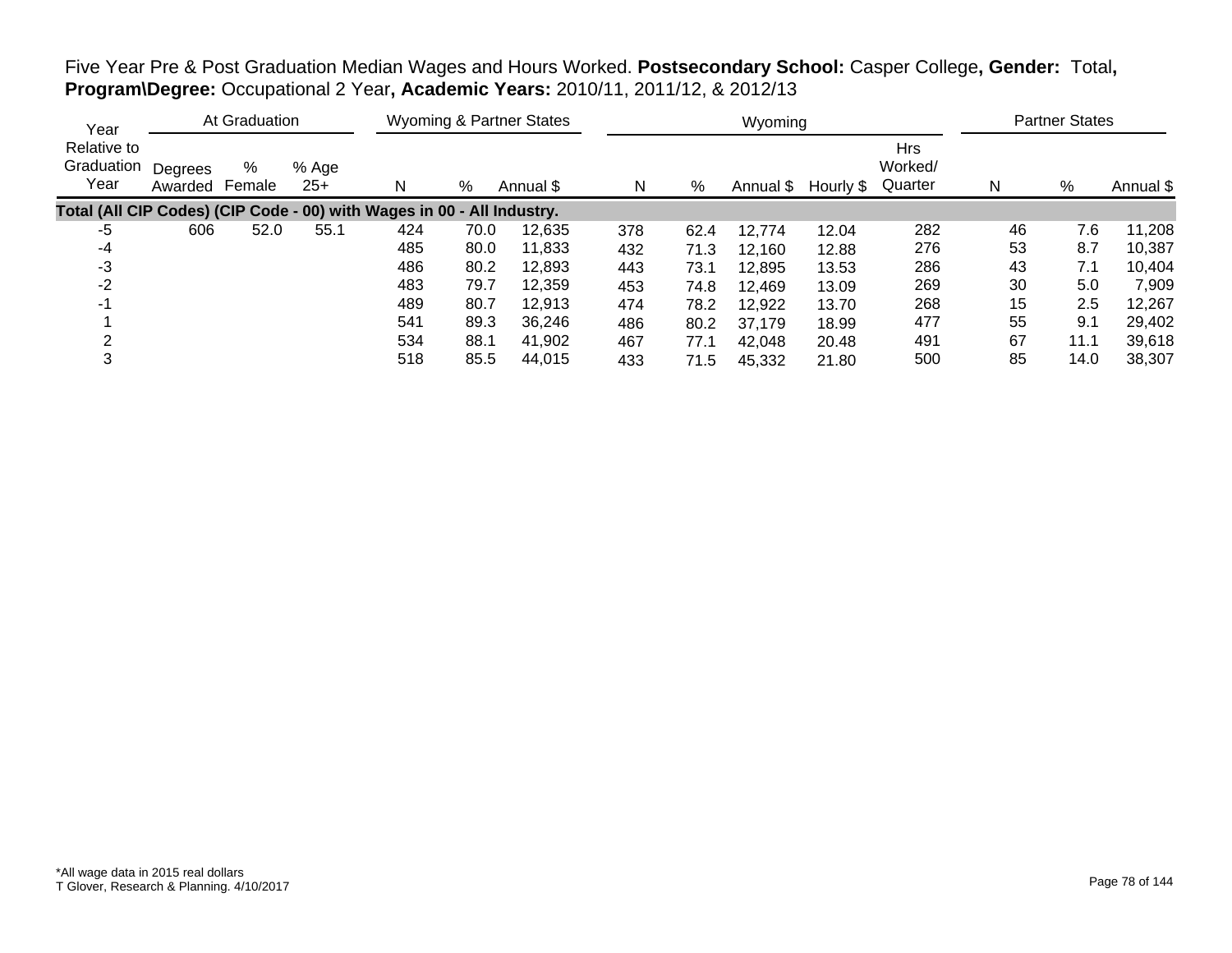| Five Year Pre & Post Graduation Median Wages and Hours Worked. Postsecondary School: Central Wyoming College, Gender: |  |  |
|-----------------------------------------------------------------------------------------------------------------------|--|--|
| Total, Program\Degree: Academic, Academic Years: 2010/11, 2011/12, & 2012/13                                          |  |  |

| Year                              |                    | At Graduation |                |                                                                        |      | Wyoming & Partner States |     |      | Wyoming   |           |                                  |    | <b>Partner States</b> |           |
|-----------------------------------|--------------------|---------------|----------------|------------------------------------------------------------------------|------|--------------------------|-----|------|-----------|-----------|----------------------------------|----|-----------------------|-----------|
| Relative to<br>Graduation<br>Year | Degrees<br>Awarded | %<br>Female   | % Age<br>$25+$ | N                                                                      | %    | Annual \$                | N   | %    | Annual \$ | Hourly \$ | <b>Hrs</b><br>Worked/<br>Quarter | N  | %                     | Annual \$ |
|                                   |                    |               |                | Total (All CIP Codes) (CIP Code - 00) with Wages in 00 - All Industry. |      |                          |     |      |           |           |                                  |    |                       |           |
| -5                                | 444                | 69.6          | 39.2           | 229                                                                    | 51.6 | 6,342                    | 197 | 44.4 | 6,272     | 10.64     | 221                              | 32 | 7.2                   | 7,876     |
| -4                                |                    |               |                | 270                                                                    | 60.8 | 7,501                    | 242 | 54.5 | 8,372     | 10.82     | 233                              | 28 | 6.3                   | 2,595     |
| -3                                |                    |               |                | 298                                                                    | 67.1 | 7,231                    | 274 | 61.7 | 8,226     | 11.43     | 216                              | 24 | 5.4                   | 2,513     |
| $-2$                              |                    |               |                | 335                                                                    | 75.5 | 6,292                    | 310 | 69.8 | 6,546     | 11.41     | 188                              | 25 | 5.6                   | 3,368     |
|                                   |                    |               |                | 350                                                                    | 78.8 | 6,846                    | 322 | 72.5 | 7,157     | 11.24     | 201                              | 28 | 6.3                   | 2,654     |
|                                   |                    |               |                | 354                                                                    | 79.7 | 9,165                    | 294 | 66.2 | 9,438     | 12.72     | 264                              | 60 | 13.5                  | 7,564     |
|                                   |                    |               |                | 343                                                                    | 77.3 | 12,453                   | 274 | 61.7 | 13.177    | 13.29     | 300                              | 69 | 15.5                  | 9,802     |
|                                   |                    |               |                | 339                                                                    | 76.4 | 16,352                   | 258 | 58.1 | 16,846    | 13.82     | 367                              | 81 | 18.2                  | 13,980    |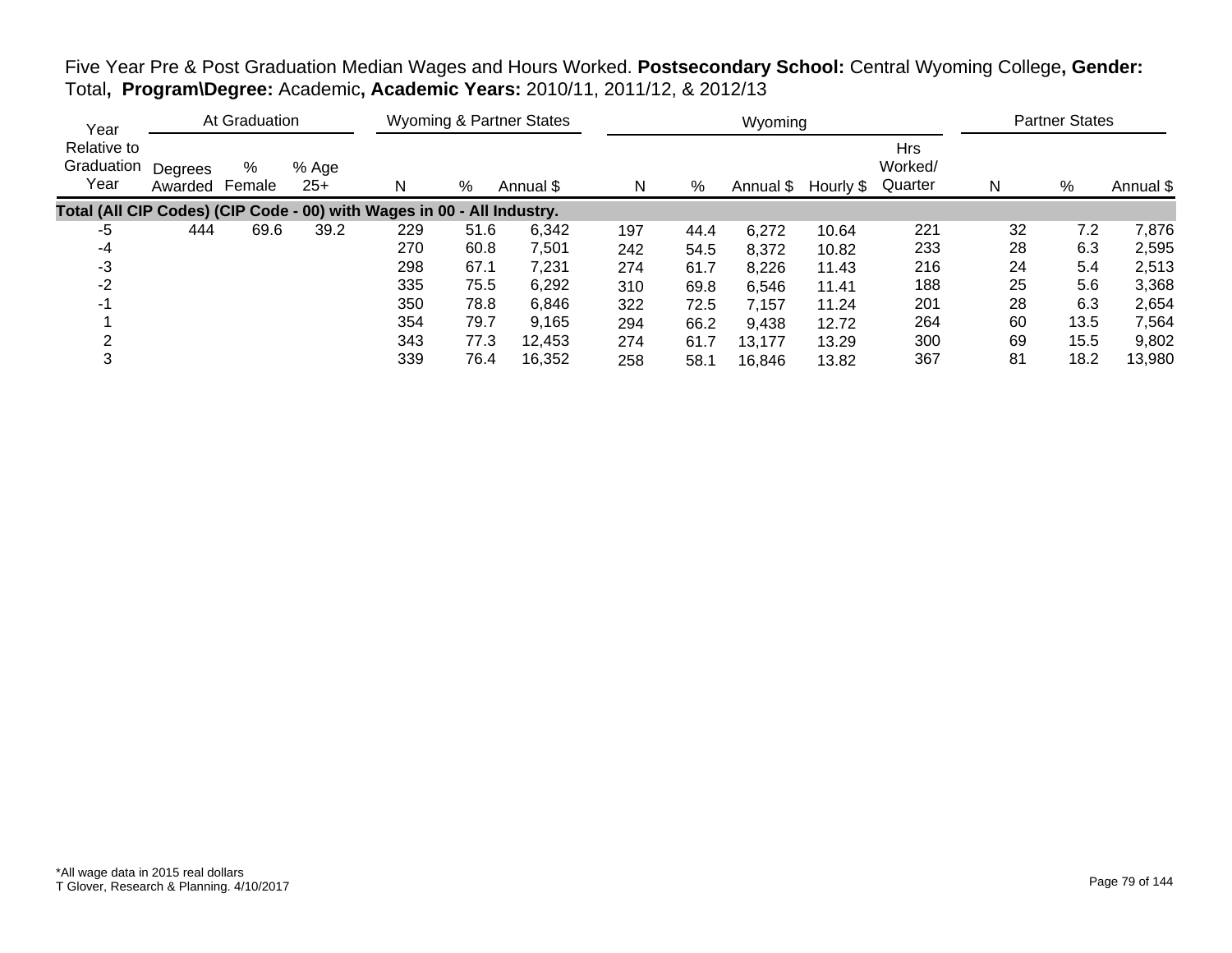Five Year Pre & Post Graduation Median Wages and Hours Worked. **Postsecondary School:** Central Wyoming College**, Gender:** Total**, Program\Degree:** Occupational 1 Year**, Academic Years:** 2010/11, 2011/12, & 2012/13

| Year                              |                    | At Graduation |                |                                                                        |      | <b>Wyoming &amp; Partner States</b> |     |      | Wyoming   |           |                                  |    | <b>Partner States</b> |           |
|-----------------------------------|--------------------|---------------|----------------|------------------------------------------------------------------------|------|-------------------------------------|-----|------|-----------|-----------|----------------------------------|----|-----------------------|-----------|
| Relative to<br>Graduation<br>Year | Degrees<br>Awarded | %<br>Female   | % Age<br>$25+$ | N                                                                      | %    | Annual \$                           | N   | %    | Annual \$ | Hourly \$ | <b>Hrs</b><br>Worked/<br>Quarter | N  | %                     | Annual \$ |
|                                   |                    |               |                | Total (All CIP Codes) (CIP Code - 00) with Wages in 00 - All Industry. |      |                                     |     |      |           |           |                                  |    |                       |           |
| -5                                | 263                | 47.9          | 61.6           | 148                                                                    | 56.3 | 16.875                              | 131 | 49.8 | 17,806    | 13.17     | 361                              | 17 | 6.5                   | 5,825     |
| -4                                |                    |               |                | 163                                                                    | 62.0 | 17.034                              | 144 | 54.8 | 17.716    | 13.34     | 368                              | 19 | 7.2                   | 5,618     |
| -3                                |                    |               |                | 175                                                                    | 66.5 | 12,323                              | 155 | 58.9 | 14,837    | 13.12     | 340                              | 20 | 7.6                   | 5,114     |
| $-2$                              |                    |               |                | 184                                                                    | 70.0 | 10,680                              | 167 | 63.5 | 10,797    | 12.26     | 283                              | 17 | 6.5                   | 2,751     |
| -1                                |                    |               |                | 191                                                                    | 72.6 | 9,705                               | 179 | 68.1 | 10.510    | 12.17     | 262                              | 12 | 4.6                   | 5,338     |
|                                   |                    |               |                | 218                                                                    | 82.9 | 15,019                              | 182 | 69.2 | 17,209    | 13.40     | 371                              | 36 | 13.7                  | 6,173     |
|                                   |                    |               |                | 218                                                                    | 82.9 | 17.706                              | 183 | 69.6 | 18,942    | 14.47     | 388                              | 35 | 13.3                  | 12,672    |
| 3                                 |                    |               |                | 198                                                                    | 75.3 | 21,423                              | 159 | 60.5 | 22,605    | 14.87     | 432                              | 39 | 14.8                  | 16,120    |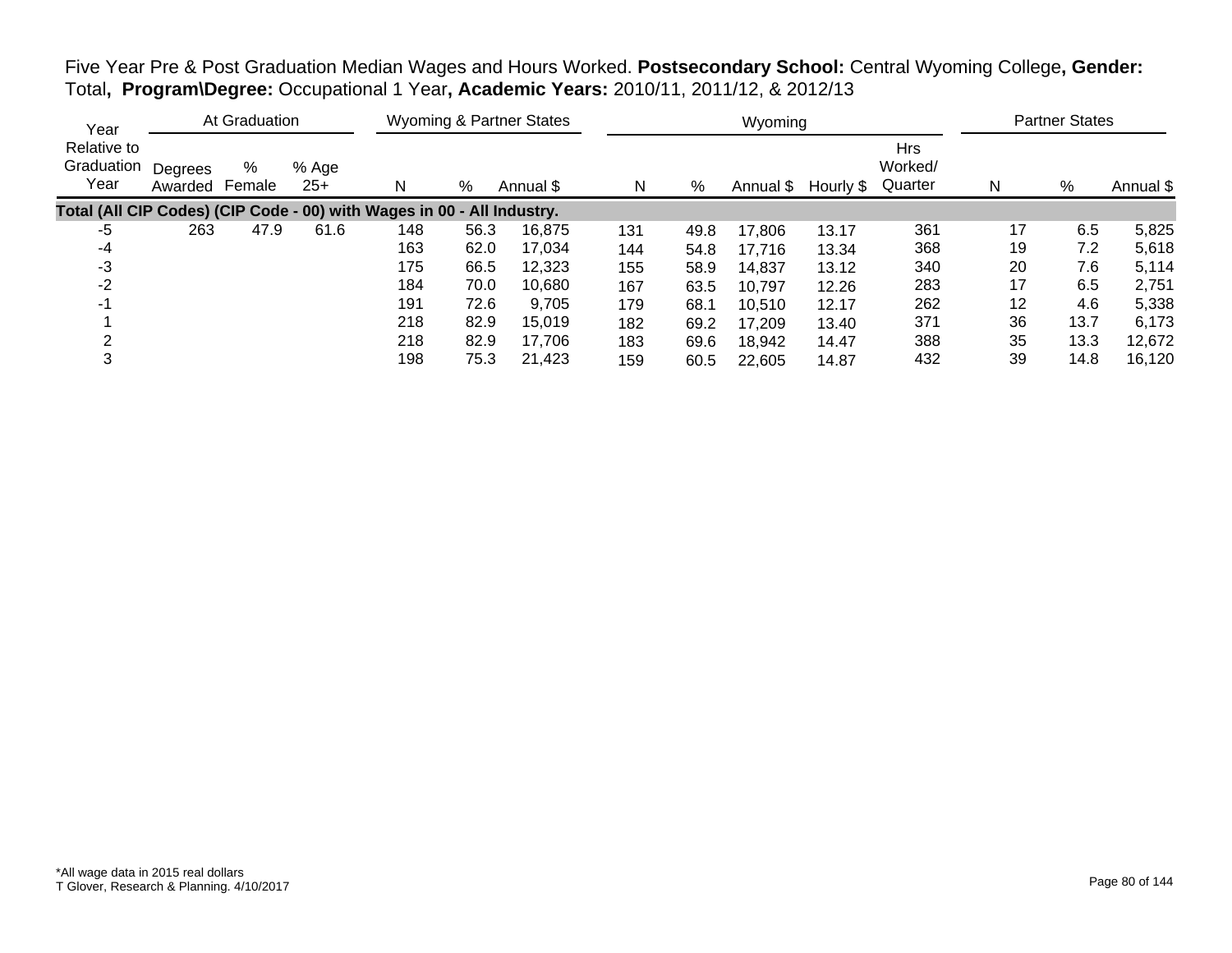Five Year Pre & Post Graduation Median Wages and Hours Worked. **Postsecondary School:** Central Wyoming College**, Gender:** Total**, Program\Degree:** Occupational 2 Year**, Academic Years:** 2010/11, 2011/12, & 2012/13

| Year                              |                    | At Graduation |                |                                                                        |      | <b>Wyoming &amp; Partner States</b> |     |      | Wyoming   |           |                                  |    | <b>Partner States</b> |           |
|-----------------------------------|--------------------|---------------|----------------|------------------------------------------------------------------------|------|-------------------------------------|-----|------|-----------|-----------|----------------------------------|----|-----------------------|-----------|
| Relative to<br>Graduation<br>Year | Degrees<br>Awarded | %<br>Female   | % Age<br>$25+$ | N                                                                      | %    | Annual \$                           | N   | %    | Annual \$ | Hourly \$ | <b>Hrs</b><br>Worked/<br>Quarter | N  | %                     | Annual \$ |
|                                   |                    |               |                | Total (All CIP Codes) (CIP Code - 00) with Wages in 00 - All Industry. |      |                                     |     |      |           |           |                                  |    |                       |           |
| -5                                | 249                | 63.9          | 77.5           | 180                                                                    | 72.3 | 17.047                              | 152 | 61.0 | 18,811    | 13.00     | 375                              | 28 | 11.2                  | 9,553     |
| -4                                |                    |               |                | 191                                                                    | 76.7 | 15.583                              | 168 | 67.5 | 17.094    | 13.77     | 346                              | 23 | 9.2                   | 7,596     |
| -3                                |                    |               |                | 203                                                                    | 81.5 | 13,210                              | 184 | 73.9 | 14,212    | 13.26     | 318                              | 19 | 7.6                   | 7,711     |
| $-2$                              |                    |               |                | 205                                                                    | 82.3 | 10,812                              | 194 | 77.9 | 11,357    | 12.62     | 266                              | 11 | 4.4                   | 6,585     |
| -1                                |                    |               |                | 209                                                                    | 83.9 | 10,516                              | 199 | 79.9 | 10.684    | 12.78     | 246                              | 10 | 4.0                   | 7,251     |
|                                   |                    |               |                | 228                                                                    | 91.6 | 27.774                              | 202 | 81.1 | 30,224    | 17.86     | 441                              | 26 | 10.4                  | 15,358    |
|                                   |                    |               |                | 215                                                                    | 86.3 | 29.360                              | 191 | 76.7 | 30,449    | 19.47     | 452                              | 24 | 9.6                   | 21,530    |
| 3                                 |                    |               |                | 202                                                                    | 81.1 | 34.255                              | 173 | 69.5 | 36,926    | 19.84     | 486                              | 29 | 11.6                  | 24,085    |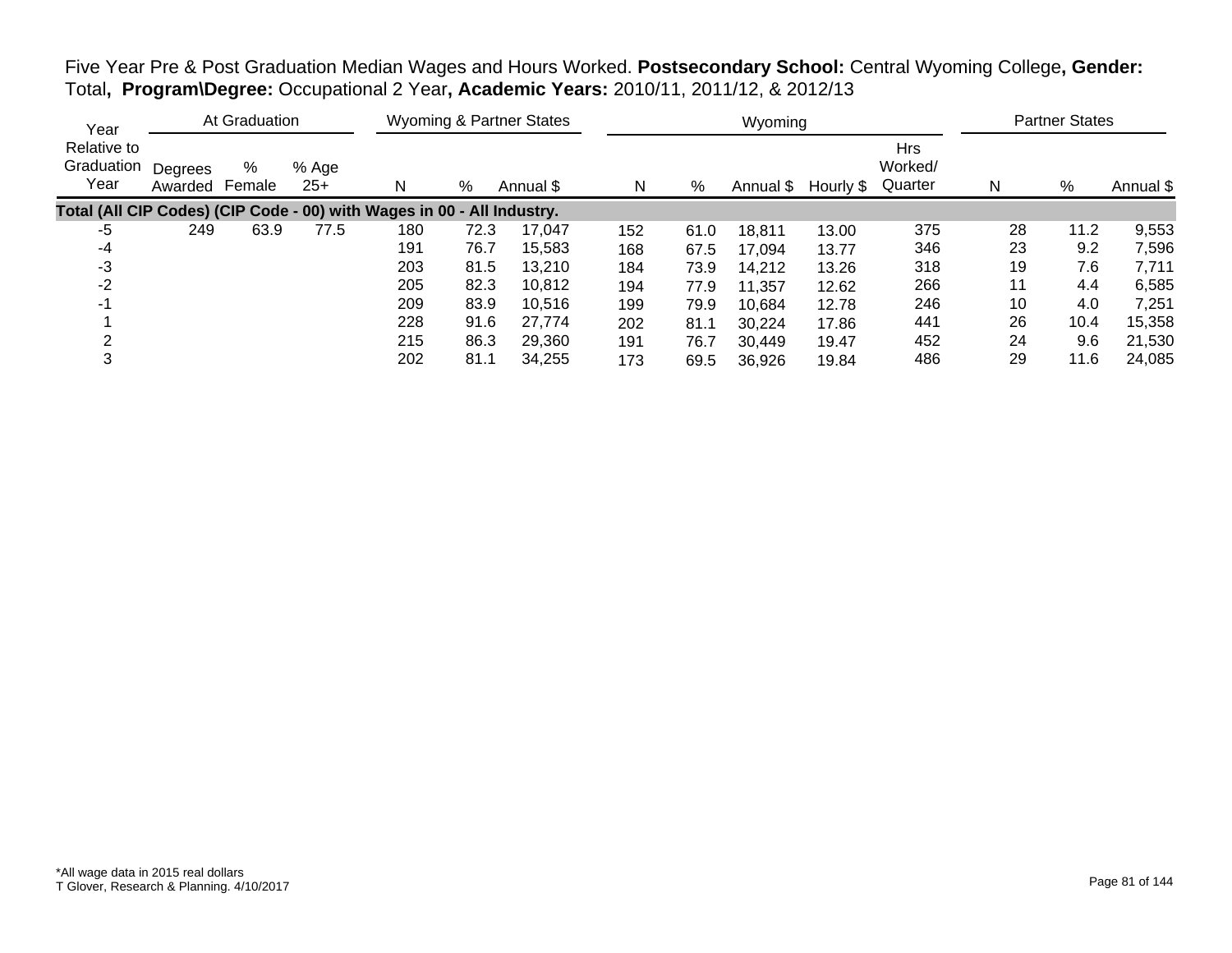| Five Year Pre & Post Graduation Median Wages and Hours Worked. Postsecondary School: Eastern Wyoming College, Gender: |  |  |  |
|-----------------------------------------------------------------------------------------------------------------------|--|--|--|
| Total, Program\Degree: Academic, Academic Years: 2010/11, 2011/12, & 2012/13                                          |  |  |  |

| Year                                                                   |                    | At Graduation |                |     |      | Wyoming & Partner States |     |      | Wyoming   |           |                                  |    | <b>Partner States</b> |           |
|------------------------------------------------------------------------|--------------------|---------------|----------------|-----|------|--------------------------|-----|------|-----------|-----------|----------------------------------|----|-----------------------|-----------|
| Relative to<br>Graduation<br>Year                                      | Degrees<br>Awarded | %<br>Female   | % Age<br>$25+$ | N   | %    | Annual \$                | N   | %    | Annual \$ | Hourly \$ | <b>Hrs</b><br>Worked/<br>Quarter | N  | %                     | Annual \$ |
| Total (All CIP Codes) (CIP Code - 00) with Wages in 00 - All Industry. |                    |               |                |     |      |                          |     |      |           |           |                                  |    |                       |           |
| -5                                                                     | 240                | 72.1          | 42.1           | 126 | 52.5 | 6,721                    | 104 | 43.3 | 7,881     | 11.32     | 233                              | 22 | 9.2                   | 1,909     |
| -4                                                                     |                    |               |                | 165 | 68.8 | 5,034                    | 132 | 55.0 | 5,671     | 10.75     | 179                              | 33 | 13.8                  | 3,800     |
| -3                                                                     |                    |               |                | 167 | 69.6 | 6,618                    | 140 | 58.3 | 7,172     | 11.03     | 218                              | 27 | 11.3                  | 5,626     |
| $-2$                                                                   |                    |               |                | 188 | 78.3 | 5,353                    | 160 | 66.7 | 6,175     | 11.31     | 188                              | 28 | 11.7                  | 3,653     |
| -1                                                                     |                    |               |                | 202 | 84.2 | 5,870                    | 174 | 72.5 | 6,469     | 12.16     | 187                              | 28 | 11.7                  | 4,222     |
|                                                                        |                    |               |                | 191 | 79.6 | 8,812                    | 151 | 62.9 | 9,176     | 11.80     | 258                              | 40 | 16.7                  | 7,774     |
|                                                                        |                    |               |                | 186 | 77.5 | 10,530                   | 143 | 59.6 | 11,339    | 12.44     | 289                              | 43 | 17.9                  | 9,477     |
| 3                                                                      |                    |               |                | 189 | 78.8 | 17,452                   | 136 | 56.7 | 18.177    | 13.69     | 392                              | 53 | 22.1                  | 15,658    |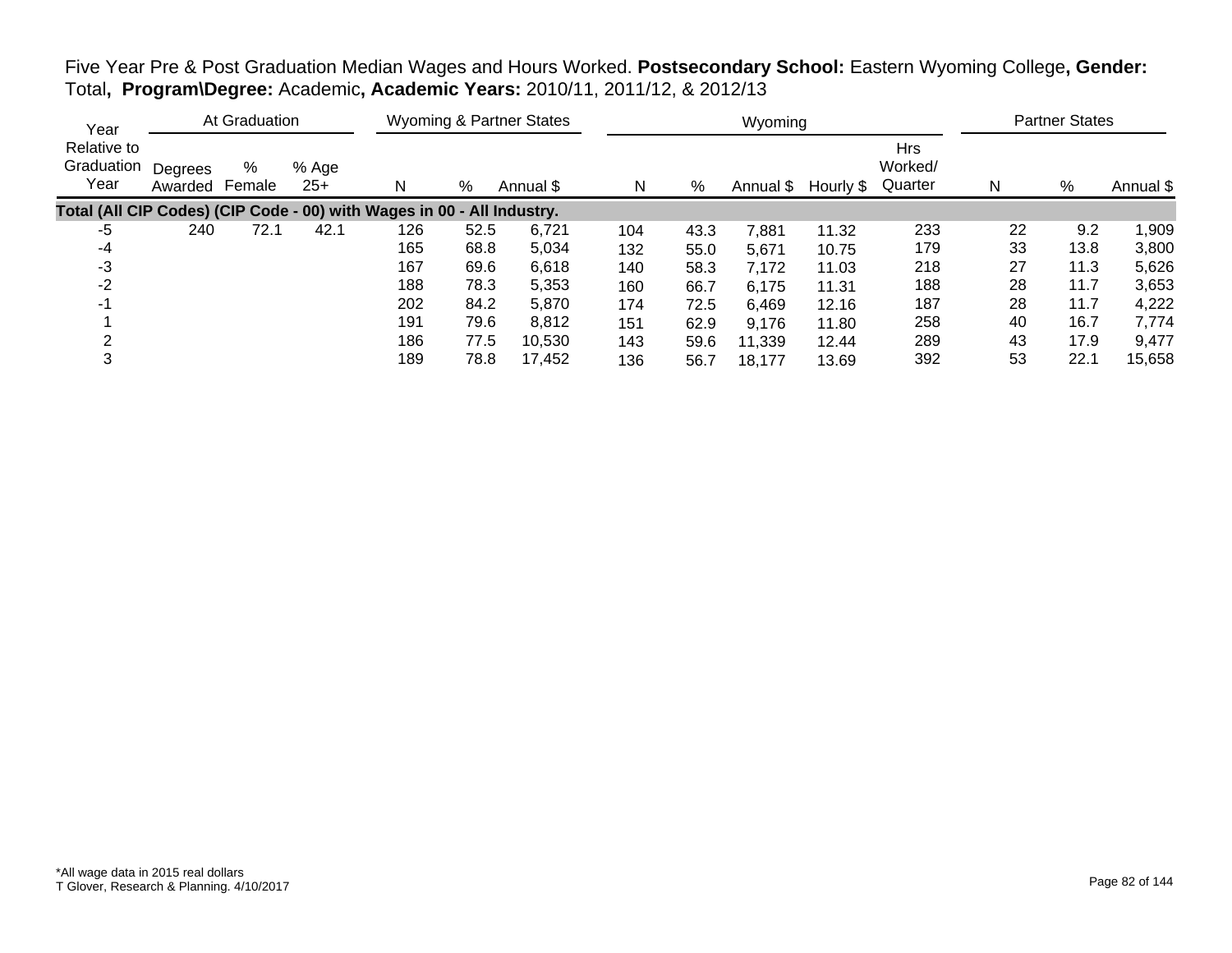Five Year Pre & Post Graduation Median Wages and Hours Worked. **Postsecondary School:** Eastern Wyoming College**, Gender:** Total**, Program\Degree:** Occupational 1 Year**, Academic Years:** 2010/11, 2011/12, & 2012/13

| Year                                                                   |                    | At Graduation |                |     |      | <b>Wyoming &amp; Partner States</b> |     |      | Wyoming   |           |                                  |    | <b>Partner States</b> |           |
|------------------------------------------------------------------------|--------------------|---------------|----------------|-----|------|-------------------------------------|-----|------|-----------|-----------|----------------------------------|----|-----------------------|-----------|
| Relative to<br>Graduation<br>Year                                      | Degrees<br>Awarded | %<br>Female   | % Age<br>$25+$ | N   | %    | Annual \$                           | N   | %    | Annual \$ | Hourly \$ | <b>Hrs</b><br>Worked/<br>Quarter | N  | %                     | Annual \$ |
| Total (All CIP Codes) (CIP Code - 00) with Wages in 00 - All Industry. |                    |               |                |     |      |                                     |     |      |           |           |                                  |    |                       |           |
| -5                                                                     | 157                | 34.4          | 49.0           | 83  | 52.9 | 5.010                               | 75  | 47.8 | 4,746     | 10.19     | 186                              | 8  | 5.1                   | 8,216     |
| -4                                                                     |                    |               |                | 93  | 59.2 | 7,377                               | 80  | 51.0 | 6.993     | 10.50     | 200                              | 13 | 8.3                   | 7,492     |
| -3                                                                     |                    |               |                | 91  | 58.0 | 7,768                               | 76  | 48.4 | 7,786     | 11.39     | 233                              | 15 | 9.6                   | 5,687     |
| $-2$                                                                   |                    |               |                | 102 | 65.0 | 5,451                               | 86  | 54.8 | 5,211     | 11.17     | 205                              | 16 | 10.2                  | 6,697     |
| -1                                                                     |                    |               |                | 83  | 52.9 | 6,017                               | 68  | 43.3 | 4,899     | 11.22     | 143                              | 15 | 9.6                   | 7,692     |
|                                                                        |                    |               |                | 125 | 79.6 | 13,709                              | 102 | 65.0 | 12,458    | 13.92     | 343                              | 23 | 14.7                  | 18,643    |
|                                                                        |                    |               |                | 128 | 81.5 | 21,181                              | 107 | 68.2 | 19,816    | 14.95     | 418                              | 21 | 13.4                  | 22,281    |
| 3                                                                      |                    |               |                | 119 | 75.8 | 19,942                              | 97  | 61.8 | 22,637    | 15.98     | 419                              | 22 | 14.0                  | 14,322    |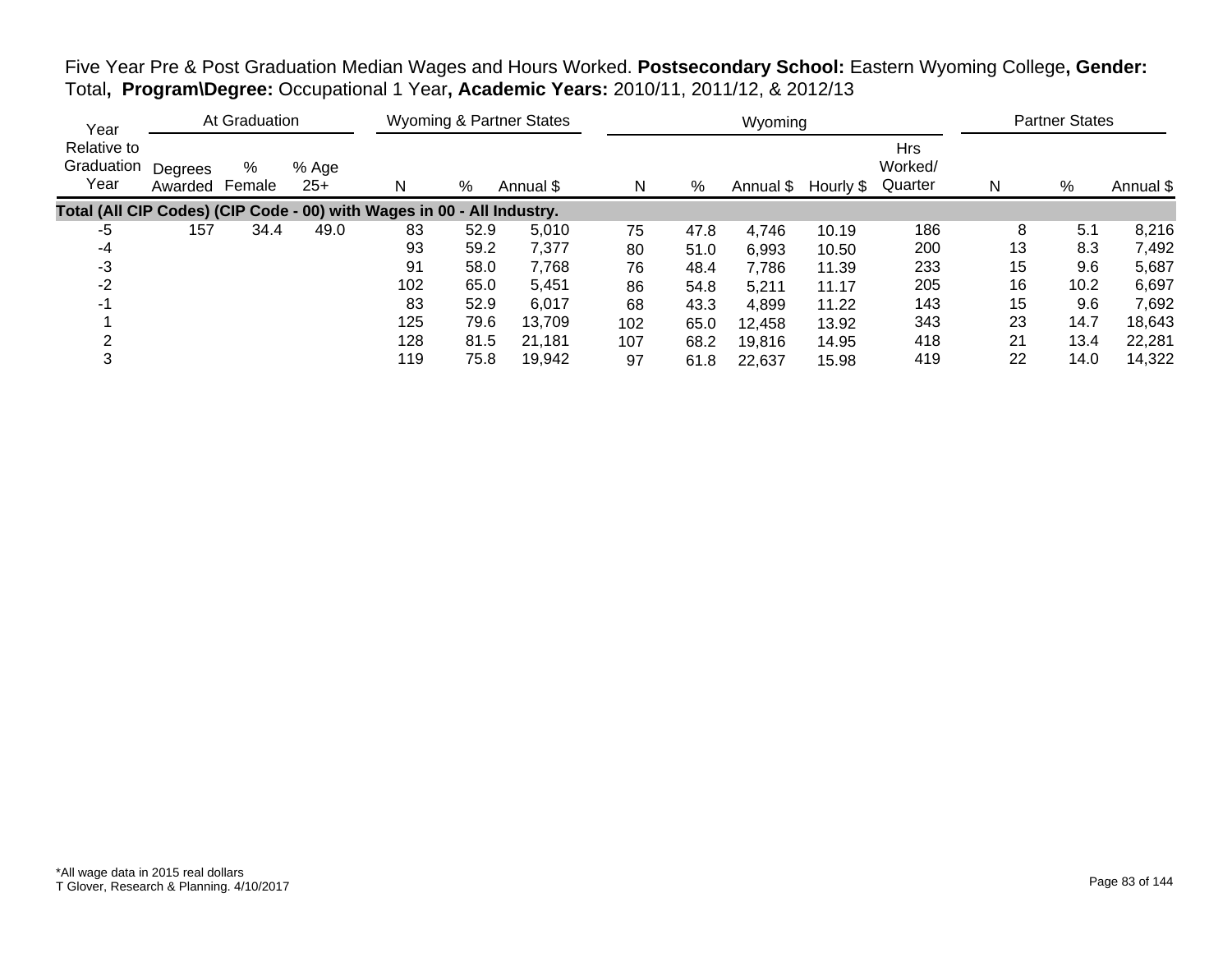Five Year Pre & Post Graduation Median Wages and Hours Worked. **Postsecondary School:** Eastern Wyoming College**, Gender:** Total**, Program\Degree:** Occupational 2 Year**, Academic Years:** 2010/11, 2011/12, & 2012/13

| Year                                                                   |                    | At Graduation |                |     |      | <b>Wyoming &amp; Partner States</b> |     |      | Wyoming   |           |                                  |    | <b>Partner States</b> |           |
|------------------------------------------------------------------------|--------------------|---------------|----------------|-----|------|-------------------------------------|-----|------|-----------|-----------|----------------------------------|----|-----------------------|-----------|
| Relative to<br>Graduation<br>Year                                      | Degrees<br>Awarded | %<br>Female   | % Age<br>$25+$ | N   | %    | Annual \$                           | N   | %    | Annual \$ | Hourly \$ | <b>Hrs</b><br>Worked/<br>Quarter | N  | %                     | Annual \$ |
| Total (All CIP Codes) (CIP Code - 00) with Wages in 00 - All Industry. |                    |               |                |     |      |                                     |     |      |           |           |                                  |    |                       |           |
| -5                                                                     | 162                | 59.9          | 22.2           | 84  | 51.9 | 3,352                               | 57  | 35.2 | 4,032     | 9.23      | 167                              | 27 | 16.7                  | 2,498     |
| -4                                                                     |                    |               |                | 108 | 66.7 | 3,853                               | 69  | 42.6 | 5.117     | 9.99      | 161                              | 39 | 24.1                  | 2,863     |
| -3                                                                     |                    |               |                | 114 | 70.4 | 4,824                               | 77  | 47.5 | 4,851     | 10.77     | 168                              | 37 | 22.8                  | 4,363     |
| $-2$                                                                   |                    |               |                | 131 | 80.9 | 4,674                               | 101 | 62.3 | 4,805     | 11.11     | 154                              | 30 | 18.5                  | 4,542     |
| -1                                                                     |                    |               |                | 136 | 84.0 | 6,244                               | 109 | 67.3 | 6.215     | 13.68     | 150                              | 27 | 16.7                  | 6,294     |
|                                                                        |                    |               |                | 138 | 85.2 | 22,413                              | 97  | 59.9 | 25,691    | 15.19     | 429                              | 41 | 25.3                  | 20,079    |
|                                                                        |                    |               |                | 139 | 85.8 | 24,980                              | 91  | 56.2 | 30,341    | 16.82     | 470                              | 48 | 29.6                  | 20,399    |
| 3                                                                      |                    |               |                | 130 | 80.2 | 27,153                              | 84  | 51.9 | 30,703    | 18.55     | 484                              | 46 | 28.4                  | 18,431    |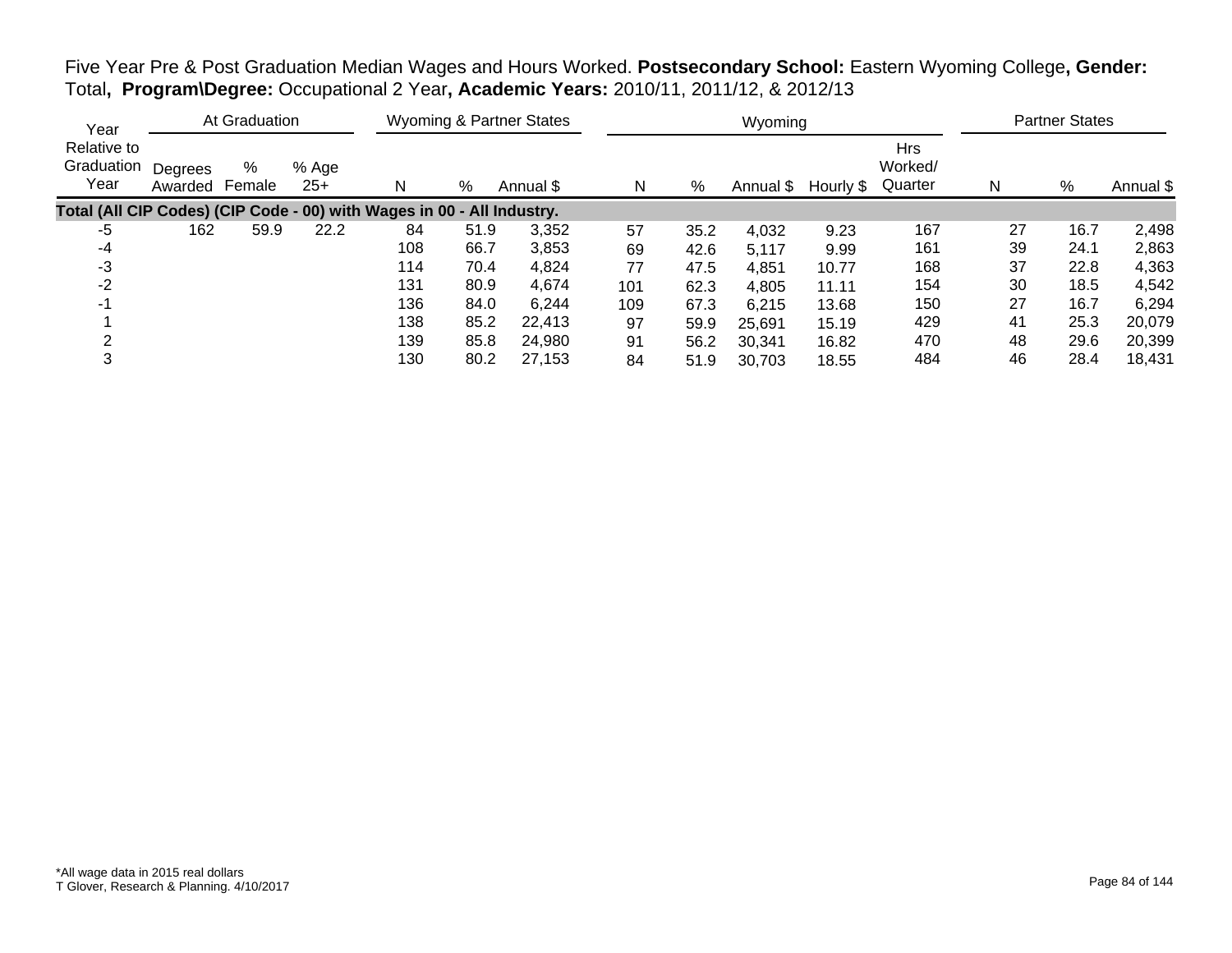| Year                                                                   |                    | At Graduation |                |     |      | <b>Wyoming &amp; Partner States</b> |     |      | Wyoming |                     |                                  |     | <b>Partner States</b> |           |
|------------------------------------------------------------------------|--------------------|---------------|----------------|-----|------|-------------------------------------|-----|------|---------|---------------------|----------------------------------|-----|-----------------------|-----------|
| Relative to<br>Graduation<br>Year                                      | Degrees<br>Awarded | %<br>Female   | % Age<br>$25+$ | N   | %    | Annual \$                           | N   | %    |         | Annual \$ Hourly \$ | <b>Hrs</b><br>Worked/<br>Quarter | N   | %                     | Annual \$ |
| Total (All CIP Codes) (CIP Code - 00) with Wages in 00 - All Industry. |                    |               |                |     |      |                                     |     |      |         |                     |                                  |     |                       |           |
| -5                                                                     | 959                | 67.5          | 41.2           | 604 | 63.0 | 6,102                               | 559 | 58.3 | 6,170   | 10.13               | 208                              | 45  | 4.7                   | 5,770     |
| -4                                                                     |                    |               |                | 689 | 71.8 | 6,688                               | 639 | 66.6 | 7,032   | 10.75               | 219                              | 50  | 5.2                   | 5,071     |
| -3                                                                     |                    |               |                | 725 | 75.6 | 8,874                               | 672 | 70.1 | 9,372   | 11.00               | 236                              | 53  | 5.5                   | 6,507     |
| $-2$                                                                   |                    |               |                | 769 | 80.2 | 9,748                               | 727 | 75.8 | 9,881   | 11.54               | 238                              | 42  | 4.4                   | 5,747     |
| $-1$                                                                   |                    |               |                | 809 | 84.4 | 10.282                              | 777 | 81.0 | 10,402  | 11.86               | 255                              | 32  | 3.3                   | 6,425     |
|                                                                        |                    |               |                | 777 | 81.0 | 11.180                              | 702 | 73.2 | 11,264  | 11.97               | 284                              | 75  | 7.8                   | 10,972    |
| ⌒                                                                      |                    |               |                | 741 | 77.3 | 14,092                              | 626 | 65.3 | 14,743  | 12.77               | 333                              | 115 | 12.0                  | 10,644    |
| 3                                                                      |                    |               |                | 754 | 78.6 | 17.064                              | 608 | 63.4 | 17,860  | 13.66               | 375                              | 146 | 15.2                  | 15,776    |

Five Year Pre & Post Graduation Median Wages and Hours Worked. **Postsecondary School:** Laramie County Community College**, Gender:** Total**, Program\Degree:** Academic**, Academic Years:** 2010/11, 2011/12, & 2012/13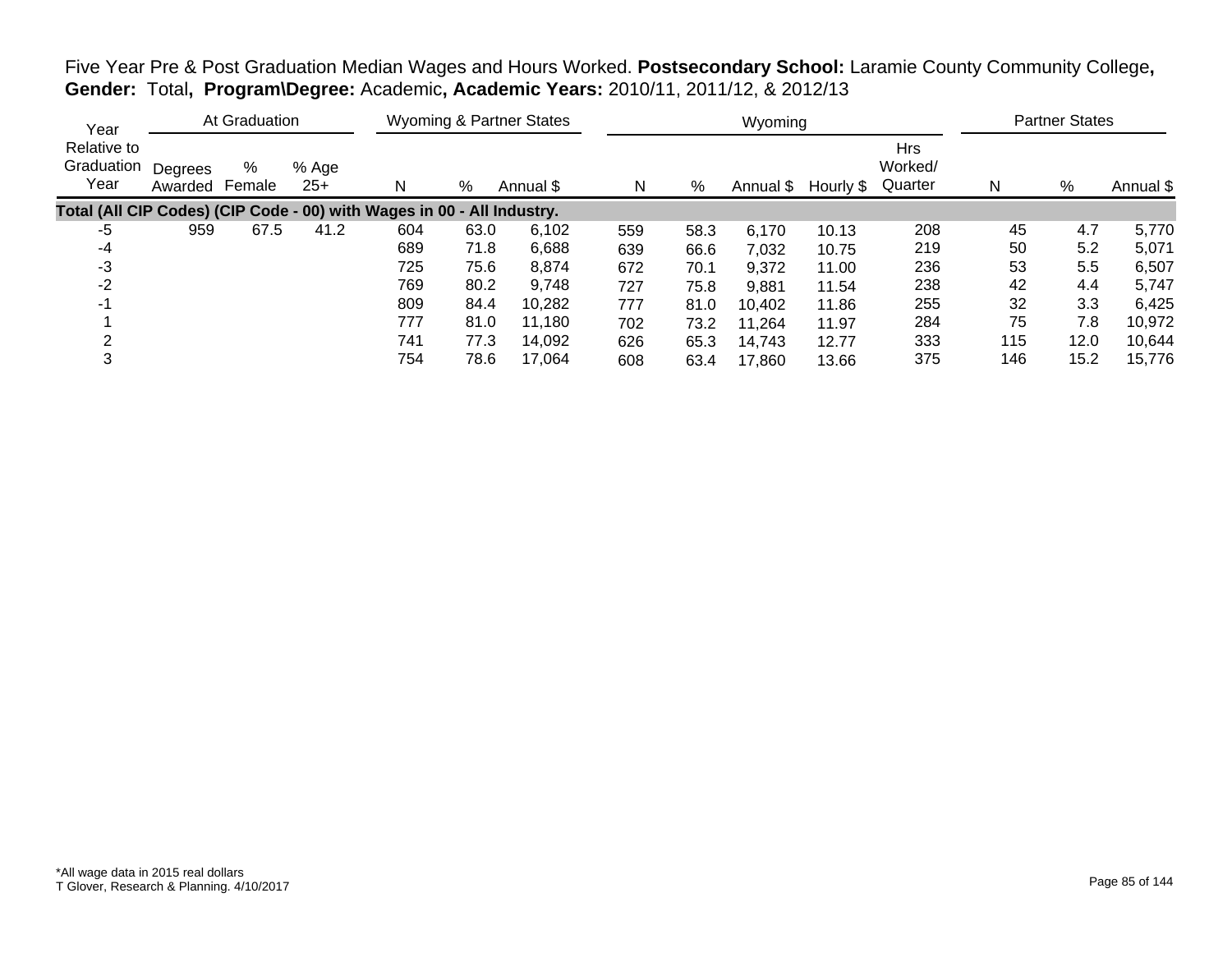| Year                                                                   |                    | At Graduation |              |     |      | Wyoming & Partner States |     |      | Wyoming   |           |                                  |    | <b>Partner States</b> |           |
|------------------------------------------------------------------------|--------------------|---------------|--------------|-----|------|--------------------------|-----|------|-----------|-----------|----------------------------------|----|-----------------------|-----------|
| Relative to<br>Graduation<br>Year                                      | Degrees<br>Awarded | %<br>Female   | % Age<br>25+ | N   | %    | Annual \$                | N   | %    | Annual \$ | Hourly \$ | <b>Hrs</b><br>Worked/<br>Quarter | N  | %                     | Annual \$ |
| Total (All CIP Codes) (CIP Code - 00) with Wages in 00 - All Industry. |                    |               |              |     |      |                          |     |      |           |           |                                  |    |                       |           |
| -5                                                                     | 369                | 64.8          | 67.8         | 220 | 59.6 | 12,123                   | 190 | 51.5 | 13,640    | 11.57     | 327                              | 30 | 8.1                   | 4,737     |
| $-4$                                                                   |                    |               |              | 250 | 67.8 | 12.591                   | 221 | 59.9 | 12,798    | 12.17     | 322                              | 29 | 7.9                   | 10.301    |
| $-3$                                                                   |                    |               |              | 266 | 72.1 | 12,265                   | 242 | 65.6 | 12,265    | 12.27     | 294                              | 24 | 6.5                   | 12,306    |
| $-2$                                                                   |                    |               |              | 279 | 75.6 | 11,762                   | 255 | 69.1 | 11.781    | 12.40     | 283                              | 24 | 6.5                   | 8,840     |
| $-1$                                                                   |                    |               |              | 284 | 77.0 | 11.007                   | 263 | 71.3 | 11,290    | 12.32     | 272                              | 21 | 5.7                   | 7,945     |
|                                                                        |                    |               |              | 291 | 78.9 | 15,523                   | 248 | 67.2 | 15,917    | 14.70     | 320                              | 43 | 11.7                  | 15,007    |
| ⌒                                                                      |                    |               |              | 322 | 87.3 | 35,563                   | 275 | 74.5 | 35,791    | 19.66     | 483                              | 47 | 12.7                  | 31,898    |
| 3                                                                      |                    |               |              | 312 | 84.6 | 44,635                   | 247 | 66.9 | 46,186    | 21.15     | 521                              | 65 | 17.6                  | 32,662    |

Five Year Pre & Post Graduation Median Wages and Hours Worked. **Postsecondary School:** Laramie County Community College**, Gender:** Total**, Program\Degree:** Occupational 1 Year**, Academic Years:** 2010/11, 2011/12, & 2012/13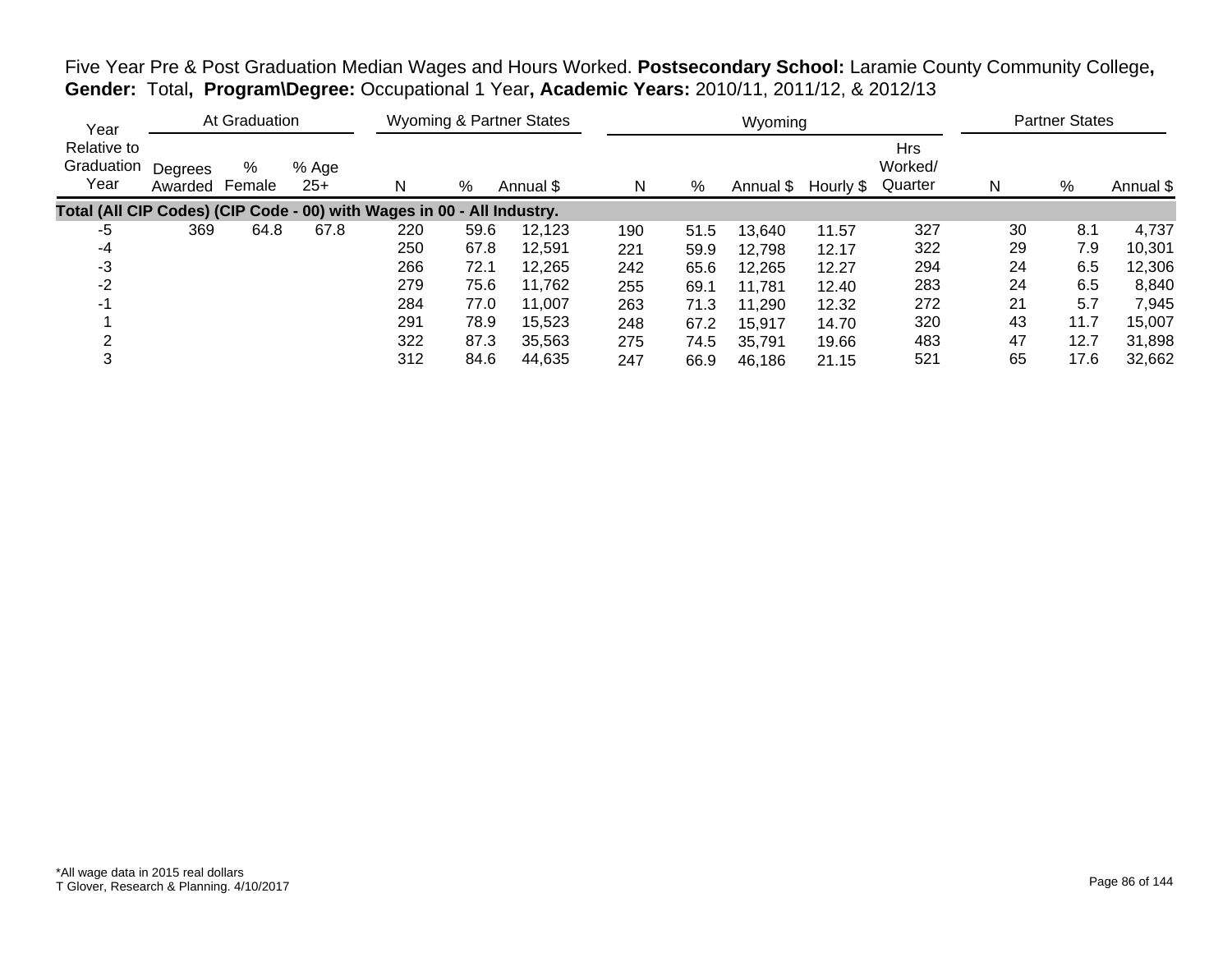|  | Five Year Pre & Post Graduation Median Wages and Hours Worked. Postsecondary School: Laramie County Community College, |
|--|------------------------------------------------------------------------------------------------------------------------|
|  | Gender: Total, Program\Degree: Occupational 2 Year, Academic Years: 2010/11, 2011/12, & 2012/13                        |

| Year                              |                    | At Graduation |              |                                                                        |      | Wyoming & Partner States |     |      | Wyoming   |           |                                  |     | <b>Partner States</b> |           |
|-----------------------------------|--------------------|---------------|--------------|------------------------------------------------------------------------|------|--------------------------|-----|------|-----------|-----------|----------------------------------|-----|-----------------------|-----------|
| Relative to<br>Graduation<br>Year | Degrees<br>Awarded | %<br>Female   | % Age<br>25+ | N                                                                      | %    | Annual \$                | N   | %    | Annual \$ | Hourly \$ | <b>Hrs</b><br>Worked/<br>Quarter | N   | %                     | Annual \$ |
|                                   |                    |               |              | Total (All CIP Codes) (CIP Code - 00) with Wages in 00 - All Industry. |      |                          |     |      |           |           |                                  |     |                       |           |
| -5                                | 668                | 72.6          | 68.4         | 416                                                                    | 62.3 | 12,008                   | 354 | 53.0 | 13,267    | 12.09     | 311                              | 62  | 9.3                   | 8,734     |
| -4                                |                    |               |              | 440                                                                    | 65.9 | 13,186                   | 376 | 56.3 | 14.528    | 12.55     | 329                              | 64  | 9.6                   | 9,416     |
| -3                                |                    |               |              | 463                                                                    | 69.3 | 13,771                   | 408 | 61.1 | 14,360    | 12.54     | 327                              | 55  | 8.2                   | 9,369     |
| $-2$                              |                    |               |              | 509                                                                    | 76.2 | 11,497                   | 450 | 67.4 | 11,911    | 13.08     | 275                              | 59  | 8.8                   | 8,840     |
| -1                                |                    |               |              | 465                                                                    | 69.6 | 11,614                   | 413 | 61.8 | 11.674    | 14.09     | 250                              | 52  | 7.8                   | 10,968    |
|                                   |                    |               |              | 572                                                                    | 85.6 | 35.366                   | 437 | 65.4 | 35,436    | 19.91     | 465                              | 135 | 20.2                  | 34,231    |
|                                   |                    |               |              | 574                                                                    | 85.9 | 43.045                   | 402 | 60.2 | 43.301    | 20.87     | 506                              | 172 | 25.7                  | 41,622    |
| 3                                 |                    |               |              | 585                                                                    | 87.6 | 44,063                   | 384 | 57.5 | 45,939    | 21.55     | 520                              | 201 | 30.1                  | 37,931    |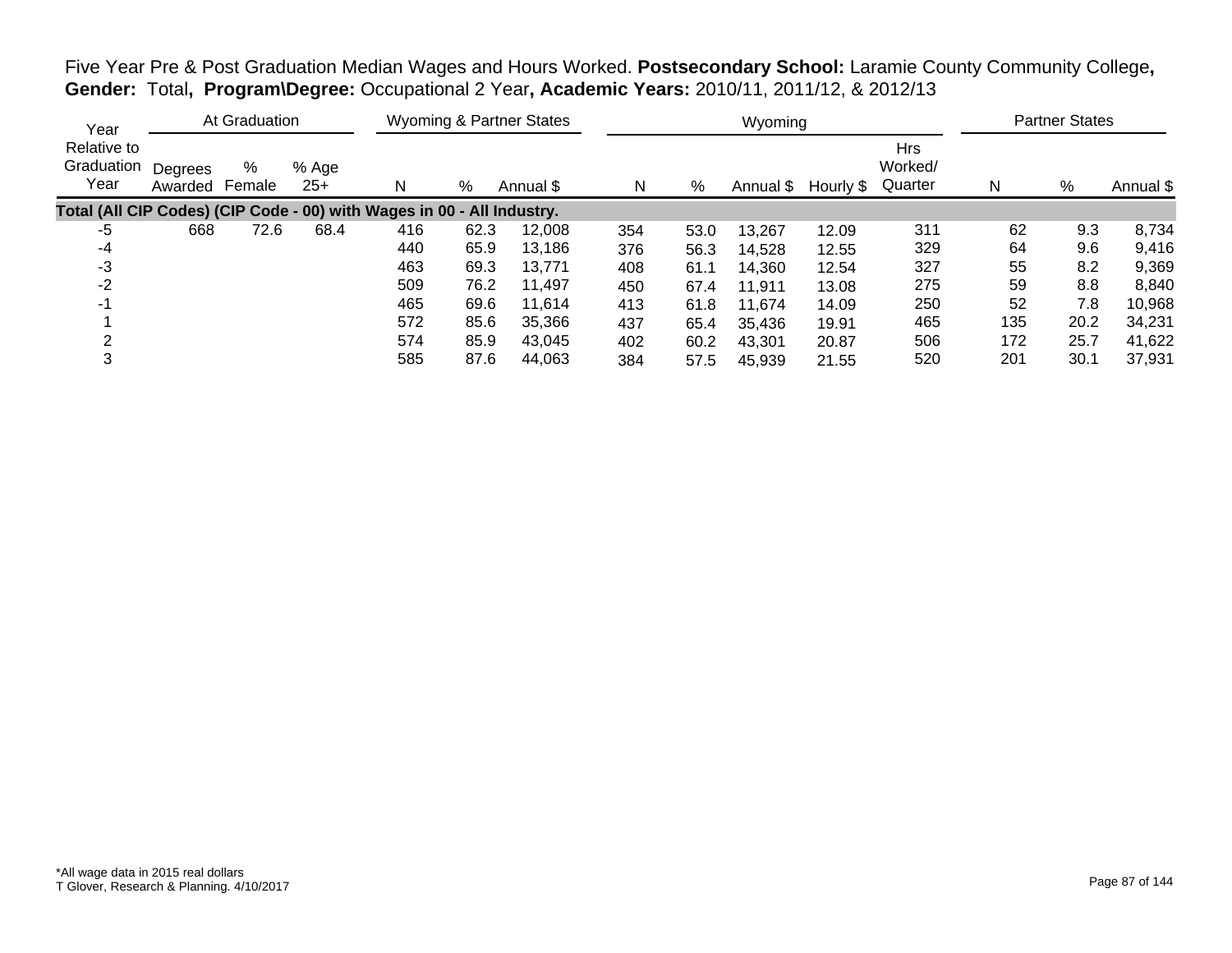Five Year Pre & Post Graduation Median Wages and Hours Worked. **Postsecondary School:** Northern Wyoming Community College District**, Gender:** Total**, Program\Degree:** Academic**, Academic Years:** 2010/11, 2011/12, & 2012/13

| Year                              |                    | At Graduation |                |                                                                        |      | <b>Wyoming &amp; Partner States</b> |     |      | Wyoming   |           |                                  |     | <b>Partner States</b> |           |
|-----------------------------------|--------------------|---------------|----------------|------------------------------------------------------------------------|------|-------------------------------------|-----|------|-----------|-----------|----------------------------------|-----|-----------------------|-----------|
| Relative to<br>Graduation<br>Year | Degrees<br>Awarded | %<br>Female   | % Age<br>$25+$ | N                                                                      | %    | Annual \$                           | N   | %    | Annual \$ | Hourly \$ | <b>Hrs</b><br>Worked/<br>Quarter | N   | %                     | Annual \$ |
|                                   |                    |               |                | Total (All CIP Codes) (CIP Code - 00) with Wages in 00 - All Industry. |      |                                     |     |      |           |           |                                  |     |                       |           |
| -5                                | 618                | 73.6          | 34.5           | 410                                                                    | 66.3 | 6,652                               | 353 | 57.1 | 6,790     | 10.06     | 211                              | 57  | 9.2                   | 6,263     |
| -4                                |                    |               |                | 441                                                                    | 71.4 | 6.707                               | 379 | 61.3 | 6,894     | 11.05     | 193                              | 62  | 10.0                  | 5,566     |
| -3                                |                    |               |                | 479                                                                    | 77.5 | 7,916                               | 415 | 67.2 | 8,384     | 11.18     | 223                              | 64  | 10.4                  | 5,351     |
| $-2$                              |                    |               |                | 511                                                                    | 82.7 | 8,613                               | 462 | 74.8 | 9,051     | 11.51     | 234                              | 49  | 7.9                   | 6,877     |
| $-1$                              |                    |               |                | 511                                                                    | 82.7 | 9,879                               | 475 | 76.9 | 9,893     | 11.72     | 237                              | 36  | 5.8                   | 8,442     |
|                                   |                    |               |                | 518                                                                    | 83.8 | 13,493                              | 428 | 69.3 | 13,160    | 13.44     | 278                              | 90  | 14.6                  | 16,449    |
|                                   |                    |               |                | 517                                                                    | 83.7 | 16,485                              | 402 | 65.0 | 16,499    | 14.77     | 349                              | 115 | 18.6                  | 16,430    |
| 3                                 |                    |               |                | 504                                                                    | 81.6 | 23,802                              | 377 | 61.0 | 23,016    | 16.01     | 423                              | 127 | 20.6                  | 24,722    |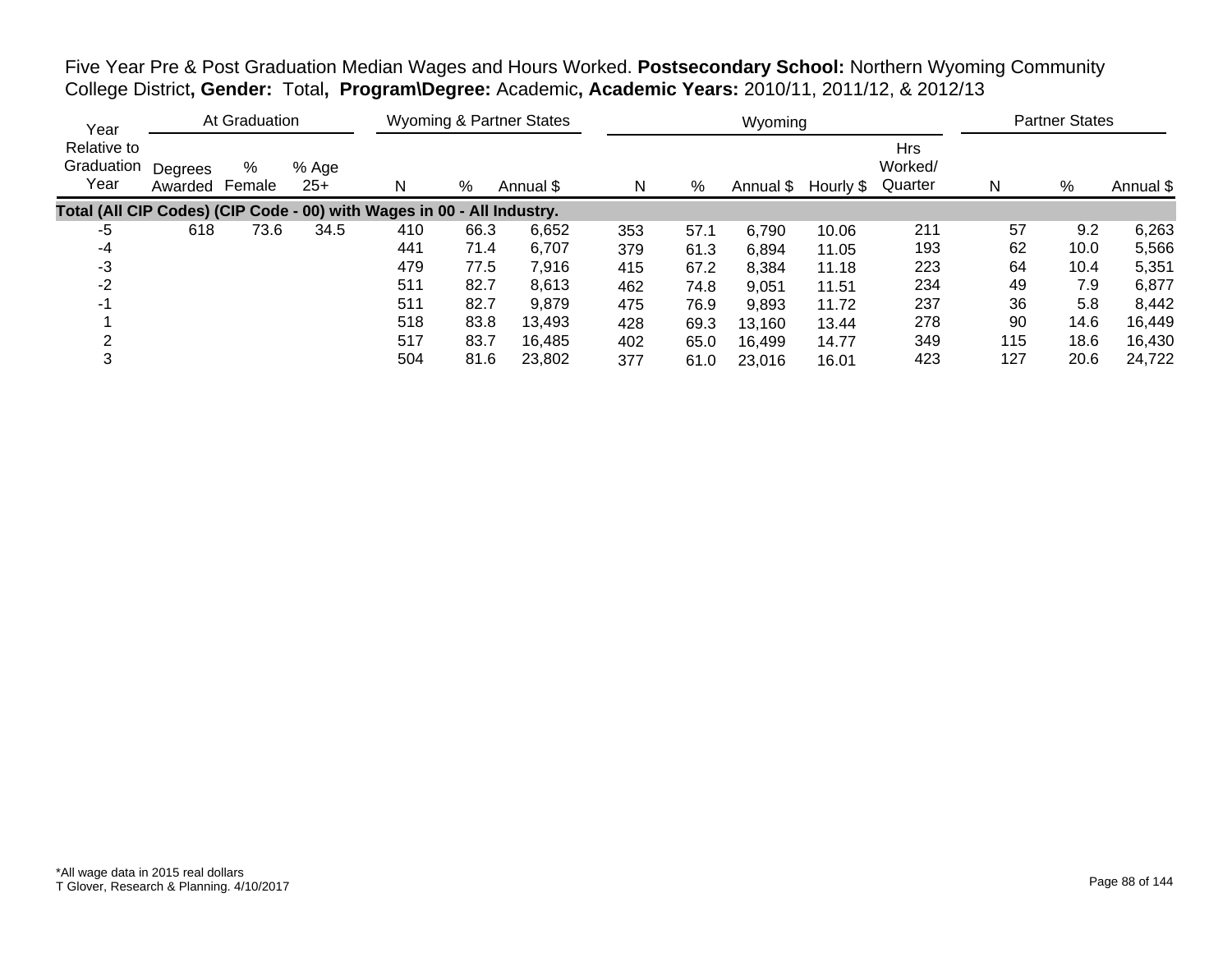Five Year Pre & Post Graduation Median Wages and Hours Worked. **Postsecondary School:** Northern Wyoming Community College District**, Gender:** Total**, Program\Degree:** Occupational 1 Year**, Academic Years:** 2010/11, 2011/12, & 2012/13

| Year                              |                    | At Graduation |                |                                                                        |      | <b>Wyoming &amp; Partner States</b> |     |      | Wyoming   |           |                                  |     | <b>Partner States</b> |           |
|-----------------------------------|--------------------|---------------|----------------|------------------------------------------------------------------------|------|-------------------------------------|-----|------|-----------|-----------|----------------------------------|-----|-----------------------|-----------|
| Relative to<br>Graduation<br>Year | Degrees<br>Awarded | %<br>Female   | % Age<br>$25+$ | N                                                                      | %    | Annual \$                           | N   | %    | Annual \$ | Hourly \$ | <b>Hrs</b><br>Worked/<br>Quarter | N   | %                     | Annual \$ |
|                                   |                    |               |                | Total (All CIP Codes) (CIP Code - 00) with Wages in 00 - All Industry. |      |                                     |     |      |           |           |                                  |     |                       |           |
| -5                                | 537                | 47.7          | 41.9           | 324                                                                    | 60.3 | 7,569                               | 273 | 50.8 | 6,869     | 11.34     | 212                              | 51  | 9.5                   | 14,219    |
| -4                                |                    |               |                | 381                                                                    | 71.0 | 9,795                               | 311 | 57.9 | 9.487     | 11.75     | 223                              | 70  | 13.0                  | 10,513    |
| -3                                |                    |               |                | 415                                                                    | 77.3 | 9,632                               | 345 | 64.2 | 10,612    | 12.44     | 254                              | 70  | 13.0                  | 8,457     |
| -2                                |                    |               |                | 440                                                                    | 81.9 | 10,374                              | 392 | 73.0 | 10,778    | 12.52     | 260                              | 48  | 8.9                   | 7,910     |
| $-1$                              |                    |               |                | 448                                                                    | 83.4 | 11.443                              | 410 | 76.4 | 12,012    | 13.29     | 274                              | 38  | 7.1                   | 8,879     |
|                                   |                    |               |                | 475                                                                    | 88.5 | 18,042                              | 420 | 78.2 | 17,911    | 14.85     | 349                              | 55  | 10.2                  | 19,983    |
|                                   |                    |               |                | 478                                                                    | 89.0 | 36.682                              | 393 | 73.2 | 38,580    | 19.40     | 492                              | 85  | 15.8                  | 30,082    |
| 3                                 |                    |               |                | 467                                                                    | 87.0 | 39,824                              | 365 | 68.0 | 44,364    | 20.74     | 520                              | 102 | 19.0                  | 27,622    |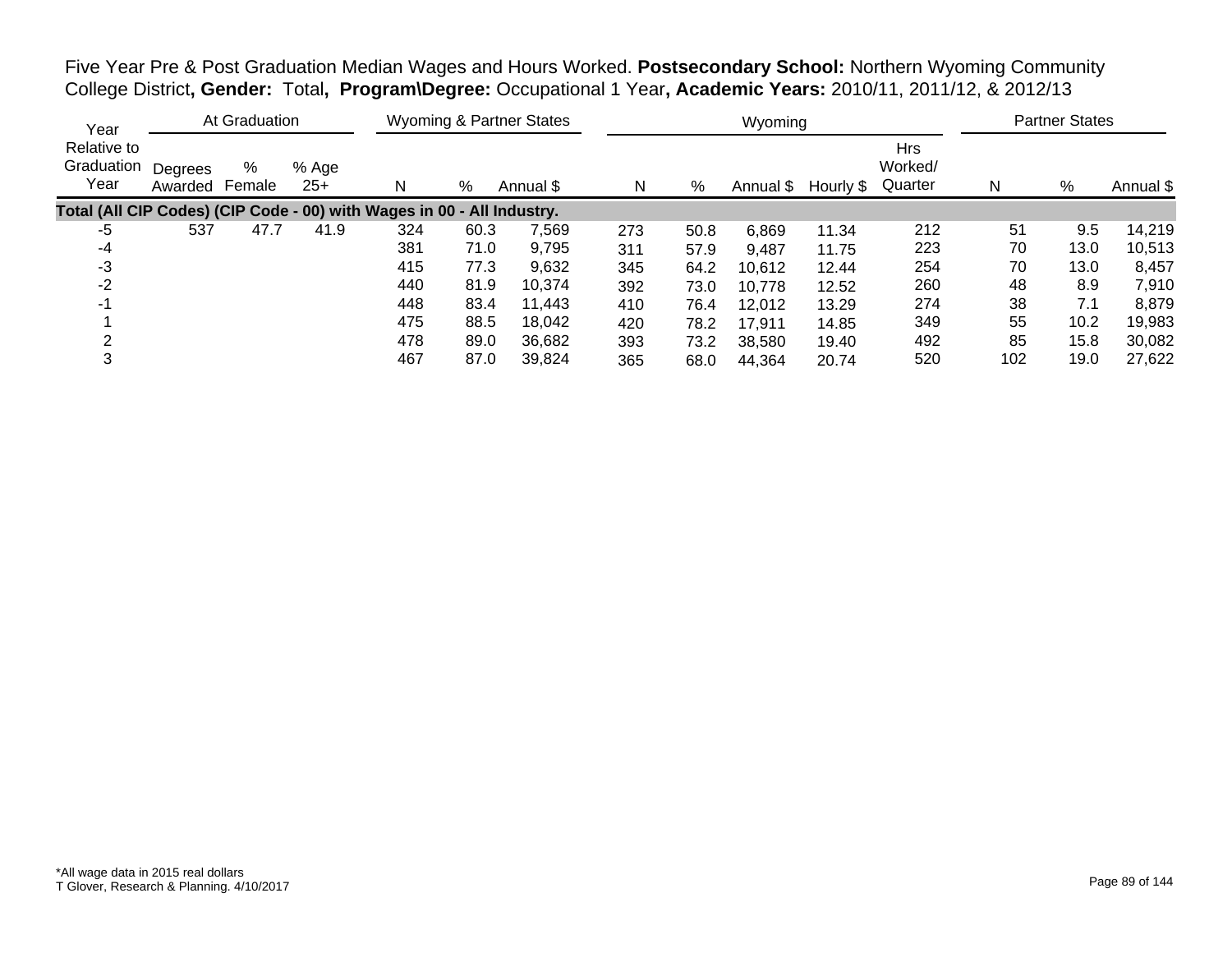Five Year Pre & Post Graduation Median Wages and Hours Worked. **Postsecondary School:** Northern Wyoming Community College District**, Gender:** Total**, Program\Degree:** Occupational 2 Year**, Academic Years:** 2010/11, 2011/12, & 2012/13

| Year                              |                    | At Graduation |              |                                                                        |      | <b>Wyoming &amp; Partner States</b> |     |      | Wyoming   |           |                                  |    | <b>Partner States</b> |           |
|-----------------------------------|--------------------|---------------|--------------|------------------------------------------------------------------------|------|-------------------------------------|-----|------|-----------|-----------|----------------------------------|----|-----------------------|-----------|
| Relative to<br>Graduation<br>Year | Degrees<br>Awarded | %<br>Female   | % Age<br>25+ | N                                                                      | %    | Annual \$                           | N   | %    | Annual \$ | Hourly \$ | <b>Hrs</b><br>Worked/<br>Quarter | N  | %                     | Annual \$ |
|                                   |                    |               |              | Total (All CIP Codes) (CIP Code - 00) with Wages in 00 - All Industry. |      |                                     |     |      |           |           |                                  |    |                       |           |
| -5                                | 475                | 55.2          | 51.6         | 343                                                                    | 72.2 | 9,954                               | 271 | 57.1 | 10,121    | 11.94     | 254                              | 72 | 15.2                  | 7,489     |
| -4                                |                    |               |              | 372                                                                    | 78.3 | 12,166                              | 313 | 65.9 | 12,613    | 12.74     | 271                              | 59 | 12.4                  | 11,391    |
| -3                                |                    |               |              | 393                                                                    | 82.7 | 11.664                              | 347 | 73.1 | 12,351    | 13.27     | 272                              | 46 | 9.7                   | 7,888     |
| $-2$                              |                    |               |              | 396                                                                    | 83.4 | 11,679                              | 358 | 75.4 | 12,444    | 13.54     | 282                              | 38 | 8.0                   | 7,628     |
| -1                                |                    |               |              | 391                                                                    | 82.3 | 12,914                              | 366 | 77.1 | 13,283    | 14.89     | 276                              | 25 | 5.3                   | 10,883    |
|                                   |                    |               |              | 430                                                                    | 90.5 | 39,479                              | 348 | 73.3 | 41,080    | 21.48     | 484                              | 82 | 17.3                  | 35,706    |
|                                   |                    |               |              | 414                                                                    | 87.2 | 49,947                              | 323 | 68.0 | 51,374    | 23.60     | 524                              | 91 | 19.2                  | 47,320    |
| 3                                 |                    |               |              | 408                                                                    | 85.9 | 49.958                              | 316 | 66.5 | 52,055    | 24.44     | 526                              | 92 | 19.4                  | 43,789    |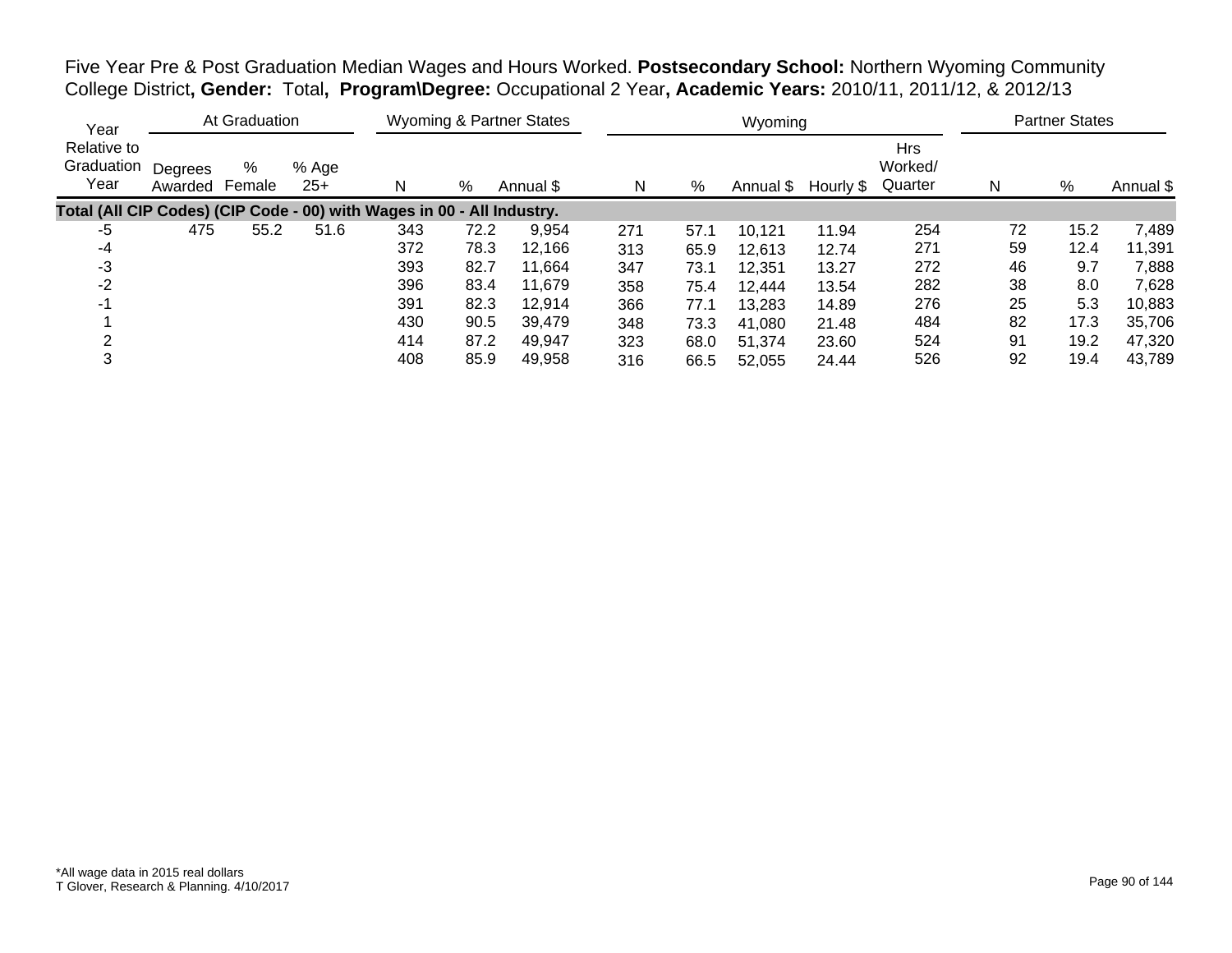# Five Year Pre & Post Graduation Median Wages and Hours Worked. **Postsecondary School:** Northwest College**, Gender:** Total**, Program\Degree:** Academic**, Academic Years:** 2010/11, 2011/12, & 2012/13

| Year                                                                   |                    | At Graduation |                |     |      | <b>Wyoming &amp; Partner States</b> |     |      | Wyoming   |           |                                  |     | <b>Partner States</b> |           |
|------------------------------------------------------------------------|--------------------|---------------|----------------|-----|------|-------------------------------------|-----|------|-----------|-----------|----------------------------------|-----|-----------------------|-----------|
| Relative to<br>Graduation<br>Year                                      | Degrees<br>Awarded | %<br>Female   | % Age<br>$25+$ | N   | %    | Annual \$                           | N   | %    | Annual \$ | Hourly \$ | <b>Hrs</b><br>Worked/<br>Quarter | N   | %                     | Annual \$ |
| Total (All CIP Codes) (CIP Code - 00) with Wages in 00 - All Industry. |                    |               |                |     |      |                                     |     |      |           |           |                                  |     |                       |           |
| -5                                                                     | 760                | 59.7          | 32.1           | 418 | 55.0 | 5,516                               | 349 | 45.9 | 5,845     | 10.45     | 192                              | 69  | 9.1                   | 4,004     |
| -4                                                                     |                    |               |                | 473 | 62.2 | 5,543                               | 389 | 51.2 | 5,833     | 10.93     | 188                              | 84  | 11.1                  | 3,988     |
| -3                                                                     |                    |               |                | 492 | 64.7 | 6,155                               | 423 | 55.7 | 6,564     | 11.43     | 194                              | 69  | 9.1                   | 3,977     |
| $-2$                                                                   |                    |               |                | 517 | 68.0 | 5,818                               | 457 | 60.1 | 6,077     | 11.58     | 183                              | 60  | 7.9                   | 3,958     |
| -1                                                                     |                    |               |                | 541 | 71.2 | 6,775                               | 493 | 64.9 | 6.945     | 11.67     | 203                              | 48  | 6.3                   | 5,560     |
|                                                                        |                    |               |                | 603 | 79.3 | 9,866                               | 455 | 59.9 | 10,099    | 12.33     | 264                              | 148 | 19.5                  | 9,101     |
|                                                                        |                    |               |                | 600 | 78.9 | 11,617                              | 436 | 57.4 | 13,052    | 13.29     | 288                              | 164 | 21.6                  | 9,441     |
| 3                                                                      |                    |               |                | 609 | 80.1 | 16,679                              | 417 | 54.9 | 18,174    | 14.27     | 372                              | 192 | 25.3                  | 12,423    |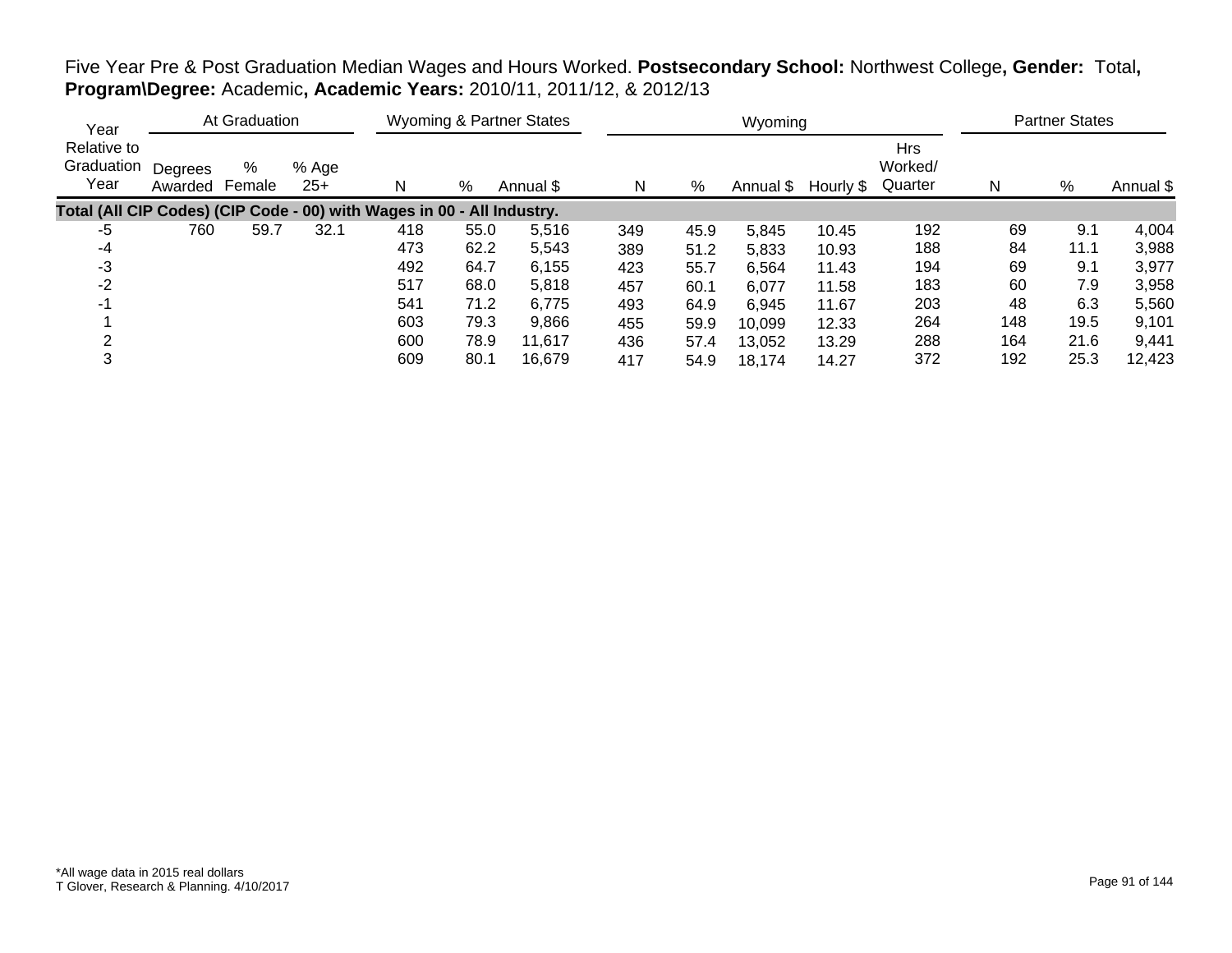Five Year Pre & Post Graduation Median Wages and Hours Worked. **Postsecondary School:** Northwest College**, Gender:** Total**, Program\Degree:** Occupational 1 Year**, Academic Years:** 2010/11, 2011/12, & 2012/13

| Year                                                                   |                    | At Graduation |                |     |      | <b>Wyoming &amp; Partner States</b> |     |      | Wyoming   |           |                                  |    | <b>Partner States</b> |           |
|------------------------------------------------------------------------|--------------------|---------------|----------------|-----|------|-------------------------------------|-----|------|-----------|-----------|----------------------------------|----|-----------------------|-----------|
| Relative to<br>Graduation<br>Year                                      | Degrees<br>Awarded | %<br>Female   | % Age<br>$25+$ |     | %    | Annual \$                           | N   | %    | Annual \$ | Hourly \$ | <b>Hrs</b><br>Worked/<br>Quarter | N  | %                     | Annual \$ |
| Total (All CIP Codes) (CIP Code - 00) with Wages in 00 - All Industry. |                    |               |                |     |      |                                     |     |      |           |           |                                  |    |                       |           |
| -5                                                                     | 146                | 49.3          | 41.8           | 86  | 58.9 | 7,167                               | 77  | 52.7 | 7,139     | 10.57     | 217                              | 9  | 6.2                   | 11,488    |
| -4                                                                     |                    |               |                | 95  | 65.1 | 6,728                               | 86  | 58.9 | 6,378     | 10.98     | 262                              |    | 6.2                   | 7,603     |
| -3                                                                     |                    |               |                | 104 | 71.2 | 7,416                               | 98  | 67.1 | 8,137     | 11.85     | 235                              | 6  | 4.1                   | 3,427     |
| $-2$                                                                   |                    |               |                | 100 | 68.5 | 8,579                               | 94  | 64.4 | 9,291     | 12.71     | 257                              | 6  | 4.1                   | 4,811     |
| -1                                                                     |                    |               |                | 108 | 74.0 | 8,672                               | 103 | 70.5 | 8,627     | 12.55     | 243                              |    | 3.4                   | 10,181    |
|                                                                        |                    |               |                | 118 | 80.8 | 16,638                              | 97  | 66.4 | 16,342    | 15.74     | 346                              | 21 | 14.4                  | 17,231    |
|                                                                        |                    |               |                | 117 | 80.1 | 22,510                              | 84  | 57.5 | 22,687    | 15.53     | 437                              | 33 | 22.6                  | 18,448    |
|                                                                        |                    |               |                | 119 | 81.5 | 25,515                              | 84  | 57.5 | 26,185    | 15.75     | 438                              | 35 | 24.0                  | 21,849    |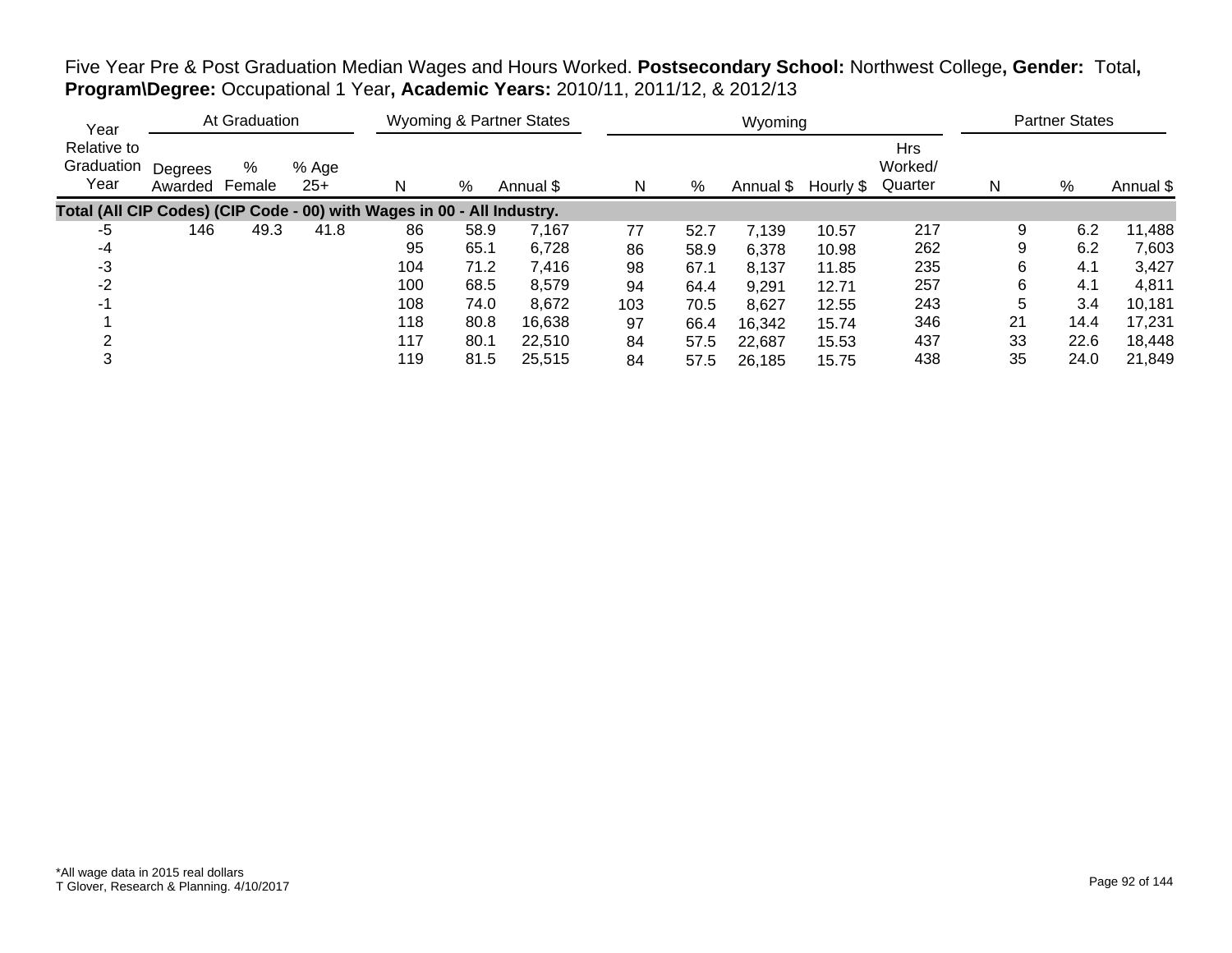Five Year Pre & Post Graduation Median Wages and Hours Worked. **Postsecondary School:** Northwest College**, Gender:** Total**, Program\Degree:** Occupational 2 Year**, Academic Years:** 2010/11, 2011/12, & 2012/13

| Year                                                                   |                    | At Graduation |                |     |      | <b>Wyoming &amp; Partner States</b> |     |      | Wyoming   |           |                                  |    | <b>Partner States</b> |           |
|------------------------------------------------------------------------|--------------------|---------------|----------------|-----|------|-------------------------------------|-----|------|-----------|-----------|----------------------------------|----|-----------------------|-----------|
| Relative to<br>Graduation<br>Year                                      | Degrees<br>Awarded | %<br>Female   | % Age<br>$25+$ | N   | %    | Annual \$                           | N   | %    | Annual \$ | Hourly \$ | <b>Hrs</b><br>Worked/<br>Quarter | N  | %                     | Annual \$ |
| Total (All CIP Codes) (CIP Code - 00) with Wages in 00 - All Industry. |                    |               |                |     |      |                                     |     |      |           |           |                                  |    |                       |           |
| -5                                                                     | 328                | 65.2          | 40.9           | 177 | 54.0 | 7,139                               | 140 | 42.7 | 7,412     | 10.66     | 215                              | 37 | 11.3                  | 5,120     |
| -4                                                                     |                    |               |                | 204 | 62.2 | 6,548                               | 160 | 48.8 | 7,552     | 11.54     | 237                              | 44 | 13.4                  | 5,145     |
| -3                                                                     |                    |               |                | 208 | 63.4 | 7,654                               | 166 | 50.6 | 8,292     | 12.51     | 222                              | 42 | 12.8                  | 4,459     |
| $-2$                                                                   |                    |               |                | 204 | 62.2 | 6,795                               | 175 | 53.4 | 7,194     | 12.23     | 203                              | 29 | 8.8                   | 4,429     |
| -1                                                                     |                    |               |                | 218 | 66.5 | 7,155                               | 195 | 59.5 | 7.582     | 12.15     | 208                              | 23 | 7.0                   | 4,668     |
|                                                                        |                    |               |                | 255 | 77.7 | 19,013                              | 180 | 54.9 | 20,260    | 15.35     | 406                              | 75 | 22.9                  | 15,123    |
|                                                                        |                    |               |                | 262 | 79.9 | 22,352                              | 165 | 50.3 | 23,584    | 15.85     | 461                              | 97 | 29.6                  | 19,404    |
| 3                                                                      |                    |               |                | 258 | 78.7 | 26,067                              | 159 | 48.5 | 29,392    | 16.71     | 504                              | 99 | 30.2                  | 21,849    |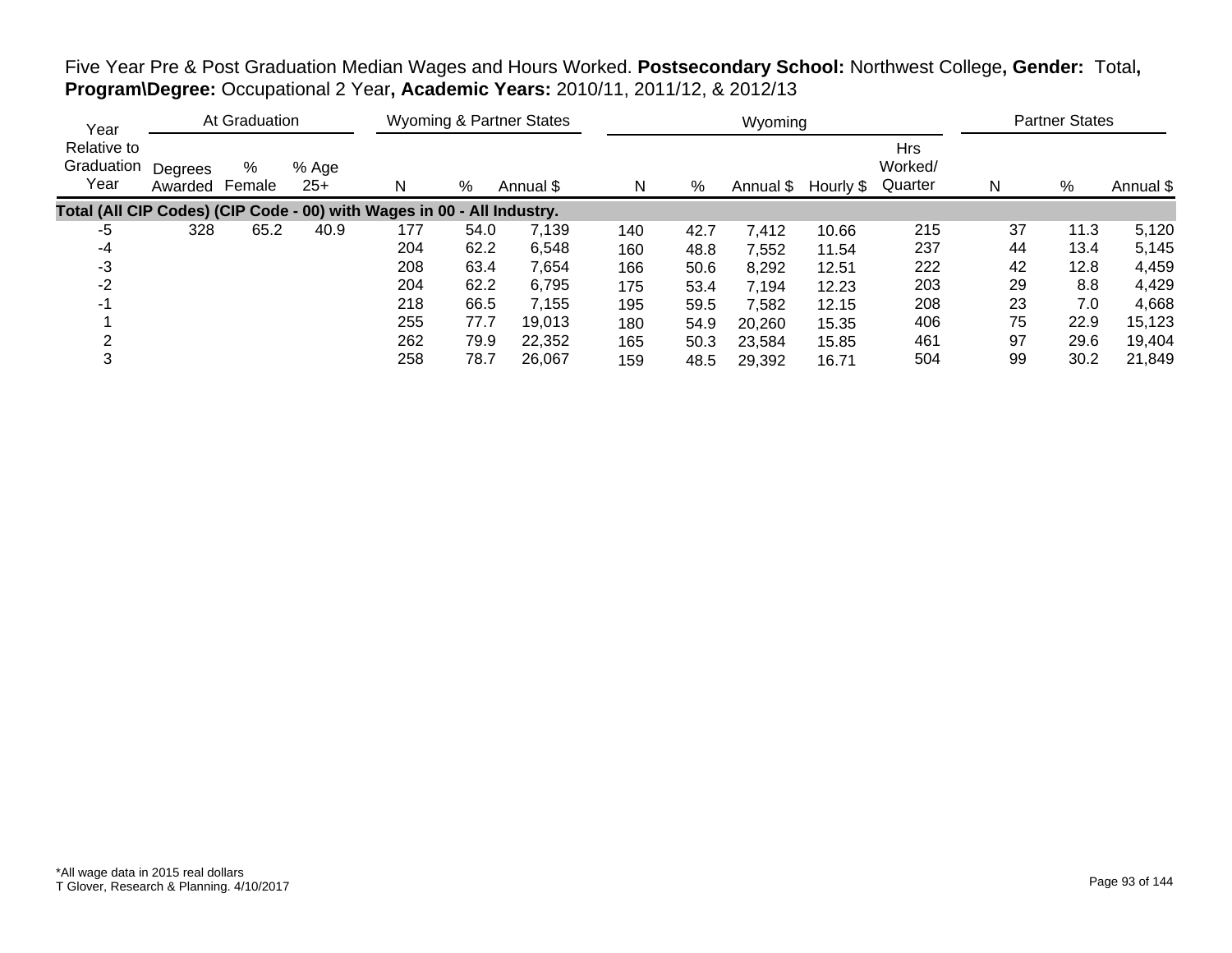Five Year Pre & Post Graduation Median Wages and Hours Worked. **Postsecondary School:** Western Wyoming Community College**, Gender:** Total**, Program\Degree:** Academic**, Academic Years:** 2010/11, 2011/12, & 2012/13

| Year                              |                    | At Graduation |                |                                                                        |      | <b>Wyoming &amp; Partner States</b> |     |      | Wyoming   |           |                                  |     | <b>Partner States</b> |           |
|-----------------------------------|--------------------|---------------|----------------|------------------------------------------------------------------------|------|-------------------------------------|-----|------|-----------|-----------|----------------------------------|-----|-----------------------|-----------|
| Relative to<br>Graduation<br>Year | Degrees<br>Awarded | %<br>Female   | % Age<br>$25+$ | N                                                                      | %    | Annual \$                           | N   | %    | Annual \$ | Hourly \$ | <b>Hrs</b><br>Worked/<br>Quarter | N   | %                     | Annual \$ |
|                                   |                    |               |                | Total (All CIP Codes) (CIP Code - 00) with Wages in 00 - All Industry. |      |                                     |     |      |           |           |                                  |     |                       |           |
| -5                                | 942                | 69.0          | 37.6           | 539                                                                    | 57.2 | 6,491                               | 467 | 49.6 | 6,851     | 10.87     | 203                              | 72  | 7.6                   | 3,124     |
| -4                                |                    |               |                | 644                                                                    | 68.4 | 6,322                               | 555 | 58.9 | 6,677     | 11.25     | 207                              | 89  | 9.4                   | 2,283     |
| -3                                |                    |               |                | 682                                                                    | 72.4 | 7,053                               | 583 | 61.9 | 7,717     | 11.44     | 210                              | 99  | 10.5                  | 3,563     |
| $-2$                              |                    |               |                | 727                                                                    | 77.2 | 7,147                               | 651 | 69.1 | 7,668     | 11.80     | 207                              | 76  | 8.1                   | 3,485     |
| -1                                |                    |               |                | 764                                                                    | 81.1 | 9,154                               | 696 | 73.9 | 9,618     | 12.70     | 235                              | 68  | 7.2                   | 4,077     |
|                                   |                    |               |                | 798                                                                    | 84.7 | 11,514                              | 620 | 65.8 | 13,189    | 12.96     | 296                              | 178 | 18.9                  | 8,678     |
|                                   |                    |               |                | 770                                                                    | 81.7 | 13,903                              | 553 | 58.7 | 15,125    | 13.60     | 333                              | 217 | 23.0                  | 11,661    |
| 3                                 |                    |               |                | 760                                                                    | 80.7 | 16,687                              | 525 | 55.7 | 18,230    | 14.57     | 361                              | 235 | 24.9                  | 14,026    |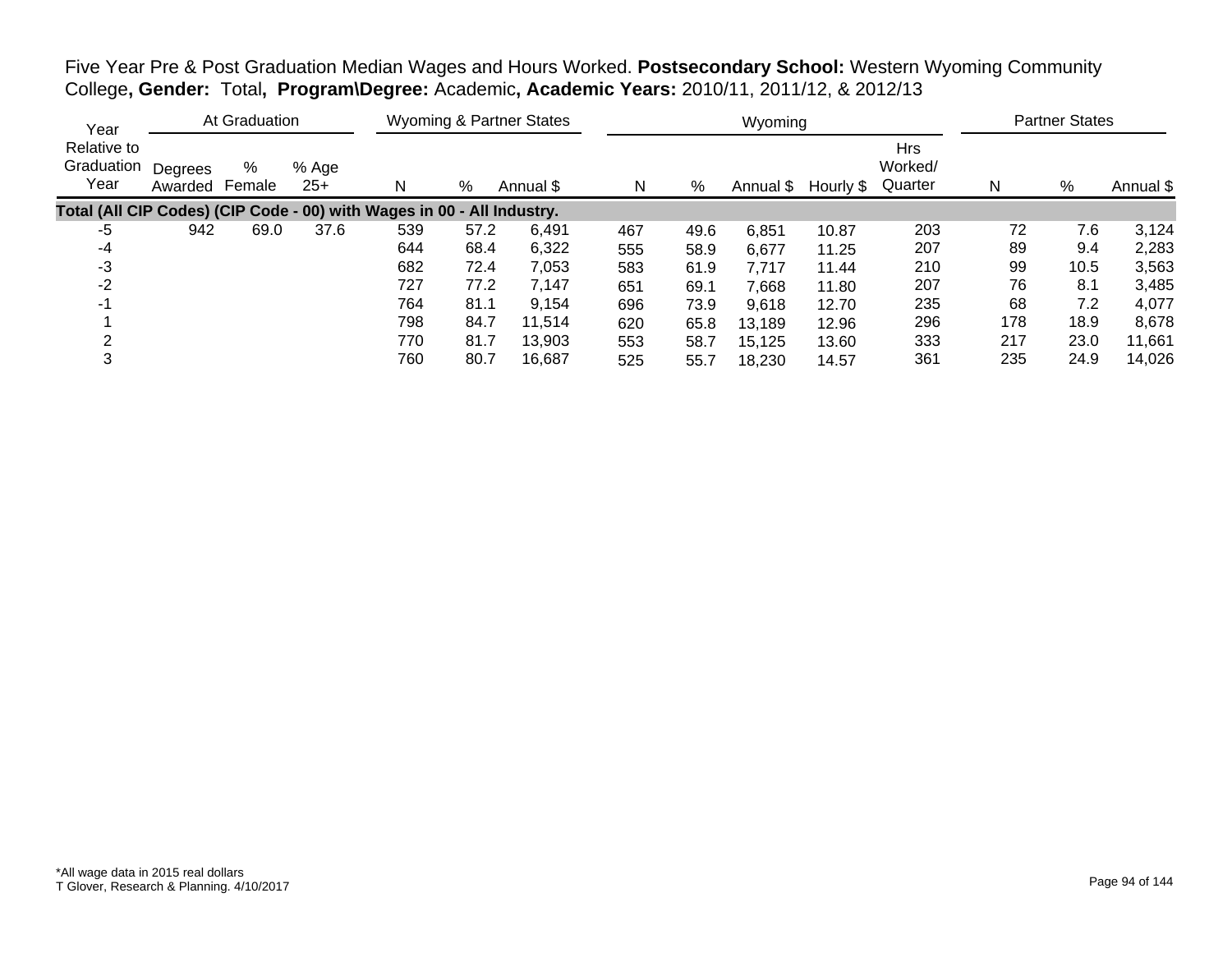Five Year Pre & Post Graduation Median Wages and Hours Worked. **Postsecondary School:** Western Wyoming Community College**, Gender:** Total**, Program\Degree:** Occupational 1 Year**, Academic Years:** 2010/11, 2011/12, & 2012/13

| Year                              |                    | At Graduation |                |                                                                        |      | <b>Wyoming &amp; Partner States</b> |     |      | Wyoming   |           |                                  |    | <b>Partner States</b> |           |
|-----------------------------------|--------------------|---------------|----------------|------------------------------------------------------------------------|------|-------------------------------------|-----|------|-----------|-----------|----------------------------------|----|-----------------------|-----------|
| Relative to<br>Graduation<br>Year | Degrees<br>Awarded | %<br>Female   | % Age<br>$25+$ | N                                                                      | %    | Annual \$                           | N   | %    | Annual \$ | Hourly \$ | <b>Hrs</b><br>Worked/<br>Quarter | N  | %                     | Annual \$ |
|                                   |                    |               |                | Total (All CIP Codes) (CIP Code - 00) with Wages in 00 - All Industry. |      |                                     |     |      |           |           |                                  |    |                       |           |
| -5                                | 220                | 54.1          | 70.5           | 169                                                                    | 76.8 | 18.190                              | 148 | 67.3 | 20,117    | 14.27     | 401                              | 21 | 9.5                   | 9,116     |
| -4                                |                    |               |                | 170                                                                    | 77.3 | 19,858                              | 154 | 70.0 | 21,912    | 14.41     | 414                              | 16 | 7.3                   | 10,191    |
| -3                                |                    |               |                | 171                                                                    | 77.7 | 21.754                              | 158 | 71.8 | 22,837    | 14.70     | 426                              | 13 | 5.9                   | 11,795    |
| $-2$                              |                    |               |                | 182                                                                    | 82.7 | 16,954                              | 172 | 78.2 | 17,569    | 15.09     | 374                              | 10 | 4.5                   | 11,586    |
| -1                                |                    |               |                | 177                                                                    | 80.5 | 14,127                              | 166 | 75.5 | 15,562    | 15.52     | 320                              | 11 | 5.0                   | 4,429     |
|                                   |                    |               |                | 201                                                                    | 91.4 | 21,973                              | 181 | 82.3 | 23,816    | 19.89     | 402                              | 20 | 9.1                   | 14,011    |
|                                   |                    |               |                | 200                                                                    | 90.9 | 45.676                              | 168 | 76.4 | 47,542    | 23.68     | 510                              | 32 | 14.5                  | 23,067    |
| 3                                 |                    |               |                | 188                                                                    | 85.5 | 48,316                              | 155 | 70.5 | 49.797    | 25.00     | 520                              | 33 | 15.0                  | 28,927    |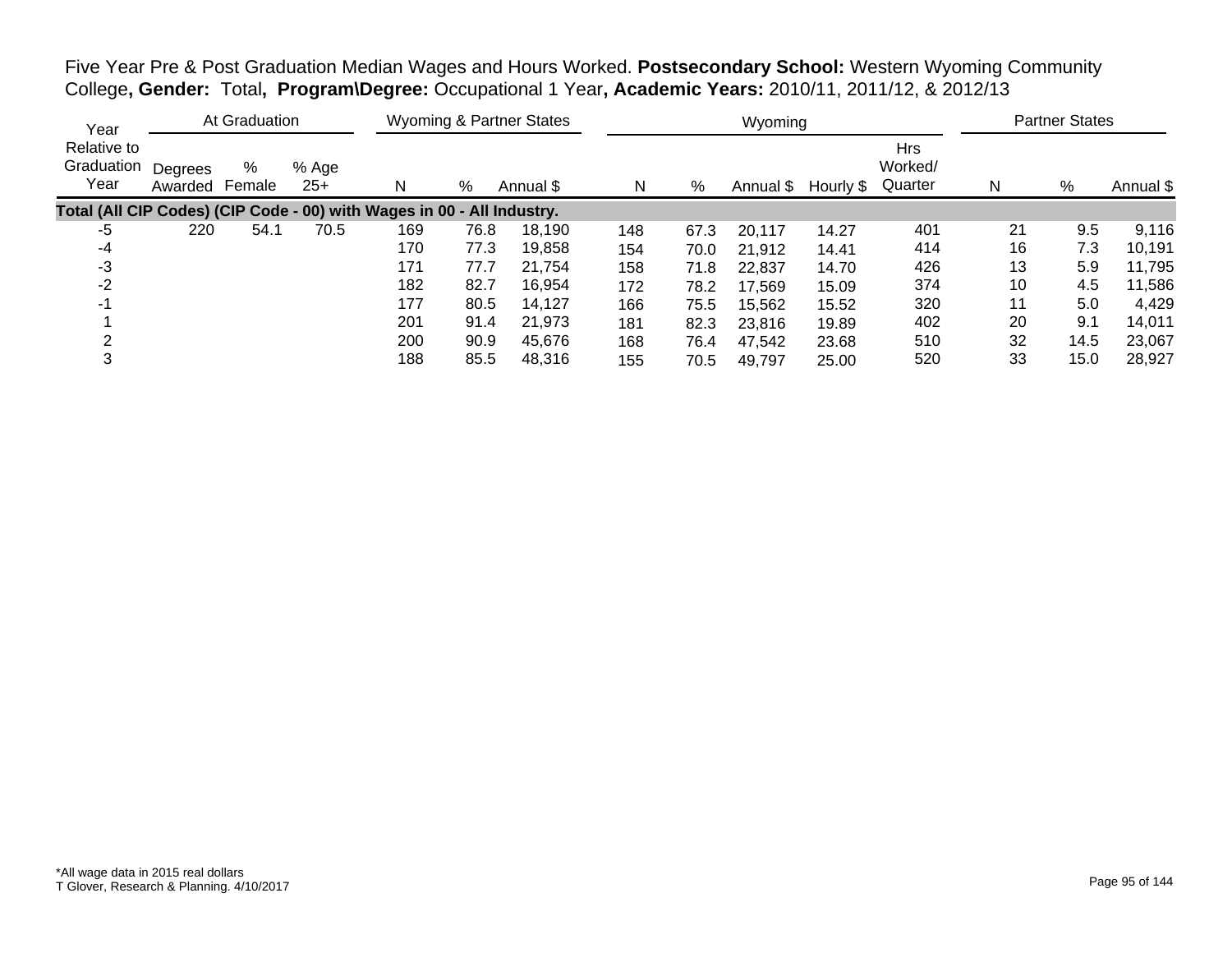Five Year Pre & Post Graduation Median Wages and Hours Worked. **Postsecondary School:** Western Wyoming Community College**, Gender:** Total**, Program\Degree:** Occupational 2 Year**, Academic Years:** 2010/11, 2011/12, & 2012/13

| Year                              |                    | At Graduation |                |                                                                        |      | Wyoming & Partner States |     |      | Wyoming   |           |                                  |    | <b>Partner States</b> |           |
|-----------------------------------|--------------------|---------------|----------------|------------------------------------------------------------------------|------|--------------------------|-----|------|-----------|-----------|----------------------------------|----|-----------------------|-----------|
| Relative to<br>Graduation<br>Year | Degrees<br>Awarded | %<br>Female   | % Age<br>$25+$ | N                                                                      | %    | Annual \$                | N   | %    | Annual \$ | Hourly \$ | <b>Hrs</b><br>Worked/<br>Quarter | N  | %                     | Annual \$ |
|                                   |                    |               |                | Total (All CIP Codes) (CIP Code - 00) with Wages in 00 - All Industry. |      |                          |     |      |           |           |                                  |    |                       |           |
| -5                                | 235                | 52.8          | 65.1           | 179                                                                    | 76.2 | 15,363                   | 158 | 67.2 | 16,947    | 13.18     | 350                              | 21 | 8.9                   | 9,577     |
| -4                                |                    |               |                | 177                                                                    | 75.3 | 14,936                   | 159 | 67.7 | 15,609    | 13.70     | 344                              | 18 | 7.7                   | 6,872     |
| -3                                |                    |               |                | 182                                                                    | 77.4 | 15,153                   | 164 | 69.8 | 16,769    | 14.42     | 385                              | 18 | 7.7                   | 8,809     |
| $-2$                              |                    |               |                | 194                                                                    | 82.6 | 13.313                   | 179 | 76.2 | 14,043    | 14.65     | 296                              | 15 | 6.4                   | 6,145     |
| -1                                |                    |               |                | 188                                                                    | 80.0 | 16,607                   | 176 | 74.9 | 17.276    | 16.31     | 329                              | 12 | 5.1                   | 10,452    |
|                                   |                    |               |                | 225                                                                    | 95.7 | 44,933                   | 202 | 86.0 | 46,408    | 24.19     | 506                              | 23 | 9.8                   | 35,856    |
|                                   |                    |               |                | 215                                                                    | 91.5 | 53.730                   | 185 | 78.7 | 55,055    | 25.91     | 520                              | 30 | 12.8                  | 47,609    |
| 3                                 |                    |               |                | 214                                                                    | 91.1 | 55.659                   | 177 | 75.3 | 59.633    | 27.76     | 530                              | 37 | 15.7                  | 34,012    |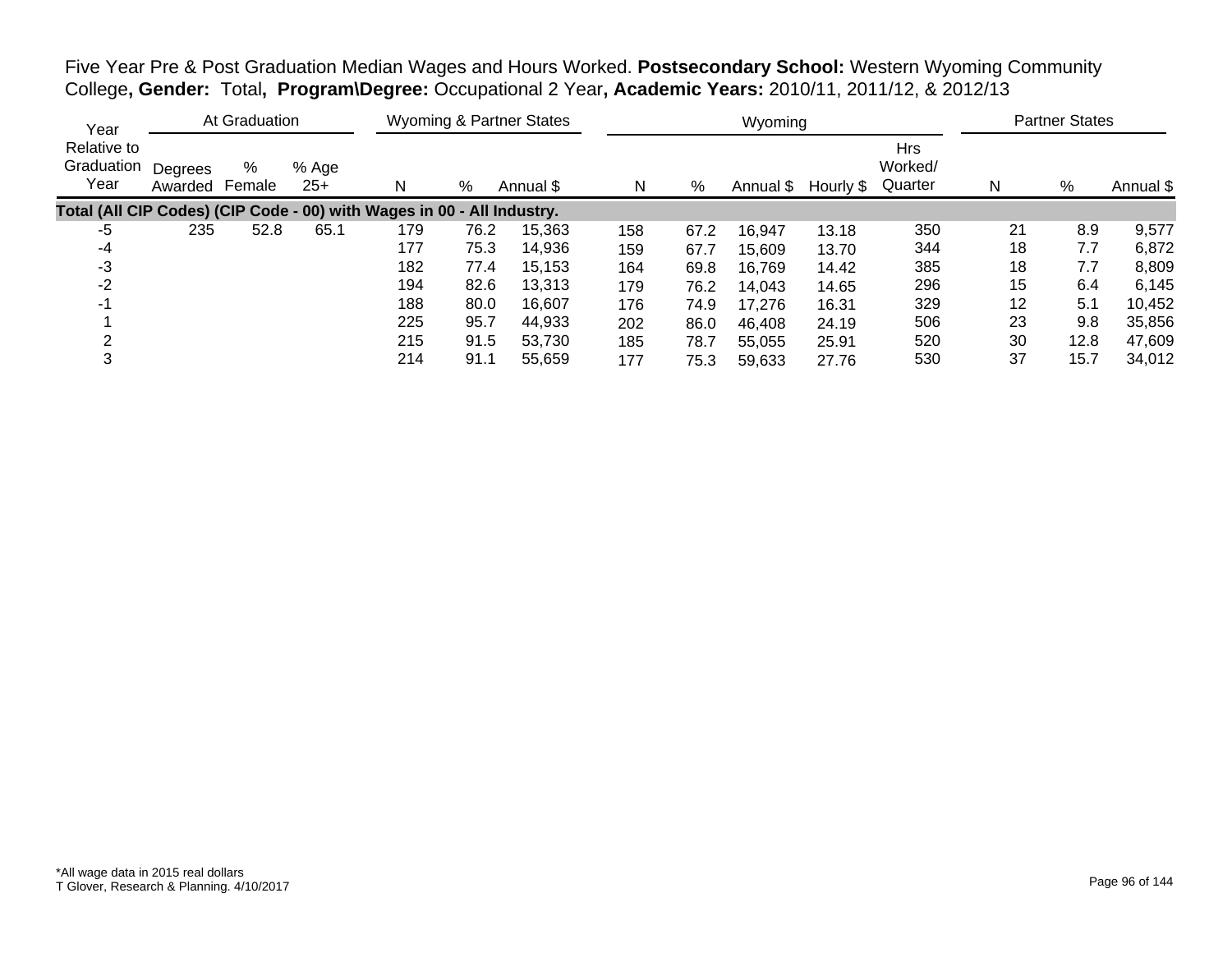# Five Year Pre & Post Graduation Median Wages and Hours Worked. **Postsecondary School:** All Colleges**, Gender:** Total**, Program\Degree:** Academic**, Academic Years:** 2011/12, 2012/13, & 2013/14

| Year                                                                   |                           | At Graduation |                |       |      | <b>Wyoming &amp; Partner States</b> |       |      | Wyoming   |           |                                  |     | <b>Partner States</b> |           |
|------------------------------------------------------------------------|---------------------------|---------------|----------------|-------|------|-------------------------------------|-------|------|-----------|-----------|----------------------------------|-----|-----------------------|-----------|
| Relative to<br>Graduation<br>Year                                      | Degrees<br>Awarded Female | %             | % Age<br>$25+$ | N     | %    | Annual \$                           | N     | %    | Annual \$ | Hourly \$ | <b>Hrs</b><br>Worked/<br>Quarter | N   | %                     | Annual \$ |
| Total (All CIP Codes) (CIP Code - 00) with Wages in 00 - All Industry. |                           |               |                |       |      |                                     |       |      |           |           |                                  |     |                       |           |
| -5                                                                     | 5,254                     | 67.6          | 37.6           | 3,083 | 58.7 | 6,788                               | 2,737 | 52.1 | 7,042     | 10.97     | 209                              | 346 | 6.6                   | 5,028     |
| -4                                                                     |                           |               |                | 3,540 | 67.4 | 6,620                               | 3.151 | 60.0 | 6,910     | 11.12     | 205                              | 389 | 7.4                   | 4,064     |
| -3                                                                     |                           |               |                | 3,779 | 71.9 | 7,546                               | 3,397 | 64.7 | 7.986     | 11.18     | 217                              | 382 | 7.3                   | 4,244     |
| $-2$                                                                   |                           |               |                | 4,079 | 77.6 | 7,958                               | 3,733 | 71.1 | 8,467     | 11.44     | 225                              | 346 | 6.6                   | 4,289     |
| $-1$                                                                   |                           |               |                | 4,257 | 81.0 | 8,644                               | 3,952 | 75.2 | 9.054     | 11.95     | 237                              | 305 | 5.8                   | 4,127     |
|                                                                        |                           |               |                | 4,386 | 83.5 | 11,595                              | 3,659 | 69.6 | 12,362    | 12.73     | 291                              | 727 | 13.8                  | 9,199     |
| ⌒                                                                      |                           |               |                | 4,252 | 80.9 | 14,204                              | 3,386 | 64.4 | 15.043    | 13.73     | 332                              | 866 | 16.5                  | 10,612    |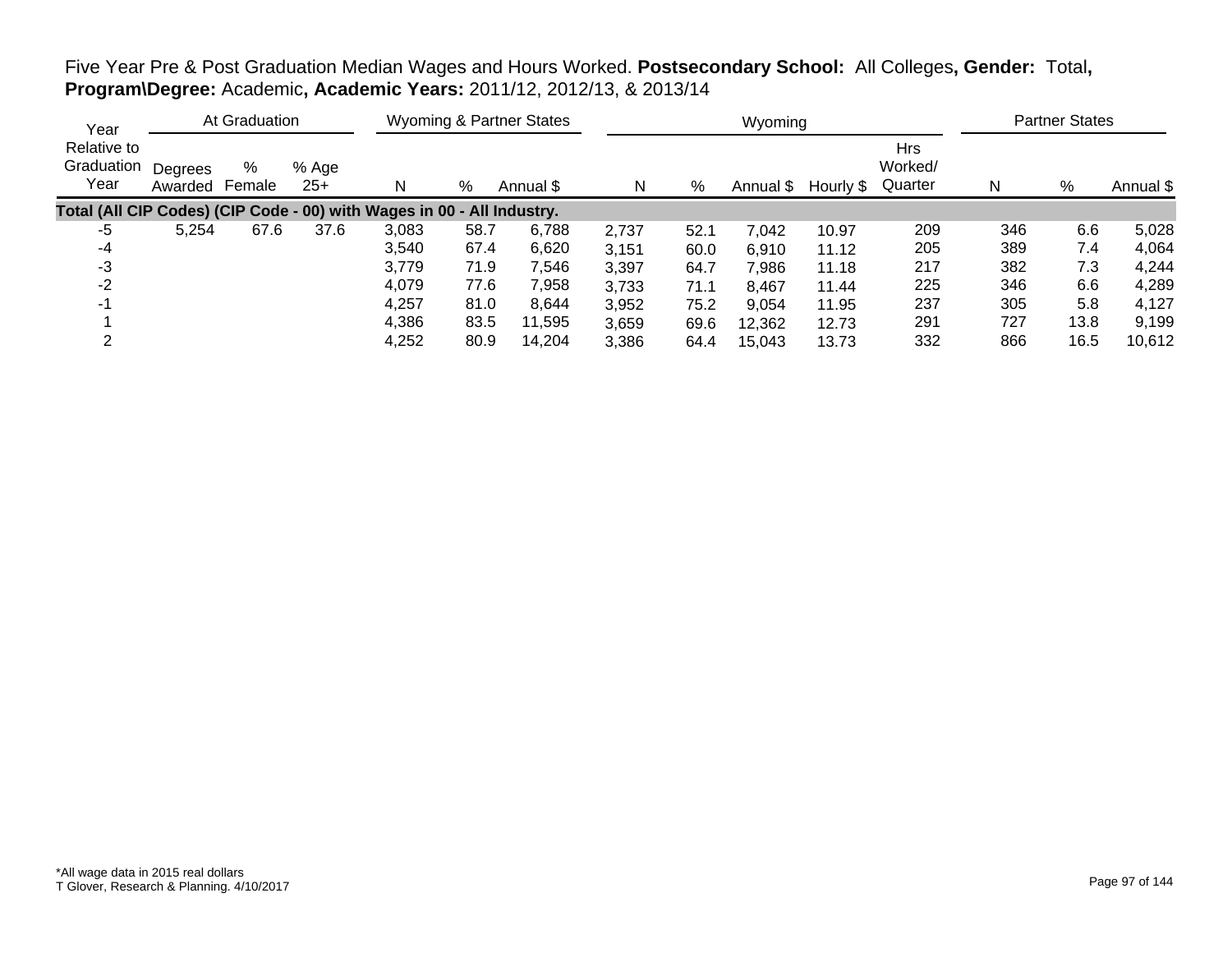Five Year Pre & Post Graduation Median Wages and Hours Worked. **Postsecondary School:** All Colleges**, Gender:** Total**, Program\Degree:** Occupational 1 Year**, Academic Years:** 2011/12, 2012/13, & 2013/14

| Year                                                                   |                    | At Graduation |                |       |      | <b>Wyoming &amp; Partner States</b> |       |      | Wyoming   |           |                                  |     | <b>Partner States</b> |           |
|------------------------------------------------------------------------|--------------------|---------------|----------------|-------|------|-------------------------------------|-------|------|-----------|-----------|----------------------------------|-----|-----------------------|-----------|
| Relative to<br>Graduation<br>Year                                      | Degrees<br>Awarded | %<br>Female   | % Age<br>$25+$ | N     | %    | Annual \$                           | N     | %    | Annual \$ | Hourly \$ | <b>Hrs</b><br>Worked/<br>Quarter | N   | %                     | Annual \$ |
| Total (All CIP Codes) (CIP Code - 00) with Wages in 00 - All Industry. |                    |               |                |       |      |                                     |       |      |           |           |                                  |     |                       |           |
| -5                                                                     | 2,424              | 46.5          | 56.2           | 1,477 | 60.9 | 11.884                              | 1,296 | 53.5 | 12,532    | 12.38     | 300                              | 181 | 7.5                   | 8,481     |
| -4                                                                     |                    |               |                | 1,658 | 68.4 | 11,616                              | 1,463 | 60.4 | 12.137    | 12.50     | 288                              | 195 | 8.0                   | 7,415     |
| -3                                                                     |                    |               |                | 1.744 | 71.9 | 11.373                              | 1,544 | 63.7 | 11,966    | 12.55     | 298                              | 200 | 8.3                   | 8,072     |
| -2                                                                     |                    |               |                | 1,874 | 77.3 | 11,255                              | 1,703 | 70.3 | 11.649    | 12.87     | 286                              | 171 | 7.1                   | 7,243     |
| -1                                                                     |                    |               |                | 1,892 | 78.1 | 11,615                              | 1,759 | 72.6 | 11,950    | 13.11     | 281                              | 133 | 5.5                   | 8,498     |
|                                                                        |                    |               |                | 2,089 | 86.2 | 20,548                              | 1,808 | 74.6 | 21,152    | 16.11     | 389                              | 281 | 11.6                  | 17,117    |
|                                                                        |                    |               |                | 2,081 | 85.9 | 32,465                              | 1,717 | 70.8 | 34.754    | 19.05     | 483                              | 364 | 15.0                  | 25,924    |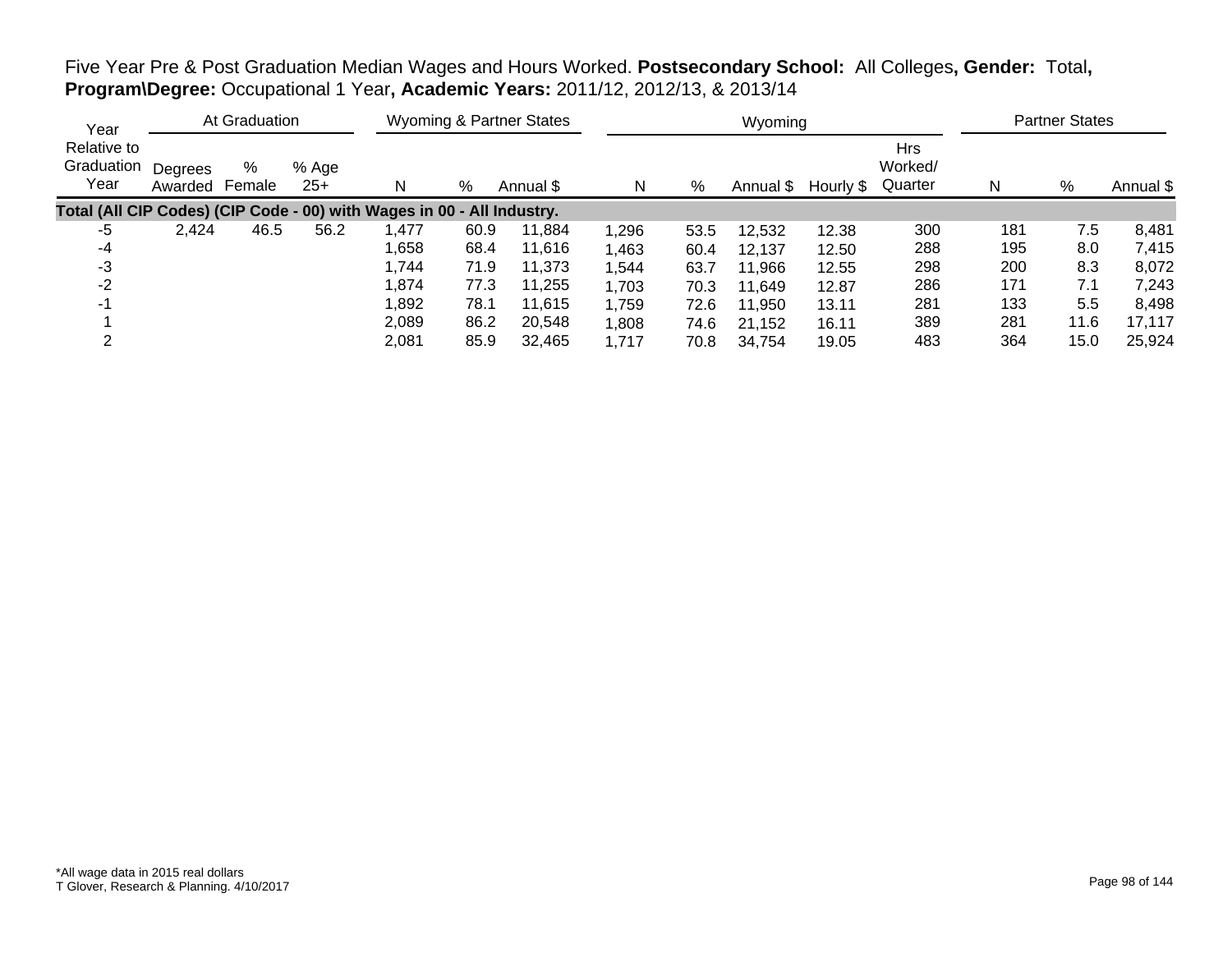Five Year Pre & Post Graduation Median Wages and Hours Worked. **Postsecondary School:** All Colleges**, Gender:** Total**, Program\Degree:** Occupational 2 Year**, Academic Years:** 2011/12, 2012/13, & 2013/14

| Year                                                                   |                           | At Graduation |                |        |      | <b>Wyoming &amp; Partner States</b> |       |      | Wyoming   |           |                                  |     | <b>Partner States</b> |           |
|------------------------------------------------------------------------|---------------------------|---------------|----------------|--------|------|-------------------------------------|-------|------|-----------|-----------|----------------------------------|-----|-----------------------|-----------|
| Relative to<br>Graduation<br>Year                                      | Degrees<br>Awarded Female | %             | % Age<br>$25+$ | N      | %    | Annual \$                           | N     | %    | Annual \$ | Hourly \$ | <b>Hrs</b><br>Worked/<br>Quarter | N   | %                     | Annual \$ |
| Total (All CIP Codes) (CIP Code - 00) with Wages in 00 - All Industry. |                           |               |                |        |      |                                     |       |      |           |           |                                  |     |                       |           |
| -5                                                                     | 2,774                     | 59.1          | 57.0           | 803, ا | 65.0 | 11,569                              | 1,506 | 54.3 | 12,985    | 12.38     | 299                              | 297 | 10.7                  | 7,364     |
| -4                                                                     |                           |               |                | 1,972  | 71.1 | 11,739                              | 1,675 | 60.4 | 12.394    | 12.77     | 290                              | 297 | 10.7                  | 7,637     |
| -3                                                                     |                           |               |                | 2,055  | 74.1 | 11.221                              | 1,797 | 64.8 | 11,883    | 12.88     | 284                              | 258 | 9.3                   | 7,640     |
| $-2$                                                                   |                           |               |                | 2,137  | 77.0 | 10.737                              | 1,918 | 69.1 | 11.341    | 12.94     | 263                              | 219 | 7.9                   | 7,094     |
| $-1$                                                                   |                           |               |                | 2.141  | 77.2 | 11,614                              | 1,967 | 70.9 | 11,962    | 13.87     | 258                              | 174 | 6.3                   | 7,674     |
|                                                                        |                           |               |                | 2,478  | 89.3 | 34,524                              | 1,984 | 71.5 | 36,574    | 19.82     | 476                              | 494 | 17.8                  | 28,320    |
|                                                                        |                           |               |                | 2,425  | 87.4 | 41,100                              | 1,848 | 66.6 | 43,555    | 21.29     | 511                              | 577 | 20.8                  | 32,054    |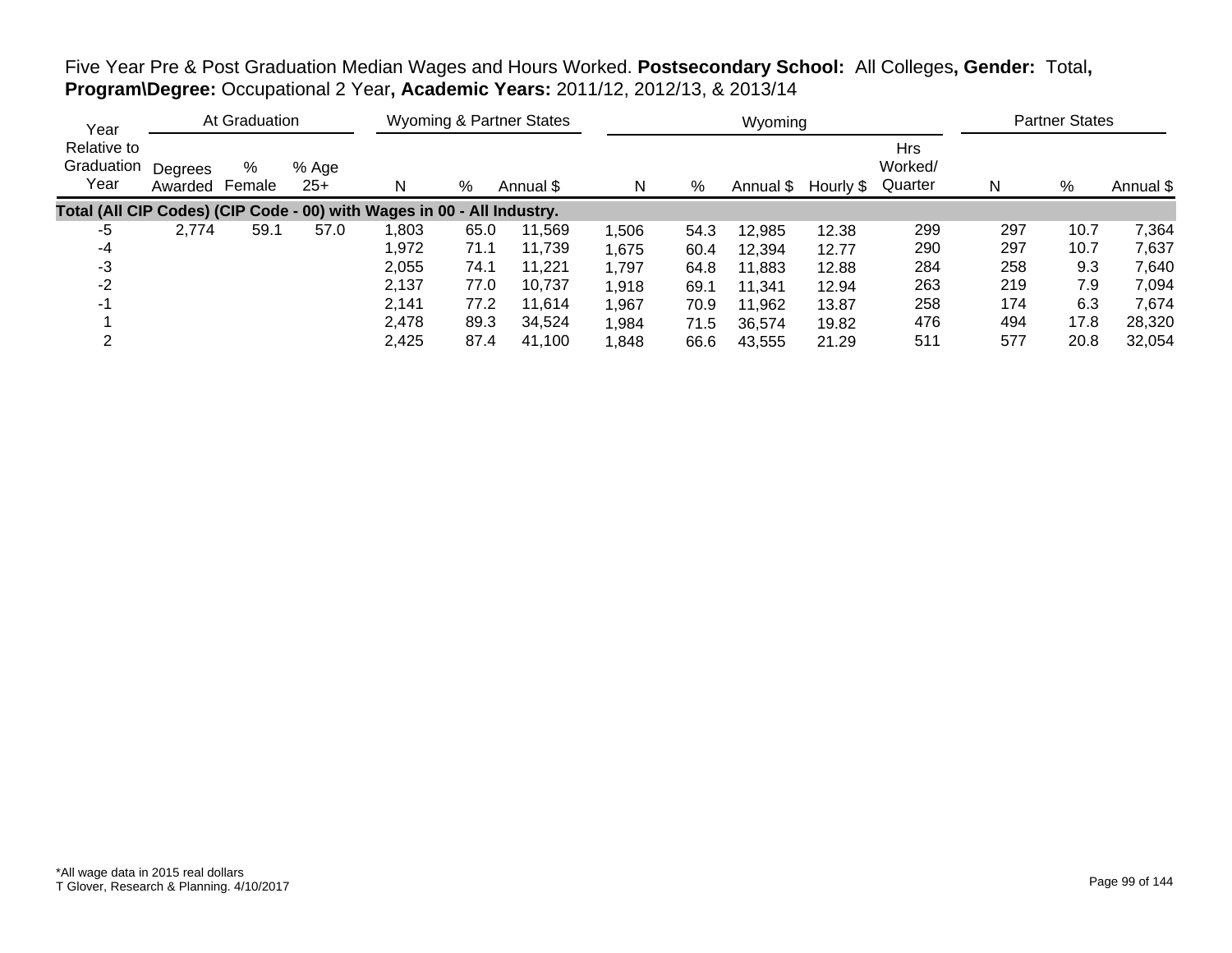# Five Year Pre & Post Graduation Median Wages and Hours Worked. **Postsecondary School:** Casper College**, Gender:** Total**, Program\Degree:** Academic**, Academic Years:** 2011/12, 2012/13, & 2013/14

| Year                                                                   |                    | At Graduation |                |     |      | <b>Wyoming &amp; Partner States</b> |     |      | Wyoming   |           |                                  |     | <b>Partner States</b> |           |
|------------------------------------------------------------------------|--------------------|---------------|----------------|-----|------|-------------------------------------|-----|------|-----------|-----------|----------------------------------|-----|-----------------------|-----------|
| Relative to<br>Graduation<br>Year                                      | Degrees<br>Awarded | %<br>Female   | % Age<br>$25+$ | N   | %    | Annual \$                           | N   | %    | Annual \$ | Hourly \$ | <b>Hrs</b><br>Worked/<br>Quarter | N   | %                     | Annual \$ |
| Total (All CIP Codes) (CIP Code - 00) with Wages in 00 - All Industry. |                    |               |                |     |      |                                     |     |      |           |           |                                  |     |                       |           |
| -5                                                                     | .168               | 67.6          | 38.6           | 782 | 67.0 | 7,091                               | 728 | 62.3 | 7,156     | 10.96     | 207                              | 54  | 4.6                   | 6,058     |
| -4                                                                     |                    |               |                | 850 | 72.8 | 7,659                               | 804 | 68.8 | 7.683     | 11.32     | 224                              | 46  | 3.9                   | 7,380     |
| -3                                                                     |                    |               |                | 897 | 76.8 | 8,828                               | 850 | 72.8 | 8,906     | 11.27     | 229                              | 47  | 4.0                   | 6,786     |
| $-2$                                                                   |                    |               |                | 943 | 80.7 | 9,155                               | 895 | 76.6 | 9,389     | 11.45     | 238                              | 48  | 4.1                   | 5,259     |
| -1                                                                     |                    |               |                | 941 | 80.6 | 9,903                               | 895 | 76.6 | 10,332    | 11.75     | 251                              | 46  | 3.9                   | 3,432     |
|                                                                        |                    |               |                | 983 | 84.2 | 12.710                              | 873 | 74.7 | 13,234    | 13.04     | 302                              | 110 | 9.4                   | 7,683     |
|                                                                        |                    |               |                | 950 | 81.3 | 15,974                              | 825 | 70.6 | 16.815    | 14.65     | 338                              | 125 | 10.7                  | 13,346    |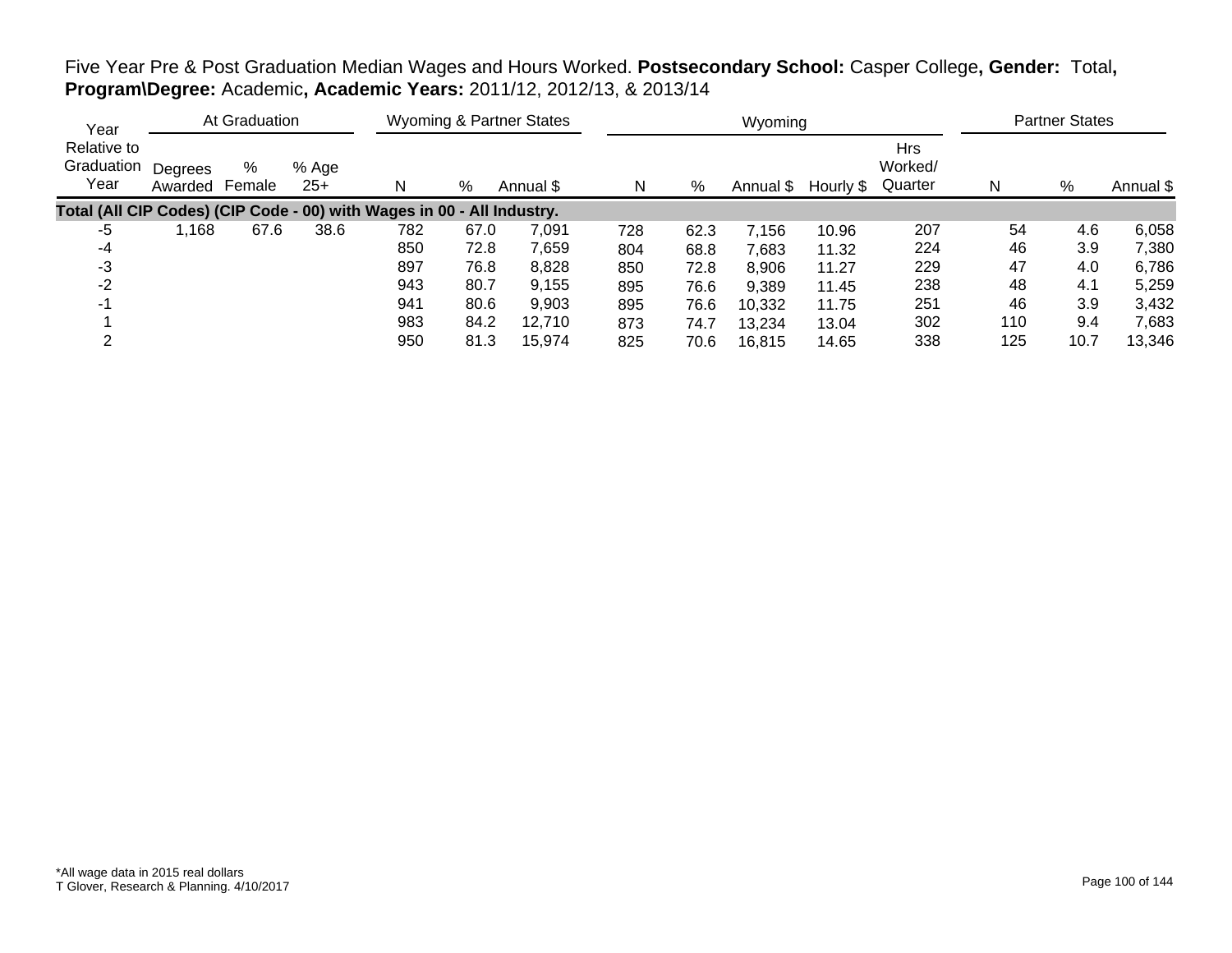Five Year Pre & Post Graduation Median Wages and Hours Worked. **Postsecondary School:** Casper College**, Gender:** Total**, Program\Degree:** Occupational 1 Year**, Academic Years:** 2011/12, 2012/13, & 2013/14

| Year                                                                   |                    | At Graduation |                |     |      | <b>Wyoming &amp; Partner States</b> |     |      | Wyoming   |           |                                  |    | <b>Partner States</b> |           |
|------------------------------------------------------------------------|--------------------|---------------|----------------|-----|------|-------------------------------------|-----|------|-----------|-----------|----------------------------------|----|-----------------------|-----------|
| Relative to<br>Graduation<br>Year                                      | Degrees<br>Awarded | %<br>Female   | % Age<br>$25+$ | N   | %    | Annual \$                           | N   | %    | Annual \$ | Hourly \$ | <b>Hrs</b><br>Worked/<br>Quarter | N  | %                     | Annual \$ |
| Total (All CIP Codes) (CIP Code - 00) with Wages in 00 - All Industry. |                    |               |                |     |      |                                     |     |      |           |           |                                  |    |                       |           |
| -5                                                                     | 565                | 43.0          | 56.3           | 367 | 65.0 | 14.131                              | 337 | 59.6 | 15,478    | 12.75     | 323                              | 30 | 5.3                   | 7,618     |
| -4                                                                     |                    |               |                | 413 | 73.1 | 12,649                              | 385 | 68.1 | 13,952    | 12.84     | 300                              | 28 | 5.0                   | 7,559     |
| -3                                                                     |                    |               |                | 430 | 76.1 | 12,464                              | 393 | 69.6 | 13,515    | 12.84     | 292                              | 37 | 6.5                   | 8,264     |
| $-2$                                                                   |                    |               |                | 464 | 82.1 | 12.507                              | 433 | 76.6 | 12,943    | 13.02     | 293                              | 31 | 5.5                   | 7,311     |
| -1                                                                     |                    |               |                | 481 | 85.1 | 12.501                              | 462 | 81.8 | 12,491    | 13.27     | 288                              | 19 | 3.4                   | 12,913    |
|                                                                        |                    |               |                | 504 | 89.2 | 26,053                              | 471 | 83.4 | 26,642    | 16.56     | 426                              | 33 | 5.8                   | 22,901    |
|                                                                        |                    |               |                | 489 | 86.5 | 34,765                              | 432 | 76.5 | 36,062    | 18.70     | 482                              | 57 | 10.1                  | 27,028    |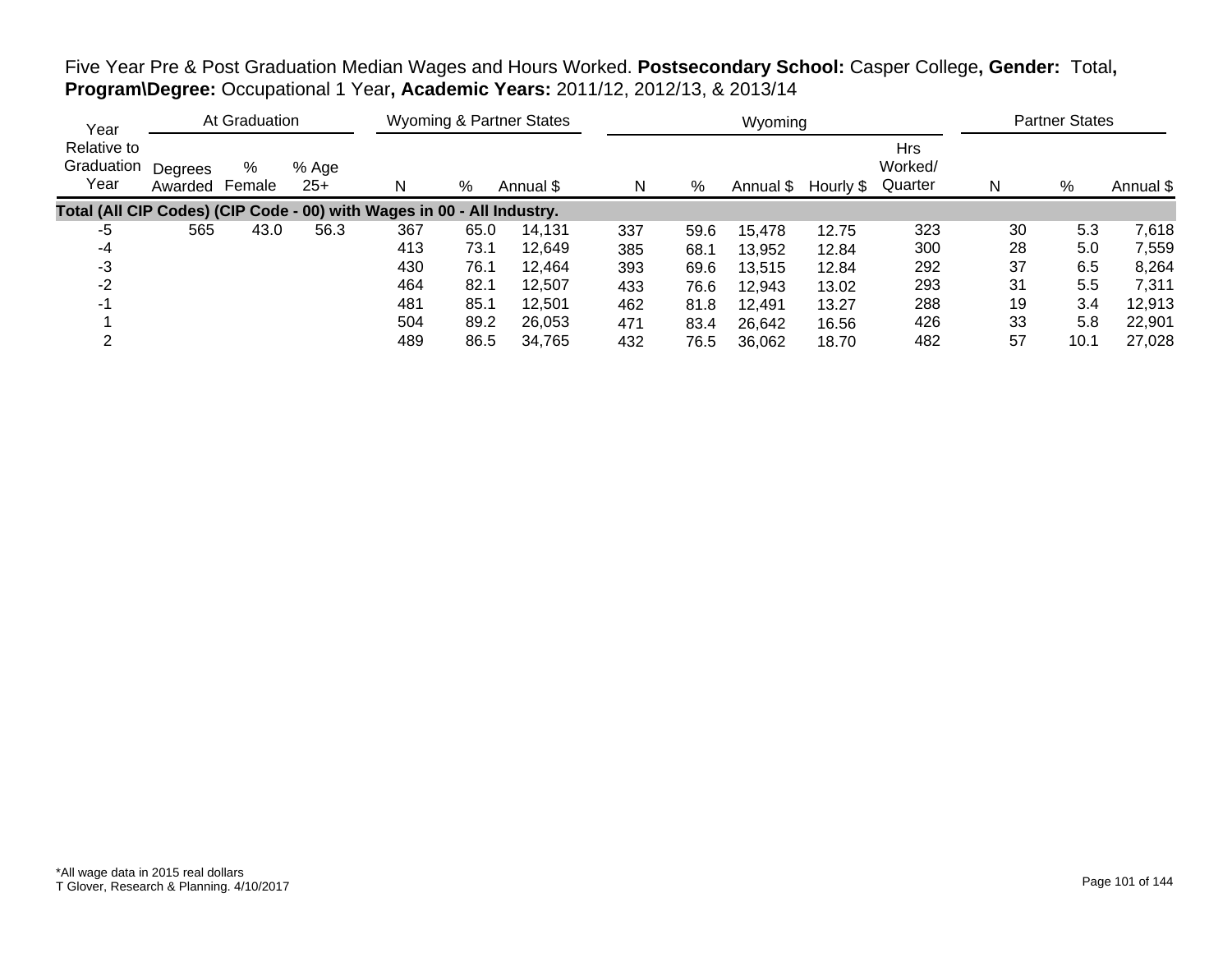Five Year Pre & Post Graduation Median Wages and Hours Worked. **Postsecondary School:** Casper College**, Gender:** Total**, Program\Degree:** Occupational 2 Year**, Academic Years:** 2011/12, 2012/13, & 2013/14

| Year                                                                   |                    | At Graduation |                |     |      | <b>Wyoming &amp; Partner States</b> |     |      | Wyoming   |           |                                  |    | <b>Partner States</b> |           |
|------------------------------------------------------------------------|--------------------|---------------|----------------|-----|------|-------------------------------------|-----|------|-----------|-----------|----------------------------------|----|-----------------------|-----------|
| Relative to<br>Graduation<br>Year                                      | Degrees<br>Awarded | %<br>Female   | % Age<br>$25+$ | N   | %    | Annual \$                           | N   | %    | Annual \$ | Hourly \$ | <b>Hrs</b><br>Worked/<br>Quarter | N  | %                     | Annual \$ |
| Total (All CIP Codes) (CIP Code - 00) with Wages in 00 - All Industry. |                    |               |                |     |      |                                     |     |      |           |           |                                  |    |                       |           |
| -5                                                                     | 600                | 54.3          | 58.0           | 420 | 70.0 | 14.157                              | 376 | 62.7 | 15,099    | 12.80     | 299                              | 44 | 7.3                   | 10,152    |
| -4                                                                     |                    |               |                | 468 | 78.0 | 12.387                              | 426 | 71.0 | 13,009    | 13.18     | 300                              | 42 | 7.0                   | 9,191     |
| -3                                                                     |                    |               |                | 474 | 79.0 | 12,648                              | 435 | 72.5 | 12,989    | 13.36     | 286                              | 39 | 6.5                   | 8,355     |
| $-2$                                                                   |                    |               |                | 477 | 79.5 | 12.148                              | 451 | 75.2 | 12,349    | 13.04     | 270                              | 26 | 4.3                   | 7,536     |
| $-1$                                                                   |                    |               |                | 480 | 80.0 | 12.637                              | 468 | 78.0 | 12,713    | 13.97     | 268                              | 12 | 2.0                   | 9,841     |
|                                                                        |                    |               |                | 539 | 89.8 | 36.246                              | 477 | 79.5 | 37,218    | 19.46     | 477                              | 62 | 10.3                  | 29,623    |
|                                                                        |                    |               |                | 533 | 88.8 | 40,892                              | 455 | 75.8 | 42.048    | 21.02     | 489                              | 78 | 13.0                  | 36,198    |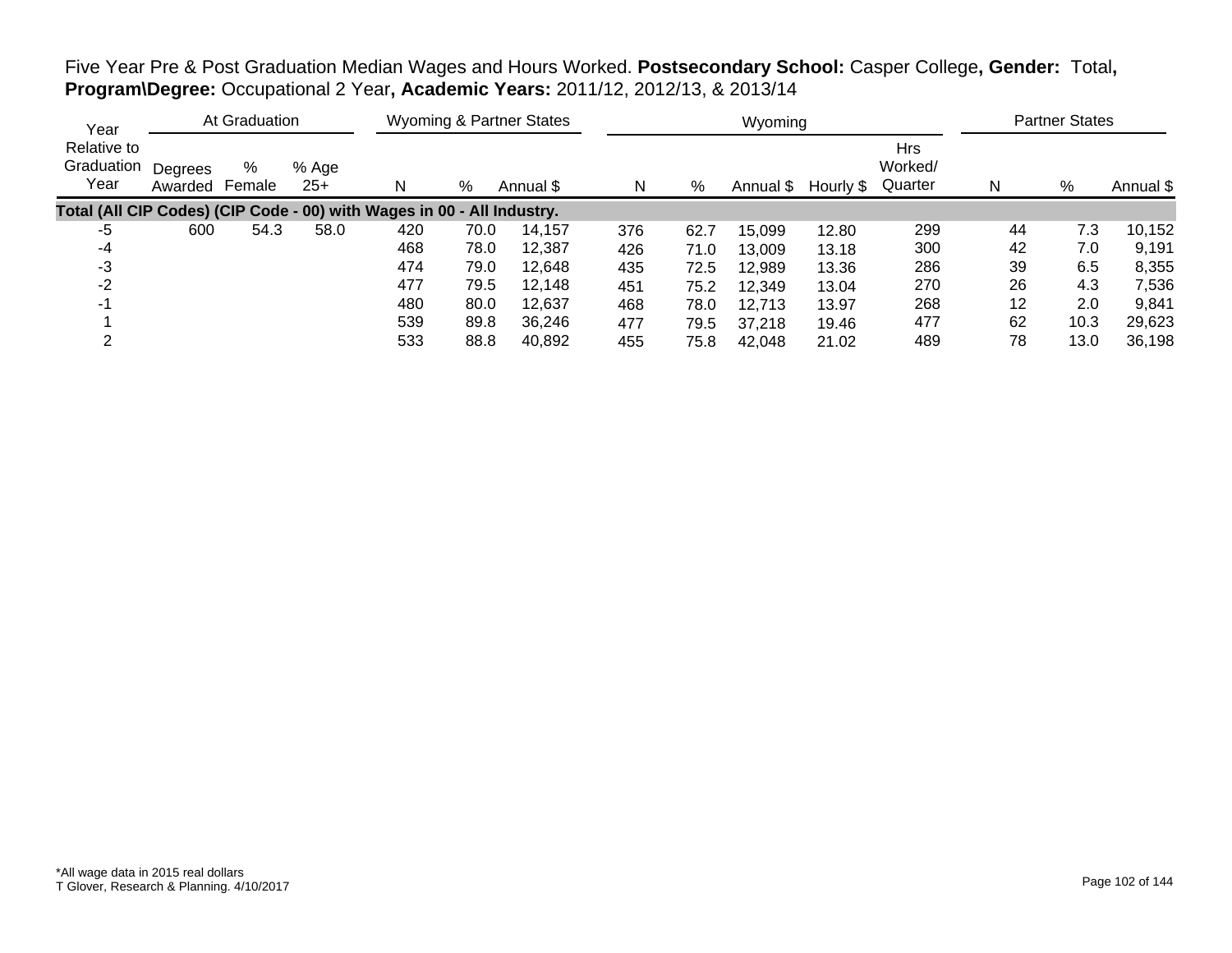Five Year Pre & Post Graduation Median Wages and Hours Worked. **Postsecondary School:** Central Wyoming College**, Gender:** Total**, Program\Degree:** Academic**, Academic Years:** 2011/12, 2012/13, & 2013/14

| Year                                                                   |                    | At Graduation |                |     |      | <b>Wyoming &amp; Partner States</b> |     |      | Wyoming   |           |                                  |    | <b>Partner States</b> |           |
|------------------------------------------------------------------------|--------------------|---------------|----------------|-----|------|-------------------------------------|-----|------|-----------|-----------|----------------------------------|----|-----------------------|-----------|
| Relative to<br>Graduation<br>Year                                      | Degrees<br>Awarded | %<br>Female   | % Age<br>$25+$ | N   | %    | Annual \$                           | N   | %    | Annual \$ | Hourly \$ | <b>Hrs</b><br>Worked/<br>Quarter | N  | %                     | Annual \$ |
| Total (All CIP Codes) (CIP Code - 00) with Wages in 00 - All Industry. |                    |               |                |     |      |                                     |     |      |           |           |                                  |    |                       |           |
| -5                                                                     | 426                | 67.6          | 37.3           | 205 | 48.1 | 7,160                               | 172 | 40.4 | 6,567     | 11.04     | 221                              | 33 | 7.7                   | 7,949     |
| -4                                                                     |                    |               |                | 256 | 60.1 | 6,086                               | 226 | 53.1 | 6,788     | 10.74     | 202                              | 30 | 7.0                   | 3,086     |
| -3                                                                     |                    |               |                | 267 | 62.7 | 6,941                               | 242 | 56.8 | 7,220     | 10.98     | 211                              | 25 | 5.9                   | 3,482     |
| $-2$                                                                   |                    |               |                | 313 | 73.5 | 6,149                               | 282 | 66.2 | 6,373     | 11.03     | 184                              | 31 | 7.3                   | 3,368     |
|                                                                        |                    |               |                | 325 | 76.3 | 6,403                               | 301 | 70.7 | 6,898     | 11.29     | 201                              | 24 | 5.6                   | 3,726     |
|                                                                        |                    |               |                | 330 | 77.5 | 9,165                               | 274 | 64.3 | 9,552     | 12.41     | 293                              | 56 | 13.1                  | 7,267     |
|                                                                        |                    |               |                | 332 | 77.9 | 11,101                              | 266 | 62.4 | 13,163    | 13.46     | 319                              | 66 | 15.5                  | 7,634     |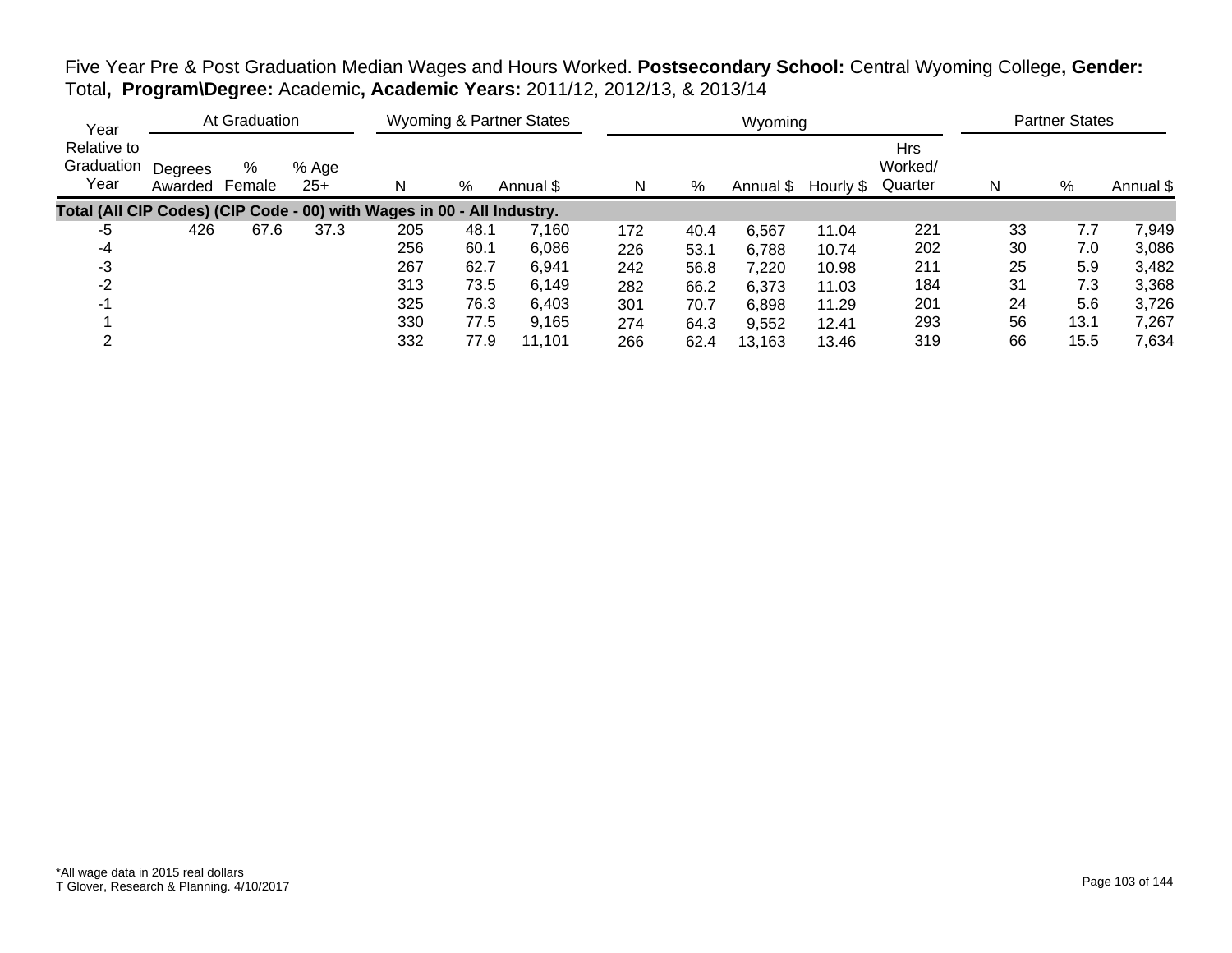Five Year Pre & Post Graduation Median Wages and Hours Worked. **Postsecondary School:** Central Wyoming College**, Gender:** Total**, Program\Degree:** Occupational 1 Year**, Academic Years:** 2011/12, 2012/13, & 2013/14

| Year                                                                   |                    | At Graduation |                |     |      | <b>Wyoming &amp; Partner States</b> |     |      | Wyoming   |           |                                  |    | <b>Partner States</b> |           |
|------------------------------------------------------------------------|--------------------|---------------|----------------|-----|------|-------------------------------------|-----|------|-----------|-----------|----------------------------------|----|-----------------------|-----------|
| Relative to<br>Graduation<br>Year                                      | Degrees<br>Awarded | %<br>Female   | % Age<br>$25+$ | N   | %    | Annual \$                           | N   | %    | Annual \$ | Hourly \$ | <b>Hrs</b><br>Worked/<br>Quarter | N  | %                     | Annual \$ |
| Total (All CIP Codes) (CIP Code - 00) with Wages in 00 - All Industry. |                    |               |                |     |      |                                     |     |      |           |           |                                  |    |                       |           |
| -5                                                                     | 217                | 48.4          | 62.7           | 125 | 57.6 | 16,005                              | 111 | 51.2 | 16,875    | 12.72     | 359                              | 14 | 6.5                   | 2,385     |
| -4                                                                     |                    |               |                | 136 | 62.7 | 14,240                              | 121 | 55.8 | 16,268    | 12.95     | 359                              | 15 | 6.9                   | 4,173     |
| -3                                                                     |                    |               |                | 140 | 64.5 | 11,925                              | 126 | 58.1 | 13,768    | 12.07     | 340                              | 14 | 6.5                   | 5,648     |
| $-2$                                                                   |                    |               |                | 157 | 72.4 | 9,321                               | 143 | 65.9 | 9,937     | 11.97     | 291                              | 14 | 6.5                   | 3,628     |
| -1                                                                     |                    |               |                | 161 | 74.2 | 10,510                              | 150 | 69.1 | 10,571    | 11.89     | 287                              | 11 | 5.1                   | 4,671     |
|                                                                        |                    |               |                | 182 | 83.9 | 14,988                              | 155 | 71.4 | 16,945    | 13.73     | 373                              | 27 | 12.4                  | 4,693     |
|                                                                        |                    |               |                | 180 | 82.9 | 17,405                              | 147 | 67.7 | 20,963    | 15.12     | 419                              | 33 | 15.2                  | 10,354    |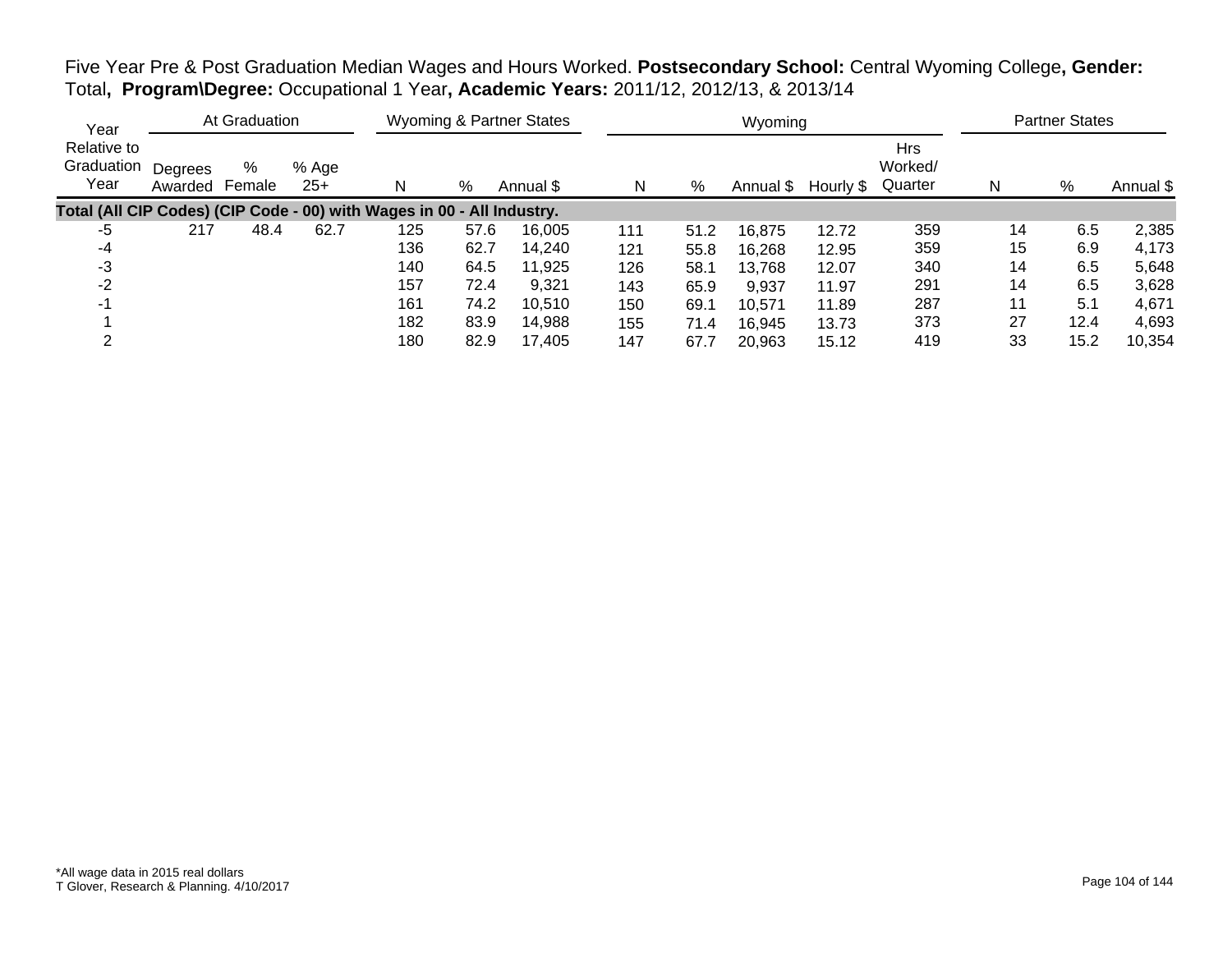Five Year Pre & Post Graduation Median Wages and Hours Worked. **Postsecondary School:** Central Wyoming College**, Gender:** Total**, Program\Degree:** Occupational 2 Year**, Academic Years:** 2011/12, 2012/13, & 2013/14

| Year                                                                   |                    | At Graduation |                |     |      | <b>Wyoming &amp; Partner States</b> |     |      | Wyoming   |           |                                  |    | <b>Partner States</b> |           |
|------------------------------------------------------------------------|--------------------|---------------|----------------|-----|------|-------------------------------------|-----|------|-----------|-----------|----------------------------------|----|-----------------------|-----------|
| Relative to<br>Graduation<br>Year                                      | Degrees<br>Awarded | %<br>Female   | % Age<br>$25+$ |     | %    | Annual \$                           | N   | %    | Annual \$ | Hourly \$ | <b>Hrs</b><br>Worked/<br>Quarter | N  | %                     | Annual \$ |
| Total (All CIP Codes) (CIP Code - 00) with Wages in 00 - All Industry. |                    |               |                |     |      |                                     |     |      |           |           |                                  |    |                       |           |
| -5                                                                     | 249                | 61.4          | 78.7           | 179 | 71.9 | 18,348                              | 148 | 59.4 | 20,945    | 13.44     | 400                              | 31 | 12.5                  | 9,351     |
| -4                                                                     |                    |               |                | 190 | 76.3 | 15.347                              | 162 | 65.1 | 16,298    | 13.74     | 353                              | 28 | 11.2                  | 11,696    |
| -3                                                                     |                    |               |                | 193 | 77.5 | 15,585                              | 173 | 69.5 | 16,062    | 13.27     | 321                              | 20 | 8.0                   | 11,043    |
| $-2$                                                                   |                    |               |                | 196 | 78.7 | 12,365                              | 182 | 73.1 | 13,055    | 12.89     | 267                              | 14 | 5.6                   | 6,400     |
| -1                                                                     |                    |               |                | 205 | 82.3 | 10.684                              | 194 | 77.9 | 11,355    | 13.08     | 246                              | 11 | 4.4                   | 6,794     |
|                                                                        |                    |               |                | 226 | 90.8 | 30.295                              | 202 | 81.1 | 31,159    | 19.12     | 446                              | 24 | 9.6                   | 16,759    |
|                                                                        |                    |               |                | 211 | 84.7 | 35,437                              | 189 | 75.9 | 35,622    | 20.48     | 475                              | 22 | 8.8                   | 25,983    |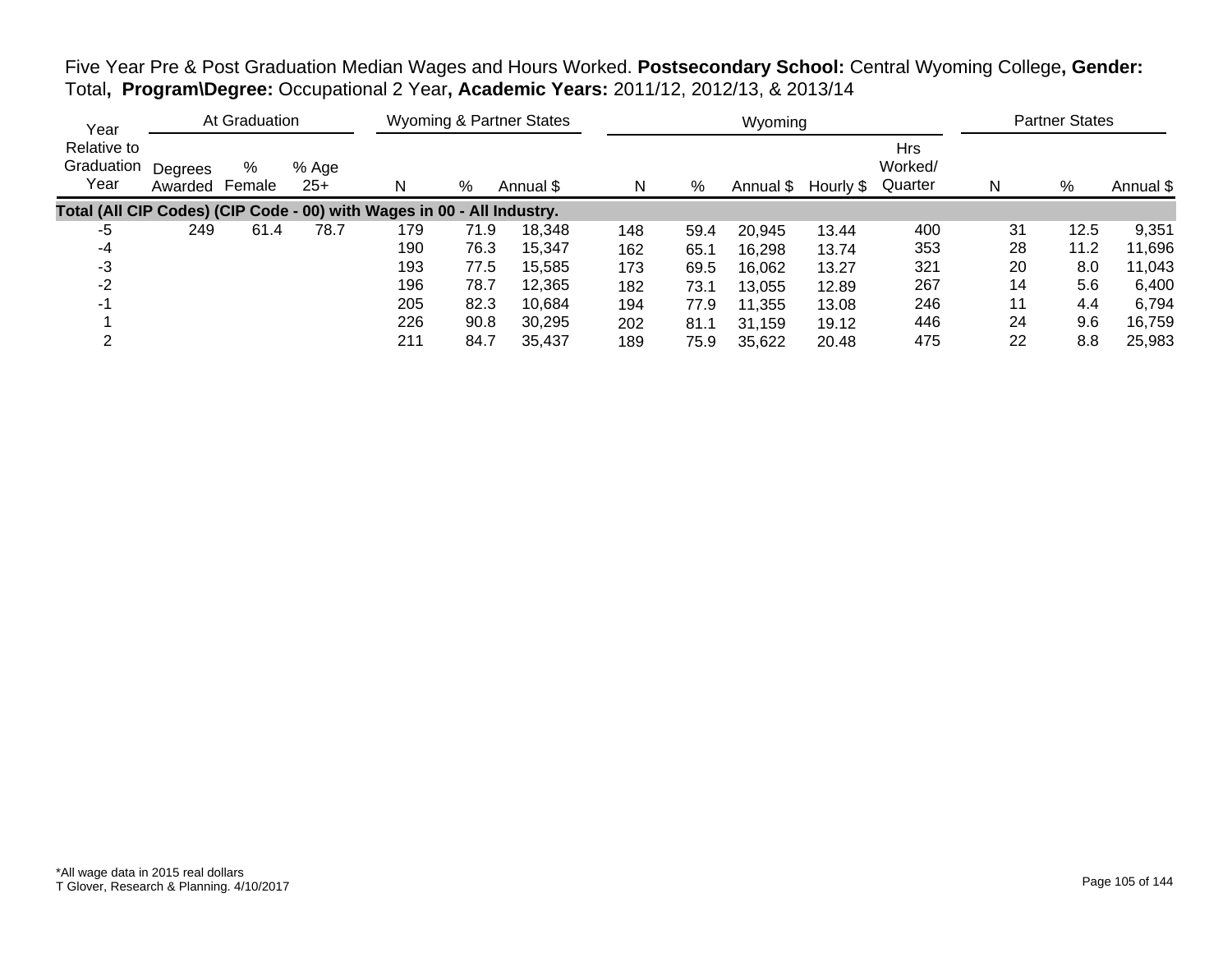Five Year Pre & Post Graduation Median Wages and Hours Worked. **Postsecondary School:** Eastern Wyoming College**, Gender:** Total**, Program\Degree:** Academic**, Academic Years:** 2011/12, 2012/13, & 2013/14

| Year                                                                   | At Graduation      |             |                | <b>Wyoming &amp; Partner States</b> |      |           |     |      | Wyoming   | <b>Partner States</b> |                                  |    |      |           |
|------------------------------------------------------------------------|--------------------|-------------|----------------|-------------------------------------|------|-----------|-----|------|-----------|-----------------------|----------------------------------|----|------|-----------|
| Relative to<br>Graduation<br>Year                                      | Degrees<br>Awarded | %<br>Female | % Age<br>$25+$ |                                     | %    | Annual \$ | N   | %    | Annual \$ | Hourly \$             | <b>Hrs</b><br>Worked/<br>Quarter | N  | %    | Annual \$ |
| Total (All CIP Codes) (CIP Code - 00) with Wages in 00 - All Industry. |                    |             |                |                                     |      |           |     |      |           |                       |                                  |    |      |           |
| -5                                                                     | 218                | 74.3        | 38.1           | 110                                 | 50.5 | 7.149     | 90  | 41.3 | 7.881     | 11.20                 | 231                              | 20 | 9.2  | ,501      |
| -4                                                                     |                    |             |                | 142                                 | 65.1 | 4,480     | 117 | 53.7 | 4,370     | 10.87                 | 163                              | 25 | 11.5 | 4,885     |
| -3                                                                     |                    |             |                | 153                                 | 70.2 | 5,429     | 129 | 59.2 | 5,391     | 11.35                 | 166                              | 24 | 11.0 | 6,596     |
| -2                                                                     |                    |             |                | 171                                 | 78.4 | 5,254     | 142 | 65.1 | 5,657     | 11.52                 | 184                              | 29 | 13.3 | 4,355     |
|                                                                        |                    |             |                | 187                                 | 85.8 | 5,626     | 156 | 71.6 | 5,844     | 12.00                 | 172                              | 31 | 14.2 | 4,356     |
|                                                                        |                    |             |                | 171                                 | 78.4 | 8,812     | 129 | 59.2 | 9,900     | 11.80                 | 267                              | 42 | 19.3 | 6,214     |
|                                                                        |                    |             |                | 171                                 | 78.4 | 10,870    | 131 | 60.1 | 11.267    | 12.36                 | 289                              | 40 | 18.3 | 9,868     |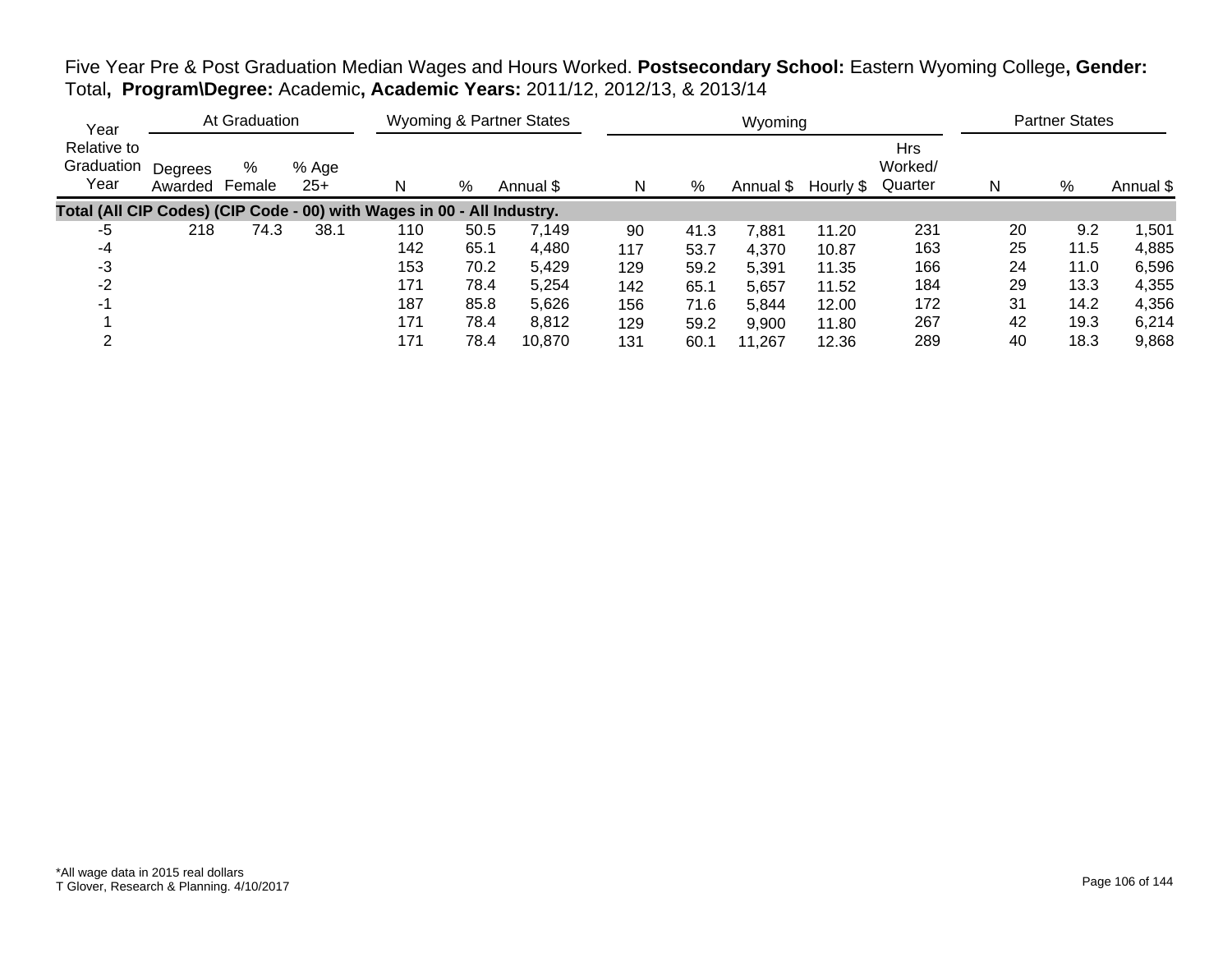Five Year Pre & Post Graduation Median Wages and Hours Worked. **Postsecondary School:** Eastern Wyoming College**, Gender:** Total**, Program\Degree:** Occupational 1 Year**, Academic Years:** 2011/12, 2012/13, & 2013/14

| Year                                                                   | At Graduation      |             |                | <b>Wyoming &amp; Partner States</b> |      |           |     |      | Wyoming   | <b>Partner States</b> |                                  |    |      |           |
|------------------------------------------------------------------------|--------------------|-------------|----------------|-------------------------------------|------|-----------|-----|------|-----------|-----------------------|----------------------------------|----|------|-----------|
| Relative to<br>Graduation<br>Year                                      | Degrees<br>Awarded | %<br>Female | % Age<br>$25+$ |                                     | %    | Annual \$ | N   | %    | Annual \$ | Hourly \$             | <b>Hrs</b><br>Worked/<br>Quarter | N  | %    | Annual \$ |
| Total (All CIP Codes) (CIP Code - 00) with Wages in 00 - All Industry. |                    |             |                |                                     |      |           |     |      |           |                       |                                  |    |      |           |
| -5                                                                     | 199                | 26.6        | 56.3           | 113                                 | 56.8 | 5,175     | 99  | 49.7 | 5.142     | 10.51                 | 202                              | 14 | 7.0  | 7,320     |
| -4                                                                     |                    |             |                | 129                                 | 64.8 | 6,309     | 108 | 54.3 | 6,190     | 10.41                 | 198                              | 21 | 10.6 | 7,492     |
| -3                                                                     |                    |             |                | 123                                 | 61.8 | 7,804     | 101 | 50.8 | 7,804     | 11.53                 | 236                              | 22 | 11.1 | 7,157     |
| $-2$                                                                   |                    |             |                | 124                                 | 62.3 | 4,881     | 103 | 51.8 | 4,802     | 11.66                 | 186                              | 21 | 10.6 | 4,973     |
| -1                                                                     |                    |             |                | 92                                  | 46.2 | 6,173     | 74  | 37.2 | 6,079     | 11.98                 | 188                              | 18 | 9.0  | 6,520     |
|                                                                        |                    |             |                | 148                                 | 74.4 | 15.079    | 120 | 60.3 | 14,329    | 14.63                 | 351                              | 28 | 14.1 | 19,246    |
|                                                                        |                    |             |                | 154                                 | 77.4 | 21.181    | 127 | 63.8 | 18,900    | 15.32                 | 415                              | 27 | 13.6 | 22,281    |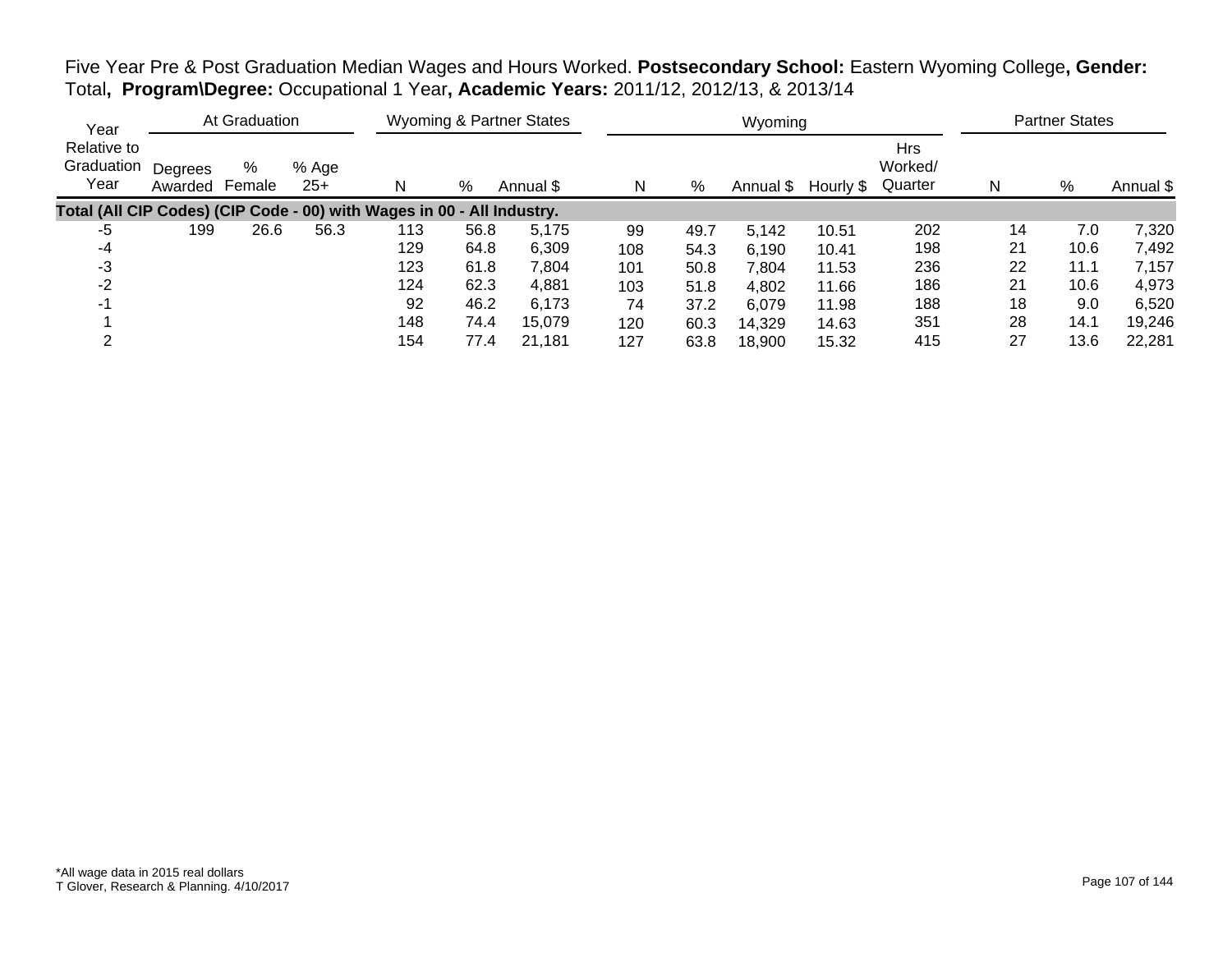Five Year Pre & Post Graduation Median Wages and Hours Worked. **Postsecondary School:** Eastern Wyoming College**, Gender:** Total**, Program\Degree:** Occupational 2 Year**, Academic Years:** 2011/12, 2012/13, & 2013/14

| Year                                                                   |                    | At Graduation |                | Wyoming & Partner States |      |           |     |      | Wyoming   | <b>Partner States</b> |                                  |    |      |           |
|------------------------------------------------------------------------|--------------------|---------------|----------------|--------------------------|------|-----------|-----|------|-----------|-----------------------|----------------------------------|----|------|-----------|
| Relative to<br>Graduation<br>Year                                      | Degrees<br>Awarded | %<br>Female   | % Age<br>$25+$ |                          | %    | Annual \$ | N   | %    | Annual \$ | Hourly \$             | <b>Hrs</b><br>Worked/<br>Quarter | N  | %    | Annual \$ |
| Total (All CIP Codes) (CIP Code - 00) with Wages in 00 - All Industry. |                    |               |                |                          |      |           |     |      |           |                       |                                  |    |      |           |
| -5                                                                     | 146                | 57.5          | 21.9           | 72                       | 49.3 | 3,847     | 48  | 32.9 | 4,103     | 9.23                  | 153                              | 24 | 16.4 | 3,310     |
| -4                                                                     |                    |               |                | 91                       | 62.3 | 4,400     | 62  | 42.5 | 4,317     | 9.97                  | 139                              | 29 | 19.9 | 4,626     |
| -3                                                                     |                    |               |                | 103                      | 70.5 | 3,856     | 71  | 48.6 | 4,091     | 11.09                 | 162                              | 32 | 21.9 | 3,801     |
| -2                                                                     |                    |               |                | 117                      | 80.1 | 4,582     | 88  | 60.3 | 4,411     | 11.09                 | 149                              | 29 | 19.9 | 4,582     |
| -1                                                                     |                    |               |                | 124                      | 84.9 | 6,072     | 103 | 70.5 | 5,741     | 13.77                 | 153                              | 21 | 14.4 | 6,497     |
|                                                                        |                    |               |                | 126                      | 86.3 | 23.027    | 90  | 61.6 | 24,597    | 15.54                 | 407                              | 36 | 24.7 | 21,329    |
|                                                                        |                    |               |                | 121                      | 82.9 | 24.712    | 82  | 56.2 | 26,771    | 16.91                 | 458                              | 39 | 26.7 | 23,742    |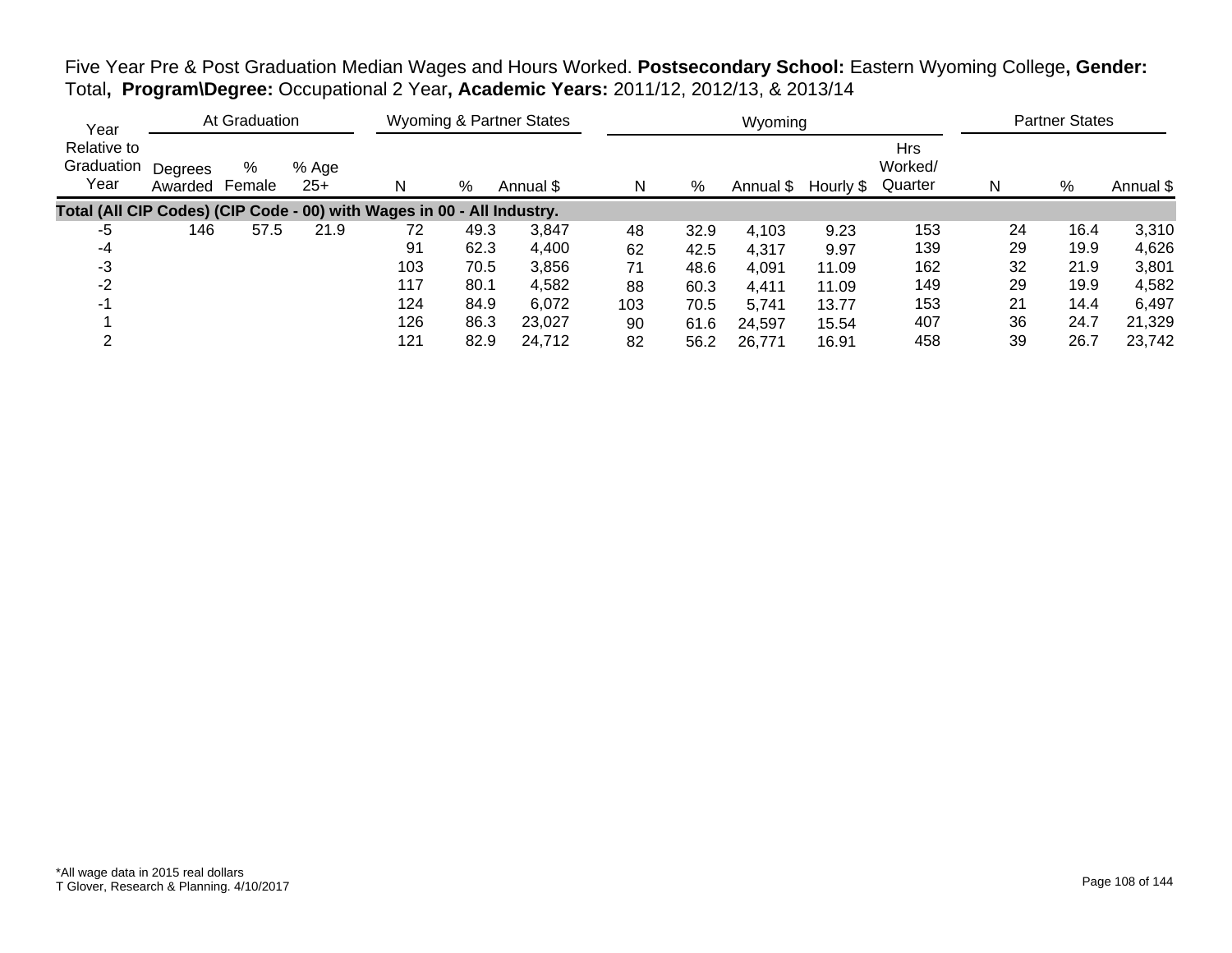| Five Year Pre & Post Graduation Median Wages and Hours Worked. Postsecondary School: Laramie County Community College, |  |
|------------------------------------------------------------------------------------------------------------------------|--|
| Gender: Total, Program\Degree: Academic, Academic Years: 2011/12, 2012/13, & 2013/14                                   |  |

| Year                                                                   |                    | At Graduation |                |     |      | <b>Wyoming &amp; Partner States</b> |     |      | Wyoming   |           |                                  |     | <b>Partner States</b> |           |
|------------------------------------------------------------------------|--------------------|---------------|----------------|-----|------|-------------------------------------|-----|------|-----------|-----------|----------------------------------|-----|-----------------------|-----------|
| Relative to<br>Graduation<br>Year                                      | Degrees<br>Awarded | %<br>Female   | % Age<br>$25+$ | N   | %    | Annual \$                           | N   | %    | Annual \$ | Hourly \$ | <b>Hrs</b><br>Worked/<br>Quarter | N   | %                     | Annual \$ |
| Total (All CIP Codes) (CIP Code - 00) with Wages in 00 - All Industry. |                    |               |                |     |      |                                     |     |      |           |           |                                  |     |                       |           |
| -5                                                                     | ,023               | 67.0          | 41.2           | 627 | 61.3 | 6,473                               | 573 | 56.0 | 6,616     | 10.52     | 212                              | 54  | 5.3                   | 5,315     |
| -4                                                                     |                    |               |                | 731 | 71.5 | 6,688                               | 671 | 65.6 | 7,032     | 10.81     | 206                              | 60  | 5.9                   | 4,923     |
| -3                                                                     |                    |               |                | 765 | 74.8 | 8,743                               | 699 | 68.3 | 9,247     | 10.95     | 241                              | 66  | 6.5                   | 4,253     |
| $-2$                                                                   |                    |               |                | 829 | 81.0 | 9,196                               | 777 | 76.0 | 9,498     | 11.31     | 242                              | 52  | 5.1                   | 4,909     |
|                                                                        |                    |               |                | 872 | 85.2 | 9,835                               | 834 | 81.5 | 10,014    | 11.84     | 253                              | 38  | 3.7                   | 5,552     |
|                                                                        |                    |               |                | 854 | 83.5 | 11,772                              | 770 | 75.3 | 11,953    | 12.34     | 286                              | 84  | 8.2                   | 10,738    |
|                                                                        |                    |               |                | 806 | 78.8 | 14.059                              | 689 | 67.4 | 14,534    | 13.01     | 328                              | 117 | 11.4                  | 10,648    |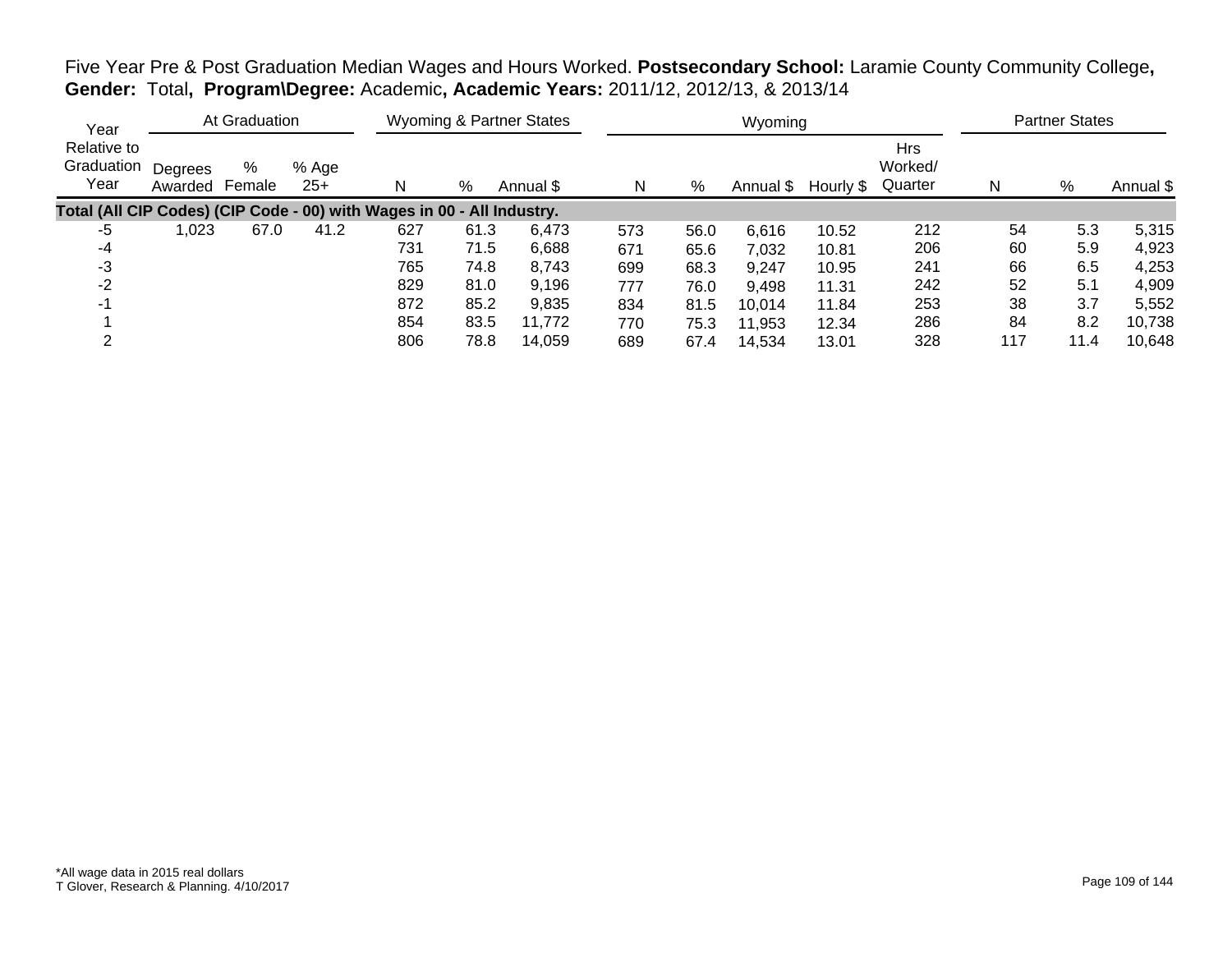Five Year Pre & Post Graduation Median Wages and Hours Worked. **Postsecondary School:** Laramie County Community College**, Gender:** Total**, Program\Degree:** Occupational 1 Year**, Academic Years:** 2011/12, 2012/13, & 2013/14

| Year                                                                   |                    | At Graduation |                |     |      | Wyoming & Partner States |     |      | Wyoming   |           |                                  |    | <b>Partner States</b> |           |
|------------------------------------------------------------------------|--------------------|---------------|----------------|-----|------|--------------------------|-----|------|-----------|-----------|----------------------------------|----|-----------------------|-----------|
| Relative to<br>Graduation<br>Year                                      | Degrees<br>Awarded | %<br>Female   | % Age<br>$25+$ | N   | %    | Annual \$                | N   | %    | Annual \$ | Hourly \$ | <b>Hrs</b><br>Worked/<br>Quarter | N  | %                     | Annual \$ |
| Total (All CIP Codes) (CIP Code - 00) with Wages in 00 - All Industry. |                    |               |                |     |      |                          |     |      |           |           |                                  |    |                       |           |
| -5                                                                     | 431                | 56.1          | 68.2           | 245 | 56.8 | 14.750                   | 218 | 50.6 | 15,211    | 12.36     | 341                              | 27 | 6.3                   | 8,014     |
| -4                                                                     |                    |               |                | 282 | 65.4 | 12,942                   | 250 | 58.0 | 13,480    | 12.35     | 362                              | 32 | 7.4                   | 10,166    |
| -3                                                                     |                    |               |                | 314 | 72.9 | 12,639                   | 281 | 65.2 | 12,405    | 12.73     | 312                              | 33 | 7.7                   | 18,567    |
| -2                                                                     |                    |               |                | 330 | 76.6 | 11,625                   | 302 | 70.1 | 11,424    | 12.81     | 288                              | 28 | 6.5                   | 14,886    |
| -1                                                                     |                    |               |                | 340 | 78.9 | 11.442                   | 314 | 72.9 | 11,219    | 12.37     | 269                              | 26 | 6.0                   | 17,115    |
|                                                                        |                    |               |                | 366 | 84.9 | 18.471                   | 301 | 69.8 | 18.664    | 15.46     | 356                              | 65 | 15.1                  | 17,117    |
|                                                                        |                    |               |                | 376 | 87.2 | 36,466                   | 300 | 69.6 | 37.534    | 20.02     | 487                              | 76 | 17.6                  | 32,688    |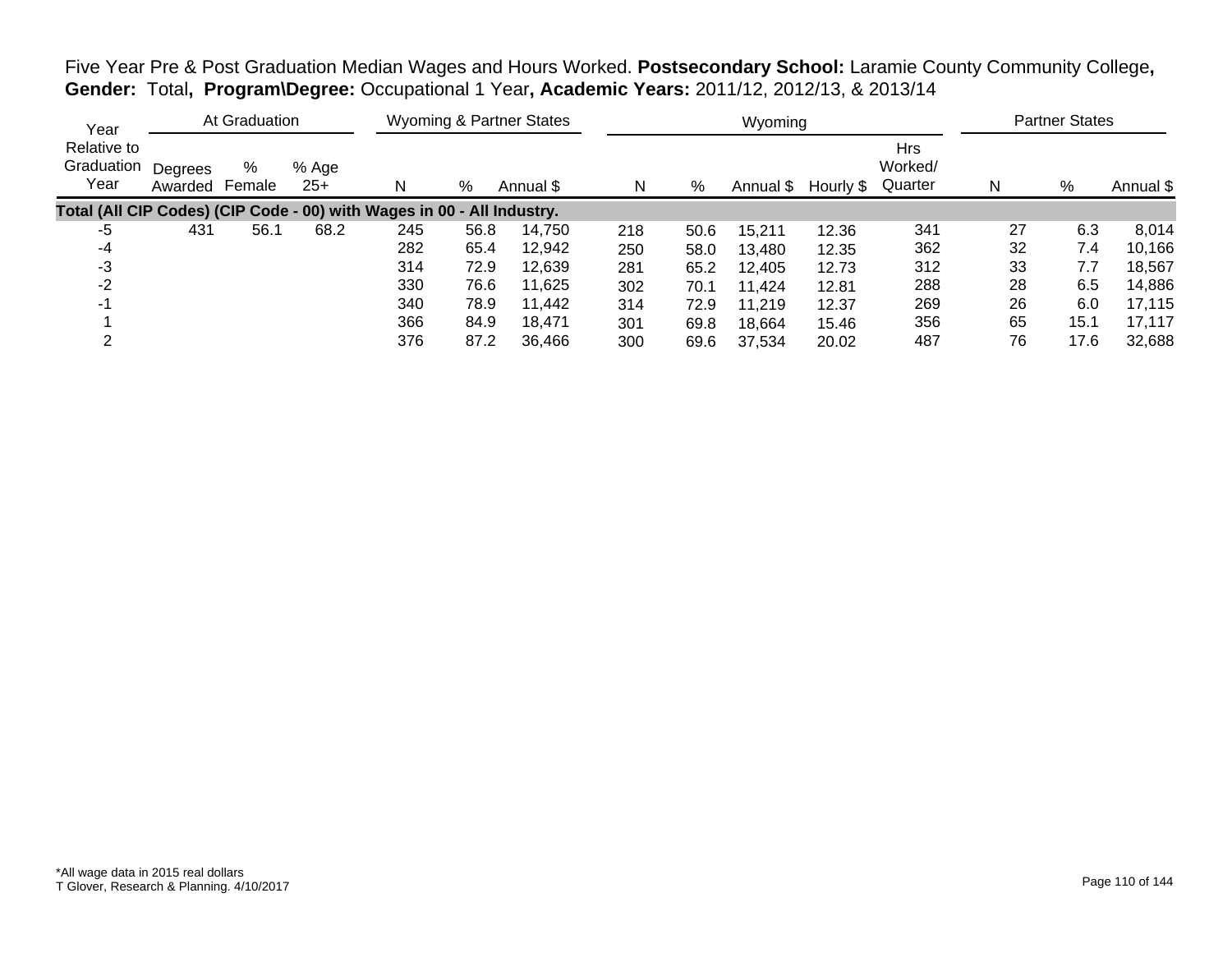Five Year Pre & Post Graduation Median Wages and Hours Worked. **Postsecondary School:** Laramie County Community College**, Gender:** Total**, Program\Degree:** Occupational 2 Year**, Academic Years:** 2011/12, 2012/13, & 2013/14

| Year                                                                   |                    | At Graduation |                |     |      | Wyoming & Partner States |     |      | Wyoming   |           |                                  |     | <b>Partner States</b> |           |
|------------------------------------------------------------------------|--------------------|---------------|----------------|-----|------|--------------------------|-----|------|-----------|-----------|----------------------------------|-----|-----------------------|-----------|
| Relative to<br>Graduation<br>Year                                      | Degrees<br>Awarded | %<br>Female   | % Age<br>$25+$ | N   | %    | Annual \$                | N   | %    | Annual \$ | Hourly \$ | <b>Hrs</b><br>Worked/<br>Quarter | N   | $\%$                  | Annual \$ |
| Total (All CIP Codes) (CIP Code - 00) with Wages in 00 - All Industry. |                    |               |                |     |      |                          |     |      |           |           |                                  |     |                       |           |
| -5                                                                     | 691                | 68.5          | 67.6           | 422 | 61.1 | 11.537                   | 352 | 50.9 | 13,227    | 12.09     | 319                              | 70  | 10.1                  | 7,824     |
| -4                                                                     |                    |               |                | 445 | 64.4 | 12.405                   | 377 | 54.6 | 13,278    | 12.73     | 317                              | 68  | 9.8                   | 8,859     |
| -3                                                                     |                    |               |                | 478 | 69.2 | 12,508                   | 417 | 60.3 | 12,690    | 12.54     | 318                              | 61  | 8.8                   | 9,528     |
| -2                                                                     |                    |               |                | 509 | 73.7 | 11,028                   | 443 | 64.1 | 11,383    | 12.59     | 273                              | 66  | 9.6                   | 8,612     |
| -1                                                                     |                    |               |                | 476 | 68.9 | 10.901                   | 408 | 59.0 | 11,114    | 13.46     | 241                              | 68  | 9.8                   | 9,462     |
|                                                                        |                    |               |                | 612 | 88.6 | 35.720                   | 441 | 63.8 | 35,088    | 19.40     | 476                              | 171 | 24.7                  | 36,851    |
| ◠                                                                      |                    |               |                | 605 | 87.6 | 41,668                   | 400 | 57.9 | 43.195    | 20.46     | 520                              | 205 | 29.7                  | 37,605    |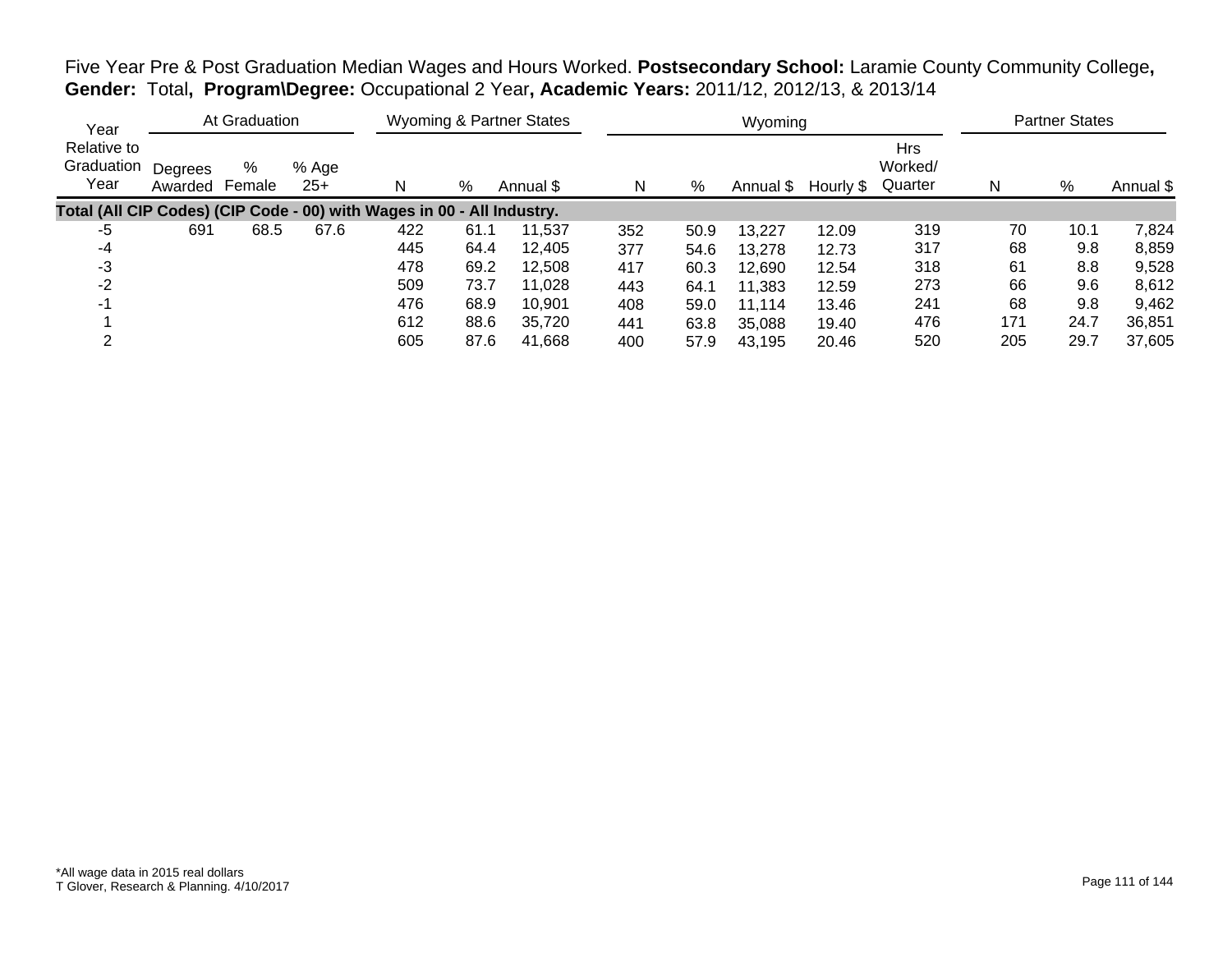Five Year Pre & Post Graduation Median Wages and Hours Worked. **Postsecondary School:** Northern Wyoming Community College District**, Gender:** Total**, Program\Degree:** Academic**, Academic Years:** 2011/12, 2012/13, & 2013/14

| Year                                                                   |                    | At Graduation |                |     |      | <b>Wyoming &amp; Partner States</b> |     |      | Wyoming   |           |                                  |     | <b>Partner States</b> |           |
|------------------------------------------------------------------------|--------------------|---------------|----------------|-----|------|-------------------------------------|-----|------|-----------|-----------|----------------------------------|-----|-----------------------|-----------|
| Relative to<br>Graduation<br>Year                                      | Degrees<br>Awarded | %<br>Female   | % Age<br>$25+$ |     | %    | Annual \$                           | N   | %    | Annual \$ | Hourly \$ | <b>Hrs</b><br>Worked/<br>Quarter | N   | %                     | Annual \$ |
| Total (All CIP Codes) (CIP Code - 00) with Wages in 00 - All Industry. |                    |               |                |     |      |                                     |     |      |           |           |                                  |     |                       |           |
| -5                                                                     | 700                | 73.7          | 38.0           | 450 | 64.3 | 6,946                               | 386 | 55.1 | 7,104     | 10.82     | 208                              | 64  | 9.1                   | 6,031     |
| -4                                                                     |                    |               |                | 481 | 68.7 | 6,910                               | 418 | 59.7 | 7,175     | 11.18     | 193                              | 63  | 9.0                   | 5,400     |
| -3                                                                     |                    |               |                | 525 | 75.0 | 7,252                               | 457 | 65.3 | 7,514     | 11.13     | 208                              | 68  | 9.7                   | 6,272     |
| -2                                                                     |                    |               |                | 575 | 82.1 | 8,613                               | 524 | 74.9 | 9,019     | 11.66     | 230                              | 51  | 7.3                   | 5,772     |
| -1                                                                     |                    |               |                | 587 | 83.9 | 9,114                               | 548 | 78.3 | 9.394     | 12.11     | 224                              | 39  | 5.6                   | 5,775     |
|                                                                        |                    |               |                | 597 | 85.3 | 13,804                              | 494 | 70.6 | 13,671    | 13.18     | 294                              | 103 | 14.7                  | 14,625    |
|                                                                        |                    |               |                | 588 | 84.0 | 17,336                              | 460 | 65.7 | 17.714    | 14.77     | 380                              | 128 | 18.3                  | 15,030    |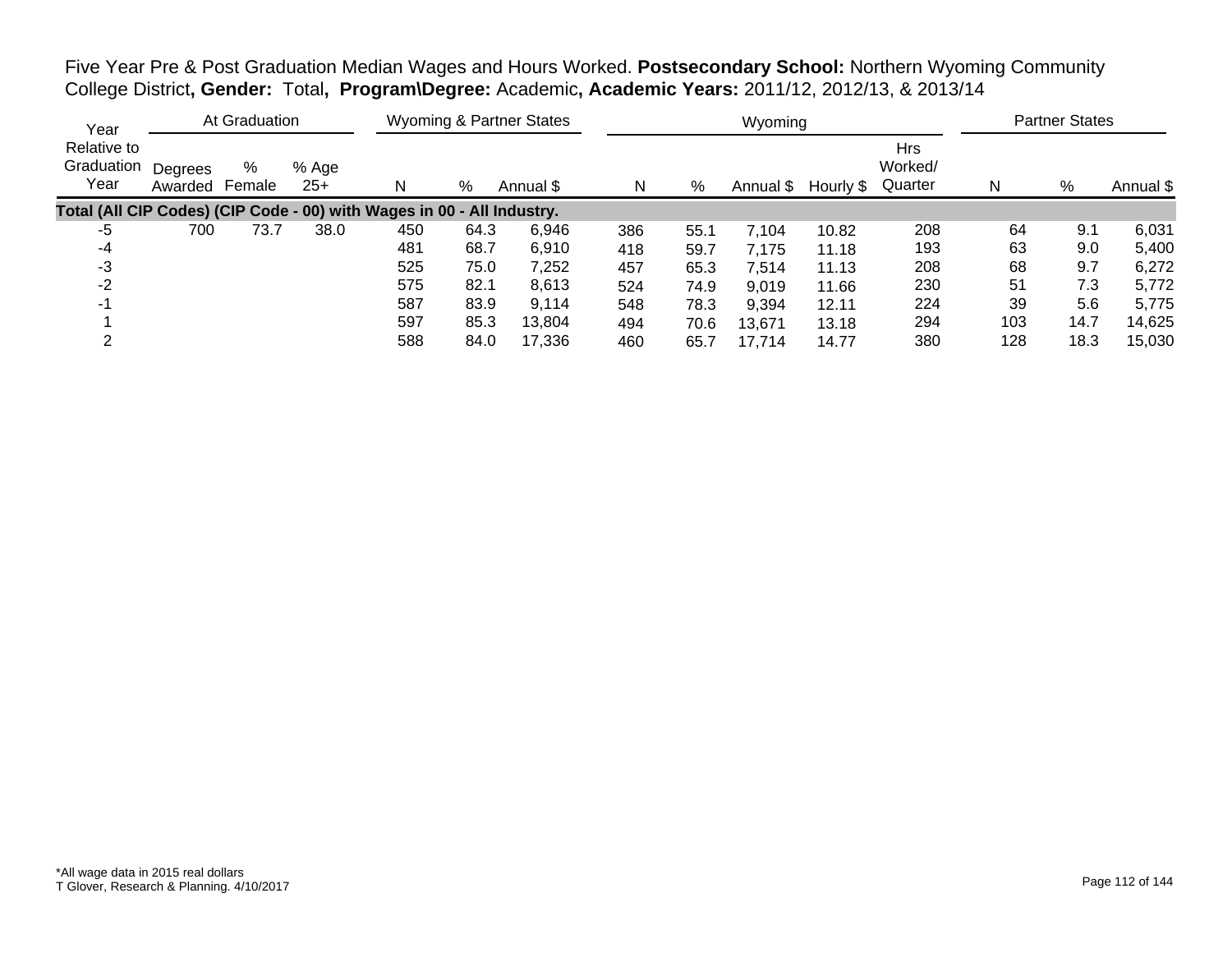Five Year Pre & Post Graduation Median Wages and Hours Worked. **Postsecondary School:** Northern Wyoming Community College District**, Gender:** Total**, Program\Degree:** Occupational 1 Year**, Academic Years:** 2011/12, 2012/13, & 2013/14

| Year                                                                   |                    | At Graduation |                |     |      | <b>Wyoming &amp; Partner States</b> |     |      | Wyoming   |           |                                  |     | <b>Partner States</b> |           |
|------------------------------------------------------------------------|--------------------|---------------|----------------|-----|------|-------------------------------------|-----|------|-----------|-----------|----------------------------------|-----|-----------------------|-----------|
| Relative to<br>Graduation<br>Year                                      | Degrees<br>Awarded | %<br>Female   | % Age<br>$25+$ | N   | %    | Annual \$                           | N   | %    | Annual \$ | Hourly \$ | <b>Hrs</b><br>Worked/<br>Quarter | N   | %                     | Annual \$ |
| Total (All CIP Codes) (CIP Code - 00) with Wages in 00 - All Industry. |                    |               |                |     |      |                                     |     |      |           |           |                                  |     |                       |           |
| -5                                                                     | 631                | 45.2          | 41.7           | 370 | 58.6 | 7,953                               | 310 | 49.1 | 7.698     | 11.43     | 224                              | 60  | 9.5                   | 11,173    |
| -4                                                                     |                    |               |                | 431 | 68.3 | 8,138                               | 361 | 57.2 | 8,701     | 12.00     | 219                              | 70  | 11.1                  | 6,353     |
| -3                                                                     |                    |               |                | 461 | 73.1 | 9,017                               | 389 | 61.6 | 9,429     | 12.13     | 253                              | 72  | 11.4                  | 7,534     |
| $-2$                                                                   |                    |               |                | 507 | 80.3 | 10.191                              | 450 | 71.3 | 10,549    | 12.42     | 264                              | 57  | 9.0                   | 7,395     |
| $-1$                                                                   |                    |               |                | 522 | 82.7 | 11,909                              | 482 | 76.4 | 12,388    | 13.21     | 277                              | 40  | 6.3                   | 10,091    |
|                                                                        |                    |               |                | 564 | 89.4 | 18.370                              | 479 | 75.9 | 18,951    | 15.19     | 365                              | 85  | 13.5                  | 17,143    |
|                                                                        |                    |               |                | 553 | 87.6 | 35,146                              | 447 | 70.8 | 37.581    | 19.68     | 491                              | 106 | 16.8                  | 24,284    |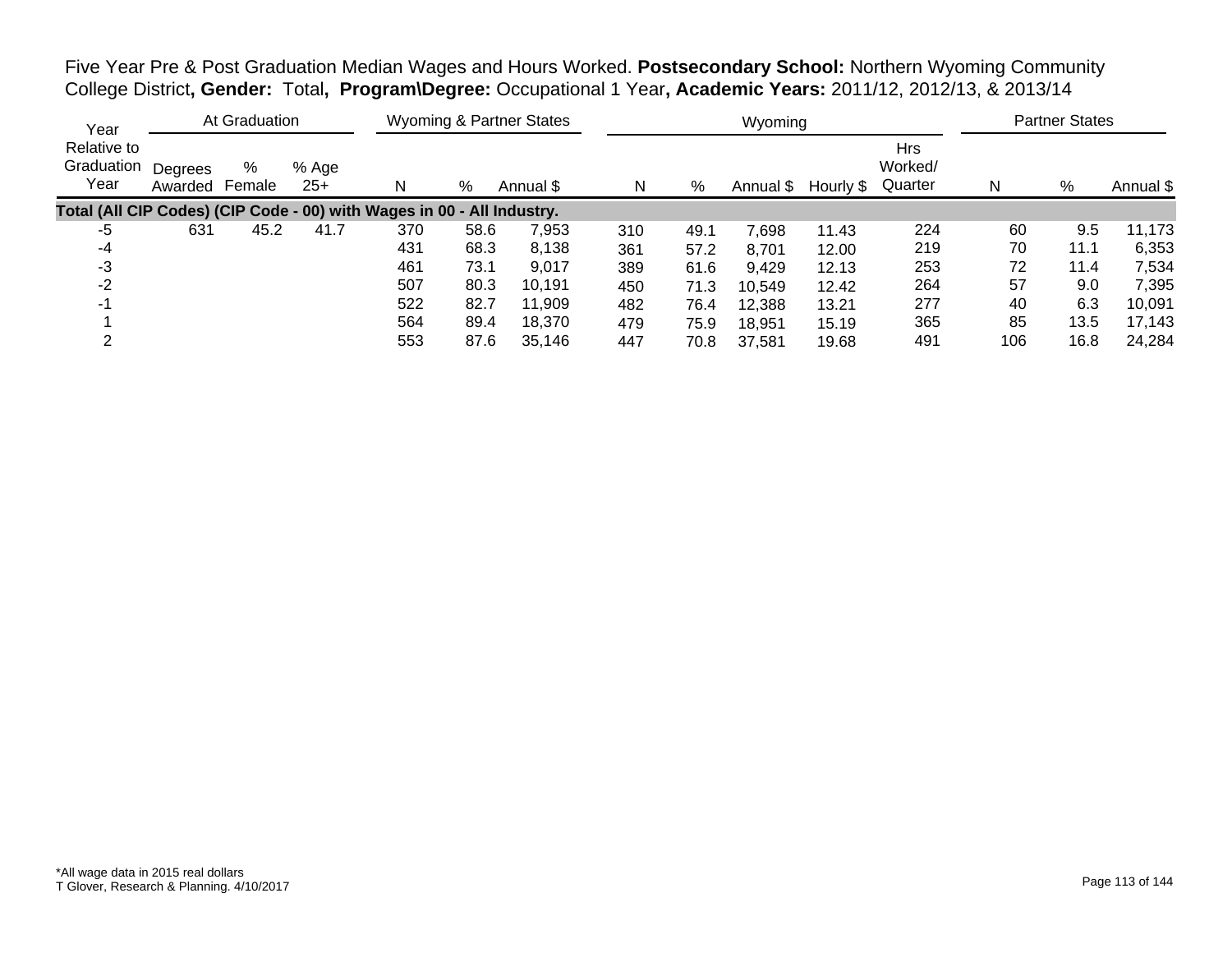Five Year Pre & Post Graduation Median Wages and Hours Worked. **Postsecondary School:** Northern Wyoming Community College District**, Gender:** Total**, Program\Degree:** Occupational 2 Year**, Academic Years:** 2011/12, 2012/13, & 2013/14

| Year                                                                   |                    | At Graduation |                |     |      | <b>Wyoming &amp; Partner States</b> |     |      | Wyoming   |           |                                  |     | <b>Partner States</b> |           |
|------------------------------------------------------------------------|--------------------|---------------|----------------|-----|------|-------------------------------------|-----|------|-----------|-----------|----------------------------------|-----|-----------------------|-----------|
| Relative to<br>Graduation<br>Year                                      | Degrees<br>Awarded | %<br>Female   | % Age<br>$25+$ | N   | %    | Annual \$                           | N   | %    | Annual \$ | Hourly \$ | <b>Hrs</b><br>Worked/<br>Quarter | N   | %                     | Annual \$ |
| Total (All CIP Codes) (CIP Code - 00) with Wages in 00 - All Industry. |                    |               |                |     |      |                                     |     |      |           |           |                                  |     |                       |           |
| -5                                                                     | 529                | 50.7          | 50.7           | 374 | 70.7 | 10,050                              | 301 | 56.9 | 10,222    | 12.08     | 254                              | 73  | 13.8                  | 8,171     |
| -4                                                                     |                    |               |                | 404 | 76.4 | 11.844                              | 336 | 63.5 | 12,394    | 13.18     | 271                              | 68  | 12.9                  | 9,933     |
| -3                                                                     |                    |               |                | 421 | 79.6 | 10,665                              | 371 | 70.1 | 10,747    | 12.80     | 258                              | 50  | 9.5                   | 9,356     |
| $-2$                                                                   |                    |               |                | 434 | 82.0 | 11.459                              | 392 | 74.1 | 11,743    | 13.71     | 276                              | 42  | 7.9                   | 8,295     |
| $-1$                                                                   |                    |               |                | 443 | 83.7 | 13.893                              | 416 | 78.6 | 14,636    | 15.13     | 293                              | 27  | 5.1                   | 10,029    |
|                                                                        |                    |               |                | 492 | 93.0 | 40,469                              | 391 | 73.9 | 42,937    | 21.65     | 490                              | 101 | 19.1                  | 32,910    |
|                                                                        |                    |               |                | 468 | 88.5 | 47,238                              | 366 | 69.2 | 50,683    | 23.78     | 527                              | 102 | 19.3                  | 37,114    |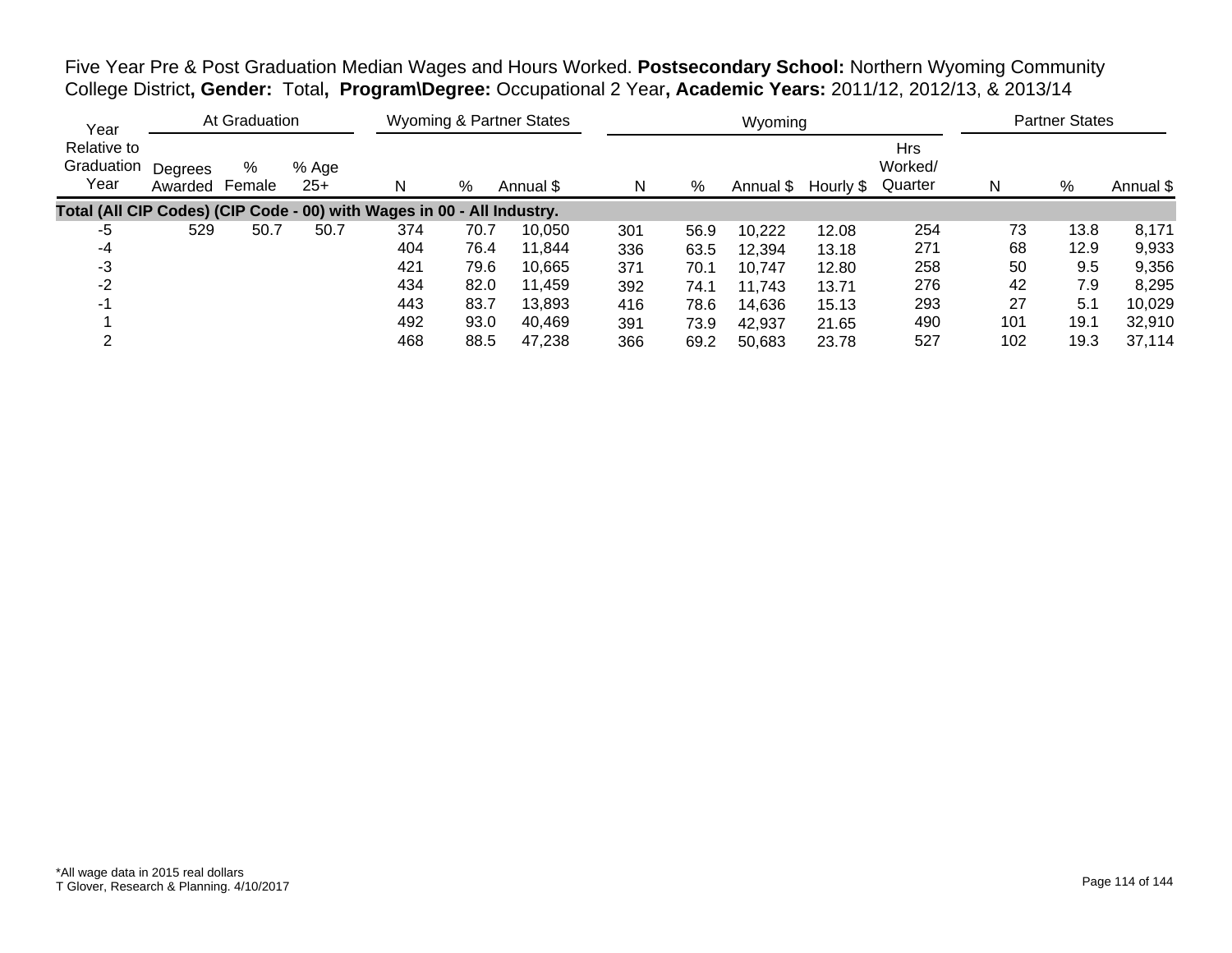## Five Year Pre & Post Graduation Median Wages and Hours Worked. **Postsecondary School:** Northwest College**, Gender:** Total**, Program\Degree:** Academic**, Academic Years:** 2011/12, 2012/13, & 2013/14

| Year                                                                   |                    | At Graduation |                |     |      | <b>Wyoming &amp; Partner States</b> |     |      | Wyoming   |           |                                  |     | <b>Partner States</b> |           |
|------------------------------------------------------------------------|--------------------|---------------|----------------|-----|------|-------------------------------------|-----|------|-----------|-----------|----------------------------------|-----|-----------------------|-----------|
| Relative to<br>Graduation<br>Year                                      | Degrees<br>Awarded | %<br>Female   | % Age<br>$25+$ | N   | %    | Annual \$                           | N   | %    | Annual \$ | Hourly \$ | <b>Hrs</b><br>Worked/<br>Quarter | N   | %                     | Annual \$ |
| Total (All CIP Codes) (CIP Code - 00) with Wages in 00 - All Industry. |                    |               |                |     |      |                                     |     |      |           |           |                                  |     |                       |           |
| -5                                                                     | 747                | 61.4          | 31.6           | 375 | 50.2 | 6,042                               | 323 | 43.2 | 6,302     | 11.15     | 194                              | 52  | 7.0                   | 3,794     |
| -4                                                                     |                    |               |                | 436 | 58.4 | 5,450                               | 371 | 49.7 | 5,727     | 10.93     | 189                              | 65  | 8.7                   | 3,442     |
| -3                                                                     |                    |               |                | 471 | 63.1 | 5,550                               | 414 | 55.4 | 6,021     | 11.11     | 191                              | 57  | 7.6                   | 3,013     |
| $-2$                                                                   |                    |               |                | 499 | 66.8 | 5,602                               | 452 | 60.5 | 5,992     | 11.07     | 189                              | 47  | 6.3                   | 3,267     |
| $-1$                                                                   |                    |               |                | 544 | 72.8 | 6,115                               | 497 | 66.5 | 6,332     | 11.59     | 197                              | 47  | 6.3                   | 3,750     |
|                                                                        |                    |               |                | 622 | 83.3 | 9,654                               | 470 | 62.9 | 9,687     | 12.23     | 259                              | 152 | 20.3                  | 9,456     |
|                                                                        |                    |               |                | 600 | 80.3 | 10,359                              | 426 | 57.0 | 11.143    | 13.25     | 277                              | 174 | 23.3                  | 9,315     |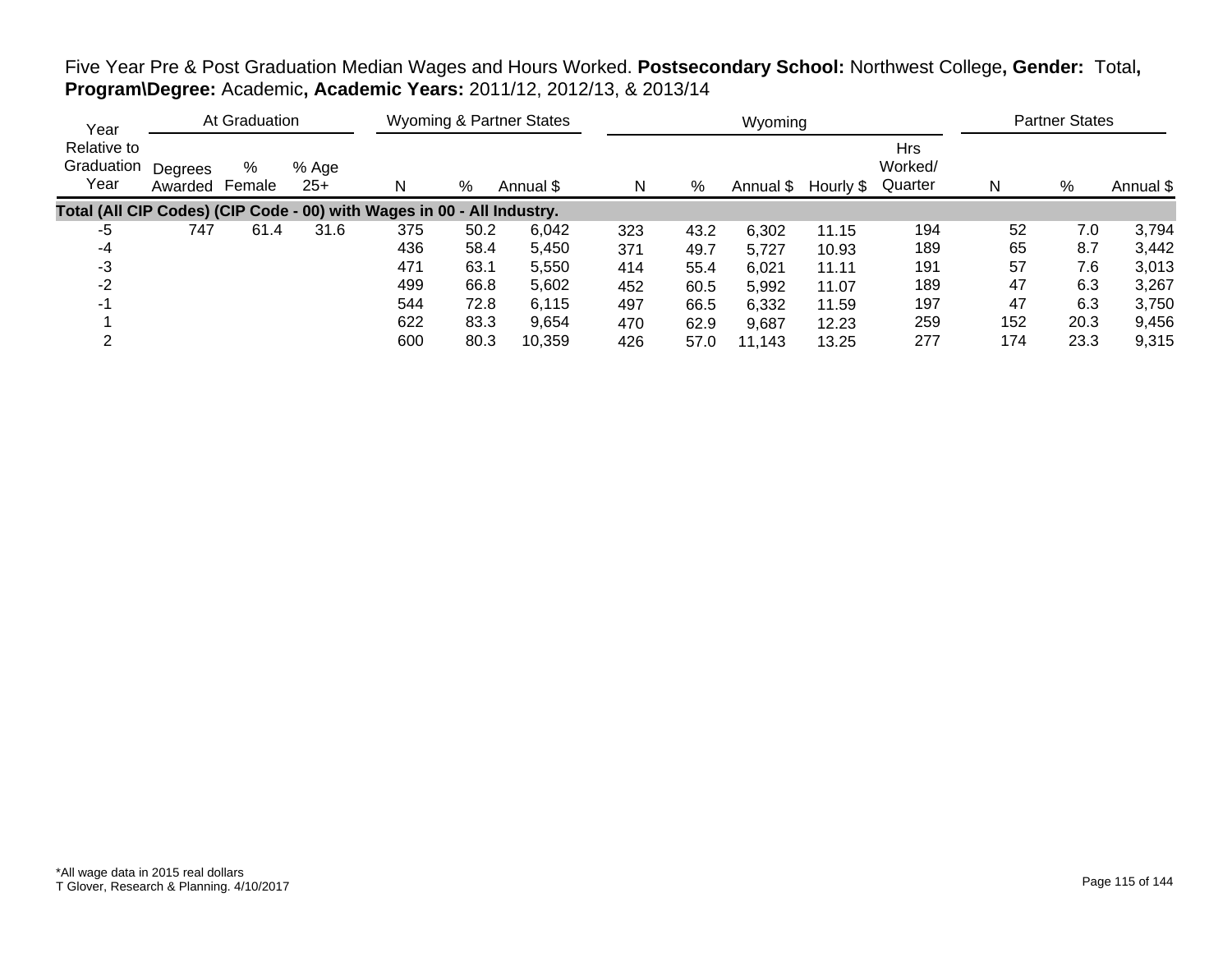Five Year Pre & Post Graduation Median Wages and Hours Worked. **Postsecondary School:** Northwest College**, Gender:** Total**, Program\Degree:** Occupational 1 Year**, Academic Years:** 2011/12, 2012/13, & 2013/14

| Year                                                                   |                    | At Graduation |                |     |      | <b>Wyoming &amp; Partner States</b> |    |      | Wyoming   |           |                                  |    | <b>Partner States</b> |           |
|------------------------------------------------------------------------|--------------------|---------------|----------------|-----|------|-------------------------------------|----|------|-----------|-----------|----------------------------------|----|-----------------------|-----------|
| Relative to<br>Graduation<br>Year                                      | Degrees<br>Awarded | %<br>Female   | % Age<br>$25+$ |     | %    | Annual \$                           | N  | %    | Annual \$ | Hourly \$ | <b>Hrs</b><br>Worked/<br>Quarter | N  | %                     | Annual \$ |
| Total (All CIP Codes) (CIP Code - 00) with Wages in 00 - All Industry. |                    |               |                |     |      |                                     |    |      |           |           |                                  |    |                       |           |
| -5                                                                     | 137                | 48.9          | 43.1           | 74  | 54.0 | 7,900                               | 65 | 47.4 | 8,259     | 11.74     | 219                              | 9  | 6.6                   | 6,469     |
| -4                                                                     |                    |               |                | 79  | 57.7 | 6,262                               | 71 | 51.8 | 6,248     | 10.99     | 246                              | 8  | 5.8                   | 7,166     |
| -3                                                                     |                    |               |                | 89  | 65.0 | 7,266                               | 80 | 58.4 | 8,330     | 11.80     | 235                              | 9  | 6.6                   | 3,427     |
| -2                                                                     |                    |               |                | 91  | 66.4 | 9,073                               | 82 | 59.9 | 9,292     | 12.54     | 257                              | 9  | 6.6                   | 4,725     |
|                                                                        |                    |               |                | 97  | 70.8 | 8.184                               | 91 | 66.4 | 8,214     | 12.59     | 240                              | 6  | 4.4                   | 4,514     |
|                                                                        |                    |               |                | 108 | 78.8 | 19,390                              | 85 | 62.0 | 18,379    | 16.09     | 355                              | 23 | 16.8                  | 21,949    |
|                                                                        |                    |               |                | 111 | 81.0 | 23.127                              | 80 | 58.4 | 23.337    | 15.68     | 398                              | 31 | 22.6                  | 21,814    |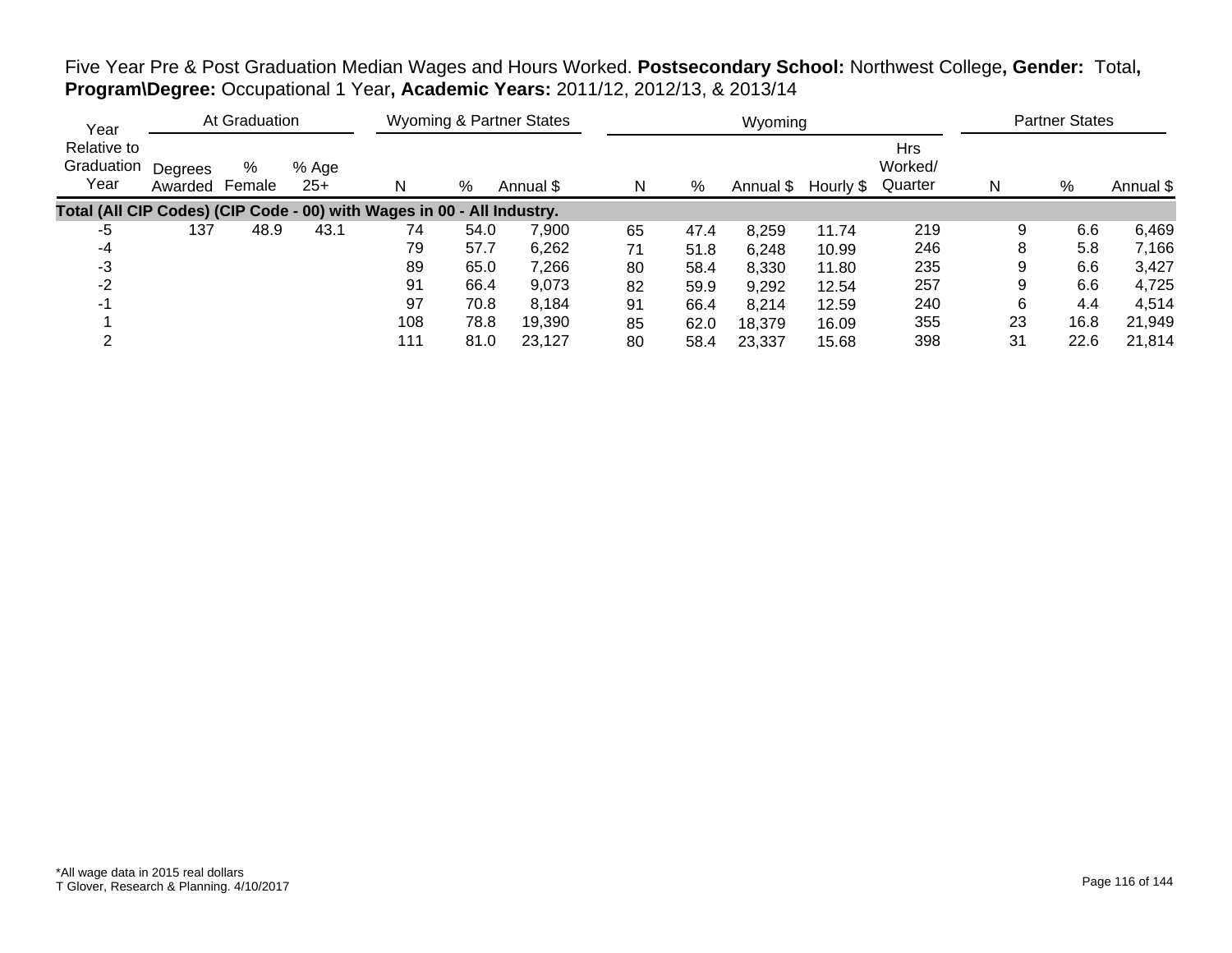Five Year Pre & Post Graduation Median Wages and Hours Worked. **Postsecondary School:** Northwest College**, Gender:** Total**, Program\Degree:** Occupational 2 Year**, Academic Years:** 2011/12, 2012/13, & 2013/14

| Year                                                                   |                    | At Graduation |                |     |      | <b>Wyoming &amp; Partner States</b> |     |      | Wyoming   |           |                                  |     | <b>Partner States</b> |           |
|------------------------------------------------------------------------|--------------------|---------------|----------------|-----|------|-------------------------------------|-----|------|-----------|-----------|----------------------------------|-----|-----------------------|-----------|
| Relative to<br>Graduation<br>Year                                      | Degrees<br>Awarded | %<br>Female   | % Age<br>$25+$ |     | %    | Annual \$                           | N   | %    | Annual \$ | Hourly \$ | <b>Hrs</b><br>Worked/<br>Quarter | N   | %                     | Annual \$ |
| Total (All CIP Codes) (CIP Code - 00) with Wages in 00 - All Industry. |                    |               |                |     |      |                                     |     |      |           |           |                                  |     |                       |           |
| -5                                                                     | 312                | 66.3          | 38.1           | 148 | 47.4 | 7,195                               | 115 | 36.9 | 7.507     | 11.00     | 216                              | 33  | 10.6                  | 4,433     |
| -4                                                                     |                    |               |                | 183 | 58.7 | 6,248                               | 141 | 45.2 | 6,436     | 11.31     | 217                              | 42  | 13.5                  | 4,547     |
| -3                                                                     |                    |               |                | 191 | 61.2 | 7,762                               | 151 | 48.4 | 8,615     | 11.99     | 221                              | 40  | 12.8                  | 4,459     |
| $-2$                                                                   |                    |               |                | 198 | 63.5 | 6,545                               | 168 | 53.8 | 6.985     | 11.70     | 211                              | 30  | 9.6                   | 4,811     |
| -1                                                                     |                    |               |                | 211 | 67.6 | 7,104                               | 186 | 59.6 | 7,461     | 11.54     | 205                              | 25  | 8.0                   | 2,676     |
|                                                                        |                    |               |                | 247 | 79.2 | 18.814                              | 171 | 54.8 | 19,641    | 14.63     | 404                              | 76  | 24.4                  | 16.427    |
|                                                                        |                    |               |                | 255 | 81.7 | 22,188                              | 151 | 48.4 | 26,380    | 15.85     | 460                              | 104 | 33.3                  | 19,383    |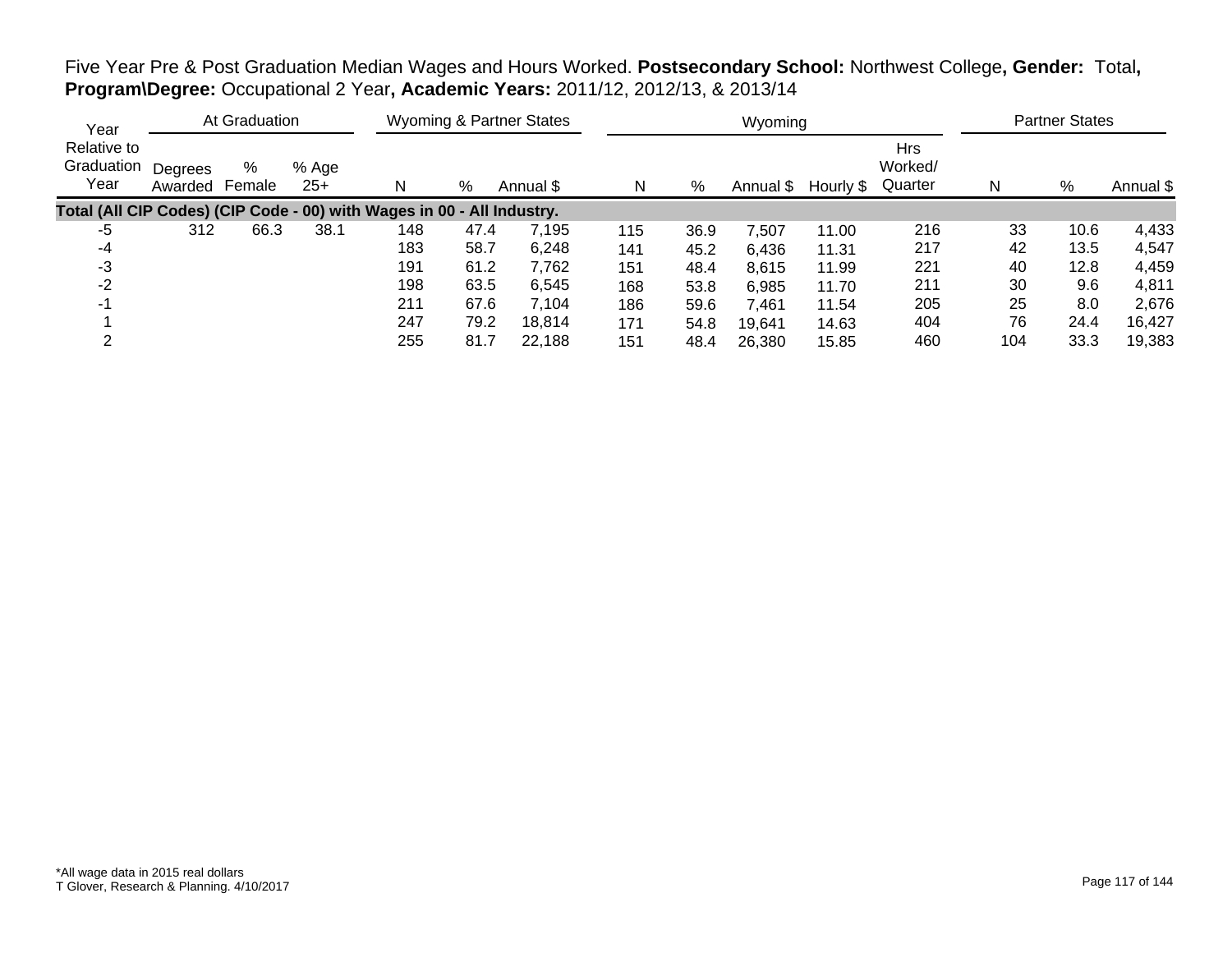Five Year Pre & Post Graduation Median Wages and Hours Worked. **Postsecondary School:** Western Wyoming Community College**, Gender:** Total**, Program\Degree:** Academic**, Academic Years:** 2011/12, 2012/13, & 2013/14

| Year                                                                   |                    | At Graduation |                |     |      | <b>Wyoming &amp; Partner States</b> |     |      | Wyoming   |           |                                  |     | <b>Partner States</b> |           |
|------------------------------------------------------------------------|--------------------|---------------|----------------|-----|------|-------------------------------------|-----|------|-----------|-----------|----------------------------------|-----|-----------------------|-----------|
| Relative to<br>Graduation<br>Year                                      | Degrees<br>Awarded | %<br>Female   | % Age<br>$25+$ | N   | %    | Annual \$                           | N   | %    | Annual \$ | Hourly \$ | <b>Hrs</b><br>Worked/<br>Quarter | N   | $\%$                  | Annual \$ |
| Total (All CIP Codes) (CIP Code - 00) with Wages in 00 - All Industry. |                    |               |                |     |      |                                     |     |      |           |           |                                  |     |                       |           |
| -5                                                                     | 972                | 67.4          | 37.0           | 534 | 54.9 | 7,255                               | 465 | 47.8 | 7,811     | 11.33     | 213                              | 69  | 7.1                   | 3,518     |
| -4                                                                     |                    |               |                | 644 | 66.3 | 6,210                               | 544 | 56.0 | 6,691     | 11.41     | 209                              | 100 | 10.3                  | 2,499     |
| -3                                                                     |                    |               |                | 701 | 72.1 | 7,122                               | 606 | 62.3 | 7,742     | 11.38     | 215                              | 95  | 9.8                   | 3,331     |
| $-2$                                                                   |                    |               |                | 749 | 77.1 | 7,872                               | 661 | 68.0 | 8,649     | 11.66     | 228                              | 88  | 9.1                   | 3,618     |
| -1                                                                     |                    |               |                | 801 | 82.4 | 9,871                               | 721 | 74.2 | 10,650    | 12.84     | 254                              | 80  | 8.2                   | 3,658     |
|                                                                        |                    |               |                | 829 | 85.3 | 12,137                              | 649 | 66.8 | 14,075    | 13.23     | 297                              | 180 | 18.5                  | 8,678     |
| ◠                                                                      |                    |               |                | 805 | 82.8 | 14.465                              | 589 | 60.6 | 15.767    | 14.35     | 345                              | 216 | 22.2                  | 11,548    |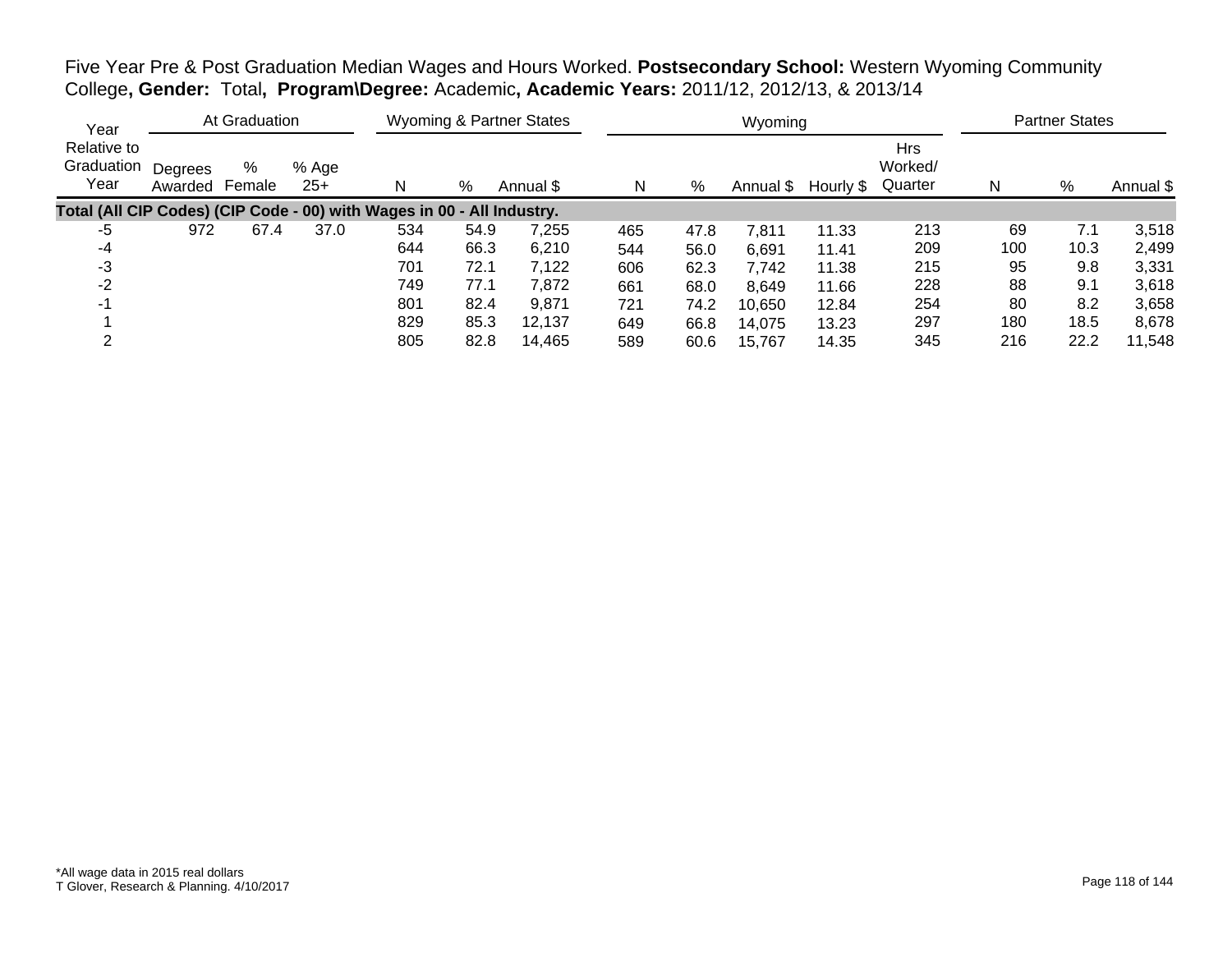Five Year Pre & Post Graduation Median Wages and Hours Worked. **Postsecondary School:** Western Wyoming Community College**, Gender:** Total**, Program\Degree:** Occupational 1 Year**, Academic Years:** 2011/12, 2012/13, & 2013/14

| Year                                                                   |                    | At Graduation |                |     |      | Wyoming & Partner States |     |      | Wyoming   |           |                                  |    | <b>Partner States</b> |           |
|------------------------------------------------------------------------|--------------------|---------------|----------------|-----|------|--------------------------|-----|------|-----------|-----------|----------------------------------|----|-----------------------|-----------|
| Relative to<br>Graduation<br>Year                                      | Degrees<br>Awarded | %<br>Female   | % Age<br>$25+$ | N   | %    | Annual \$                | N   | %    | Annual \$ | Hourly \$ | <b>Hrs</b><br>Worked/<br>Quarter | N  | %                     | Annual \$ |
| Total (All CIP Codes) (CIP Code - 00) with Wages in 00 - All Industry. |                    |               |                |     |      |                          |     |      |           |           |                                  |    |                       |           |
| -5                                                                     | 244                | 54.5          | 74.2           | 183 | 75.0 | 24,077                   | 156 | 63.9 | 27,510    | 16.08     | 434                              | 27 | 11.1                  | 9,577     |
| -4                                                                     |                    |               |                | 188 | 77.0 | 20,906                   | 167 | 68.4 | 21,571    | 15.09     | 402                              | 21 | 8.6                   | 18,481    |
| -3                                                                     |                    |               |                | 187 | 76.6 | 24,599                   | 174 | 71.3 | 26,567    | 15.47     | 446                              | 13 | 5.3                   | 11,777    |
| -2                                                                     |                    |               |                | 201 | 82.4 | 23,780                   | 190 | 77.9 | 24,360    | 16.60     | 435                              | 11 | 4.5                   | 2,842     |
| -1                                                                     |                    |               |                | 199 | 81.6 | 17,939                   | 186 | 76.2 | 20,581    | 16.89     | 410                              | 13 | 5.3                   | 2,873     |
|                                                                        |                    |               |                | 217 | 88.9 | 27.129                   | 197 | 80.7 | 29,290    | 20.26     | 455                              | 20 | 8.2                   | 9,912     |
|                                                                        |                    |               |                | 218 | 89.3 | 47,208                   | 184 | 75.4 | 48.978    | 24.88     | 520                              | 34 | 13.9                  | 18,001    |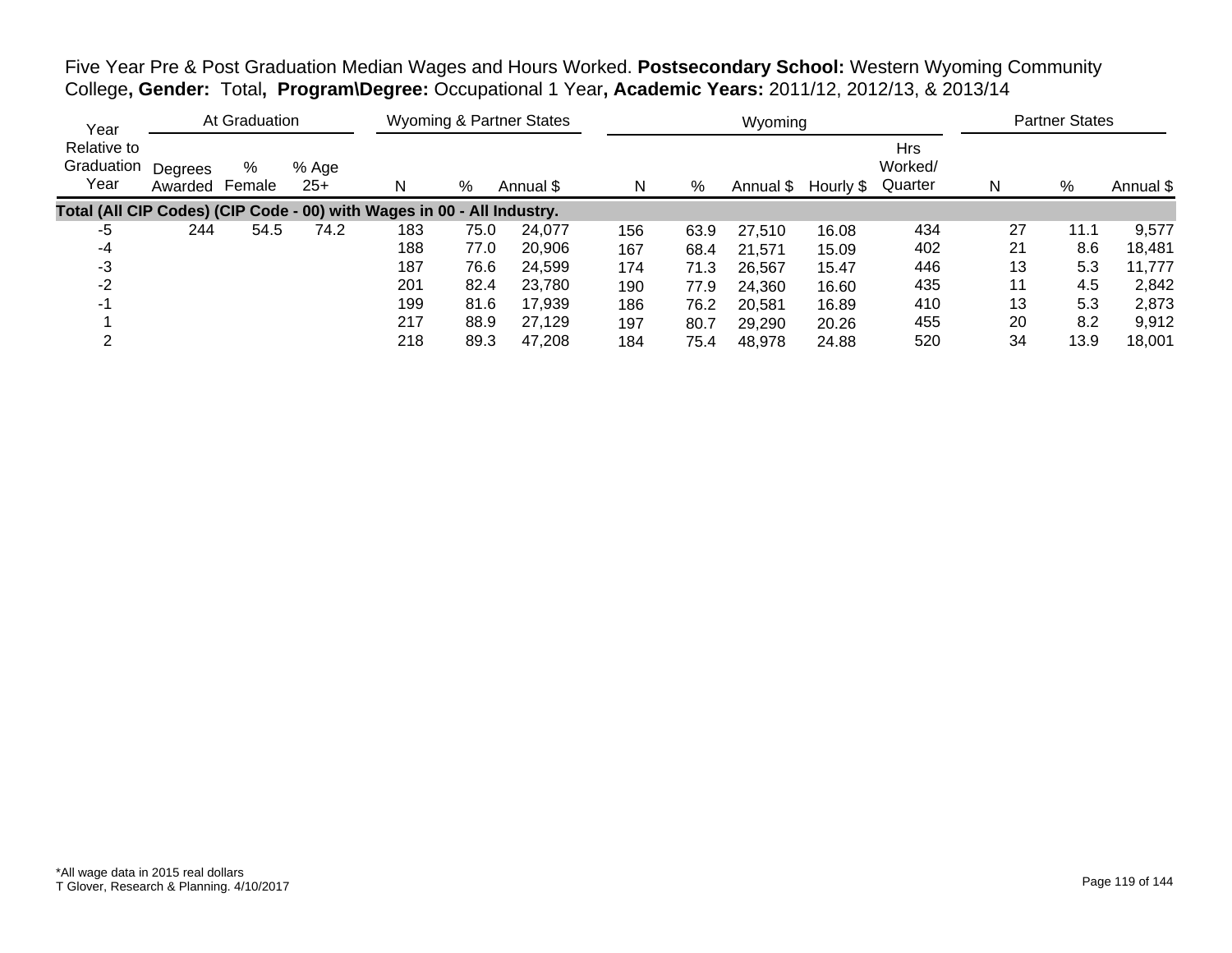Five Year Pre & Post Graduation Median Wages and Hours Worked. **Postsecondary School:** Western Wyoming Community College**, Gender:** Total**, Program\Degree:** Occupational 2 Year**, Academic Years:** 2011/12, 2012/13, & 2013/14

| Year                                                                   |                    | At Graduation |                |     |      | Wyoming & Partner States |     |      | Wyoming   |           |                                  |    | <b>Partner States</b> |           |
|------------------------------------------------------------------------|--------------------|---------------|----------------|-----|------|--------------------------|-----|------|-----------|-----------|----------------------------------|----|-----------------------|-----------|
| Relative to<br>Graduation<br>Year                                      | Degrees<br>Awarded | %<br>Female   | % Age<br>$25+$ | N   | %    | Annual \$                | N   | %    | Annual \$ | Hourly \$ | <b>Hrs</b><br>Worked/<br>Quarter | N  | %                     | Annual \$ |
| Total (All CIP Codes) (CIP Code - 00) with Wages in 00 - All Industry. |                    |               |                |     |      |                          |     |      |           |           |                                  |    |                       |           |
| -5                                                                     | 247                | 52.2          | 60.7           | 188 | 76.1 | 15,717                   | 166 | 67.2 | 17,613    | 13.71     | 364                              | 22 | 8.9                   | 8,879     |
| -4                                                                     |                    |               |                | 191 | 77.3 | 14,936                   | 171 | 69.2 | 15,738    | 13.70     | 339                              | 20 | 8.1                   | 10,138    |
| -3                                                                     |                    |               |                | 195 | 78.9 | 14,956                   | 179 | 72.5 | 17,810    | 14.12     | 387                              | 16 | 6.5                   | 8,809     |
| -2                                                                     |                    |               |                | 206 | 83.4 | 13,116                   | 194 | 78.5 | 14,433    | 14.45     | 309                              | 12 | 4.9                   | 8,390     |
| -1                                                                     |                    |               |                | 202 | 81.8 | 17,506                   | 192 | 77.7 | 18,187    | 16.05     | 345                              | 10 | 4.0                   | 12,053    |
|                                                                        |                    |               |                | 236 | 95.5 | 45,132                   | 212 | 85.8 | 46.408    | 24.09     | 519                              | 24 | 9.7                   | 37,424    |
|                                                                        |                    |               |                | 232 | 93.9 | 53,271                   | 205 | 83.0 | 54,892    | 26.17     | 520                              | 27 | 10.9                  | 42,914    |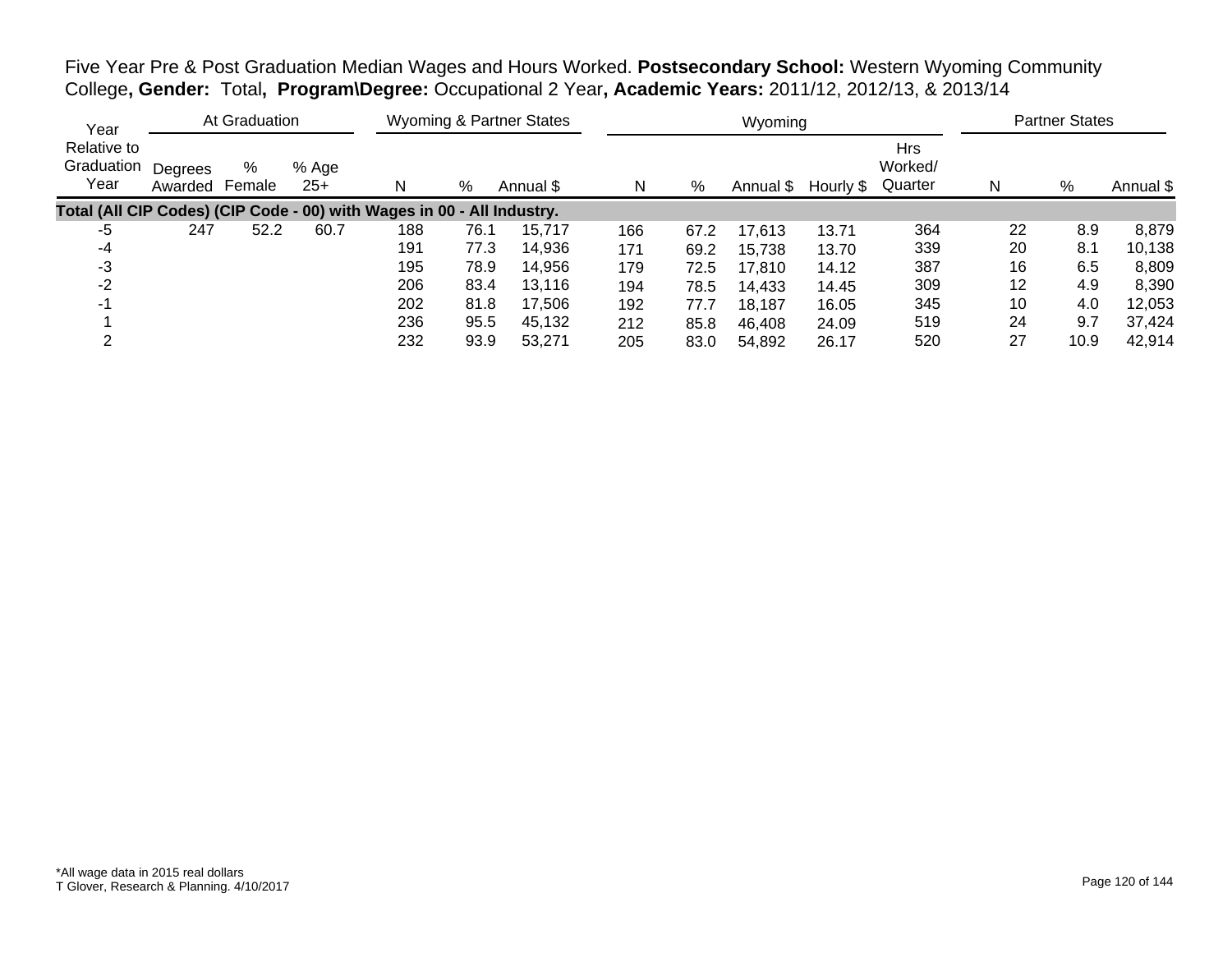## Five Year Pre & Post Graduation Median Wages and Hours Worked. **Postsecondary School:** All Colleges**, Gender:** Total**, Program\Degree:** Academic**, Academic Years:** 2012/13, 2013/14, & 2014/15

| Year                                                                   |                    | At Graduation |                |       |      | <b>Wyoming &amp; Partner States</b> |       |      | Wyoming   |           |                                  |     | <b>Partner States</b> |           |
|------------------------------------------------------------------------|--------------------|---------------|----------------|-------|------|-------------------------------------|-------|------|-----------|-----------|----------------------------------|-----|-----------------------|-----------|
| Relative to<br>Graduation<br>Year                                      | Degrees<br>Awarded | %<br>Female   | % Age<br>$25+$ | N     | %    | Annual \$                           | N     | %    | Annual \$ | Hourly \$ | <b>Hrs</b><br>Worked/<br>Quarter | N   | %                     | Annual \$ |
| Total (All CIP Codes) (CIP Code - 00) with Wages in 00 - All Industry. |                    |               |                |       |      |                                     |       |      |           |           |                                  |     |                       |           |
| -5                                                                     | 5,327              | 67.7          | 36.8           | 3,004 | 56.4 | 6,577                               | 2,677 | 50.3 | 6,705     | 10.98     | 197                              | 327 | 6.1                   | 5,516     |
| -4                                                                     |                    |               |                | 3.461 | 65.0 | 6,338                               | 3,102 | 58.2 | 6,628     | 10.90     | 198                              | 359 | 6.7                   | 4,215     |
| -3                                                                     |                    |               |                | 3,791 | 71.2 | 7,249                               | 3,426 | 64.3 | 7,589     | 10.98     | 214                              | 365 | 6.9                   | 4,363     |
| $-2$                                                                   |                    |               |                | 4,166 | 78.2 | 7,861                               | 3,824 | 71.8 | 8,269     | 11.29     | 222                              | 342 | 6.4                   | 4,225     |
| $-1$                                                                   |                    |               |                | 4,376 | 82.1 | 8,783                               | 4,025 | 75.6 | 9,166     | 11.91     | 239                              | 351 | 6.6                   | 4,444     |
|                                                                        |                    |               |                | 4,534 | 85.1 | 11,673                              | 3,779 | 70.9 | 12,428    | 12.84     | 288                              | 755 | 14.2                  | 9,322     |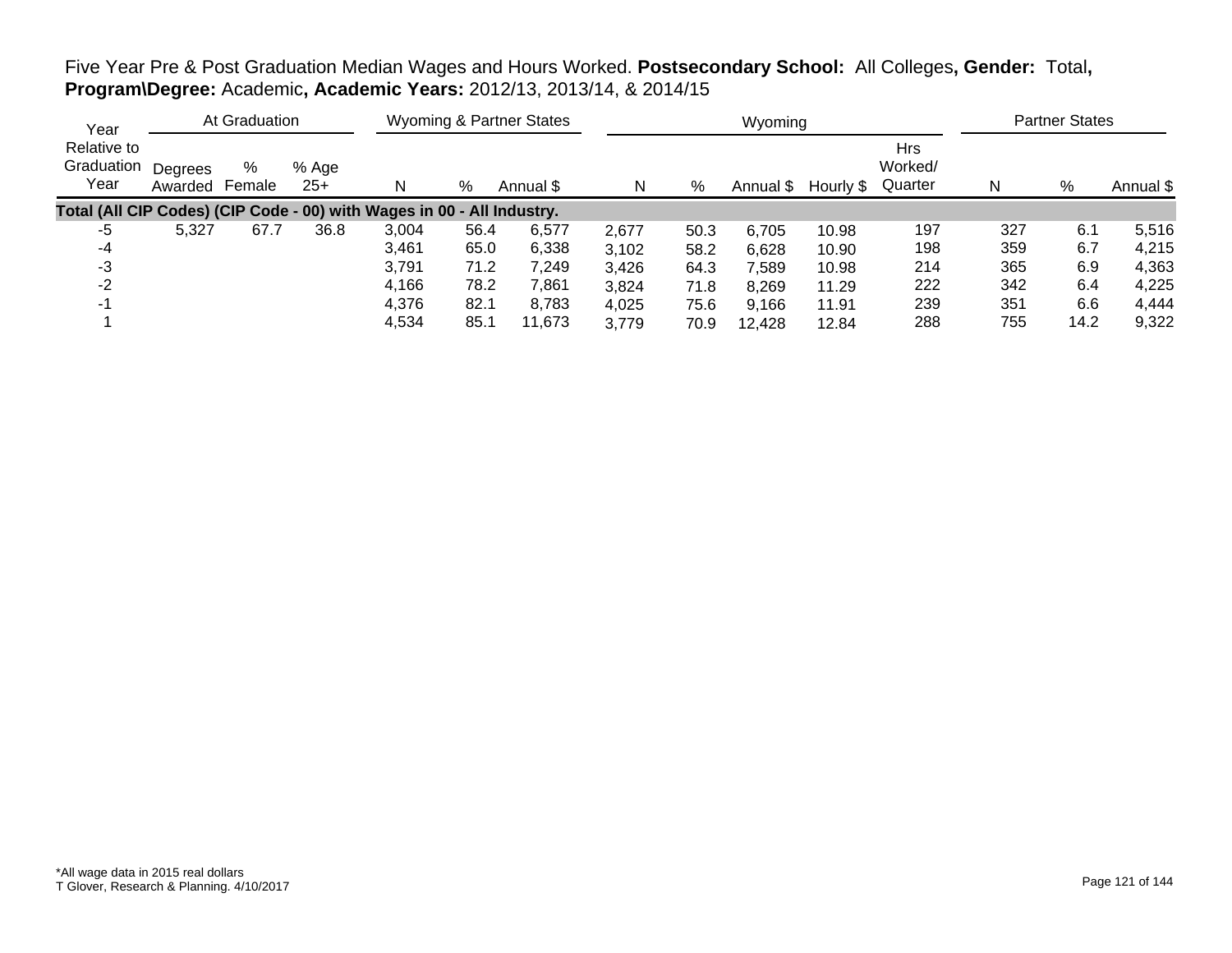Five Year Pre & Post Graduation Median Wages and Hours Worked. **Postsecondary School:** All Colleges**, Gender:** Total**, Program\Degree:** Occupational 1 Year**, Academic Years:** 2012/13, 2013/14, & 2014/15

| Year                                                                   |                    | At Graduation |                |       |      | <b>Wyoming &amp; Partner States</b> |       |      | Wyoming   |           |                                  |     | <b>Partner States</b> |           |
|------------------------------------------------------------------------|--------------------|---------------|----------------|-------|------|-------------------------------------|-------|------|-----------|-----------|----------------------------------|-----|-----------------------|-----------|
| Relative to<br>Graduation<br>Year                                      | Degrees<br>Awarded | %<br>Female   | % Age<br>$25+$ | N     | %    | Annual \$                           | N     | %    | Annual \$ | Hourly \$ | <b>Hrs</b><br>Worked/<br>Quarter | N   | %                     | Annual \$ |
| Total (All CIP Codes) (CIP Code - 00) with Wages in 00 - All Industry. |                    |               |                |       |      |                                     |       |      |           |           |                                  |     |                       |           |
| -5                                                                     | 2,574              | 44.0          | 55.5           | ,507  | 58.5 | 11.446                              | 1,342 | 52.1 | 12,098    | 12.46     | 293                              | 165 | 6.4                   | 7,811     |
| -4                                                                     |                    |               |                | 1,702 | 66.1 | 10,583                              | 1,523 | 59.2 | 11,356    | 12.18     | 285                              | 179 | 7.0                   | 6,825     |
| -3                                                                     |                    |               |                | 1,841 | 71.5 | 11.121                              | 1,656 | 64.3 | 11,499    | 12.18     | 296                              | 185 | 7.2                   | 7,708     |
| -2                                                                     |                    |               |                | 2,002 | 77.8 | 11,502                              | 1,832 | 71.2 | 12,012    | 12.79     | 296                              | 170 | 6.6                   | 5,964     |
| $-1$                                                                   |                    |               |                | 2,037 | 79.1 | 12,504                              | 1,903 | 73.9 | 12.708    | 13.28     | 290                              | 134 | 5.2                   | 8,736     |
|                                                                        |                    |               |                | 2,235 | 86.8 | 21.425                              | 1,970 | 76.5 | 22,471    | 16.24     | 399                              | 265 | 10.3                  | 16,107    |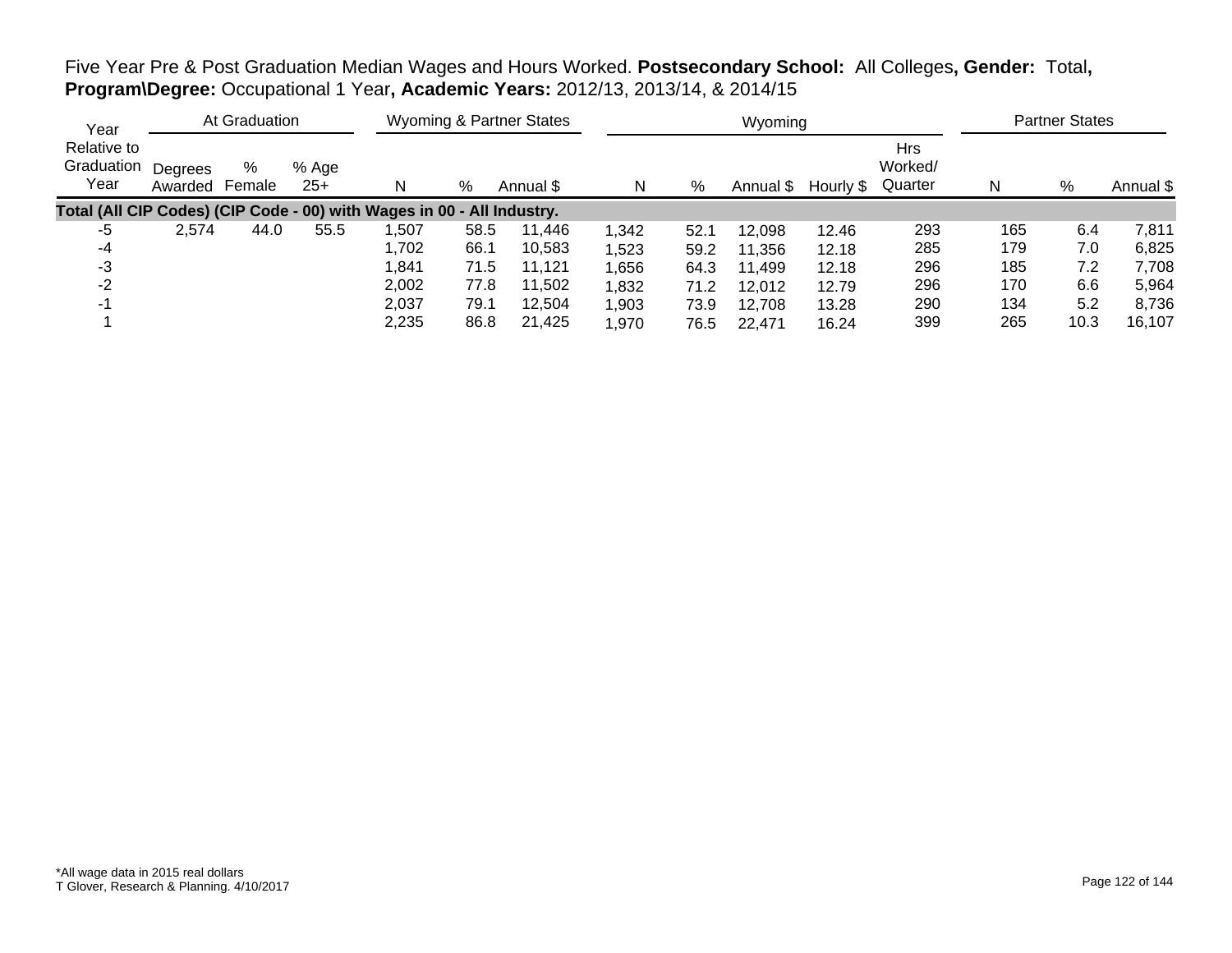Five Year Pre & Post Graduation Median Wages and Hours Worked. **Postsecondary School:** All Colleges**, Gender:** Total**, Program\Degree:** Occupational 2 Year**, Academic Years:** 2012/13, 2013/14, & 2014/15

| Year                                                                   |                    | At Graduation |                |        |      | <b>Wyoming &amp; Partner States</b> |                 |      | Wyoming   |           |                                  |     | <b>Partner States</b> |           |
|------------------------------------------------------------------------|--------------------|---------------|----------------|--------|------|-------------------------------------|-----------------|------|-----------|-----------|----------------------------------|-----|-----------------------|-----------|
| Relative to<br>Graduation<br>Year                                      | Degrees<br>Awarded | %<br>Female   | % Age<br>$25+$ | N      | %    | Annual \$                           | N               | %    | Annual \$ | Hourly \$ | <b>Hrs</b><br>Worked/<br>Quarter | N   | %                     | Annual \$ |
| Total (All CIP Codes) (CIP Code - 00) with Wages in 00 - All Industry. |                    |               |                |        |      |                                     |                 |      |           |           |                                  |     |                       |           |
| -5                                                                     | 2.727              | 59.1          | 56.4           | 708, ا | 62.6 | 10.626                              | 1,443           | 52.9 | 11,328    | 12.26     | 279                              | 265 | 9.7                   | 7,375     |
| -4                                                                     |                    |               |                | ,880   | 68.9 | 10,758                              | 1,609           | 59.0 | 11,598    | 12.32     | 282                              | 271 | 9.9                   | 7,596     |
| -3                                                                     |                    |               |                | 984, ا | 72.8 | 10.539                              | 1,753           | 64.3 | 11.121    | 12.50     | 280                              | 231 | 8.5                   | 7,192     |
| $-2$                                                                   |                    |               |                | 2,104  | 77.2 | 10,386                              | 1,883           | 69.1 | 10,891    | 12.81     | 258                              | 221 | 8.1                   | 7,230     |
| $-1$                                                                   |                    |               |                | 2,131  | 78.1 | 11,548                              | 1,926           | 70.6 | 11,898    | 13.76     | 254                              | 205 | 7.5                   | 8,017     |
|                                                                        |                    |               |                | 2,479  | 90.9 | 33,913                              | $^{\circ}$ ,960 | 71.9 | 36,574    | 19.84     | 476                              | 519 | 19.0                  | 25,423    |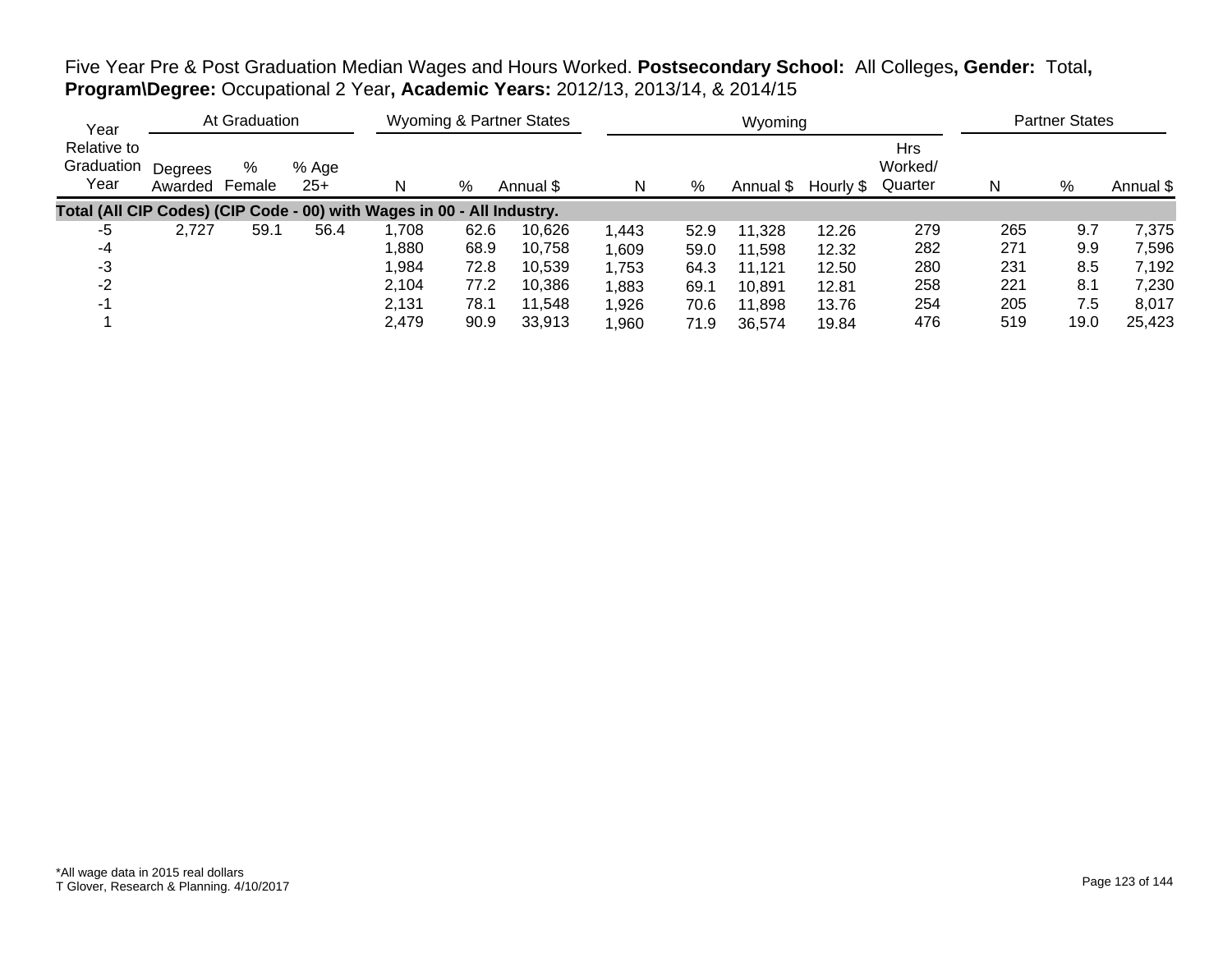## Five Year Pre & Post Graduation Median Wages and Hours Worked. **Postsecondary School:** Casper College**, Gender:** Total**, Program\Degree:** Academic**, Academic Years:** 2012/13, 2013/14, & 2014/15

| Year                                                                   |                    | At Graduation |                |     |      | <b>Wyoming &amp; Partner States</b> |     |      | Wyoming   |           |                                  |     | <b>Partner States</b> |           |
|------------------------------------------------------------------------|--------------------|---------------|----------------|-----|------|-------------------------------------|-----|------|-----------|-----------|----------------------------------|-----|-----------------------|-----------|
| Relative to<br>Graduation<br>Year                                      | Degrees<br>Awarded | %<br>Female   | % Age<br>$25+$ | N   | %    | Annual \$                           | N   | %    | Annual \$ | Hourly \$ | <b>Hrs</b><br>Worked/<br>Quarter | N   | %                     | Annual \$ |
| Total (All CIP Codes) (CIP Code - 00) with Wages in 00 - All Industry. |                    |               |                |     |      |                                     |     |      |           |           |                                  |     |                       |           |
| -5                                                                     | .155               | 68.1          | 37.4           | 722 | 62.5 | 6,544                               | 677 | 58.6 | 6,661     | 10.89     | 196                              | 45  | 3.9                   | 5,664     |
| -4                                                                     |                    |               |                | 809 | 70.0 | 6,976                               | 767 | 66.4 | 6,986     | 10.86     | 210                              | 42  | 3.6                   | 6,613     |
| -3                                                                     |                    |               |                | 872 | 75.5 | 8.044                               | 825 | 71.4 | 8,213     | 11.02     | 219                              | 47  | 4.1                   | 4,431     |
| $-2$                                                                   |                    |               |                | 933 | 80.8 | 8,631                               | 891 | 77.1 | 8,880     | 11.29     | 234                              | 42  | 3.6                   | 4,208     |
| $-1$                                                                   |                    |               |                | 951 | 82.3 | 10,011                              | 906 | 78.4 | 10,339    | 11.82     | 258                              | 45  | 3.9                   | 3,545     |
|                                                                        |                    |               |                | 993 | 86.0 | 12.778                              | 888 | 76.9 | 13,385    | 12.93     | 306                              | 105 | 9.1                   | 7,857     |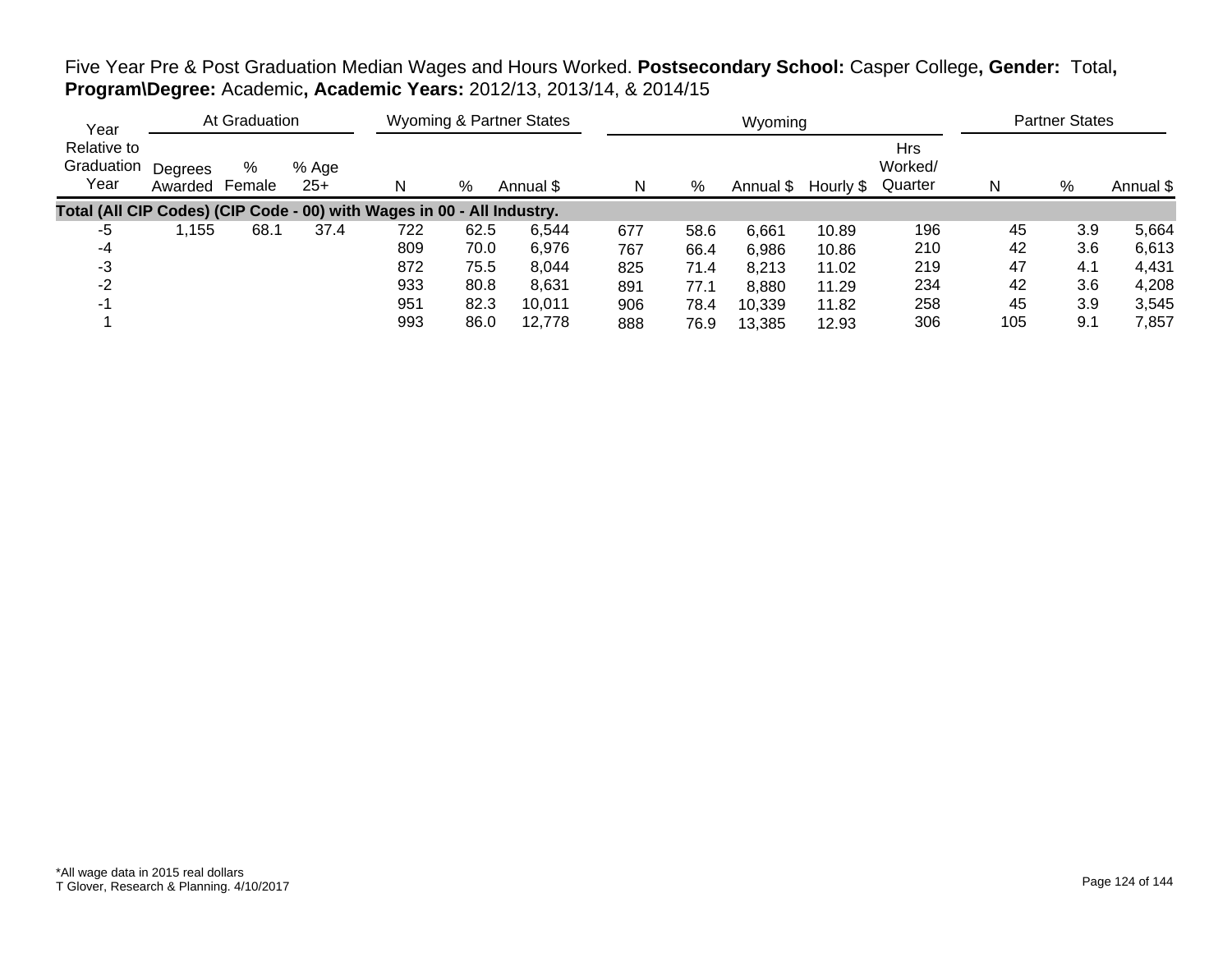Five Year Pre & Post Graduation Median Wages and Hours Worked. **Postsecondary School:** Casper College**, Gender:** Total**, Program\Degree:** Occupational 1 Year**, Academic Years:** 2012/13, 2013/14, & 2014/15

| Year                                                                   |                    | At Graduation |                |     |      | <b>Wyoming &amp; Partner States</b> |     |      | Wyoming   |           |                                  |    | <b>Partner States</b> |           |
|------------------------------------------------------------------------|--------------------|---------------|----------------|-----|------|-------------------------------------|-----|------|-----------|-----------|----------------------------------|----|-----------------------|-----------|
| Relative to<br>Graduation<br>Year                                      | Degrees<br>Awarded | %<br>Female   | % Age<br>$25+$ | N   | %    | Annual \$                           | N   | %    | Annual \$ | Hourly \$ | <b>Hrs</b><br>Worked/<br>Quarter | N  | %                     | Annual \$ |
| Total (All CIP Codes) (CIP Code - 00) with Wages in 00 - All Industry. |                    |               |                |     |      |                                     |     |      |           |           |                                  |    |                       |           |
| -5                                                                     | 562                | 45.6          | 53.0           | 352 | 62.6 | 12.077                              | 322 | 57.3 | 12,848    | 12.11     | 282                              | 30 | 5.3                   | 6,237     |
| -4                                                                     |                    |               |                | 394 | 70.1 | 10,529                              | 368 | 65.5 | 10,898    | 12.16     | 283                              | 26 | 4.6                   | 6,288     |
| -3                                                                     |                    |               |                | 424 | 75.4 | 10.600                              | 390 | 69.4 | 10,822    | 12.20     | 275                              | 34 | 6.1                   | 8,386     |
| $-2$                                                                   |                    |               |                | 466 | 82.9 | 11,407                              | 436 | 77.6 | 12,166    | 12.61     | 279                              | 30 | 5.3                   | 5,698     |
| $-1$                                                                   |                    |               |                | 482 | 85.8 | 12,627                              | 463 | 82.4 | 12,729    | 13.24     | 286                              | 19 | 3.4                   | 8,498     |
|                                                                        |                    |               |                | 511 | 90.9 | 26.112                              | 472 | 84.0 | 27.024    | 17.13     | 426                              | 39 | 6.9                   | 23,403    |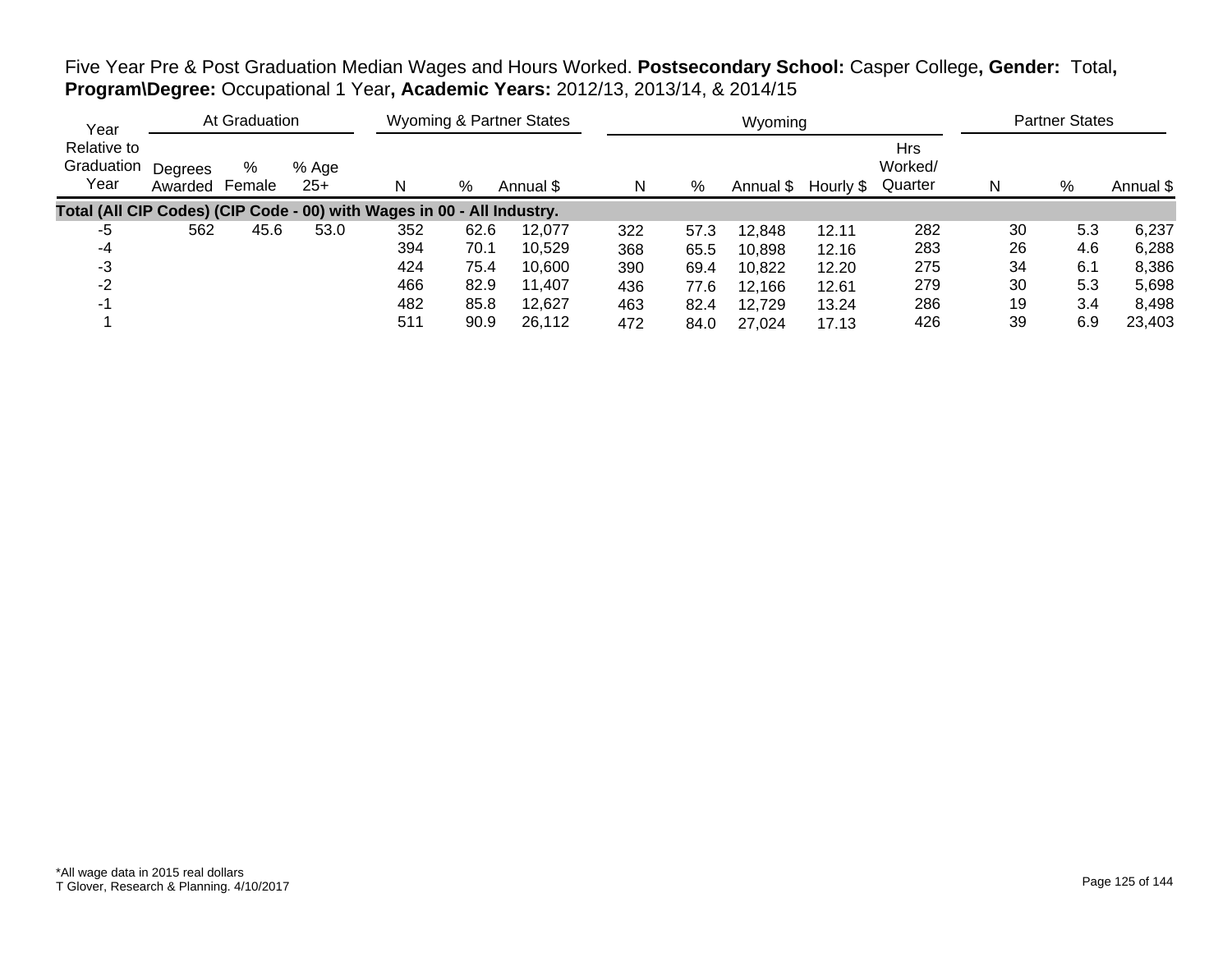Five Year Pre & Post Graduation Median Wages and Hours Worked. **Postsecondary School:** Casper College**, Gender:** Total**, Program\Degree:** Occupational 2 Year**, Academic Years:** 2012/13, 2013/14, & 2014/15

| Year                                                                   |                    | At Graduation |              |     |      | <b>Wyoming &amp; Partner States</b> |     |      | Wyoming   |           |                                  |    | <b>Partner States</b> |           |
|------------------------------------------------------------------------|--------------------|---------------|--------------|-----|------|-------------------------------------|-----|------|-----------|-----------|----------------------------------|----|-----------------------|-----------|
| Relative to<br>Graduation<br>Year                                      | Degrees<br>Awarded | %<br>Female   | % Age<br>25+ | N   | %    | Annual \$                           | N   | %    | Annual \$ | Hourly \$ | <b>Hrs</b><br>Worked/<br>Quarter | N  | %                     | Annual \$ |
| Total (All CIP Codes) (CIP Code - 00) with Wages in 00 - All Industry. |                    |               |              |     |      |                                     |     |      |           |           |                                  |    |                       |           |
| -5                                                                     | 555                | 56.6          | 58.2         | 388 | 69.9 | 12.227                              | 356 | 64.1 | 13.684    | 12.48     | 288                              | 32 | 5.8                   | 5,369     |
| -4                                                                     |                    |               |              | 430 | 77.5 | 11.711                              | 398 | 71.7 | 12,377    | 12.53     | 305                              | 32 | 5.8                   | 5,101     |
| -3                                                                     |                    |               |              | 444 | 80.0 | 11,465                              | 413 | 74.4 | 11,957    | 12.82     | 288                              | 31 | 5.6                   | 5,291     |
| $-2$                                                                   |                    |               |              | 456 | 82.2 | 11,152                              | 434 | 78.2 | 11,377    | 12.73     | 256                              | 22 | 4.0                   | 6,955     |
| $-1$                                                                   |                    |               |              | 449 | 80.9 | 13.034                              | 439 | 79.1 | 13,246    | 13.74     | 262                              | 10 | 1.8                   | 5,485     |
|                                                                        |                    |               |              | 505 | 91.0 | 36.720                              | 449 | 80.9 | 37.275    | 19.80     | 480                              | 56 | 10.1                  | 26,294    |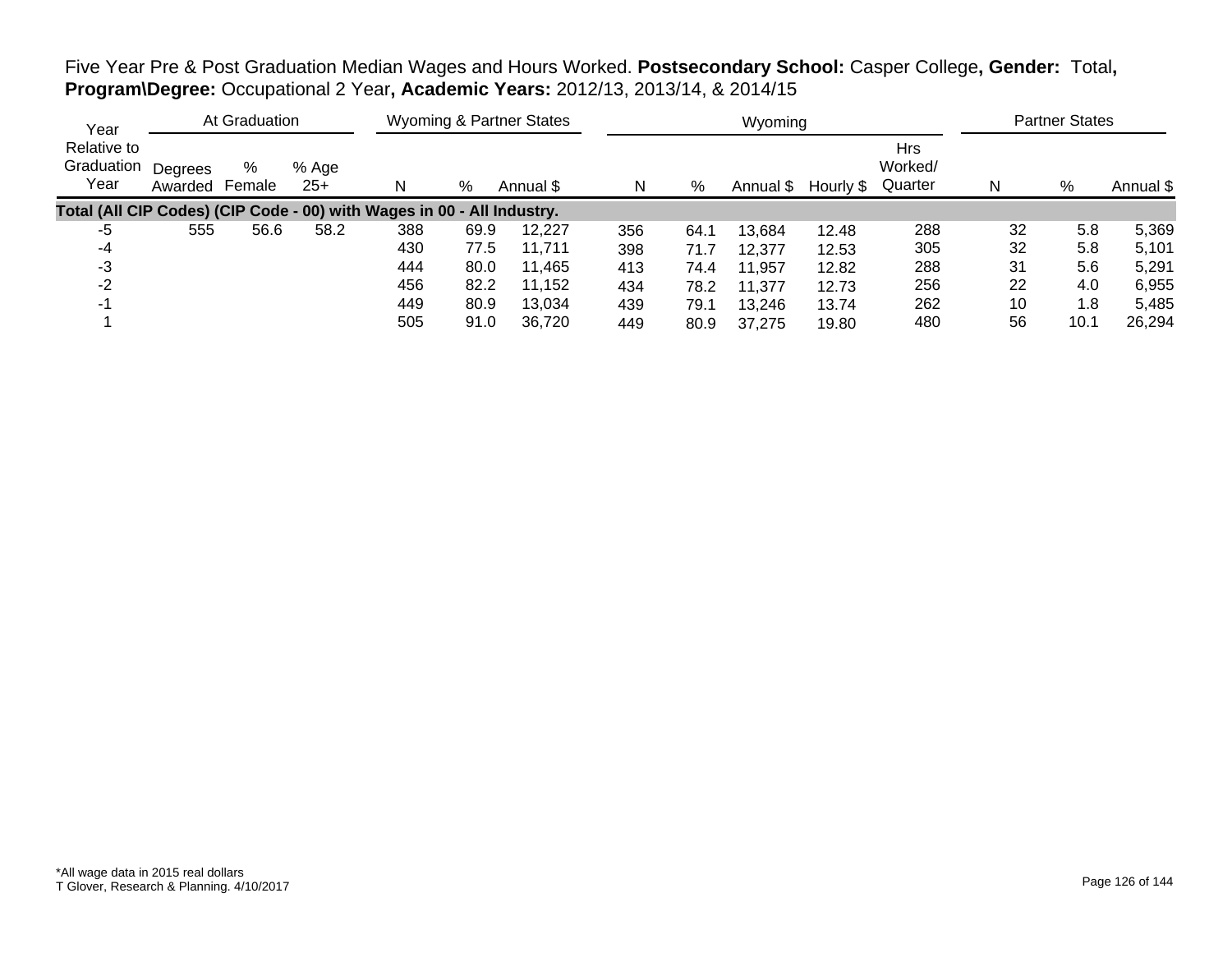Five Year Pre & Post Graduation Median Wages and Hours Worked. **Postsecondary School:** Central Wyoming College**, Gender:** Total**, Program\Degree:** Academic**, Academic Years:** 2012/13, 2013/14, & 2014/15

| Year                                                                   |                    | At Graduation |                |     |      | <b>Wyoming &amp; Partner States</b> |     |      | Wyoming   |           |                                  |    | <b>Partner States</b> |           |
|------------------------------------------------------------------------|--------------------|---------------|----------------|-----|------|-------------------------------------|-----|------|-----------|-----------|----------------------------------|----|-----------------------|-----------|
| Relative to<br>Graduation<br>Year                                      | Degrees<br>Awarded | %<br>Female   | % Age<br>$25+$ | N   | %    | Annual \$                           | N   | %    | Annual \$ | Hourly \$ | <b>Hrs</b><br>Worked/<br>Quarter | N  | %                     | Annual \$ |
| Total (All CIP Codes) (CIP Code - 00) with Wages in 00 - All Industry. |                    |               |                |     |      |                                     |     |      |           |           |                                  |    |                       |           |
| -5                                                                     | 396                | 66.4          | 38.6           | 187 | 47.2 | 7,160                               | 152 | 38.4 | 6,752     | 11.22     | 218                              | 35 | 8.8                   | 7,804     |
| -4                                                                     |                    |               |                | 226 | 57.1 | 6,147                               | 199 | 50.3 | 6.614     | 10.80     | 190                              | 27 | 6.8                   | 4,553     |
| -3                                                                     |                    |               |                | 238 | 60.1 | 5,821                               | 213 | 53.8 | 5,822     | 10.87     | 197                              | 25 | 6.3                   | 3,844     |
| -2                                                                     |                    |               |                | 284 | 71.7 | 5,602                               | 260 | 65.7 | 5,747     | 10.84     | 201                              | 24 | 6.1                   | 4,809     |
|                                                                        |                    |               |                | 299 | 75.5 | 6,381                               | 279 | 70.5 | 6,381     | 11.29     | 206                              | 20 | 5.1                   | 5,827     |
|                                                                        |                    |               |                | 318 | 80.3 | 8,668                               | 272 | 68.7 | 9,004     | 13.04     | 267                              | 46 | 11.6                  | 6,063     |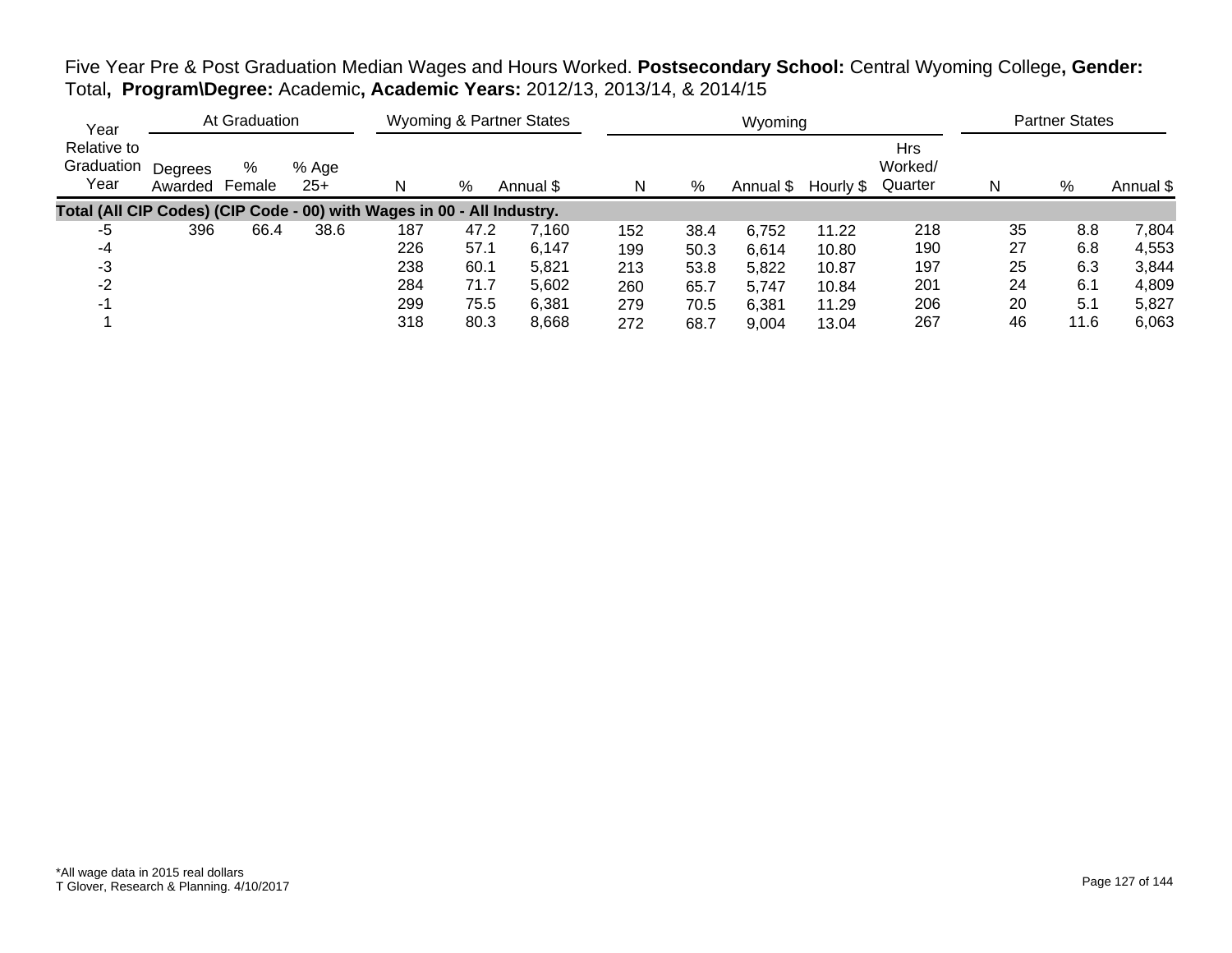Five Year Pre & Post Graduation Median Wages and Hours Worked. **Postsecondary School:** Central Wyoming College**, Gender:** Total**, Program\Degree:** Occupational 1 Year**, Academic Years:** 2012/13, 2013/14, & 2014/15

| Year                                                                   |                    | At Graduation |                |     |      | <b>Wyoming &amp; Partner States</b> |     |      | Wyoming   |           |                                  |    | <b>Partner States</b> |           |
|------------------------------------------------------------------------|--------------------|---------------|----------------|-----|------|-------------------------------------|-----|------|-----------|-----------|----------------------------------|----|-----------------------|-----------|
| Relative to<br>Graduation<br>Year                                      | Degrees<br>Awarded | %<br>Female   | % Age<br>$25+$ | N   | %    | Annual \$                           | N   | %    | Annual \$ | Hourly \$ | <b>Hrs</b><br>Worked/<br>Quarter | N  | %                     | Annual \$ |
| Total (All CIP Codes) (CIP Code - 00) with Wages in 00 - All Industry. |                    |               |                |     |      |                                     |     |      |           |           |                                  |    |                       |           |
| -5                                                                     | 225                | 41.8          | 64.0           | 134 | 59.6 | 15,736                              | 124 | 55.1 | 16,020    | 13.39     | 327                              | 10 | 4.4                   | 2,385     |
| -4                                                                     |                    |               |                | 138 | 61.3 | 14.240                              | 126 | 56.0 | 14,610    | 14.30     | 343                              | 12 | 5.3                   | 9,412     |
| -3                                                                     |                    |               |                | 144 | 64.0 | 11.804                              | 133 | 59.1 | 12,862    | 12.04     | 337                              | 11 | 4.9                   | 7,708     |
| $-2$                                                                   |                    |               |                | 160 | 71.1 | 10,331                              | 152 | 67.6 | 10,331    | 12.46     | 264                              | 8  | 3.6                   | 7,070     |
| $-1$                                                                   |                    |               |                | 164 | 72.9 | 9,511                               | 157 | 69.8 | 9,910     | 12.17     | 263                              |    | 3.1                   | 6,191     |
|                                                                        |                    |               |                | 182 | 80.9 | 15.255                              | 173 | 76.9 | 15.561    | 13.84     | 338                              |    | 4.0                   | 7.613     |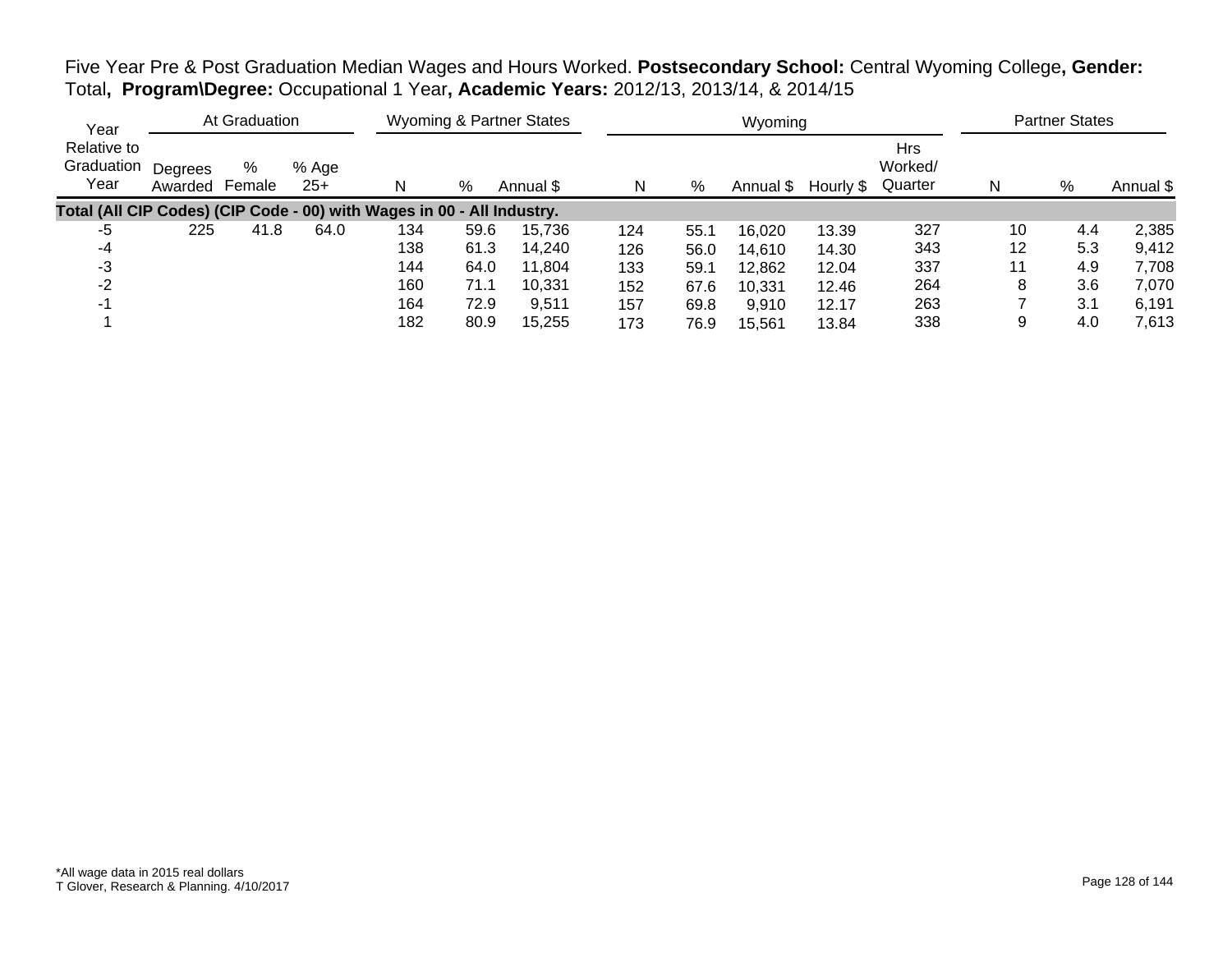Five Year Pre & Post Graduation Median Wages and Hours Worked. **Postsecondary School:** Central Wyoming College**, Gender:** Total**, Program\Degree:** Occupational 2 Year**, Academic Years:** 2012/13, 2013/14, & 2014/15

| Year                                                                   |                    | At Graduation |                |     |      | <b>Wyoming &amp; Partner States</b> |     |      | Wyoming   |           |                                  |    | <b>Partner States</b> |           |
|------------------------------------------------------------------------|--------------------|---------------|----------------|-----|------|-------------------------------------|-----|------|-----------|-----------|----------------------------------|----|-----------------------|-----------|
| Relative to<br>Graduation<br>Year                                      | Degrees<br>Awarded | %<br>Female   | % Age<br>$25+$ | N   | %    | Annual \$                           | N   | %    | Annual \$ | Hourly \$ | <b>Hrs</b><br>Worked/<br>Quarter | N  | %                     | Annual \$ |
| Total (All CIP Codes) (CIP Code - 00) with Wages in 00 - All Industry. |                    |               |                |     |      |                                     |     |      |           |           |                                  |    |                       |           |
| -5                                                                     | 234                | 65.4          | 77.8           | 163 | 69.7 | 17.252                              | 139 | 59.4 | 19,624    | 13.30     | 359                              | 24 | 10.3                  | 8,345     |
| -4                                                                     |                    |               |                | 173 | 73.9 | 13,969                              | 148 | 63.2 | 15,347    | 13.69     | 326                              | 25 | 10.7                  | 7,934     |
| -3                                                                     |                    |               |                | 176 | 75.2 | 13.660                              | 156 | 66.7 | 14,452    | 13.16     | 303                              | 20 | 8.5                   | 11,582    |
| $-2$                                                                   |                    |               |                | 177 | 75.6 | 11,825                              | 163 | 69.7 | 12,283    | 12.98     | 269                              | 14 | 6.0                   | 9,272     |
| $-1$                                                                   |                    |               |                | 190 | 81.2 | 10,237                              | 180 | 76.9 | 10,262    | 13.21     | 237                              | 10 | 4.3                   | 8,549     |
|                                                                        |                    |               |                | 208 | 88.9 | 30,893                              | 188 | 80.3 | 31.311    | 19.38     | 445                              | 20 | 8.5                   | 13.009    |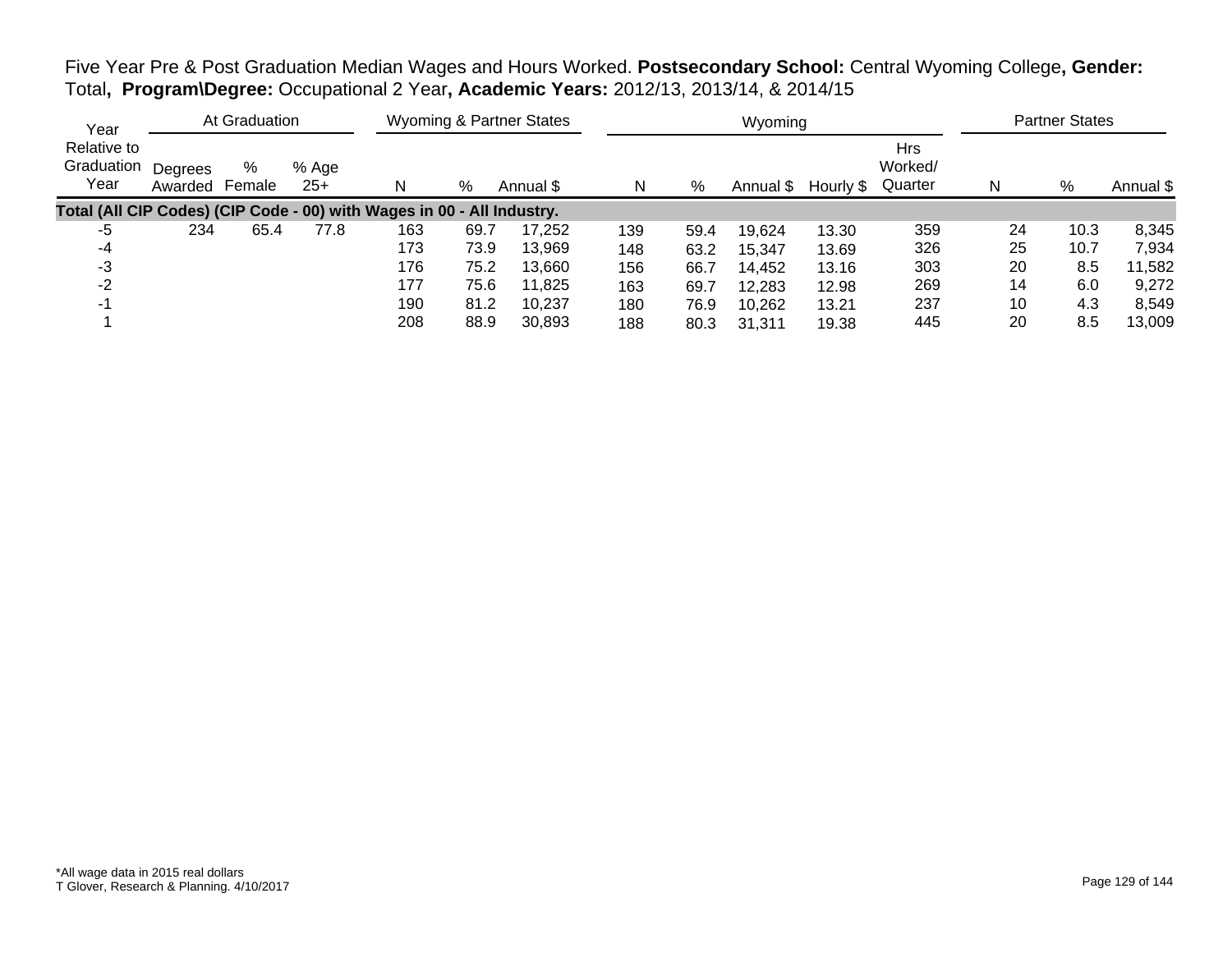Five Year Pre & Post Graduation Median Wages and Hours Worked. **Postsecondary School:** Eastern Wyoming College**, Gender:** Total**, Program\Degree:** Academic**, Academic Years:** 2012/13, 2013/14, & 2014/15

| Year                                                                   |                    | At Graduation |                |     |      | <b>Wyoming &amp; Partner States</b> |     |      | Wyoming   |           |                                  |    | <b>Partner States</b> |           |
|------------------------------------------------------------------------|--------------------|---------------|----------------|-----|------|-------------------------------------|-----|------|-----------|-----------|----------------------------------|----|-----------------------|-----------|
| Relative to<br>Graduation<br>Year                                      | Degrees<br>Awarded | %<br>Female   | % Age<br>$25+$ | N   | %    | Annual \$                           | N   | %    | Annual \$ | Hourly \$ | <b>Hrs</b><br>Worked/<br>Quarter | N  | %                     | Annual \$ |
| Total (All CIP Codes) (CIP Code - 00) with Wages in 00 - All Industry. |                    |               |                |     |      |                                     |     |      |           |           |                                  |    |                       |           |
| -5                                                                     | 242                | 69.0          | 33.5           | 121 | 50.0 | 6,908                               | 102 | 42.1 | 7,318     | 10.68     | 205                              | 19 | 7.9                   | 6,258     |
| -4                                                                     |                    |               |                | 144 | 59.5 | 5,071                               | 117 | 48.3 | 5,649     | 10.84     | 180                              | 27 | 11.2                  | 2,772     |
| -3                                                                     |                    |               |                | 167 | 69.0 | 5,042                               | 141 | 58.3 | 5,207     | 11.20     | 175                              | 26 | 10.7                  | 4,556     |
| -2                                                                     |                    |               |                | 193 | 79.8 | 5,724                               | 165 | 68.2 | 5,972     | 11.45     | 188                              | 28 | 11.6                  | 4,978     |
| -1                                                                     |                    |               |                | 213 | 88.0 | 5,980                               | 176 | 72.7 | 6,216     | 12.18     | 175                              | 37 | 15.3                  | 5,631     |
|                                                                        |                    |               |                | 198 | 81.8 | 9,253                               | 157 | 64.9 | 9,351     | 12.15     | 256                              | 41 | 16.9                  | 7,614     |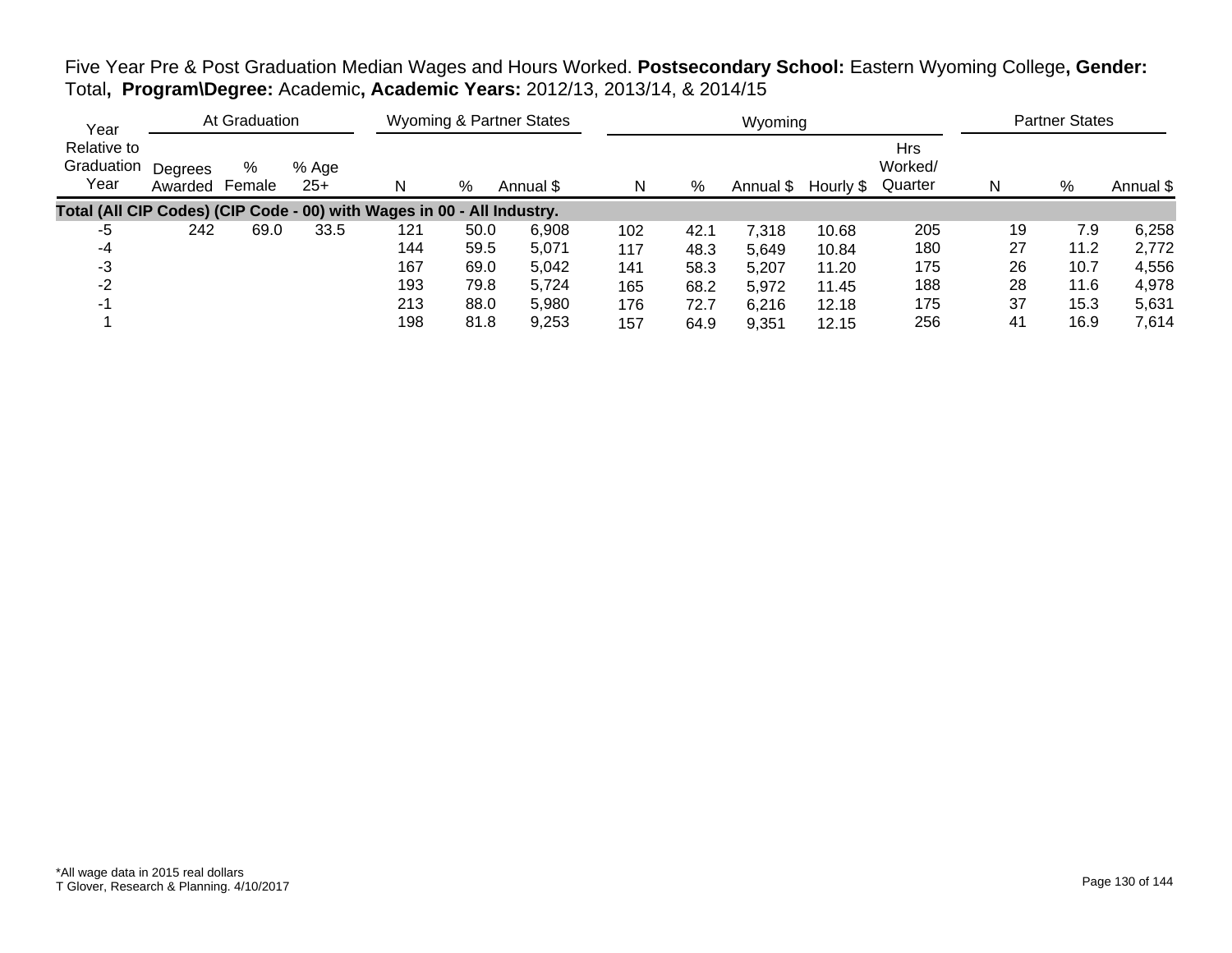Five Year Pre & Post Graduation Median Wages and Hours Worked. **Postsecondary School:** Eastern Wyoming College**, Gender:** Total**, Program\Degree:** Occupational 1 Year**, Academic Years:** 2012/13, 2013/14, & 2014/15

| Year                                                                   |                    | At Graduation |                |     |      | <b>Wyoming &amp; Partner States</b> |     |      | Wyoming   |           |                                  |    | <b>Partner States</b> |           |
|------------------------------------------------------------------------|--------------------|---------------|----------------|-----|------|-------------------------------------|-----|------|-----------|-----------|----------------------------------|----|-----------------------|-----------|
| Relative to<br>Graduation<br>Year                                      | Degrees<br>Awarded | %<br>Female   | % Age<br>$25+$ |     | %    | Annual \$                           | N   | %    | Annual \$ | Hourly \$ | <b>Hrs</b><br>Worked/<br>Quarter | N  | %                     | Annual \$ |
| Total (All CIP Codes) (CIP Code - 00) with Wages in 00 - All Industry. |                    |               |                |     |      |                                     |     |      |           |           |                                  |    |                       |           |
| -5                                                                     | 215                | 23.3          | 54.9           | 110 | 51.2 | 5.640                               | 90  | 41.9 | 5,401     | 11.93     | 185                              | 20 | 9.3                   | 7,320     |
| -4                                                                     |                    |               |                | 129 | 60.0 | 6,279                               | 100 | 46.5 | 6,283     | 10.66     | 188                              | 29 | 13.5                  | 6,245     |
| -3                                                                     |                    |               |                | 136 | 63.3 | 6,586                               | 106 | 49.3 | 6,740     | 11.47     | 225                              | 30 | 14.0                  | 5,073     |
| $-2$                                                                   |                    |               |                | 127 | 59.1 | 5.118                               | 98  | 45.6 | 6,067     | 11.51     | 191                              | 29 | 13.5                  | 4,094     |
|                                                                        |                    |               |                | 103 | 47.9 | 6.440                               | 80  | 37.2 | 6,290     | 13.80     | 186                              | 23 | 10.7                  | 7,550     |
|                                                                        |                    |               |                | 156 | 72.6 | 15,715                              | 126 | 58.6 | 15,482    | 14.90     | 352                              | 30 | 14.0                  | 16,936    |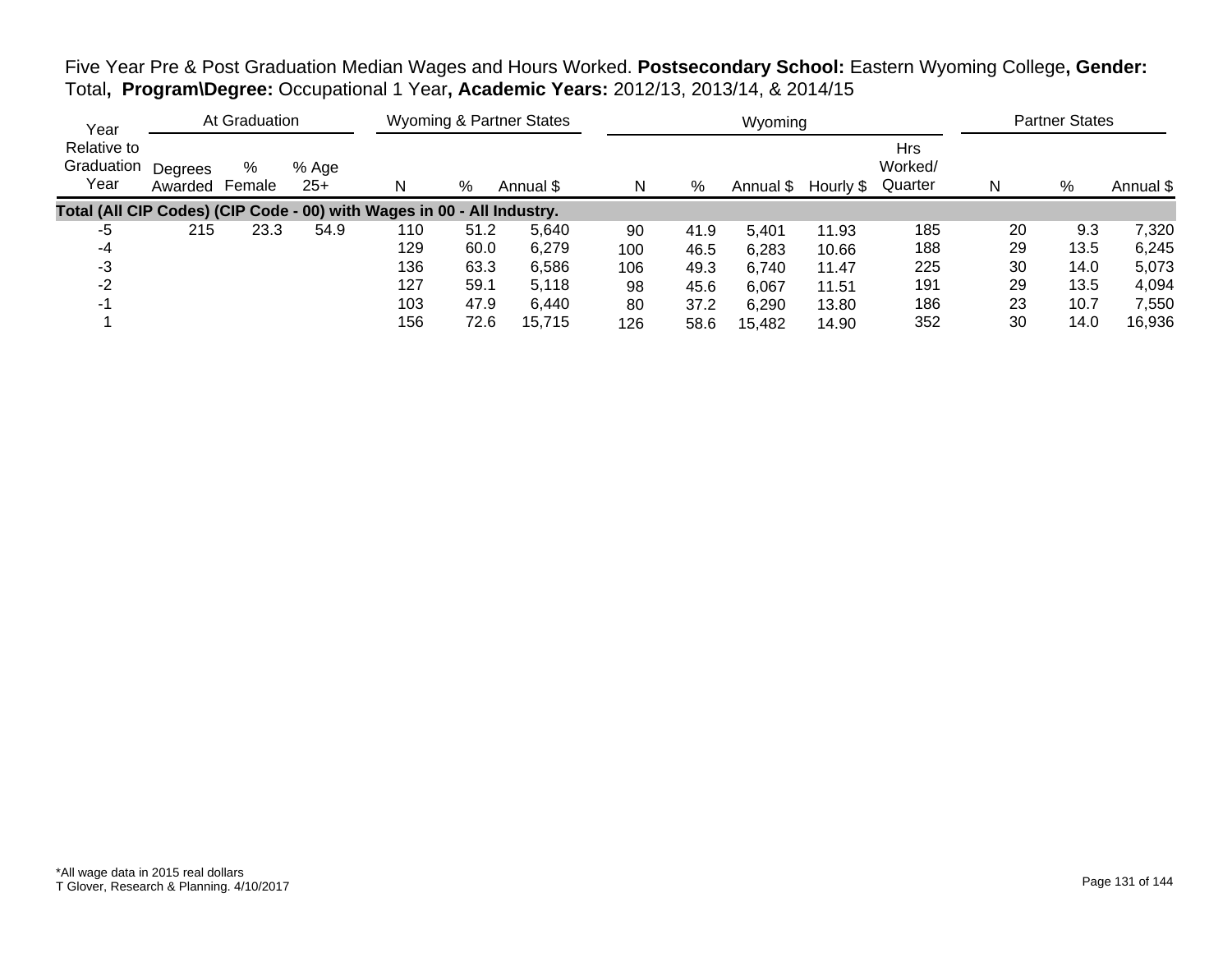Five Year Pre & Post Graduation Median Wages and Hours Worked. **Postsecondary School:** Eastern Wyoming College**, Gender:** Total**, Program\Degree:** Occupational 2 Year**, Academic Years:** 2012/13, 2013/14, & 2014/15

| Year                                                                   |                    | At Graduation |                |     |      | <b>Wyoming &amp; Partner States</b> |    |      | Wyoming   |           |                                  |    | <b>Partner States</b> |           |
|------------------------------------------------------------------------|--------------------|---------------|----------------|-----|------|-------------------------------------|----|------|-----------|-----------|----------------------------------|----|-----------------------|-----------|
| Relative to<br>Graduation<br>Year                                      | Degrees<br>Awarded | %<br>Female   | % Age<br>$25+$ | N   | %    | Annual \$                           | N  | %    | Annual \$ | Hourly \$ | <b>Hrs</b><br>Worked/<br>Quarter | N  | %                     | Annual \$ |
| Total (All CIP Codes) (CIP Code - 00) with Wages in 00 - All Industry. |                    |               |                |     |      |                                     |    |      |           |           |                                  |    |                       |           |
| -5                                                                     | 145                | 53.8          | 24.8           | 75  | 51.7 | 3,350                               | 46 | 31.7 | 3,760     | 10.77     | 168                              | 29 | 20.0                  | 3,350     |
| -4                                                                     |                    |               |                | 94  | 64.8 | 5,412                               | 64 | 44.1 | 4,964     | 10.54     | 171                              | 30 | 20.7                  | 5,623     |
| -3                                                                     |                    |               |                | 102 | 70.3 | 5,209                               | 70 | 48.3 | 5,835     | 12.02     | 220                              | 32 | 22.1                  | 3,854     |
| -2                                                                     |                    |               |                | 109 | 75.2 | 5,185                               | 79 | 54.5 | 5,199     | 11.38     | 179                              | 30 | 20.7                  | 4,930     |
|                                                                        |                    |               |                | 121 | 83.4 | 6,198                               | 97 | 66.9 | 6,198     | 13.05     | 169                              | 24 | 16.6                  | 6,171     |
|                                                                        |                    |               |                | 124 | 85.5 | 22.393                              | 83 | 57.2 | 23,557    | 15.75     | 419                              | 41 | 28.3                  | 20,553    |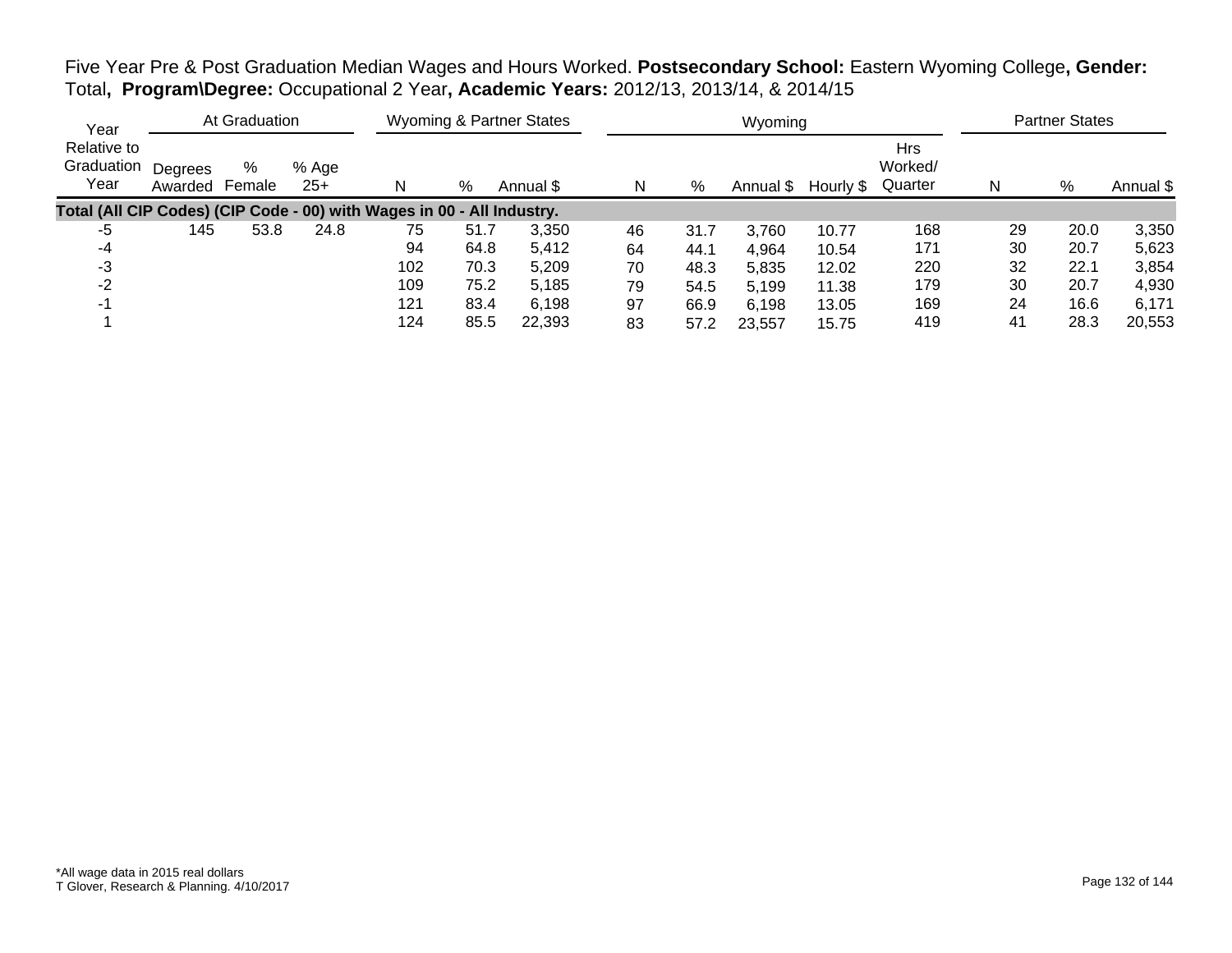Five Year Pre & Post Graduation Median Wages and Hours Worked. **Postsecondary School:** Laramie County Community College**, Gender:** Total**, Program\Degree:** Academic**, Academic Years:** 2012/13, 2013/14, & 2014/15

| Year                                                                   |                    | At Graduation |                |     |      | <b>Wyoming &amp; Partner States</b> |     |      | Wyoming   |           |                                  |     | <b>Partner States</b> |           |
|------------------------------------------------------------------------|--------------------|---------------|----------------|-----|------|-------------------------------------|-----|------|-----------|-----------|----------------------------------|-----|-----------------------|-----------|
| Relative to<br>Graduation<br>Year                                      | Degrees<br>Awarded | %<br>Female   | % Age<br>$25+$ | N   | %    | Annual \$                           | N   | %    | Annual \$ | Hourly \$ | <b>Hrs</b><br>Worked/<br>Quarter | N   | %                     | Annual \$ |
| Total (All CIP Codes) (CIP Code - 00) with Wages in 00 - All Industry. |                    |               |                |     |      |                                     |     |      |           |           |                                  |     |                       |           |
| -5                                                                     | .084               | 67.3          | 41.4           | 624 | 57.6 | 7,183                               | 573 | 52.9 | 464.      | 10.79     | 223                              | 51  | 4.7                   | 5,509     |
| -4                                                                     |                    |               |                | 739 | 68.2 | 6,708                               | 681 | 62.8 | 6,930     | 10.89     | 200                              | 58  | 5.4                   | 5,113     |
| -3                                                                     |                    |               |                | 803 | 74.1 | 8,763                               | 742 | 68.5 | 9,122     | 10.84     | 244                              | 61  | 5.6                   | 4,381     |
| $-2$                                                                   |                    |               |                | 873 | 80.5 | 9,080                               | 818 | 75.5 | 9,592     | 11.18     | 246                              | 55  | 5.1                   | 4,008     |
|                                                                        |                    |               |                | 916 | 84.5 | 9,744                               | 869 | 80.2 | 10.016    | 11.59     | 251                              | 47  | 4.3                   | 4,782     |
|                                                                        |                    |               |                | 908 | 83.8 | 12,106                              | 806 | 74.4 | 12.461    | 12.45     | 291                              | 102 | 9.4                   | 10,605    |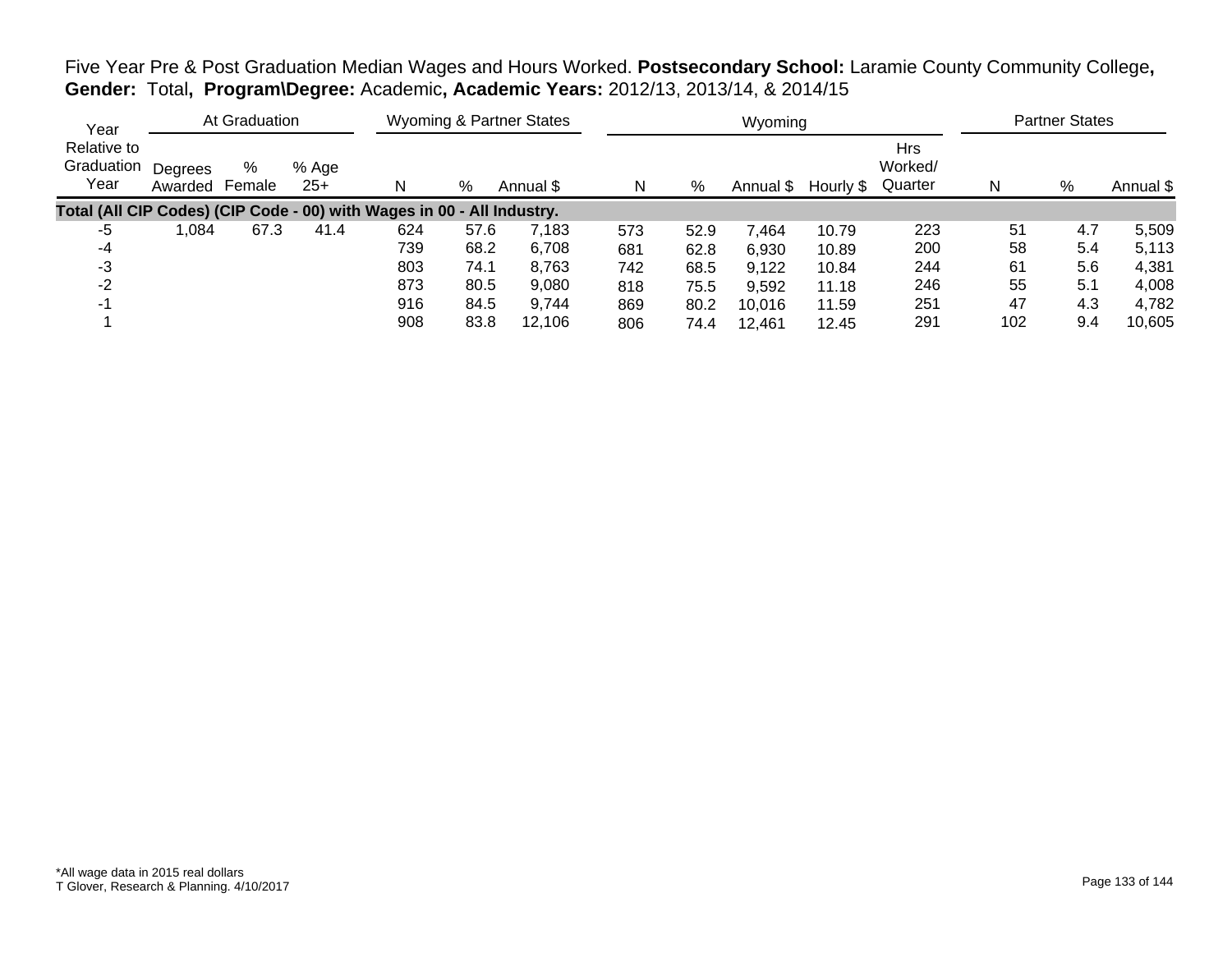Five Year Pre & Post Graduation Median Wages and Hours Worked. **Postsecondary School:** Laramie County Community College**, Gender:** Total**, Program\Degree:** Occupational 1 Year**, Academic Years:** 2012/13, 2013/14, & 2014/15

| Year                                                                   |                    | At Graduation |                |     |      | <b>Wyoming &amp; Partner States</b> |     |      | Wyoming   |           |                                  |    | <b>Partner States</b> |           |
|------------------------------------------------------------------------|--------------------|---------------|----------------|-----|------|-------------------------------------|-----|------|-----------|-----------|----------------------------------|----|-----------------------|-----------|
| Relative to<br>Graduation<br>Year                                      | Degrees<br>Awarded | %<br>Female   | % Age<br>$25+$ | N   | %    | Annual \$                           | N   | %    | Annual \$ | Hourly \$ | <b>Hrs</b><br>Worked/<br>Quarter | N  | %                     | Annual \$ |
| Total (All CIP Codes) (CIP Code - 00) with Wages in 00 - All Industry. |                    |               |                |     |      |                                     |     |      |           |           |                                  |    |                       |           |
| -5                                                                     | 512                | 50.4          | 67.2           | 285 | 55.7 | 12,586                              | 258 | 50.4 | 14,048    | 12.40     | 332                              | 27 | 5.3                   | 8,014     |
| -4                                                                     |                    |               |                | 334 | 65.2 | 12,591                              | 297 | 58.0 | 13,169    | 12.07     | 346                              | 37 | 7.2                   | 4,716     |
| -3                                                                     |                    |               |                | 374 | 73.0 | 12.844                              | 335 | 65.4 | 12,405    | 12.27     | 310                              | 39 | 7.6                   | 20,353    |
| -2                                                                     |                    |               |                | 400 | 78.1 | 13,018                              | 366 | 71.5 | 13,433    | 13.07     | 312                              | 34 | 6.6                   | 12,553    |
| -1                                                                     |                    |               |                | 412 | 80.5 | 13,237                              | 384 | 75.0 | 13,004    | 12.52     | 303                              | 28 | 5.5                   | 19,804    |
|                                                                        |                    |               |                | 442 | 86.3 | 21,452                              | 375 | 73.2 | 22,332    | 15.52     | 402                              | 67 | 13.1                  | 15,007    |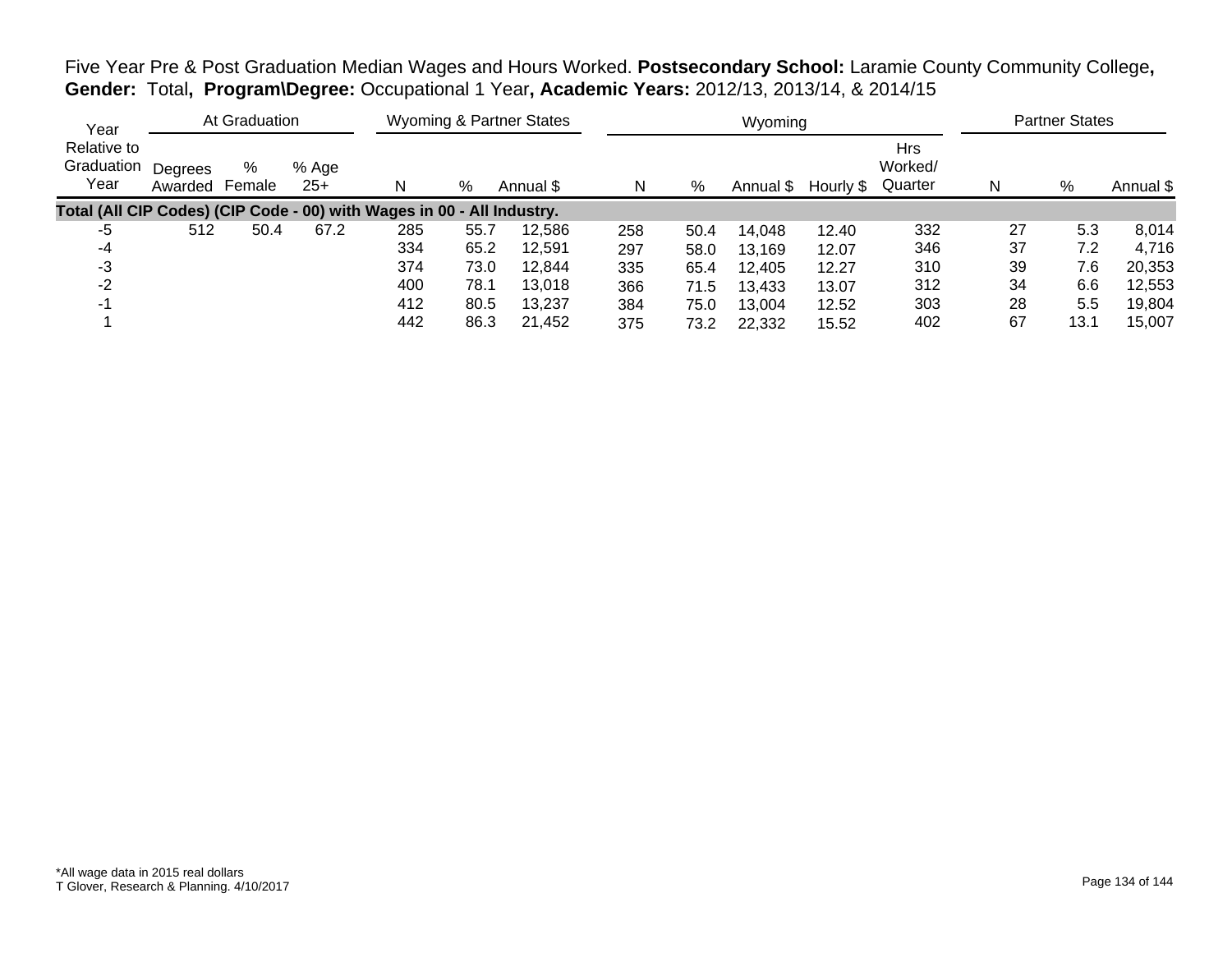Five Year Pre & Post Graduation Median Wages and Hours Worked. **Postsecondary School:** Laramie County Community College**, Gender:** Total**, Program\Degree:** Occupational 2 Year**, Academic Years:** 2012/13, 2013/14, & 2014/15

| Year                                                                   |                    | At Graduation |                |     |      | Wyoming & Partner States |     |      | Wyoming   |           |                                  |     | <b>Partner States</b> |           |
|------------------------------------------------------------------------|--------------------|---------------|----------------|-----|------|--------------------------|-----|------|-----------|-----------|----------------------------------|-----|-----------------------|-----------|
| Relative to<br>Graduation<br>Year                                      | Degrees<br>Awarded | %<br>Female   | % Age<br>$25+$ | N   | %    | Annual \$                | N   | %    | Annual \$ | Hourly \$ | <b>Hrs</b><br>Worked/<br>Quarter | N   | %                     | Annual \$ |
| Total (All CIP Codes) (CIP Code - 00) with Wages in 00 - All Industry. |                    |               |                |     |      |                          |     |      |           |           |                                  |     |                       |           |
| -5                                                                     | 695                | 68.1          | 64.0           | 384 | 55.3 | 10.669                   | 322 | 46.3 | 10,868    | 11.46     | 289                              | 62  | 8.9                   | 8,730     |
| -4                                                                     |                    |               |                | 432 | 62.2 | 12.100                   | 357 | 51.4 | 12,340    | 12.13     | 302                              | 75  | 10.8                  | 9,919     |
| -3                                                                     |                    |               |                | 469 | 67.5 | 11.999                   | 408 | 58.7 | 12,006    | 12.03     | 306                              | 61  | 8.8                   | 11,873    |
| $-2$                                                                   |                    |               |                | 510 | 73.4 | 11,070                   | 434 | 62.4 | 11,447    | 12.26     | 273                              | 76  | 10.9                  | 8,616     |
| -1                                                                     |                    |               |                | 495 | 71.2 | 11,523                   | 410 | 59.0 | 11,567    | 13.09     | 253                              | 85  | 12.2                  | 11,031    |
|                                                                        |                    |               |                | 638 | 91.8 | 33,402                   | 446 | 64.2 | 34,036    | 19.23     | 474                              | 192 | 27.6                  | 32,400    |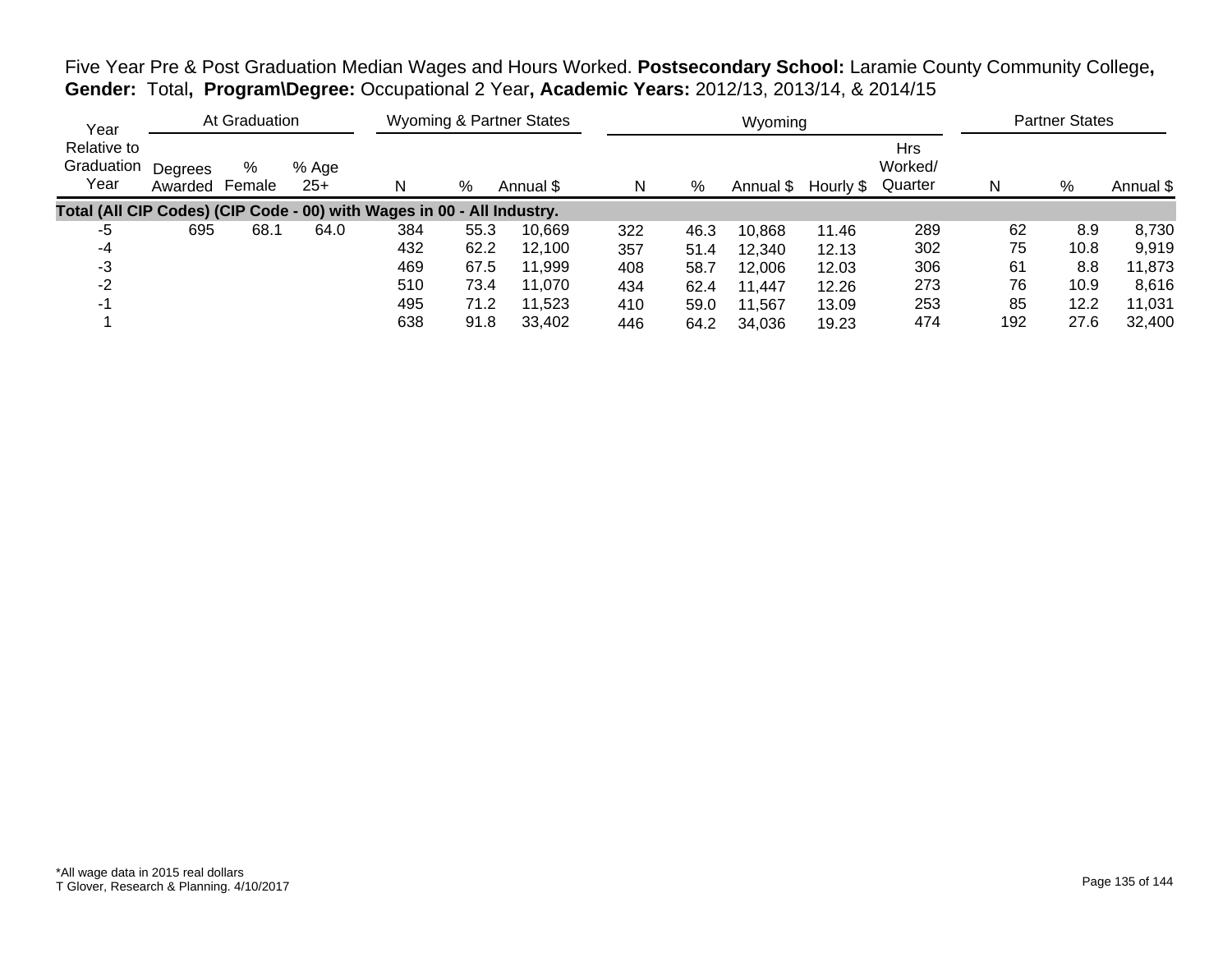Five Year Pre & Post Graduation Median Wages and Hours Worked. **Postsecondary School:** Northern Wyoming Community College District**, Gender:** Total**, Program\Degree:** Academic**, Academic Years:** 2012/13, 2013/14, & 2014/15

| Year                                                                   |                    | At Graduation |                |     |      | <b>Wyoming &amp; Partner States</b> |     |      | Wyoming   |           |                           |     | <b>Partner States</b> |           |
|------------------------------------------------------------------------|--------------------|---------------|----------------|-----|------|-------------------------------------|-----|------|-----------|-----------|---------------------------|-----|-----------------------|-----------|
| Relative to<br>Graduation<br>Year                                      | Degrees<br>Awarded | %<br>Female   | % Age<br>$25+$ |     | %    | Annual \$                           | N   | %    | Annual \$ | Hourly \$ | Hrs<br>Worked/<br>Quarter | N   | %                     | Annual \$ |
| Total (All CIP Codes) (CIP Code - 00) with Wages in 00 - All Industry. |                    |               |                |     |      |                                     |     |      |           |           |                           |     |                       |           |
| -5                                                                     | 806                | 74.1          | 39.7           | 493 | 61.2 | 6,804                               | 430 | 53.4 | 6,867     | 10.93     | 198                       | 63  | 7.8                   | 5,427     |
| -4                                                                     |                    |               |                | 545 | 67.6 | 6,999                               | 485 | 60.2 | 7.164     | 10.97     | 207                       | 60  | 7.4                   | 5,446     |
| -3                                                                     |                    |               |                | 585 | 72.6 | 7,554                               | 526 | 65.3 | 7,612     | 11.04     | 209                       | 59  | 7.3                   | 6,601     |
| -2                                                                     |                    |               |                | 656 | 81.4 | 7,906                               | 606 | 75.2 | 7,906     | 11.51     | 216                       | 50  | 6.2                   | 7,371     |
| - 1                                                                    |                    |               |                | 674 | 83.6 | 8,923                               | 627 | 77.8 | 9,251     | 12.12     | 225                       | 47  | 5.8                   | 4,881     |
|                                                                        |                    |               |                | 693 | 86.0 | 13.114                              | 572 | 71.0 | 13,177    | 13.12     | 289                       | 121 | 15.0                  | 11,840    |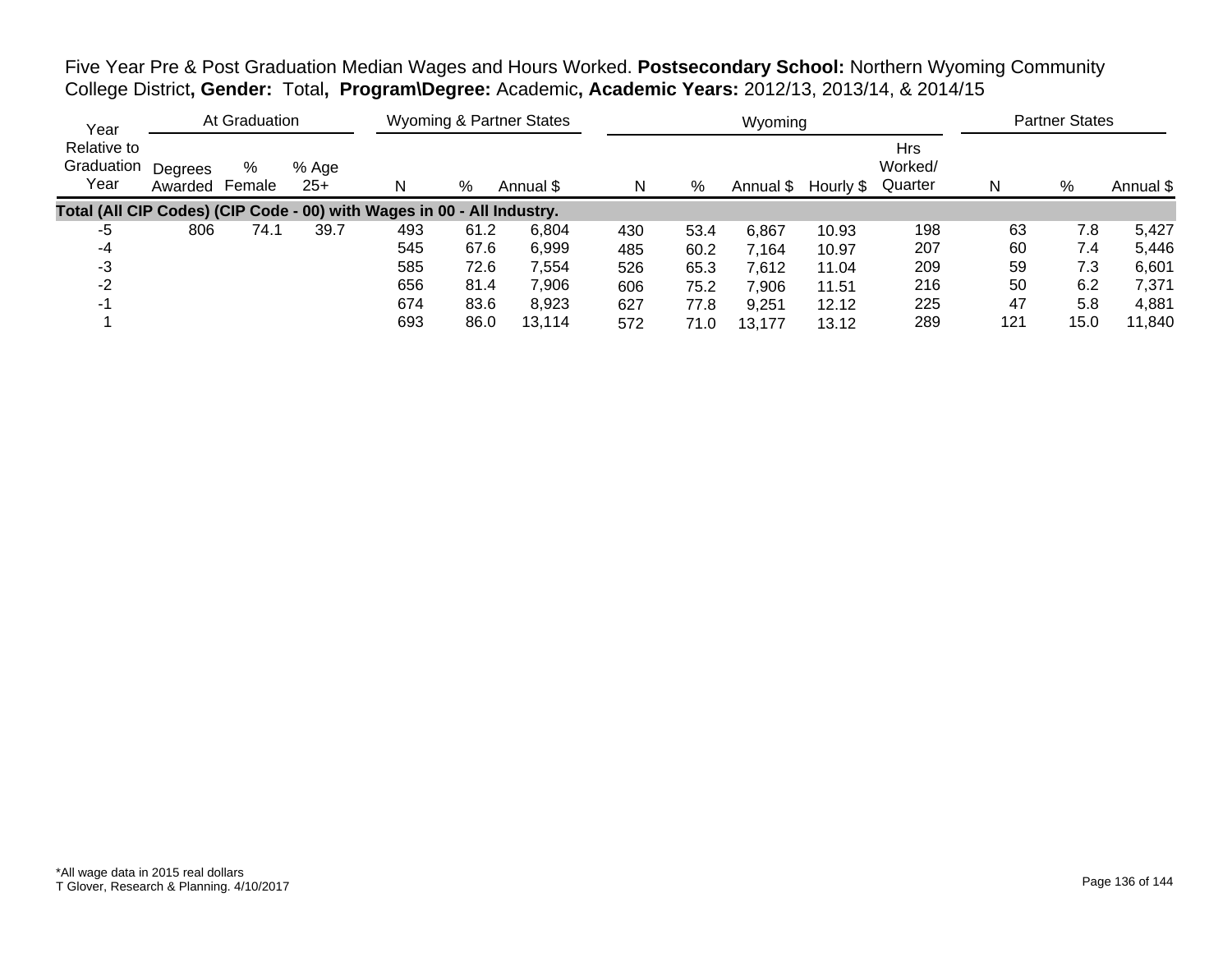Five Year Pre & Post Graduation Median Wages and Hours Worked. **Postsecondary School:** Northern Wyoming Community College District**, Gender:** Total**, Program\Degree:** Occupational 1 Year**, Academic Years:** 2012/13, 2013/14, & 2014/15

| Year                                                                   |                    | At Graduation |                |     |      | <b>Wyoming &amp; Partner States</b> |     |      | Wyoming   |           |                           |    | <b>Partner States</b> |           |
|------------------------------------------------------------------------|--------------------|---------------|----------------|-----|------|-------------------------------------|-----|------|-----------|-----------|---------------------------|----|-----------------------|-----------|
| Relative to<br>Graduation<br>Year                                      | Degrees<br>Awarded | %<br>Female   | % Age<br>$25+$ |     | %    | Annual \$                           | N   | %    | Annual \$ | Hourly \$ | Hrs<br>Worked/<br>Quarter | N  | %                     | Annual \$ |
| Total (All CIP Codes) (CIP Code - 00) with Wages in 00 - All Industry. |                    |               |                |     |      |                                     |     |      |           |           |                           |    |                       |           |
| -5                                                                     | 666                | 42.5          | 39.8           | 359 | 53.9 | 7,982                               | 312 | 46.8 | 8,057     | 11.59     | 234                       | 47 | 7.1                   | 7,811     |
| -4                                                                     |                    |               |                | 420 | 63.1 | 7.219                               | 372 | 55.9 | 7,787     | 11.51     | 225                       | 48 | 7.2                   | 5,568     |
| -3                                                                     |                    |               |                | 472 | 70.9 | 9,022                               | 420 | 63.1 | 9,394     | 11.56     | 267                       | 52 | 7.8                   | 6,828     |
| -2                                                                     |                    |               |                | 535 | 80.3 | 10,191                              | 482 | 72.4 | 10,900    | 12.05     | 281                       | 53 | 8.0                   | 5,084     |
|                                                                        |                    |               |                | 563 | 84.5 | 12,156                              | 522 | 78.4 | 12.617    | 13.18     | 286                       | 41 | 6.2                   | 10,124    |
|                                                                        |                    |               |                | 595 | 89.3 | 18.003                              | 512 | 76.9 | 18,481    | 15.02     | 359                       | 83 | 12.5                  | 15,272    |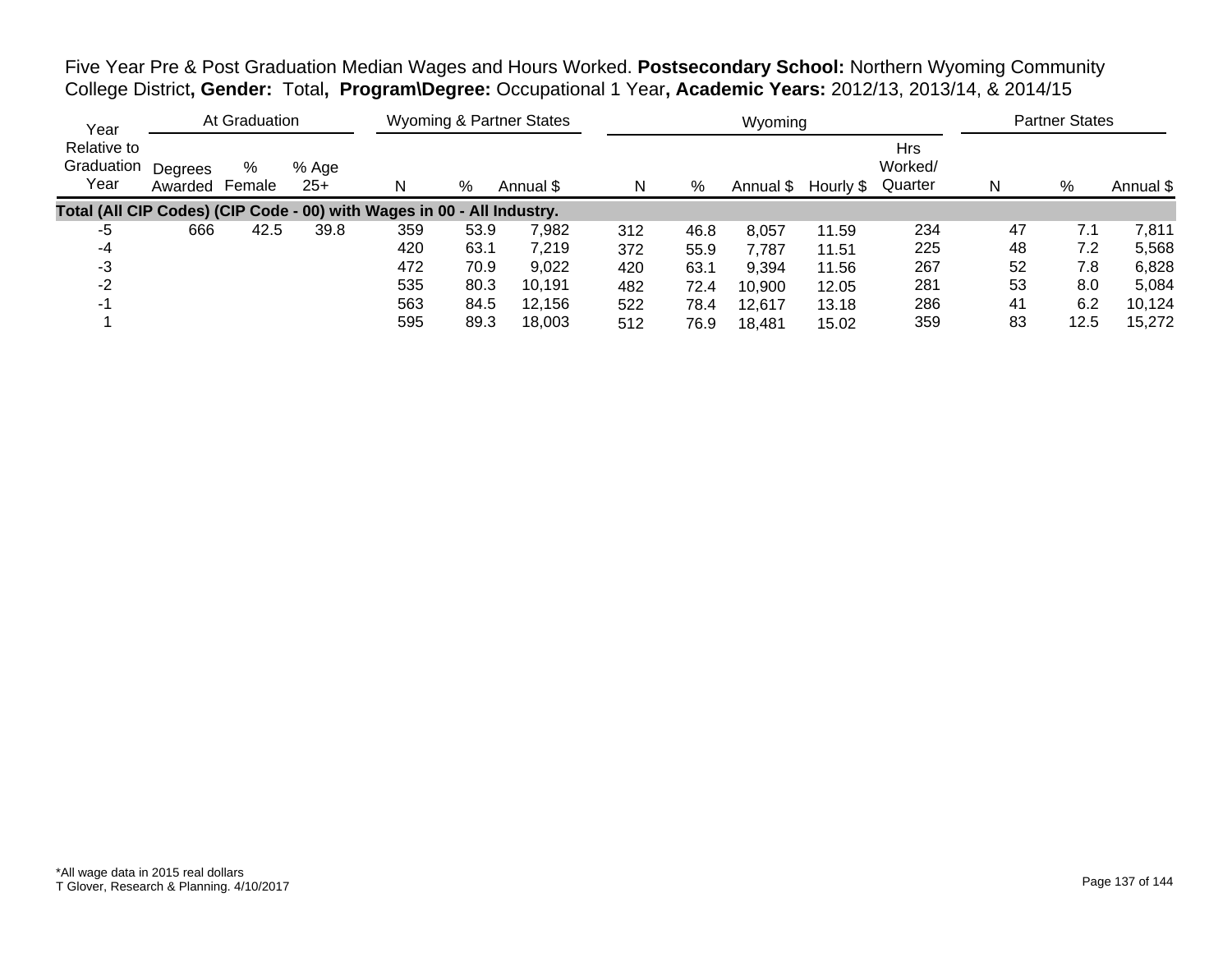Five Year Pre & Post Graduation Median Wages and Hours Worked. **Postsecondary School:** Northern Wyoming Community College District**, Gender:** Total**, Program\Degree:** Occupational 2 Year**, Academic Years:** 2012/13, 2013/14, & 2014/15

| Year                                                                   |                    | At Graduation |                |     |      | <b>Wyoming &amp; Partner States</b> |     |      | Wyoming   |           |                           |     | <b>Partner States</b> |           |
|------------------------------------------------------------------------|--------------------|---------------|----------------|-----|------|-------------------------------------|-----|------|-----------|-----------|---------------------------|-----|-----------------------|-----------|
| Relative to<br>Graduation<br>Year                                      | Degrees<br>Awarded | %<br>Female   | % Age<br>$25+$ | N   | %    | Annual \$                           | N   | ℅    | Annual \$ | Hourly \$ | Hrs<br>Worked/<br>Quarter | N   | %                     | Annual \$ |
| Total (All CIP Codes) (CIP Code - 00) with Wages in 00 - All Industry. |                    |               |                |     |      |                                     |     |      |           |           |                           |     |                       |           |
| -5                                                                     | 548                | 50.5          | 50.5           | 368 | 67.2 | 9,181                               | 304 | 55.5 | 9,525     | 12.25     | 236                       | 64  | 11.7                  | 7,751     |
| -4                                                                     |                    |               |                | 391 | 71.4 | 9,646                               | 336 | 61.3 | 9,857     | 12.67     | 256                       | 55  | 10.0                  | 8,117     |
| -3                                                                     |                    |               |                | 421 | 76.8 | 9,993                               | 377 | 68.8 | 10,276    | 12.34     | 264                       | 44  | 8.0                   | 7,539     |
| -2                                                                     |                    |               |                | 443 | 80.8 | 10,779                              | 402 | 73.4 | 10,968    | 13.21     | 265                       | 41  | 7.5                   | 6,780     |
| . .                                                                    |                    |               |                | 463 | 84.5 | 12,836                              | 428 | 78.1 | 13,368    | 14.98     | 279                       | 35  | 6.4                   | 8,017     |
|                                                                        |                    |               |                | 508 | 92.7 | 40,210                              | 402 | 73.4 | 43,252    | 21.49     | 493                       | 106 | 19.3                  | 30,004    |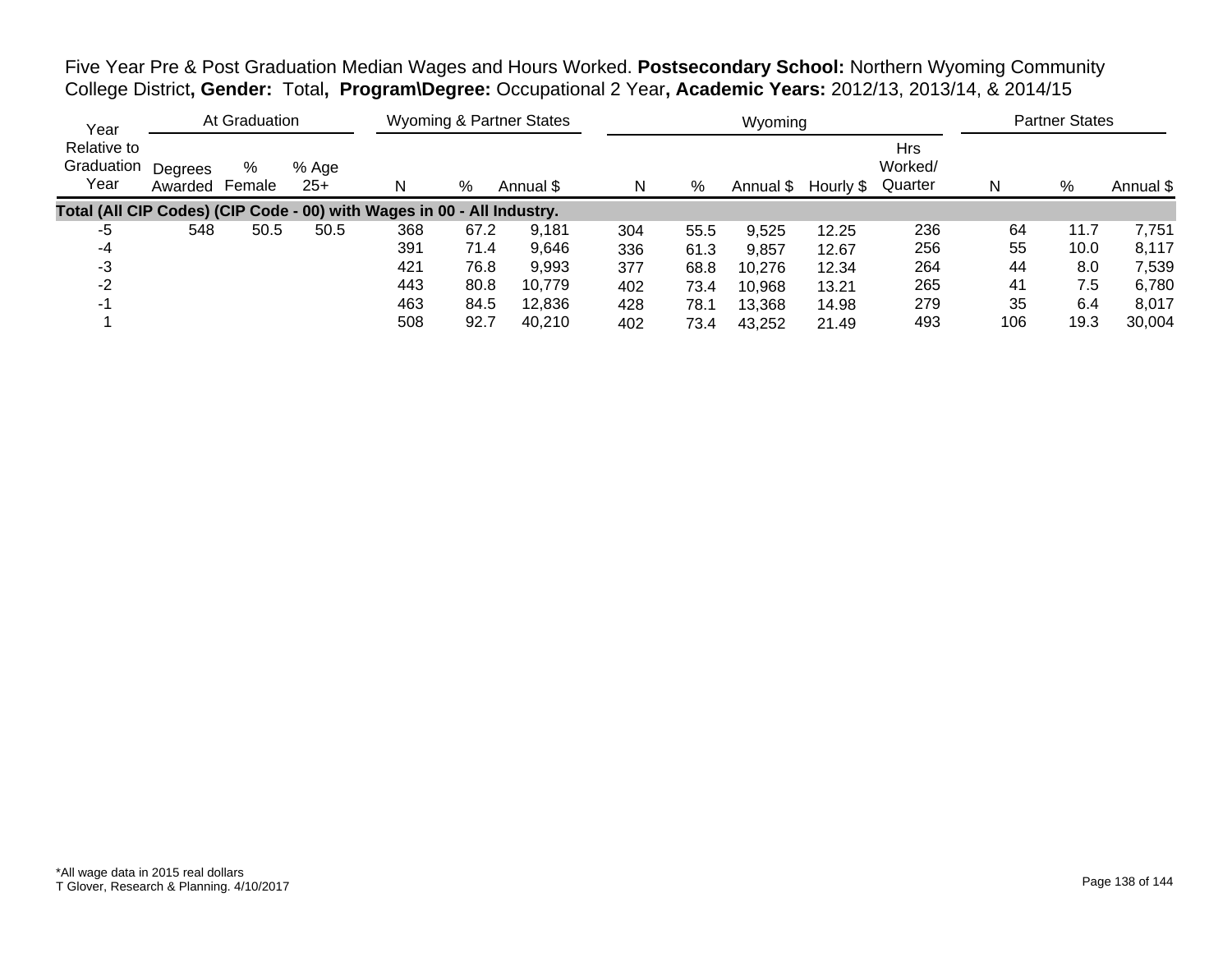## Five Year Pre & Post Graduation Median Wages and Hours Worked. **Postsecondary School:** Northwest College**, Gender:** Total**, Program\Degree:** Academic**, Academic Years:** 2012/13, 2013/14, & 2014/15

| Year                                                                   |                    | At Graduation |                |     |      | <b>Wyoming &amp; Partner States</b> |     |      | Wyoming   |           |                                  |     | <b>Partner States</b> |           |
|------------------------------------------------------------------------|--------------------|---------------|----------------|-----|------|-------------------------------------|-----|------|-----------|-----------|----------------------------------|-----|-----------------------|-----------|
| Relative to<br>Graduation<br>Year                                      | Degrees<br>Awarded | %<br>Female   | % Age<br>$25+$ | N   | %    | Annual \$                           | N   | %    | Annual \$ | Hourly \$ | <b>Hrs</b><br>Worked/<br>Quarter | N   | %                     | Annual \$ |
| Total (All CIP Codes) (CIP Code - 00) with Wages in 00 - All Industry. |                    |               |                |     |      |                                     |     |      |           |           |                                  |     |                       |           |
| -5                                                                     | 686                | 64.1          | 27.7           | 346 | 50.4 | 4.412                               | 304 | 44.3 | 4,484     | 10.39     | 160                              | 42  | 6.1                   | 3,548     |
| -4                                                                     |                    |               |                | 392 | 57.1 | 4,624                               | 337 | 49.1 | 4,715     | 10.51     | 167                              | 55  | 8.0                   | 2,953     |
| -3                                                                     |                    |               |                | 430 | 62.7 | 5,233                               | 377 | 55.0 | 5,381     | 10.55     | 174                              | 53  | 7.7                   | 3,493     |
| $-2$                                                                   |                    |               |                | 486 | 70.8 | 5,110                               | 434 | 63.3 | 5,448     | 10.96     | 179                              | 52  | 7.6                   | 2,887     |
| $-1$                                                                   |                    |               |                | 533 | 77.7 | 6,477                               | 462 | 67.3 | 6.939     | 11.56     | 205                              | 71  | 10.4                  | 3,750     |
|                                                                        |                    |               |                | 602 | 87.8 | 9,202                               | 447 | 65.2 | 9.095     | 12.32     | 252                              | 155 | 22.6                  | 9,342     |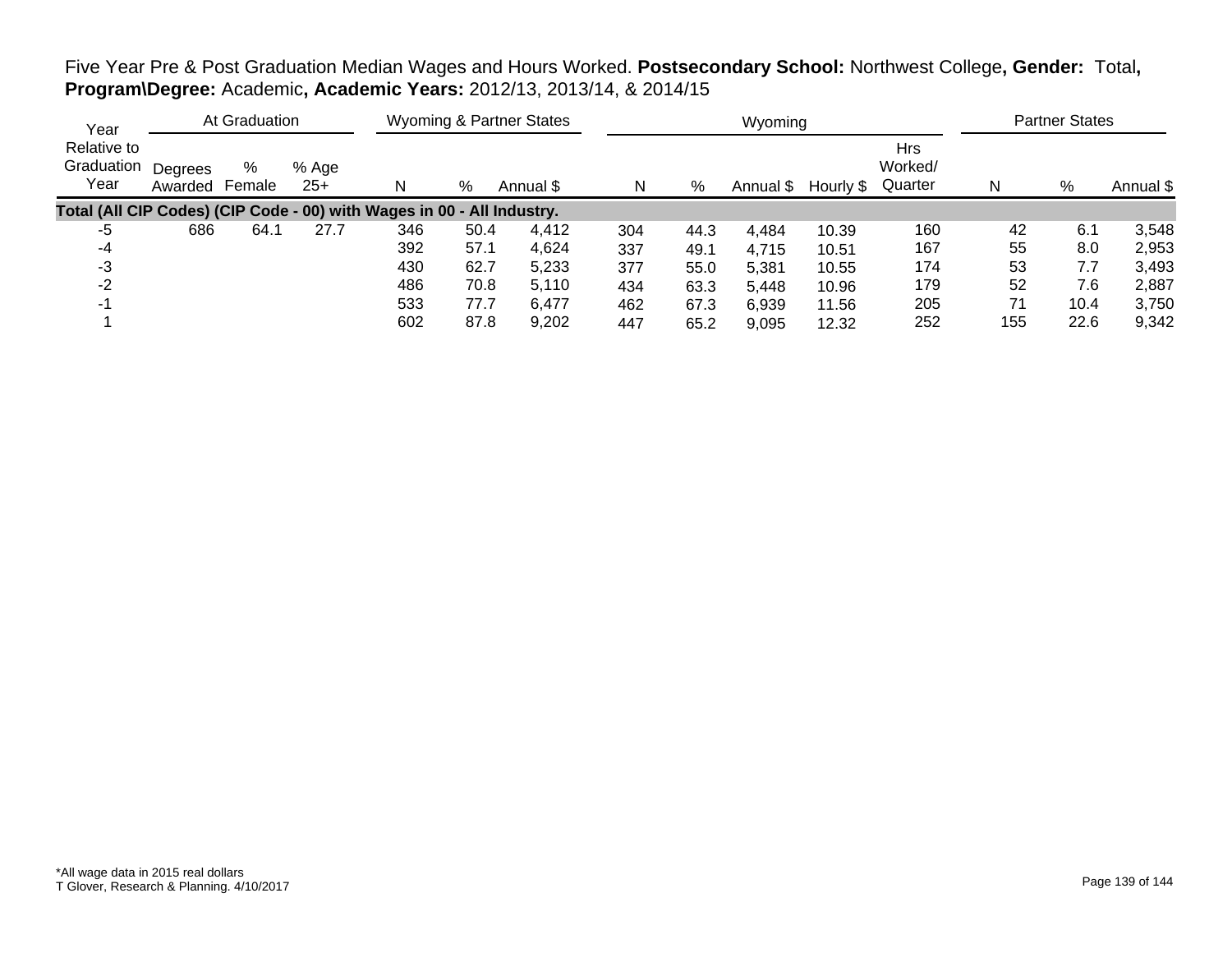Five Year Pre & Post Graduation Median Wages and Hours Worked. **Postsecondary School:** Northwest College**, Gender:** Total**, Program\Degree:** Occupational 1 Year**, Academic Years:** 2012/13, 2013/14, & 2014/15

| Year                                                                   |                    | At Graduation |                |    |      | <b>Wyoming &amp; Partner States</b> |    |      | Wyoming   |           |                                  |    | <b>Partner States</b> |           |
|------------------------------------------------------------------------|--------------------|---------------|----------------|----|------|-------------------------------------|----|------|-----------|-----------|----------------------------------|----|-----------------------|-----------|
| Relative to<br>Graduation<br>Year                                      | Degrees<br>Awarded | %<br>Female   | % Age<br>$25+$ | N  | %    | Annual \$                           | N  | %    | Annual \$ | Hourly \$ | <b>Hrs</b><br>Worked/<br>Quarter | N  | %                     | Annual \$ |
| Total (All CIP Codes) (CIP Code - 00) with Wages in 00 - All Industry. |                    |               |                |    |      |                                     |    |      |           |           |                                  |    |                       |           |
| -5                                                                     | 111                | 47.7          | 43.2           | 62 | 55.9 | 9,031                               | 56 | 50.5 | 9,964     | 12.14     | 227                              | 6  | 5.4                   | 6,170     |
| -4                                                                     |                    |               |                | 67 | 60.4 | 7,603                               | 62 | 55.9 | 8,327     | 10.99     | 263                              | 5  | 4.5                   | 7,603     |
| -3                                                                     |                    |               |                | 75 | 67.6 | 8,338                               | 69 | 62.2 | 9,186     | 11.71     | 234                              | 6  | 5.4                   | 5,553     |
| $-2$                                                                   |                    |               |                | 80 | 72.1 | 9,786                               | 73 | 65.8 | 9,799     | 12.27     | 291                              |    | 6.3                   | 4,897     |
| -1                                                                     |                    |               |                | 82 | 73.9 | 8,672                               | 77 | 69.4 | 8,716     | 12.19     | 246                              | 5  | 4.5                   | 5,770     |
|                                                                        |                    |               |                | 90 | 81.1 | 21.176                              | 74 | 66.7 | 21,496    | 16.00     | 361                              | 16 | 14.4                  | 16,259    |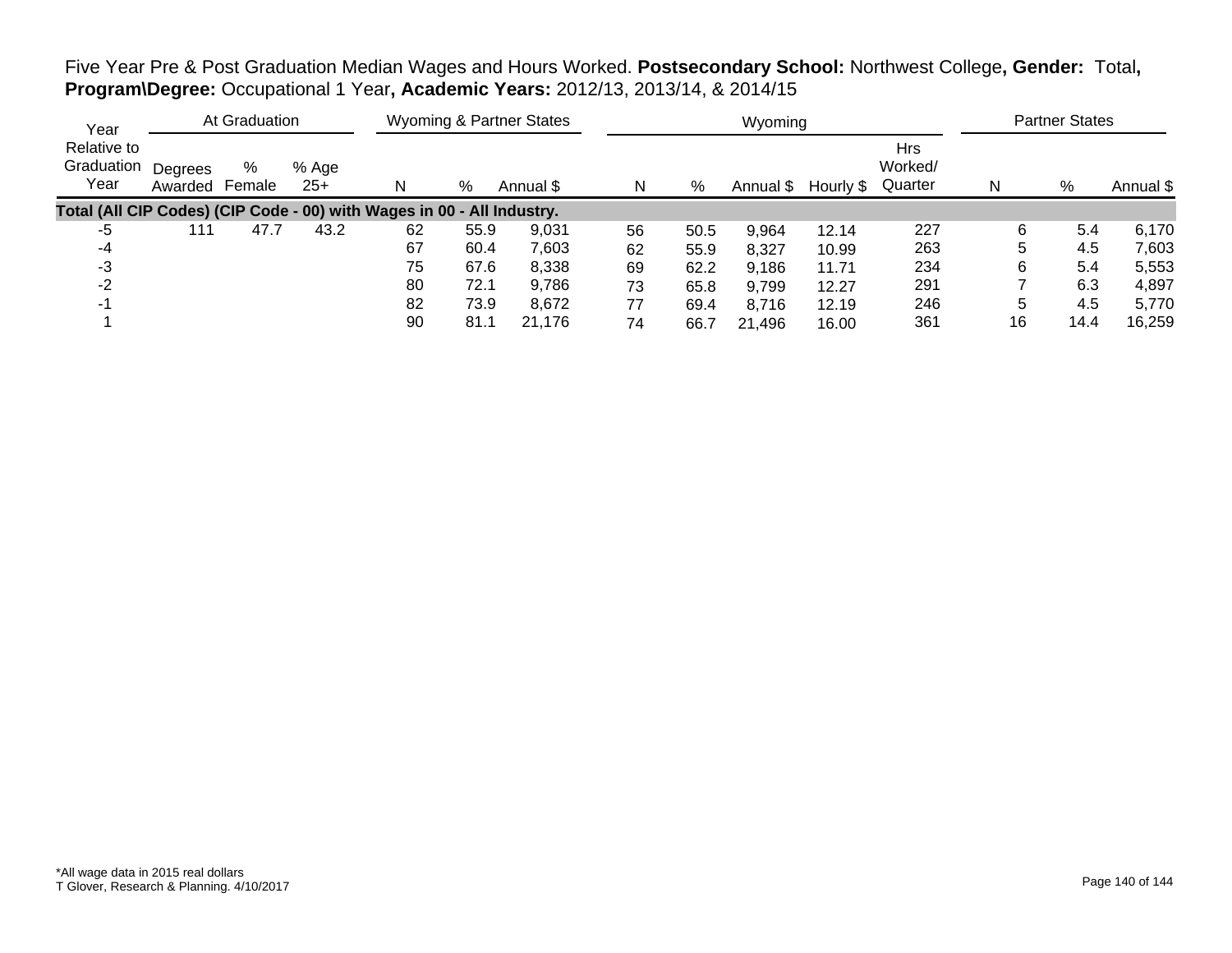Five Year Pre & Post Graduation Median Wages and Hours Worked. **Postsecondary School:** Northwest College**, Gender:** Total**, Program\Degree:** Occupational 2 Year**, Academic Years:** 2012/13, 2013/14, & 2014/15

| Year                                                                   |                    | At Graduation |                |     |      | <b>Wyoming &amp; Partner States</b> |     |      | Wyoming   |           |                                  |    | <b>Partner States</b> |           |
|------------------------------------------------------------------------|--------------------|---------------|----------------|-----|------|-------------------------------------|-----|------|-----------|-----------|----------------------------------|----|-----------------------|-----------|
| Relative to<br>Graduation<br>Year                                      | Degrees<br>Awarded | %<br>Female   | % Age<br>$25+$ | N   | %    | Annual \$                           | N   | %    | Annual \$ | Hourly \$ | <b>Hrs</b><br>Worked/<br>Quarter | N  | %                     | Annual \$ |
| Total (All CIP Codes) (CIP Code - 00) with Wages in 00 - All Industry. |                    |               |                |     |      |                                     |     |      |           |           |                                  |    |                       |           |
| -5                                                                     | 266                | 68.4          | 36.5           | 123 | 46.2 | 5,225                               | 92  | 34.6 | 5,175     | 10.50     | 184                              | 31 | 11.7                  | 7.375     |
| -4                                                                     |                    |               |                | 143 | 53.8 | 6,402                               | 112 | 42.1 | 6.188     | 10.84     | 193                              | 31 | 11.7                  | 6,603     |
| -3                                                                     |                    |               |                | 163 | 61.3 | 6,096                               | 137 | 51.5 | 6,050     | 11.31     | 189                              | 26 | 9.8                   | 8,048     |
| $-2$                                                                   |                    |               |                | 180 | 67.7 | 6,081                               | 154 | 57.9 | 6,362     | 11.32     | 200                              | 26 | 9.8                   | 4,811     |
| $-1$                                                                   |                    |               |                | 188 | 70.7 | 6,871                               | 160 | 60.2 | 7,155     | 11.16     | 195                              | 28 | 10.5                  | 3,148     |
|                                                                        |                    |               |                | 226 | 85.0 | 17.837                              | 151 | 56.8 | 19.641    | 14.36     | 395                              | 75 | 28.2                  | 14,482    |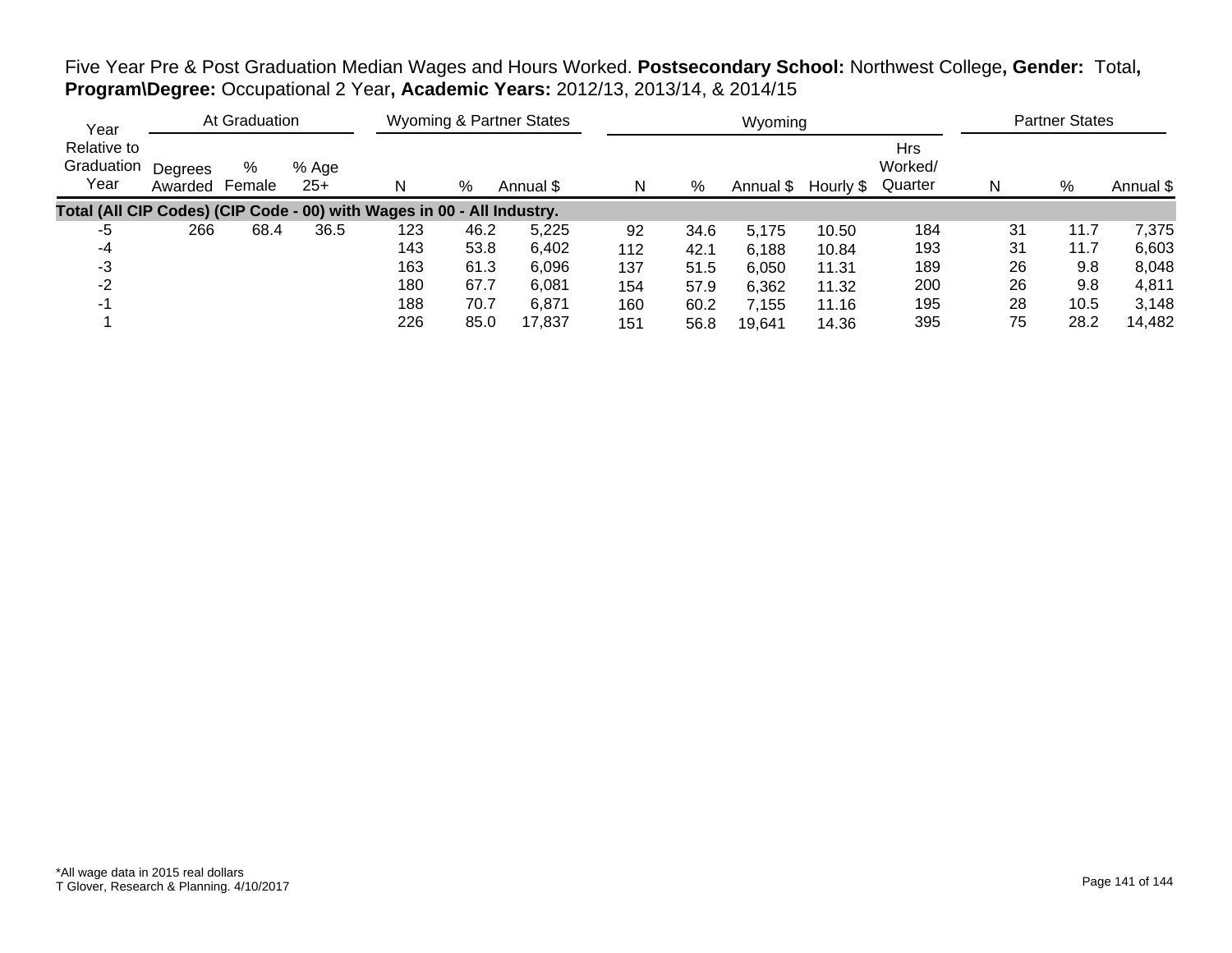Five Year Pre & Post Graduation Median Wages and Hours Worked. **Postsecondary School:** Western Wyoming Community College**, Gender:** Total**, Program\Degree:** Academic**, Academic Years:** 2012/13, 2013/14, & 2014/15

| Year                                                                   |                    | At Graduation |                |     |      | Wyoming & Partner States |     |      | Wyoming   |           |                                  |     | <b>Partner States</b> |           |
|------------------------------------------------------------------------|--------------------|---------------|----------------|-----|------|--------------------------|-----|------|-----------|-----------|----------------------------------|-----|-----------------------|-----------|
| Relative to<br>Graduation<br>Year                                      | Degrees<br>Awarded | %<br>Female   | % Age<br>$25+$ | N   | %    | Annual \$                | N   | %    | Annual \$ | Hourly \$ | <b>Hrs</b><br>Worked/<br>Quarter | N   | %                     | Annual \$ |
| Total (All CIP Codes) (CIP Code - 00) with Wages in 00 - All Industry. |                    |               |                |     |      |                          |     |      |           |           |                                  |     |                       |           |
| -5                                                                     | 958                | 64.8          | 34.9           | 511 | 53.3 | 7.811                    | 439 | 45.8 | 7.976     | 11.48     | 217                              | 72  | 7.5                   | 5,884     |
| -4                                                                     |                    |               |                | 606 | 63.3 | 6,167                    | 516 | 53.9 | 6,549     | 11.54     | 204                              | 90  | 9.4                   | 3,088     |
| -3                                                                     |                    |               |                | 696 | 72.7 | 6,798                    | 602 | 62.8 | 7,417     | 11.29     | 207                              | 94  | 9.8                   | 4,015     |
| -2                                                                     |                    |               |                | 741 | 77.3 | 8,264                    | 650 | 67.9 | 8,990     | 11.58     | 231                              | 91  | 9.5                   | 4,247     |
| -1                                                                     |                    |               |                | 790 | 82.5 | 10,150                   | 706 | 73.7 | 10,805    | 12.78     | 255                              | 84  | 8.8                   | 4,364     |
|                                                                        |                    |               |                | 822 | 85.8 | 12,653                   | 637 | 66.5 | 14,123    | 13.32     | 308                              | 185 | 19.3                  | 8,919     |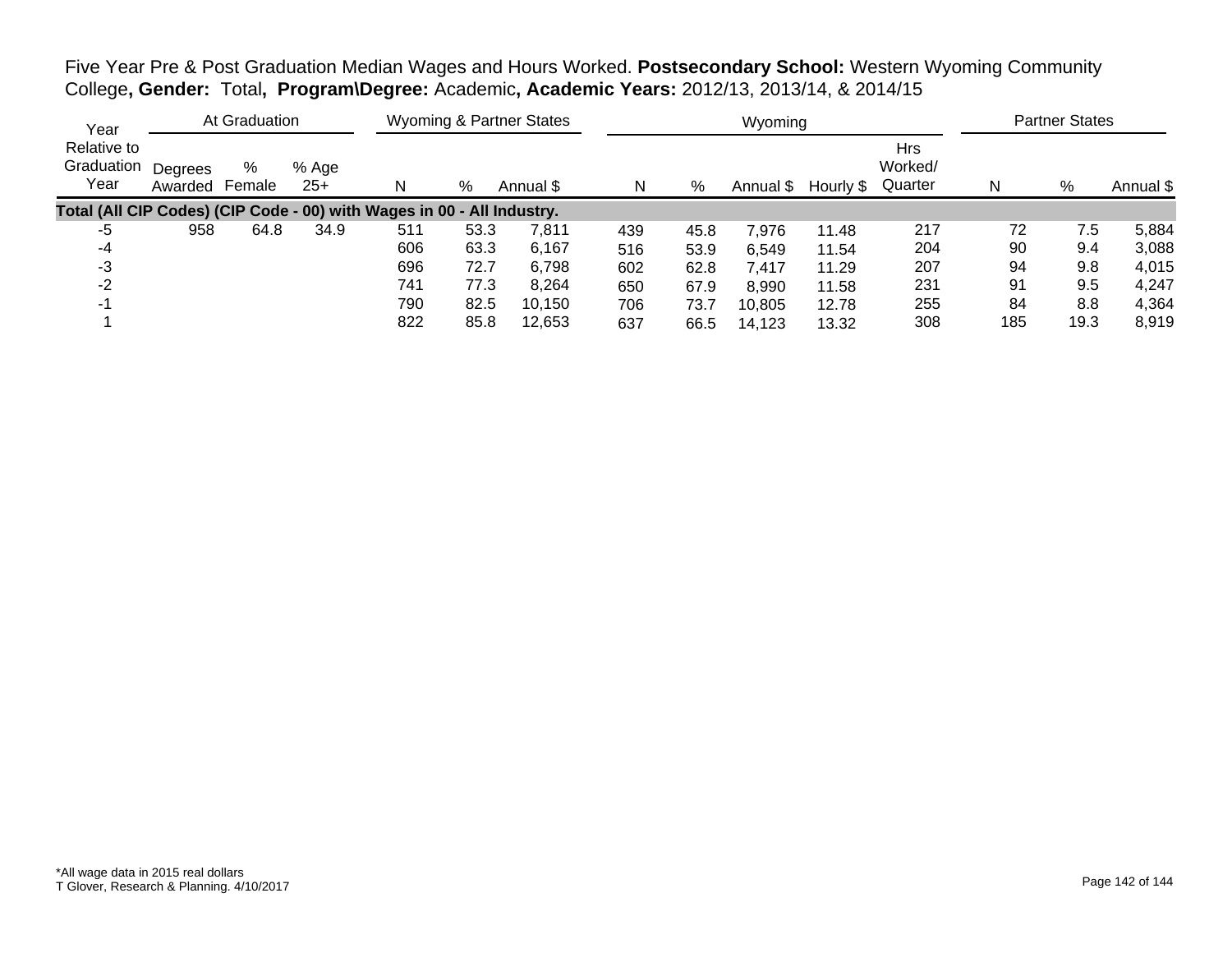Five Year Pre & Post Graduation Median Wages and Hours Worked. **Postsecondary School:** Western Wyoming Community College**, Gender:** Total**, Program\Degree:** Occupational 1 Year**, Academic Years:** 2012/13, 2013/14, & 2014/15

| Year                                                                   |                    | At Graduation |                |     |      | <b>Wyoming &amp; Partner States</b> |     |      | Wyoming   |           |                                  |    | <b>Partner States</b> |           |
|------------------------------------------------------------------------|--------------------|---------------|----------------|-----|------|-------------------------------------|-----|------|-----------|-----------|----------------------------------|----|-----------------------|-----------|
| Relative to<br>Graduation<br>Year                                      | Degrees<br>Awarded | %<br>Female   | % Age<br>$25+$ | N   | %    | Annual \$                           | N   | %    | Annual \$ | Hourly \$ | <b>Hrs</b><br>Worked/<br>Quarter |    | %                     | Annual \$ |
| Total (All CIP Codes) (CIP Code - 00) with Wages in 00 - All Industry. |                    |               |                |     |      |                                     |     |      |           |           |                                  |    |                       |           |
| -5                                                                     | 283                | 48.8          | 74.6           | 205 | 72.4 | 25,328                              | 180 | 63.6 | 29,227    | 17.73     | 439                              | 25 | 8.8                   | 13,139    |
| -4                                                                     |                    |               |                | 220 | 77.7 | 21,765                              | 198 | 70.0 | 21,954    | 15.23     | 426                              | 22 | 7.8                   | 18,481    |
| -3                                                                     |                    |               |                | 216 | 76.3 | 30,520                              | 203 | 71.7 | 33,355    | 18.23     | 477                              | 13 | 4.6                   | 9,626     |
| -2                                                                     |                    |               |                | 234 | 82.7 | 28,000                              | 225 | 79.5 | 28,606    | 18.41     | 456                              | 9  | 3.2                   | 2,145     |
|                                                                        |                    |               |                | 231 | 81.6 | 26,098                              | 220 | 77.7 | 28,627    | 20.06     | 447                              | 11 | 3.9                   | 3,784     |
|                                                                        |                    |               |                | 259 | 91.5 | 32,804                              | 238 | 84.1 | 36.004    | 23.08     | 483                              | 21 | 7.4                   | 14,735    |